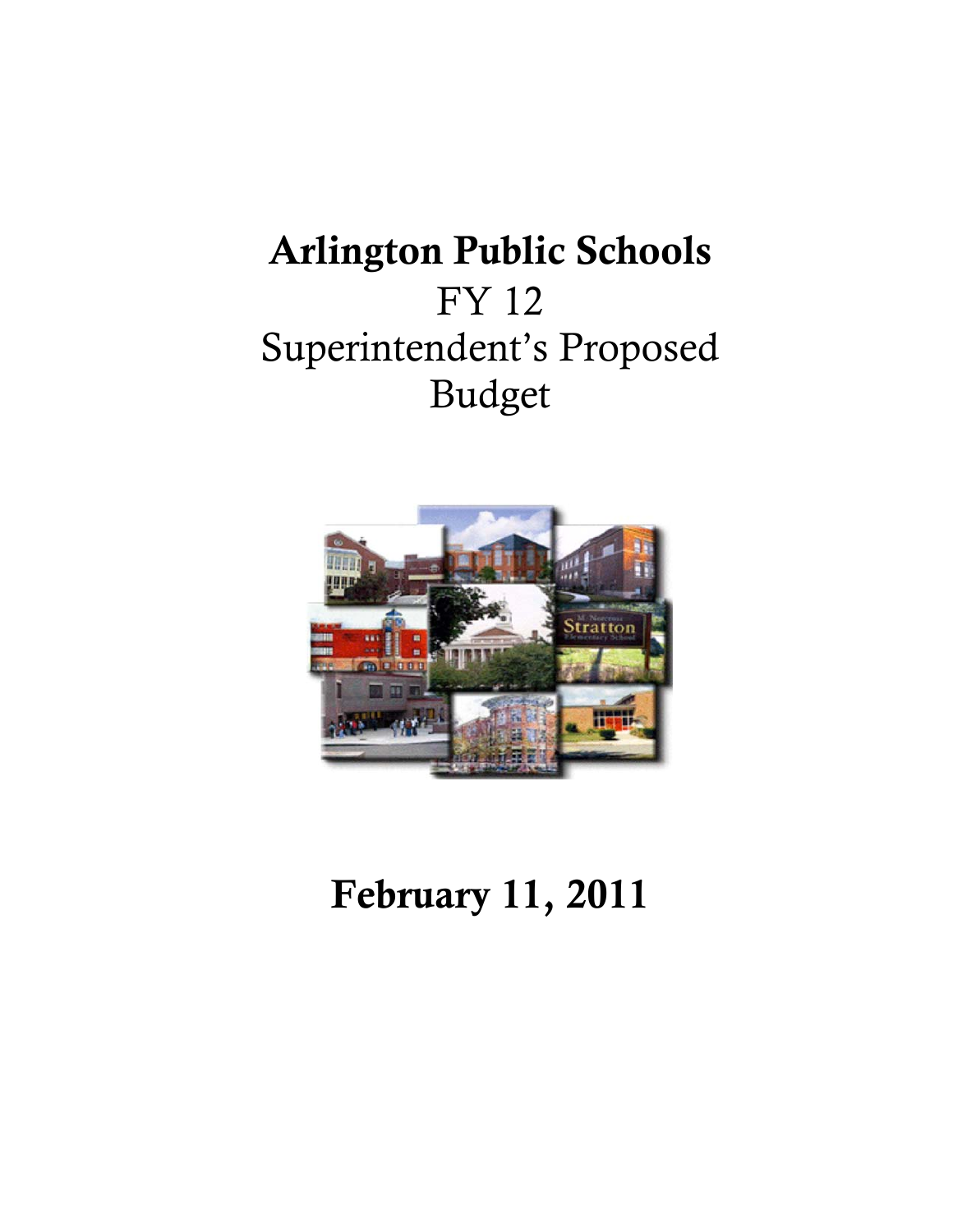# **Arlington Public Schools FY12 Superintendent's Proposed Budget February 11, 2011**

Dr. Kathleen Bodie, Superintendent Dr. Wallis Raemer, Assistant Superintendent Mark Ryder, Director of Special Education Diane Fisk Johnson, Chief Financial Officer

# Table of Contents

| FY12 Budget at a Glance                    | Section 1  |
|--------------------------------------------|------------|
| Superintendent's Budget Message            | Section 2  |
| <b>Historical Look at Arlington Public</b> | Section 3  |
| <b>Schools Budgets</b>                     |            |
| FY12 Funding (Revenue) Summary             | Section 4  |
| FY12 Expense Summary by Funding            | Section 5  |
| Source                                     |            |
| <b>Cost Center Summary</b>                 | Section 6  |
| <b>Program Summary</b>                     | Section 7  |
| <b>Object Summary</b>                      | Section 8  |
| <b>Budget Detail</b>                       | Section 9  |
| <b>Position Control (Salary) Detail</b>    | Section 10 |
| <b>Special Education Detail</b>            | Section 11 |
| FY12 Chart of Accounts & Index             | Section 12 |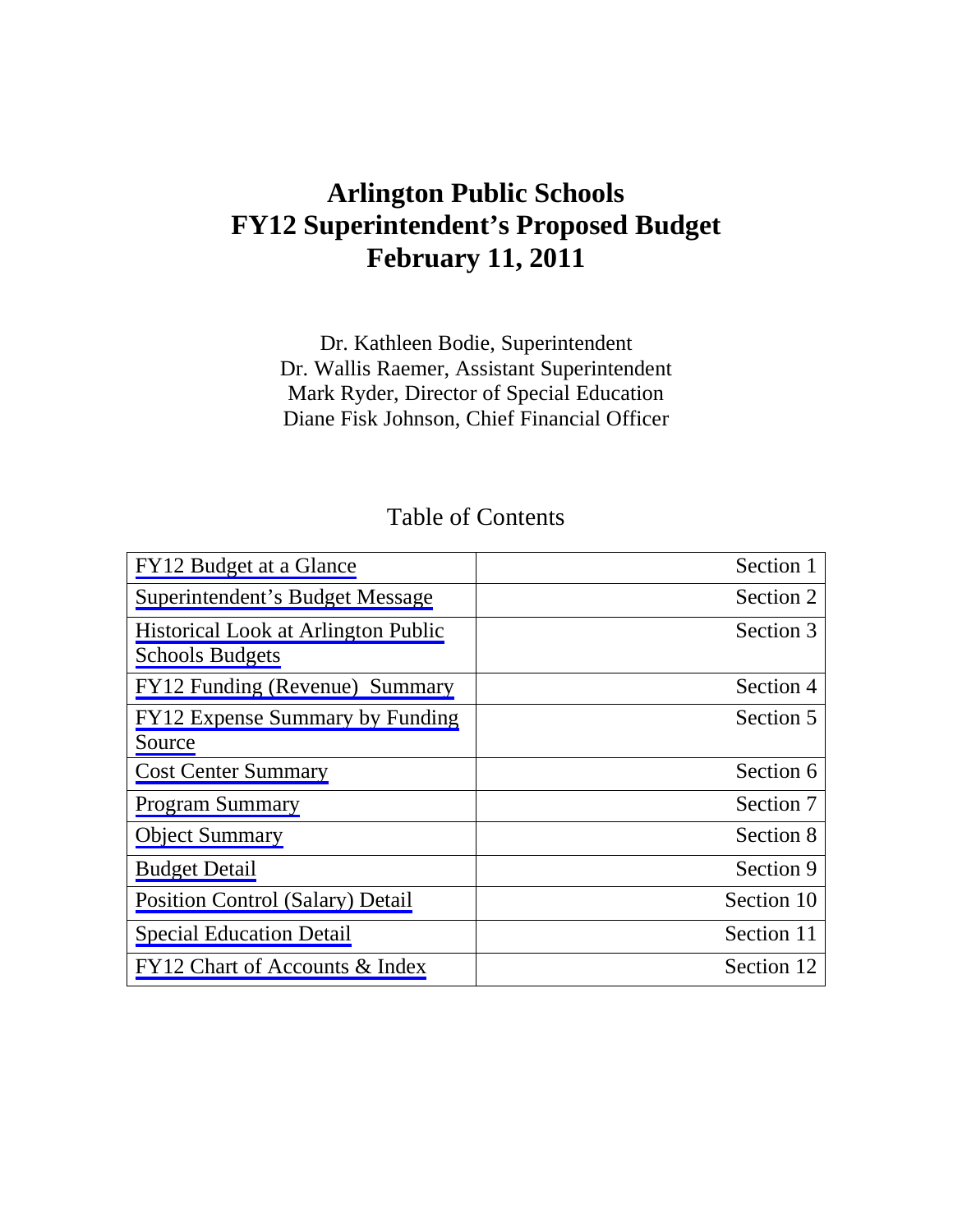### **FY12 Superintendent's Proposed Budget at a Glance**

- •This budget is the sixth in a series of annual budgets which have required service reductions at the School Department.
- • To preserve all School Department activities at the same level as FY11 and provide for expected Special Education growth in FY12, the Arlington Public Schools would need \$46,535,421 for an annual budget.
- •Instead, our expected funding will allow us a FY12 budget of \$43,676,822.
- Over the past five years reductions have been made in all aspects of school function: administration, support staff, facilities, educational supplies and materials, curriculum leadership, student support services and direct instruction.
- $\bullet$  Over the same five years, fees for full day Kindergarten, Instrumental Music, Menonomy Preschool and High School Athletics have all been increased. Tuition fees for foreign students and group home special needs students are being collected to help offset operating costs.
- With a mission to preserve the classroom experience for our students, cuts in prior years have been made to every possible area before turning to classroom teacher reductions.
- • However, after so many years of reductions, there is no choice but to reduce teachers in order to live within our financial means.

<span id="page-2-0"></span>

|                                                                                                                                                                                                                                                                                                                                                                                                                                                                                                                                                                                                                         |                           | <b>FY12 Superintendent's Proposed Budget at a Glance</b> |                     |                      |
|-------------------------------------------------------------------------------------------------------------------------------------------------------------------------------------------------------------------------------------------------------------------------------------------------------------------------------------------------------------------------------------------------------------------------------------------------------------------------------------------------------------------------------------------------------------------------------------------------------------------------|---------------------------|----------------------------------------------------------|---------------------|----------------------|
| This budget is the sixth in a series of annual budgets which have required service reductions at the School Department.                                                                                                                                                                                                                                                                                                                                                                                                                                                                                                 |                           |                                                          |                     |                      |
| To preserve all School Department activities at the same level as FY11 and provide for expected Special Education growth in<br>FY12, the Arlington Public Schools would need \$46,535,421 for an annual budget.                                                                                                                                                                                                                                                                                                                                                                                                         |                           |                                                          |                     |                      |
| Instead, our expected funding will allow us a FY12 budget of \$43,676,822.                                                                                                                                                                                                                                                                                                                                                                                                                                                                                                                                              |                           |                                                          |                     |                      |
| educational supplies and materials, curriculum leadership, student support services and direct instruction.                                                                                                                                                                                                                                                                                                                                                                                                                                                                                                             |                           |                                                          |                     |                      |
| Over the same five years, fees for full day Kindergarten, Instrumental Music, Menonomy Preschool and High School Athletics<br>$\bullet$<br>have all been increased. Tuition fees for foreign students and group home special needs students are being collected to help<br>offset operating costs.<br>With a mission to preserve the classroom experience for our students, cuts in prior years have been made to every possible area<br>before turning to classroom teacher reductions.<br>However, after so many years of reductions, there is no choice but to reduce teachers in order to live within our financial |                           |                                                          |                     |                      |
| means.                                                                                                                                                                                                                                                                                                                                                                                                                                                                                                                                                                                                                  |                           |                                                          |                     |                      |
| <b>Funding Summary</b>                                                                                                                                                                                                                                                                                                                                                                                                                                                                                                                                                                                                  | FY11 Budget<br>36,888,841 | <b>FY12 Proposed Budget</b><br>38,516,006                | Change<br>1,627,165 | <b>Percent</b><br>4% |
| Town Appropriation<br><b>ARRA Stimulus Funding</b>                                                                                                                                                                                                                                                                                                                                                                                                                                                                                                                                                                      | 914,555                   |                                                          | (914, 555)          | $-100%$              |
| Grants                                                                                                                                                                                                                                                                                                                                                                                                                                                                                                                                                                                                                  | 2,414,044                 | 2,156,000                                                | (258, 044)          | $-11%$               |
| <b>Revolving Fees &amp; Reimbursements</b>                                                                                                                                                                                                                                                                                                                                                                                                                                                                                                                                                                              | 4,605,391                 | 3,004,815                                                | (1,600,576)         | $-35%$               |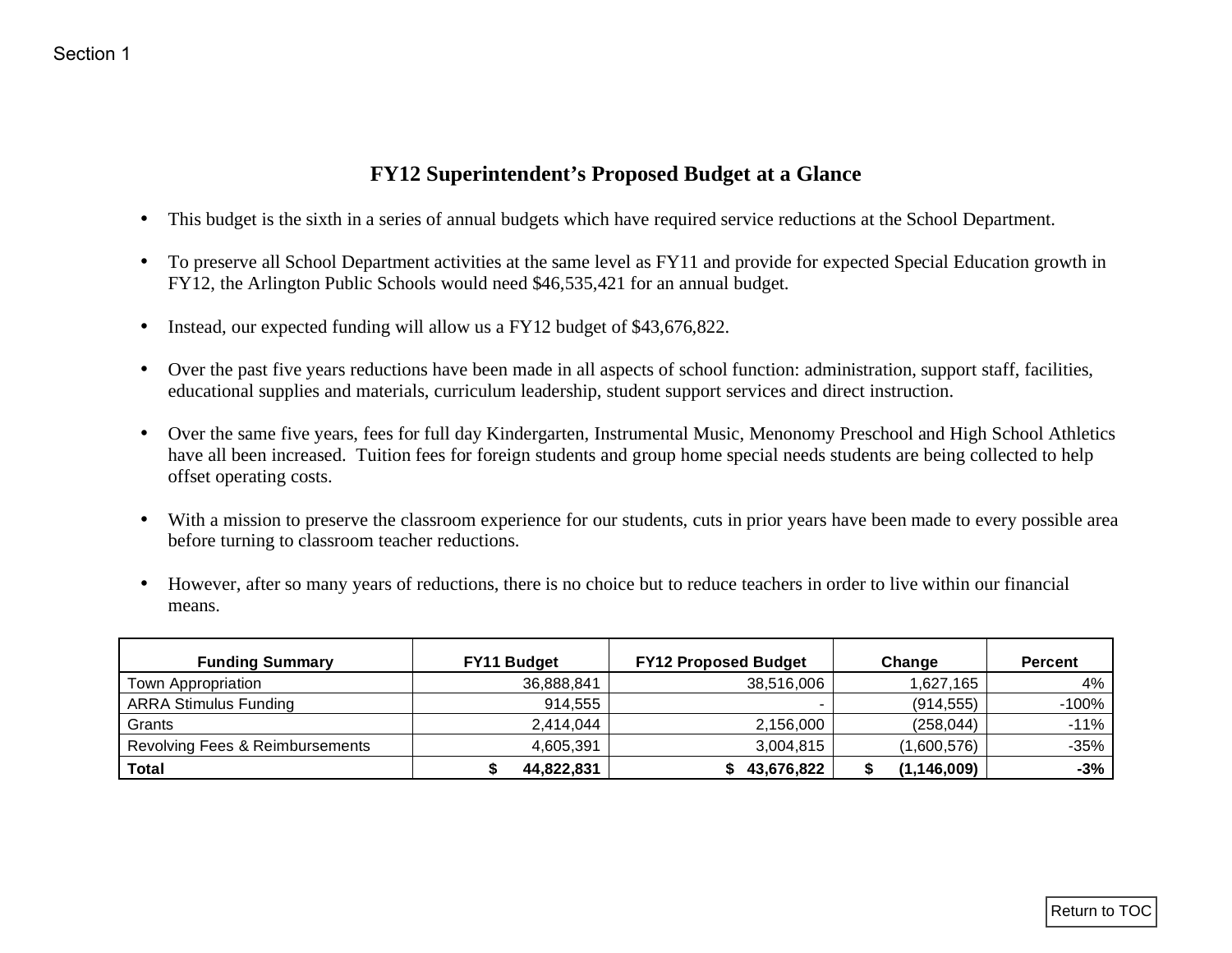

### **Allocation of FY12 Superintendent's Proposed Budget by Major Program Areas Total Budget \$43,676,822**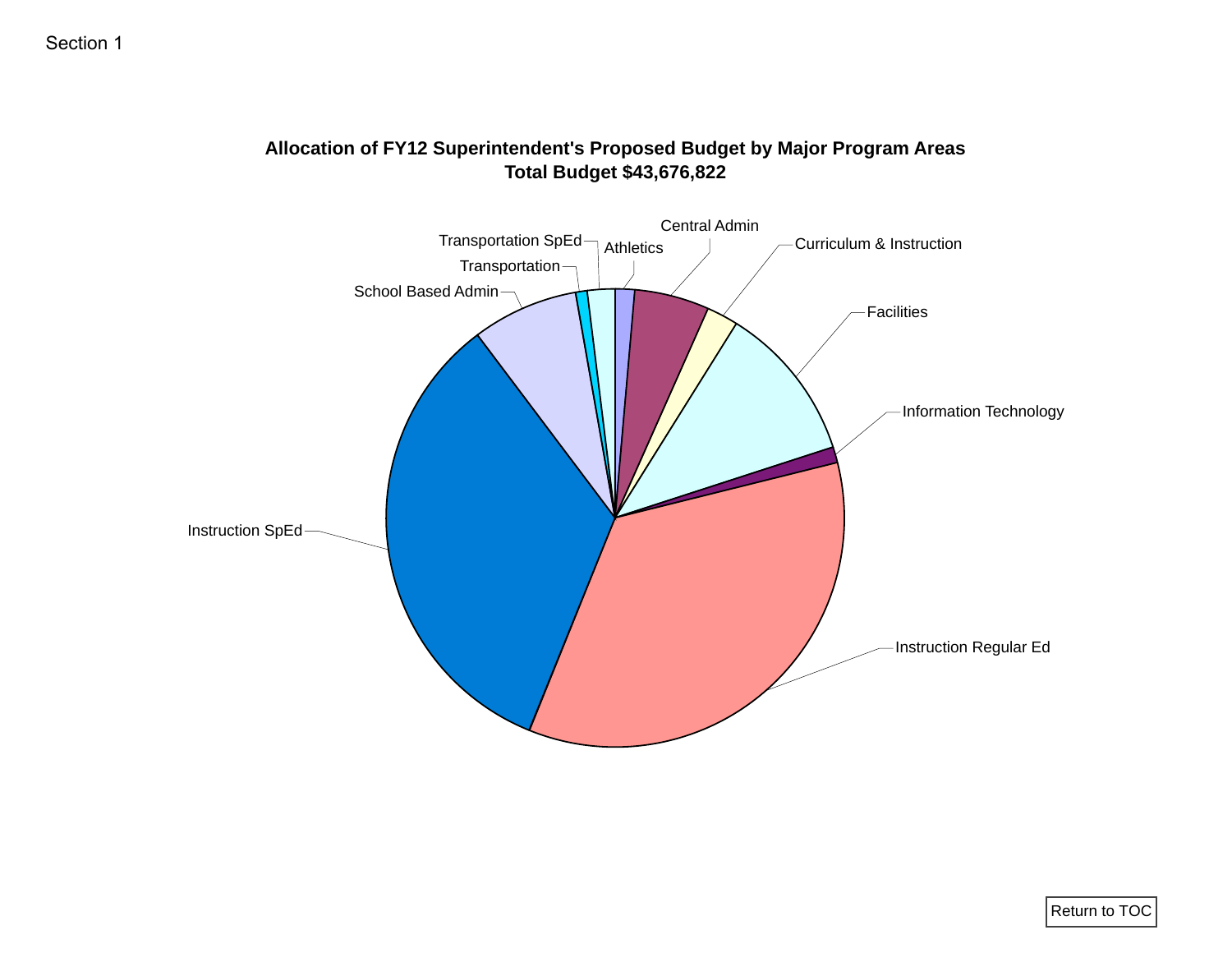

# **FY 2012 Superintendent's Budget Message**

Looking back at the last school year, the Arlington community can be very proud of its schools. Our students continue to perform at high levels in academics, performing and visual arts, athletics, and community involvement. Very able, professional, and hardworking teachers and staff support their efforts daily. The achievement of our students has been recognized by the US Department of Education with a Blue Ribbon Award for Stratton; the Commonwealth of Massachusetts, with a commendation for high MCAS achievement; and by private organizations such as Boston Magazine who calls Arlington High School one of the top 50 high schools in Massachusetts, and US News & World Report, who awarded Arlington High School a Silver Medal.

<span id="page-4-0"></span>Our expectation and hope for FY12 is that this success will continue and we will also improve. However, FY 12 will present challenges. We know that our ability to provide the support and services that has been essential for past success will be compromised by the projected budget shortfall. The expected \$2.9 million shortfall for the 2011-2012 school year follows on the heels of a \$3.9 million budget reduction affecting the current year. Only a painful \$500,000 increase in fees this year kept our shortfall from being \$4.4 million in FY11. Indeed, the impact of the shortfall in FY12 is made even more even more painful because it actually follows several years of reductions. These previous reductions now restrict the ability of the district to continue to largely shield students from cuts to direct instruction when faced with making additional budget cuts. In FY12, the district is forced to reduce the number of classroom teachers to a level not seen in recent times. **ARLINGTON PUBLIC SCHOOLS** on the suggestion details and the Suggestion of the Suggestion of the Suggestion of the Suggestion 2002 is a section 2002 of the Suggestion 2002 is a section 2002 of the Suggestion AR AR AR AR A

### **Construction at Thompson**

On Wednesday February 9, the Thompson School received approval for new construction from the Massachusetts School Building Authority. Our architects are now at work creating the plans for this new school building. With an eye to the long-term interests of the district, this proposed budget incorporates a major change for the Thompson School. We are proposing to close the Thompson at the end of this school year in order to expedite the re-building process.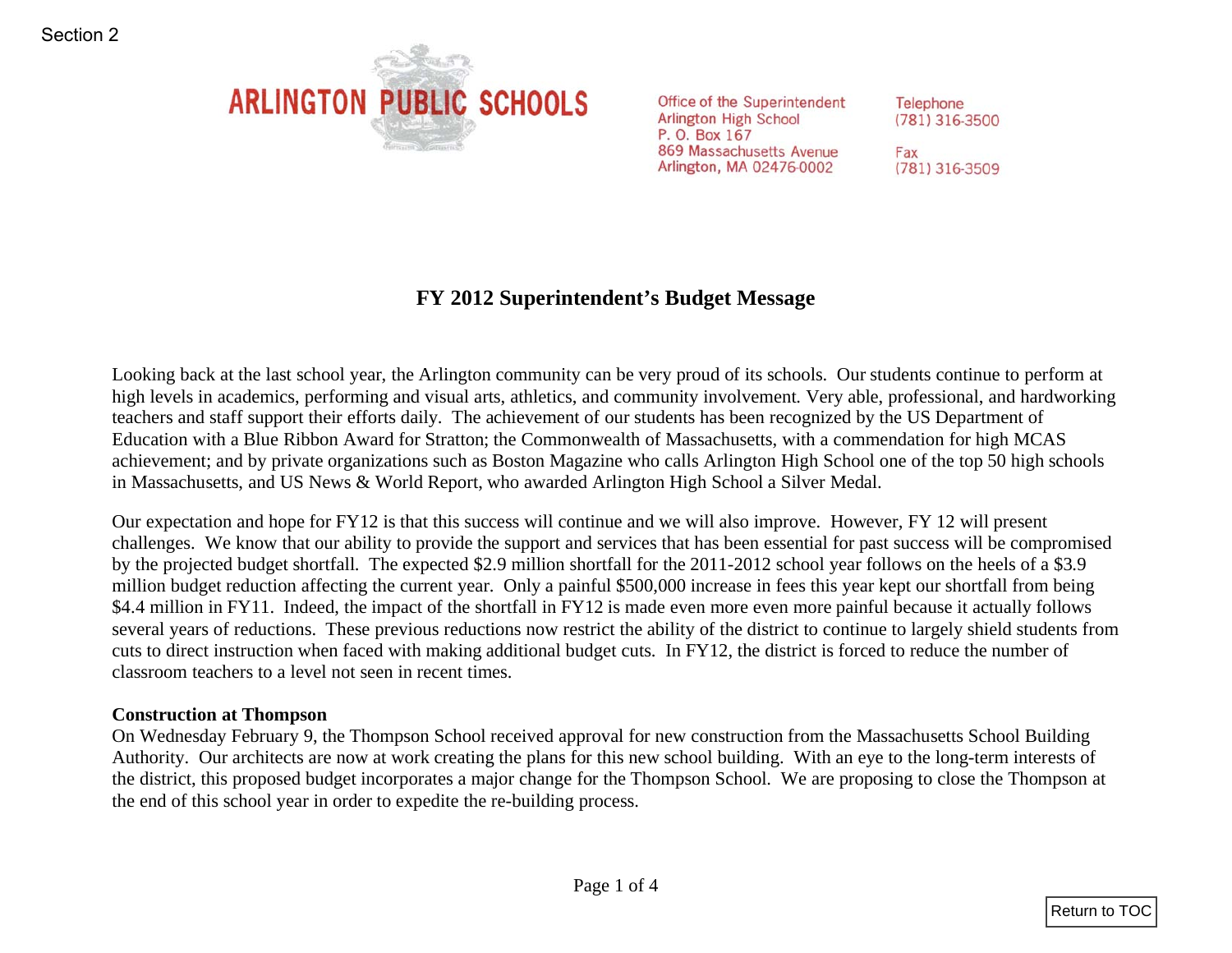Closing the Thompson at the end of June will assist the district in two primary ways:

- 1. It will allow the district to bid out and begin construction as early as possible, without needing to wait for the end of another school year, or to move children mid-year. We will be able to bid the project and begin construction in advance of other newly approved school building projects in the area. We expect that this will help lower our overall project costs.
- 2. The Thompson School physical plant is presently very difficult to maintain in good working order. Major building systems, including the roof, boiler, hot water and windows are on their last legs. Keeping the building open for another year runs the risk of requiring major and expensive emergency repairs. With the knowledge that this building has been approved for replacement, further investment is only a drain on our fiscal resources.

At this point in time, we expect the Thompson students to move as a community, with their teachers, to two or three other elementary schools in the district, as has been done with previous school re-builds.

The proposed reductions for FY12 reflect this temporary closing of Thompson. The reductions associated with the Thompson School throughout this budget do not indicate particular individuals, only a contraction of overall positions.

### **Developing the FY12 Budget**

FY12 will be the sixth consecutive year of service reductions in the Arlington Public Schools. Over the past five years, serious reductions have been made to all aspects of school function: administration, support staff, facilities, educational supplies and materials, curriculum leadership, student support services and direct instruction. With a mission to preserve the classroom experience for our students, cuts in prior years have been made to every possible area before turning to classroom teacher reductions. However, after so many years of reductions, there is no choice but to reduce teachers in order to live within our diminished financial means.

School funding from all sources has declined over the years, with FY12 expected to be no exception. The national economic situation has constrained the ability of state and local governments to provide sufficient support to local school districts. The Federal Government attempted to fill the gap with ARRA Stimulus funding in the three prior years, but the Federal Government will not provide this support in FY12. Federally supported grants have likewise declined in this economy as the Government has shifted resources to Stimulus funding. In an attempt to offset some of these revenue losses, the Arlington Public Schools have increased fees dramatically. Section 2<br>
1. It will also the district to Note of the district in two primary ways:<br>
1. It will also the district which contained the matrix in the position of the section of the section of the section of the section of

The five year plan approved by voters at the time of the 2005 override expired at the end of FY10. At the beginning of the five year plan, it was expected that another override would be placed before the voters in order to support FY11 with additional revenues. This override vote did not take place. With Arlington virtually completely developed, and with a minimal commercial tax base, our annual growth in tax revenue is essentially limited to 2-1/2%. In order to maintain our level of services, we must seek and obtain an override at regular intervals. Two and one-half percent is not enough to keep services stable.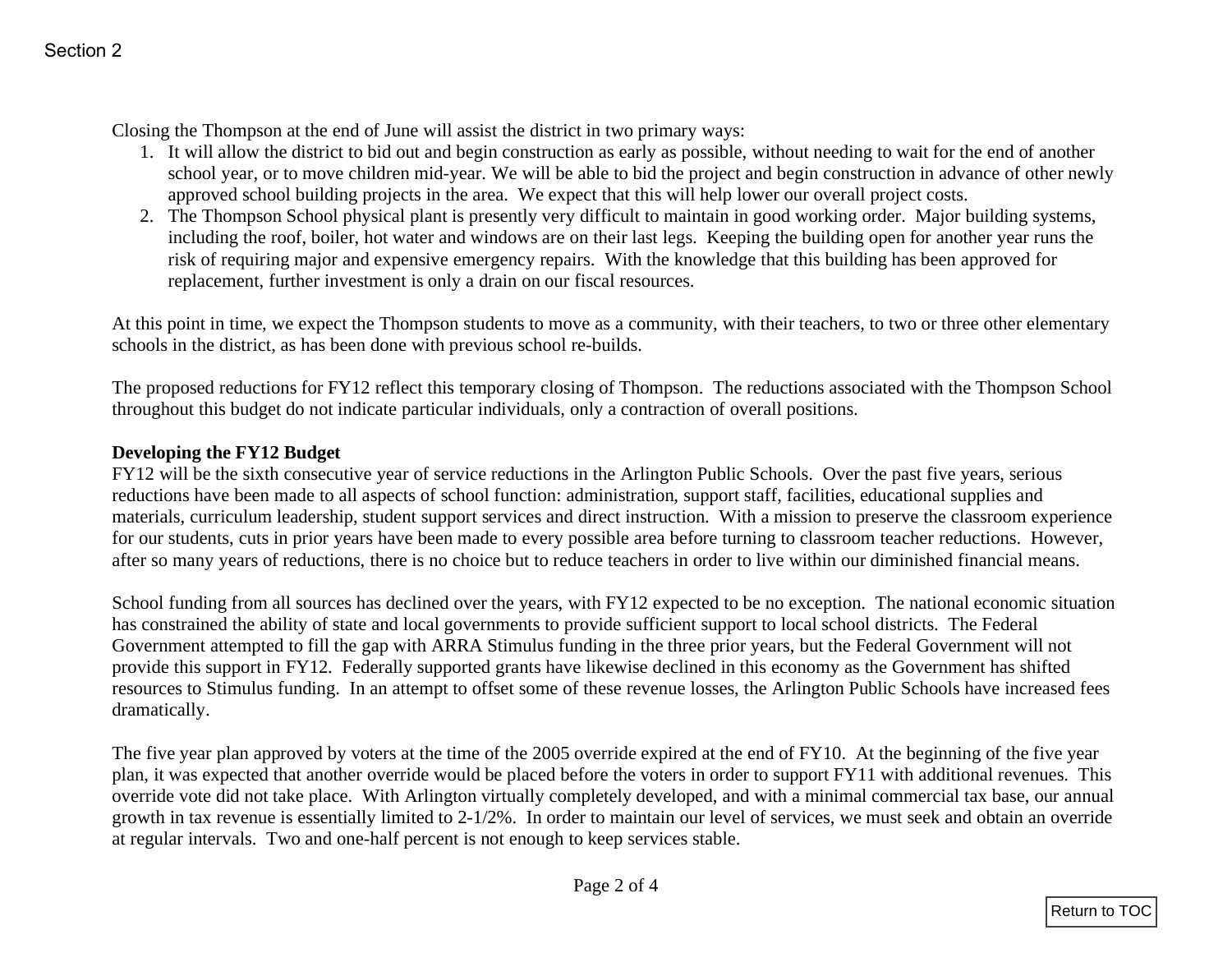### **Impact of Budget Reductions**

Principals have already presented to the School Committee and the public the projected impact of additional resource constraint on the district's schools. These impacts are briefly summarized here, but can be read in full on the district's website. These impacts are directly caused by reduced numbers of classroom teachers. **Example 16 Budget Reductions**<br>
Impact of Budget Reductions<br>
Direction For School Correlation and probabilities and the politic the projected traped of solidinard resource constraint on the<br>
direct is strongly presented t

Elementary Principals expect:

- •an increase in average class size to 28, with some classes having as many as 33 students
- •elementary students will receive only the state minimum of one day a week of Physical Education
- •elementary students will receive only half the district's traditional level of art and music instruction
- •teacher losses will reduce the amount of high quality interactions among students, and between students and teachers
- Principals also expect there will be decreased opportunities for professional conversations among teachers about their students' learning

These interactions are the hallmarks of rich academic, social and cultural learning, which we regretfully fear may now be at risk in our elementary schools.

The Ottoson Middle School Principal noted that:

- the cluster model is at risk with the reduction in the number of core teachers,
- with loss of the cluster model comes a loss of teacher common time to discuss students' progress and to meet with parents, as well as to engage in common planning; this puts at risk both consistency and coherency in the curriculum, and the ability to keep track of students' behavioral and academic progress.
- a projected increased in average class size to 35 impacts the type of both instruction and assessment teachers can provide their students, resulting in fewer written assignments, less opportunity for small group instruction and less hands-on learning and laboratory experiments.
- students will also have less time in specials, and some performing arts may need to be moved to before and after school hours
- •the social-emotional impact on all students will be difficult to mitigate with reduced counselors

Overall, these reductions move the Ottoson back toward more traditional instruction even though our students have shown the ability to grow with exposure to a richer instructional experience.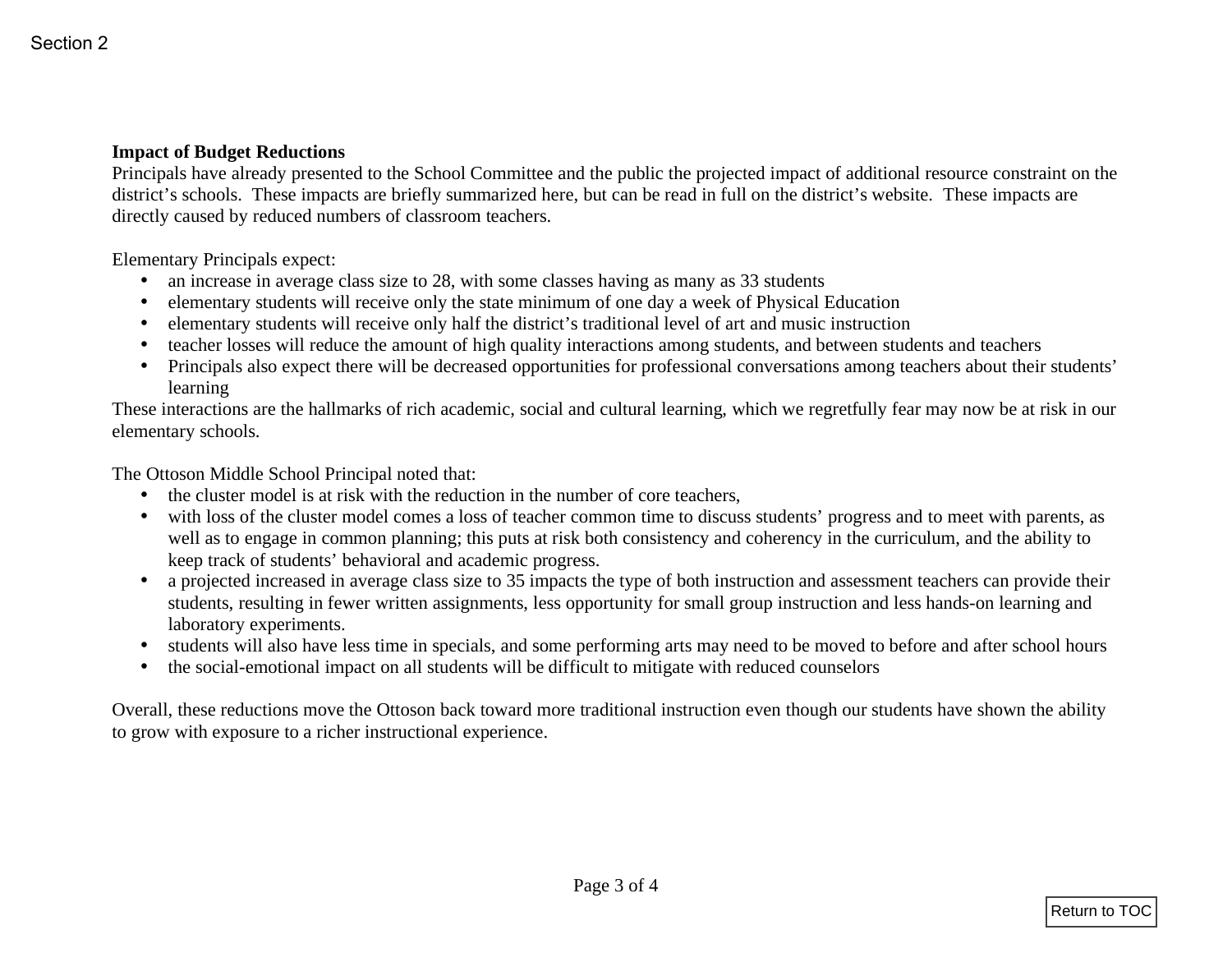The impact of budget reductions noted by the High School Principal echo those of the lower levels:

- with the loss of at least 10 core content area and elective teachers, class sizes may reach 40 in AP classes, and approximately 30 in other classes
- there will be fewer sections of classes, leading to increased scheduling conflicts that will restrict student access to courses of interest
- some popular electives will not be offered, and some AP science classes may be available only every other year
- $\bullet$  eliminating the successful double block of English Language Arts and Math will lead to diminished academic success for atrisk students, who will also lose the ability to choose curriculum B classes
- with fewer guidance counselors, the college application process will be less personal
- $\bullet$  loss of social worker support for regular education students with behavioral or emotional difficulties may result in more students requiring Special Education
- longer turn-around time on returning graded work will reduce efficacy of formative assessments, while teachers will need to rely more on multiple choice questions

At the High School, as at all schools in the district, students will receive a less individualized learning experience.

### **Conclusion**

The Arlington Public Schools will continue to do our best to continue to provide a high quality education to all of our students. The APS faculty and staff have been and will continue to be committed, dedicated and passionate about the work we do everyday to support a rigorous learning environment in all of our schools. Section 2<br>
The impact of budget reductions and d by the High School Principal cylis those of the lower levels.<br>  $\bullet$  solid the loss of at loss 1.0 cme commutation and at distribution between states and any mask 4.0 in oth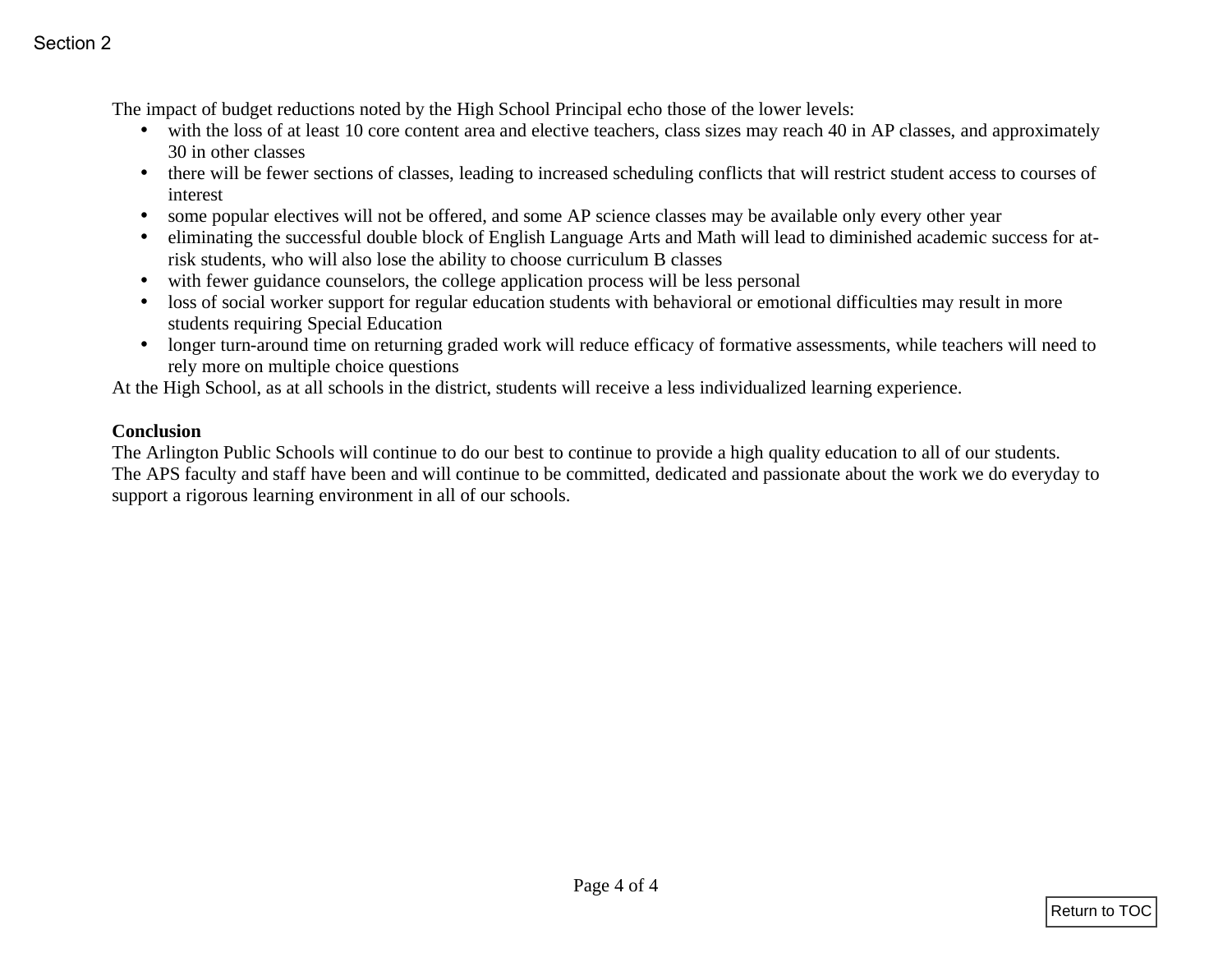# **Historical Look at Arlington Public Schools Budgets**

For purposes of historical comparison (FY06-FY10), we are relying on Arlington's End of Year Report Data as filed with the MA Department of Elementary and Secondary Education. Therefore the categories shown are those the state requires, but differ from those commonly used in Arlington. For FY11 and FY12, we have reclassified our budget information according to the DESE categories for easy comparison.

**Graph 1** shows School Department Activity in dollars by categories of actual spending from FY06 through FY10 as defined by the MA Department of Elementary and Secondary Education, followed by the FY 11Budget and the FY12 Proposed Reduction Budget.

**Graph 2** shows School Department Activity by DESE categories as a percentage of total budget.

Expenses for teaching & educational support (which includes guidance, librarians, nurses, psychologists, occupational and physical therapy) grew from FY06 to a peak in FY10 as a percent of school spending and in absolute dollars, but have been declining as a percentage of total budget since FY10 and in absolute dollars beginning in FY11. The results of these changes have been detailed in the Superintendent's Budget Message and in the impact statements presented by Arlington Public Schools' Principals.

Central administration and educational leadership (primarily curriculum leaders and principals) costs have remained flat as a percentage of total budget since FY06 with minimal increase in absolute dollars. In order for these budget categories to remain flat over time, there is no compensation increase for staff or staff is reduced to accommodate contract increases. Both situations have occurred in Arlington. The overall result is diminished leadership capacity.

<span id="page-8-0"></span>Tuition to other schools has grown steadily since FY06 both in absolute dollars and as a percentage of total budget. Out of district placement tuition is controlled at the state level based on negotiations between the out of district schools and the state, without reference to the capacity of cities and town to pay the increased rates. When a child is placed in an out of district setting, the district must pay the required tuition, regardless of cost or local budget capacity. Please note, out of district tuition costs continue to rise in Arlington, despite the fact that fewer students are now in out of district placement than in 2006. Historical Look at Artington Public Schools Budgets<br>
Returned Schools Budgets<br>
For purposes of historical comparison (FY66-FY10), we are relying on Adiagon's Ead of Year Report Data as flied with the MA<br>
Depenment of betwe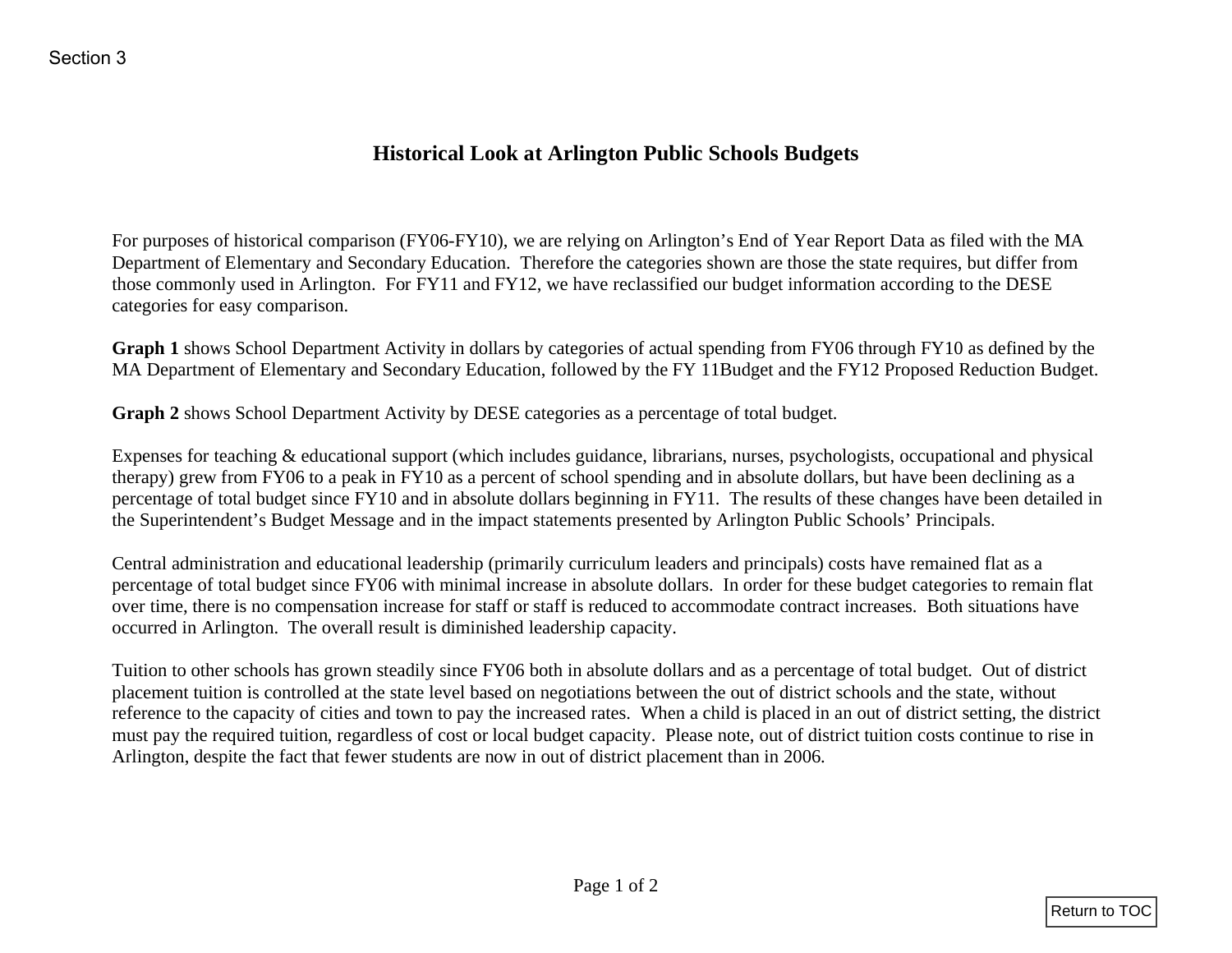**Graph 3** shows the gap between the Town appropriation and the full School Department Budget. This gap, at its widest in FY10, was partially filled by ARRA Stimulus funding. The balance of funds for the School Department came from grants and fees. The gap is projected to narrow in FY12 as the Schools rely more heavily on the Town appropriation. **Section 3**<br> **Coraph 3 shows the gap between the Trown appropriation and the full Schmid Department Budget. This gap, at its wided in 1/Y11, was<br>
partially filled by ARRA Stimulus finding. The buliance of finds if the Sch** 

**Graph 4** shows the percentage change in the number of elementary classrooms plotted against the percentage change in elementary enrollment from FY06 through the FY12 Proposed Reductions Budget. This graph excludes Supported Learning Center classrooms and students. Elementary enrollment has been assumed to be unchanged from FY11 to FY12.

This graph shows why average class is rising so dramatically in the FY12 Proposed Reductions Budget. Student population has risen since FY06, while the number of classrooms has been declining since FY09. The extent of the decline in classrooms in the FY12 Proposed Reductions Budget is dramatically evident in the widening gap.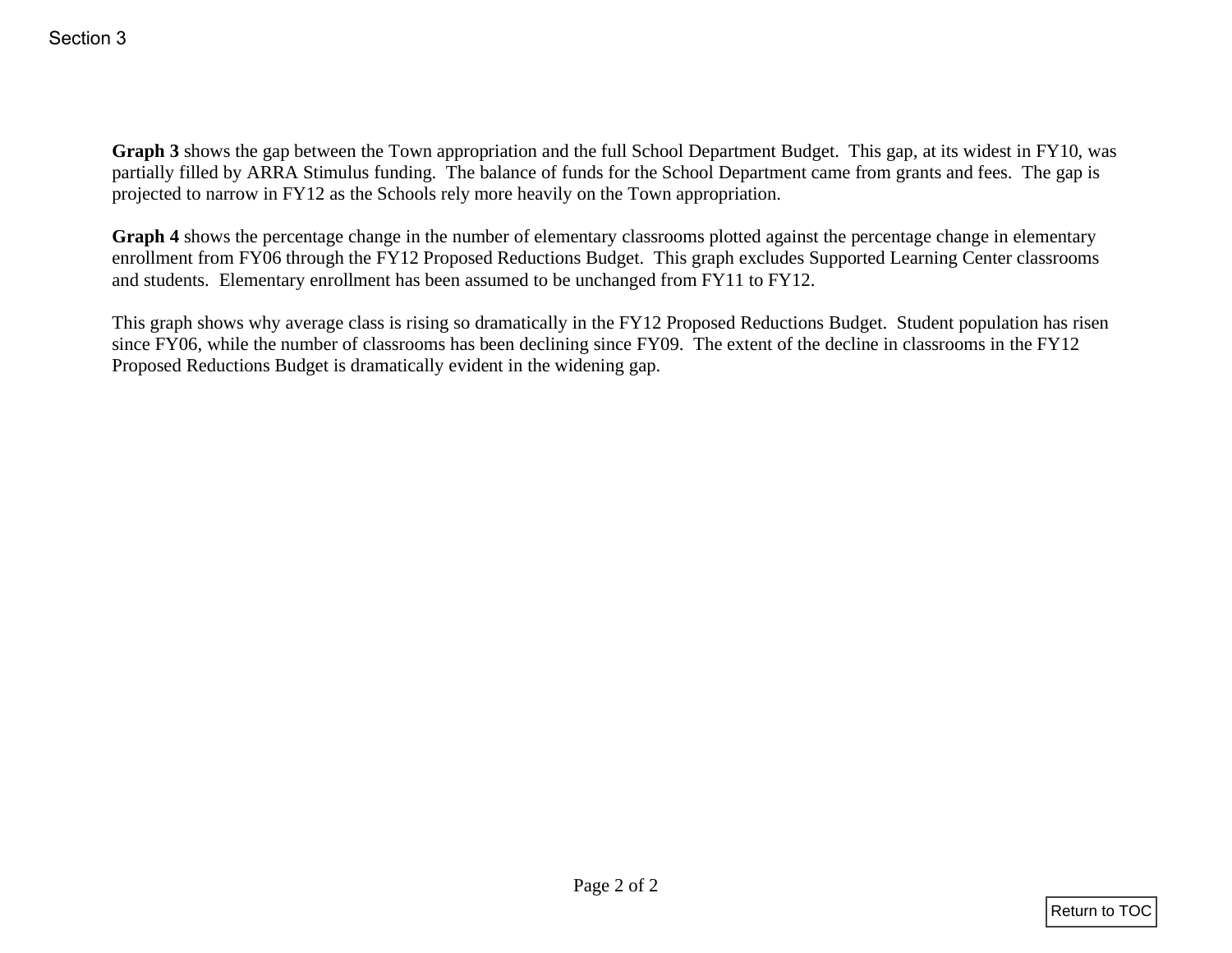### Section 3



### **GRAPH 1 - School Department Activity by Department of Elementary and Secondary Education Categories in Dollars**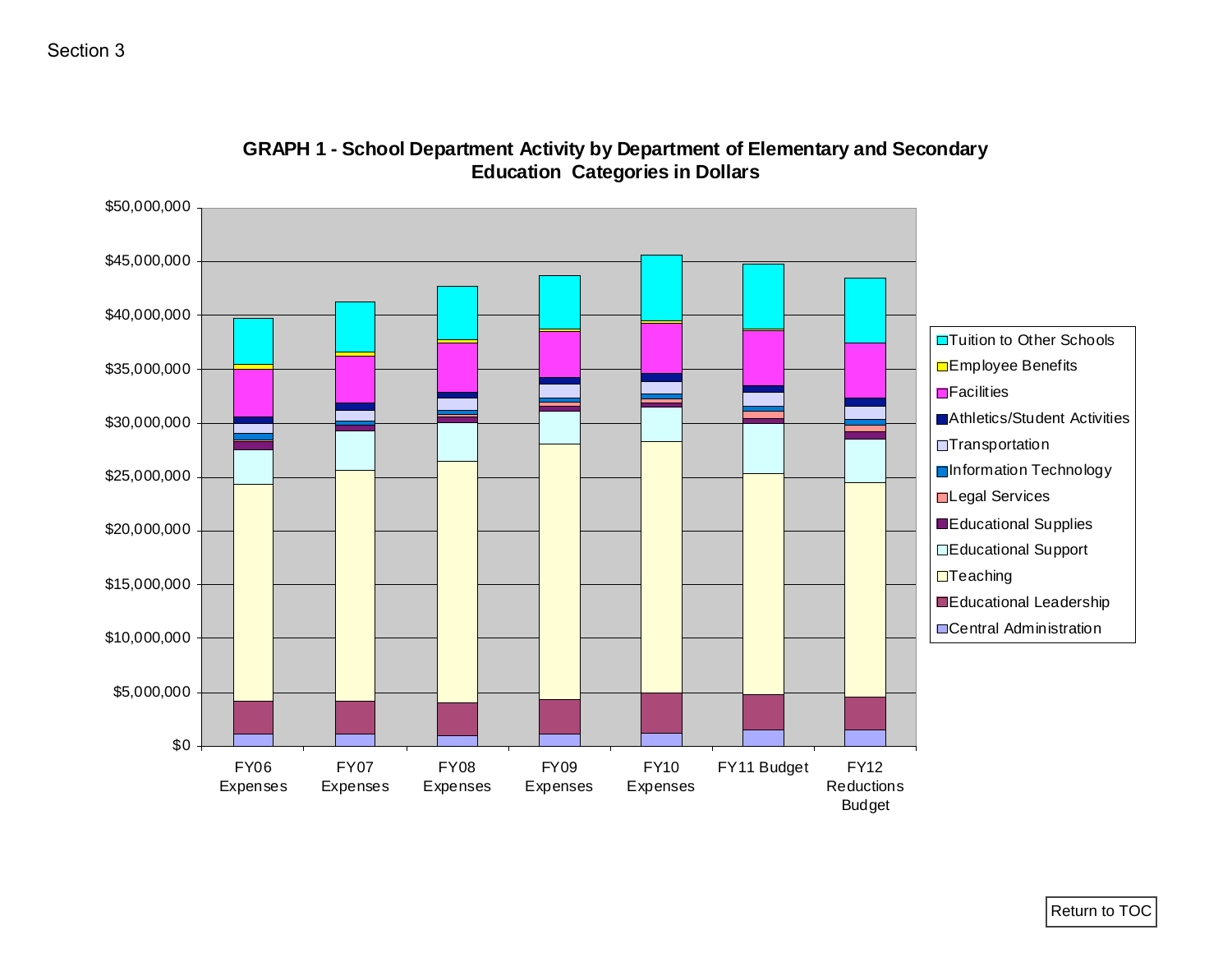### Section 3



### **GRAPH 2 - School Department Activity by Department of Elementary and Secondary Education Expense Categories as a Percentage of Total Budget**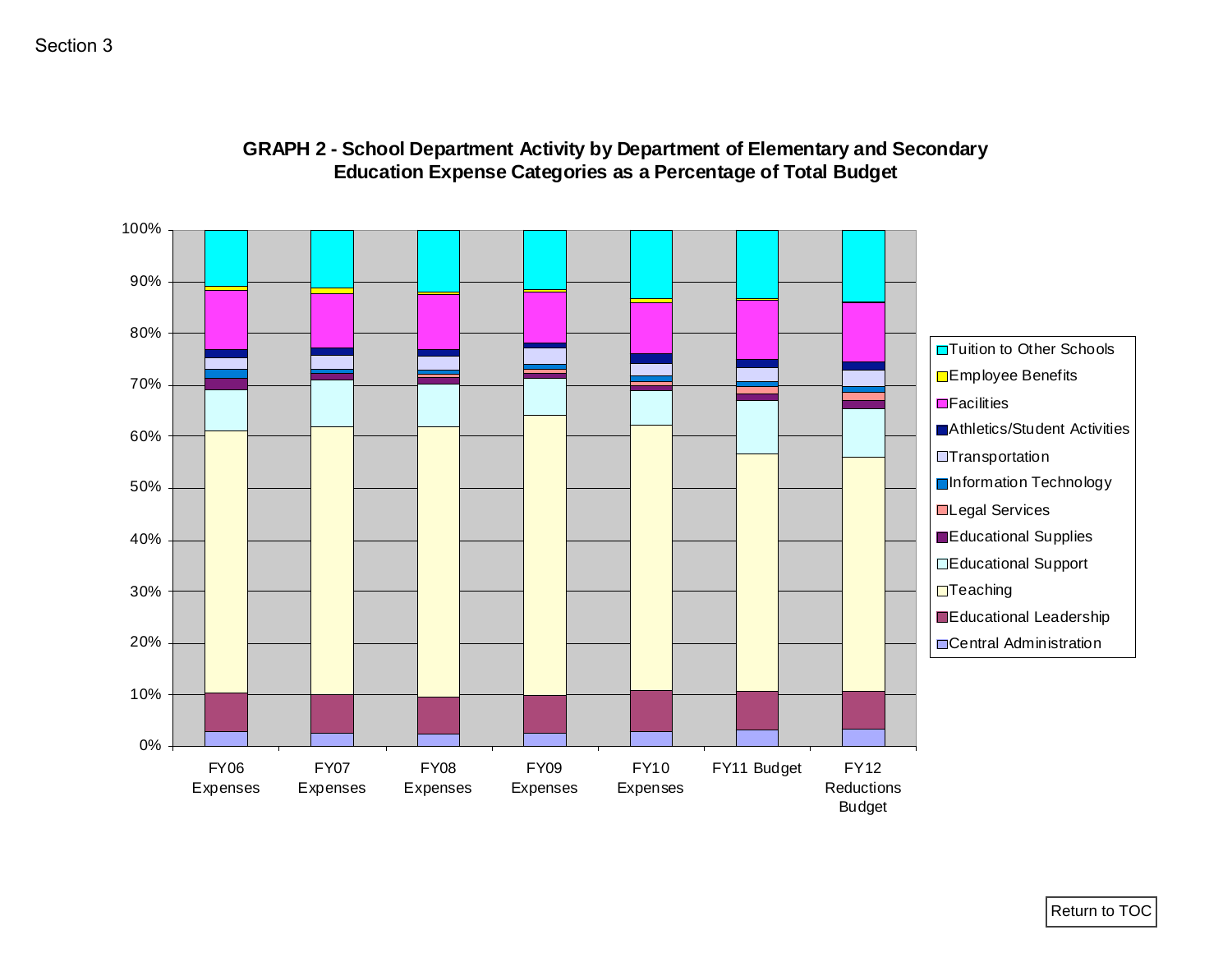

### **GRAPH 3 - Total School Budget Compared to Town Appropriation for Schools**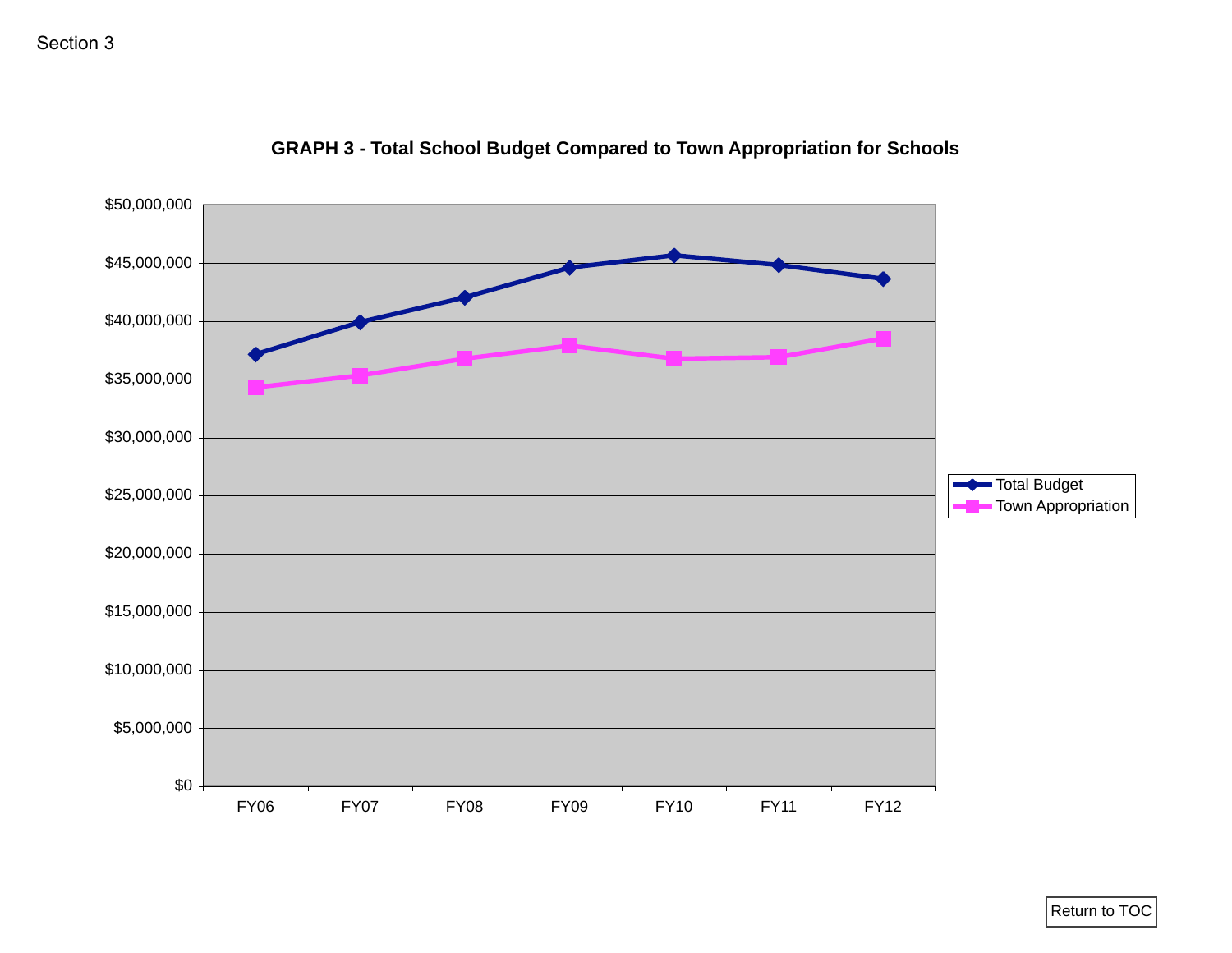# Section 3



**GRAPH 4 - Change in Elementary Enrollment Compared to Change in Number of Classrooms**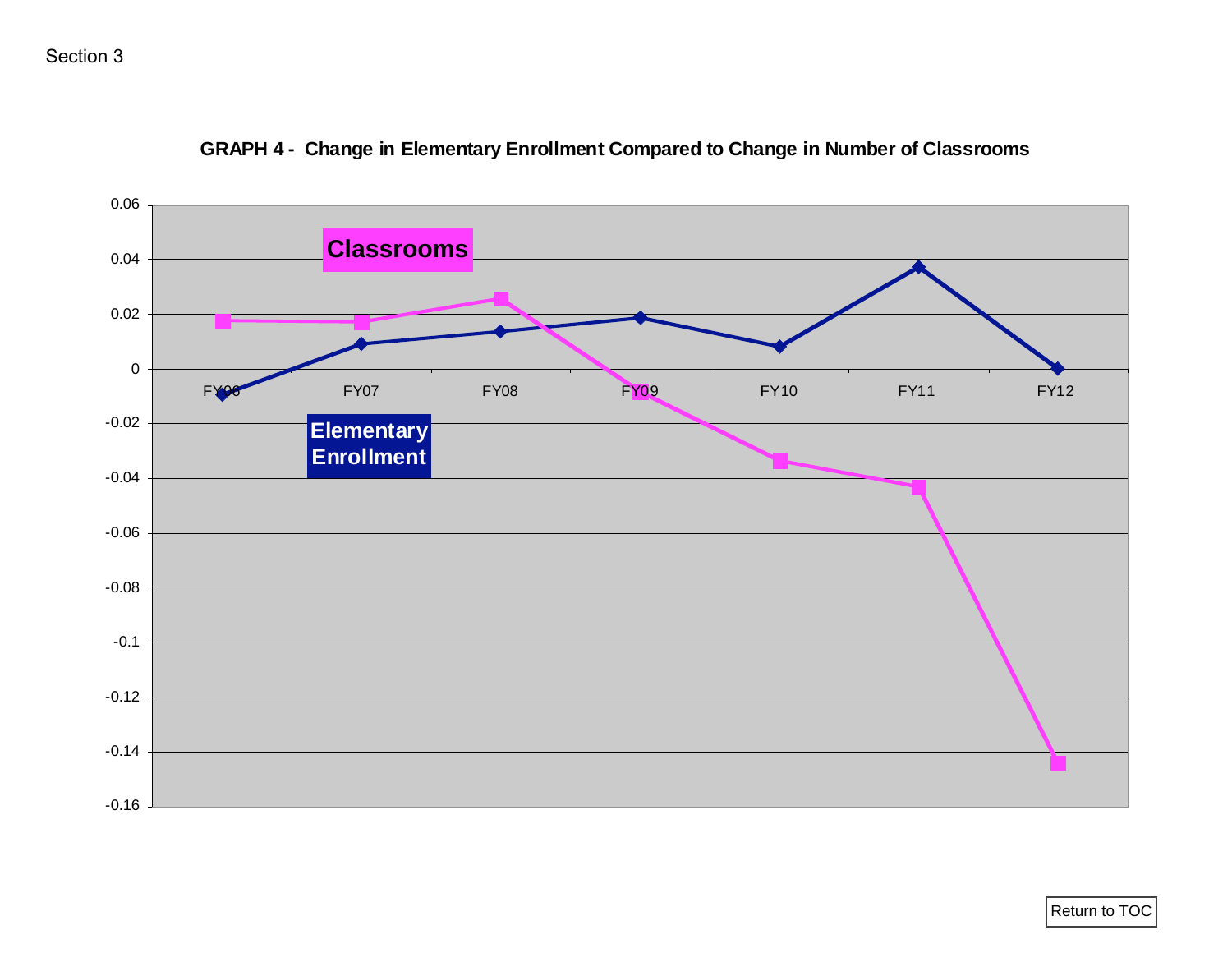# **Funding Summary**

The Funding Summary shows a breakdown of the funding changes that are expected to happen as we move from FY11 to FY12. The School Department, unlike other parts of the Town of Arlington, does not get all of its funding from the Town appropriation, which is voted by Town Meeting. In FY11, the Town appropriation was 82.3% of the total School Budget. Grants, revolving fees and reimbursements, and in the past few years, ARRA stimulus funding, make up the rest of the School Budget.

In building the Superintendent's Proposed FY12 Budget, certain funding assumptions were made based on the best information known at the time.

The **Town Appropriation** for FY12 is based on the Governor's House 1 Budget and is given to us by the Town Manager.

**ARRA** funding is expected to be totally lost in FY12.

**Grants** are estimated to be reduced by 10%, except for Teaching American History which is entering the second of its three year award, the Verizon Science grant which ends in FY11, and the Mandarin grant, which is assumed to be continued at a lower level.

<span id="page-14-0"></span>**Revolving Fees and Reimbursements** show a variety of changes. Circuit Breaker is assumed to be reduced due to fewer students in out of district Special Education placement in FY11. Kindergarten fees are held to the FY11 level. Tuition In is reduced to reflect a reasonable estimate for a single year. In FY11 the expected funding amount for Tuition In reflects two years of collections: FY10 amounts not received until FY11, as well as FY11 amounts. Athletic fees are increased to reflect the loss of the one time Bridge the Gap funds which helped to support FY11. Instrumental music, Peirce Field rental and Menotomy Preschool fees are all estimated with slight increases to reflect what is happening in FY11. Traffic supervisor rebilling is eliminated, as the traffic supervisors are among the proposed reductions for FY12. Bishop bus fees reflect a better estimate of collections based on our FY11 experience. Bridge the Gap funding is eliminated for FY12. LABBB credits and other fees are eliminated to better reflect our understanding of FY11. **Funding Summary**<br> **Funding Summary**<br>
The Uniting Summary shows a breakdown of the funding changes due are expected to happen as we move from FV11 at PV2. The<br>
Sould Dynamiake addition (Figure 1 the 1996 of the funding sa

### **In total, despite an increase of 4% in the Town appropriation, the loss or reduction in many other areas of funding leaves the School Department with an overall reduction of 2.6% for FY12.**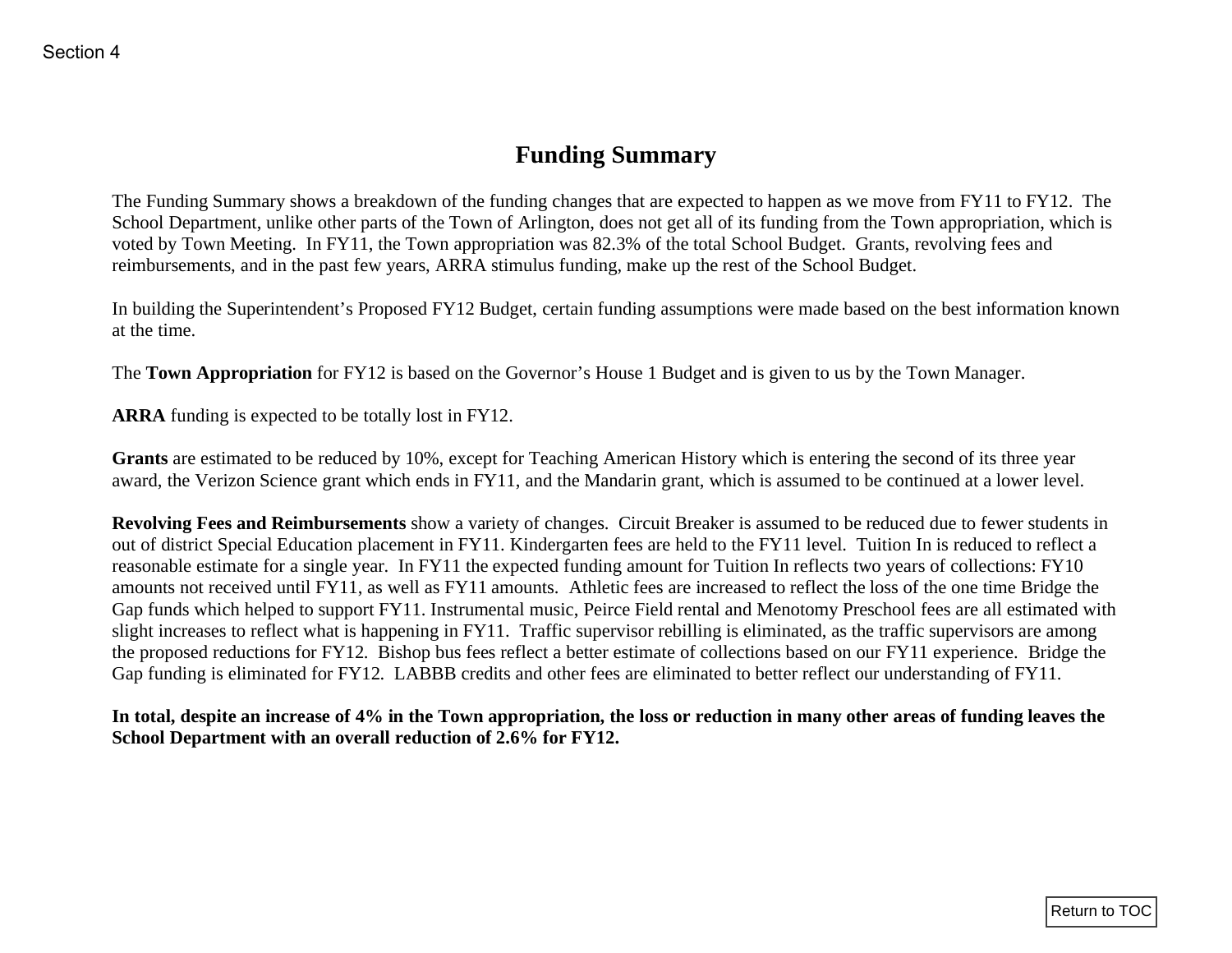### **FY 12 Superintendent's Proposed Budget Funding Summary**

| <b>Funding Summary</b>                           | <b>Funding Description</b>               | FY11 Funding | FY12 Funding as of<br>2.8.11 | Change In Funding<br>(decrease) / increase |
|--------------------------------------------------|------------------------------------------|--------------|------------------------------|--------------------------------------------|
| <b>Town Appropriation</b>                        | <b>Town Appropriation</b>                | 36,888,841   | 38,516,006                   | 1,627,165                                  |
| <b>Town Appropriation Total</b>                  |                                          | 36,888,841   | 38,516,006                   | 1,627,165                                  |
| <b>ARRA Stimulus Funding</b>                     | <b>SFSF</b>                              | 35,604       |                              | (35,604)                                   |
|                                                  | <b>IDEA</b>                              | 359,963      | $\sim$                       | (359, 963)                                 |
|                                                  | <b>ARRA Early Childhood</b>              | 28,059       |                              | (28,059)                                   |
|                                                  | Jobs Bill                                | 490,929      |                              | (490, 929)                                 |
| <b>ARRA Stimulus Funding Total</b>               |                                          | 914,555      |                              | (914, 555)                                 |
| Grants                                           | <b>METCO</b>                             | 409,460      | 364,515                      | (44, 945)                                  |
|                                                  | Title 1 FY11                             | 174,393      | 156,954                      | (17, 440)                                  |
|                                                  | Kindergarten Grant                       | 255,200      | 229,680                      | (25, 520)                                  |
|                                                  | <b>Title 2A Professional Development</b> | 94,779       | 85,301                       | (9, 478)                                   |
|                                                  | Title 3 ELL                              | 41,563       | 37,407                       | (4, 156)                                   |
|                                                  | SpEd Early Childhood                     | 40,951       | 36,856                       | (4,095)                                    |
|                                                  | <b>Title 4 Safe Schools</b>              | 4,910        | 4,419                        | (491)                                      |
|                                                  | Academic Support                         | 14,200       | 12,780                       | (1, 420)                                   |
|                                                  | SpEd 94-142                              | 1,310,164    | 1,179,147                    | (131, 017)                                 |
|                                                  | <b>Teaching American History</b>         | 43,424       | 43,424                       |                                            |
|                                                  | Verizon Science                          | 10,000       |                              | (10,000)                                   |
|                                                  | Mandarin                                 | 15,000       | 5,518                        | (9, 482)                                   |
| <b>Grants Total</b>                              |                                          | 2,414,044    | 2,156,000                    | (258, 044)                                 |
| Revolving Fees & Reimbursements                  | <b>Circuit Breaker</b>                   | 1,010,819    | 610,819                      | (400,000)                                  |
|                                                  | Kindergarten Fees                        | 970,000      | 970,000                      |                                            |
|                                                  | Tuition In Revolving                     | 635,000      | 285,000                      | (350,000)                                  |
|                                                  | <b>Athletic Fees</b>                     | 417,000      | 437,000                      | 20,000                                     |
|                                                  | Peirce Field Rental                      | 18,000       | 21,116                       | 3,116                                      |
|                                                  | <b>Instrumental Music Fees</b>           | 132,679      | 135,188                      | 2,509                                      |
|                                                  | <b>Building Rental Fees</b>              | 200,000      | 200,000                      |                                            |
|                                                  | <b>Traffic Supervisor Rebilling</b>      | 15,298       |                              | (15, 298)                                  |
|                                                  | <b>Athletic Ticket Sales</b>             | 13,000       | 13,000                       |                                            |
|                                                  | Menotomy Preschool                       | 138,347      | 142,088                      | 3,741                                      |
|                                                  | <b>Bishop Bus</b>                        | 25,000       | 18,500                       | (6,500)                                    |
|                                                  | <b>Bridge the Gap</b>                    | 599,997      |                              | (599, 997)                                 |
|                                                  | Foreign Visas                            | 160,000      | 160,000                      |                                            |
|                                                  | LABBB credit                             | 200,000      |                              | (200,000)                                  |
|                                                  | <b>Other Fees</b>                        | 70,251       | 12,104                       | (58, 147)                                  |
| <b>Revolving Fees &amp; Reimbursements Total</b> |                                          | 4,605,391    | 3,004,815                    | (1,600,576)                                |
| <b>Funding Total as of 2/8/11</b>                |                                          | 44,822,831   | 43,676,822                   | (1, 146, 009)                              |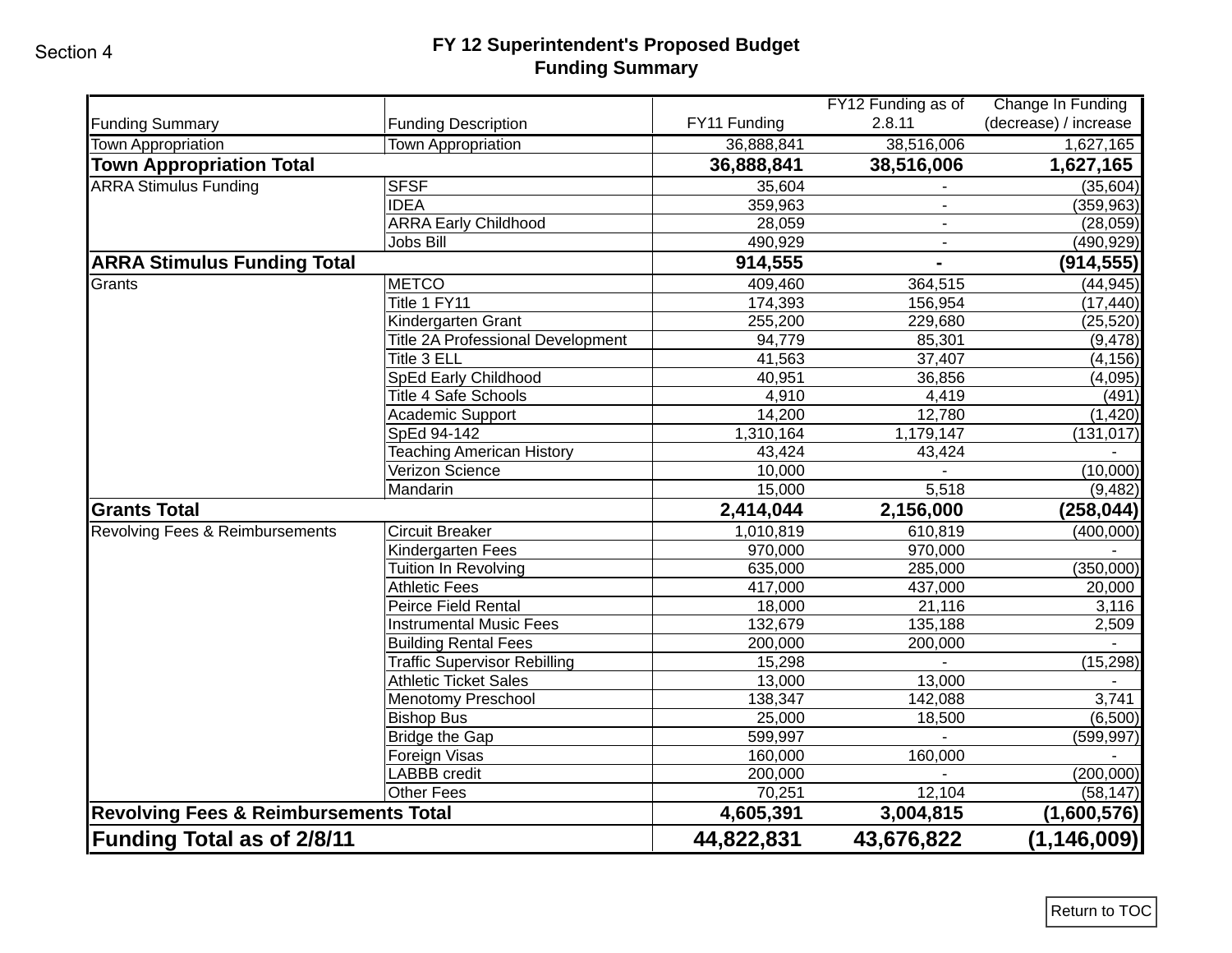## **Expense Summary by Funding Source**

The Expense Summary by Funding Source shows two important elements of the Superintendent's Proposed Budget.

<span id="page-16-0"></span>The **FY12 Level Service Budget** column shows the cost of maintaining all of our existing activities at their current level next year. Collective bargaining agreements provide increases to staff who do not yet have enough years of service to have reached the top of their pay classification. Additionally, Special Education costs continue to rise, and this has been factored into creating our Level Service Budget. Also, loss of funding from ARRA, grants and revolving fees & reimbursements means a greater reliance on the Town appropriation. **Expense Summary by Funding Source**<br> **Expense Summary by Funding Source**<br>
The Expense Summary by Funding Sources<br>
The FV12 Level Service Badget column shows the cast of maintaining all of our existing activities at their

The **FY12 Proposed Reductions Budget** column shows the choices that have been made to maximize our service to students given the funds we do expect to have, understanding that our funding will not be sufficient to maintain all our existing activities. Greater detail will be provided as we drill down into the Budget in later sections.

**The key idea to take away from this view of the FY12 Budget is that while our funding has decreased by \$1,146,009 overall, \$2,858,600 in cuts must be made to accommodate both the loss of funding AND expected budget growth.**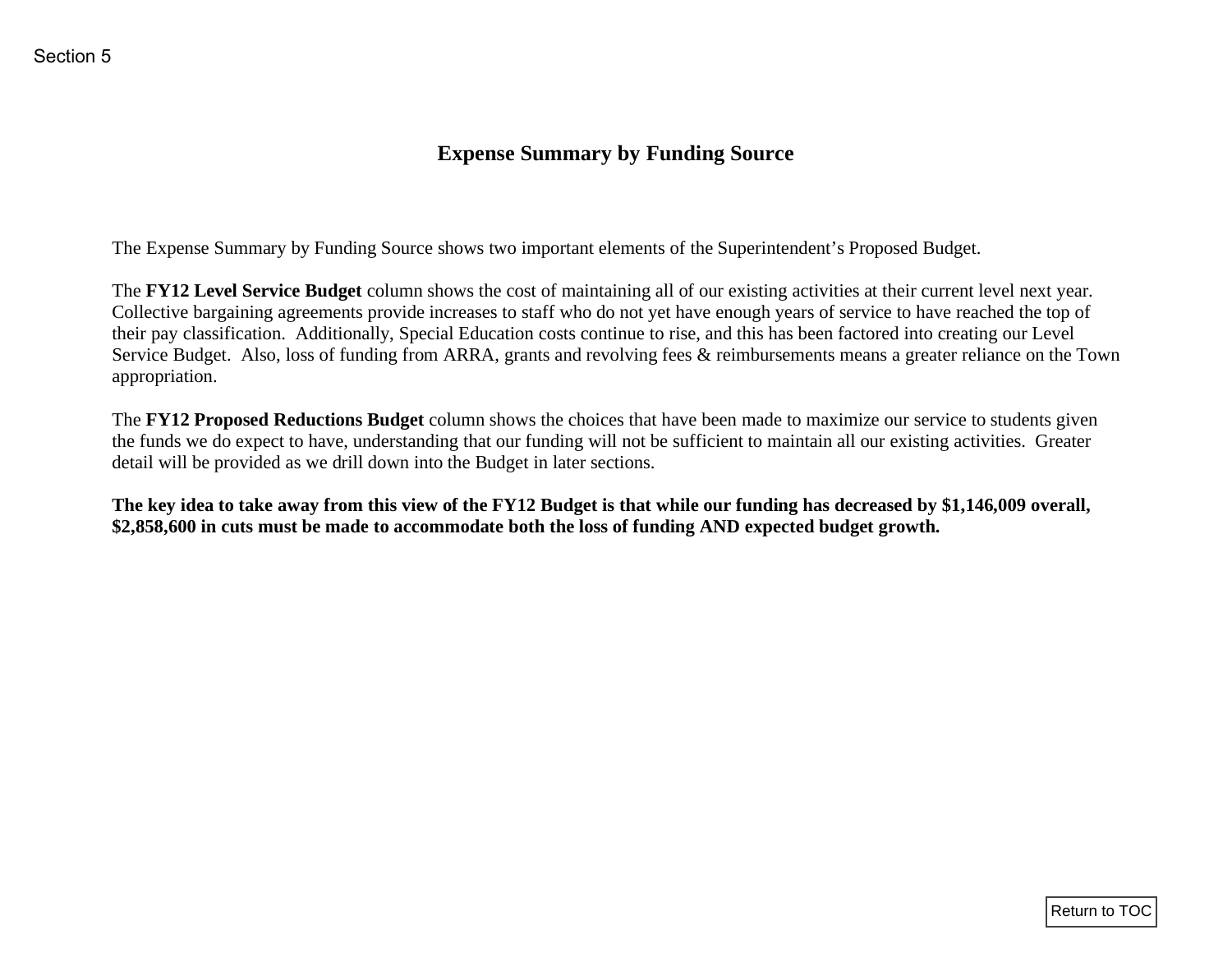# **FY12 Superintendent's Proposed Budget Expense Summary by Funding Source**

| <b>Funding Summary</b>                           | <b>Funding Description</b>               | <b>FY12 Level Service</b><br><b>Budget</b> | FY12 Proposed<br><b>Reductions Budget</b> | Change Level<br>Service to Proposed<br>Reductions |
|--------------------------------------------------|------------------------------------------|--------------------------------------------|-------------------------------------------|---------------------------------------------------|
| <b>Town Appropriation</b>                        | <b>Town Appropriation</b>                | 41,374,606                                 | 38,516,006                                | (2,858,600)                                       |
| <b>Town Appropriation Total</b>                  |                                          | 41,374,606                                 | 38,516,006                                | (2,858,600)                                       |
| Grants                                           | <b>METCO</b>                             | 364,515                                    | 364,515                                   |                                                   |
|                                                  | Title 1 FY11                             | 156,954                                    | 156,954                                   |                                                   |
|                                                  | Kindergarten Grant                       | 229,680                                    | 229,680                                   |                                                   |
|                                                  | <b>Title 2A Professional Development</b> | 85,301                                     | 85,301                                    |                                                   |
|                                                  | Title 3 ELL                              | 37,407                                     | 37,407                                    |                                                   |
|                                                  | SpEd Early Childhood                     | 36,856                                     | 36,856                                    |                                                   |
|                                                  | Title 4 Safe Schools                     | 4,419                                      | 4,419                                     |                                                   |
|                                                  | Academic Support                         | 12,780                                     | 12,780                                    |                                                   |
|                                                  | SpEd 94-142                              | 1,179,147                                  | 1,179,147                                 |                                                   |
|                                                  | <b>Teaching American History</b>         | 43,424                                     | 43,424                                    |                                                   |
|                                                  | Verizon Science                          |                                            |                                           |                                                   |
|                                                  | Mandarin                                 | 5,518                                      | 5,518                                     |                                                   |
| <b>Grants Total</b>                              |                                          | 2,156,000                                  | 2,156,000                                 | $\blacksquare$                                    |
| Revolving Fees & Reimbursements                  | Circuit Breaker                          | 610,819                                    | 610,819                                   |                                                   |
|                                                  | Kindergarten Fees                        | 970,000                                    | 970,000                                   |                                                   |
|                                                  | Tuition In Revolving                     | 285,000                                    | 285,000                                   |                                                   |
|                                                  | <b>Athletic Fees</b>                     | 437,000                                    | 437,000                                   |                                                   |
|                                                  | Peirce Field Rental                      | 21,116                                     | 21,116                                    |                                                   |
|                                                  | <b>Instrumental Music Fees</b>           | 135,188                                    | 135,188                                   |                                                   |
|                                                  | <b>Building Rental Fees</b>              | 200,000                                    | 200,000                                   |                                                   |
|                                                  | <b>Traffic Supervisor Rebilling</b>      |                                            |                                           |                                                   |
|                                                  | <b>Athletic Ticket Sales</b>             | 13,000                                     | 13,000                                    |                                                   |
|                                                  | <b>Menotomy Preschool</b>                | 142,088                                    | 142,088                                   |                                                   |
|                                                  | <b>Bishop Bus</b>                        | 18,500                                     | 18,500                                    |                                                   |
|                                                  | <b>Bridge the Gap</b>                    |                                            |                                           |                                                   |
|                                                  | Foreign Visas                            | 160,000                                    | 160,000                                   |                                                   |
|                                                  | <b>LABBB</b> credit                      |                                            |                                           |                                                   |
|                                                  | <b>Other Fees</b>                        | 12,104                                     | 12,104                                    |                                                   |
|                                                  |                                          |                                            |                                           |                                                   |
| <b>Revolving Fees &amp; Reimbursements Total</b> |                                          | 3,004,815                                  | 3,004,815                                 |                                                   |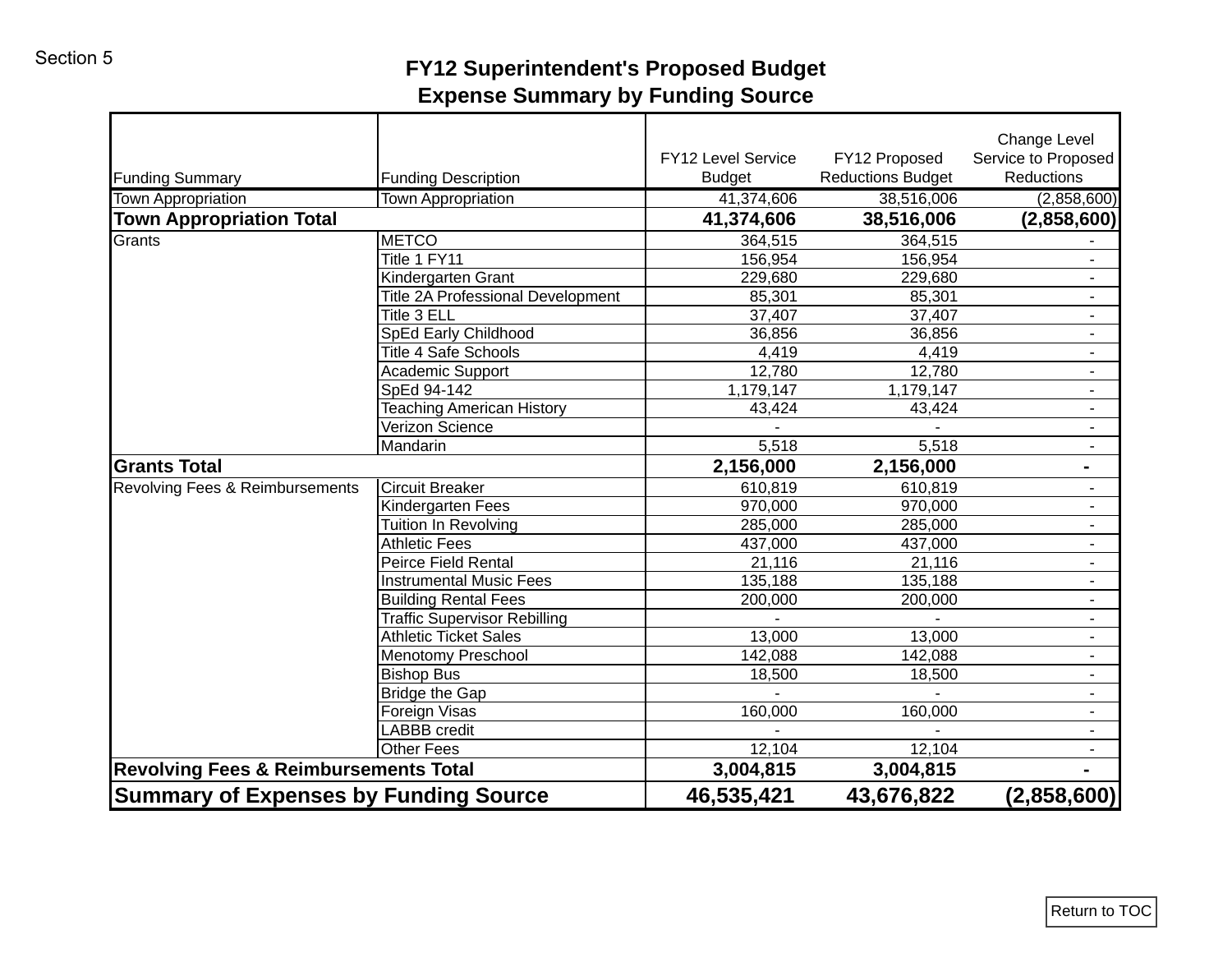### **Cost Center Summary**

The Cost Center Summary shows the entire School Department Budget, all funding sources included, subtotaled by Cost Center. Cost Centers represent our various school locations and departments.

For comparison purposes, this view includes the FY11 Budget as voted in the Special Town Meeting in November, 2010. It also includes our FY11 Projected Expenses. These projections are based on seven months of actual information.

<span id="page-18-0"></span>In developing the FY12 Level Service Budget, FY11 Projected Expenses were used to inform allocation of funding within the various lines. In past years, the School Department Budget was created at a higher level of summary. With a wish to provide greater transparency, as well as a need to be able to analyze expenditures more closely, the School Department is working toward budgeting at a much finer level of detail. Cost Center Summary<br>
The Cost Center Summary shows the entire Schol Department Budget, all funding sources included, subtonaled by Cost Center. Cost<br>
Center represent tor varios section distributions are bused on several m

Beginning in FY11, expense activity is being tracked in more detail than it was previously. Based on what we have seen in the first seven months of this fiscal year, we have created our detailed estimates of where we expect to end up in each line of the budget. Using this, we have created detailed budgets for FY12.

Next year, we will be able to work with final expense numbers from FY11, as well as projected expense numbers from FY12, as we build the FY13 budget. In each successive year, we will have more detailed historical expense information to help us further refine our budgets.

The final column reflects the change between the FY12 Level Service Budget and the FY12 Proposed Reductions Budget.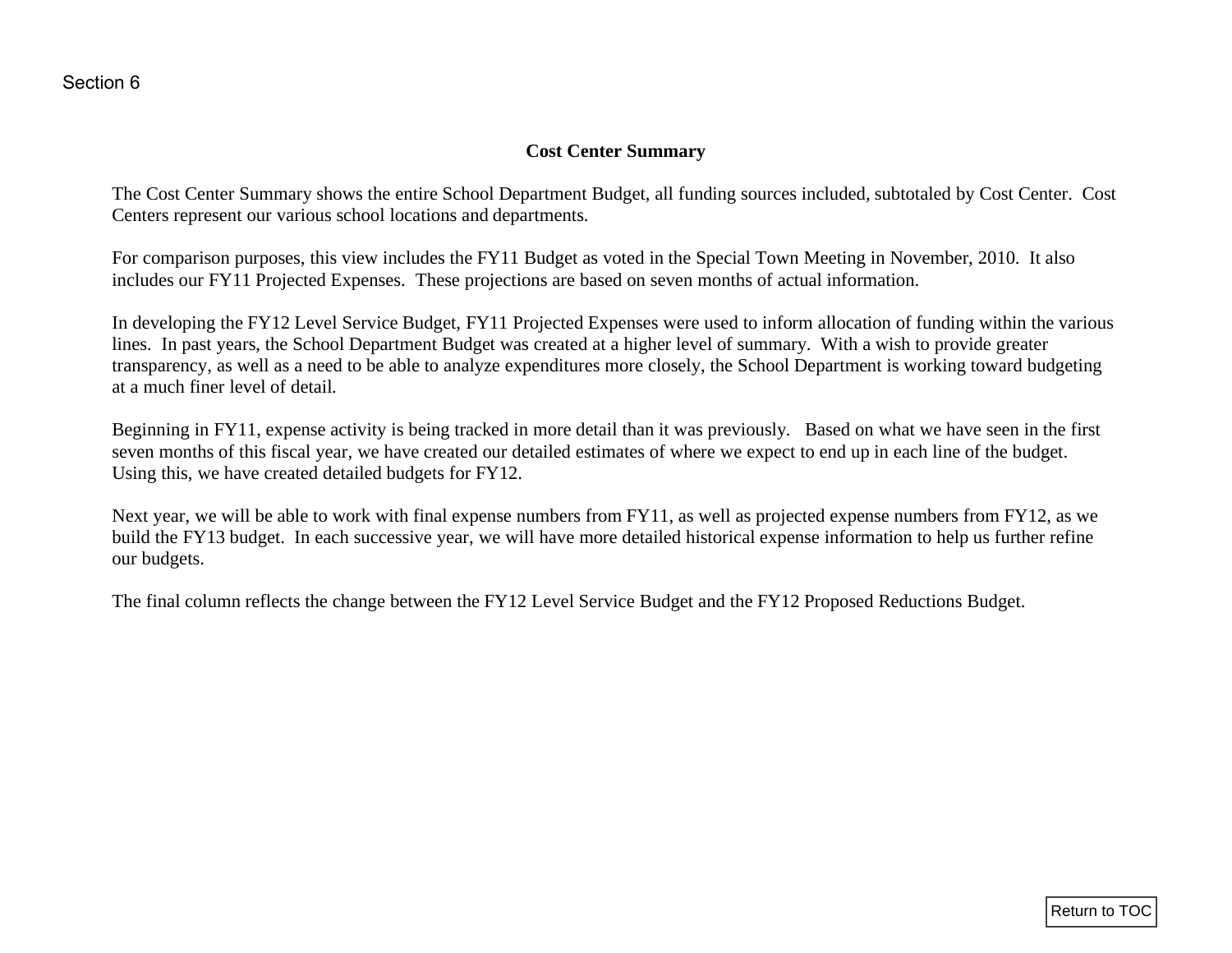### **FY12 Superintendent's Proposed Budget Cost Center Summary**

|                               |             | FY11 Projected | FY12 Level     | FY12 Proposed<br>Reductions | <b>Change Level</b><br>Service to<br><b>Reductions</b><br>(decrease) / |
|-------------------------------|-------------|----------------|----------------|-----------------------------|------------------------------------------------------------------------|
| <b>Cost Center</b>            | FY11 Budget | Expenses       | Service Budget | <b>Budget</b>               | increase                                                               |
| 1 High School                 | 6,832,828   | 6,653,396      | 7,121,782      | 6,415,782                   | (706,000)                                                              |
| 3Ottoson                      | 4,832,549   | 4,960,056      | 5,255,362      | 4,617,044                   | (638, 318)                                                             |
| 6Bishop                       | 1,465,760   | 1,497,984      | 1,590,379      | 1,440,379                   | (150,000)                                                              |
| 9Brackett                     | 1,438,568   | 1,457,447      | 1,569,557      | 1,469,557                   | (100,000)                                                              |
| 12 Dallin                     | 1,466,358   | 1,498,643      | 1,602,931      | 1,452,931                   | (150,000)                                                              |
| 15 Hardy                      | 1,188,874   | 1,288,476      | 1,340,896      | 1,290,896                   | (50,000)                                                               |
| 18 Peirce                     | 1,311,564   | 1,289,801      | 1,431,775      | 1,431,775                   |                                                                        |
| 21 Stratton                   | 1,316,104   | 1,265,422      | 1,493,700      | 1,327,033                   | (166, 667)                                                             |
| 24 Thompson                   | 1,114,831   | 1,143,813      | 1,151,015      | 680,186                     | (470, 829)                                                             |
| 25 Early Childhood            | 628,338     | 638,788        | 642,849        | 642,849                     |                                                                        |
| 29 Elementary Systemwide      | 2,521,416   | 2,242,533      | 2,524,464      | 2,324,464                   | (200,000)                                                              |
| 30 English                    | 101,977     | 76,071         | 93,174         | 93,174                      |                                                                        |
| $33$ ELL                      | 129,619     | 101,690        | 124,865        | 124,865                     |                                                                        |
| 36 Health & Wellness          | 381,386     | 382,238        | 449,672        | 399,672                     | (50,000)                                                               |
| 39 Math                       | 57,100      | 42,954         | 47,805         | 47,805                      |                                                                        |
| 42 Science                    | 77,250      | 62,976         | 87,226         | 87,226                      |                                                                        |
| $45$ Sped                     | 9,626,962   | 9,459,849      | 9,155,073      | 9,155,073                   |                                                                        |
| 48 Social Studies             | 117,348     | 178,362        | 176,542        | 136,542                     | (40,000)                                                               |
| 49 Systemwide Accounts        | 1,201,123   | 1,408,287      | 946,945        | 928,577                     | (18, 368)                                                              |
| 51 World Languages            | 87,142      | 15,515         | 20,701         | 6,033                       | (14, 668)                                                              |
| 54 Visual and Performing Arts | 46,470      | 33,758         | 46,188         | 46,188                      |                                                                        |
| 57 School Committee           | 66,201      | 73,663         | 86,309         | 86,309                      |                                                                        |
| 60 Superintendent             | 1,017,024   | 1,031,801      | 1,052,506      | 956,006                     | (96, 500)                                                              |
| 63 Assistant Superintendent   | 255,226     | 257,520        | 257,133        | 268,633                     | 11,500                                                                 |
| 66 Business Office            | 405,097     | 473,002        | 495,107        | 495,107                     |                                                                        |
| 69 Payroll                    | 261,845     | 295,640        | 278,868        | 278,868                     |                                                                        |
| 72 Food Services              | 20,000      | 20,000         | 20,000         | 20,000                      |                                                                        |
| 75 Facilities                 | 3,597,848   | 3,575,287      | 3,443,573      | 3,424,823                   | (18, 750)                                                              |
| 78 Information Technology     | 434,004     | 477,443        | 468,912        | 468,912                     |                                                                        |
| 81 Transportation             | 1,111,473   | 1,212,014      | 1,153,629      | 1,153,629                   | $\sim$                                                                 |
| 85 SPED SLC A                 | 752,773     | 755,469        | 1,048,989      | 1,048,989                   | $\blacksquare$                                                         |
| 86 SPED SLC B                 | 612,168     | 579,015        | 904,934        | 904,934                     |                                                                        |
| 87 SPED SLC C                 | 345,605     | 357,148        | 452,562        | 452,562                     |                                                                        |
| <b>Grand Total</b>            | 44,822,831  | 44,806,060     | 46,535,421     | 43,676,822                  | (2,858,600)                                                            |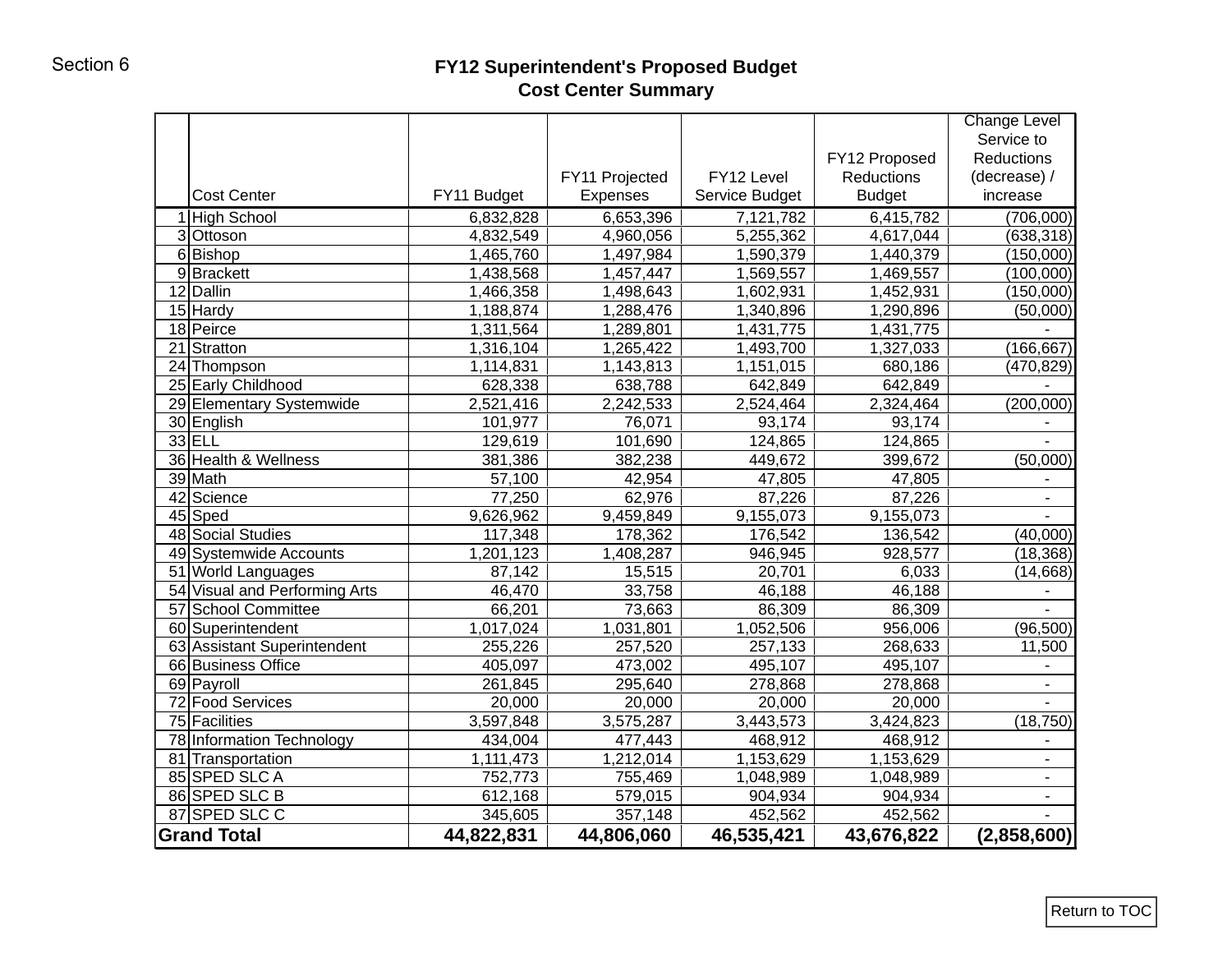### **Program Summary**

This view is similar to the Cost Center Summary. It includes the FY11 Budget, FY11 Projected Expenses, FY12 Level Service Budget, FY12 Proposed Reductions Budget, and Changes between the FY12 Level Service Budget and FY12 Proposed Reductions Budget.

The difference is that in this view we are looking at all expenses, regardless of funding source, subtotaled by Program. This Program view allows us to look at activity in our budget by educational themes.

For example, elementary classroom instruction is found in Program 6506 – Elementary Education. At the Middle and High School levels, classroom instruction is divided by areas of subject content, like Math or Social Studies. Program 6507 – Secondary Education is primarily used for supplies, while teacher salaries are to be found under the subject content that they teach.

<span id="page-20-0"></span>Program codes 6705 to 6760 are our areas of Curriculum and Instruction (C & I). This is where we find expenses for our curriculum leaders and their modest supply budgets. You may notice that 6745 – Social Studies appears more robust than its counterparts in other subjects. This is due to activity in the Teaching American History grant on top of the normal activity of the Social Studies department. **Example, 1998 Example, 1998 Example 2011 Example 2011 Example 2011 Example 2011 Example 2011 Example 2011 Example 2011 Example 2011 Example 2011 Example 2011 Example 2011 Example 2011 Example** 

Program codes 6800 to 6866, as well as 6975 and 6980, capture activity for Special Education.

Code 6915 – Assistant Superintendent shows a slight increase between the Level Service and Reductions budgets. This is due to the reduction of the Assistant Superintendent from half time to one quarter time, and to the addition of half of the salary for a Human Resources position for the School Department. The other half of this position is being funded by the Town.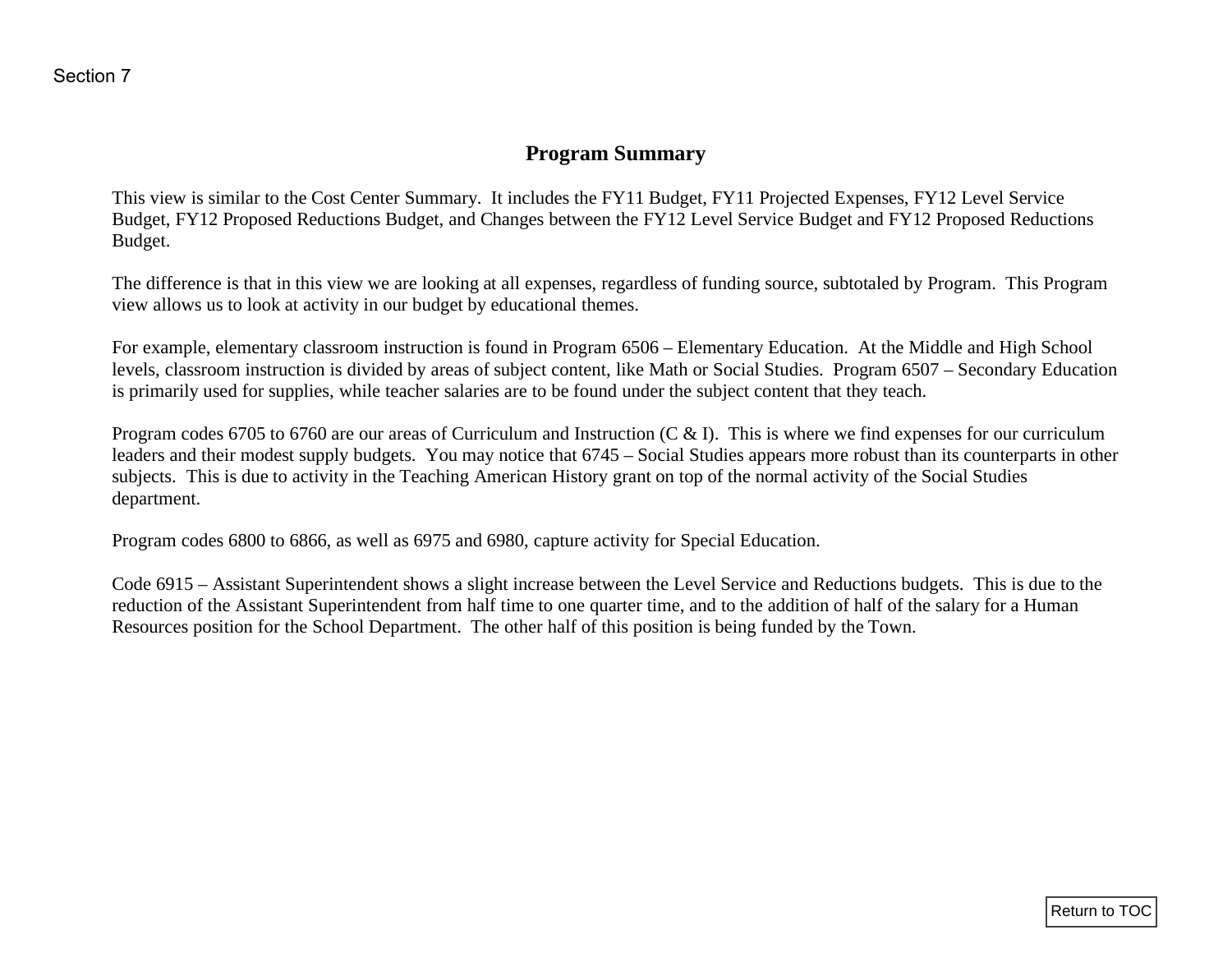### **FY12 Superintendent's Proposed Budget Program Summary**

|                                                |                      | FY11 Projected     | FY12 Level           | FY12 Proposed<br>Reductions | <b>Change Level</b><br>Service to<br><b>Reductions</b><br>(decrease) / |
|------------------------------------------------|----------------------|--------------------|----------------------|-----------------------------|------------------------------------------------------------------------|
| <b>Program Description</b>                     | FY11 Budget          | <b>Expenses</b>    | Service Budget       | <b>Budget</b>               | increase                                                               |
| 6503 - Kindergarten                            | 1,313,904            | 1,372,186          | 1,342,794            | 1,342,794                   |                                                                        |
| 6506 - Elementary Education                    | 5,495,173            | 5,747,460          | 5,686,923            | 4,906,923                   | (780,000)                                                              |
| 6507 - Secondary Education                     | 165,698              | 161,941            | 183,982              | 203,982                     | 20,000                                                                 |
| 6509 - Gifted & Talented                       | 28,318               | 7,417              | 28,318               |                             | (28, 318)                                                              |
| 6512 - ELL                                     | 358,536              | 388,446            | 375,871              | 365,871                     | (10,000)                                                               |
| 6515 - English/Language Arts                   | 1,247,570            | 1,236,165          | 1,269,671            | 1,121,671                   | (148,000)                                                              |
| 6518 - Family and Consumer Science             | 272,886              | 271,699            | 294,777              | 194,777                     | (100,000)                                                              |
| 6521 - Math                                    | 1,259,152            | 1,245,932          | 1,298,945            | 1,158,945                   | (140,000)                                                              |
| 6524 - Science                                 | 1,225,853            | 1,153,178          | 1,257,901            | 1,157,901                   | (100,000)                                                              |
| 6527 - Social Studies                          | 1,088,054<br>878,803 | 1,026,590          | 1,118,870<br>873,341 | 1,018,870                   | (100,000)                                                              |
| 6533 - World Languages<br>6536 - Art           | 473,659              | 826,416<br>412,437 |                      | 698,341                     | (175,000)<br>(220,000)                                                 |
| 6539 - Music                                   | 634,324              | 532,452            | 514,864<br>647,687   | 294,864<br>497,687          | (150,000)                                                              |
| 6542 - Instrumental Music                      | 132,679              | 132,679            | 135,188              | 135,188                     |                                                                        |
| 6545 - Drama                                   |                      | 1,283              |                      |                             |                                                                        |
| 6548 - Physical Education                      | 683,116              | 671,623            | 708,502              | 658,502                     | (50,000)                                                               |
| 6551 - Technology Educational (Tech Ed)        | 135,072              | 160,083            | 140,098              | 140,098                     |                                                                        |
| 6554 - Health Services/Nursing                 | 546,103              | 516,802            | 641,346              | 641,346                     |                                                                        |
| 6557 - Guidance                                | 536,049              | 552,367            | 599,815              | 451,815                     | (148,000)                                                              |
| 6560 - METCO                                   | 270,067              | 300,795            | 285,879              | 285,879                     |                                                                        |
| 6563 - Library/Media                           | 149,711              | 96,759             | 152,963              | 137,377                     | (15,586)                                                               |
| 6566 - Management and Supervision - Principals | 1,848,541            | 1,822,993          | 1,920,932            | 1,605,689                   | (315, 243)                                                             |
| 6569 - Management and Supervision-HS Dean      | 210,732              | 230,699            | 210,732              | 210,732                     |                                                                        |
| 6575 - Professional Development                | 215,238              | 228,021            | 231,269              | 231,269                     |                                                                        |
| 6578 - Math RTI                                | 16,230               | 24,401             | 16,814               | 16,814                      |                                                                        |
| 6581 - Reading Interventions                   | 908,401              | 909,120            | 924,938              | 808,272                     | (116, 667)                                                             |
| 6584 - Summer Programs                         | 15,000               | 71,871             | 65,000               | 65,000                      |                                                                        |
| 6587 - Extended Day                            | 16,000               | 11,626             | 6,000                | 6,000                       | $\blacksquare$                                                         |
| 6620 - Athletics (Admin)                       | 561,877              | 561,877            | 562,706              | 562,706                     |                                                                        |
| 6700 - C & I Leadership                        | 599,438              | 259,446            | 537,686              | 537,686                     | $\overline{a}$                                                         |
| 6705 - C&I ELL                                 | 88,056               | 60,127             | 87,458               | 87,458                      |                                                                        |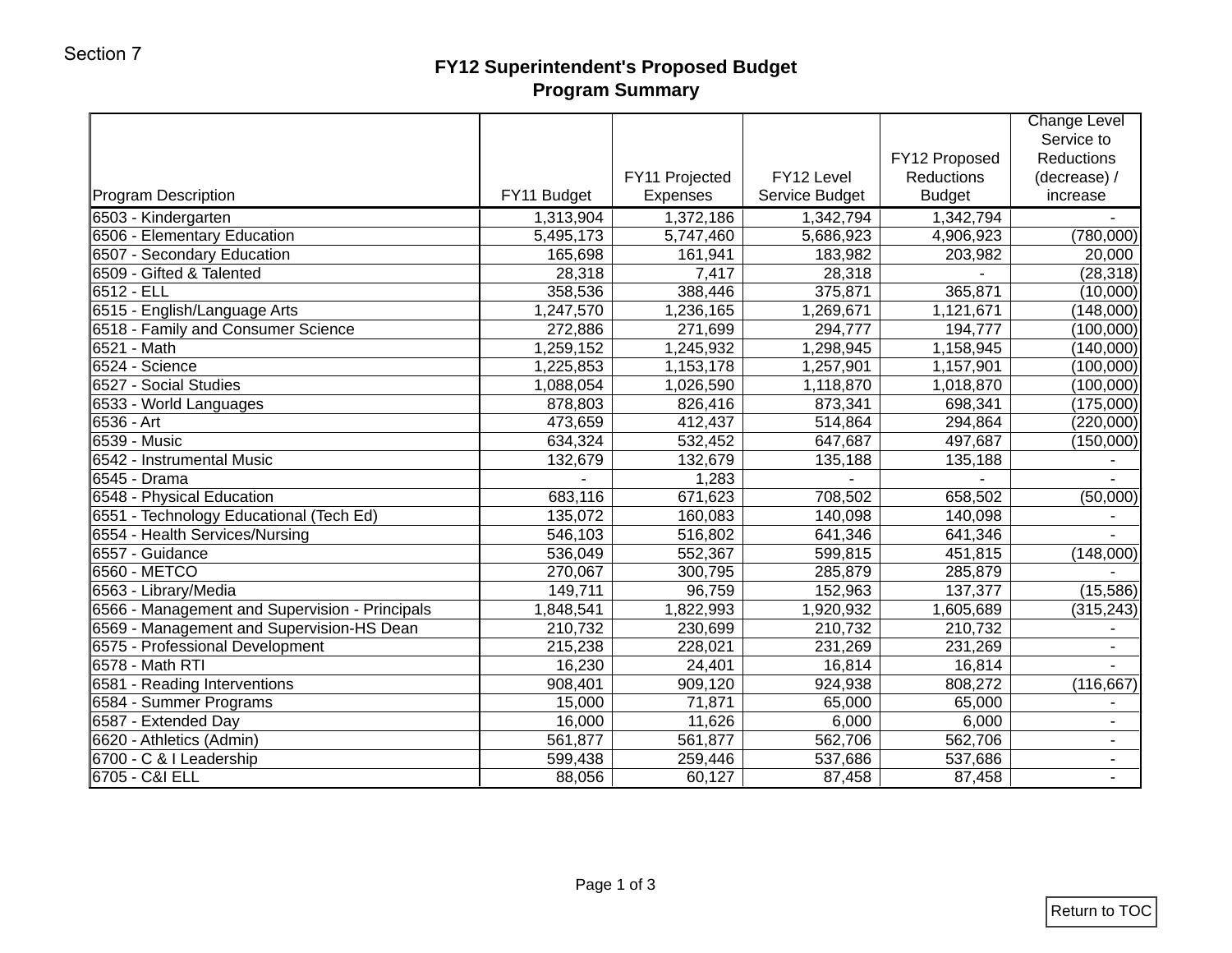### **FY12 Superintendent's Proposed Budget Program Summary**

|                                             |             | FY11 Projected  | FY12 Level     | FY12 Proposed<br>Reductions | <b>Change Level</b><br>Service to<br><b>Reductions</b><br>(decrease) / |
|---------------------------------------------|-------------|-----------------|----------------|-----------------------------|------------------------------------------------------------------------|
| <b>Program Description</b>                  | FY11 Budget | <b>Expenses</b> | Service Budget | <b>Budget</b>               | increase                                                               |
| 6710 - C&I Health/Wellness                  | 70,345      | 56,425          | 68,518         | 68,518                      | ۰.                                                                     |
| 6715 - C&I Science                          | 77,250      | 61,897          | 85,912         | 85,912                      |                                                                        |
| 6720 - C&I Math                             | 42,100      | 41,814          | 46,665         | 46,665                      | ٠                                                                      |
| 6725 - C&I Family Science                   | 16,110      | 12,148          | 16,110         | 16,110                      |                                                                        |
| 6730 - C&I World Languages                  | 24,418      | 5,078           | 20,264         | 5,596                       | (14,668)                                                               |
| 6735 - C&I Guidance                         |             | 2,448           | 2,448          | 2,448                       |                                                                        |
| 6740 - C&I English                          | 78,977      | 73,448          | 90,551         | 90,551                      |                                                                        |
| 6745 - C&I Social Studies                   | 117,348     | 178,362         | 176,542        | 136,542                     | (40,000)                                                               |
| 6750 - C&I Visual Art                       | 22,396      | 17,199          | 21,190         | 21,190                      |                                                                        |
| 6755 - C&I Performing Art                   | 24,074      | 41,063          | 24,998         | 24,998                      |                                                                        |
| 6760 - C&I Reading                          | 198,596     | 206,482         | 183,286        | 183,286                     | ٠                                                                      |
| 6800 - PK - SPED                            | 212,898     | 220,326         | 231,385        | 231,385                     | $\blacksquare$                                                         |
| 6803 - Pupil Services (504)                 | 15,586      | 28,037          | 35,419         | 35,419                      | $\blacksquare$                                                         |
| 6806 - Sped Admin/Management Services       | 466,073     | 471,526         | 478,409        | 478,409                     | ٠                                                                      |
| 6809 - SPED Teacher                         | 1,527,604   | 1,490,153       | 1,518,156      | 1,518,156                   | ٠                                                                      |
| 6812 - OT/PT                                | 629,893     | 679,383         | 463,667        | 463,667                     | $\blacksquare$                                                         |
| 6815 - Alternative Program                  | 125,364     | 140,904         | 145,652        | 145,652                     | $\blacksquare$                                                         |
| 6818 - Speech/Language                      | 205,580     | 387,411         | 505,757        | 505,757                     | ٠                                                                      |
| 6821 - Behavioral Support                   | 289,800     | 346,209         | 377,153        | 377,153                     | $\sim$                                                                 |
| 6824 - Inclusion Support                    | 660,159     | 671,146         | 728,524        | 728,524                     | ٠                                                                      |
| 6827 - Self-Contained Academic Instruction  | 1,274,740   | 1,242,812       | 1,706,158      | 1,706,158                   | $\blacksquare$                                                         |
| 6830 - Medical Services                     |             | 33,924          | 33,924         | 33,924                      | ٠                                                                      |
| 6833 - Social Workers                       | 525,611     | 512,238         | 546,802        | 546,802                     | ٠                                                                      |
| 6836 - Psychologists                        | 281,970     | 268,064         | 286,625        | 286,625                     | $\overline{\phantom{a}}$                                               |
| 6839 - Team Chairs                          | 125,986     | 95,054          | 133,564        | 133,564                     | ٠                                                                      |
| 6842 - Adaptive Techology                   | 21,500      | 2,437           | 2,437          | 2,437                       | ٠                                                                      |
| 6845 - One to One Assistance                | 155,860     | 310,860         | 368,237        | 368,237                     | $\blacksquare$                                                         |
| 6848 - Out of district tuition Day Students | 5,922,410   | 4,351,752       | 4,226,312      | 4,226,312                   |                                                                        |
| 6851 - Out of district tuition Residential  |             | 1,399,375       | 1,399,375      | 1,399,375                   | ٠                                                                      |
| 6854 - SPED summer program                  |             | 242,199         | 241,711        | 241,711                     | ۰.                                                                     |
| 6857 - SPED contracted Service              | 1,194,844   | 488,985         | 747,515        | 747,515                     | $\blacksquare$                                                         |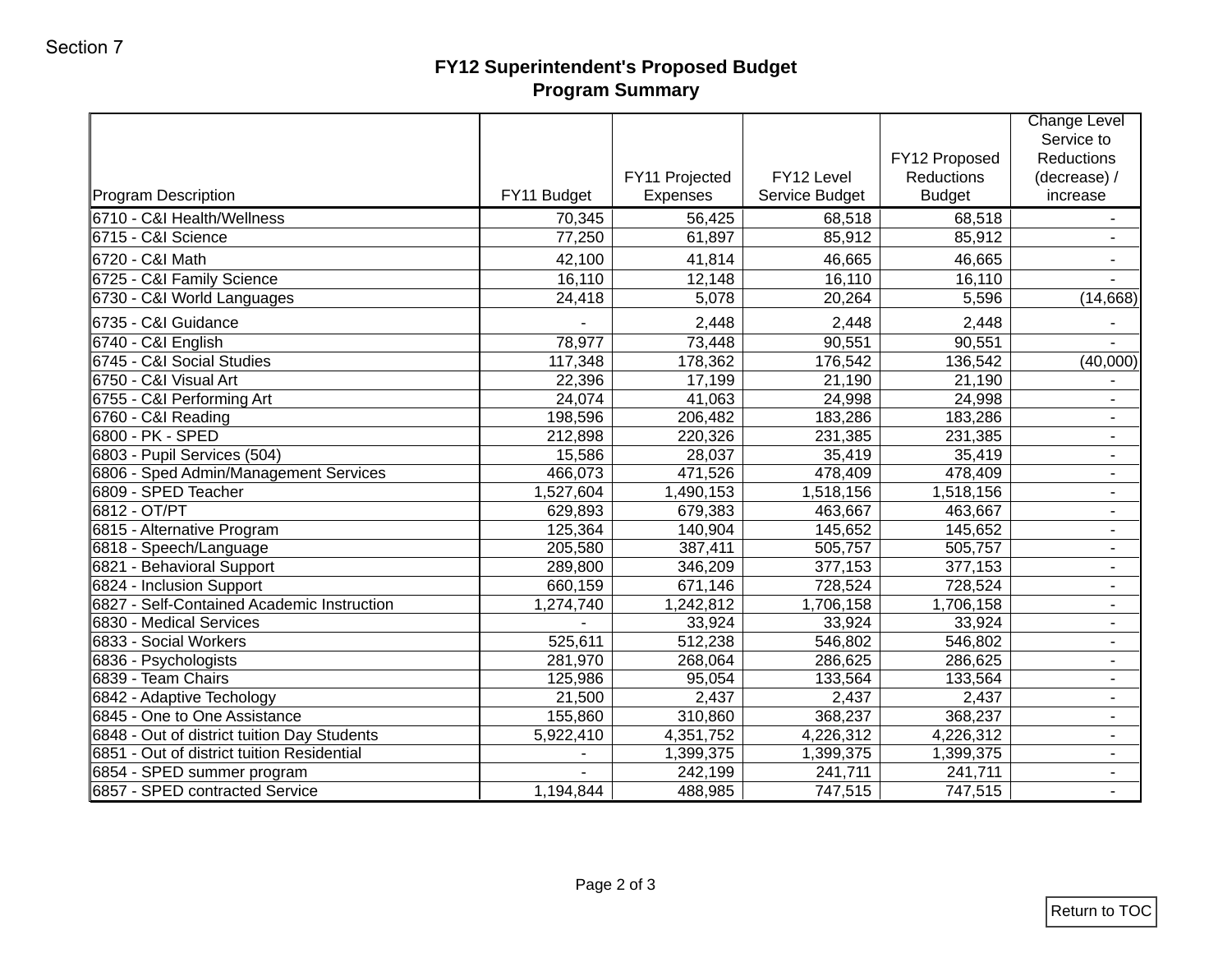### **FY12 Superintendent's Proposed Budget Program Summary**

| Reductions<br>(decrease) /<br>increase<br>$\blacksquare$<br>$\blacksquare$ | FY12 Proposed<br>Reductions<br><b>Budget</b><br>442,425 | FY12 Level<br>Service Budget | FY11 Projected    |                   |                                                                                                                                      |
|----------------------------------------------------------------------------|---------------------------------------------------------|------------------------------|-------------------|-------------------|--------------------------------------------------------------------------------------------------------------------------------------|
|                                                                            |                                                         |                              |                   |                   |                                                                                                                                      |
|                                                                            |                                                         |                              | Expenses          | FY11 Budget       | <b>Program Description</b>                                                                                                           |
|                                                                            |                                                         | 442,425                      | 441,803           | 408,119           | 6860 - SPED testing and assessment                                                                                                   |
|                                                                            | 93                                                      | 93                           | 1,109             |                   | 6863 - SPED Curriculum                                                                                                               |
|                                                                            | 209,190                                                 | 209,190                      | 154,890           | 100,000           | 6866 - Legal Services Special Education                                                                                              |
|                                                                            | 85,229                                                  | 85,229                       | 72,583            | 66,201            | 6900 - School Committee                                                                                                              |
| (46, 500)                                                                  | 501,233                                                 | 547,733                      | 647,733           | 500,000           | 6905 - Legal Services School Committee                                                                                               |
| (50,000)                                                                   | 435,030                                                 | 485,030                      | 364,325           | 502,024           | 6910 - Superintendent                                                                                                                |
| 11,500                                                                     | 152,466                                                 | 140,966                      | 131,562           | 138,912           | 6915 - Assistant Superintendent                                                                                                      |
| $\blacksquare$                                                             | 493,271                                                 | 493,271                      | 478,979           | 405,097           | 6920 - Business Office                                                                                                               |
| $\blacksquare$                                                             | 278,804                                                 | 278,804                      | 295,577           | 261,845           | 6925 - Payroll                                                                                                                       |
| $\blacksquare$                                                             | 32,500                                                  | 32,500                       | 52,085            | 38,000            | 6930 - Grants Development                                                                                                            |
| $\blacksquare$                                                             | 1,353                                                   | 1,353                        | 69,070            |                   | 6935 - Human Resources                                                                                                               |
| $\blacksquare$                                                             | 468,912                                                 | 468,912                      | 477,443           | 434,004           | 6940 - Information Technology                                                                                                        |
| $\blacksquare$                                                             | 26,400                                                  | 26,400                       | 30,366            |                   | 6945 - Student Data and Assessment                                                                                                   |
|                                                                            | 20,000                                                  | 20,000                       | 20,000            | 20,000            | 6950 - Food Services                                                                                                                 |
| (58, 368)                                                                  |                                                         | 58,368                       | 63,145            | 73,666            | 6955 - Traffic Supervisors                                                                                                           |
| (18, 750)                                                                  | 3,421,769                                               | 3,440,519                    | 3,372,709         | 3,258,089         | 6960 - Facilities Maintenance                                                                                                        |
| (65,000)                                                                   | 1,424,199                                               | 1,489,199                    | 1,673,455         | 1,607,576         | 6965 - Custodial Services                                                                                                            |
| $\blacksquare$                                                             | 214,761                                                 | 214,761                      | 263,522           | 123,235           | 6970 - Transporation Regular Ed                                                                                                      |
| $\blacksquare$                                                             | 222,826                                                 | 222,826                      | 232,112           | 913,238           | 6975 - Transportation Special Ed In District                                                                                         |
| $\sim$                                                                     | 647,042                                                 | 647,042                      | 647,042           |                   |                                                                                                                                      |
| $\sim$                                                                     |                                                         |                              |                   |                   |                                                                                                                                      |
|                                                                            |                                                         |                              |                   |                   |                                                                                                                                      |
| (2,858,600)                                                                | 43,676,822                                              | 46,535,421                   | 44,806,060        | 44,822,831        |                                                                                                                                      |
|                                                                            | 75,000<br>121,263                                       | 75,000<br>121,263            | 75,000<br>167,501 | 75,000<br>216,093 | 6980 - Transportation Special Ed Out of District<br>6990 - Transporation Homeless<br>6998 - Systemwide Expense<br><b>Grand Total</b> |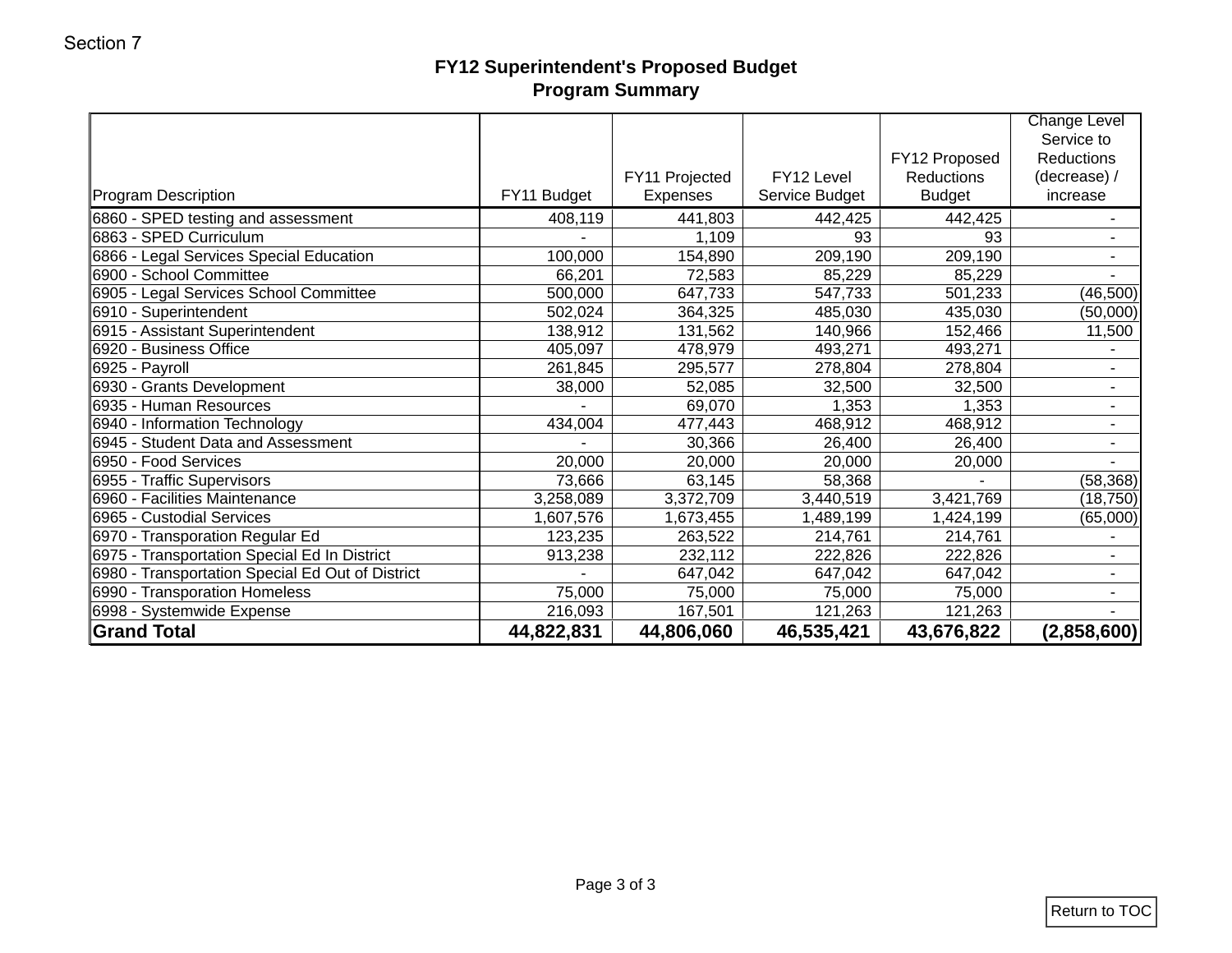# **Object Summary**

This is the view familiar to those of you who look at the monthly expense reports. Like the Cost Center and Program views, the Object Summary includes the FY11 Budget, FY11 Projected Expenses, FY12 Level Service Budget, FY12 Proposed Reductions Budget, and Changes between Level Service and Proposed Reductions.

The difference is that in this view we are looking at all expenses, regardless of funding source, subtotaled by Object. Object codes capture the type of expense. This summary view allows us to look at the School Department Budget by broad categories of expense.

<span id="page-24-0"></span>This view shows most clearly that we are now tracking our expenditures in more detail than has been done in the past. As you look through this summary you will see that there are many Objects for which there was no budgeted amount for FY11. There are two main areas where this is so: compensation and facilities. In these two areas we are tracking a higher level of detail than was included when the FY11 Budget was created. **CONSECT SUPPER CONSECT SUPPER CONSECT SUPPER CONSECT AND AN ALGO THE CONSECT AND AN ALGO SECTION CONSECT AND A SUPPER CONSECT AND A SUPPER CONSECT AND A SUPPER CONSECT AND A SUPPER CONSECT AND A SUPPER CONSECT AND MANUFAT** 

In the area of compensation, in FY11 Projected Expenses, we are tracking things like longevity, auto allowances, shift differentials, summer program salaries and temporary help in more detail. However, when we built the FY12 Level Service Budget, we did not break it out at this level of detail. This budgeted detail will be added to the budget in future years.

Facilities is an area where budgeting was formerly consolidated but is now budgeted in greater detail. We are now able to see what actual costs are in various areas, which will be helpful both financially and as a facilities management tool.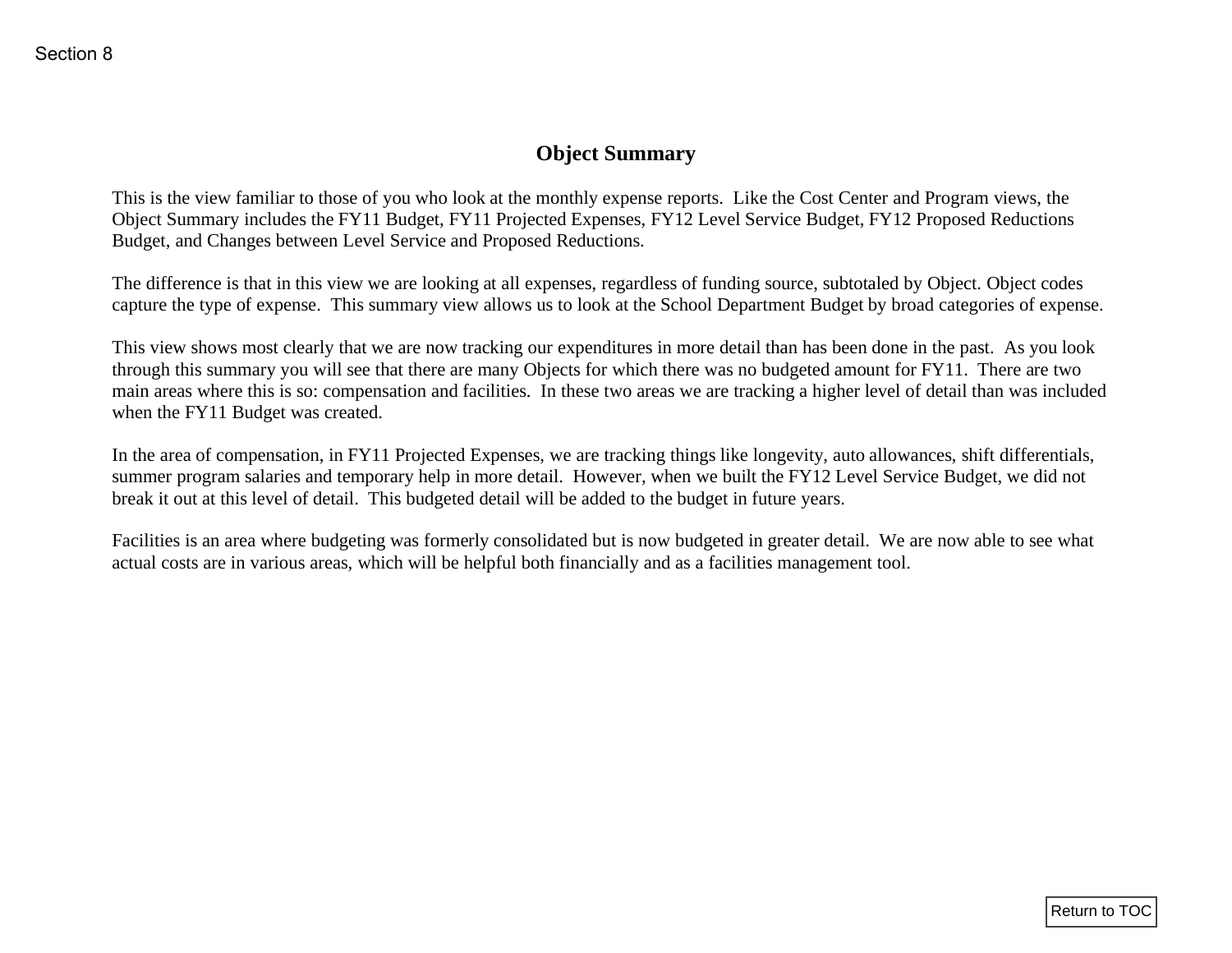### **FY12 Superintendent's Proposed Budget Object Summary**

| <b>Object Description</b>                        | FY11 Budget              | FY11 Projected<br>Expenses | FY12 Level<br>Service Budget | FY12 Proposed<br><b>Reductions Budget</b> | <b>Change Level</b><br>Service to<br><b>Reductions</b><br>(decrease) /<br>increase |
|--------------------------------------------------|--------------------------|----------------------------|------------------------------|-------------------------------------------|------------------------------------------------------------------------------------|
| 81111 - Administration Salaries & Wages          | 2,821,347                | 2,699,116                  | 2,848,312                    | 2,564,569                                 | (283, 743)                                                                         |
| 81112 - Teacher Salaries & Wages                 | 20,851,301               | 20,669,194                 | 21,714,952                   | 19,443,967                                | (2,270,985)                                                                        |
| 81113 - Custodial Salaries & Wages               | 1,323,576                | 1,216,806                  | 1,229,171                    | 1,164,171                                 | (65,000)                                                                           |
| 81114 - Food Service Salaries & Wages            | 147,330                  | 110,179                    | 147,330                      | 147,330                                   |                                                                                    |
| 81115 - Clerical Salaries & Wages                | 1,218,188                | 1,182,240                  | 1,239,266                    | 1,204,598                                 | (34, 668)                                                                          |
| 81116 - Full/Time Teacher Aides Salaries & Wages | 2,051,856                | 1,919,065                  | 2,322,232                    | 2,306,646                                 | (15, 586)                                                                          |
| 81117 - Other Full-time Salaries & Wages         | 1,336,283                | 1,195,126                  | 1,471,889                    | 1,421,889                                 | (50,000)                                                                           |
| 81118 - Part-time Salaries & Wages               | 73,666                   | 113,217                    | 58,368                       | $\overline{\phantom{a}}$                  | (58, 368)                                                                          |
| 81119 - Summer Program                           |                          | 64,801                     | 65,000                       | 65,000                                    |                                                                                    |
| 81201 - Temporary Salaries & Wages Professional  | 386,544                  | 216,970                    | 386,244                      | 371,244                                   | (15,000)                                                                           |
| 81202 - Temporary Salaries & Wages Other         | 5,000                    | 111,548                    | 4,500                        | 4,500                                     |                                                                                    |
| 81203 - Substitute Teachers Day - to- Day        | 176,517                  | 153,835                    | 210,000                      | 210,000                                   | $\sim$                                                                             |
| 81204 - Extended Term Sub Teacher                | 97,287                   | 44,415                     | 89,603                       | 89,603                                    | $\sim$                                                                             |
| 81206 - Temporary Clerical Help                  |                          | 23,468                     |                              |                                           | $\sim$                                                                             |
| 81301 - Overtime/Peakload Requirement            | 50,000                   | 97,044                     | 115,000                      | 115,000                                   | $\sim$                                                                             |
| 81302 - Snow/Ice Removal Custodial               | 175,000                  | 187,541                    | 175,000                      | 175,000                                   |                                                                                    |
| 81304 - Maintenance Salaries                     | 471,074                  | 451,080                    | 471,774                      | 453,024                                   | (18, 750)                                                                          |
| 81305 - Night Watch                              | 18,000                   | 382                        | 18,000                       | 18,000                                    |                                                                                    |
| 81307 - Permit                                   | $\overline{\phantom{0}}$ | 8,268                      |                              |                                           | $\sim$                                                                             |
| 81308 - Out of Classification Salary             | 18,000                   | 10,262                     | 18,000                       | 18,000                                    | $\blacksquare$                                                                     |
| 81310 - Call Back                                | $\blacksquare$           | 1,116                      |                              | $\blacksquare$                            | $\sim$                                                                             |
| 81311 - Supervision                              | $\blacksquare$           | 18,525                     | $\sim$                       | $\sim$                                    | $\sim$                                                                             |
| 81313 - Auto Allowance                           | 1,000                    | 12,358                     | 24,000                       | 24,000                                    | $\sim$                                                                             |
| 81314 - Custodial Clothing Allowance             | $\sim$                   | 18,200                     | $\overline{\phantom{0}}$     | $\blacksquare$                            | $\sim$                                                                             |
| 81316 - Vacation                                 |                          | 38,999                     |                              |                                           | $\sim$                                                                             |
| 81317 - Additional Cleaning                      | $\sim$                   | 3,117                      | $\overline{\phantom{a}}$     | $\sim$                                    | $\sim$                                                                             |
| 81318 - Teacher Moving Allowance                 | $\overline{\phantom{a}}$ | 1,660                      | $\overline{\phantom{0}}$     | $\blacksquare$                            | $\sim$                                                                             |
| 81320 - Skills Stipend                           |                          | 3,792                      |                              |                                           | $\sim$                                                                             |
| 81322 - Other Stipend                            | 3,000                    | 50,827                     | 2,700                        | 2,700                                     | $\sim$                                                                             |
| 81413 - Longevity Teacher                        | $\blacksquare$           | 233,684                    | 8,861                        | 8,861                                     | $\sim$                                                                             |
| 81414 - Longevity Admin                          | $\sim$                   | 6,411                      | 2,157                        | 2,157                                     | $\sim$                                                                             |
| 81415 - Longevity Clerical                       | $\blacksquare$           | 23,575                     |                              |                                           | $\sim$                                                                             |
| 81416 - Longevity Custodial                      | $\blacksquare$           | 33,827                     | $\blacksquare$               | $\blacksquare$                            | $\sim$                                                                             |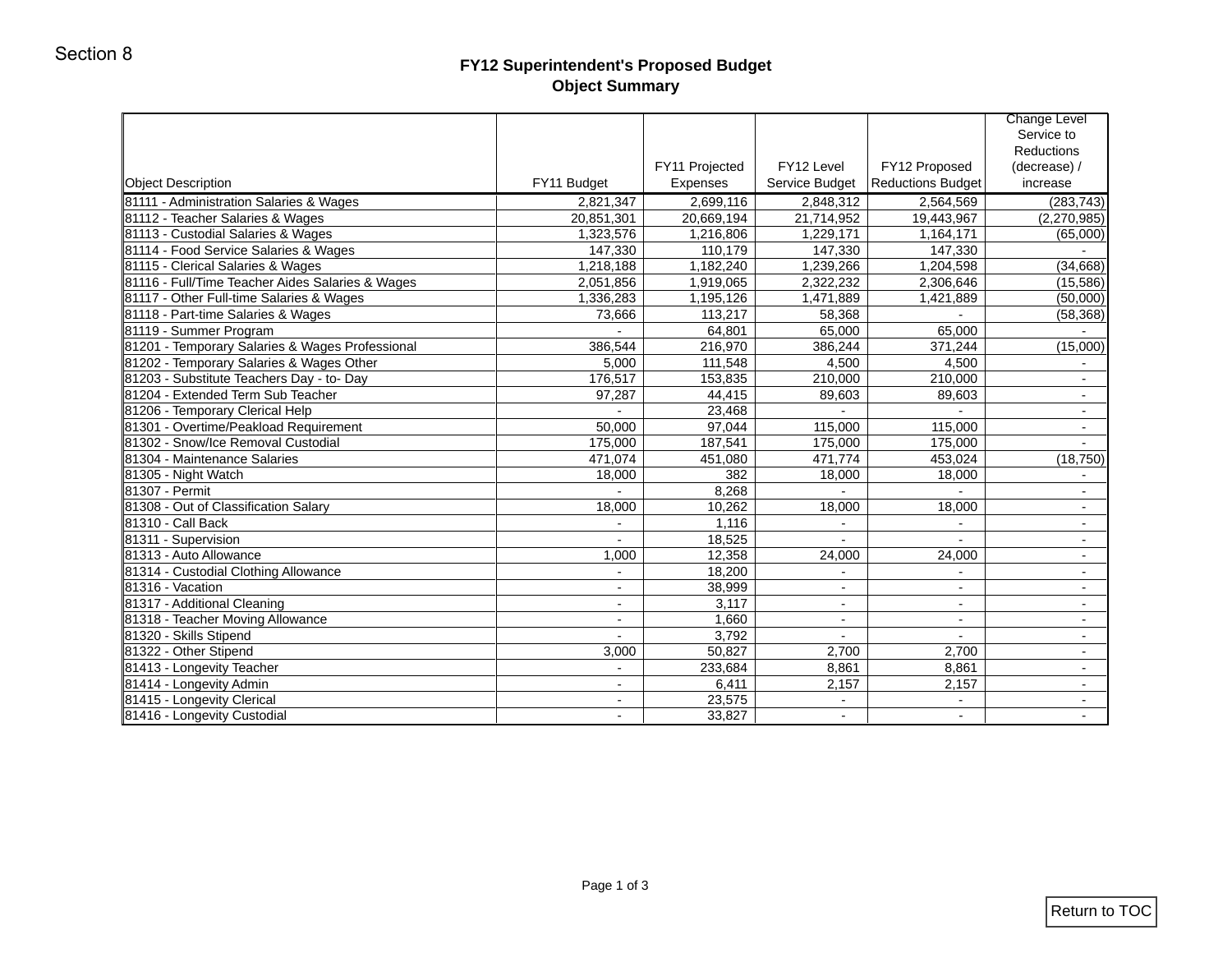### **FY12 Superintendent's Proposed Budget Object Summary**

| Object Description                                   | FY11 Budget              | FY11 Projected<br>Expenses | FY12 Level<br>Service Budget | FY12 Proposed<br><b>Reductions Budget</b> | <b>Change Level</b><br>Service to<br><b>Reductions</b><br>(decrease) /<br>increase |
|------------------------------------------------------|--------------------------|----------------------------|------------------------------|-------------------------------------------|------------------------------------------------------------------------------------|
| 81505 - Other Payments                               | $\blacksquare$           | 31,367                     |                              |                                           | $\blacksquare$                                                                     |
| 81730 - Pensions                                     | 63,327                   | 59,677                     | 9,992                        | 9,992                                     | Ξ.                                                                                 |
| 81731 - MTRB Pensions                                | 137,576                  | 137,576                    | 95,933                       | 95,933                                    | $\blacksquare$                                                                     |
| 81760 - Clothing Allowance                           | 18,600                   | 18,600                     | 18,600                       | 18,600                                    | $\overline{\phantom{a}}$                                                           |
| 81765 - Auto/cellphone Allowance                     |                          | 17,000                     |                              |                                           | $\blacksquare$                                                                     |
| 82102 - Fuel                                         | 15,190<br>100,000        | 100,000                    | 15,190<br>100,000            | 15,190<br>100,000                         |                                                                                    |
| 82103 - Power/Electricity                            |                          | 1,279,406                  | 1,178,220                    |                                           | $\sim$                                                                             |
|                                                      | 1,280,191                |                            |                              | 1,178,220                                 | $\sim$                                                                             |
| 82104 - Natural Gas                                  | 724,309                  | 696,000                    | 730,000                      | 730,000                                   | Ξ.                                                                                 |
| 82403 - Plumbing Services                            | 52,000                   | 87,896                     | 87,896                       | 87,896                                    | $\sim$                                                                             |
| 82404 - Roof Repairs                                 |                          | 7,044                      | 7,044                        | 7,044                                     | $\overline{\phantom{a}}$                                                           |
| 82405 - Flooring Supplies/Services                   | $\overline{\phantom{a}}$ | 29,243                     | 29,243                       | 29,243                                    | $\sim$                                                                             |
| 82408 - Electrical Services                          | 14,000                   | 20,978                     | 20,978                       | 20,978                                    | $\blacksquare$                                                                     |
| 82409 - Grounds//Supplies                            | 100,000                  | 21,195                     | 46,195                       | 46,195                                    | $\blacksquare$                                                                     |
| 82410 - Painting Services                            | $\blacksquare$           | 40,139                     | 40,139                       | 40,139                                    | $\blacksquare$                                                                     |
| 82411 - Window/Glass Services/Supplies               |                          | 7,963                      | 7,963                        | 7,963                                     | $\blacksquare$                                                                     |
| 82412 - HVAC Contracted Services                     | 80,000                   | 140,783                    | 150,000                      | 150,000                                   | $\sim$                                                                             |
| 82414 - Boiler Services                              |                          | 62,863                     | 62,863                       | 62,863                                    |                                                                                    |
| 82420 - Elevator Maintenance/Repairs                 | 12,500                   | 20,000                     | 20,000                       | 20,000                                    | $\sim$                                                                             |
| 82703 - Equipment Rental                             |                          | 49,029                     | 49,029                       | 49,029                                    | $\sim$                                                                             |
| 82904 - Custodial Supplies/Cleaning Services         | 80,000                   | 240,153                    | 195,386                      | 195,386                                   | $\sim$                                                                             |
| 82905 - Extermination Services                       |                          | 3,842                      | 3,842                        | 3,842                                     | $\blacksquare$                                                                     |
| 82999 - Miscellaneous Maint Services                 | 256,000                  | 29,822                     | 29,822                       | 29,822                                    | $\sim$                                                                             |
| 83101 - Professional & Tech Services                 | 1,615,225                | 1,223,627                  | 1,537,506                    | 1,537,506                                 | $\blacksquare$                                                                     |
| 83102 - Legal Services                               | 400,000                  | 599,282                    | 553,581                      | 507,081                                   | (46, 500)                                                                          |
| 83201 - Tuition to Other Schools                     | 5,937,410                | 6,140,440                  | 6,015,000                    | 6,015,000                                 | $\sim$                                                                             |
| 83301 - Contracted Transportation to and From School | 945,094                  | 898,412                    | 878,360                      | 878,360                                   | $\sim$                                                                             |
| 83302 - Field Trips (including expenses)             | 2,585                    | 914                        | 914                          | 914                                       | Ξ.                                                                                 |
| 83303 - Bus Reimbursement                            |                          | 5,663                      | 6,000                        | 6,000                                     | $\overline{\phantom{0}}$                                                           |
| 83402 - Telephone/pagers                             | 24,038                   | 18,409                     | 18,409                       | 18.409                                    | $\sim$                                                                             |
| 83403 - Advertising                                  | 30,000                   | 19,165                     | 30,605                       | 30,605                                    | $\sim$                                                                             |
| 83404 - Reproduction/Printing                        | 40,000                   | 37,755                     | 74,354                       | 74,354                                    | $\sim$                                                                             |
| 83405 - Postage                                      | $\blacksquare$           | 156                        | 156                          | 156                                       | $\sim$                                                                             |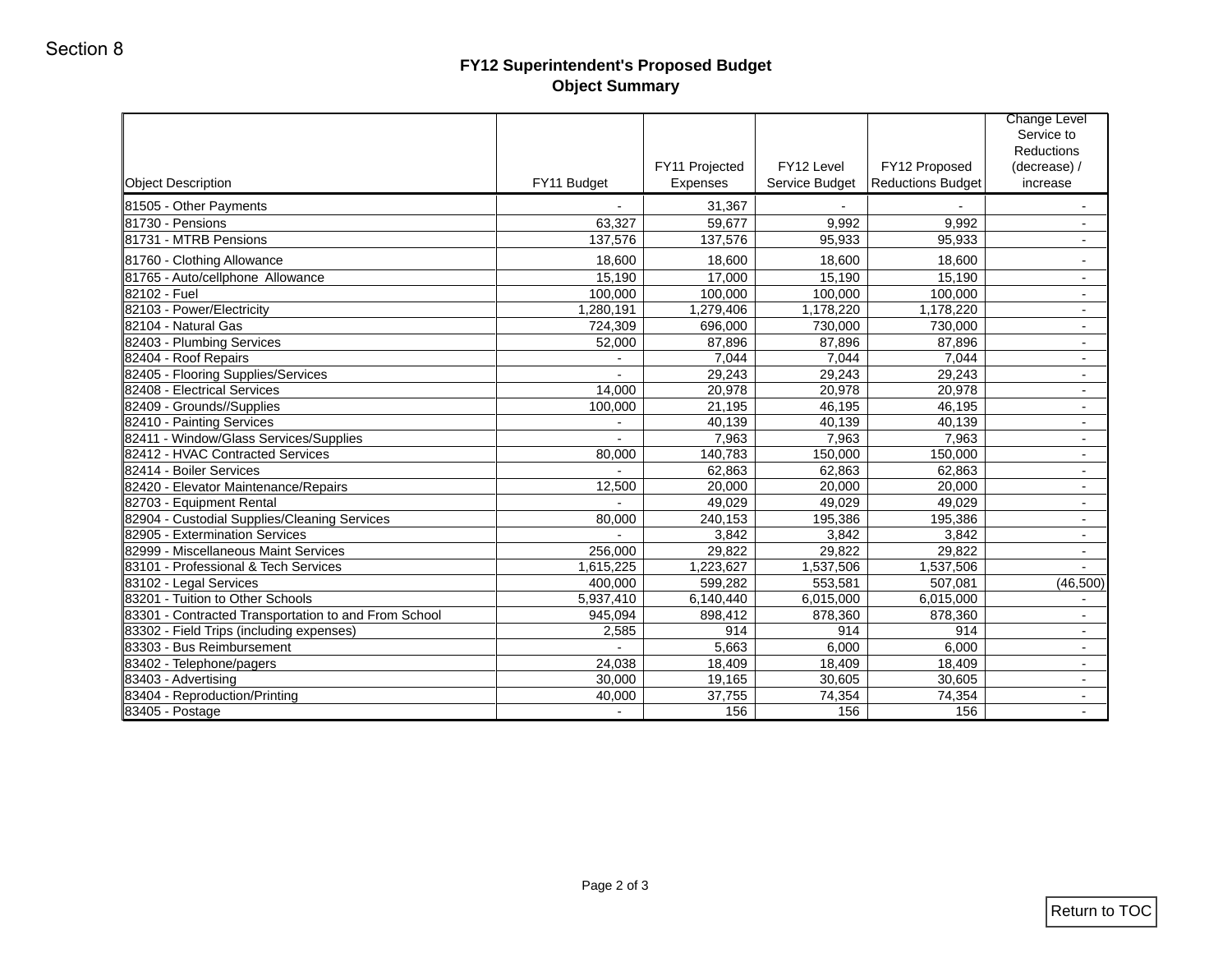### **FY12 Superintendent's Proposed Budget Object Summary**

|                                                   |                          | FY11 Projected  | FY12 Level     | FY12 Proposed            | <b>Change Level</b><br>Service to<br>Reductions<br>(decrease) / |
|---------------------------------------------------|--------------------------|-----------------|----------------|--------------------------|-----------------------------------------------------------------|
| <b>Object Description</b>                         | FY11 Budget              | <b>Expenses</b> | Service Budget | <b>Reductions Budget</b> | increase                                                        |
| 83802 - Environmental Services                    | $\sim$                   | 188             | 188            | 188                      | $\overline{\phantom{a}}$                                        |
| 83804 - Athletic Services                         | 430,000                  | 430,000         | 450,000        | 450,000                  | $\sim$                                                          |
| 83807 - Insurance                                 | 22,513                   | 22,513          | 30,000         | 30,000                   | $\overline{\phantom{0}}$                                        |
| 84201 - Office Supplies                           | 149,904                  | 91,988          | 92,405         | 92,405                   | $\overline{\phantom{a}}$                                        |
| 84303 - Plumbing Supplies                         | $\sim$                   | 9,000           | 9,000          | 9,000                    | $\overline{\phantom{a}}$                                        |
| 84306 - Carpentry Supplies/Doors                  | $\blacksquare$           | 20,001          | 20,001         | 20,001                   | $\overline{\phantom{a}}$                                        |
| 84308 - Electrical Supplies                       | $\blacksquare$           | 30,001          | 30,001         | 30,001                   | $\overline{\phantom{a}}$                                        |
| 84312 - HVAC Supplies                             |                          | 10,000          | 14,608         | 14,608                   | $\blacksquare$                                                  |
| 84321 - Equipment Maintenance                     | 50,000                   | 10,000          | 50,729         | 50,729                   | $\sim$                                                          |
| 84399 - Miscellaneous Maint Supplies/Materials    |                          | 12,001          | 12,001         | 12,001                   | $\sim$                                                          |
| 84802 - Motor Vehicle Repair                      |                          | 47,999          | 47,999         | 47,999                   | $\sim$                                                          |
| 84902 - Food Supplies                             | $\blacksquare$           | 22,019          | 12,000         | 12,000                   | $\overline{\phantom{0}}$                                        |
| 85100 - Educational Supplies                      | 101,316                  | 55,659          | 46,546         | 46,546                   | $\overline{\phantom{a}}$                                        |
| 85101 - Reproduction supplies - Paper/Toner       | $\sim$                   | 99,904          | 113,436        | 113,436                  | $\sim$                                                          |
| 85102 - Testing Materials                         | 10,750                   | 10,751          | 10,751         | 10,751                   |                                                                 |
| 85103 - Instructional Materials                   | 340,180                  | 312,055         | 291,144        | 331,144                  | 40,000                                                          |
| 85106 - Textbooks, Books & Periodicals            | 110,000                  | 110,000         | 133,106        | 113,106                  | (20.000)                                                        |
| 85110 - Instructional Equipment                   | 21,500                   | 21,501          | 21,501         | 11,501                   | (10,000)                                                        |
| 85201 - Medical/Surgical Supplies/Services        | 15,675                   | 15,675          | 15,675         | 15,675                   |                                                                 |
| 85802 - Computer Supplies                         | 30,769                   | 30,769          | 30,769         | 20,769                   | (10,000)                                                        |
| 85803 - Graduation Service/Ceremonies             | 15,000                   | 15,000          | 15,000         | 15,000                   | $\sim$                                                          |
| 85804 - Computer Software                         | 48,077                   | 67,384          | 67,384         | 67,384                   | $\blacksquare$                                                  |
| 85806 - Miscellaneous Supplies                    |                          | 5,070           | 5,070          | 5,070                    | $\sim$                                                          |
| 87101 - Business Travel                           | 7,613                    | 10,613          | 10,052         | 10,052                   | $\blacksquare$                                                  |
| 87105 - Workshop Stipends/PD Expenses             | 45,133                   | 66,359          | 61,072         | 61,072                   | $\sim$                                                          |
| 87106 - Graduate Reimbursements                   | $\sim$                   | 15,000          | 15,000         | 15,000                   | $\sim$                                                          |
| 87202 - Training Educ Conferences & Attendance    | 51,387                   | 71,196          | 66,057         | 66,057                   | $\sim$                                                          |
| 87301 - Professional Affiliations Membership/Pubs | 20,000                   | 23,440          | 23,420         | 23,420                   | $\overline{\phantom{a}}$                                        |
| 87601 - Court Judgments/Damage Settlements        | 200,000                  | 200,000         | 200,000        | 200,000                  | $\overline{\phantom{0}}$                                        |
| 88550 - Computer Equipment/Hardware               | $\sim$                   | 1,311           | 1,311          | 1,311                    | $\overline{\phantom{0}}$                                        |
| 88808 - Electrical                                | $\blacksquare$           | 2,818           | 2,818          | 2,818                    | $\overline{\phantom{0}}$                                        |
| 88945 - Surveys & Tests                           | $\overline{\phantom{a}}$ | 800             | 800            | 800                      | $\blacksquare$                                                  |
| <b>Grand Total</b>                                | 44,822,831               | 44,806,060      | 46,535,421     | 43,676,822               | (2,858,600)                                                     |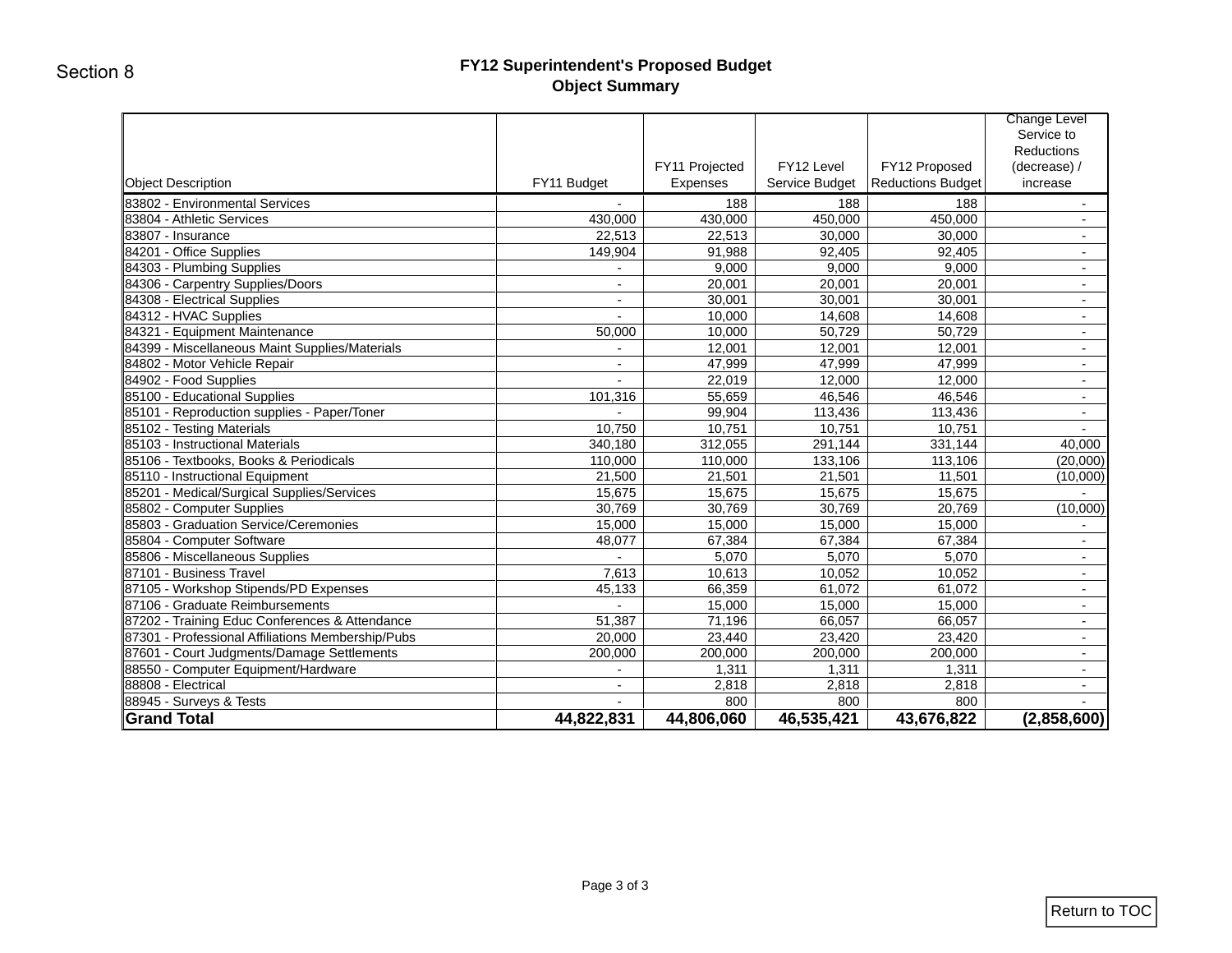## **Budget Detail Subtotaled by Cost Center, Program and Object**

This is the most detailed view of the FY12 Superintendent's Proposed Budget. Like the individual Summaries by Cost Center, Program and Object, this budget includes all sources of funding. The columns show the FY11 Budget, FY11 Projected Expenses, FY12 Level Service Budget, FY12 Proposed Reductions Budget and the Change between Level Service and the Reductions budgets.

<span id="page-28-0"></span>By looking at the Change column on the far right hand side, it is possible to see the proposed cuts in some detail. \$50,000 was used as an estimated amount for a full time (1.0 FTE) teaching position cut. Other cuts in positions were estimated at average salary amounts for that position. Return to TOC Section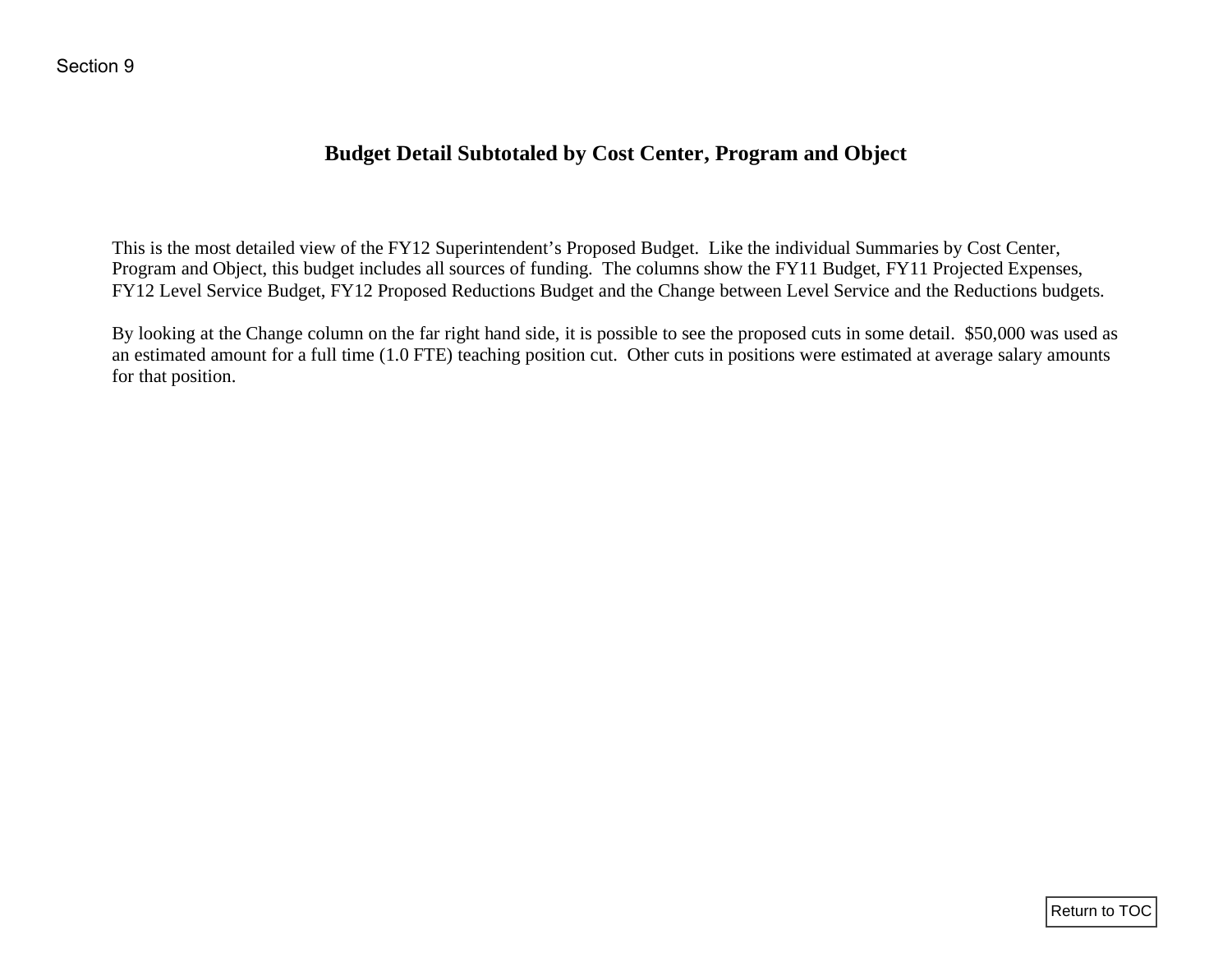# Table of Contents for Budget Detail

| <b>Cost Center Description</b>    | Cost Center Code | <b>Budget Detail Page</b> |
|-----------------------------------|------------------|---------------------------|
| <b>Assistant Superintendent</b>   | 63               | page 42                   |
| <b>Bishop</b>                     | 6                | pages 9-10                |
| <b>Brackett</b>                   | 9                | pages 11-12               |
| <b>Business Office</b>            | 66               | page 43                   |
| Dallin                            | $\overline{12}$  | pages 13-14               |
| Early Childhood                   | 25               | page 23                   |
| <b>Elementary Systemwide</b>      | 29               | pages 24-25               |
| <b>ELL</b>                        | $\overline{33}$  | page 27                   |
| English                           | 30               | page 26                   |
| <b>Facilities</b>                 | 75               | page 45-46                |
| Hardy                             | 15               | page 15-16                |
| Health & Wellness                 | 36               | page 28                   |
| <b>High School</b>                | $\mathbf{1}$     | pages 1-4                 |
| Information Technology            | 78               | page 47                   |
| Math                              | 39               | page 29                   |
| Ottoson                           | 3                | pages 5-8                 |
| Payroll                           | 69               | page 44                   |
| Peirce                            | 18               | pages 17-18               |
| <b>School Committee</b>           | $\overline{57}$  | page 40                   |
| Science                           | 42               | page 30                   |
| Social Studies                    | 48               | page 35                   |
| <b>Special Education</b>          | 45               | pages 31-34               |
| <b>SPED SLCA</b>                  | 85               | page 49                   |
| <b>SPED SLC B</b>                 | 86               | page 49                   |
| <b>SPED SLC C</b>                 | 87               | page 50                   |
| Stratton                          | $\overline{21}$  | pages 19-20               |
| Superintendent                    | 60               | page 41                   |
| <b>Systemwide Accounts</b>        | 49               | pages 36-37               |
| Thompson                          | $\overline{24}$  | pages 21-22               |
| <b>Transportation</b>             | 81               | page 48                   |
| <b>Visual and Performing Arts</b> | 54               | page 39                   |
| World Languages                   | 51               | page 38                   |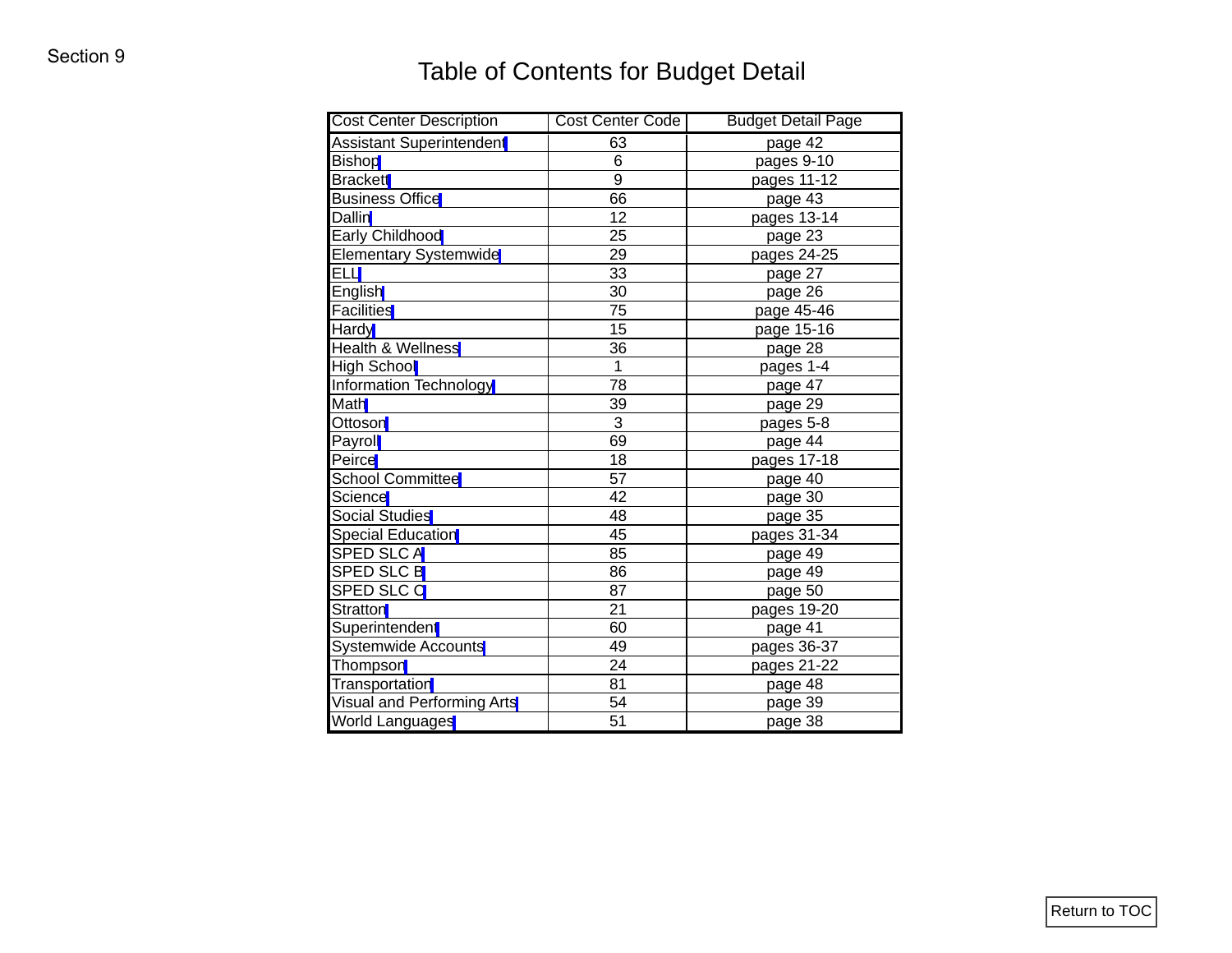<span id="page-30-0"></span>

| Cost Center   | Program Description                                                      | <b>Object Description</b>                                           | FY11 Budget       | FY11 Projected<br>Expenses | FY12 Level<br>Service Budget | FY12 Proposed<br>Reductions<br><b>Budget</b> | Change Level<br>Service to<br>Reductions<br>(decrease) /<br>increase |
|---------------|--------------------------------------------------------------------------|---------------------------------------------------------------------|-------------------|----------------------------|------------------------------|----------------------------------------------|----------------------------------------------------------------------|
| 1 High School | 6507 - Secondary Education                                               | 81204 - Extended Term Sub Teacher                                   | 15,586            | 20,192                     | 15,586                       | 15,586                                       | $\sim$                                                               |
|               |                                                                          | 81322 - Other Stipend                                               | $\sim$            | 5,734                      |                              |                                              | $\sim$                                                               |
|               |                                                                          | 83404 - Reproduction/Printing                                       | $\sim$            | 9,993                      | 9,993                        | 9,993                                        | $\sim$                                                               |
|               |                                                                          | 84201 - Office Supplies                                             | 18,523            | $\sim$ 100 $\pm$           | $\sim$                       | $\sim$                                       | $\sim$                                                               |
|               |                                                                          | 85101 - Reproduction supplies - Paper/Toner                         |                   | 15,122                     | 20,122                       | 20,122                                       | $\sim$                                                               |
|               |                                                                          | 85106 - Textbooks, Books & Periodicals<br>85802 - Computer Supplies | 30,000<br>$\sim$  | 17,567<br>224              | 27,567<br>224                | 27,567<br>224                                | $\sim$<br>$\sim$                                                     |
|               |                                                                          | 85803 - Graduation Service/Ceremonies                               | 15,000            | 14,705                     | 14,705                       | 14,705                                       | $\sim$                                                               |
|               |                                                                          | 85806 - Miscellaneous Supplies                                      | $\sim$            | 1,199                      | 1,199                        | 1,199                                        | $\sim$                                                               |
|               | 6507 - Secondary Education Total                                         |                                                                     | 79,109            | 84,736                     | 89,396                       | 89,396                                       | $\sim$                                                               |
|               | 6512 - ELL                                                               | 81112 - Teacher Salaries & Wages                                    | 45,601            | 80,309                     | 47,509                       | 37,509                                       | (10,000)                                                             |
|               | 6512 - ELL Total                                                         |                                                                     | 45,601            | 80,309                     | 47,509                       | 37,509                                       | (10,000)                                                             |
|               | 6515 - English/Language Arts                                             | 81112 - Teacher Salaries & Wages                                    | 719,849           | 720,510                    | 752,743                      | 654,743                                      | (98,000)                                                             |
|               |                                                                          | 81413 - Longevity Teacher                                           | $\sim$            | 2,927                      | $\sim$                       | $\sim$                                       | $\sim$                                                               |
|               | 6515 - English/Language Arts Total<br>6518 - Family and Consumer Science | 81112 - Teacher Salaries & Wages                                    | 719,849           | 723,436                    | 752,743                      | 654,743                                      | (98,000)                                                             |
|               |                                                                          | 81413 - Longevity Teacher                                           | 133,332<br>$\sim$ | 97,059<br>12,737           | 138,816<br>$\sim$            | 88,816<br>$\sim$                             | (50,000)<br>$\sim$                                                   |
|               |                                                                          | 84321 - Equipment Maintenance                                       | $\sim$            | 729                        | 729                          | 729                                          | $\sim$ $-$                                                           |
|               |                                                                          | 84902 - Food Supplies                                               | $\sim$            | 2,914                      | 2,914                        | 2,914                                        | $\sim$                                                               |
|               |                                                                          | 85103 - Instructional Materials                                     |                   | 8,871                      | 8,871                        | 8,871                                        | $\sim$                                                               |
|               | 6518 - Family and Consumer Science Total                                 |                                                                     | 133,332           | 122,310                    | 151,331                      | 101,331                                      | (50,000)                                                             |
|               | 6521 - Math                                                              | 81112 - Teacher Salaries & Wages                                    | 667,474           | 669,693                    | 681,003                      | 631,003                                      | (50,000)                                                             |
|               |                                                                          | 81322 - Other Stipend                                               | $\sim$            | 650                        | $\sim$                       | $\sim$                                       | $\sim$                                                               |
|               |                                                                          | 81413 - Longevity Teacher                                           | ٠                 | 6,366                      | $\sim$                       |                                              | $\sim$                                                               |
|               | 6521 - Math Total                                                        |                                                                     | 667,474           | 676,709                    | 681,003                      | 631,003                                      | (50,000)                                                             |
|               | 6524 - Science                                                           | 81112 - Teacher Salaries & Wages                                    | 659,661           | 611,202                    | 670,807                      | 620,807                                      | (50,000)                                                             |
|               |                                                                          | 81413 - Longevity Teacher<br>85106 - Textbooks, Books & Periodicals | $\sim$            | 4,426<br>6,845             |                              | 6,845                                        | $\sim$<br>$\sim$                                                     |
|               | 6524 - Science Total                                                     |                                                                     | 659,661           | 622,474                    | 6,845<br>677,652             | 627,652                                      | (50,000)                                                             |
|               | 6527 - Social Studies                                                    | 81112 - Teacher Salaries & Wages                                    | 521,415           | 500,189                    | 541,541                      | 491,541                                      | (50,000)                                                             |
|               |                                                                          | 85100 - Educational Supplies                                        | $\sim$            | 452                        | 452                          | 452                                          | $\sim$                                                               |
|               |                                                                          | 85103 - Instructional Materials                                     | $\sim$            | 2,621                      | 2,621                        | 2,621                                        | $\sim 10$                                                            |
|               | 6527 - Social Studies Total                                              |                                                                     | 521,415           | 503,263                    | 544,615                      | 494,615                                      | (50,000)                                                             |
|               | 6533 - World Languages                                                   | 81112 - Teacher Salaries & Wages                                    | 522,609           | 531,313                    | 519,130                      | 444,130                                      | (75,000)                                                             |
|               |                                                                          | 81413 - Longevity Teacher                                           |                   | 6,756                      |                              |                                              |                                                                      |
|               | 6533 - World Languages Total                                             |                                                                     | 522,609           | 538,068                    | 519,130                      | 444,130                                      | (75,000)                                                             |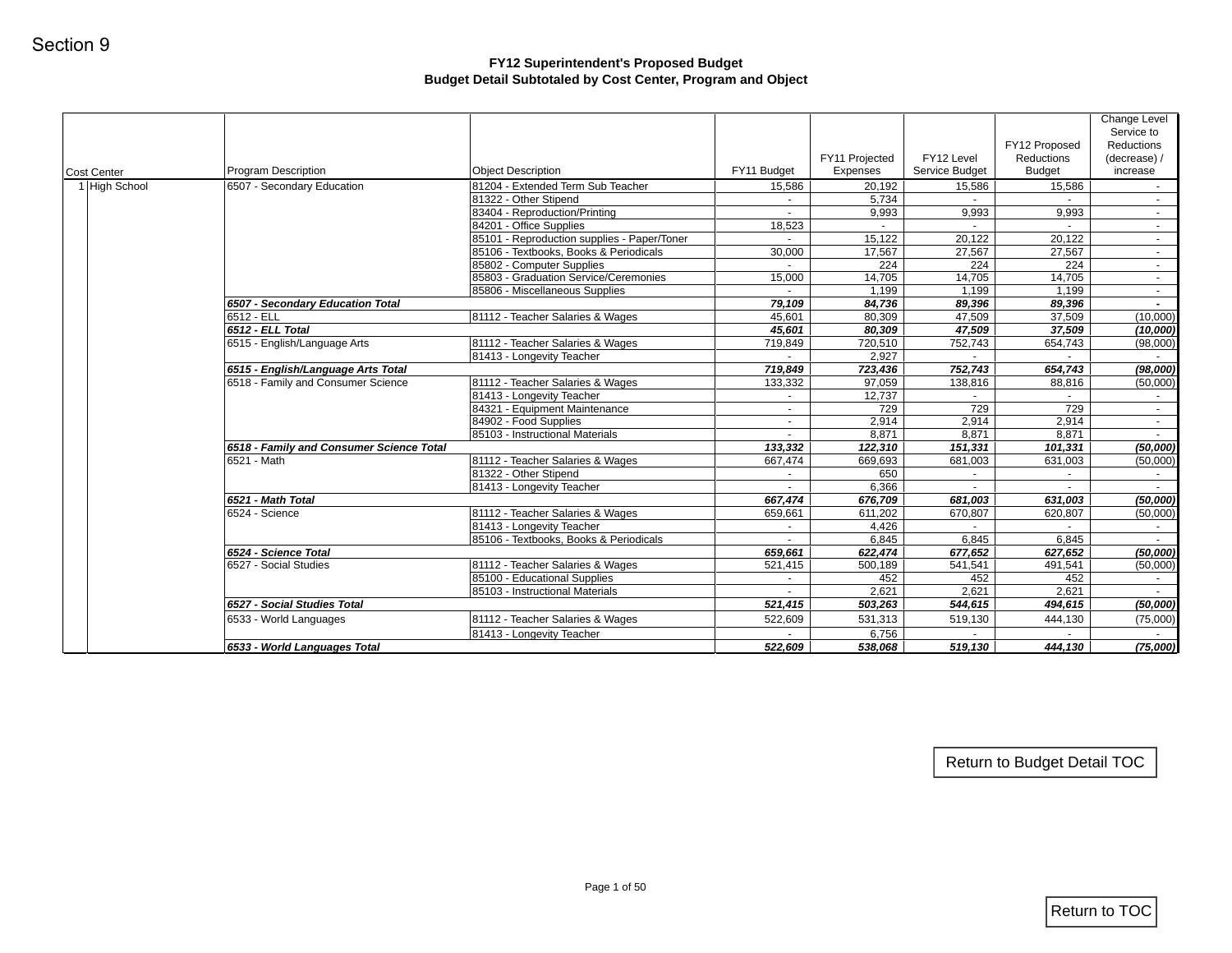| <b>Program Description</b>           | <b>Object Description</b>                                                                                                                                                                                                                                    | FY11 Budget                                                                                                                                                                                                                                                                                                                                                                                                                                                                                                                                                                                                                                                                                                                                                                                                                                | FY11 Projected<br>Expenses                                                                                                                                                                 | FY12 Level<br>Service Budget                                                                                                                                               | FY12 Proposed<br>Reductions<br><b>Budget</b>                                                                                                                                                                                                       | Change Level<br>Service to<br>Reductions<br>(decrease) /<br>increase                                                                                            |
|--------------------------------------|--------------------------------------------------------------------------------------------------------------------------------------------------------------------------------------------------------------------------------------------------------------|--------------------------------------------------------------------------------------------------------------------------------------------------------------------------------------------------------------------------------------------------------------------------------------------------------------------------------------------------------------------------------------------------------------------------------------------------------------------------------------------------------------------------------------------------------------------------------------------------------------------------------------------------------------------------------------------------------------------------------------------------------------------------------------------------------------------------------------------|--------------------------------------------------------------------------------------------------------------------------------------------------------------------------------------------|----------------------------------------------------------------------------------------------------------------------------------------------------------------------------|----------------------------------------------------------------------------------------------------------------------------------------------------------------------------------------------------------------------------------------------------|-----------------------------------------------------------------------------------------------------------------------------------------------------------------|
| 6536 - Art                           | 81112 - Teacher Salaries & Wages                                                                                                                                                                                                                             | 141,950                                                                                                                                                                                                                                                                                                                                                                                                                                                                                                                                                                                                                                                                                                                                                                                                                                    | 143,622                                                                                                                                                                                    | 161,238                                                                                                                                                                    | 91,238                                                                                                                                                                                                                                             | (70,000)                                                                                                                                                        |
|                                      | 81413 - Longevity Teacher                                                                                                                                                                                                                                    | $\sim$                                                                                                                                                                                                                                                                                                                                                                                                                                                                                                                                                                                                                                                                                                                                                                                                                                     | 703                                                                                                                                                                                        |                                                                                                                                                                            |                                                                                                                                                                                                                                                    | $\sim$                                                                                                                                                          |
|                                      | 85103 - Instructional Materials                                                                                                                                                                                                                              |                                                                                                                                                                                                                                                                                                                                                                                                                                                                                                                                                                                                                                                                                                                                                                                                                                            | 13,106                                                                                                                                                                                     | 13,106                                                                                                                                                                     | 13,106                                                                                                                                                                                                                                             |                                                                                                                                                                 |
|                                      |                                                                                                                                                                                                                                                              |                                                                                                                                                                                                                                                                                                                                                                                                                                                                                                                                                                                                                                                                                                                                                                                                                                            |                                                                                                                                                                                            |                                                                                                                                                                            |                                                                                                                                                                                                                                                    | (70,000)                                                                                                                                                        |
|                                      |                                                                                                                                                                                                                                                              |                                                                                                                                                                                                                                                                                                                                                                                                                                                                                                                                                                                                                                                                                                                                                                                                                                            |                                                                                                                                                                                            |                                                                                                                                                                            |                                                                                                                                                                                                                                                    | $\sim$<br>$\sim$                                                                                                                                                |
|                                      |                                                                                                                                                                                                                                                              |                                                                                                                                                                                                                                                                                                                                                                                                                                                                                                                                                                                                                                                                                                                                                                                                                                            |                                                                                                                                                                                            |                                                                                                                                                                            |                                                                                                                                                                                                                                                    | $\sim$                                                                                                                                                          |
| 6548 - Physical Education            | 81112 - Teacher Salaries & Wages                                                                                                                                                                                                                             | 183,956                                                                                                                                                                                                                                                                                                                                                                                                                                                                                                                                                                                                                                                                                                                                                                                                                                    | 184,717                                                                                                                                                                                    | 190,289                                                                                                                                                                    | 190,289                                                                                                                                                                                                                                            | $\sim$                                                                                                                                                          |
|                                      |                                                                                                                                                                                                                                                              | 15,586                                                                                                                                                                                                                                                                                                                                                                                                                                                                                                                                                                                                                                                                                                                                                                                                                                     | 15,040                                                                                                                                                                                     | 15,586                                                                                                                                                                     | 15,586                                                                                                                                                                                                                                             | $\blacksquare$                                                                                                                                                  |
|                                      |                                                                                                                                                                                                                                                              | $\sim$                                                                                                                                                                                                                                                                                                                                                                                                                                                                                                                                                                                                                                                                                                                                                                                                                                     |                                                                                                                                                                                            |                                                                                                                                                                            | $\sim$                                                                                                                                                                                                                                             | $\sim$                                                                                                                                                          |
|                                      |                                                                                                                                                                                                                                                              |                                                                                                                                                                                                                                                                                                                                                                                                                                                                                                                                                                                                                                                                                                                                                                                                                                            |                                                                                                                                                                                            |                                                                                                                                                                            |                                                                                                                                                                                                                                                    | $\sim$<br>$\sim$                                                                                                                                                |
|                                      |                                                                                                                                                                                                                                                              |                                                                                                                                                                                                                                                                                                                                                                                                                                                                                                                                                                                                                                                                                                                                                                                                                                            |                                                                                                                                                                                            |                                                                                                                                                                            |                                                                                                                                                                                                                                                    | $\sim$                                                                                                                                                          |
| 6554 - Health Services/Nursing Total |                                                                                                                                                                                                                                                              | 124,024                                                                                                                                                                                                                                                                                                                                                                                                                                                                                                                                                                                                                                                                                                                                                                                                                                    |                                                                                                                                                                                            | 125,928                                                                                                                                                                    | 125,928                                                                                                                                                                                                                                            | $\blacksquare$                                                                                                                                                  |
| 6557 - Guidance                      | 81112 - Teacher Salaries & Wages                                                                                                                                                                                                                             | 422,669                                                                                                                                                                                                                                                                                                                                                                                                                                                                                                                                                                                                                                                                                                                                                                                                                                    | 388,200                                                                                                                                                                                    | 429,991                                                                                                                                                                    | 306,991                                                                                                                                                                                                                                            | (123,000)                                                                                                                                                       |
|                                      |                                                                                                                                                                                                                                                              | $\sim$                                                                                                                                                                                                                                                                                                                                                                                                                                                                                                                                                                                                                                                                                                                                                                                                                                     | 10,871                                                                                                                                                                                     | $\sim$                                                                                                                                                                     | $\sim$                                                                                                                                                                                                                                             | $\sim$                                                                                                                                                          |
|                                      |                                                                                                                                                                                                                                                              |                                                                                                                                                                                                                                                                                                                                                                                                                                                                                                                                                                                                                                                                                                                                                                                                                                            |                                                                                                                                                                                            |                                                                                                                                                                            |                                                                                                                                                                                                                                                    | $\sim$                                                                                                                                                          |
|                                      |                                                                                                                                                                                                                                                              |                                                                                                                                                                                                                                                                                                                                                                                                                                                                                                                                                                                                                                                                                                                                                                                                                                            |                                                                                                                                                                                            |                                                                                                                                                                            |                                                                                                                                                                                                                                                    | (123,000)                                                                                                                                                       |
|                                      |                                                                                                                                                                                                                                                              |                                                                                                                                                                                                                                                                                                                                                                                                                                                                                                                                                                                                                                                                                                                                                                                                                                            |                                                                                                                                                                                            |                                                                                                                                                                            |                                                                                                                                                                                                                                                    | $\sim$                                                                                                                                                          |
|                                      |                                                                                                                                                                                                                                                              | $\sim$                                                                                                                                                                                                                                                                                                                                                                                                                                                                                                                                                                                                                                                                                                                                                                                                                                     |                                                                                                                                                                                            |                                                                                                                                                                            | 329                                                                                                                                                                                                                                                | $\sim$                                                                                                                                                          |
|                                      |                                                                                                                                                                                                                                                              | $\sim$                                                                                                                                                                                                                                                                                                                                                                                                                                                                                                                                                                                                                                                                                                                                                                                                                                     | 1,194                                                                                                                                                                                      | 1,194                                                                                                                                                                      | 1,194                                                                                                                                                                                                                                              | $\sim$                                                                                                                                                          |
|                                      |                                                                                                                                                                                                                                                              | 25,023                                                                                                                                                                                                                                                                                                                                                                                                                                                                                                                                                                                                                                                                                                                                                                                                                                     | 46,452                                                                                                                                                                                     |                                                                                                                                                                            | 26,546                                                                                                                                                                                                                                             |                                                                                                                                                                 |
|                                      |                                                                                                                                                                                                                                                              |                                                                                                                                                                                                                                                                                                                                                                                                                                                                                                                                                                                                                                                                                                                                                                                                                                            |                                                                                                                                                                                            |                                                                                                                                                                            |                                                                                                                                                                                                                                                    | (80,000)                                                                                                                                                        |
|                                      |                                                                                                                                                                                                                                                              |                                                                                                                                                                                                                                                                                                                                                                                                                                                                                                                                                                                                                                                                                                                                                                                                                                            |                                                                                                                                                                                            |                                                                                                                                                                            |                                                                                                                                                                                                                                                    | (50,000)                                                                                                                                                        |
|                                      |                                                                                                                                                                                                                                                              |                                                                                                                                                                                                                                                                                                                                                                                                                                                                                                                                                                                                                                                                                                                                                                                                                                            |                                                                                                                                                                                            | $\sim$                                                                                                                                                                     | $\sim$                                                                                                                                                                                                                                             | $\sim$                                                                                                                                                          |
|                                      | 81320 - Skills Stipend                                                                                                                                                                                                                                       | $\blacksquare$                                                                                                                                                                                                                                                                                                                                                                                                                                                                                                                                                                                                                                                                                                                                                                                                                             | 685                                                                                                                                                                                        | $\blacksquare$                                                                                                                                                             | $\sim$                                                                                                                                                                                                                                             | $\mathbf{r}$                                                                                                                                                    |
|                                      | 81322 - Other Stipend                                                                                                                                                                                                                                        | $\omega$                                                                                                                                                                                                                                                                                                                                                                                                                                                                                                                                                                                                                                                                                                                                                                                                                                   | 514                                                                                                                                                                                        | $\blacksquare$                                                                                                                                                             | $\sim$                                                                                                                                                                                                                                             | $\blacksquare$                                                                                                                                                  |
|                                      |                                                                                                                                                                                                                                                              | $\sim$                                                                                                                                                                                                                                                                                                                                                                                                                                                                                                                                                                                                                                                                                                                                                                                                                                     |                                                                                                                                                                                            | $\sim$                                                                                                                                                                     | $\sim$                                                                                                                                                                                                                                             | $\sim$                                                                                                                                                          |
|                                      |                                                                                                                                                                                                                                                              |                                                                                                                                                                                                                                                                                                                                                                                                                                                                                                                                                                                                                                                                                                                                                                                                                                            |                                                                                                                                                                                            |                                                                                                                                                                            |                                                                                                                                                                                                                                                    | $\sim$                                                                                                                                                          |
|                                      |                                                                                                                                                                                                                                                              |                                                                                                                                                                                                                                                                                                                                                                                                                                                                                                                                                                                                                                                                                                                                                                                                                                            |                                                                                                                                                                                            |                                                                                                                                                                            |                                                                                                                                                                                                                                                    | $\sim$                                                                                                                                                          |
|                                      |                                                                                                                                                                                                                                                              |                                                                                                                                                                                                                                                                                                                                                                                                                                                                                                                                                                                                                                                                                                                                                                                                                                            |                                                                                                                                                                                            |                                                                                                                                                                            | 207,283                                                                                                                                                                                                                                            | (130,000)                                                                                                                                                       |
|                                      | 6536 - Art Total<br>6539 - Music<br>6539 - Music Total<br>6548 - Physical Education Total<br>6554 - Health Services/Nursing<br>6557 - Guidance Total<br>6563 - Library/Media<br>6563 - Library/Media Total<br>6566 - Management and Supervision - Principals | 81112 - Teacher Salaries & Wages<br>81413 - Longevity Teacher<br>81116 - Full/Time Teacher Aides Salaries & Wages<br>81201 - Temporary Salaries & Wages Professional<br>81117 - Other Full-time Salaries & Wages<br>81322 - Other Stipend<br>81201 - Temporary Salaries & Wages Professional<br>81322 - Other Stipend<br>83403 - Advertising<br>81116 - Full/Time Teacher Aides Salaries & Wages<br>83402 - Telephone/pagers<br>84201 - Office Supplies<br>81111 - Administration Salaries & Wages<br>81115 - Clerical Salaries & Wages<br>81117 - Other Full-time Salaries & Wages<br>81313 - Auto Allowance<br>81415 - Longevity Clerical<br>85101 - Reproduction supplies - Paper/Toner<br>85103 - Instructional Materials<br>87301 - Professional Affiliations Membership/Pubs<br>6566 - Management and Supervision - Principals Total | 141,950<br>287,082<br>$\sim$<br>287,082<br>199,542<br>124,024<br>$\omega_{\rm{eff}}$<br>422,669<br>25,023<br>75,622<br>137,529<br>107,284<br>$\sim$<br>$\blacksquare$<br>20,000<br>340,435 | 263,216<br>1,405<br>264,621<br>4,105<br>203,862<br>104,295<br>1,695<br>1,032<br>44,929<br>329<br>81,982<br>136,142<br>81,386<br>1,064<br>5,405<br>1,609<br>$\sim$<br>3,847 | 157,431<br>174,344<br>292,464<br>$\sim$<br>292,464<br>205,875<br>125,928<br>175<br>104,470<br>$\sim$<br>1,032<br>401,798  <br>431,023<br>25,023<br>329<br>26,546<br>85,000<br>139,544<br>107,284<br>1,609<br>$\sim$<br>3,847<br>312,633<br>337,283 | 104,344<br>292,464<br>$\sim$<br>292,464<br>205,875<br>125,928<br>$\sim$<br>1,032<br>308,023<br>25,023<br>5,000<br>139,544<br>57,284<br>1,609<br>$\sim$<br>3,847 |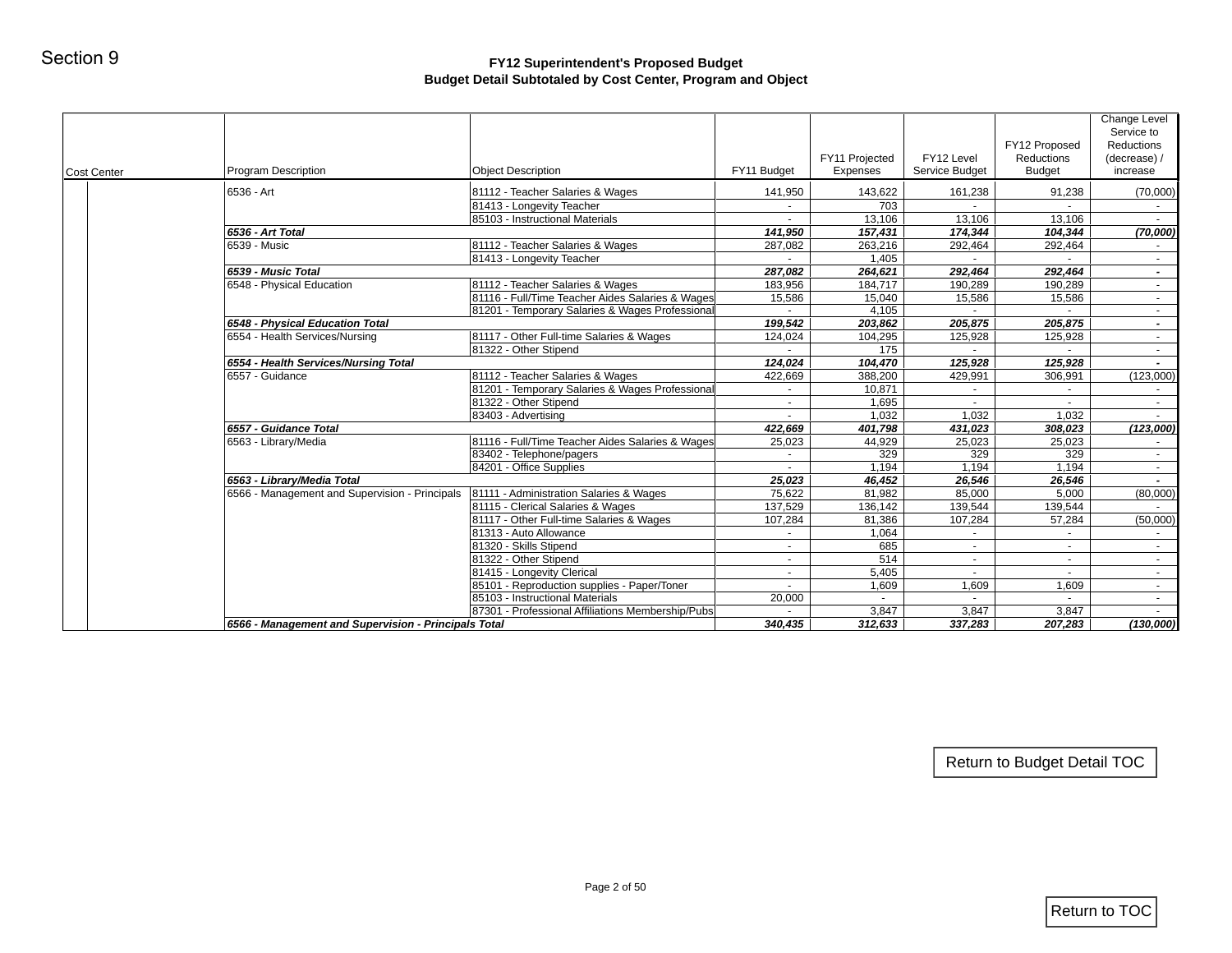| FY11 Budget<br>81111 - Administration Salaries & Wages<br>87105 - Workshop Stipends/PD Expenses<br>87202 - Training Educ Conferences & Attendance<br>87301 - Professional Affiliations Membership/Pubs<br>81201 - Temporary Salaries & Wages Professional<br>83101 - Professional & Tech Services<br>430,000<br>81201 - Temporary Salaries & Wages Professional | Expenses<br>210,732<br>$\sim$<br>$\sim$<br>210,732<br>6,025<br>$\sim$<br>$\sim$<br>$\sim$<br>6,025<br>70,191<br>70,191<br>6,000<br>6,000<br>38,885<br>92,992 | Service Budget<br>223,233<br>5,363<br>2,104<br>230,699<br>$\sim$<br>8,301<br>3,060<br>241<br>11,602<br>$\sim$<br>488<br>488 | 210,732<br>$\sim$<br>210.732<br>$\sim$<br>8,301<br>3,060<br>241<br>11,602<br>73,314<br>73,314 | <b>Budget</b><br>210,732<br>210,732<br>8,301<br>3,060<br>241<br>11,602<br>73,314 | increase<br>$\sim$<br>$\sim$<br>$\sim$<br>$\sim$<br>$\sim$<br>$\sim$<br>$\sim$<br>$\sim$ |
|-----------------------------------------------------------------------------------------------------------------------------------------------------------------------------------------------------------------------------------------------------------------------------------------------------------------------------------------------------------------|--------------------------------------------------------------------------------------------------------------------------------------------------------------|-----------------------------------------------------------------------------------------------------------------------------|-----------------------------------------------------------------------------------------------|----------------------------------------------------------------------------------|------------------------------------------------------------------------------------------|
|                                                                                                                                                                                                                                                                                                                                                                 |                                                                                                                                                              |                                                                                                                             |                                                                                               |                                                                                  |                                                                                          |
|                                                                                                                                                                                                                                                                                                                                                                 |                                                                                                                                                              |                                                                                                                             |                                                                                               |                                                                                  |                                                                                          |
|                                                                                                                                                                                                                                                                                                                                                                 |                                                                                                                                                              |                                                                                                                             |                                                                                               |                                                                                  |                                                                                          |
|                                                                                                                                                                                                                                                                                                                                                                 |                                                                                                                                                              |                                                                                                                             |                                                                                               |                                                                                  |                                                                                          |
|                                                                                                                                                                                                                                                                                                                                                                 |                                                                                                                                                              |                                                                                                                             |                                                                                               |                                                                                  |                                                                                          |
|                                                                                                                                                                                                                                                                                                                                                                 |                                                                                                                                                              |                                                                                                                             |                                                                                               |                                                                                  |                                                                                          |
|                                                                                                                                                                                                                                                                                                                                                                 |                                                                                                                                                              |                                                                                                                             |                                                                                               |                                                                                  |                                                                                          |
|                                                                                                                                                                                                                                                                                                                                                                 |                                                                                                                                                              |                                                                                                                             |                                                                                               |                                                                                  |                                                                                          |
|                                                                                                                                                                                                                                                                                                                                                                 |                                                                                                                                                              |                                                                                                                             |                                                                                               |                                                                                  | $\sim$<br>$\sim$ $-$                                                                     |
|                                                                                                                                                                                                                                                                                                                                                                 |                                                                                                                                                              |                                                                                                                             |                                                                                               | 73,314                                                                           |                                                                                          |
|                                                                                                                                                                                                                                                                                                                                                                 |                                                                                                                                                              |                                                                                                                             | 6,000                                                                                         | 6,000                                                                            | $\sim$<br>$\sim$                                                                         |
|                                                                                                                                                                                                                                                                                                                                                                 |                                                                                                                                                              |                                                                                                                             | 6,000                                                                                         | 6,000                                                                            | $\sim$                                                                                   |
|                                                                                                                                                                                                                                                                                                                                                                 |                                                                                                                                                              | 38,885                                                                                                                      | 39,828                                                                                        | 39,828                                                                           | $\sim$                                                                                   |
|                                                                                                                                                                                                                                                                                                                                                                 |                                                                                                                                                              | 92,992                                                                                                                      | 72,878                                                                                        | 72,878                                                                           | $\sim 100$                                                                               |
|                                                                                                                                                                                                                                                                                                                                                                 |                                                                                                                                                              | 430,000                                                                                                                     | 450,000                                                                                       | 450,000                                                                          | $\sim$                                                                                   |
|                                                                                                                                                                                                                                                                                                                                                                 | 561,877                                                                                                                                                      | 561,877                                                                                                                     | 562,706                                                                                       | 562,706                                                                          | $\sim$                                                                                   |
|                                                                                                                                                                                                                                                                                                                                                                 | 64,126                                                                                                                                                       | 23,433                                                                                                                      | 64,126                                                                                        | 64,126                                                                           | $\sim$                                                                                   |
|                                                                                                                                                                                                                                                                                                                                                                 | 39,410                                                                                                                                                       | $\sim$                                                                                                                      | 20,000                                                                                        | 20,000                                                                           | $\sim$                                                                                   |
|                                                                                                                                                                                                                                                                                                                                                                 | 66,512                                                                                                                                                       | 8,853                                                                                                                       | 18,853                                                                                        | 18,853                                                                           | $\sim$                                                                                   |
| 87301 - Professional Affiliations Membership/Pubs                                                                                                                                                                                                                                                                                                               |                                                                                                                                                              | 181                                                                                                                         | 181                                                                                           | 181                                                                              | $\sim$                                                                                   |
|                                                                                                                                                                                                                                                                                                                                                                 | 170,048                                                                                                                                                      | 32,466                                                                                                                      | 103,160                                                                                       | 103,160                                                                          | $\sim$                                                                                   |
|                                                                                                                                                                                                                                                                                                                                                                 | $\sim$                                                                                                                                                       | 234                                                                                                                         | $\sim$                                                                                        | $\sim$                                                                           | $\sim$ $-$                                                                               |
|                                                                                                                                                                                                                                                                                                                                                                 | $\overline{\phantom{a}}$                                                                                                                                     | 234                                                                                                                         | $\sim$                                                                                        | $\sim$                                                                           | $\sim$                                                                                   |
|                                                                                                                                                                                                                                                                                                                                                                 | $\sim$                                                                                                                                                       |                                                                                                                             | 2,448                                                                                         | 2,448                                                                            | $\sim$                                                                                   |
|                                                                                                                                                                                                                                                                                                                                                                 | $\sim$                                                                                                                                                       |                                                                                                                             | 2,448                                                                                         | 2,448                                                                            | $\sim$                                                                                   |
|                                                                                                                                                                                                                                                                                                                                                                 | $\sim$                                                                                                                                                       |                                                                                                                             | $\sim$                                                                                        | $\sim$                                                                           | $\sim$                                                                                   |
|                                                                                                                                                                                                                                                                                                                                                                 | $\sim$                                                                                                                                                       |                                                                                                                             | $\sim$                                                                                        | $\sim$                                                                           | $\sim$                                                                                   |
|                                                                                                                                                                                                                                                                                                                                                                 | $\overline{\phantom{a}}$                                                                                                                                     |                                                                                                                             | $\sim$                                                                                        | $\sim$                                                                           | $\sim$                                                                                   |
|                                                                                                                                                                                                                                                                                                                                                                 |                                                                                                                                                              |                                                                                                                             |                                                                                               |                                                                                  | $\sim$                                                                                   |
|                                                                                                                                                                                                                                                                                                                                                                 |                                                                                                                                                              |                                                                                                                             |                                                                                               |                                                                                  | $\sim$                                                                                   |
|                                                                                                                                                                                                                                                                                                                                                                 |                                                                                                                                                              |                                                                                                                             |                                                                                               |                                                                                  | $\sim$                                                                                   |
|                                                                                                                                                                                                                                                                                                                                                                 |                                                                                                                                                              |                                                                                                                             |                                                                                               |                                                                                  | $\sim$                                                                                   |
|                                                                                                                                                                                                                                                                                                                                                                 |                                                                                                                                                              |                                                                                                                             |                                                                                               |                                                                                  | $\sim$                                                                                   |
|                                                                                                                                                                                                                                                                                                                                                                 |                                                                                                                                                              |                                                                                                                             |                                                                                               |                                                                                  | $\sim$<br>$\sim$                                                                         |
|                                                                                                                                                                                                                                                                                                                                                                 |                                                                                                                                                              |                                                                                                                             |                                                                                               |                                                                                  |                                                                                          |
|                                                                                                                                                                                                                                                                                                                                                                 | 81202 - Temporary Salaries & Wages Other<br>81116 - Full/Time Teacher Aides Salaries & Wages                                                                 | 15,586<br>15,586<br>257,249<br>257,249                                                                                      | 2,448<br>2,448<br>11,181<br>2,859<br>14,040<br>8,204<br>8,204<br>253,321<br>3,045<br>256,366  | 15,586<br>15,586<br>265,012<br>$\sim$<br>265,012<br>3,838<br>3,838               | 15,586<br>15,586<br>265,012<br>$\sim$<br>265,012<br>3,838<br>3,838                       |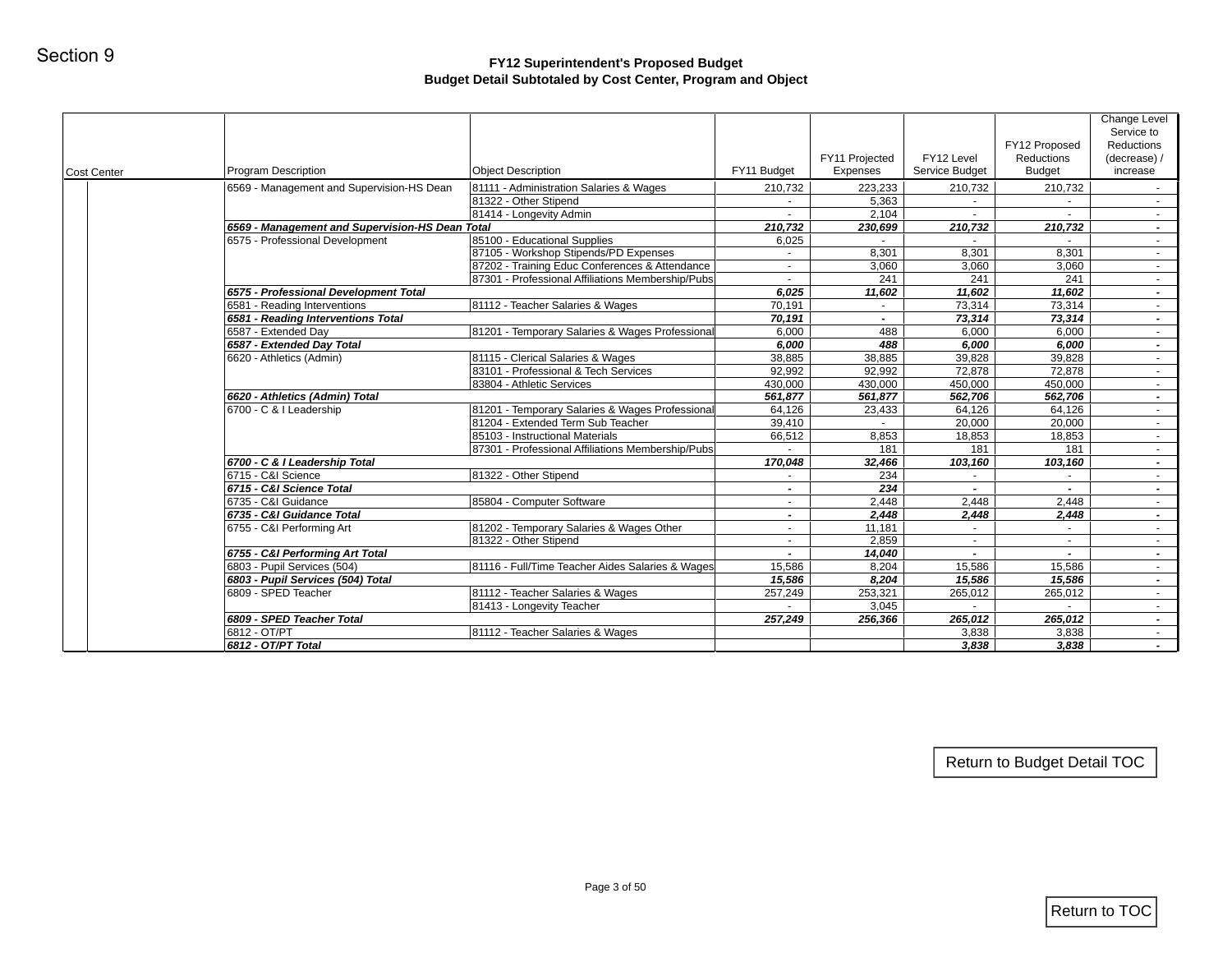| <b>Cost Center</b>       | Program Description                                        | <b>Object Description</b>                                       | FY11 Budget               | FY11 Projected<br>Expenses | FY12 Level<br>Service Budget | FY12 Proposed<br>Reductions<br><b>Budget</b> | Change Level<br>Service to<br>Reductions<br>(decrease) /<br>increase |
|--------------------------|------------------------------------------------------------|-----------------------------------------------------------------|---------------------------|----------------------------|------------------------------|----------------------------------------------|----------------------------------------------------------------------|
|                          | 6815 - Alternative Program                                 | 81112 - Teacher Salaries & Wages                                | 125,364                   | 122,991                    | 127,740                      | 127,740                                      | $\sim$                                                               |
|                          | 6815 - Alternative Program Total                           |                                                                 | 125,364                   | 122,991                    | 127,740                      | 127,740                                      | $\sim$                                                               |
|                          | 6818 - Speech/Language                                     | 81112 - Teacher Salaries & Wages                                | $\sim$                    | 2,147                      | $\sim$                       | $\sim$                                       | $\sim$                                                               |
|                          | 6818 - Speech/Language Total                               |                                                                 | $\blacksquare$            | 2,147                      |                              | $\blacksquare$                               | $\sim$                                                               |
|                          | 6824 - Inclusion Support<br>6824 - Inclusion Support Total | 81116 - Full/Time Teacher Aides Salaries & Wages                | 15,586<br>15,586          | 4,495<br>4,495             | 15,586<br>15,586             | 15,586<br>15,586                             | $\sim$<br>$\sim$                                                     |
|                          | 6833 - Social Workers                                      | 81112 - Teacher Salaries & Wages                                | 12,119                    | 11,989                     | 26,479                       | 26,479                                       | $\sim$                                                               |
|                          | 6833 - Social Workers Total                                |                                                                 | 12,119                    | 11,989                     | 26,479                       | 26,479                                       | $\sim$                                                               |
|                          | 6960 - Facilities Maintenance                              | 82403 - Plumbing Services                                       | $\sim$                    | 39,841                     | 39,841                       | 39,841                                       | $\sim$                                                               |
|                          |                                                            | 82404 - Roof Repairs                                            | $\mathbb{Z}^{\mathbb{Z}}$ | 3,501                      | 3,501                        | 3,501                                        | $\sim$                                                               |
|                          |                                                            | 82405 - Flooring Supplies/Services                              | $\sim$                    | 14,202                     | 14,202                       | 14,202                                       | $\sim$                                                               |
|                          |                                                            | 82408 - Electrical Services                                     | $\sim$                    | 2,226                      | 2,226                        | 2,226                                        | $\sim$                                                               |
|                          |                                                            | 82409 - Grounds//Supplies                                       | $\sim$                    | 18,967                     | 43,967                       | 43,967                                       | $\sim$                                                               |
|                          |                                                            | 82410 - Painting Services                                       | $\blacksquare$            | 18,300                     | 18,300                       | 18,300                                       | $\sim$                                                               |
|                          |                                                            | 82414 - Boiler Services<br>82999 - Miscellaneous Maint Services | $\blacksquare$<br>$\sim$  | 7,783                      | 7,783                        | 7,783                                        | $\sim$<br>$\sim$                                                     |
|                          |                                                            | 84306 - Carpentry Supplies/Doors                                | $\sim$                    | 8,965<br>293               | 8,965<br>293                 | 8,965<br>293                                 | $\sim$                                                               |
|                          |                                                            | 84308 - Electrical Supplies                                     | $\sim$                    | 734                        | 734                          | 734                                          | $\sim$                                                               |
|                          |                                                            | 84399 - Miscellaneous Maint Supplies/Materials                  | $\sim$                    | 121                        | 121                          | 121                                          | $\sim$                                                               |
|                          | 6960 - Facilities Maintenance Total                        |                                                                 | $\overline{\phantom{a}}$  | 114,934                    | 139,934                      | 139,934                                      | $\sim$                                                               |
|                          | 6965 - Custodial Services                                  | 81113 - Custodial Salaries & Wages                              | 492,276                   | 419,668                    | 495,247                      | 495,247                                      | $\sim$                                                               |
|                          |                                                            | 81302 - Snow/Ice Removal Custodial                              | $\sim$                    | 5,676                      | $\sim$                       | $\sim 10$                                    | $\sim$                                                               |
|                          |                                                            | 81416 - Longevity Custodial                                     | $\sim$                    | 4,945                      | $\sim$                       | $\sim 10$                                    | $\sim$                                                               |
|                          |                                                            | 82409 - Grounds//Supplies                                       | $\sim$                    | 841                        | 841                          | 841                                          | $\sim$                                                               |
|                          |                                                            | 82904 - Custodial Supplies/Cleaning Services                    | $\mathbb{Z}^{\mathbb{Z}}$ | 872                        | 872                          | 872                                          | $\sim$                                                               |
|                          | 6965 - Custodial Services Total                            | 82905 - Extermination Services                                  | $\sim$<br>492,276         | 3,842<br>435,844           | 3,842<br>500,803             | 3,842<br>500,803                             | $\sim$<br>$\sim$                                                     |
| <b>High School Total</b> |                                                            |                                                                 | 6,832,828                 | 6,653,396                  | 7,121,782                    | 6,415,782                                    | (706,000)                                                            |
|                          |                                                            |                                                                 |                           |                            |                              |                                              |                                                                      |
|                          |                                                            |                                                                 |                           |                            |                              | Return to Budget Detail TOC                  |                                                                      |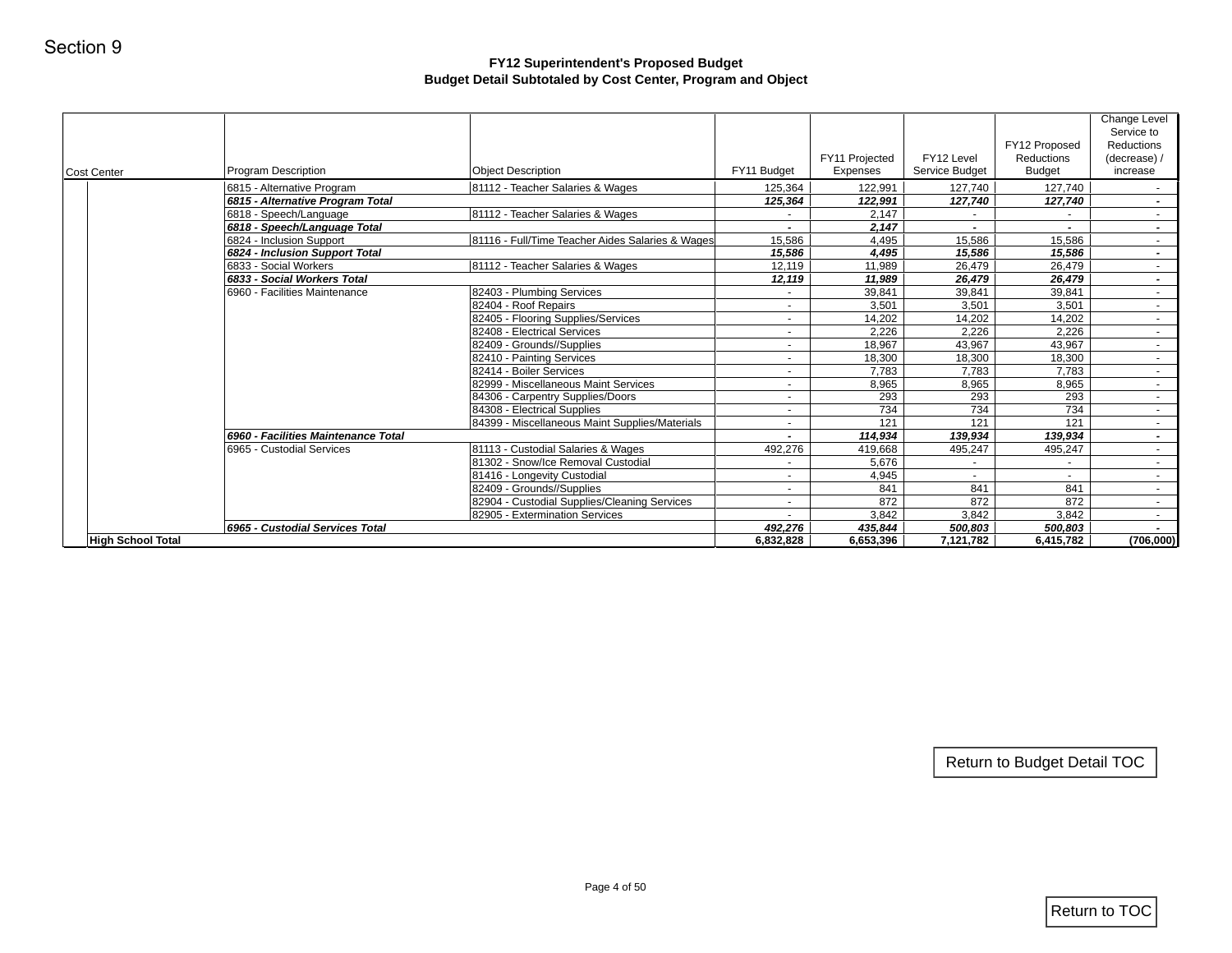<span id="page-34-0"></span>

| Cost Center | Program Description                      | <b>Object Description</b>                                                             | FY11 Budget | FY11 Projected<br>Expenses | FY12 Level<br>Service Budget | FY12 Proposed<br>Reductions<br><b>Budget</b> | Change Level<br>Service to<br>Reductions<br>(decrease) /<br>increase |
|-------------|------------------------------------------|---------------------------------------------------------------------------------------|-------------|----------------------------|------------------------------|----------------------------------------------|----------------------------------------------------------------------|
| 3 Ottoson   | 6507 - Secondary Education               | 81204 - Extended Term Sub Teacher                                                     | 42,291      |                            | 54,017                       | 54,017                                       | $\sim$                                                               |
|             |                                          | 81318 - Teacher Moving Allowance                                                      | $\sim$      | 8,300                      | $\sim$                       |                                              | $\sim$ $-$                                                           |
|             |                                          | 83101 - Professional & Tech Services                                                  | $\sim$      | 841                        | 841                          | 841                                          | $\sim$                                                               |
|             |                                          | 83404 - Reproduction/Printing                                                         | $\sim$      | 8,247                      | 8,247                        | 8,247                                        | $\sim$                                                               |
|             |                                          | 84201 - Office Supplies                                                               | 24,298      | 4,163                      | 4,163                        | 4,163                                        | $\sim$                                                               |
|             |                                          | 85101 - Reproduction supplies - Paper/Toner<br>85106 - Textbooks, Books & Periodicals | 20,000      | 18,594<br>7,084            | 18,594                       | 18,594<br>7,084                              | $\sim$                                                               |
|             |                                          | 85806 - Miscellaneous Supplies                                                        |             | 1,641                      | 7,084<br>1,641               | 1,641                                        | $\sim$<br>$\sim$                                                     |
|             | 6507 - Secondary Education Total         |                                                                                       | 86,589      | 48,870                     | 94,586                       | 94,586                                       | $\sim$                                                               |
|             | 6509 - Gifted & Talented                 | 81112 - Teacher Salaries & Wages                                                      |             | 0 <sup>1</sup>             | 28,318                       | $\sim$                                       | (28, 318)                                                            |
|             | 6509 - Gifted & Talented Total           |                                                                                       | $\sim$      | $\mathfrak{o}$             | 28,318                       | $\sim$                                       | (28, 318)                                                            |
|             | 6512 - ELL                               | 81112 - Teacher Salaries & Wages                                                      | 34,666      | 24,826                     | 43,332                       | 43,332                                       | $\sim$                                                               |
|             | 6512 - ELL Total                         |                                                                                       | 34,666      | 24,826                     | 43,332                       | 43,332                                       | $\sim$                                                               |
|             | 6515 - English/Language Arts             | 81112 - Teacher Salaries & Wages                                                      | 504,721     | 511,440                    | 516,928                      | 466,928                                      | (50,000)                                                             |
|             |                                          | 81413 - Longevity Teacher                                                             |             | 1,288                      |                              |                                              |                                                                      |
|             | 6515 - English/Language Arts Total       |                                                                                       | 504,721     | 512,728                    | 516,928                      | 466,928                                      | (50,000)                                                             |
|             | 6518 - Family and Consumer Science       | 81112 - Teacher Salaries & Wages                                                      | 139,554     | 145,496                    | 139,554                      | 89,554                                       | (50,000)                                                             |
|             |                                          | 84902 - Food Supplies                                                                 |             | 3,892                      | 3,892                        | 3,892                                        | $\sim$                                                               |
|             | 6518 - Family and Consumer Science Total |                                                                                       | 139,554     | 149,388                    | 143,446                      | 93,446                                       | (50,000)                                                             |
|             | 6521 - Math                              | 81112 - Teacher Salaries & Wages                                                      | 576,678     | 568,353                    | 602,942                      | 527,942                                      | (75,000)                                                             |
|             |                                          | 81201 - Temporary Salaries & Wages Professional                                       |             |                            | 15,000                       |                                              | (15,000)                                                             |
|             |                                          | 81413 - Longevity Teacher                                                             | $\sim$      | 870                        | $\sim$                       | $\sim$                                       | $\sim$                                                               |
|             | 6521 - Math Total                        |                                                                                       | 576,678     | 569,223                    | 617,942                      | 527,942                                      | (90,000)                                                             |
|             | 6524 - Science                           | 81112 - Teacher Salaries & Wages                                                      | 566,192     | 520,466                    | 580,249                      | 530,249                                      | (50,000)                                                             |
|             |                                          | 81413 - Longevity Teacher                                                             |             | 10,238                     |                              |                                              |                                                                      |
|             | 6524 - Science Total                     |                                                                                       | 566,192     | 530,705                    | 580,249                      | 530,249                                      | (50,000)                                                             |
|             | 6527 - Social Studies                    | 81112 - Teacher Salaries & Wages                                                      | 566,639     | 511,711                    | 574,255                      | 524,255                                      | (50,000)                                                             |
|             |                                          | 81413 - Longevity Teacher                                                             |             | 11,616                     |                              |                                              | $\sim$                                                               |
|             | 6527 - Social Studies Total              |                                                                                       | 566,639     | 523,327                    | 574,255                      | 524,255                                      | (50,000)                                                             |
|             | 6533 - World Languages                   | 81112 - Teacher Salaries & Wages<br>81413 - Longevity Teacher                         | 293,470     | 275,302                    | 354,211                      | 254,211                                      | (100,000)                                                            |
|             | 6533 - World Languages Total             |                                                                                       | 293,470     | 3,045<br>278,347           | 354,211                      | 254,211                                      | (100, 000)                                                           |
|             | 6536 - Art                               | 81112 - Teacher Salaries & Wages                                                      | 121,867     | 125,844                    | 124,248                      | 74,248                                       | (50,000)                                                             |
|             |                                          | 85103 - Instructional Materials                                                       |             | 7,288                      | 7,288                        | 7,288                                        |                                                                      |
|             | 6536 - Art Total                         |                                                                                       | 121,867     | 133,132                    | 131,536                      | 81,536                                       | (50,000)                                                             |
|             |                                          |                                                                                       |             |                            |                              |                                              |                                                                      |
|             |                                          |                                                                                       |             |                            |                              | Return to Budget Detail TOC                  |                                                                      |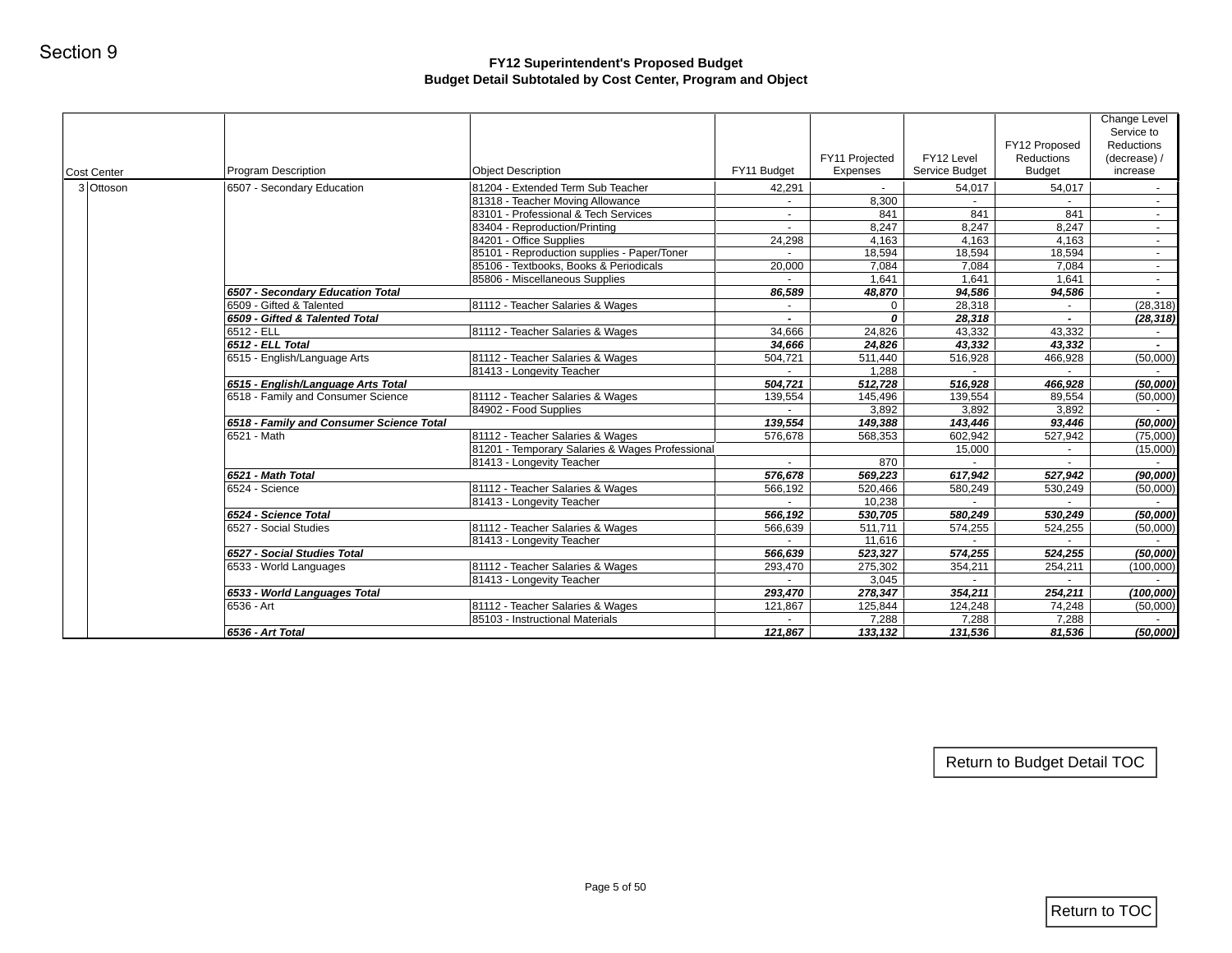| 6539 - Music Total<br>6548 - Physical Education<br>6548 - Physical Education Total<br>6551 - Technology Educational (Tech Ed)<br>6551 - Technology Educational (Tech Ed) Total<br>6554 - Health Services/Nursing<br>6554 - Health Services/Nursing Total<br>6557 - Guidance<br>6557 - Guidance Total | 81112 - Teacher Salaries & Wages<br>81112 - Teacher Salaries & Wages<br>81116 - Full/Time Teacher Aides Salaries & Wages<br>81413 - Longevity Teacher<br>81112 - Teacher Salaries & Wages<br>81116 - Full/Time Teacher Aides Salaries & Wages<br>85103 - Instructional Materials<br>81117 - Other Full-time Salaries & Wages<br>81413 - Longevity Teacher<br>81112 - Teacher Salaries & Wages<br>81201 - Temporary Salaries & Wages Professional | 128,432<br>128,432<br>201,568<br>$\sim$<br>201,568<br>119,486<br>15,586<br>$\sim$<br>135,072<br>86,218<br>86,218<br>111,380                                                                                                                                                                                                                                                                                                                                                                                              | 142,203<br>142,203<br>223,863<br>6,641<br>230,504<br>142,398<br>15,040<br>2,645<br>160,083<br>82,726<br>870<br>83,596 | 134,345<br>134,345<br>202,466<br>15,586<br>$\sim$<br>218,052<br>121,867<br>15,586<br>2,645<br>140,098<br>86,836 | <b>Budget</b><br>84,345<br>84,345<br>202,466<br>15,586<br>$\sim$<br>218,052<br>121,867<br>15,586<br>2,645<br>140,098 | (50,000)<br>$\sim$<br>$\sim$<br>$\sim$<br>$\sim$<br>$\sim$<br>$\blacksquare$            |
|------------------------------------------------------------------------------------------------------------------------------------------------------------------------------------------------------------------------------------------------------------------------------------------------------|--------------------------------------------------------------------------------------------------------------------------------------------------------------------------------------------------------------------------------------------------------------------------------------------------------------------------------------------------------------------------------------------------------------------------------------------------|--------------------------------------------------------------------------------------------------------------------------------------------------------------------------------------------------------------------------------------------------------------------------------------------------------------------------------------------------------------------------------------------------------------------------------------------------------------------------------------------------------------------------|-----------------------------------------------------------------------------------------------------------------------|-----------------------------------------------------------------------------------------------------------------|----------------------------------------------------------------------------------------------------------------------|-----------------------------------------------------------------------------------------|
|                                                                                                                                                                                                                                                                                                      |                                                                                                                                                                                                                                                                                                                                                                                                                                                  |                                                                                                                                                                                                                                                                                                                                                                                                                                                                                                                          |                                                                                                                       |                                                                                                                 |                                                                                                                      | (50,000)                                                                                |
|                                                                                                                                                                                                                                                                                                      |                                                                                                                                                                                                                                                                                                                                                                                                                                                  |                                                                                                                                                                                                                                                                                                                                                                                                                                                                                                                          |                                                                                                                       |                                                                                                                 |                                                                                                                      |                                                                                         |
|                                                                                                                                                                                                                                                                                                      |                                                                                                                                                                                                                                                                                                                                                                                                                                                  |                                                                                                                                                                                                                                                                                                                                                                                                                                                                                                                          |                                                                                                                       |                                                                                                                 |                                                                                                                      |                                                                                         |
|                                                                                                                                                                                                                                                                                                      |                                                                                                                                                                                                                                                                                                                                                                                                                                                  |                                                                                                                                                                                                                                                                                                                                                                                                                                                                                                                          |                                                                                                                       |                                                                                                                 |                                                                                                                      |                                                                                         |
|                                                                                                                                                                                                                                                                                                      |                                                                                                                                                                                                                                                                                                                                                                                                                                                  |                                                                                                                                                                                                                                                                                                                                                                                                                                                                                                                          |                                                                                                                       |                                                                                                                 |                                                                                                                      |                                                                                         |
|                                                                                                                                                                                                                                                                                                      |                                                                                                                                                                                                                                                                                                                                                                                                                                                  |                                                                                                                                                                                                                                                                                                                                                                                                                                                                                                                          |                                                                                                                       |                                                                                                                 |                                                                                                                      |                                                                                         |
|                                                                                                                                                                                                                                                                                                      |                                                                                                                                                                                                                                                                                                                                                                                                                                                  |                                                                                                                                                                                                                                                                                                                                                                                                                                                                                                                          |                                                                                                                       |                                                                                                                 |                                                                                                                      |                                                                                         |
|                                                                                                                                                                                                                                                                                                      |                                                                                                                                                                                                                                                                                                                                                                                                                                                  |                                                                                                                                                                                                                                                                                                                                                                                                                                                                                                                          |                                                                                                                       |                                                                                                                 |                                                                                                                      |                                                                                         |
|                                                                                                                                                                                                                                                                                                      |                                                                                                                                                                                                                                                                                                                                                                                                                                                  |                                                                                                                                                                                                                                                                                                                                                                                                                                                                                                                          |                                                                                                                       |                                                                                                                 |                                                                                                                      | $\sim$                                                                                  |
|                                                                                                                                                                                                                                                                                                      |                                                                                                                                                                                                                                                                                                                                                                                                                                                  |                                                                                                                                                                                                                                                                                                                                                                                                                                                                                                                          |                                                                                                                       |                                                                                                                 | 86,836                                                                                                               | $\sim$<br>$\sim$                                                                        |
|                                                                                                                                                                                                                                                                                                      |                                                                                                                                                                                                                                                                                                                                                                                                                                                  |                                                                                                                                                                                                                                                                                                                                                                                                                                                                                                                          |                                                                                                                       | 86,836                                                                                                          | 86,836                                                                                                               | $\blacksquare$                                                                          |
|                                                                                                                                                                                                                                                                                                      |                                                                                                                                                                                                                                                                                                                                                                                                                                                  |                                                                                                                                                                                                                                                                                                                                                                                                                                                                                                                          | 145,419                                                                                                               | 166,792                                                                                                         | 141,792                                                                                                              | (25,000)                                                                                |
|                                                                                                                                                                                                                                                                                                      |                                                                                                                                                                                                                                                                                                                                                                                                                                                  | $\sim$ $-$                                                                                                                                                                                                                                                                                                                                                                                                                                                                                                               | 3,455                                                                                                                 | 2,000                                                                                                           | 2,000                                                                                                                | $\sim$                                                                                  |
|                                                                                                                                                                                                                                                                                                      | 81322 - Other Stipend                                                                                                                                                                                                                                                                                                                                                                                                                            | $\sim$                                                                                                                                                                                                                                                                                                                                                                                                                                                                                                                   | 1,695                                                                                                                 | $\sim$                                                                                                          | $\sim$                                                                                                               |                                                                                         |
|                                                                                                                                                                                                                                                                                                      | 81116 - Full/Time Teacher Aides Salaries & Wages                                                                                                                                                                                                                                                                                                                                                                                                 | 111,380                                                                                                                                                                                                                                                                                                                                                                                                                                                                                                                  | 150,569                                                                                                               | 168,792                                                                                                         | 143,792                                                                                                              | (25,000)                                                                                |
| 6563 - Library/Media                                                                                                                                                                                                                                                                                 | 81202 - Temporary Salaries & Wages Other                                                                                                                                                                                                                                                                                                                                                                                                         | 15,586<br>$\sim$                                                                                                                                                                                                                                                                                                                                                                                                                                                                                                         | 12,601<br>138                                                                                                         | 15,586<br>$\sim$                                                                                                | 15,586<br>$\sim$                                                                                                     | $\sim$                                                                                  |
|                                                                                                                                                                                                                                                                                                      | 85100 - Educational Supplies                                                                                                                                                                                                                                                                                                                                                                                                                     | $\sim$                                                                                                                                                                                                                                                                                                                                                                                                                                                                                                                   | 1,729                                                                                                                 | 1,729                                                                                                           | 1,729                                                                                                                | $\sim$                                                                                  |
| 6563 - Library/Media Total                                                                                                                                                                                                                                                                           |                                                                                                                                                                                                                                                                                                                                                                                                                                                  | 15,586                                                                                                                                                                                                                                                                                                                                                                                                                                                                                                                   | 14,468                                                                                                                | 17,315                                                                                                          | 17,315                                                                                                               | $\overline{\phantom{a}}$                                                                |
|                                                                                                                                                                                                                                                                                                      | 81111 - Administration Salaries & Wages                                                                                                                                                                                                                                                                                                                                                                                                          | 272,365                                                                                                                                                                                                                                                                                                                                                                                                                                                                                                                  | 296,813                                                                                                               | 272,365                                                                                                         | 227,365                                                                                                              | (45,000)                                                                                |
|                                                                                                                                                                                                                                                                                                      | 81114 - Food Service Salaries & Wages                                                                                                                                                                                                                                                                                                                                                                                                            | 35,759                                                                                                                                                                                                                                                                                                                                                                                                                                                                                                                   | 17,519                                                                                                                | 35,759                                                                                                          | 35,759                                                                                                               | $\sim$                                                                                  |
|                                                                                                                                                                                                                                                                                                      |                                                                                                                                                                                                                                                                                                                                                                                                                                                  |                                                                                                                                                                                                                                                                                                                                                                                                                                                                                                                          |                                                                                                                       |                                                                                                                 |                                                                                                                      | $\sim$                                                                                  |
|                                                                                                                                                                                                                                                                                                      |                                                                                                                                                                                                                                                                                                                                                                                                                                                  |                                                                                                                                                                                                                                                                                                                                                                                                                                                                                                                          |                                                                                                                       |                                                                                                                 |                                                                                                                      | $\sim$                                                                                  |
|                                                                                                                                                                                                                                                                                                      |                                                                                                                                                                                                                                                                                                                                                                                                                                                  |                                                                                                                                                                                                                                                                                                                                                                                                                                                                                                                          |                                                                                                                       |                                                                                                                 |                                                                                                                      | $\sim$<br>$\sim$                                                                        |
|                                                                                                                                                                                                                                                                                                      |                                                                                                                                                                                                                                                                                                                                                                                                                                                  |                                                                                                                                                                                                                                                                                                                                                                                                                                                                                                                          |                                                                                                                       |                                                                                                                 |                                                                                                                      | $\sim$                                                                                  |
|                                                                                                                                                                                                                                                                                                      |                                                                                                                                                                                                                                                                                                                                                                                                                                                  | $\sim$                                                                                                                                                                                                                                                                                                                                                                                                                                                                                                                   |                                                                                                                       | $\sim$                                                                                                          | $\sim$                                                                                                               | $\sim$                                                                                  |
|                                                                                                                                                                                                                                                                                                      | 81322 - Other Stipend                                                                                                                                                                                                                                                                                                                                                                                                                            | $\sim$                                                                                                                                                                                                                                                                                                                                                                                                                                                                                                                   | 1,406                                                                                                                 | $\sim$                                                                                                          | $\sim$                                                                                                               | $\sim$                                                                                  |
|                                                                                                                                                                                                                                                                                                      |                                                                                                                                                                                                                                                                                                                                                                                                                                                  | $\sim$                                                                                                                                                                                                                                                                                                                                                                                                                                                                                                                   | 2,070                                                                                                                 | $\sim$                                                                                                          | $\sim$                                                                                                               | $\sim$                                                                                  |
|                                                                                                                                                                                                                                                                                                      |                                                                                                                                                                                                                                                                                                                                                                                                                                                  |                                                                                                                                                                                                                                                                                                                                                                                                                                                                                                                          |                                                                                                                       |                                                                                                                 |                                                                                                                      | (45,000)                                                                                |
|                                                                                                                                                                                                                                                                                                      |                                                                                                                                                                                                                                                                                                                                                                                                                                                  |                                                                                                                                                                                                                                                                                                                                                                                                                                                                                                                          |                                                                                                                       |                                                                                                                 |                                                                                                                      | $\blacksquare$<br>$\sim$                                                                |
|                                                                                                                                                                                                                                                                                                      |                                                                                                                                                                                                                                                                                                                                                                                                                                                  |                                                                                                                                                                                                                                                                                                                                                                                                                                                                                                                          |                                                                                                                       |                                                                                                                 |                                                                                                                      | $\sim$                                                                                  |
|                                                                                                                                                                                                                                                                                                      |                                                                                                                                                                                                                                                                                                                                                                                                                                                  |                                                                                                                                                                                                                                                                                                                                                                                                                                                                                                                          |                                                                                                                       |                                                                                                                 |                                                                                                                      | $\sim$                                                                                  |
|                                                                                                                                                                                                                                                                                                      | 6575 - Professional Development<br>6575 - Professional Development Total                                                                                                                                                                                                                                                                                                                                                                         | 6566 - Management and Supervision - Principals<br>81115 - Clerical Salaries & Wages<br>81117 - Other Full-time Salaries & Wages<br>81118 - Part-time Salaries & Wages<br>81201 - Temporary Salaries & Wages Professional<br>81202 - Temporary Salaries & Wages Other<br>81206 - Temporary Clerical Help<br>81415 - Longevity Clerical<br>6566 - Management and Supervision - Principals Total<br>85100 - Educational Supplies<br>87105 - Workshop Stipends/PD Expenses<br>87202 - Training Educ Conferences & Attendance | 108,926<br>$\sim$<br>$\sim$<br>$\sim$<br>$\sim$<br>417,050<br>4,525<br>$\sim$<br>$\sim$<br>4,525                      | 95,481<br>19,170<br>1,033<br>685<br>373<br>162<br>434,712<br>11,720<br>1,176<br>12,896                          | 110,539<br>66,391<br>$\sim$<br>$\sim$<br>$\sim$<br>485,053<br>11,720<br>1,176<br>12,896                              | 110,539<br>66,391<br>$\sim$<br>$\sim$<br>$\sim$<br>440,053<br>11,720<br>1,176<br>12,896 |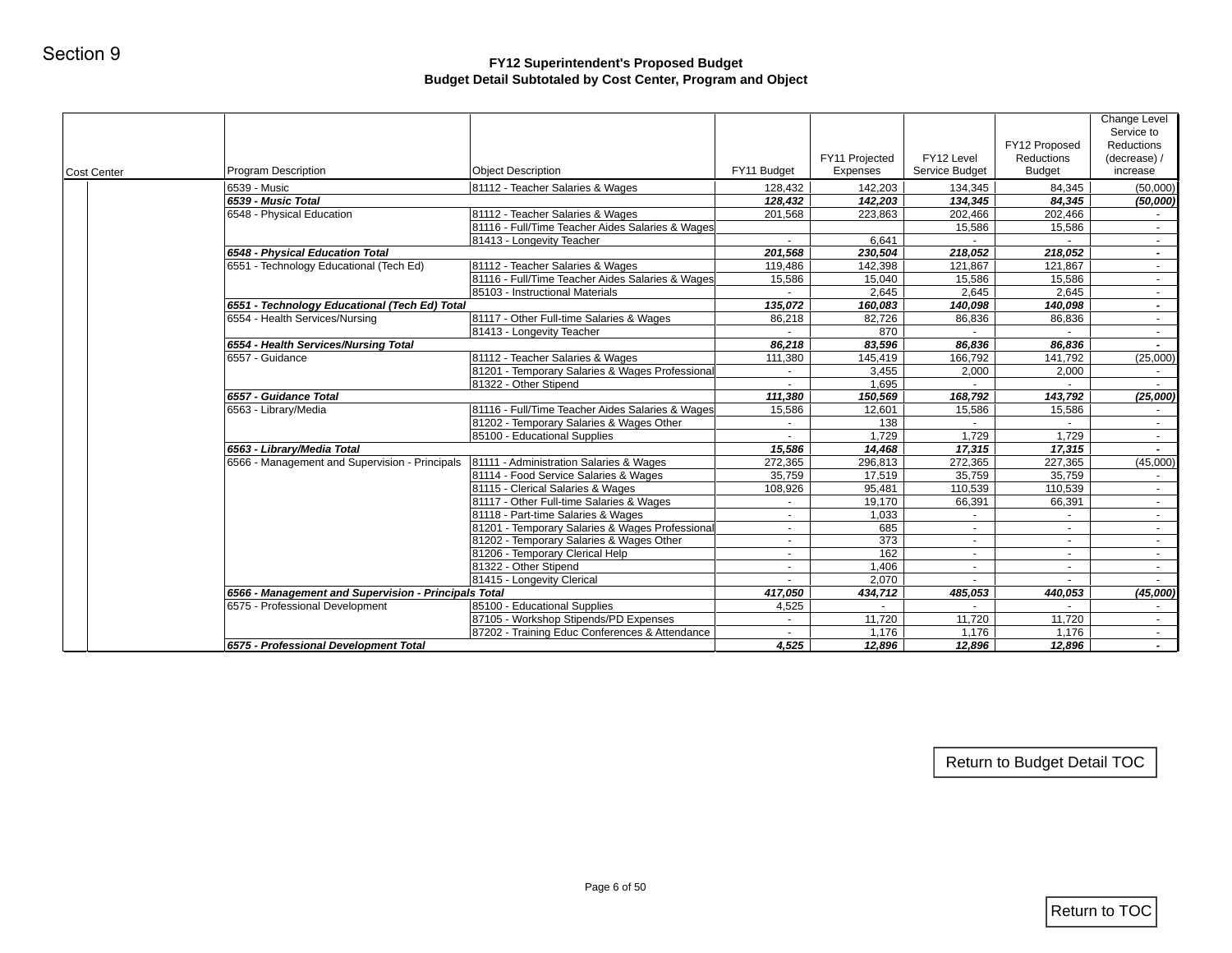| Cost Center | Program Description                                  | <b>Object Description</b>                                                                    | FY11 Budget      | FY11 Projected<br>Expenses | FY12 Level<br>Service Budget | FY12 Proposed<br>Reductions<br><b>Budget</b> | Change Level<br>Service to<br>Reductions<br>(decrease) /<br>increase |
|-------------|------------------------------------------------------|----------------------------------------------------------------------------------------------|------------------|----------------------------|------------------------------|----------------------------------------------|----------------------------------------------------------------------|
|             | 6578 - Math RTI                                      | 81201 - Temporary Salaries & Wages Professional                                              |                  | 9,214                      |                              | $\sim$                                       | $\sim$ $-$                                                           |
|             | 6578 - Math RTI Total                                |                                                                                              | $\sim$           | 9,214                      | $\sim$                       | $\sim$                                       | $\sim$                                                               |
|             | 6581 - Reading Interventions                         | 81112 - Teacher Salaries & Wages                                                             | 56,073           | 132,892                    | 88,099                       | 38,099                                       | (50,000)                                                             |
|             | 6581 - Reading Interventions Total                   |                                                                                              | 56,073           | 132,892                    | 88,099                       | 38,099                                       | (50,000)                                                             |
|             | 6587 - Extended Day                                  | 81201 - Temporary Salaries & Wages Professional                                              | $\sim$           | 1,139                      | $\sim$                       | $\sim$                                       |                                                                      |
|             | 6587 - Extended Day Total<br>6700 - C & I Leadership |                                                                                              | $\sim$           | 1,139<br>$\sim$            | $\sim$<br>21,684             | $\sim$<br>21,684                             | $\sim$<br>$\sim 10$                                                  |
|             |                                                      | 81201 - Temporary Salaries & Wages Professional<br>81203 - Substitute Teachers Day - to- Day | 21,684<br>26,517 | $\sim$                     | 20,000                       | 20,000                                       | $\sim$                                                               |
|             |                                                      | 85103 - Instructional Materials                                                              | 29,157           | 31,152                     | 17,054                       | 17,054                                       | $\sim$                                                               |
|             | 6700 - C & I Leadership Total                        |                                                                                              | 77,358           | 31,152                     | 58,738                       | 58,738                                       | $\sim$                                                               |
|             | 6755 - C&I Performing Art                            | 81202 - Temporary Salaries & Wages Other                                                     |                  | 5,332                      |                              |                                              | $\sim$                                                               |
|             | 6755 - C&I Performing Art Total                      |                                                                                              | $\sim$           | 5,332                      | $\sim$                       | $\sim$                                       | $\sim$                                                               |
|             | 6809 - SPED Teacher                                  | 81112 - Teacher Salaries & Wages                                                             | 373,315          | 360,765                    | 380,462                      | 380,462                                      | $\sim$                                                               |
|             |                                                      | 81413 - Longevity Teacher                                                                    |                  | 6,055                      |                              |                                              | $\sim$                                                               |
|             | 6809 - SPED Teacher Total                            |                                                                                              | 373,315          | 366,821                    | 380,462                      | 380,462                                      | $\sim$                                                               |
|             | 6812 - OT/PT                                         | 81112 - Teacher Salaries & Wages                                                             |                  |                            | 15,354                       | 15,354                                       | $\sim$                                                               |
|             | 6812 - OT/PT Total                                   |                                                                                              |                  |                            | 15,354                       | 15,354                                       | $\sim$                                                               |
|             | 6818 - Speech/Language                               | 81112 - Teacher Salaries & Wages                                                             | $\sim$           | 8,586                      | $\sim$                       | $\sim$ 10 $\pm$                              | $\sim$                                                               |
|             |                                                      | 81116 - Full/Time Teacher Aides Salaries & Wages                                             | 46,758           | 37,089                     | 46,758                       | 46,758                                       | $\sim$                                                               |
|             | 6818 - Speech/Language Total                         |                                                                                              | 46,758           | 45,675                     | 46,758                       | 46,758                                       | $\sim$                                                               |
|             | 6824 - Inclusion Support                             | 81116 - Full/Time Teacher Aides Salaries & Wages                                             | 46,758           | 51,940                     | 46,758                       | 46,758                                       | $\sim$                                                               |
|             | 6824 - Inclusion Support Total                       |                                                                                              | 46,758           | 51,940                     | 46,758                       | 46,758                                       | $\sim$                                                               |
|             | 6833 - Social Workers                                | 81112 - Teacher Salaries & Wages                                                             | $\sim$           | $\sim$                     | 23,191                       | 23,191                                       | $\sim$                                                               |
|             | 6833 - Social Workers Total                          |                                                                                              | $\blacksquare$   | $\blacksquare$             | 23,191                       | 23,191                                       | $\sim$                                                               |
|             | 6845 - One to One Assistance                         | 81116 - Full/Time Teacher Aides Salaries & Wages                                             | 31,172           | 27,346                     | 31,172                       | 31,172                                       | $\sim$                                                               |
|             | 6845 - One to One Assistance Total                   |                                                                                              | 31,172           | 27,346                     | 31,172                       | 31,172                                       | $\sim$                                                               |
|             | 6920 - Business Office                               | 81201 - Temporary Salaries & Wages Professional                                              | $\sim$           | 7,814                      | $\sim$                       | $\sim$                                       | $\sim$ $-$                                                           |
|             | 6920 - Business Office Total                         |                                                                                              | $\sim$           | 7,814                      | $\sim$                       | $\sim$                                       | $\sim$                                                               |
|             |                                                      |                                                                                              |                  |                            |                              | Return to Budget Detail TOC                  |                                                                      |
|             |                                                      |                                                                                              |                  |                            |                              |                                              |                                                                      |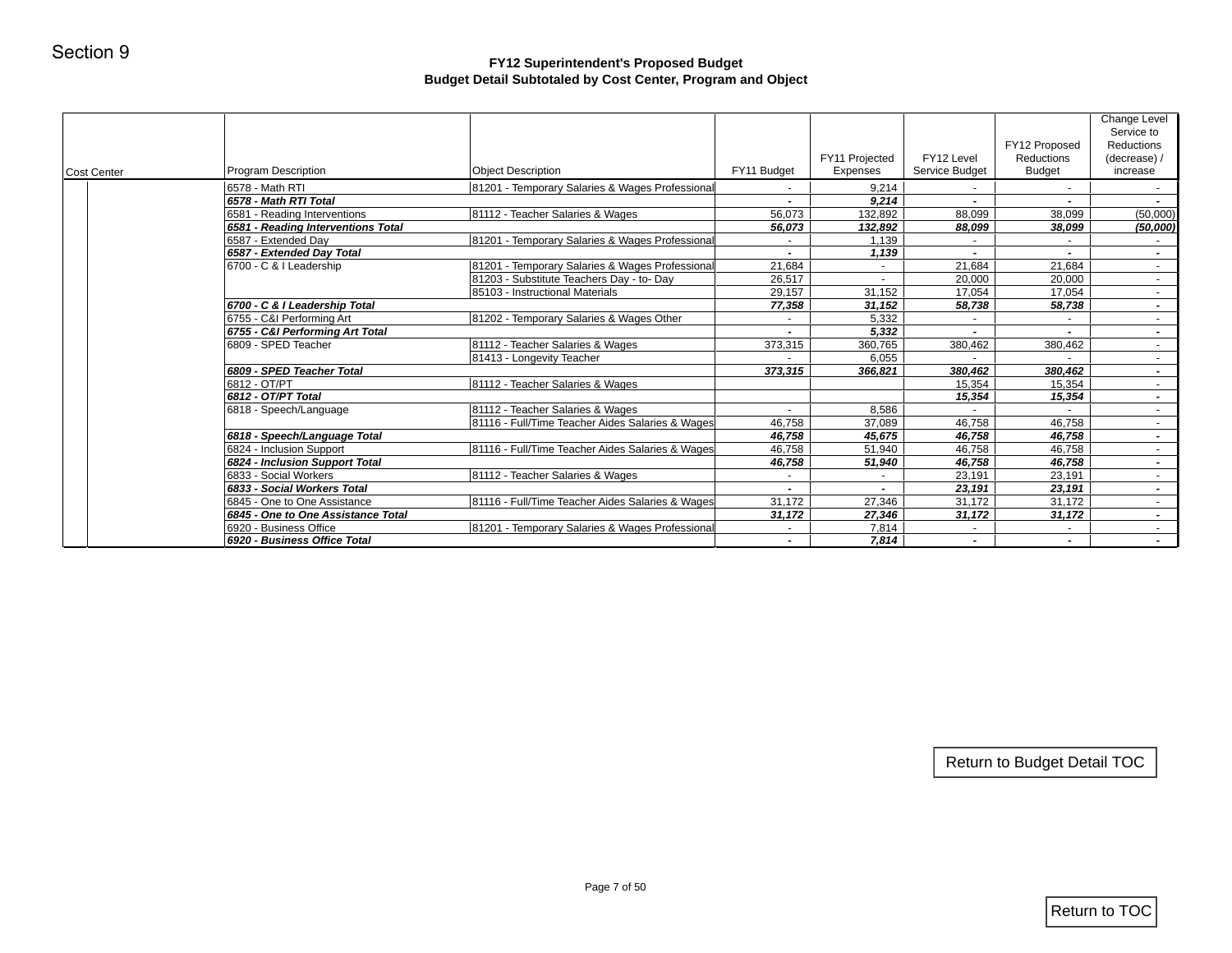|                      |                                       |                                                                   |                             | FY11 Projected | FY12 Level     | FY12 Proposed<br>Reductions | Change Level<br>Service to<br>Reductions<br>(decrease) / |
|----------------------|---------------------------------------|-------------------------------------------------------------------|-----------------------------|----------------|----------------|-----------------------------|----------------------------------------------------------|
| Cost Center          | Program Description                   | <b>Object Description</b>                                         | FY11 Budget                 | Expenses       | Service Budget | <b>Budget</b>               | increase                                                 |
|                      | 6960 - Facilities Maintenance         | 82403 - Plumbing Services                                         | $\sim$                      | 2,249          | 2,249          | 2,249                       | $\sim$                                                   |
|                      |                                       | 82404 - Roof Repairs                                              | $\omega$                    | 3,542          | 3,542          | 3,542                       | $\sim$                                                   |
|                      |                                       | 82405 - Flooring Supplies/Services                                | $\sim$                      | 679            | 679            | 679                         |                                                          |
|                      |                                       | 82408 - Electrical Services                                       | $\sim$                      | 10,765         | 10,765         | 10,765                      | $\sim$                                                   |
|                      |                                       | 82409 - Grounds//Supplies                                         | $\sim$                      | 514            | 514            | 514                         | $\sim$                                                   |
|                      |                                       | 82410 - Painting Services<br>82999 - Miscellaneous Maint Services | $\sim$<br>$\sim$            | 8,261<br>429   | 8,261<br>429   | 8,261<br>429                |                                                          |
|                      |                                       | 84303 - Plumbing Supplies                                         | $\sim$                      | 73             | 73             | 73                          | $\sim$<br>$\sim$                                         |
|                      |                                       | 84306 - Carpentry Supplies/Doors                                  | $\sim$                      | 455            | 455            | 455                         | $\sim$                                                   |
|                      |                                       | 84308 - Electrical Supplies                                       | $\sim$                      | 618            | 618            | 618                         |                                                          |
|                      |                                       | 84312 - HVAC Supplies                                             | $\sim$                      | 53             | 53             | 53                          |                                                          |
|                      |                                       | 88808 - Electrical                                                | $\sim$                      | 2,818          | 2,818          | 2,818                       |                                                          |
|                      | 6960 - Facilities Maintenance Total   |                                                                   | $\sim$                      | 30,457         | 30,457         | 30,457                      |                                                          |
|                      | 6965 - Custodial Services             | 81113 - Custodial Salaries & Wages                                | 210,908                     | 151,142        | 88,130         | 88,130                      | $\sim$                                                   |
|                      |                                       | 81416 - Longevity Custodial                                       | $\sim$                      | 1,840          | $\blacksquare$ | $\sim$                      | $\sim$<br>$\sim$                                         |
|                      |                                       | 82904 - Custodial Supplies/Cleaning Services                      | $\mathcal{L}_{\mathcal{A}}$ | 91,586         | 91,586         | 91,586                      |                                                          |
|                      | 6965 - Custodial Services Total       | 83403 - Advertising                                               | $\sim$<br>210,908           | 467<br>245,035 | 467<br>180,183 | 467<br>180,183              | $\sim$                                                   |
|                      | 6970 - Transporation Regular Ed       | 83303 - Bus Reimbursement                                         | $\sim$                      | 5,663          | 6,000          | 6,000                       | $\sim$                                                   |
|                      | 6970 - Transporation Regular Ed Total |                                                                   | $\blacksquare$              | 5,663          | 6,000          | 6,000                       |                                                          |
| <b>Ottoson Total</b> |                                       |                                                                   | 4,832,549                   | 4,960,056      | 5,255,362      | 4,617,044                   | (638, 318)                                               |
|                      |                                       |                                                                   |                             |                |                |                             |                                                          |
|                      |                                       |                                                                   |                             |                |                |                             |                                                          |
|                      |                                       |                                                                   |                             |                |                | Return to Budget Detail TOC |                                                          |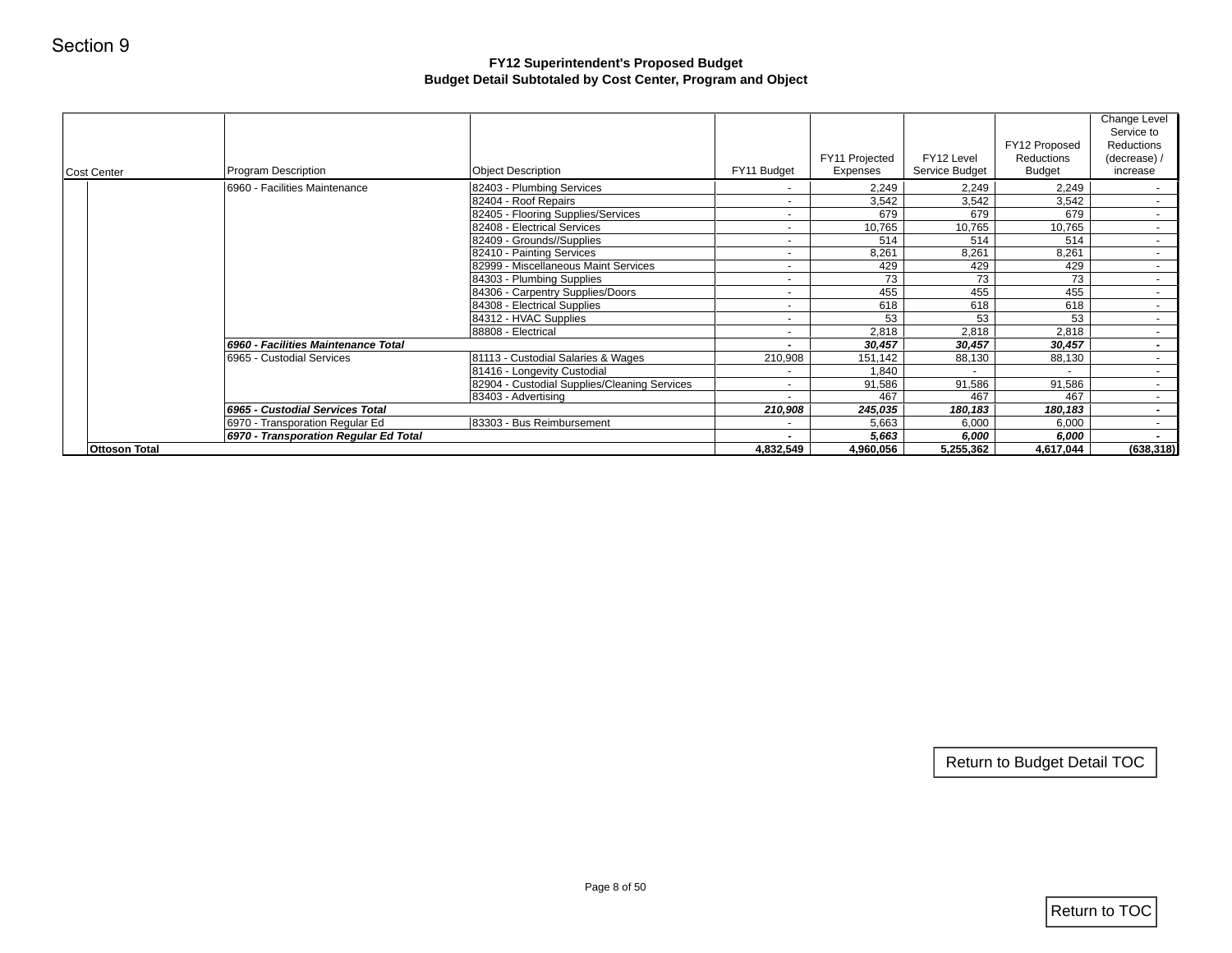| Cost Center | <b>Program Description</b>                           | <b>Object Description</b>                           | FY11 Budget       | FY11 Projected<br>Expenses | FY12 Level<br>Service Budget | FY12 Proposed<br>Reductions<br><b>Budget</b> | Change Level<br>Service to<br>Reductions<br>(decrease) /<br>increase |
|-------------|------------------------------------------------------|-----------------------------------------------------|-------------------|----------------------------|------------------------------|----------------------------------------------|----------------------------------------------------------------------|
| 6 Bishop    | 6506 - Elementary Education                          | 81112 - Teacher Salaries & Wages                    | 893,640           | 846,835                    | 906,197                      | 756,197                                      | (150,000)                                                            |
|             |                                                      | 81322 - Other Stipend                               |                   | 2,034                      | $\sim$                       |                                              | $\sim$                                                               |
|             |                                                      | 81413 - Longevity Teacher                           | $\sim$            | 30,439                     | $\sim$                       | $\sim$                                       | $\sim$                                                               |
|             |                                                      | 83402 - Telephone/pagers<br>84201 - Office Supplies | $\sim$<br>11,596  | 110<br>$\sim$              | 110<br>$\sim$                | 110<br>$\sim$                                | $\sim$<br>$\sim$                                                     |
|             |                                                      | 85101 - Reproduction supplies - Paper/Toner         | $\sim$            | 9,161                      | 9,161                        | 9,161                                        | $\sim$ $-$                                                           |
|             |                                                      | 85103 - Instructional Materials                     | $\sim$            | 10,057                     | 6,614                        | 6,614                                        | $\sim$                                                               |
|             |                                                      | 85106 - Textbooks, Books & Periodicals              | 5,000             | 5,705                      | 5,705                        | 5,705                                        | $\sim$                                                               |
|             | 6506 - Elementary Education Total                    |                                                     | 910,236           | 904,341                    | 927,787                      | 777,787                                      | (150,000)                                                            |
|             | 6536 - Art                                           | 85103 - Instructional Materials                     | $\sim$            | 2,368                      | 2,368                        | 2,368                                        | $\sim$                                                               |
|             | 6536 - Art Total                                     |                                                     | $\blacksquare$    | 2,368                      | 2,368                        | 2,368                                        | $\sim$                                                               |
|             | 6554 - Health Services/Nursing                       | 81117 - Other Full-time Salaries & Wages            | 68,889            | 56,833                     | 68,889                       | 68,889                                       | $\sim$                                                               |
|             | 6554 - Health Services/Nursing Total                 |                                                     | 68,889            | 56,833                     | 68,889                       | 68,889                                       | $\sim$                                                               |
|             | 6563 - Library/Media<br>6563 - Library/Media Total   | 81116 - Full/Time Teacher Aides Salaries & Wages    |                   |                            | 15,586<br>15,586             | 15,586<br>15,586                             | $\sim$<br>$\sim$                                                     |
|             | 6566 - Management and Supervision - Principals       | 81111 - Administration Salaries & Wages             | 106,075           | 126,896                    | 106,075                      | 106,075                                      | $\sim 100$                                                           |
|             |                                                      | 81115 - Clerical Salaries & Wages                   | 34,705            | 29,509                     | 35,218                       | 35,218                                       | $\sim$                                                               |
|             |                                                      | 81415 - Longevity Clerical                          | $\sim$            | 633                        |                              |                                              | $\sim$                                                               |
|             |                                                      | 83404 - Reproduction/Printing                       | $\sim$            | 1,092                      | 1,092                        | 1,092                                        | $\sim$                                                               |
|             | 6566 - Management and Supervision - Principals Total |                                                     | 140,780           | 158,130                    | 142,385                      | 142,385                                      | $\sim$                                                               |
|             | 6575 - Professional Development                      | 85100 - Educational Supplies                        | 1,444             | $\sim$                     | $\sim$                       | $\mathcal{L}^{\text{max}}$                   | $\sim$                                                               |
|             |                                                      | 87202 - Training Educ Conferences & Attendance      |                   | 1,200                      | 1,200                        | 1,200                                        | $\sim$                                                               |
|             |                                                      | 87301 - Professional Affiliations Membership/Pubs   | $\sim$            | 525                        | 525                          | 525                                          | $\sim$                                                               |
|             | 6575 - Professional Development Total                | 81112 - Teacher Salaries & Wages                    | 1,444             | 1,725                      | 1,725                        | 1,725                                        | $\sim$                                                               |
|             | 6581 - Reading Interventions                         | 81413 - Longevity Teacher                           | 134,284<br>$\sim$ | 122,509<br>3,872           | 137,102<br>$\sim$            | 137,102<br>$\sim 10$                         | $\sim$<br>$\sim$ $-$                                                 |
|             | 6581 - Reading Interventions Total                   |                                                     | 134,284           | 126,381                    | 137,102                      | 137,102                                      | $\sim$                                                               |
|             | 6700 - C & I Leadership                              | 85103 - Instructional Materials                     | 8,283             | 420                        | 420                          | 420                                          | $\sim$                                                               |
|             | 6700 - C & I Leadership Total                        |                                                     | 8,283             | 420                        | 420                          | 420                                          | $\sim$                                                               |
|             | 6809 - SPED Teacher                                  | 81112 - Teacher Salaries & Wages                    | 46,796            | 43,791                     | 49,411                       | 49,411                                       | $\sim$                                                               |
|             | 6809 - SPED Teacher Total                            |                                                     | 46,796            | 43,791                     | 49,411                       | 49,411                                       | $\sim$                                                               |
|             | 6812 - OT/PT                                         | 81112 - Teacher Salaries & Wages                    |                   |                            | 20,667                       | 20,667                                       | $\sim$                                                               |
|             | 6812 - OT/PT Total                                   |                                                     |                   |                            | 20,667                       | 20,667                                       | $\sim$                                                               |
|             | 6818 - Speech/Language                               | 81112 - Teacher Salaries & Wages                    | $\sim$            | 30,544                     | 27,556                       | 27,556                                       | $\sim$                                                               |
|             | 6818 - Speech/Language Total                         |                                                     | $\blacksquare$    | 30,544                     | 27,556                       | 27,556                                       | $\sim 100$                                                           |
|             |                                                      |                                                     |                   |                            |                              | Return to Budget Detail TOC                  |                                                                      |
|             |                                                      |                                                     |                   |                            |                              |                                              |                                                                      |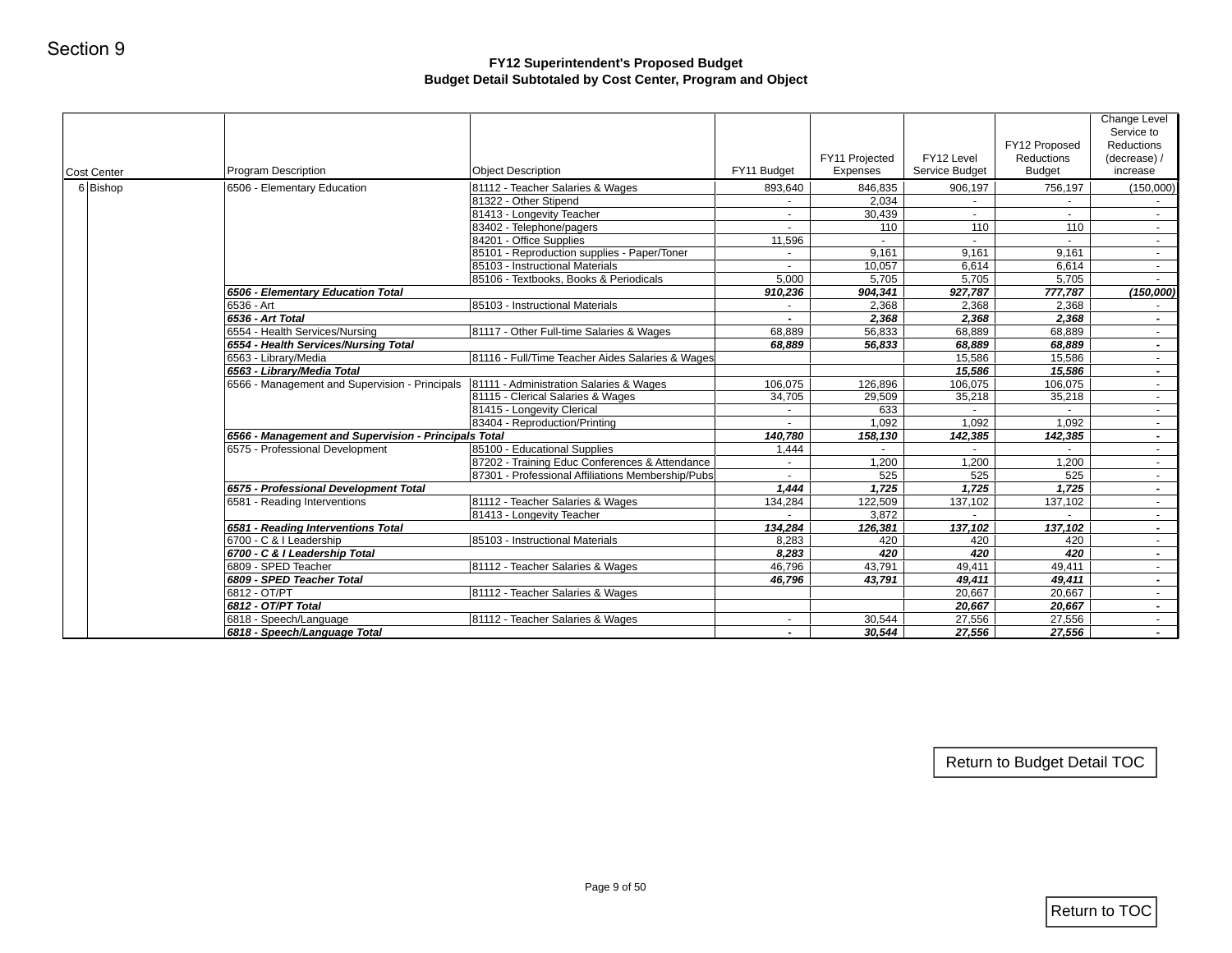|                     |                                                                  | Budget Detail Subtotaled by Cost Center, Program and Object | FY12 Superintendent's Proposed Budget |                          |                  |                             |                                                          |
|---------------------|------------------------------------------------------------------|-------------------------------------------------------------|---------------------------------------|--------------------------|------------------|-----------------------------|----------------------------------------------------------|
|                     |                                                                  |                                                             |                                       | FY11 Projected           | FY12 Level       | FY12 Proposed<br>Reductions | Change Level<br>Service to<br>Reductions<br>(decrease) / |
| Cost Center         | Program Description                                              | <b>Object Description</b>                                   | FY11 Budget                           | Expenses                 | Service Budget   | <b>Budget</b>               | increase                                                 |
|                     | 6824 - Inclusion Support                                         | 81116 - Full/Time Teacher Aides Salaries & Wages            | 77,930                                | 73,176                   | 77,930           | 77,930                      |                                                          |
|                     | 6824 - Inclusion Support Total                                   | 81112 - Teacher Salaries & Wages                            | 77,930                                | 73,176                   | 77,930           | 77,930                      |                                                          |
|                     | 6833 - Social Workers<br>6833 - Social Workers Total             |                                                             | $\sim$<br>$\bullet$                   | $\sim$<br>$\blacksquare$ | 22,144<br>22,144 | 22,144<br>22,144            |                                                          |
|                     | 6960 - Facilities Maintenance                                    | 82403 - Plumbing Services                                   | $\sim$                                | 6,287                    | 6,287            | 6,287                       |                                                          |
|                     |                                                                  | 82408 - Electrical Services                                 | $\sim$                                | 68                       | 68               | 68                          |                                                          |
|                     |                                                                  | 82410 - Painting Services                                   | $\sim$                                | 6,254                    | 6,254            | 6,254                       |                                                          |
|                     |                                                                  | 84303 - Plumbing Supplies                                   | $\sim$                                | 652                      | 652              | 652                         |                                                          |
|                     |                                                                  | 84306 - Carpentry Supplies/Doors                            | $\sim$                                | 112                      | 112              | 112                         |                                                          |
|                     |                                                                  | 84308 - Electrical Supplies                                 | $\sim$                                | 1,118<br>14,491          | 1,118<br>14,491  | 1,118<br>14,491             |                                                          |
|                     | 6960 - Facilities Maintenance Total<br>6965 - Custodial Services | 81113 - Custodial Salaries & Wages                          | $\sim$<br>77,118                      | 84,933                   | 81,642           | 81,642                      |                                                          |
|                     |                                                                  | 81416 - Longevity Custodial                                 | $\sim$                                | 575                      | $\sim$           | $\sim$                      |                                                          |
|                     |                                                                  | 82904 - Custodial Supplies/Cleaning Services                | $\blacksquare$                        | 277                      | 277              | 277                         |                                                          |
|                     | 6965 - Custodial Services Total                                  |                                                             | 77,118                                | 85,785                   | 81,920           | 81,920                      |                                                          |
| <b>Bishop Total</b> |                                                                  |                                                             | 1,465,760                             | 1,497,984                | 1,590,379        | 1,440,379                   | (150,000)                                                |
|                     |                                                                  |                                                             |                                       |                          |                  |                             |                                                          |
|                     |                                                                  |                                                             |                                       |                          |                  |                             |                                                          |
|                     |                                                                  |                                                             |                                       |                          |                  | Return to Budget Detail TOC |                                                          |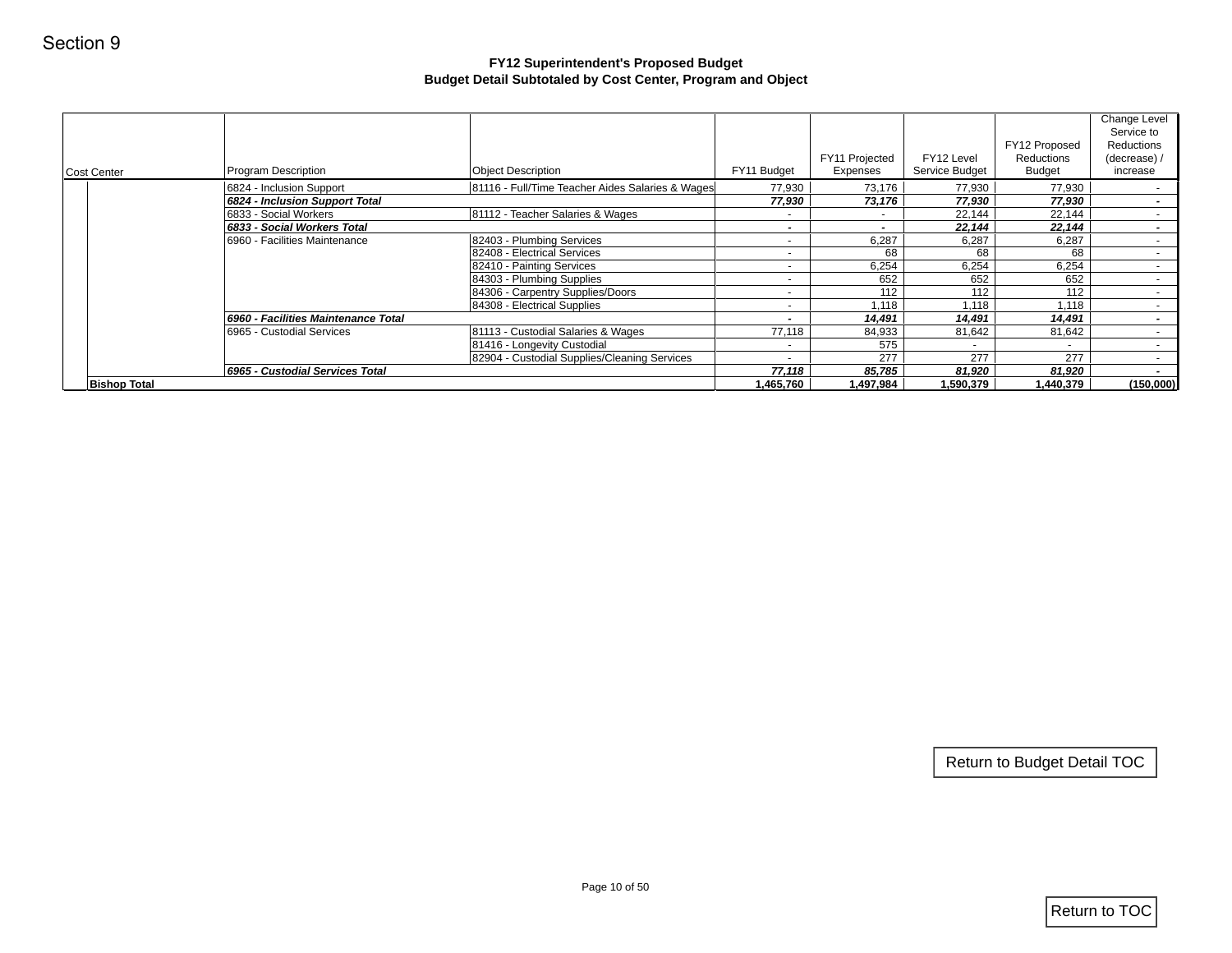| Program Description<br>6503 - Kindergarten |                                                                                                                                                                                                                                                                                                                                                                                                                                                                                                                      |                                                                                                                                                                                                                                                                                                                                                                                                                                                                                                                                                                    | FY11 Projected                                                                                                                          | FY12 Level                                                                                                                                                 | FY12 Proposed<br>Reductions                                                                                                                                  | Change Level<br>Service to<br>Reductions<br>(decrease) /                                                                                 |
|--------------------------------------------|----------------------------------------------------------------------------------------------------------------------------------------------------------------------------------------------------------------------------------------------------------------------------------------------------------------------------------------------------------------------------------------------------------------------------------------------------------------------------------------------------------------------|--------------------------------------------------------------------------------------------------------------------------------------------------------------------------------------------------------------------------------------------------------------------------------------------------------------------------------------------------------------------------------------------------------------------------------------------------------------------------------------------------------------------------------------------------------------------|-----------------------------------------------------------------------------------------------------------------------------------------|------------------------------------------------------------------------------------------------------------------------------------------------------------|--------------------------------------------------------------------------------------------------------------------------------------------------------------|------------------------------------------------------------------------------------------------------------------------------------------|
|                                            | <b>Object Description</b>                                                                                                                                                                                                                                                                                                                                                                                                                                                                                            | FY11 Budget                                                                                                                                                                                                                                                                                                                                                                                                                                                                                                                                                        | Expenses                                                                                                                                | Service Budget                                                                                                                                             | <b>Budget</b>                                                                                                                                                | increase                                                                                                                                 |
|                                            | 81112 - Teacher Salaries & Wages                                                                                                                                                                                                                                                                                                                                                                                                                                                                                     | $\sim$                                                                                                                                                                                                                                                                                                                                                                                                                                                                                                                                                             | 20,244                                                                                                                                  | 43,332                                                                                                                                                     | 43,332                                                                                                                                                       | $\sim$                                                                                                                                   |
|                                            | 81116 - Full/Time Teacher Aides Salaries & Wages                                                                                                                                                                                                                                                                                                                                                                                                                                                                     | $\sim$                                                                                                                                                                                                                                                                                                                                                                                                                                                                                                                                                             | 1,709                                                                                                                                   | $\sim$                                                                                                                                                     |                                                                                                                                                              | $\sim$                                                                                                                                   |
| 6503 - Kindergarten Total                  | 81413 - Longevity Teacher                                                                                                                                                                                                                                                                                                                                                                                                                                                                                            | $\blacksquare$<br>$\sim$                                                                                                                                                                                                                                                                                                                                                                                                                                                                                                                                           | 117<br>22,070                                                                                                                           | $\sim$<br>43,332                                                                                                                                           | 43,332                                                                                                                                                       | $\sim$                                                                                                                                   |
| 6506 - Elementary Education                | 81112 - Teacher Salaries & Wages                                                                                                                                                                                                                                                                                                                                                                                                                                                                                     | 848,130                                                                                                                                                                                                                                                                                                                                                                                                                                                                                                                                                            | 834,515                                                                                                                                 | 874,295                                                                                                                                                    | 774,295                                                                                                                                                      | (100,000)                                                                                                                                |
|                                            |                                                                                                                                                                                                                                                                                                                                                                                                                                                                                                                      | $\sim$                                                                                                                                                                                                                                                                                                                                                                                                                                                                                                                                                             |                                                                                                                                         | $\sim$                                                                                                                                                     | $\sim$                                                                                                                                                       | $\sim$ $-$                                                                                                                               |
|                                            |                                                                                                                                                                                                                                                                                                                                                                                                                                                                                                                      |                                                                                                                                                                                                                                                                                                                                                                                                                                                                                                                                                                    |                                                                                                                                         |                                                                                                                                                            |                                                                                                                                                              | $\sim$                                                                                                                                   |
|                                            | 85101 - Reproduction supplies - Paper/Toner                                                                                                                                                                                                                                                                                                                                                                                                                                                                          |                                                                                                                                                                                                                                                                                                                                                                                                                                                                                                                                                                    | 6,864                                                                                                                                   | 11,864                                                                                                                                                     | 11,864                                                                                                                                                       | $\sim$                                                                                                                                   |
|                                            | 85106 - Textbooks, Books & Periodicals                                                                                                                                                                                                                                                                                                                                                                                                                                                                               | 5,000                                                                                                                                                                                                                                                                                                                                                                                                                                                                                                                                                              | 2,085                                                                                                                                   | 5,000                                                                                                                                                      | 5,000                                                                                                                                                        |                                                                                                                                          |
|                                            |                                                                                                                                                                                                                                                                                                                                                                                                                                                                                                                      | 866,529                                                                                                                                                                                                                                                                                                                                                                                                                                                                                                                                                            | 851,990                                                                                                                                 | 893,464                                                                                                                                                    | 793,464                                                                                                                                                      | (100, 000)                                                                                                                               |
|                                            |                                                                                                                                                                                                                                                                                                                                                                                                                                                                                                                      |                                                                                                                                                                                                                                                                                                                                                                                                                                                                                                                                                                    |                                                                                                                                         |                                                                                                                                                            |                                                                                                                                                              | $\sim$                                                                                                                                   |
|                                            |                                                                                                                                                                                                                                                                                                                                                                                                                                                                                                                      |                                                                                                                                                                                                                                                                                                                                                                                                                                                                                                                                                                    |                                                                                                                                         |                                                                                                                                                            |                                                                                                                                                              | $\sim$                                                                                                                                   |
|                                            |                                                                                                                                                                                                                                                                                                                                                                                                                                                                                                                      |                                                                                                                                                                                                                                                                                                                                                                                                                                                                                                                                                                    |                                                                                                                                         |                                                                                                                                                            |                                                                                                                                                              | $\sim$                                                                                                                                   |
|                                            |                                                                                                                                                                                                                                                                                                                                                                                                                                                                                                                      |                                                                                                                                                                                                                                                                                                                                                                                                                                                                                                                                                                    |                                                                                                                                         |                                                                                                                                                            |                                                                                                                                                              | $\sim$<br>$\sim$                                                                                                                         |
|                                            |                                                                                                                                                                                                                                                                                                                                                                                                                                                                                                                      |                                                                                                                                                                                                                                                                                                                                                                                                                                                                                                                                                                    |                                                                                                                                         |                                                                                                                                                            |                                                                                                                                                              | $\sim$                                                                                                                                   |
|                                            |                                                                                                                                                                                                                                                                                                                                                                                                                                                                                                                      | $\sim$                                                                                                                                                                                                                                                                                                                                                                                                                                                                                                                                                             |                                                                                                                                         | $\sim$                                                                                                                                                     |                                                                                                                                                              | $\sim$                                                                                                                                   |
|                                            | 81415 - Longevity Clerical                                                                                                                                                                                                                                                                                                                                                                                                                                                                                           | $\sim$                                                                                                                                                                                                                                                                                                                                                                                                                                                                                                                                                             | 1,553                                                                                                                                   | $\sim$                                                                                                                                                     | $\mathcal{L}^{\pm}$                                                                                                                                          | $\sim$                                                                                                                                   |
|                                            |                                                                                                                                                                                                                                                                                                                                                                                                                                                                                                                      | 141,080                                                                                                                                                                                                                                                                                                                                                                                                                                                                                                                                                            | 137,602                                                                                                                                 | 141,593                                                                                                                                                    | 141,593                                                                                                                                                      | $\sim$                                                                                                                                   |
| 6575 - Professional Development            | 85100 - Educational Supplies                                                                                                                                                                                                                                                                                                                                                                                                                                                                                         | 1,444                                                                                                                                                                                                                                                                                                                                                                                                                                                                                                                                                              | $\sim$                                                                                                                                  | $\sim$                                                                                                                                                     | $\sim$                                                                                                                                                       | $\sim$                                                                                                                                   |
|                                            |                                                                                                                                                                                                                                                                                                                                                                                                                                                                                                                      | 1,444                                                                                                                                                                                                                                                                                                                                                                                                                                                                                                                                                              | $\sim$                                                                                                                                  | $\blacksquare$                                                                                                                                             | $\sim$                                                                                                                                                       | $\sim$                                                                                                                                   |
|                                            |                                                                                                                                                                                                                                                                                                                                                                                                                                                                                                                      |                                                                                                                                                                                                                                                                                                                                                                                                                                                                                                                                                                    |                                                                                                                                         |                                                                                                                                                            |                                                                                                                                                              | $\sim$                                                                                                                                   |
|                                            |                                                                                                                                                                                                                                                                                                                                                                                                                                                                                                                      |                                                                                                                                                                                                                                                                                                                                                                                                                                                                                                                                                                    |                                                                                                                                         |                                                                                                                                                            |                                                                                                                                                              | $\sim$                                                                                                                                   |
|                                            |                                                                                                                                                                                                                                                                                                                                                                                                                                                                                                                      |                                                                                                                                                                                                                                                                                                                                                                                                                                                                                                                                                                    |                                                                                                                                         |                                                                                                                                                            |                                                                                                                                                              | $\sim$ $-$                                                                                                                               |
|                                            |                                                                                                                                                                                                                                                                                                                                                                                                                                                                                                                      |                                                                                                                                                                                                                                                                                                                                                                                                                                                                                                                                                                    |                                                                                                                                         |                                                                                                                                                            |                                                                                                                                                              | $\sim$<br>$\sigma_{\rm{max}}$                                                                                                            |
|                                            |                                                                                                                                                                                                                                                                                                                                                                                                                                                                                                                      |                                                                                                                                                                                                                                                                                                                                                                                                                                                                                                                                                                    |                                                                                                                                         |                                                                                                                                                            |                                                                                                                                                              | $\sim$                                                                                                                                   |
|                                            |                                                                                                                                                                                                                                                                                                                                                                                                                                                                                                                      |                                                                                                                                                                                                                                                                                                                                                                                                                                                                                                                                                                    |                                                                                                                                         |                                                                                                                                                            |                                                                                                                                                              | $\sim$                                                                                                                                   |
| 6824 - Inclusion Support Total             |                                                                                                                                                                                                                                                                                                                                                                                                                                                                                                                      |                                                                                                                                                                                                                                                                                                                                                                                                                                                                                                                                                                    |                                                                                                                                         |                                                                                                                                                            | 77,930                                                                                                                                                       | $\sim$                                                                                                                                   |
| 6833 - Social Workers                      | 81112 - Teacher Salaries & Wages                                                                                                                                                                                                                                                                                                                                                                                                                                                                                     | 18,179                                                                                                                                                                                                                                                                                                                                                                                                                                                                                                                                                             | 13,918                                                                                                                                  | 19,052                                                                                                                                                     | 19,052                                                                                                                                                       | $\sim$ $-$                                                                                                                               |
| 6833 - Social Workers Total                |                                                                                                                                                                                                                                                                                                                                                                                                                                                                                                                      | 18,179                                                                                                                                                                                                                                                                                                                                                                                                                                                                                                                                                             | 13,918                                                                                                                                  | 19,052                                                                                                                                                     | 19,052                                                                                                                                                       | $\sim$                                                                                                                                   |
| 6845 - One to One Assistance               |                                                                                                                                                                                                                                                                                                                                                                                                                                                                                                                      | 15,586                                                                                                                                                                                                                                                                                                                                                                                                                                                                                                                                                             | 23,674                                                                                                                                  | 46,758                                                                                                                                                     | 46,758                                                                                                                                                       | $\sim$                                                                                                                                   |
|                                            |                                                                                                                                                                                                                                                                                                                                                                                                                                                                                                                      |                                                                                                                                                                                                                                                                                                                                                                                                                                                                                                                                                                    |                                                                                                                                         |                                                                                                                                                            | 46,758                                                                                                                                                       | $\sim$                                                                                                                                   |
|                                            | 6506 - Elementary Education Total<br>6554 - Health Services/Nursing<br>6554 - Health Services/Nursing Total<br>6563 - Library/Media<br>6563 - Library/Media Total<br>6566 - Management and Supervision - Principals<br>6575 - Professional Development Total<br>6581 - Reading Interventions<br>6581 - Reading Interventions Total<br>6700 - C & I Leadership<br>6700 - C & I Leadership Total<br>6809 - SPED Teacher<br>6809 - SPED Teacher Total<br>6824 - Inclusion Support<br>6845 - One to One Assistance Total | 81413 - Longevity Teacher<br>84201 - Office Supplies<br>81117 - Other Full-time Salaries & Wages<br>81116 - Full/Time Teacher Aides Salaries & Wages<br>81111 - Administration Salaries & Wages<br>81115 - Clerical Salaries & Wages<br>81201 - Temporary Salaries & Wages Professional<br>6566 - Management and Supervision - Principals Total<br>81112 - Teacher Salaries & Wages<br>85103 - Instructional Materials<br>81112 - Teacher Salaries & Wages<br>81116 - Full/Time Teacher Aides Salaries & Wages<br>81116 - Full/Time Teacher Aides Salaries & Wages | 13,399<br>68,889<br>68,889<br>105,575<br>35,505<br>87,388<br>87,388<br>9,571<br>9,571<br>68,889<br>68,889<br>77,930<br>77,930<br>15,586 | 6,638<br>1,888<br>56,833<br>56,833<br>105,171<br>29,509<br>1,370<br>88,889<br>88,889<br>7,620<br>7,620<br>64,465<br>64,465<br>103,916<br>103,916<br>23,674 | 2,305<br>68,889<br>68,889<br>15,586<br>15,586<br>105,575<br>36,018<br>91,388<br>91,388<br>12,620<br>12,620<br>68,889<br>68,889<br>77,930<br>77,930<br>46,758 | 2,305<br>68,889<br>68,889<br>15,586<br>15,586<br>105,575<br>36,018<br>91,388<br>91,388<br>12,620<br>12,620<br>68,889<br>68,889<br>77,930 |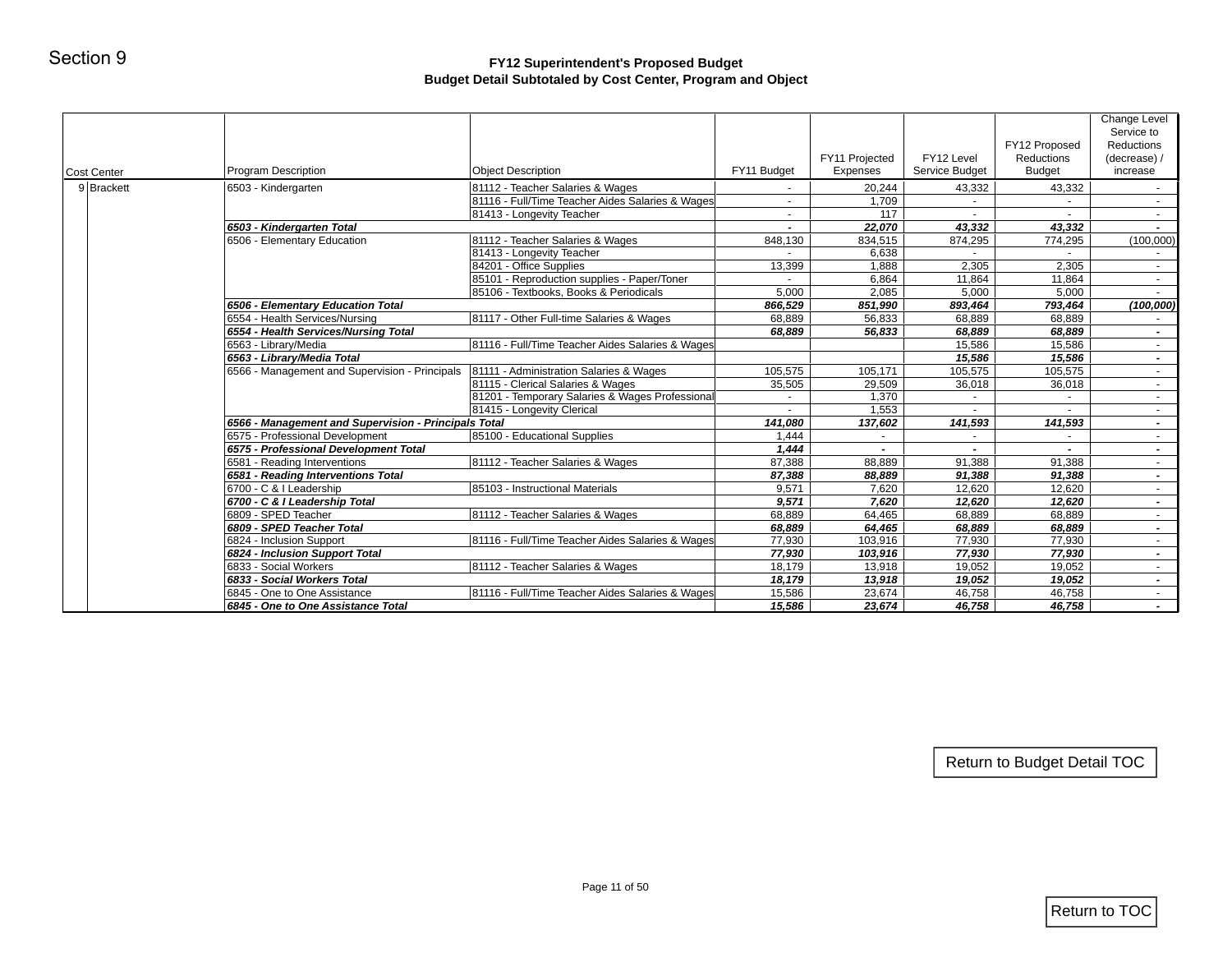|                       |                                     | Budget Detail Subtotaled by Cost Center, Program and Object |                          |                |                |                             |                            |
|-----------------------|-------------------------------------|-------------------------------------------------------------|--------------------------|----------------|----------------|-----------------------------|----------------------------|
|                       |                                     |                                                             |                          |                |                |                             | Change Level<br>Service to |
|                       |                                     |                                                             |                          |                |                | FY12 Proposed               | Reductions                 |
|                       |                                     |                                                             |                          | FY11 Projected | FY12 Level     | Reductions                  | (decrease) /               |
| <b>Cost Center</b>    | Program Description                 | <b>Object Description</b>                                   | FY11 Budget              | Expenses       | Service Budget | Budget                      | increase                   |
|                       | 6960 - Facilities Maintenance       | 82403 - Plumbing Services                                   | $\sim$                   | 180            | 180            | 180                         |                            |
|                       |                                     | 82408 - Electrical Services<br>82409 - Grounds//Supplies    | $\sim$<br>$\sim$         | $115$<br>386   | $115$<br>386   | $115$<br>386                |                            |
|                       |                                     | 82410 - Painting Services                                   | $\sim$                   | 3,184          | 3,184          | 3,184                       |                            |
|                       | 6960 - Facilities Maintenance Total |                                                             | $\overline{\phantom{a}}$ | 3,865          | 3,865          | 3,865                       |                            |
|                       | 6965 - Custodial Services           | 81113 - Custodial Salaries & Wages                          | 83,083                   | 81,431         | 85,707         | 85,707                      |                            |
|                       |                                     | 81416 - Longevity Custodial                                 | $\sim$                   | 690            | $\sim$         | $\sim$                      |                            |
|                       | 6965 - Custodial Services Total     | 82904 - Custodial Supplies/Cleaning Services                | $\sim$<br>83,083         | 484<br>82,605  | 484<br>86,191  | 484<br>86,191               |                            |
| <b>Brackett Total</b> |                                     |                                                             | 1,438,568                | 1,457,447      | 1,569,557      | 1,469,557                   | (100,000)                  |
|                       |                                     |                                                             |                          |                |                |                             |                            |
|                       |                                     |                                                             |                          |                |                |                             |                            |
|                       |                                     |                                                             |                          |                |                |                             |                            |
|                       |                                     |                                                             |                          |                |                | Return to Budget Detail TOC |                            |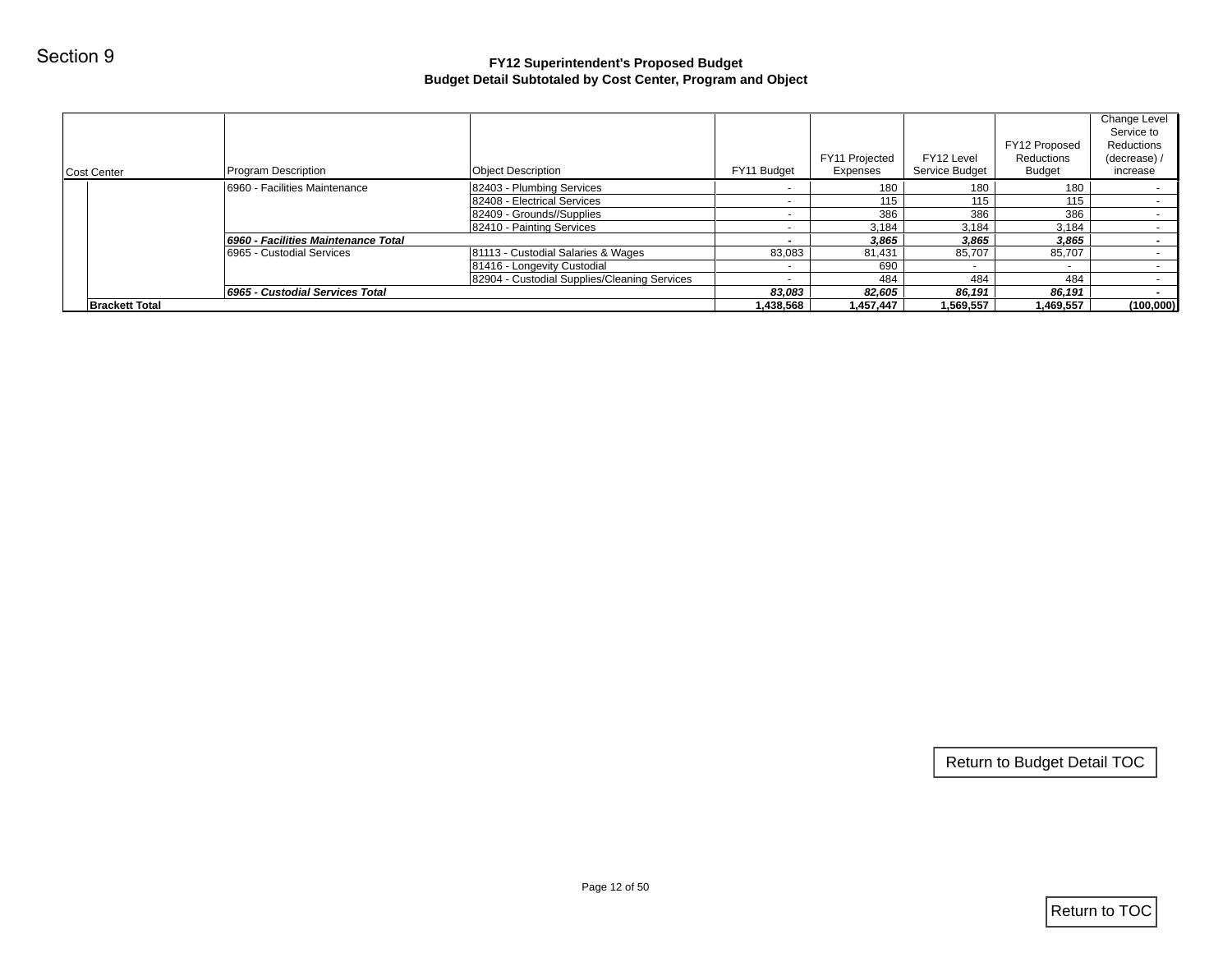| 6503 - Kindergarten<br>6503 - Kindergarten Total<br>6506 - Elementary Education | 81112 - Teacher Salaries & Wages<br>81116 - Full/Time Teacher Aides Salaries & Wages<br>81118 - Part-time Salaries & Wages<br>81413 - Longevity Teacher<br>81112 - Teacher Salaries & Wages<br>81413 - Longevity Teacher                                                                                                                                                                                                                                                            | 57,741<br>1,559<br>$\sim$<br>$\mathbf{a}^{\dagger}$<br>59,300<br>799,491                                                                                                                                                                                                                                                                                                                                                                                                                                                                                                 | 106,776<br>492<br>1,664<br>6,641<br>115,574                                                                                                                                           | 60,595<br>1,559<br>$\sim$<br>$\sim$                                                                                                                            | 60,595<br>1,559                                                                                                                                                         | $\sim$ $-$<br>$\sim$                                                                                                                                                |
|---------------------------------------------------------------------------------|-------------------------------------------------------------------------------------------------------------------------------------------------------------------------------------------------------------------------------------------------------------------------------------------------------------------------------------------------------------------------------------------------------------------------------------------------------------------------------------|--------------------------------------------------------------------------------------------------------------------------------------------------------------------------------------------------------------------------------------------------------------------------------------------------------------------------------------------------------------------------------------------------------------------------------------------------------------------------------------------------------------------------------------------------------------------------|---------------------------------------------------------------------------------------------------------------------------------------------------------------------------------------|----------------------------------------------------------------------------------------------------------------------------------------------------------------|-------------------------------------------------------------------------------------------------------------------------------------------------------------------------|---------------------------------------------------------------------------------------------------------------------------------------------------------------------|
|                                                                                 |                                                                                                                                                                                                                                                                                                                                                                                                                                                                                     |                                                                                                                                                                                                                                                                                                                                                                                                                                                                                                                                                                          |                                                                                                                                                                                       |                                                                                                                                                                |                                                                                                                                                                         |                                                                                                                                                                     |
|                                                                                 |                                                                                                                                                                                                                                                                                                                                                                                                                                                                                     |                                                                                                                                                                                                                                                                                                                                                                                                                                                                                                                                                                          |                                                                                                                                                                                       |                                                                                                                                                                |                                                                                                                                                                         |                                                                                                                                                                     |
|                                                                                 |                                                                                                                                                                                                                                                                                                                                                                                                                                                                                     |                                                                                                                                                                                                                                                                                                                                                                                                                                                                                                                                                                          |                                                                                                                                                                                       |                                                                                                                                                                |                                                                                                                                                                         | $\sim$                                                                                                                                                              |
|                                                                                 |                                                                                                                                                                                                                                                                                                                                                                                                                                                                                     |                                                                                                                                                                                                                                                                                                                                                                                                                                                                                                                                                                          |                                                                                                                                                                                       |                                                                                                                                                                | $\sim$                                                                                                                                                                  | $\sim$                                                                                                                                                              |
|                                                                                 |                                                                                                                                                                                                                                                                                                                                                                                                                                                                                     |                                                                                                                                                                                                                                                                                                                                                                                                                                                                                                                                                                          |                                                                                                                                                                                       | 62,154                                                                                                                                                         | 62,154                                                                                                                                                                  | $\sim$                                                                                                                                                              |
|                                                                                 |                                                                                                                                                                                                                                                                                                                                                                                                                                                                                     |                                                                                                                                                                                                                                                                                                                                                                                                                                                                                                                                                                          | 773,089                                                                                                                                                                               | 829,596                                                                                                                                                        | 679,596                                                                                                                                                                 | (150,000)                                                                                                                                                           |
|                                                                                 | 83404 - Reproduction/Printing                                                                                                                                                                                                                                                                                                                                                                                                                                                       | $\sim$<br>$\sim$                                                                                                                                                                                                                                                                                                                                                                                                                                                                                                                                                         | 6,641<br>1,132                                                                                                                                                                        | $\sim$<br>1,132                                                                                                                                                | 1,132                                                                                                                                                                   | $\sim$<br>$\sim$                                                                                                                                                    |
|                                                                                 | 84201 - Office Supplies                                                                                                                                                                                                                                                                                                                                                                                                                                                             | 10,788                                                                                                                                                                                                                                                                                                                                                                                                                                                                                                                                                                   | 1,149                                                                                                                                                                                 | 1,149                                                                                                                                                          | 1,149                                                                                                                                                                   | $\sim$                                                                                                                                                              |
|                                                                                 | 85101 - Reproduction supplies - Paper/Toner                                                                                                                                                                                                                                                                                                                                                                                                                                         | $\sim$                                                                                                                                                                                                                                                                                                                                                                                                                                                                                                                                                                   | 4,509                                                                                                                                                                                 | 9,360                                                                                                                                                          | 9,360                                                                                                                                                                   | $\sim$                                                                                                                                                              |
|                                                                                 |                                                                                                                                                                                                                                                                                                                                                                                                                                                                                     |                                                                                                                                                                                                                                                                                                                                                                                                                                                                                                                                                                          | $\sim$                                                                                                                                                                                |                                                                                                                                                                |                                                                                                                                                                         | $\sim$                                                                                                                                                              |
|                                                                                 |                                                                                                                                                                                                                                                                                                                                                                                                                                                                                     |                                                                                                                                                                                                                                                                                                                                                                                                                                                                                                                                                                          |                                                                                                                                                                                       |                                                                                                                                                                |                                                                                                                                                                         | (150,000)                                                                                                                                                           |
| 6554 - Health Services/Nursing                                                  |                                                                                                                                                                                                                                                                                                                                                                                                                                                                                     | 49,658                                                                                                                                                                                                                                                                                                                                                                                                                                                                                                                                                                   | 21,462                                                                                                                                                                                | 54,411                                                                                                                                                         | 54,411                                                                                                                                                                  | $\sim$                                                                                                                                                              |
| 6554 - Health Services/Nursing Total                                            |                                                                                                                                                                                                                                                                                                                                                                                                                                                                                     | 49,658                                                                                                                                                                                                                                                                                                                                                                                                                                                                                                                                                                   | 21,462                                                                                                                                                                                | 54,411                                                                                                                                                         | 54,411                                                                                                                                                                  | $\sim$                                                                                                                                                              |
| 6563 - Library/Media                                                            |                                                                                                                                                                                                                                                                                                                                                                                                                                                                                     |                                                                                                                                                                                                                                                                                                                                                                                                                                                                                                                                                                          |                                                                                                                                                                                       | 15,586                                                                                                                                                         | 15,586                                                                                                                                                                  | $\sim$ $-$                                                                                                                                                          |
| 6563 - Library/Media Total                                                      |                                                                                                                                                                                                                                                                                                                                                                                                                                                                                     |                                                                                                                                                                                                                                                                                                                                                                                                                                                                                                                                                                          |                                                                                                                                                                                       | 15,586                                                                                                                                                         | 15,586                                                                                                                                                                  | $\sim$                                                                                                                                                              |
| 6566 - Management and Supervision - Principals                                  |                                                                                                                                                                                                                                                                                                                                                                                                                                                                                     | 105,575                                                                                                                                                                                                                                                                                                                                                                                                                                                                                                                                                                  | 104,660                                                                                                                                                                               | 105,575                                                                                                                                                        | 105,575                                                                                                                                                                 | $\sim$                                                                                                                                                              |
|                                                                                 | 81115 - Clerical Salaries & Wages                                                                                                                                                                                                                                                                                                                                                                                                                                                   | 35,055                                                                                                                                                                                                                                                                                                                                                                                                                                                                                                                                                                   | 29,509                                                                                                                                                                                | 35,568                                                                                                                                                         | 35,568                                                                                                                                                                  | $\sim$                                                                                                                                                              |
|                                                                                 |                                                                                                                                                                                                                                                                                                                                                                                                                                                                                     | $\sim$                                                                                                                                                                                                                                                                                                                                                                                                                                                                                                                                                                   | 426                                                                                                                                                                                   | $\sim$                                                                                                                                                         | $\sim$                                                                                                                                                                  | $\sim$                                                                                                                                                              |
|                                                                                 |                                                                                                                                                                                                                                                                                                                                                                                                                                                                                     | $\sim$                                                                                                                                                                                                                                                                                                                                                                                                                                                                                                                                                                   | 1,035                                                                                                                                                                                 | $\sim$                                                                                                                                                         | $\sim$                                                                                                                                                                  | $\sim$                                                                                                                                                              |
|                                                                                 |                                                                                                                                                                                                                                                                                                                                                                                                                                                                                     |                                                                                                                                                                                                                                                                                                                                                                                                                                                                                                                                                                          |                                                                                                                                                                                       |                                                                                                                                                                |                                                                                                                                                                         | $\sim$                                                                                                                                                              |
|                                                                                 |                                                                                                                                                                                                                                                                                                                                                                                                                                                                                     |                                                                                                                                                                                                                                                                                                                                                                                                                                                                                                                                                                          | $\sim$                                                                                                                                                                                |                                                                                                                                                                |                                                                                                                                                                         | $\sim$                                                                                                                                                              |
|                                                                                 |                                                                                                                                                                                                                                                                                                                                                                                                                                                                                     |                                                                                                                                                                                                                                                                                                                                                                                                                                                                                                                                                                          |                                                                                                                                                                                       |                                                                                                                                                                |                                                                                                                                                                         | $\sim$                                                                                                                                                              |
|                                                                                 |                                                                                                                                                                                                                                                                                                                                                                                                                                                                                     |                                                                                                                                                                                                                                                                                                                                                                                                                                                                                                                                                                          |                                                                                                                                                                                       |                                                                                                                                                                |                                                                                                                                                                         | $\sim$                                                                                                                                                              |
|                                                                                 |                                                                                                                                                                                                                                                                                                                                                                                                                                                                                     |                                                                                                                                                                                                                                                                                                                                                                                                                                                                                                                                                                          |                                                                                                                                                                                       |                                                                                                                                                                |                                                                                                                                                                         | $\sim$                                                                                                                                                              |
|                                                                                 |                                                                                                                                                                                                                                                                                                                                                                                                                                                                                     |                                                                                                                                                                                                                                                                                                                                                                                                                                                                                                                                                                          |                                                                                                                                                                                       |                                                                                                                                                                |                                                                                                                                                                         | $\sim 100$                                                                                                                                                          |
|                                                                                 |                                                                                                                                                                                                                                                                                                                                                                                                                                                                                     |                                                                                                                                                                                                                                                                                                                                                                                                                                                                                                                                                                          |                                                                                                                                                                                       |                                                                                                                                                                |                                                                                                                                                                         | $\sim$                                                                                                                                                              |
|                                                                                 |                                                                                                                                                                                                                                                                                                                                                                                                                                                                                     |                                                                                                                                                                                                                                                                                                                                                                                                                                                                                                                                                                          |                                                                                                                                                                                       |                                                                                                                                                                |                                                                                                                                                                         | $\sim$<br>$\sim$                                                                                                                                                    |
|                                                                                 |                                                                                                                                                                                                                                                                                                                                                                                                                                                                                     |                                                                                                                                                                                                                                                                                                                                                                                                                                                                                                                                                                          |                                                                                                                                                                                       |                                                                                                                                                                |                                                                                                                                                                         | $\sim$                                                                                                                                                              |
|                                                                                 |                                                                                                                                                                                                                                                                                                                                                                                                                                                                                     |                                                                                                                                                                                                                                                                                                                                                                                                                                                                                                                                                                          |                                                                                                                                                                                       |                                                                                                                                                                |                                                                                                                                                                         | $\sim$                                                                                                                                                              |
|                                                                                 |                                                                                                                                                                                                                                                                                                                                                                                                                                                                                     |                                                                                                                                                                                                                                                                                                                                                                                                                                                                                                                                                                          |                                                                                                                                                                                       |                                                                                                                                                                |                                                                                                                                                                         | $\sim$                                                                                                                                                              |
|                                                                                 |                                                                                                                                                                                                                                                                                                                                                                                                                                                                                     |                                                                                                                                                                                                                                                                                                                                                                                                                                                                                                                                                                          |                                                                                                                                                                                       |                                                                                                                                                                |                                                                                                                                                                         | $\sim$                                                                                                                                                              |
|                                                                                 |                                                                                                                                                                                                                                                                                                                                                                                                                                                                                     |                                                                                                                                                                                                                                                                                                                                                                                                                                                                                                                                                                          |                                                                                                                                                                                       |                                                                                                                                                                |                                                                                                                                                                         | $\sim$                                                                                                                                                              |
|                                                                                 |                                                                                                                                                                                                                                                                                                                                                                                                                                                                                     |                                                                                                                                                                                                                                                                                                                                                                                                                                                                                                                                                                          |                                                                                                                                                                                       |                                                                                                                                                                |                                                                                                                                                                         | $\sim 100$                                                                                                                                                          |
|                                                                                 | 6506 - Elementary Education Total<br>6575 - Professional Development<br>6575 - Professional Development Total<br>6581 - Reading Interventions<br>6581 - Reading Interventions Total<br>6700 - C & I Leadership<br>6700 - C & I Leadership Total<br>6809 - SPED Teacher<br>6809 - SPED Teacher Total<br>6818 - Speech/Language<br>6818 - Speech/Language Total<br>6824 - Inclusion Support<br>6824 - Inclusion Support Total<br>6833 - Social Workers<br>6833 - Social Workers Total | 85106 - Textbooks, Books & Periodicals<br>81117 - Other Full-time Salaries & Wages<br>81116 - Full/Time Teacher Aides Salaries & Wages<br>81111 - Administration Salaries & Wages<br>81320 - Skills Stipend<br>81415 - Longevity Clerical<br>6566 - Management and Supervision - Principals Total<br>85100 - Educational Supplies<br>81112 - Teacher Salaries & Wages<br>85103 - Instructional Materials<br>81112 - Teacher Salaries & Wages<br>81112 - Teacher Salaries & Wages<br>81116 - Full/Time Teacher Aides Salaries & Wages<br>81112 - Teacher Salaries & Wages | 5,000<br>815,279<br>140,630<br>1,238<br>1,238<br>92,521<br>92,521<br>7,706<br>7,706<br>52,978<br>52,978<br>$\sim$<br>$\overline{\phantom{a}}$<br>77,930<br>77,930<br>21,867<br>21,867 | 786,520<br>135,630<br>$\blacksquare$<br>108,801<br>108,801<br>13,383<br>13,383<br>49,575<br>49,575<br>11,942<br>11,942<br>68,439<br>68,439<br>14,065<br>14,065 | 5,000<br>846,237<br>141,143<br>$\blacksquare$<br>109,099<br>109,099<br>13,383<br>13,383<br>55,359<br>55,359<br>$\sim$<br>$\sim$<br>87,917<br>87,917<br>21,867<br>21,867 | 5,000<br>696,237<br>141,143<br>$\sim$<br>109,099<br>109,099<br>13,383<br>13,383<br>55,359<br>55,359<br>$\sim 100$<br>$\sim$<br>87,917<br>87,917<br>21,867<br>21,867 |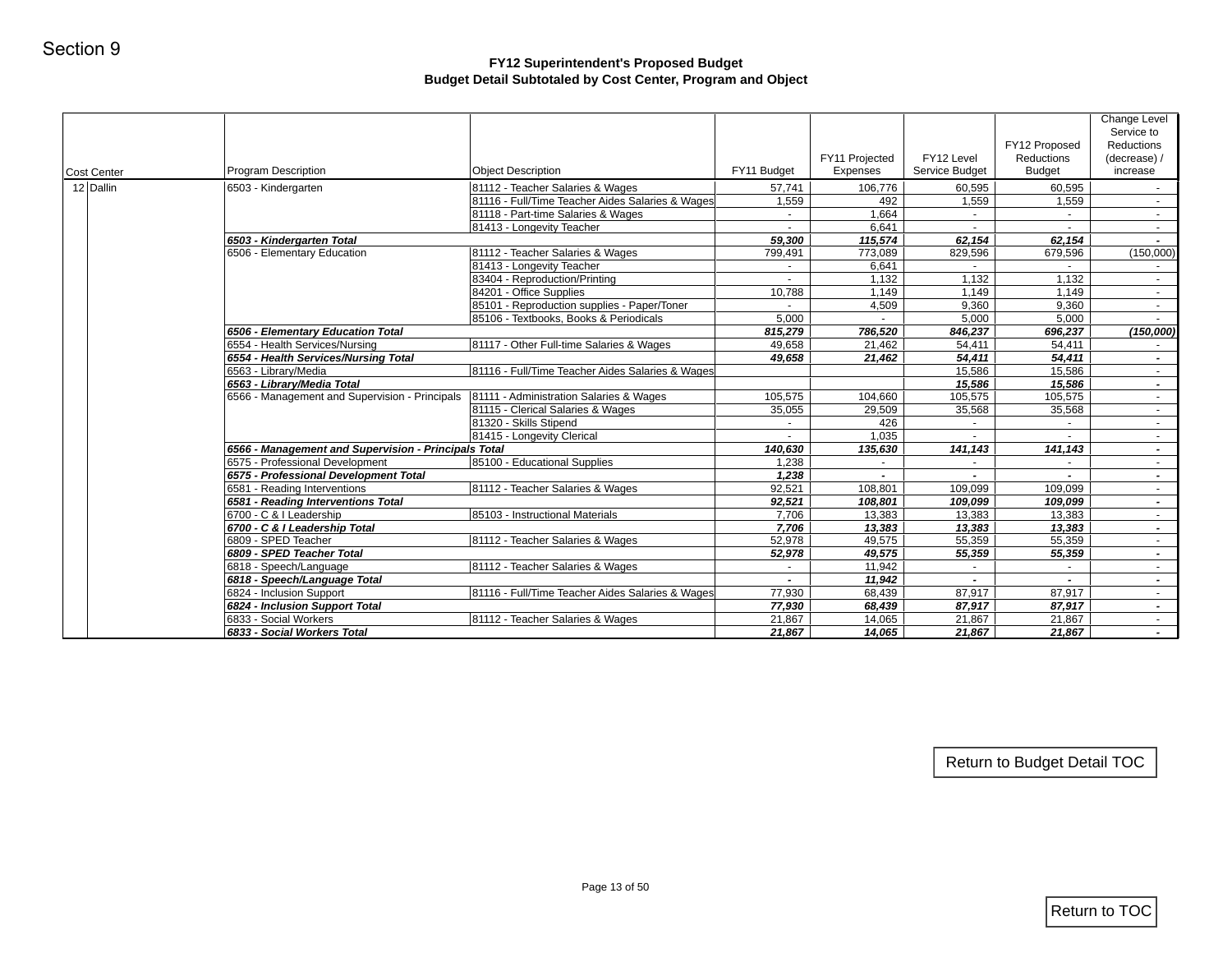| Section 9           |                                                                     | FY12 Superintendent's Proposed Budget<br>Budget Detail Subtotaled by Cost Center, Program and Object |                            |                     |                     |                             |                                                          |
|---------------------|---------------------------------------------------------------------|------------------------------------------------------------------------------------------------------|----------------------------|---------------------|---------------------|-----------------------------|----------------------------------------------------------|
|                     |                                                                     |                                                                                                      |                            | FY11 Projected      | FY12 Level          | FY12 Proposed<br>Reductions | Change Level<br>Service to<br>Reductions<br>(decrease) / |
| Cost Center         | Program Description                                                 | <b>Object Description</b>                                                                            | FY11 Budget                | Expenses            | Service Budget      | <b>Budget</b>               | increase                                                 |
|                     | 6845 - One to One Assistance                                        | 81116 - Full/Time Teacher Aides Salaries & Wages                                                     | 62,344                     | 80,967              | 106,200             | 106,200                     | $\sim$                                                   |
|                     | 6845 - One to One Assistance Total<br>6960 - Facilities Maintenance | 82405 - Flooring Supplies/Services                                                                   | 62,344<br>$\omega_{\rm c}$ | 80,967<br>863       | 106,200<br>863      | 106,200<br>863              | $\sim$<br>$\sim$                                         |
|                     |                                                                     | 82408 - Electrical Services                                                                          | $\sim$                     | 1,855               | 1,855               | 1,855                       | $\sim$                                                   |
|                     |                                                                     | 82999 - Miscellaneous Maint Services                                                                 | $\sim$                     | 429                 | 429                 | 429                         | $\sim$                                                   |
|                     |                                                                     | 84308 - Electrical Supplies                                                                          | $\sim$                     | 390                 | 390                 | 390                         | $\sim$                                                   |
|                     | 6960 - Facilities Maintenance Total                                 |                                                                                                      | $\overline{\phantom{a}}$   | 3,536               | 3,536               | 3,536                       | $\sim$                                                   |
|                     | 6965 - Custodial Services                                           | 81113 - Custodial Salaries & Wages                                                                   | 84,907                     | 87,726              | 85,707              | 85,707                      | $\sim$                                                   |
|                     |                                                                     | 81416 - Longevity Custodial                                                                          | $\sim$                     | 690                 | $\omega$            | $\sim$                      | $\sim$                                                   |
|                     |                                                                     | 82904 - Custodial Supplies/Cleaning Services                                                         | $\sim$                     | 333                 | 333                 | 333                         | $\sim$ $-$                                               |
| <b>Dallin Total</b> | 6965 - Custodial Services Total                                     |                                                                                                      | 84,907<br>1,466,358        | 88,748<br>1,498,643 | 86,040<br>1,602,931 | 86,040<br>1,452,931         | $\sim$<br>(150,000)                                      |
|                     |                                                                     |                                                                                                      |                            |                     |                     |                             |                                                          |
|                     |                                                                     |                                                                                                      |                            |                     |                     |                             |                                                          |
|                     |                                                                     |                                                                                                      |                            |                     |                     |                             |                                                          |
|                     |                                                                     |                                                                                                      |                            |                     |                     | Return to Budget Detail TOC |                                                          |
|                     |                                                                     | Page 14 of 50                                                                                        |                            |                     |                     |                             | $ $ Return to TOC                                        |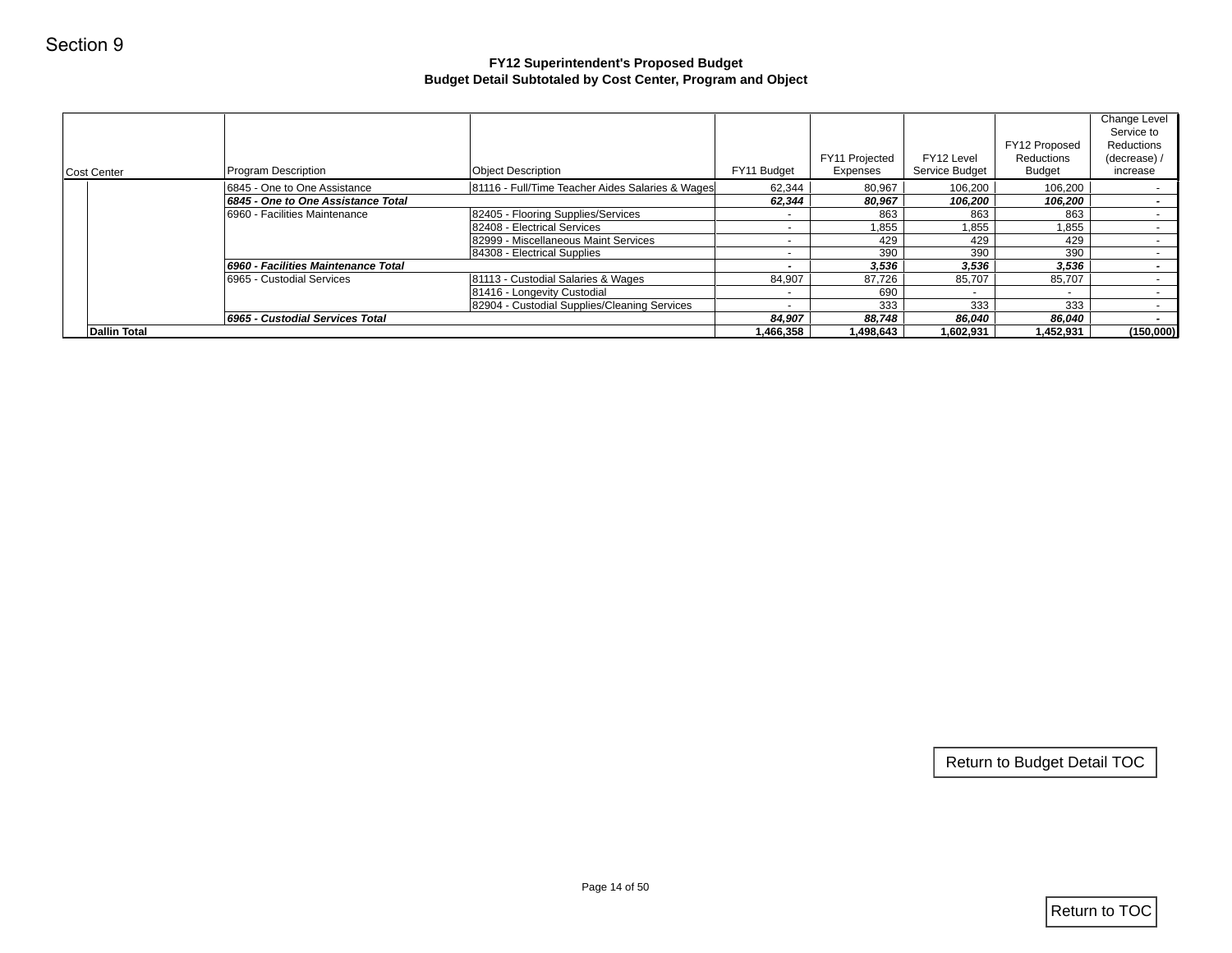| <b>Cost Center</b> | Program Description                                  | <b>Object Description</b>                                              | FY11 Budget                           | FY11 Projected<br>Expenses | FY12 Level<br>Service Budget | FY12 Proposed<br>Reductions<br><b>Budget</b> | Change Level<br>Service to<br>Reductions<br>(decrease) /<br>increase |
|--------------------|------------------------------------------------------|------------------------------------------------------------------------|---------------------------------------|----------------------------|------------------------------|----------------------------------------------|----------------------------------------------------------------------|
| 15 Hardy           | 6503 - Kindergarten                                  | 81116 - Full/Time Teacher Aides Salaries & Wages                       | $\sim$                                | 55                         | $\sim$                       | $\sim$                                       | $\sim$                                                               |
|                    |                                                      | 85103 - Instructional Materials                                        | $\sim$                                | 2,589                      | 2,589                        | 2,589                                        | $\sim$                                                               |
|                    | 6503 - Kindergarten Total                            |                                                                        | $\bullet$                             | 2,645                      | 2,589                        | 2,589                                        | $\sim$                                                               |
|                    | 6506 - Elementary Education                          | 81112 - Teacher Salaries & Wages                                       | 727,554                               | 675,870                    | 755,204                      | 705,204                                      | (50,000)                                                             |
|                    |                                                      | 81413 - Longevity Teacher                                              | $\sim$                                | 4,334                      | $\sim$                       | $\sim$                                       | $\sim$                                                               |
|                    |                                                      | 84201 - Office Supplies<br>85101 - Reproduction supplies - Paper/Toner | 10,135                                | 2,420                      | 2,420                        | 2,420                                        | $\sim$<br>$\sim$                                                     |
|                    |                                                      | 85106 - Textbooks, Books & Periodicals                                 | 5,000                                 | 8,758<br>944               | 8,758<br>944                 | 8,758<br>944                                 | $\sim$                                                               |
|                    |                                                      | 85802 - Computer Supplies                                              | $\sim$                                | 119                        | 119                          | 119                                          | $\sim$                                                               |
|                    |                                                      | 88550 - Computer Equipment/Hardware                                    | $\sim$                                | 1,311                      | 1,311                        | 1,311                                        | $\sim$                                                               |
|                    | 6506 - Elementary Education Total                    |                                                                        | 742,689                               | 693,756                    | 768,756                      | 718,756                                      | (50,000)                                                             |
|                    | 6536 - Art                                           | 85103 - Instructional Materials                                        |                                       | 1,549                      | 1,549                        | 1,549                                        |                                                                      |
|                    | 6536 - Art Total                                     |                                                                        | $\sim$                                | 1,549                      | 1,549                        | 1,549                                        | $\sim$                                                               |
|                    | 6554 - Health Services/Nursing                       | 81117 - Other Full-time Salaries & Wages                               | 19,669                                | 14,751                     | 20,287                       | 20,287                                       | $\sim$                                                               |
|                    | 6554 - Health Services/Nursing Total                 |                                                                        | 19,669                                | 14,751                     | 20,287                       | 20,287                                       | $\sim$                                                               |
|                    | 6563 - Library/Media                                 | 81116 - Full/Time Teacher Aides Salaries & Wages                       |                                       | 1,255                      | 15,586                       | 15,586                                       | $\sim$                                                               |
|                    | 6563 - Library/Media Total                           |                                                                        |                                       | 1,255                      | 15,586                       | 15,586                                       | $\sim$                                                               |
|                    | 6566 - Management and Supervision - Principals       | 81111 - Administration Salaries & Wages                                | 105,575                               | 105,171                    | 105,575                      | 105,575                                      | $\sim$                                                               |
|                    |                                                      | 81115 - Clerical Salaries & Wages                                      | 35,505                                | 29,703                     | 36,018                       | 36,018                                       | $\sim$                                                               |
|                    |                                                      | 81320 - Skills Stipend                                                 | $\sim$                                | 232                        | $\sim$                       | $\sim$                                       | $\sim$                                                               |
|                    |                                                      | 81415 - Longevity Clerical                                             | $\sim$                                | 1,553                      |                              |                                              | $\sim$                                                               |
|                    |                                                      | 87301 - Professional Affiliations Membership/Pubs                      | $\omega$                              | 525                        | 525                          | 525                                          | $\sim$                                                               |
|                    | 6566 - Management and Supervision - Principals Total |                                                                        | 141,080                               | 137,182                    | 142,118                      | 142,118                                      | $\sim$                                                               |
|                    | 6575 - Professional Development                      | 85100 - Educational Supplies                                           | 1,100                                 |                            | $\sim$                       | $\sim$                                       | $\sim$                                                               |
|                    |                                                      | 87105 - Workshop Stipends/PD Expenses                                  | $\sim$                                | 583                        | 583                          | 583                                          | $\sim$                                                               |
|                    | 6575 - Professional Development Total                |                                                                        | 1,100                                 | 583                        | 583                          | 583                                          | $\sim$                                                               |
|                    | 6578 - Math RTI                                      | 81112 - Teacher Salaries & Wages                                       | 16,230                                | 15,187                     | 16,814                       | 16,814                                       | $\sim$                                                               |
|                    | 6578 - Math RTI Total                                |                                                                        | 16,230                                | 15,187                     | 16,814                       | 16,814                                       | $\sim$                                                               |
|                    | 6581 - Reading Interventions                         | 81112 - Teacher Salaries & Wages                                       | 62,028                                | 71,864                     | 64,846                       | 64,846                                       | $\sim$                                                               |
|                    | 6581 - Reading Interventions Total                   |                                                                        | 62,028                                | 71,864                     | 64,846                       | 64,846                                       | $\sim$                                                               |
|                    | 6584 - Summer Programs                               | 81119 - Summer Program<br>81202 - Temporary Salaries & Wages Other     | $\sim$<br>$\mathcal{L}_{\mathcal{A}}$ | 64,238                     | 65,000                       | 65,000<br>$\sim 10$                          | $\sim$                                                               |
|                    | 6584 - Summer Programs Total                         |                                                                        | $\sim$                                | 1,170<br>65,408            | $\sim$<br>65,000             | 65,000                                       | $\sim$<br>$\sim$                                                     |
|                    | 6700 - C & I Leadership                              | 85103 - Instructional Materials                                        | 7,239                                 | 17,103                     | 6,080                        | 6,080                                        | $\sim$                                                               |
|                    | 6700 - C & I Leadership Total                        |                                                                        | 7,239                                 | 17,103                     | 6,080                        | 6,080                                        | $\sim$                                                               |
|                    |                                                      |                                                                        |                                       |                            |                              |                                              |                                                                      |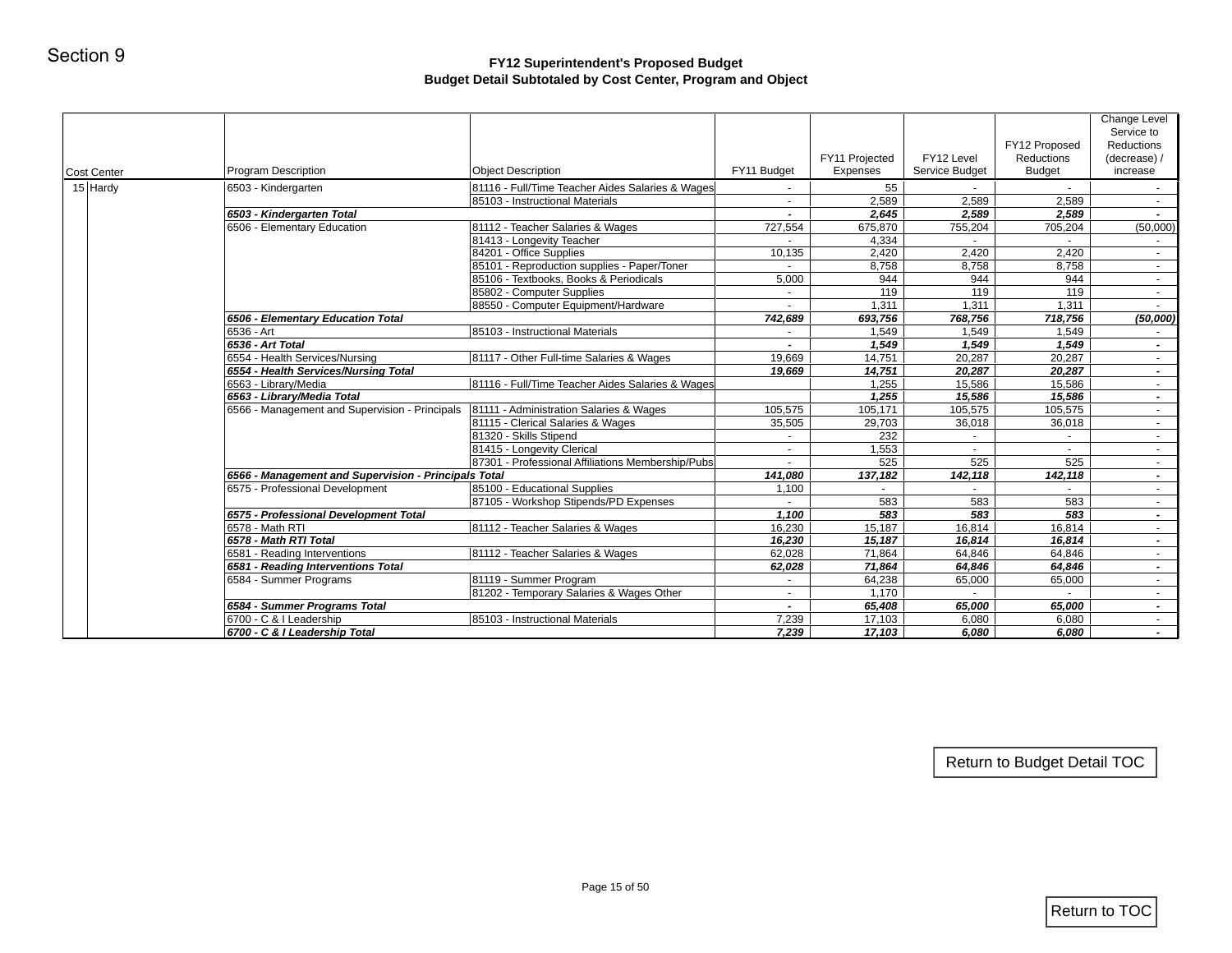|                    |                                                      | Budget Detail Subtotaled by Cost Center, Program and Object |                     |                            |                              |                                              |                                                                             |
|--------------------|------------------------------------------------------|-------------------------------------------------------------|---------------------|----------------------------|------------------------------|----------------------------------------------|-----------------------------------------------------------------------------|
| Cost Center        | <b>Program Description</b>                           | <b>Object Description</b>                                   | FY11 Budget         | FY11 Projected<br>Expenses | FY12 Level<br>Service Budget | FY12 Proposed<br>Reductions<br><b>Budget</b> | <b>Change Level</b><br>Service to<br>Reductions<br>(decrease) /<br>increase |
|                    | 6809 - SPED Teacher                                  | 81112 - Teacher Salaries & Wages                            | 24,344              | 22,781                     | 25,221                       | 25,221                                       | $\sim$                                                                      |
|                    | 6809 - SPED Teacher Total                            |                                                             | 24,344              | 22,781                     | 25,221                       | 25,221                                       | $\sim$                                                                      |
|                    | 6812 - OT/PT                                         | 81112 - Teacher Salaries & Wages                            |                     |                            | 15,354                       | 15,354                                       | $\sim$                                                                      |
|                    | 6812 - OT/PT Total                                   |                                                             |                     |                            | 15,354                       | 15,354                                       | $\sim$                                                                      |
|                    | 6824 - Inclusion Support                             | 81116 - Full/Time Teacher Aides Salaries & Wages            | 62,344              | 70,338                     | 79,974                       | 79,974                                       | $\sim$                                                                      |
|                    | 6824 - Inclusion Support Total                       | 81112 - Teacher Salaries & Wages                            | 62,344              | 70,338                     | 79,974                       | 79,974                                       | $\sim$                                                                      |
|                    | 6833 - Social Workers<br>6833 - Social Workers Total |                                                             | 28,076<br>28,076    | 37,433<br>37,433           | 28,076<br>28,076             | 28,076<br>28,076                             | $\sim$<br>$\sim$                                                            |
|                    | 6960 - Facilities Maintenance                        | 82408 - Electrical Services                                 | $\sim$              | 139                        | 139                          | 139                                          | $\sim 10$                                                                   |
|                    |                                                      | 82409 - Grounds//Supplies                                   | $\sim$              | 102                        | 102                          | 102                                          | $\sim$                                                                      |
|                    |                                                      | 82410 - Painting Services                                   | $\sim$              | 3,867                      | 3,867                        | 3,867                                        | $\sim$                                                                      |
|                    |                                                      | 84308 - Electrical Supplies                                 | $\sim$              | 130                        | 130                          | 130                                          | $\sim$                                                                      |
|                    | 6960 - Facilities Maintenance Total                  |                                                             | $\blacksquare$      | 4,238                      | 4,238                        | 4,238                                        | $\sim$                                                                      |
|                    | 6965 - Custodial Services                            | 81113 - Custodial Salaries & Wages                          | 84,075              | 129,960                    | 83,452                       | 83,452                                       | $\sim 10$                                                                   |
|                    |                                                      | 81416 - Longevity Custodial                                 | $\sim$              | 2,070                      | $\sim$                       | $\sim$                                       | $\sim$                                                                      |
|                    |                                                      | 82904 - Custodial Supplies/Cleaning Services                | $\sim$              | 373                        | 373                          | 373                                          | $\sim 100$                                                                  |
| <b>Hardy Total</b> | 6965 - Custodial Services Total                      |                                                             | 84,075<br>1,188,874 | 132,402<br>1,288,476       | 83,825<br>1,340,896          | 83,825<br>1,290,896                          | $\sim$<br>(50,000)                                                          |
|                    |                                                      |                                                             |                     |                            |                              |                                              |                                                                             |
|                    |                                                      |                                                             |                     |                            |                              |                                              |                                                                             |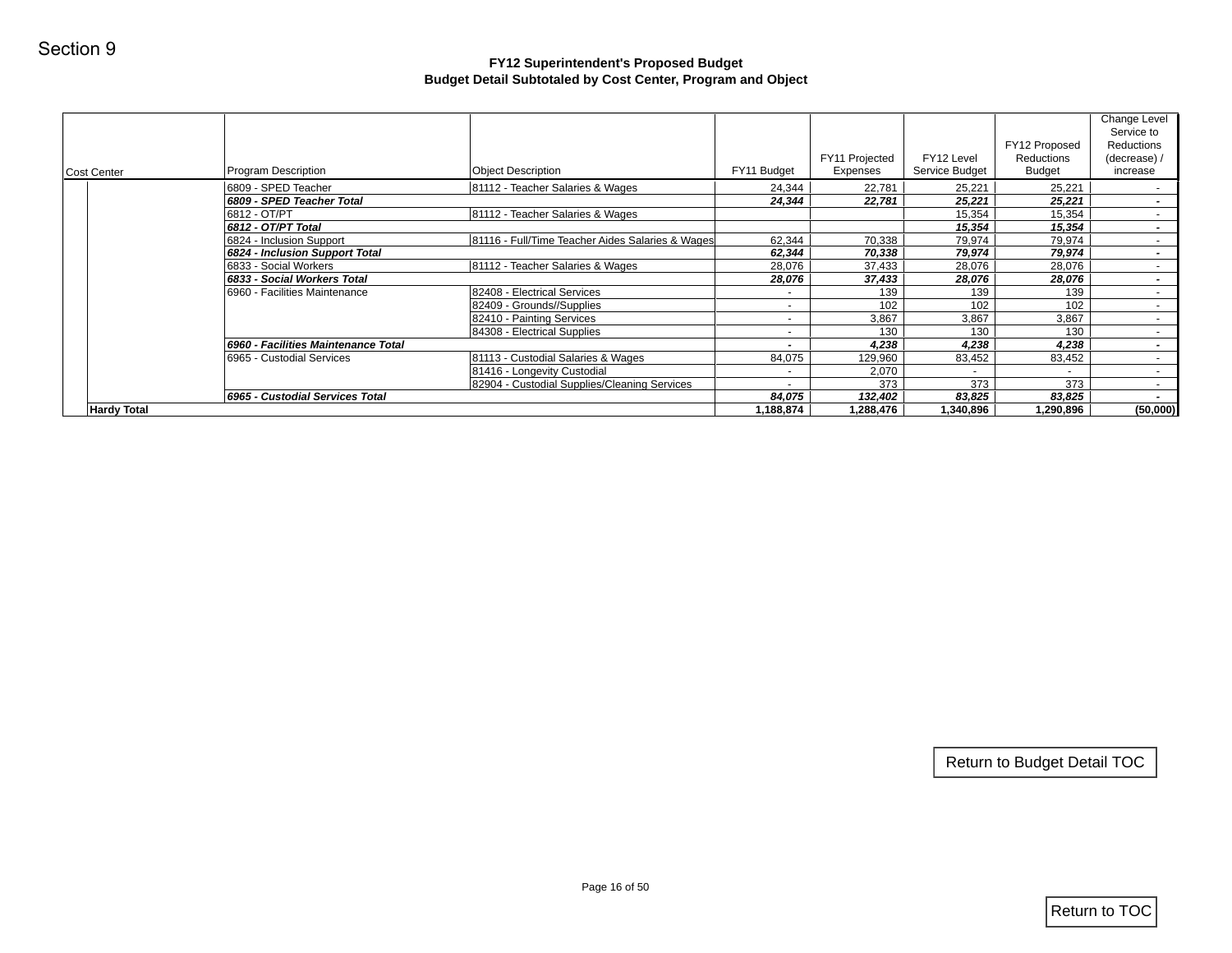|                                   | <b>Object Description</b>                                                                                                                                                                                                                                                                                                                                                                                                                                              | FY11 Budget                                                                                                                                                                                                                                                                                                                                                                                                                                                                                                                                                                      | FY11 Projected<br>Expenses                                                                                                                                        | FY12 Level<br>Service Budget                                                                                                                                | FY12 Proposed<br>Reductions<br>Budget                                                                                                                                                          | Service to<br>Reductions<br>(decrease) /<br>increase                                                                                                                                           |
|-----------------------------------|------------------------------------------------------------------------------------------------------------------------------------------------------------------------------------------------------------------------------------------------------------------------------------------------------------------------------------------------------------------------------------------------------------------------------------------------------------------------|----------------------------------------------------------------------------------------------------------------------------------------------------------------------------------------------------------------------------------------------------------------------------------------------------------------------------------------------------------------------------------------------------------------------------------------------------------------------------------------------------------------------------------------------------------------------------------|-------------------------------------------------------------------------------------------------------------------------------------------------------------------|-------------------------------------------------------------------------------------------------------------------------------------------------------------|------------------------------------------------------------------------------------------------------------------------------------------------------------------------------------------------|------------------------------------------------------------------------------------------------------------------------------------------------------------------------------------------------|
| 6503 - Kindergarten               | 85103 - Instructional Materials                                                                                                                                                                                                                                                                                                                                                                                                                                        | $\sim$                                                                                                                                                                                                                                                                                                                                                                                                                                                                                                                                                                           | 851                                                                                                                                                               | 851                                                                                                                                                         | 851                                                                                                                                                                                            | $\sim$                                                                                                                                                                                         |
| 6503 - Kindergarten Total         |                                                                                                                                                                                                                                                                                                                                                                                                                                                                        | $\sim$                                                                                                                                                                                                                                                                                                                                                                                                                                                                                                                                                                           | 851                                                                                                                                                               | 851                                                                                                                                                         | 851                                                                                                                                                                                            | $\sim$                                                                                                                                                                                         |
| 6506 - Elementary Education       | 81112 - Teacher Salaries & Wages                                                                                                                                                                                                                                                                                                                                                                                                                                       | 557,760                                                                                                                                                                                                                                                                                                                                                                                                                                                                                                                                                                          | 562,467                                                                                                                                                           | 577,083                                                                                                                                                     | 577,083                                                                                                                                                                                        | $\sim$                                                                                                                                                                                         |
|                                   | 81413 - Longevity Teacher                                                                                                                                                                                                                                                                                                                                                                                                                                              | $\sim$                                                                                                                                                                                                                                                                                                                                                                                                                                                                                                                                                                           | 3,596                                                                                                                                                             | $\sim$                                                                                                                                                      | $\sim$                                                                                                                                                                                         | $\sim$<br>$\sim$                                                                                                                                                                               |
|                                   |                                                                                                                                                                                                                                                                                                                                                                                                                                                                        |                                                                                                                                                                                                                                                                                                                                                                                                                                                                                                                                                                                  |                                                                                                                                                                   |                                                                                                                                                             |                                                                                                                                                                                                | $\sim$                                                                                                                                                                                         |
|                                   |                                                                                                                                                                                                                                                                                                                                                                                                                                                                        |                                                                                                                                                                                                                                                                                                                                                                                                                                                                                                                                                                                  |                                                                                                                                                                   |                                                                                                                                                             |                                                                                                                                                                                                | $\sim$                                                                                                                                                                                         |
|                                   |                                                                                                                                                                                                                                                                                                                                                                                                                                                                        | $\sim$                                                                                                                                                                                                                                                                                                                                                                                                                                                                                                                                                                           |                                                                                                                                                                   |                                                                                                                                                             |                                                                                                                                                                                                | $\sim$ 10 $\pm$                                                                                                                                                                                |
|                                   | 85106 - Textbooks, Books & Periodicals                                                                                                                                                                                                                                                                                                                                                                                                                                 | 5,000                                                                                                                                                                                                                                                                                                                                                                                                                                                                                                                                                                            | 2,499                                                                                                                                                             | 2,499                                                                                                                                                       | 2,499                                                                                                                                                                                          | $\sim$                                                                                                                                                                                         |
| 6506 - Elementary Education Total |                                                                                                                                                                                                                                                                                                                                                                                                                                                                        | 569,662                                                                                                                                                                                                                                                                                                                                                                                                                                                                                                                                                                          |                                                                                                                                                                   | 589,599                                                                                                                                                     | 589,599                                                                                                                                                                                        | $\sim$                                                                                                                                                                                         |
| 6536 - Art                        | 85103 - Instructional Materials                                                                                                                                                                                                                                                                                                                                                                                                                                        | $\sim$                                                                                                                                                                                                                                                                                                                                                                                                                                                                                                                                                                           | 2,127                                                                                                                                                             | 2,127                                                                                                                                                       | 2,127                                                                                                                                                                                          | $\sim$                                                                                                                                                                                         |
|                                   |                                                                                                                                                                                                                                                                                                                                                                                                                                                                        | $\sim$                                                                                                                                                                                                                                                                                                                                                                                                                                                                                                                                                                           |                                                                                                                                                                   |                                                                                                                                                             |                                                                                                                                                                                                | $\sim$                                                                                                                                                                                         |
|                                   |                                                                                                                                                                                                                                                                                                                                                                                                                                                                        |                                                                                                                                                                                                                                                                                                                                                                                                                                                                                                                                                                                  |                                                                                                                                                                   |                                                                                                                                                             |                                                                                                                                                                                                | $\sim$                                                                                                                                                                                         |
|                                   |                                                                                                                                                                                                                                                                                                                                                                                                                                                                        |                                                                                                                                                                                                                                                                                                                                                                                                                                                                                                                                                                                  |                                                                                                                                                                   |                                                                                                                                                             |                                                                                                                                                                                                | $\sim$                                                                                                                                                                                         |
|                                   |                                                                                                                                                                                                                                                                                                                                                                                                                                                                        |                                                                                                                                                                                                                                                                                                                                                                                                                                                                                                                                                                                  |                                                                                                                                                                   |                                                                                                                                                             |                                                                                                                                                                                                | $\sim$<br>$\sim$                                                                                                                                                                               |
|                                   |                                                                                                                                                                                                                                                                                                                                                                                                                                                                        |                                                                                                                                                                                                                                                                                                                                                                                                                                                                                                                                                                                  |                                                                                                                                                                   |                                                                                                                                                             |                                                                                                                                                                                                | $\sim$                                                                                                                                                                                         |
|                                   |                                                                                                                                                                                                                                                                                                                                                                                                                                                                        |                                                                                                                                                                                                                                                                                                                                                                                                                                                                                                                                                                                  |                                                                                                                                                                   |                                                                                                                                                             |                                                                                                                                                                                                | $\sim$                                                                                                                                                                                         |
|                                   | 81322 - Other Stipend                                                                                                                                                                                                                                                                                                                                                                                                                                                  | $\sim$                                                                                                                                                                                                                                                                                                                                                                                                                                                                                                                                                                           | 2,891                                                                                                                                                             | $\blacksquare$                                                                                                                                              | $\sim$                                                                                                                                                                                         | $\sim$                                                                                                                                                                                         |
|                                   |                                                                                                                                                                                                                                                                                                                                                                                                                                                                        | $\sim$                                                                                                                                                                                                                                                                                                                                                                                                                                                                                                                                                                           | 1,035                                                                                                                                                             | $\blacksquare$                                                                                                                                              | $\sim$                                                                                                                                                                                         | $\sim$                                                                                                                                                                                         |
|                                   | 87301 - Professional Affiliations Membership/Pubs                                                                                                                                                                                                                                                                                                                                                                                                                      | $\sim$                                                                                                                                                                                                                                                                                                                                                                                                                                                                                                                                                                           | 55                                                                                                                                                                | 55                                                                                                                                                          | 55                                                                                                                                                                                             | $\sim$                                                                                                                                                                                         |
|                                   |                                                                                                                                                                                                                                                                                                                                                                                                                                                                        |                                                                                                                                                                                                                                                                                                                                                                                                                                                                                                                                                                                  |                                                                                                                                                                   |                                                                                                                                                             |                                                                                                                                                                                                | $\sim$                                                                                                                                                                                         |
|                                   |                                                                                                                                                                                                                                                                                                                                                                                                                                                                        |                                                                                                                                                                                                                                                                                                                                                                                                                                                                                                                                                                                  |                                                                                                                                                                   |                                                                                                                                                             |                                                                                                                                                                                                | $\sim$                                                                                                                                                                                         |
|                                   |                                                                                                                                                                                                                                                                                                                                                                                                                                                                        |                                                                                                                                                                                                                                                                                                                                                                                                                                                                                                                                                                                  |                                                                                                                                                                   |                                                                                                                                                             |                                                                                                                                                                                                | $\sim$<br>$\sim$                                                                                                                                                                               |
|                                   |                                                                                                                                                                                                                                                                                                                                                                                                                                                                        |                                                                                                                                                                                                                                                                                                                                                                                                                                                                                                                                                                                  |                                                                                                                                                                   |                                                                                                                                                             |                                                                                                                                                                                                | $\sim$                                                                                                                                                                                         |
|                                   |                                                                                                                                                                                                                                                                                                                                                                                                                                                                        |                                                                                                                                                                                                                                                                                                                                                                                                                                                                                                                                                                                  |                                                                                                                                                                   |                                                                                                                                                             |                                                                                                                                                                                                | $\sim$                                                                                                                                                                                         |
|                                   |                                                                                                                                                                                                                                                                                                                                                                                                                                                                        |                                                                                                                                                                                                                                                                                                                                                                                                                                                                                                                                                                                  |                                                                                                                                                                   |                                                                                                                                                             |                                                                                                                                                                                                | $\sim$ $-$                                                                                                                                                                                     |
| 6700 - C & I Leadership Total     |                                                                                                                                                                                                                                                                                                                                                                                                                                                                        | 4,930                                                                                                                                                                                                                                                                                                                                                                                                                                                                                                                                                                            | 6,043                                                                                                                                                             | 5,400                                                                                                                                                       | 5,400                                                                                                                                                                                          | $\sim$                                                                                                                                                                                         |
| 6809 - SPED Teacher               | 81112 - Teacher Salaries & Wages                                                                                                                                                                                                                                                                                                                                                                                                                                       | 277,331                                                                                                                                                                                                                                                                                                                                                                                                                                                                                                                                                                          | 254,115                                                                                                                                                           | 282,375                                                                                                                                                     | 282,375                                                                                                                                                                                        | $\sim$                                                                                                                                                                                         |
|                                   | 81413 - Longevity Teacher                                                                                                                                                                                                                                                                                                                                                                                                                                              |                                                                                                                                                                                                                                                                                                                                                                                                                                                                                                                                                                                  | 6,641                                                                                                                                                             | $\sim$                                                                                                                                                      | $\sim$ 10 $\pm$                                                                                                                                                                                | $\sim$ $-$                                                                                                                                                                                     |
|                                   |                                                                                                                                                                                                                                                                                                                                                                                                                                                                        |                                                                                                                                                                                                                                                                                                                                                                                                                                                                                                                                                                                  | 260,756                                                                                                                                                           |                                                                                                                                                             | 282,375                                                                                                                                                                                        | $\sim$                                                                                                                                                                                         |
|                                   |                                                                                                                                                                                                                                                                                                                                                                                                                                                                        |                                                                                                                                                                                                                                                                                                                                                                                                                                                                                                                                                                                  |                                                                                                                                                                   |                                                                                                                                                             |                                                                                                                                                                                                | $\sim 100$                                                                                                                                                                                     |
|                                   |                                                                                                                                                                                                                                                                                                                                                                                                                                                                        |                                                                                                                                                                                                                                                                                                                                                                                                                                                                                                                                                                                  |                                                                                                                                                                   |                                                                                                                                                             |                                                                                                                                                                                                | $\sim$                                                                                                                                                                                         |
|                                   | 6536 - Art Total<br>6554 - Health Services/Nursing<br>6554 - Health Services/Nursing Total<br>6563 - Library/Media<br>6563 - Librarv/Media Total<br>6566 - Management and Supervision - Principals<br>6575 - Professional Development<br>6575 - Professional Development Total<br>6581 - Reading Interventions<br>6581 - Reading Interventions Total<br>6700 - C & I Leadership<br>6809 - SPED Teacher Total<br>6818 - Speech/Language<br>6818 - Speech/Language Total | 83402 - Telephone/pagers<br>84201 - Office Supplies<br>85100 - Educational Supplies<br>85101 - Reproduction supplies - Paper/Toner<br>81117 - Other Full-time Salaries & Wages<br>81116 - Full/Time Teacher Aides Salaries & Wages<br>81111 - Administration Salaries & Wages<br>81115 - Clerical Salaries & Wages<br>81415 - Longevity Clerical<br>6566 - Management and Supervision - Principals Total<br>85100 - Educational Supplies<br>81112 - Teacher Salaries & Wages<br>81413 - Longevity Teacher<br>85103 - Instructional Materials<br>81112 - Teacher Salaries & Wages | $\sim$<br>6,902<br>$\sim$<br>26,599<br>26,599<br>100,000<br>35,055<br>135,055<br>825<br>825<br>68,889<br>$\sim$<br>68,889<br>4,930<br>277,331<br>$\sim$<br>$\sim$ | 219<br>$\sim$<br>526<br>9,272<br>2,127<br>11,862<br>11,862<br>99,552<br>29,509<br>133,041<br>$\sim$<br>$\sim$<br>79,813<br>791<br>6,043<br>$\sim$<br>$\sim$ | 219<br>$\sim$<br>526<br>9,272<br>578,579<br>2,127<br>28,755<br>28,755<br>15,586<br>15,586<br>100,000<br>35,568<br>135,623<br>$\sim$<br>68,889<br>80,604<br>68,889<br>5,400<br>41,333<br>41,333 | 219<br>$\sim$<br>526<br>9,272<br>2,127<br>28,755<br>28,755<br>15,586<br>15,586<br>100,000<br>35,568<br>135,623<br>$\sim$<br>68,889<br>$\sim$<br>68,889<br>5,400<br>282,375<br>41,333<br>41,333 |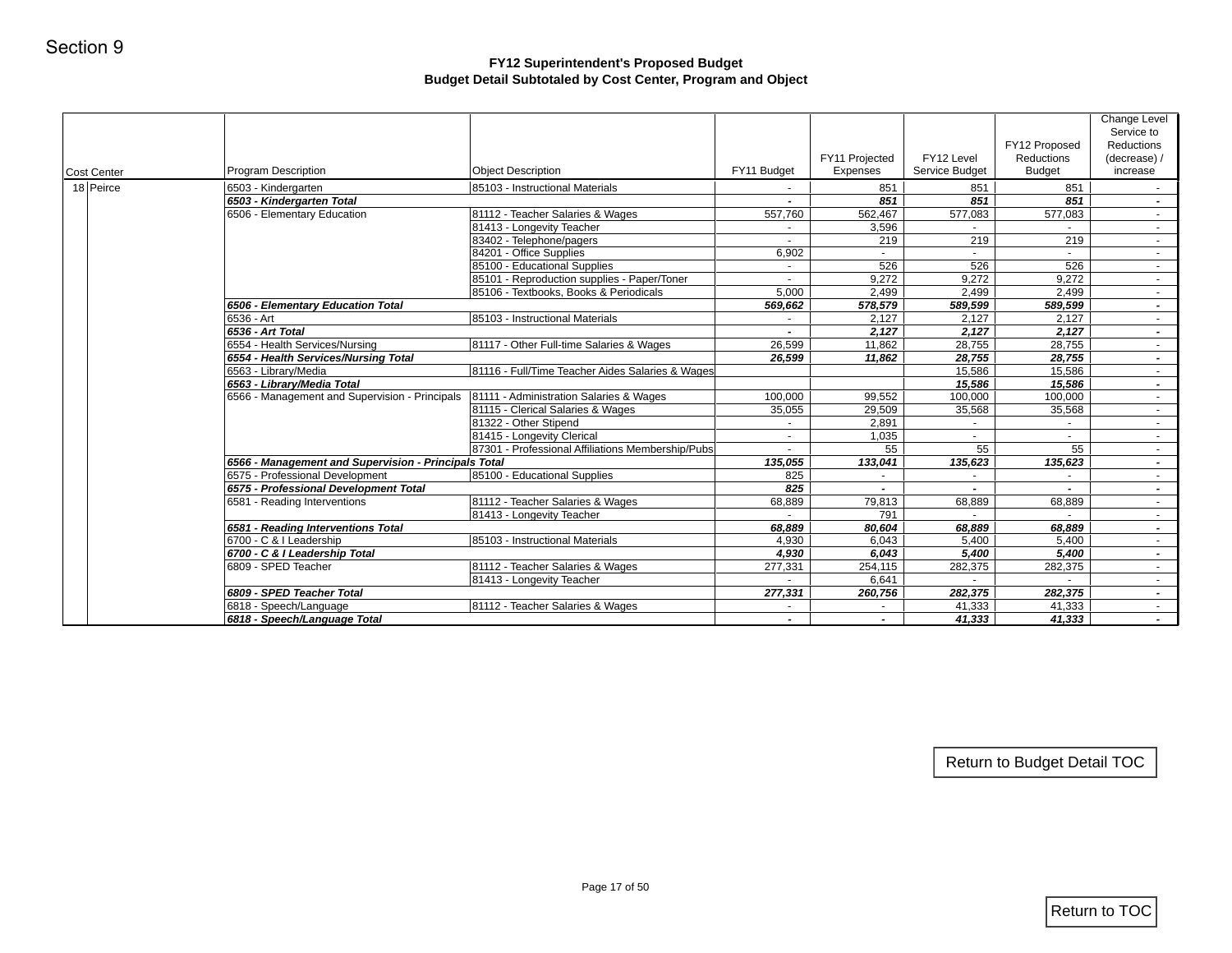| Cost Center         | Program Description                                                 | <b>Object Description</b>                                | FY11 Budget              | FY11 Projected<br>Expenses | FY12 Level<br>Service Budget | FY12 Proposed<br>Reductions<br><b>Budget</b> | Change Level<br>Service to<br>Reductions<br>(decrease) /<br>increase |
|---------------------|---------------------------------------------------------------------|----------------------------------------------------------|--------------------------|----------------------------|------------------------------|----------------------------------------------|----------------------------------------------------------------------|
|                     | 6824 - Inclusion Support                                            | 81116 - Full/Time Teacher Aides Salaries & Wages         | 93,516                   | 84,774                     | 124,688                      | 124,688                                      | $\sim$                                                               |
|                     | 6824 - Inclusion Support Total                                      |                                                          | 93,516                   | 84,774                     | 124,688                      | 124,688                                      | $\sim$                                                               |
|                     | 6833 - Social Workers                                               | 81112 - Teacher Salaries & Wages                         | 35,096                   | 32,841                     | 35,096                       | 35,096                                       | $\sim$                                                               |
|                     | 6833 - Social Workers Total                                         |                                                          | 35,096                   | 32,841                     | 35,096                       | 35,096                                       | $\sim$                                                               |
|                     | 6845 - One to One Assistance                                        | 81116 - Full/Time Teacher Aides Salaries & Wages         | 15,586                   | 6,837                      | 15,586                       | 15,586                                       | $\sim$                                                               |
|                     | 6845 - One to One Assistance Total<br>6960 - Facilities Maintenance |                                                          | 15,586                   | 6,837                      | 15,586                       | 15,586                                       | $\sim$                                                               |
|                     |                                                                     | 82408 - Electrical Services<br>82410 - Painting Services | $\sim$<br>$\sim$         | 55<br>272                  | 55<br>272                    | 55<br>272                                    | $\sim$<br>$\sim$                                                     |
|                     | 6960 - Facilities Maintenance Total                                 |                                                          | $\overline{\phantom{a}}$ | 327                        | 327                          | 327                                          | $\sim$                                                               |
|                     | 6965 - Custodial Services                                           | 81113 - Custodial Salaries & Wages                       | 84,075                   | 89,775                     | 85,075                       | 85,075                                       | $\sim$                                                               |
|                     |                                                                     | 81416 - Longevity Custodial                              | $\sim$                   | 920                        | $\sim$                       | $\sim$                                       | $\sim$                                                               |
|                     |                                                                     | 82904 - Custodial Supplies/Cleaning Services             | $\sim$                   | 466                        | 466                          | 466                                          | $\sim$                                                               |
|                     | 6965 - Custodial Services Total                                     |                                                          | 84,075                   | 91,161                     | 85,541                       | 85,541                                       | $\sim$                                                               |
| <b>Peirce Total</b> |                                                                     |                                                          | 1,311,564                | 1,289,801                  | 1,431,775                    | 1,431,775                                    | $\sim 100$                                                           |
|                     |                                                                     |                                                          |                          |                            |                              |                                              |                                                                      |
|                     |                                                                     |                                                          |                          |                            |                              |                                              |                                                                      |
|                     |                                                                     |                                                          |                          |                            |                              | Return to Budget Detail TOC                  |                                                                      |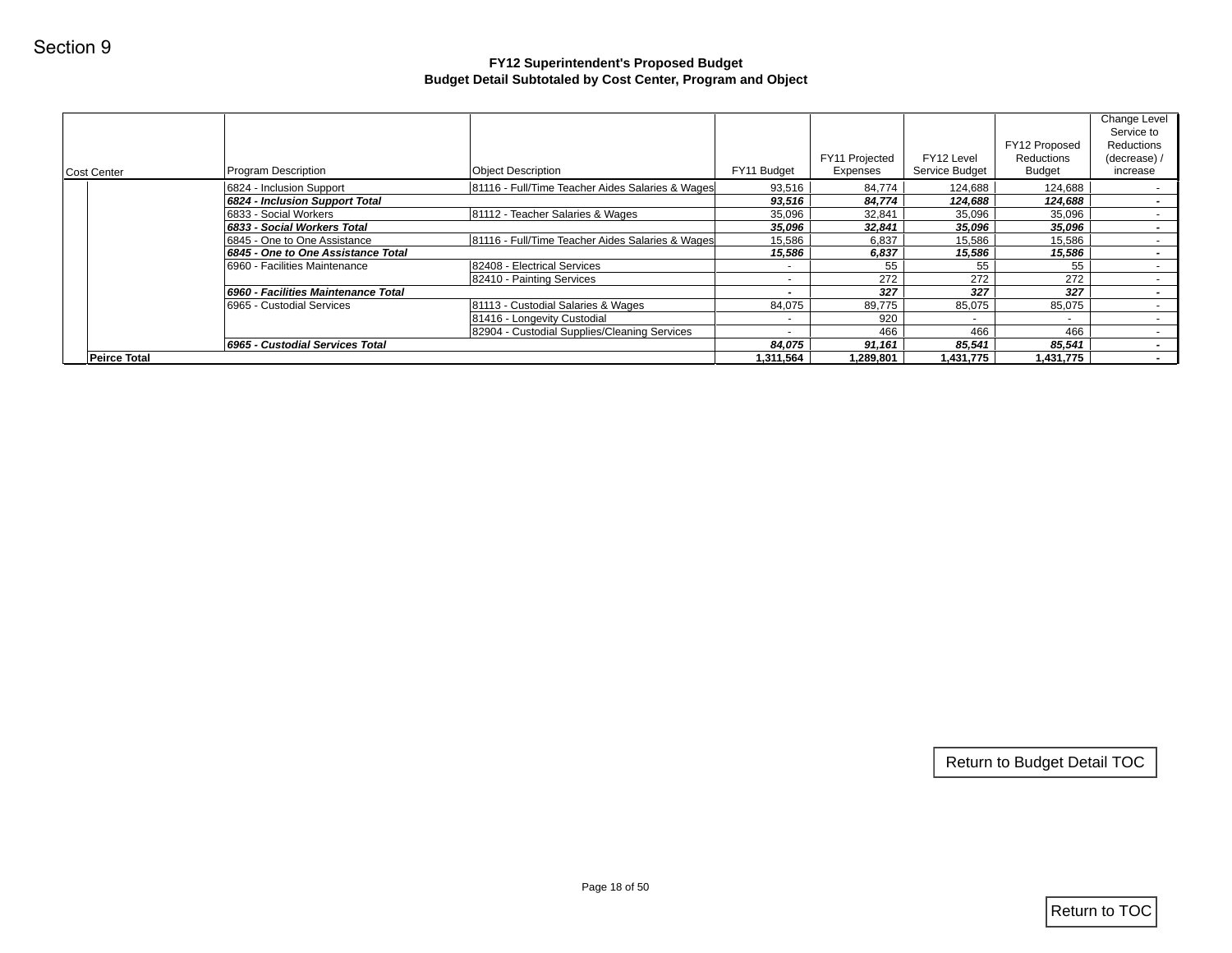| <b>Object Description</b><br>81112 - Teacher Salaries & Wages<br>81116 - Full/Time Teacher Aides Salaries & Wages<br>81413 - Longevity Teacher<br>81112 - Teacher Salaries & Wages<br>81413 - Longevity Teacher<br>84201 - Office Supplies<br>85100 - Educational Supplies<br>85101 - Reproduction supplies - Paper/Toner<br>85106 - Textbooks, Books & Periodicals<br>6506 - Elementary Education Total | FY11 Budget<br>72,256<br>7,794<br>$\sim$<br>80,050<br>663,744<br>$\sim$<br>8,985<br>$\sim$                                                                                                                                                                                                                                                                                                                                                                                                                                                                                                                                                                                      | Expenses<br>52,744<br>10,050<br>3,872<br>66,666<br>622,730<br>11,844<br>3,737<br>516                                                                                                                                        | Service Budget<br>72,256<br>15,587<br>$\sim$<br>87,843<br>687,691<br>$\sim$<br>3,737<br>516                                            | Budget<br>72,256<br>15,587<br>$\sim$<br>87,843<br>587,691<br>$\sim$<br>3,737                                                                             | increase<br>$\sim$ 10 $\pm$<br>$\sim$<br>$\sim$<br>(100,000)<br>$\sim$                                                                                |
|----------------------------------------------------------------------------------------------------------------------------------------------------------------------------------------------------------------------------------------------------------------------------------------------------------------------------------------------------------------------------------------------------------|---------------------------------------------------------------------------------------------------------------------------------------------------------------------------------------------------------------------------------------------------------------------------------------------------------------------------------------------------------------------------------------------------------------------------------------------------------------------------------------------------------------------------------------------------------------------------------------------------------------------------------------------------------------------------------|-----------------------------------------------------------------------------------------------------------------------------------------------------------------------------------------------------------------------------|----------------------------------------------------------------------------------------------------------------------------------------|----------------------------------------------------------------------------------------------------------------------------------------------------------|-------------------------------------------------------------------------------------------------------------------------------------------------------|
|                                                                                                                                                                                                                                                                                                                                                                                                          |                                                                                                                                                                                                                                                                                                                                                                                                                                                                                                                                                                                                                                                                                 |                                                                                                                                                                                                                             |                                                                                                                                        |                                                                                                                                                          |                                                                                                                                                       |
|                                                                                                                                                                                                                                                                                                                                                                                                          |                                                                                                                                                                                                                                                                                                                                                                                                                                                                                                                                                                                                                                                                                 |                                                                                                                                                                                                                             |                                                                                                                                        |                                                                                                                                                          |                                                                                                                                                       |
|                                                                                                                                                                                                                                                                                                                                                                                                          |                                                                                                                                                                                                                                                                                                                                                                                                                                                                                                                                                                                                                                                                                 |                                                                                                                                                                                                                             |                                                                                                                                        |                                                                                                                                                          |                                                                                                                                                       |
|                                                                                                                                                                                                                                                                                                                                                                                                          |                                                                                                                                                                                                                                                                                                                                                                                                                                                                                                                                                                                                                                                                                 |                                                                                                                                                                                                                             |                                                                                                                                        |                                                                                                                                                          |                                                                                                                                                       |
|                                                                                                                                                                                                                                                                                                                                                                                                          |                                                                                                                                                                                                                                                                                                                                                                                                                                                                                                                                                                                                                                                                                 |                                                                                                                                                                                                                             |                                                                                                                                        |                                                                                                                                                          |                                                                                                                                                       |
|                                                                                                                                                                                                                                                                                                                                                                                                          |                                                                                                                                                                                                                                                                                                                                                                                                                                                                                                                                                                                                                                                                                 |                                                                                                                                                                                                                             |                                                                                                                                        |                                                                                                                                                          | $\sim$ $-$                                                                                                                                            |
|                                                                                                                                                                                                                                                                                                                                                                                                          |                                                                                                                                                                                                                                                                                                                                                                                                                                                                                                                                                                                                                                                                                 |                                                                                                                                                                                                                             |                                                                                                                                        | 516                                                                                                                                                      | $\sim$                                                                                                                                                |
|                                                                                                                                                                                                                                                                                                                                                                                                          |                                                                                                                                                                                                                                                                                                                                                                                                                                                                                                                                                                                                                                                                                 | 8,579                                                                                                                                                                                                                       | 8,579                                                                                                                                  | 8,579                                                                                                                                                    | $\sim$                                                                                                                                                |
|                                                                                                                                                                                                                                                                                                                                                                                                          | 5,000                                                                                                                                                                                                                                                                                                                                                                                                                                                                                                                                                                                                                                                                           | 2,955                                                                                                                                                                                                                       | 2,955                                                                                                                                  | 2,955                                                                                                                                                    | $\sim$                                                                                                                                                |
|                                                                                                                                                                                                                                                                                                                                                                                                          | 677,729                                                                                                                                                                                                                                                                                                                                                                                                                                                                                                                                                                                                                                                                         | 650,361                                                                                                                                                                                                                     | 703,478                                                                                                                                | 603,478                                                                                                                                                  | (100, 000)                                                                                                                                            |
| 85103 - Instructional Materials                                                                                                                                                                                                                                                                                                                                                                          | $\sim$                                                                                                                                                                                                                                                                                                                                                                                                                                                                                                                                                                                                                                                                          | 1,517                                                                                                                                                                                                                       | 1,517                                                                                                                                  | 1,517                                                                                                                                                    | $\sim$ $-$                                                                                                                                            |
|                                                                                                                                                                                                                                                                                                                                                                                                          | $\sim$                                                                                                                                                                                                                                                                                                                                                                                                                                                                                                                                                                                                                                                                          | 1,517                                                                                                                                                                                                                       | 1,517                                                                                                                                  | 1,517                                                                                                                                                    | $\sim$                                                                                                                                                |
|                                                                                                                                                                                                                                                                                                                                                                                                          | $\sim$                                                                                                                                                                                                                                                                                                                                                                                                                                                                                                                                                                                                                                                                          | 165                                                                                                                                                                                                                         | 165                                                                                                                                    | 165                                                                                                                                                      | $\sim$                                                                                                                                                |
|                                                                                                                                                                                                                                                                                                                                                                                                          |                                                                                                                                                                                                                                                                                                                                                                                                                                                                                                                                                                                                                                                                                 |                                                                                                                                                                                                                             |                                                                                                                                        |                                                                                                                                                          | $\sim$                                                                                                                                                |
|                                                                                                                                                                                                                                                                                                                                                                                                          |                                                                                                                                                                                                                                                                                                                                                                                                                                                                                                                                                                                                                                                                                 |                                                                                                                                                                                                                             |                                                                                                                                        |                                                                                                                                                          | $\sim$                                                                                                                                                |
|                                                                                                                                                                                                                                                                                                                                                                                                          |                                                                                                                                                                                                                                                                                                                                                                                                                                                                                                                                                                                                                                                                                 |                                                                                                                                                                                                                             |                                                                                                                                        |                                                                                                                                                          | $\sim$<br>$\sim$                                                                                                                                      |
|                                                                                                                                                                                                                                                                                                                                                                                                          |                                                                                                                                                                                                                                                                                                                                                                                                                                                                                                                                                                                                                                                                                 |                                                                                                                                                                                                                             |                                                                                                                                        |                                                                                                                                                          | $\sim$                                                                                                                                                |
|                                                                                                                                                                                                                                                                                                                                                                                                          |                                                                                                                                                                                                                                                                                                                                                                                                                                                                                                                                                                                                                                                                                 |                                                                                                                                                                                                                             |                                                                                                                                        |                                                                                                                                                          | $\sim$                                                                                                                                                |
|                                                                                                                                                                                                                                                                                                                                                                                                          |                                                                                                                                                                                                                                                                                                                                                                                                                                                                                                                                                                                                                                                                                 |                                                                                                                                                                                                                             |                                                                                                                                        |                                                                                                                                                          | $\sim$                                                                                                                                                |
|                                                                                                                                                                                                                                                                                                                                                                                                          | $\sim$                                                                                                                                                                                                                                                                                                                                                                                                                                                                                                                                                                                                                                                                          | 1,370                                                                                                                                                                                                                       | $\sim$                                                                                                                                 | $\sim$                                                                                                                                                   | $\sim$                                                                                                                                                |
| 81322 - Other Stipend                                                                                                                                                                                                                                                                                                                                                                                    | $\sim$                                                                                                                                                                                                                                                                                                                                                                                                                                                                                                                                                                                                                                                                          | 4,990                                                                                                                                                                                                                       | $\sim$                                                                                                                                 | $\sim$                                                                                                                                                   | $\sim$ 10 $\pm$                                                                                                                                       |
| 81414 - Longevity Admin                                                                                                                                                                                                                                                                                                                                                                                  | $\sim$                                                                                                                                                                                                                                                                                                                                                                                                                                                                                                                                                                                                                                                                          | 575                                                                                                                                                                                                                         | $\sim$                                                                                                                                 | $\sim$                                                                                                                                                   | $\sim$                                                                                                                                                |
| 83802 - Environmental Services                                                                                                                                                                                                                                                                                                                                                                           | $\sim$                                                                                                                                                                                                                                                                                                                                                                                                                                                                                                                                                                                                                                                                          | 188                                                                                                                                                                                                                         | 188                                                                                                                                    | 188                                                                                                                                                      | $\sim$                                                                                                                                                |
|                                                                                                                                                                                                                                                                                                                                                                                                          | $\sim$                                                                                                                                                                                                                                                                                                                                                                                                                                                                                                                                                                                                                                                                          |                                                                                                                                                                                                                             |                                                                                                                                        |                                                                                                                                                          | $\sim$                                                                                                                                                |
|                                                                                                                                                                                                                                                                                                                                                                                                          |                                                                                                                                                                                                                                                                                                                                                                                                                                                                                                                                                                                                                                                                                 |                                                                                                                                                                                                                             |                                                                                                                                        |                                                                                                                                                          | $\sim$                                                                                                                                                |
|                                                                                                                                                                                                                                                                                                                                                                                                          |                                                                                                                                                                                                                                                                                                                                                                                                                                                                                                                                                                                                                                                                                 |                                                                                                                                                                                                                             |                                                                                                                                        |                                                                                                                                                          | $\sim$                                                                                                                                                |
|                                                                                                                                                                                                                                                                                                                                                                                                          |                                                                                                                                                                                                                                                                                                                                                                                                                                                                                                                                                                                                                                                                                 |                                                                                                                                                                                                                             |                                                                                                                                        |                                                                                                                                                          | (66, 667)                                                                                                                                             |
|                                                                                                                                                                                                                                                                                                                                                                                                          |                                                                                                                                                                                                                                                                                                                                                                                                                                                                                                                                                                                                                                                                                 |                                                                                                                                                                                                                             |                                                                                                                                        |                                                                                                                                                          | $\sim$                                                                                                                                                |
|                                                                                                                                                                                                                                                                                                                                                                                                          |                                                                                                                                                                                                                                                                                                                                                                                                                                                                                                                                                                                                                                                                                 |                                                                                                                                                                                                                             |                                                                                                                                        |                                                                                                                                                          | (66, 667)                                                                                                                                             |
|                                                                                                                                                                                                                                                                                                                                                                                                          |                                                                                                                                                                                                                                                                                                                                                                                                                                                                                                                                                                                                                                                                                 |                                                                                                                                                                                                                             |                                                                                                                                        |                                                                                                                                                          | $\sim$ 100 $\mu$                                                                                                                                      |
|                                                                                                                                                                                                                                                                                                                                                                                                          |                                                                                                                                                                                                                                                                                                                                                                                                                                                                                                                                                                                                                                                                                 |                                                                                                                                                                                                                             |                                                                                                                                        |                                                                                                                                                          |                                                                                                                                                       |
|                                                                                                                                                                                                                                                                                                                                                                                                          | 85103 - Instructional Materials<br>6554 - Health Services/Nursing<br>81117 - Other Full-time Salaries & Wages<br>6554 - Health Services/Nursing Total<br>6566 - Management and Supervision - Principals<br>81111 - Administration Salaries & Wages<br>81115 - Clerical Salaries & Wages<br>85803 - Graduation Service/Ceremonies<br>6566 - Management and Supervision - Principals Total<br>6575 - Professional Development<br>85100 - Educational Supplies<br>6575 - Professional Development Total<br>81112 - Teacher Salaries & Wages<br>81413 - Longevity Teacher<br>6581 - Reading Interventions Total<br>85103 - Instructional Materials<br>6700 - C & I Leadership Total | $\sim$<br>56,787<br>56,787<br>81116 - Full/Time Teacher Aides Salaries & Wages<br>106,075<br>35,055<br>81201 - Temporary Salaries & Wages Professional<br>141,130<br>1,169<br>1,169<br>111,736<br>111,736<br>6,418<br>6,418 | 165<br>58,004<br>58,004<br>105,171<br>30,972<br>295<br>143,560<br>$\sim 100$<br>$\blacksquare$<br>99,317<br>6,642<br>105,959<br>11,671 | 165<br>59,108<br>59,108<br>15,586<br>15,586<br>106,075<br>35,568<br>295<br>142,126<br>$\sim$<br>148,155<br>$\sim$<br>148,155<br>8,670<br>11,671<br>8,670 | 165<br>59,108<br>59,108<br>15,586<br>15,586<br>106,075<br>35,568<br>295<br>142,126<br>$\sim$<br>81,488<br>$\sim$ 10 $\pm$<br>81,488<br>8,670<br>8,670 |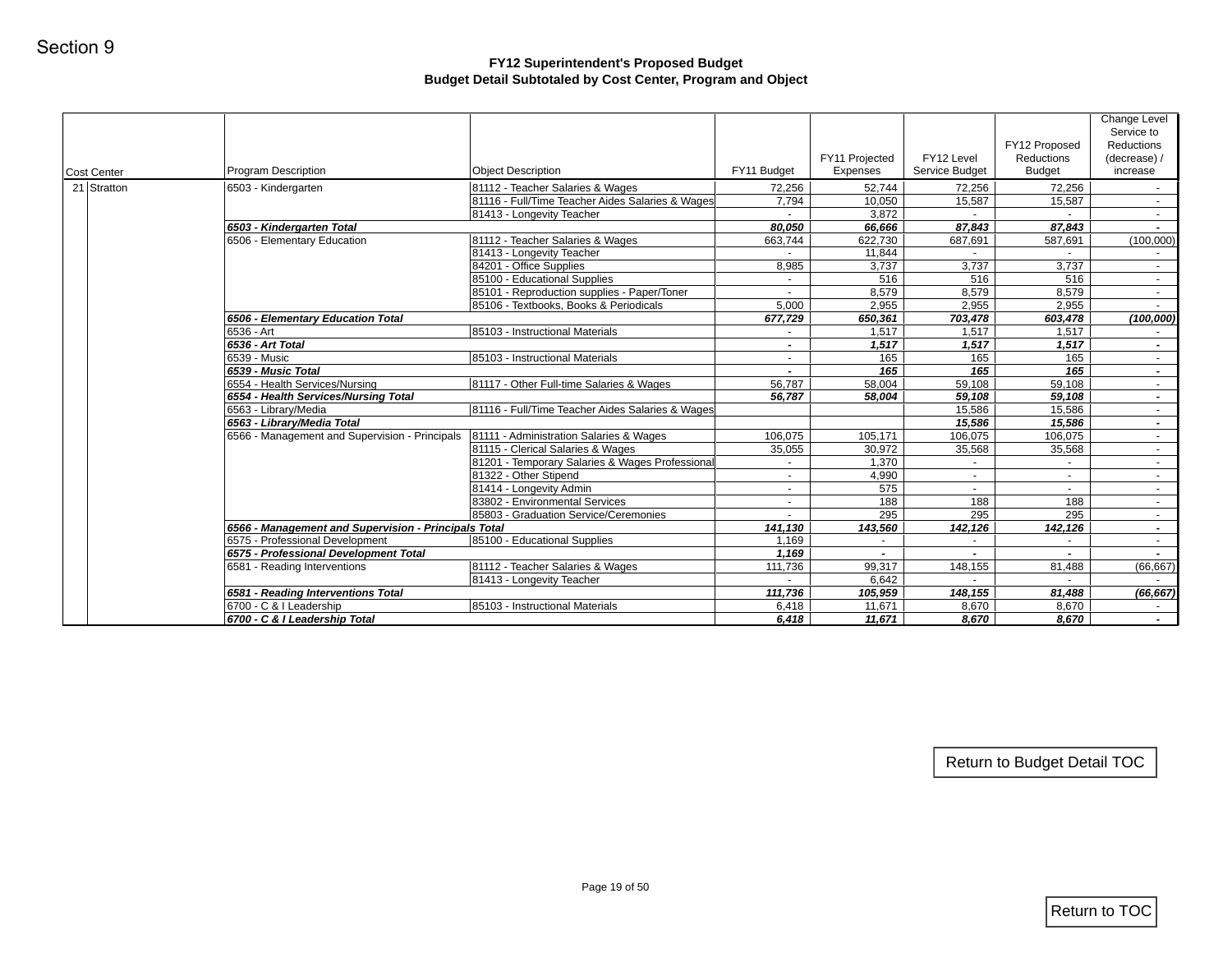|                       |                                                      |                                                  |                          | FY11 Projected      | FY12 Level          | FY12 Proposed<br>Reductions | Change Level<br>Service to<br>Reductions<br>(decrease) / |
|-----------------------|------------------------------------------------------|--------------------------------------------------|--------------------------|---------------------|---------------------|-----------------------------|----------------------------------------------------------|
| <b>Cost Center</b>    | Program Description                                  | <b>Object Description</b>                        | FY11 Budget              | Expenses            | Service Budget      | <b>Budget</b>               | increase                                                 |
|                       | 6809 - SPED Teacher                                  | 81112 - Teacher Salaries & Wages                 | 72,016                   | 64,465              | 72,016              | 72,016                      | $\sim$                                                   |
|                       | 6809 - SPED Teacher Total                            | 81413 - Longevity Teacher                        | 72,016                   | 3,872<br>68,337     | $\sim$<br>72,016    | $\sim$<br>72,016            | $\sim$ $-$<br>$\sim$                                     |
|                       | 6812 - OT/PT                                         | 81112 - Teacher Salaries & Wages                 |                          |                     | 13,778              | 13,778                      | $\sim$                                                   |
|                       | 6812 - OT/PT Total                                   |                                                  |                          |                     | 13,778              | 13,778                      | $\sim$                                                   |
|                       | 6818 - Speech/Language                               | 81112 - Teacher Salaries & Wages                 | $\sim$                   | 13,652              | 26,931              | 26,931                      | $\sim$ $-$                                               |
|                       |                                                      | 81413 - Longevity Teacher                        | $\sim$                   | 870                 | $\sim$              | $\sim$                      | $\sim$                                                   |
|                       | 6818 - Speech/Language Total                         |                                                  | $\blacksquare$           | 14,522              | 26,931              | 26,931                      | $\sim$                                                   |
|                       | 6824 - Inclusion Support                             | 81116 - Full/Time Teacher Aides Salaries & Wages | 62,344                   | 53,325              | 62,344              | 62,344                      | $\sim$                                                   |
|                       | 6824 - Inclusion Support Total                       |                                                  | 62,344                   | 53,325              | 62,344              | 62,344                      | $\sim$                                                   |
|                       | 6833 - Social Workers<br>6833 - Social Workers Total | 81112 - Teacher Salaries & Wages                 | $\sim$<br>$\sim$         | 11,160<br>11,160    | 22,144<br>22,144    | 22,144<br>22,144            | $\sim$<br>$\sim$                                         |
|                       | 6845 - One to One Assistance                         | 81116 - Full/Time Teacher Aides Salaries & Wages | 31,172                   | 34,686              | 31,172              | 31,172                      | $\sim$                                                   |
|                       | 6845 - One to One Assistance Total                   |                                                  | 31,172                   | 34,686              | 31,172              | 31,172                      | $\sim$                                                   |
|                       | 6960 - Facilities Maintenance                        | 82403 - Plumbing Services                        | $\sim$                   | 620                 | 620                 | 620                         | $\sim$                                                   |
|                       |                                                      | 82405 - Flooring Supplies/Services               | $\sim$                   | 13,499              | 13,499              | 13,499                      | $\sim$                                                   |
|                       |                                                      | 82408 - Electrical Services                      | $\sim$                   | 1,007               | 1,007               | 1,007                       | $\sim$                                                   |
|                       |                                                      | 82409 - Grounds//Supplies                        | $\sim$                   | 386                 | 386                 | 386                         | $\sim$ $-$                                               |
|                       |                                                      | 83101 - Professional & Tech Services             | $\sim$                   | 810                 | 810                 | 810                         | $\sim$                                                   |
|                       |                                                      | 84308 - Electrical Supplies                      | $\sim$                   | 260                 | 260                 | 260                         | $\sim$                                                   |
|                       | 6960 - Facilities Maintenance Total                  |                                                  | $\overline{\phantom{a}}$ | 16,582              | 16,582              | 16,582                      | $\sim$                                                   |
|                       | 6965 - Custodial Services                            | 81113 - Custodial Salaries & Wages               | 75,553                   | 28,307              | 81,486              | 81,486                      | $\sim$                                                   |
|                       | 6965 - Custodial Services Total                      | 82904 - Custodial Supplies/Cleaning Services     |                          | 599                 | 599                 | 599                         | $\sim$                                                   |
| <b>Stratton Total</b> |                                                      |                                                  | 75,553<br>1,316,104      | 28,906<br>1,265,422 | 82,084<br>1,493,700 | 82,084<br>1,327,033         | $\sim$<br>(166, 667)                                     |
|                       |                                                      |                                                  |                          |                     |                     |                             |                                                          |
|                       |                                                      |                                                  |                          |                     |                     | Return to Budget Detail TOC |                                                          |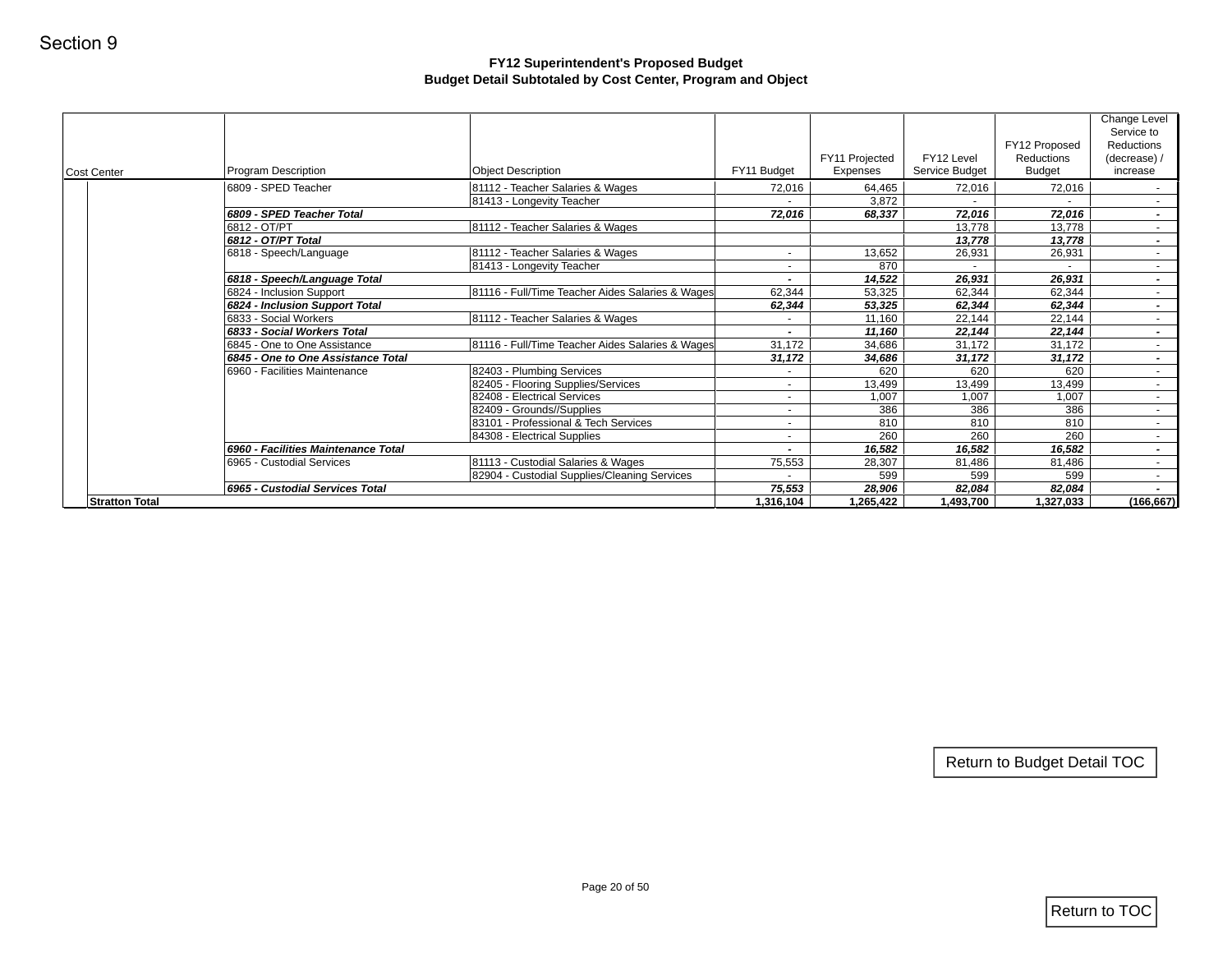| $\sim$<br>$\sim$<br>$\overline{\phantom{a}}$<br>619,389<br>$\sim$<br>10,228<br>$\sim$<br>5,000<br>634,617<br>$\sim$<br>$\blacksquare$<br>34,445<br>34,445<br>105,575<br>34,155<br>139,730<br>1,100<br>$\sim$<br>1,100 | Expenses<br>5,966<br>1,206<br>7,172<br>594,725<br>(6,640)<br>16,640<br>1,773<br>10,016<br>616,514<br>1,659<br>1,659<br>33,650<br>33,650<br>105,171<br>29,509<br>1,370<br>136,049<br>$\sim$<br>788 | Service Budget<br>7,793<br>$\sim$<br>7,793<br>639,287<br>$\sim$<br>$\sim$<br>1,773<br>8,697<br>5,000<br>654,756<br>1,659<br>1,659<br>48,843<br>48,843<br>15,586<br>15,586<br>105,575<br>34,668<br>140,243<br>$\sim$ | 7,793<br>$\sim$<br>7,793<br>389,287<br>$\sim$<br>$\sim$<br>1,773<br>8,697<br>5,000<br>404,756<br>1,659<br>1,659<br>48,843<br>48,843<br>$\sim$<br>$\sim$<br>$\sim$<br>$\sim$<br>$\blacksquare$<br>$\sim$ | $\sim$<br>$\sim$<br>$\sim$<br>$\sim$<br>$\sim$<br>$\sim$<br>$\sim$<br>$\blacksquare$<br>$\sim$<br>$\sim$ |
|-----------------------------------------------------------------------------------------------------------------------------------------------------------------------------------------------------------------------|---------------------------------------------------------------------------------------------------------------------------------------------------------------------------------------------------|---------------------------------------------------------------------------------------------------------------------------------------------------------------------------------------------------------------------|---------------------------------------------------------------------------------------------------------------------------------------------------------------------------------------------------------|----------------------------------------------------------------------------------------------------------|
|                                                                                                                                                                                                                       |                                                                                                                                                                                                   |                                                                                                                                                                                                                     |                                                                                                                                                                                                         | (250,000)<br>(250,000)<br>(15, 586)<br>(15, 586)<br>(105, 575)<br>(34, 668)<br>(140, 243)                |
|                                                                                                                                                                                                                       |                                                                                                                                                                                                   |                                                                                                                                                                                                                     |                                                                                                                                                                                                         |                                                                                                          |
|                                                                                                                                                                                                                       |                                                                                                                                                                                                   |                                                                                                                                                                                                                     |                                                                                                                                                                                                         |                                                                                                          |
|                                                                                                                                                                                                                       |                                                                                                                                                                                                   |                                                                                                                                                                                                                     |                                                                                                                                                                                                         |                                                                                                          |
|                                                                                                                                                                                                                       |                                                                                                                                                                                                   |                                                                                                                                                                                                                     |                                                                                                                                                                                                         |                                                                                                          |
|                                                                                                                                                                                                                       |                                                                                                                                                                                                   |                                                                                                                                                                                                                     |                                                                                                                                                                                                         |                                                                                                          |
|                                                                                                                                                                                                                       |                                                                                                                                                                                                   |                                                                                                                                                                                                                     |                                                                                                                                                                                                         |                                                                                                          |
|                                                                                                                                                                                                                       |                                                                                                                                                                                                   |                                                                                                                                                                                                                     |                                                                                                                                                                                                         |                                                                                                          |
|                                                                                                                                                                                                                       |                                                                                                                                                                                                   |                                                                                                                                                                                                                     |                                                                                                                                                                                                         |                                                                                                          |
|                                                                                                                                                                                                                       |                                                                                                                                                                                                   |                                                                                                                                                                                                                     |                                                                                                                                                                                                         |                                                                                                          |
|                                                                                                                                                                                                                       |                                                                                                                                                                                                   |                                                                                                                                                                                                                     |                                                                                                                                                                                                         |                                                                                                          |
|                                                                                                                                                                                                                       |                                                                                                                                                                                                   |                                                                                                                                                                                                                     |                                                                                                                                                                                                         |                                                                                                          |
|                                                                                                                                                                                                                       |                                                                                                                                                                                                   |                                                                                                                                                                                                                     |                                                                                                                                                                                                         |                                                                                                          |
|                                                                                                                                                                                                                       |                                                                                                                                                                                                   |                                                                                                                                                                                                                     |                                                                                                                                                                                                         |                                                                                                          |
|                                                                                                                                                                                                                       |                                                                                                                                                                                                   |                                                                                                                                                                                                                     |                                                                                                                                                                                                         |                                                                                                          |
|                                                                                                                                                                                                                       |                                                                                                                                                                                                   |                                                                                                                                                                                                                     |                                                                                                                                                                                                         |                                                                                                          |
|                                                                                                                                                                                                                       |                                                                                                                                                                                                   |                                                                                                                                                                                                                     |                                                                                                                                                                                                         |                                                                                                          |
|                                                                                                                                                                                                                       |                                                                                                                                                                                                   |                                                                                                                                                                                                                     |                                                                                                                                                                                                         |                                                                                                          |
|                                                                                                                                                                                                                       |                                                                                                                                                                                                   | 788                                                                                                                                                                                                                 | 788                                                                                                                                                                                                     | $\sim$<br>$\sim$                                                                                         |
|                                                                                                                                                                                                                       | 788                                                                                                                                                                                               | 788                                                                                                                                                                                                                 | 788                                                                                                                                                                                                     | $\sim$                                                                                                   |
| 67,199                                                                                                                                                                                                                | 81,096                                                                                                                                                                                            | 32,495                                                                                                                                                                                                              | 32,495                                                                                                                                                                                                  | $\sim$                                                                                                   |
| 67,199                                                                                                                                                                                                                | 81,096                                                                                                                                                                                            | 32,495                                                                                                                                                                                                              | 32,495                                                                                                                                                                                                  | $\sim$                                                                                                   |
| 7,306                                                                                                                                                                                                                 | 7,418                                                                                                                                                                                             | 7,418                                                                                                                                                                                                               | 7,418                                                                                                                                                                                                   | $\sim$                                                                                                   |
| 7,306                                                                                                                                                                                                                 | 7,418                                                                                                                                                                                             | 7,418                                                                                                                                                                                                               | 7,418                                                                                                                                                                                                   | $\sim$                                                                                                   |
|                                                                                                                                                                                                                       |                                                                                                                                                                                                   |                                                                                                                                                                                                                     |                                                                                                                                                                                                         | $\sim$                                                                                                   |
|                                                                                                                                                                                                                       |                                                                                                                                                                                                   |                                                                                                                                                                                                                     |                                                                                                                                                                                                         | $\sim$                                                                                                   |
|                                                                                                                                                                                                                       |                                                                                                                                                                                                   |                                                                                                                                                                                                                     |                                                                                                                                                                                                         | $\sim$<br>$\sim$                                                                                         |
|                                                                                                                                                                                                                       |                                                                                                                                                                                                   |                                                                                                                                                                                                                     |                                                                                                                                                                                                         | $\sim$                                                                                                   |
|                                                                                                                                                                                                                       |                                                                                                                                                                                                   |                                                                                                                                                                                                                     |                                                                                                                                                                                                         | $\sim$                                                                                                   |
|                                                                                                                                                                                                                       |                                                                                                                                                                                                   |                                                                                                                                                                                                                     |                                                                                                                                                                                                         |                                                                                                          |
|                                                                                                                                                                                                                       | 68,889<br>68,889<br>$\sim$<br>$\sim$<br>85,723<br>85,723                                                                                                                                          | 64,465                                                                                                                                                                                                              | 68,889<br>64,465<br>68,889<br>26,273<br>$\omega$<br>26,273<br>$\sim$<br>76,076<br>85,723<br>76,076<br>85,723                                                                                            | 68,889<br>68,889<br>$\sim$<br>85,723<br>85,723<br>Return to Budget Detail TOC<br>Return to TOC           |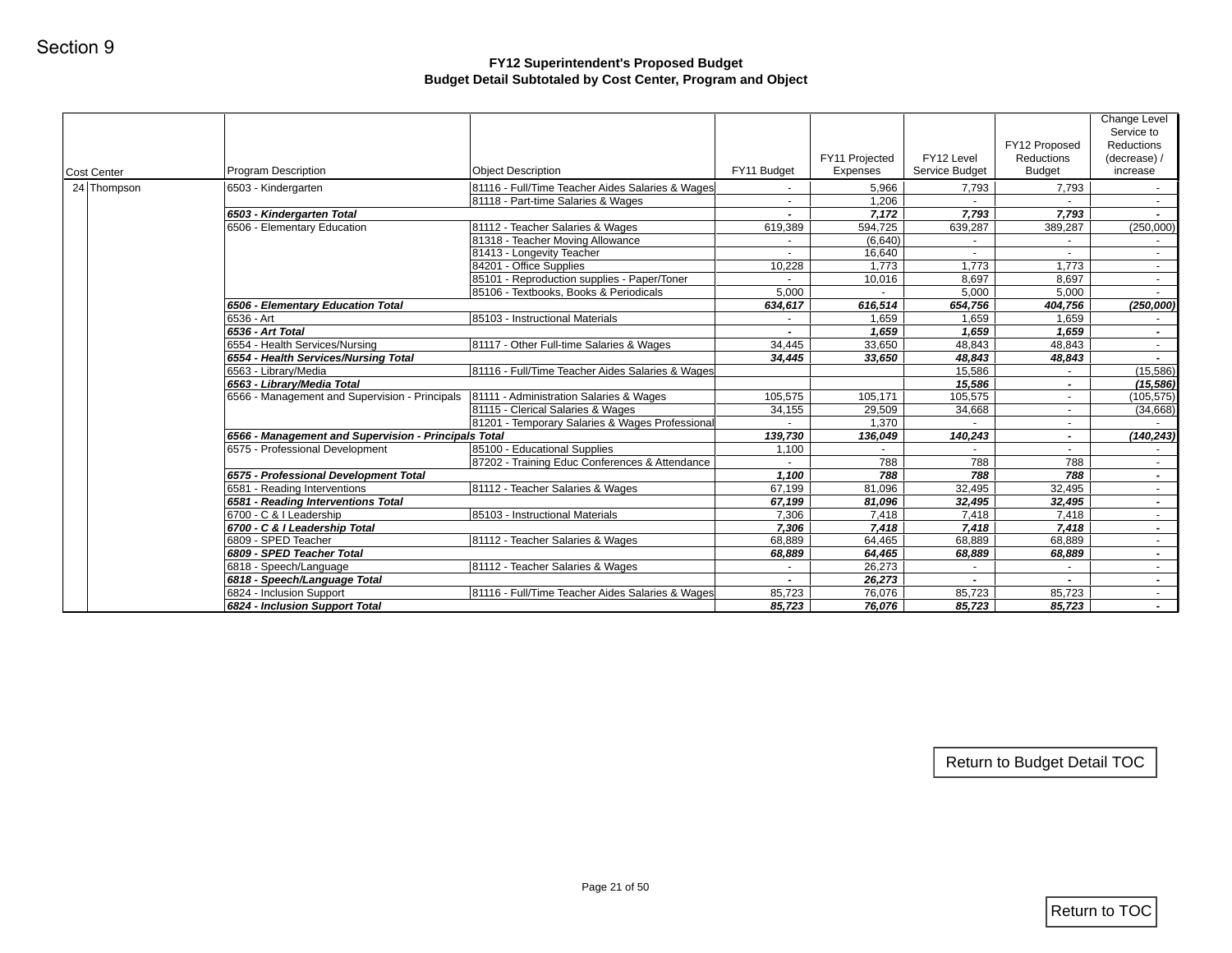|                                     | FY12 Superintendent's Proposed Budget                                                                                |                                                                                                                                                                                                                                           |                                                                                      |                                                                       |                                  |                                                                                                                                    |
|-------------------------------------|----------------------------------------------------------------------------------------------------------------------|-------------------------------------------------------------------------------------------------------------------------------------------------------------------------------------------------------------------------------------------|--------------------------------------------------------------------------------------|-----------------------------------------------------------------------|----------------------------------|------------------------------------------------------------------------------------------------------------------------------------|
|                                     | Budget Detail Subtotaled by Cost Center, Program and Object                                                          |                                                                                                                                                                                                                                           |                                                                                      |                                                                       |                                  |                                                                                                                                    |
|                                     |                                                                                                                      |                                                                                                                                                                                                                                           | FY11 Projected                                                                       | FY12 Level                                                            | FY12 Proposed<br>Reductions      | Change Level<br>Service to<br>Reductions<br>(decrease) /                                                                           |
|                                     |                                                                                                                      |                                                                                                                                                                                                                                           |                                                                                      |                                                                       |                                  | increase                                                                                                                           |
|                                     |                                                                                                                      |                                                                                                                                                                                                                                           |                                                                                      |                                                                       |                                  |                                                                                                                                    |
|                                     |                                                                                                                      | $\sim$                                                                                                                                                                                                                                    |                                                                                      |                                                                       |                                  |                                                                                                                                    |
| 6960 - Facilities Maintenance Total |                                                                                                                      | $\blacksquare$                                                                                                                                                                                                                            | 1,549                                                                                | 1,549                                                                 | 1,549                            |                                                                                                                                    |
|                                     |                                                                                                                      |                                                                                                                                                                                                                                           |                                                                                      |                                                                       |                                  | (65,000)                                                                                                                           |
|                                     |                                                                                                                      |                                                                                                                                                                                                                                           |                                                                                      |                                                                       | $\sim$                           |                                                                                                                                    |
|                                     |                                                                                                                      |                                                                                                                                                                                                                                           |                                                                                      |                                                                       |                                  | (65,000)                                                                                                                           |
|                                     |                                                                                                                      |                                                                                                                                                                                                                                           |                                                                                      |                                                                       |                                  | (470, 829)                                                                                                                         |
|                                     |                                                                                                                      |                                                                                                                                                                                                                                           |                                                                                      |                                                                       |                                  |                                                                                                                                    |
|                                     |                                                                                                                      |                                                                                                                                                                                                                                           |                                                                                      |                                                                       |                                  |                                                                                                                                    |
|                                     | Program Description<br>6960 - Facilities Maintenance<br>6965 - Custodial Services<br>6965 - Custodial Services Total | <b>Object Description</b><br>82403 - Plumbing Services<br>82408 - Electrical Services<br>84308 - Electrical Supplies<br>81113 - Custodial Salaries & Wages<br>81416 - Longevity Custodial<br>82904 - Custodial Supplies/Cleaning Services | FY11 Budget<br>$\sim$<br>$\sim$<br>75,822<br>$\sim$<br>$\sim$<br>75,822<br>1,114,831 | Expenses<br>106<br>390<br>90,018<br>690<br>397<br>91,105<br>1,143,813 | Service Budget<br>1,053<br>$106$ | <b>Budget</b><br>1,053<br>1,053<br>106<br>390<br>390<br>84,875<br>19,875<br>397<br>397<br>85,272<br>20,272<br>1,151,015<br>680,186 |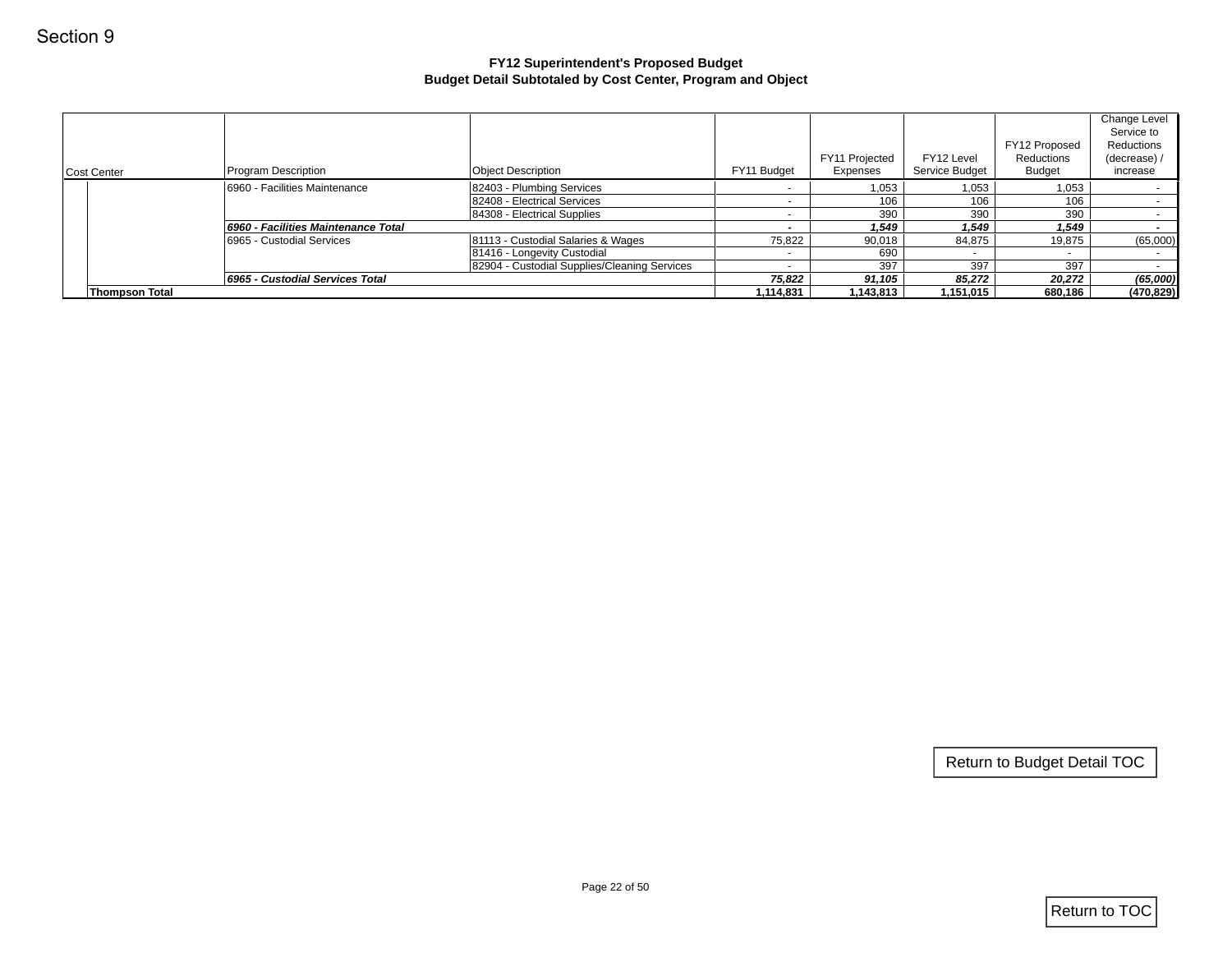| <b>Cost Center</b><br>25 Early Childhood | Program Description                      | <b>Object Description</b>                        | FY11 Budget           | FY11 Projected<br>Expenses | FY12 Level<br>Service Budget | FY12 Proposed<br>Reductions<br><b>Budget</b> | Change Level<br>Service to<br>Reductions<br>(decrease) /<br>increase |
|------------------------------------------|------------------------------------------|--------------------------------------------------|-----------------------|----------------------------|------------------------------|----------------------------------------------|----------------------------------------------------------------------|
|                                          | 6800 - PK - SPED                         | 81111 - Administration Salaries & Wages          |                       | 14,373                     |                              |                                              |                                                                      |
|                                          |                                          | 81116 - Full/Time Teacher Aides Salaries & Wages | 128,585               | 107,908                    | 159,757                      | 159,757                                      |                                                                      |
|                                          |                                          | 81201 - Temporary Salaries & Wages Professional  | $\sim$                | 500                        | $\sim$                       | $\sim$                                       |                                                                      |
|                                          |                                          | 83101 - Professional & Tech Services             | 6,764                 | 6,764                      | 4,002                        | 4,002                                        |                                                                      |
|                                          |                                          | 85100 - Educational Supplies                     | 6,000                 | 1,482                      | 1,334                        | 1,334                                        |                                                                      |
|                                          |                                          | 85103 - Instructional Materials                  | 5,000                 | 9,518                      | 5,067                        | 5,067                                        |                                                                      |
|                                          | 6800 - PK - SPED Total                   |                                                  | 146,349               | 140,546                    | 170,159                      | 170,159                                      |                                                                      |
|                                          | 6809 - SPED Teacher                      | 81112 - Teacher Salaries & Wages                 | 252,830               | 232,480                    | 245,392                      | 245,392                                      |                                                                      |
|                                          |                                          | 81201 - Temporary Salaries & Wages Professional  | $\sim$                | 407                        | $\sim$                       | $\sim$                                       |                                                                      |
|                                          |                                          | 81203 - Substitute Teachers Day - to- Day        | $\sim$                | 13,066                     | $\sim$                       | $\sim$                                       |                                                                      |
|                                          |                                          | 81322 - Other Stipend                            |                       | 288                        |                              |                                              |                                                                      |
|                                          | 6809 - SPED Teacher Total                |                                                  | 252,830               | 246,242                    | 245,392                      | 245,392                                      |                                                                      |
|                                          | 6812 - OT/PT                             | 81112 - Teacher Salaries & Wages                 | 63,507                | 59,428                     | 68,889                       | 68,889                                       |                                                                      |
|                                          | 6812 - OT/PT Total                       |                                                  | 63,507                | 59,428                     | 68,889                       | 68,889                                       |                                                                      |
|                                          | 6818 - Speech/Language                   | 81112 - Teacher Salaries & Wages                 | 130,785               | 123,154                    | 133,697                      | 133,697                                      |                                                                      |
|                                          | 6818 - Speech/Language Total             |                                                  | 130,785               | 123,154                    | 133,697                      | 133,697                                      |                                                                      |
|                                          | 6824 - Inclusion Support                 | 81116 - Full/Time Teacher Aides Salaries & Wages | $\sim$                | 5,931                      | 15,586                       | 15,586                                       |                                                                      |
|                                          |                                          | 84902 - Food Supplies                            | $\sim$                | 10,019                     | $\sim$                       | $\sim$ $-$                                   |                                                                      |
|                                          | 6824 - Inclusion Support Total           |                                                  | $\sim$                | 15,950                     | 15,586                       | 15,586                                       |                                                                      |
|                                          | 6833 - Social Workers                    | 81112 - Teacher Salaries & Wages                 | 7,019                 | 17,627                     | 7,019                        | 7,019                                        |                                                                      |
|                                          | 6833 - Social Workers Total              |                                                  | 7,019                 | 17,627                     | 7,019                        | 7,019                                        |                                                                      |
|                                          | 6839 - Team Chairs                       | 81112 - Teacher Salaries & Wages                 | 25,742                | 25,242                     | $\sim$                       | $\sim$                                       |                                                                      |
|                                          | 6839 - Team Chairs Total                 |                                                  | 25,742                | 25,242                     | $\sim$                       | $\sim$                                       |                                                                      |
|                                          | 6860 - SPED testing and assessment       | 81112 - Teacher Salaries & Wages                 | $\sim$                | 8,494                      | $\sim$                       | $\sim$                                       |                                                                      |
|                                          | 6860 - SPED testing and assessment Total |                                                  | $\tilde{\phantom{a}}$ | 8,494                      | $\sim$                       | $\sim$                                       |                                                                      |
|                                          | 6998 - Systemwide Expense                | 81731 - MTRB Pensions                            | 2,106                 | 2,106                      | 2,106                        | 2,106                                        |                                                                      |
| <b>Early Childhood Total</b>             | 6998 - Systemwide Expense Total          |                                                  | 2,106<br>628,338      | 2,106<br>638,788           | 2,106<br>642,849             | 2,106<br>642,849                             |                                                                      |
|                                          |                                          |                                                  |                       |                            |                              |                                              |                                                                      |
|                                          |                                          |                                                  |                       |                            |                              | Return to Budget Detail TOC                  |                                                                      |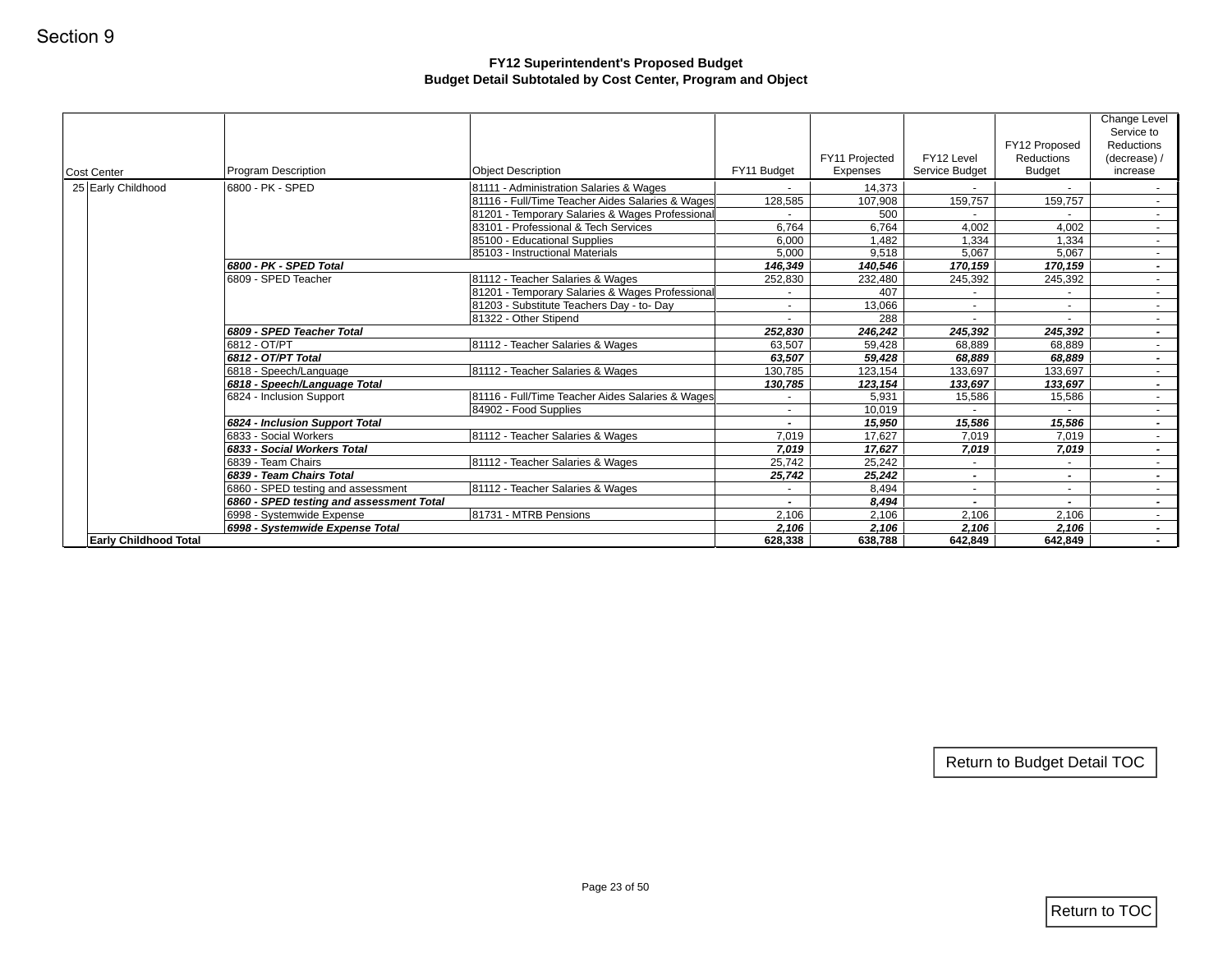|                          |                                                                                               |                                                                                      |                                                      | FY11 Projected           | FY12 Level         | FY12 Proposed<br>Reductions | Change Level<br>Service to<br>Reductions<br>(decrease) / |
|--------------------------|-----------------------------------------------------------------------------------------------|--------------------------------------------------------------------------------------|------------------------------------------------------|--------------------------|--------------------|-----------------------------|----------------------------------------------------------|
| <b>Cost Center</b>       | Program Description                                                                           | <b>Object Description</b>                                                            | FY11 Budget                                          | Expenses                 | Service Budget     | <b>Budget</b>               | increase                                                 |
| 29 Elementary Systemwide | 6503 - Kindergarten                                                                           | 81112 - Teacher Salaries & Wages<br>81116 - Full/Time Teacher Aides Salaries & Wages | 1,018,694<br>155,860                                 | 980,772<br>155,860       | 997,958<br>140,274 | 997,958<br>140,274          | $\sim$                                                   |
|                          |                                                                                               | 81201 - Temporary Salaries & Wages Professional                                      | $\sim$                                               | 80                       | $\sim$             | $\sim$                      | $\sim 100$                                               |
|                          |                                                                                               | 81202 - Temporary Salaries & Wages Other                                             | $\sim$                                               | 353                      | $\blacksquare$     | $\sim$                      | $\sim$                                                   |
|                          |                                                                                               | 81413 - Longevity Teacher                                                            | $\sim$                                               | 20,143                   |                    |                             | $\sim$                                                   |
|                          | 6503 - Kindergarten Total                                                                     |                                                                                      | 1,174,554                                            | 1,157,208                | 1,138,232          | 1,138,232                   | $\sim$                                                   |
|                          | 6506 - Elementary Education                                                                   | 81201 - Temporary Salaries & Wages Professional                                      | 40,840                                               | 1,235                    | 40,840             | 40,840                      | $\sim 100$                                               |
|                          |                                                                                               | 81203 - Substitute Teachers Day - to- Day<br>81204 - Extended Term Sub Teacher       | 150,000                                              | 126,347<br>8,766         | 190,000            | 190,000                     | $\sim$<br>$\sim$                                         |
|                          | 6506 - Elementary Education Total                                                             |                                                                                      | 190,840                                              | 136,348                  | 230,840            | 230,840                     | $\sim$                                                   |
|                          | 6512 - ELL                                                                                    | 81112 - Teacher Salaries & Wages                                                     | 237,706                                              | 242,342                  | 248,523            | 248,523                     | $\sim$                                                   |
|                          |                                                                                               | 81116 - Full/Time Teacher Aides Salaries & Wages                                     | $\sim$                                               | 405                      | $\sim$             | $\sim$                      | $\sim$                                                   |
|                          | 6512 - ELL Total                                                                              |                                                                                      | 237.706                                              | 242,748                  | 248,523            | 248,523                     | $\sim$                                                   |
|                          | 6536 - Art                                                                                    | 81112 - Teacher Salaries & Wages                                                     | 209,842                                              | 112,654                  | 199,764            | 99,764                      | (100,000)                                                |
|                          | 6536 - Art Total                                                                              |                                                                                      | 209,842                                              | 112,654                  | 199,764            | 99,764                      | (100, 000)                                               |
|                          | 6539 - Music                                                                                  | 81112 - Teacher Salaries & Wages                                                     | 218,810                                              | 124,175                  | 220,712            | 120,712                     | (100,000)                                                |
|                          |                                                                                               | 81413 - Longevity Teacher                                                            | $\sim$                                               | 1,288                    | $\sim$             | $\sim$                      | $\sim$                                                   |
|                          | 6539 - Music Total                                                                            |                                                                                      | 218,810                                              | 125,463                  | 220,712            | 120,712                     | (100, 000)                                               |
|                          | 6542 - Instrumental Music                                                                     | 81112 - Teacher Salaries & Wages                                                     | 132,679                                              | 132,679                  | 135,188            | 135,188                     | $\sim$                                                   |
|                          | 6542 - Instrumental Music Total<br>6545 - Drama                                               | 81202 - Temporary Salaries & Wages Other                                             | 132,679<br>$\sim$                                    | 132,679<br>1,283         | 135,188<br>$\sim$  | 135,188<br>$\sim$           | $\sim$<br>$\sim$                                         |
|                          | 6545 - Drama Total                                                                            |                                                                                      | $\overline{\phantom{a}}$                             | 1,283                    | $\sim$             | $\sim$                      | $\sim$                                                   |
|                          | 6566 - Management and Supervision - Principals   81114 - Food Service Salaries & Wages        |                                                                                      | 111,571                                              | 92,660                   | 111,571            | 111,571                     | $\sim$                                                   |
|                          | 6566 - Management and Supervision - Principals Total                                          |                                                                                      | 111,571                                              | 92,660                   | 111,571            | 111,571                     | $\sigma_{\rm{m}}$                                        |
|                          | 6575 - Professional Development                                                               | 81201 - Temporary Salaries & Wages Professional                                      | 59,000                                               | 40,806                   | 59,000             | 59,000                      | $\sim$                                                   |
|                          |                                                                                               | 85100 - Educational Supplies                                                         | $\sim$                                               | 3,775                    | $\sim$             | $\sim$                      | $\sim$                                                   |
|                          |                                                                                               | 87105 - Workshop Stipends/PD Expenses                                                | 5,054                                                | 1,279                    | $\sim$             | $\sim$                      | $\sim$                                                   |
|                          | 6575 - Professional Development Total                                                         |                                                                                      | 64,054                                               | 45,860                   | 59,000             | 59,000                      | $\sim$                                                   |
|                          | 6581 - Reading Interventions                                                                  | 81112 - Teacher Salaries & Wages                                                     | 28,390                                               | 28,390                   | 28,817             | 28,817                      | $\sim$                                                   |
|                          |                                                                                               | 81201 - Temporary Salaries & Wages Professional                                      | $\sim$                                               | 488                      | $\blacksquare$     | $\sim$ $-$                  | $\sim$                                                   |
|                          |                                                                                               | 85106 - Textbooks, Books & Periodicals                                               | 16,730                                               | $\sim$                   | $\omega$           | $\sim$                      | $\sim$                                                   |
|                          | 6581 - Reading Interventions Total                                                            |                                                                                      | 45,120                                               | 28,878                   | 28,817             | 28,817                      | $\sim$                                                   |
|                          | 6700 - C & I Leadership                                                                       | 85103 - Instructional Materials                                                      | $\sim$                                               | 17,346                   | 22,639             | 22,639                      | $\sim$                                                   |
|                          |                                                                                               |                                                                                      |                                                      |                          |                    |                             | $\sim$<br>$\sim$                                         |
|                          |                                                                                               |                                                                                      |                                                      |                          |                    |                             | $\sim 100$                                               |
|                          | 6700 - C & I Leadership Total<br>6755 - C&I Performing Art<br>6755 - C&I Performing Art Total | 81202 - Temporary Salaries & Wages Other                                             | $\blacksquare$<br>$\sim$<br>$\overline{\phantom{a}}$ | 17,346<br>5,132<br>5,132 | 22,639<br>$\sim$   | 22,639<br>$\sim$            |                                                          |
|                          |                                                                                               |                                                                                      |                                                      |                          |                    | Return to Budget Detail TOC |                                                          |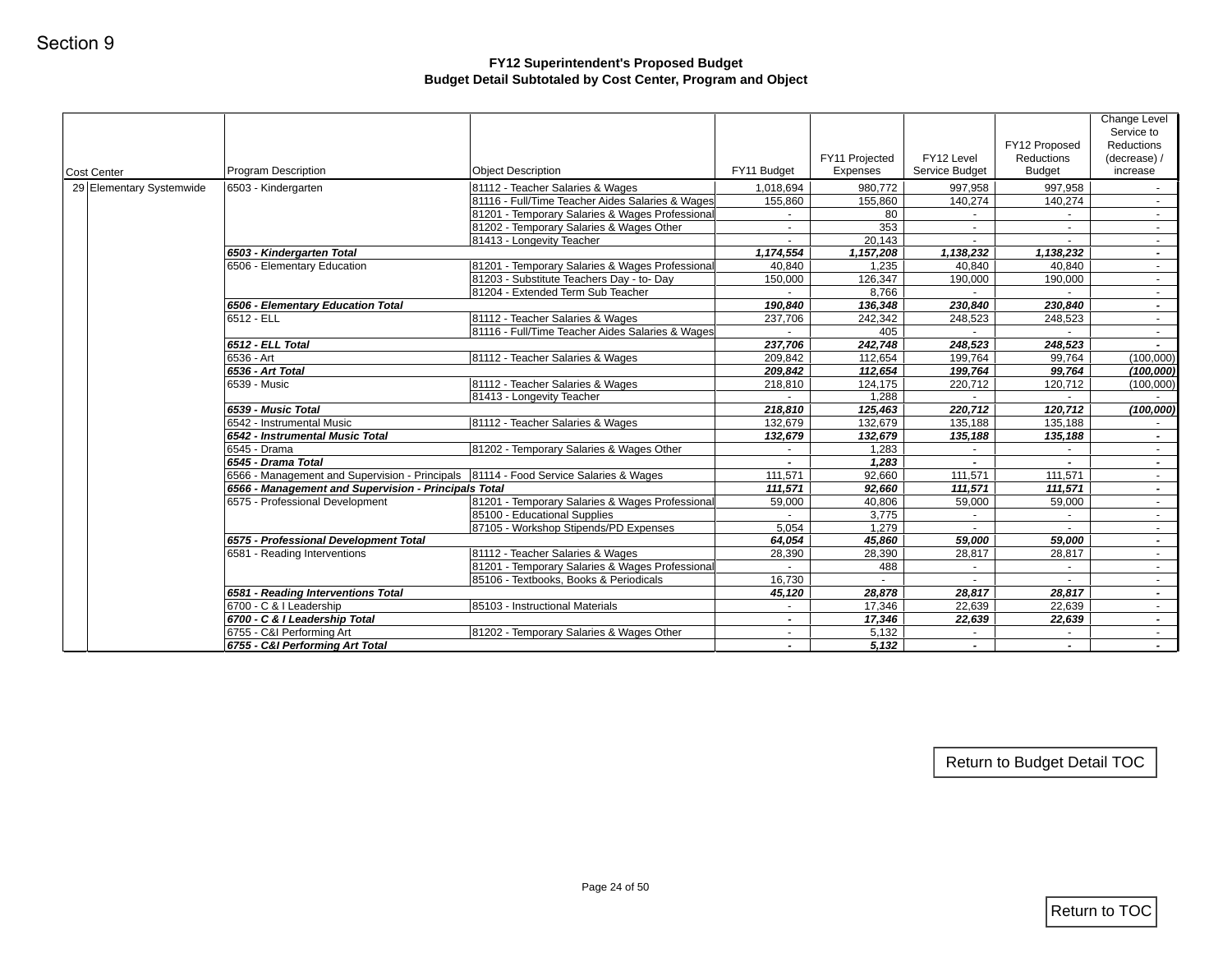|                                    |                                      | FY12 Superintendent's Proposed Budget<br>Budget Detail Subtotaled by Cost Center, Program and Object |                   |                |                   |                             |                                                          |
|------------------------------------|--------------------------------------|------------------------------------------------------------------------------------------------------|-------------------|----------------|-------------------|-----------------------------|----------------------------------------------------------|
|                                    |                                      |                                                                                                      |                   | FY11 Projected | FY12 Level        | FY12 Proposed<br>Reductions | Change Level<br>Service to<br>Reductions<br>(decrease) / |
| Cost Center                        | Program Description                  | <b>Object Description</b>                                                                            | FY11 Budget       | Expenses       | Service Budget    | <b>Budget</b>               | increase                                                 |
|                                    | 6760 - C&I Reading                   | 81112 - Teacher Salaries & Wages                                                                     | 119,038           | 123,457        | 119,038           | 119,038                     |                                                          |
|                                    |                                      | 81322 - Other Stipend                                                                                | $\sim$            | 2,518          | $\sim$            | $\sim$                      |                                                          |
|                                    | 6760 - C&I Reading Total             | 81414 - Longevity Admin                                                                              | $\sim$<br>119,038 | 949<br>126,924 | $\sim$<br>119,038 | $\sim$<br>119,038           |                                                          |
|                                    | 6857 - SPED contracted Service       | 83101 - Professional & Tech Services                                                                 | 3,875             | 3,875          | $\sim$            | $\sim$                      |                                                          |
|                                    | 6857 - SPED contracted Service Total |                                                                                                      | 3,875             | 3,875          | $\blacksquare$    | $\sim$                      |                                                          |
|                                    | 6998 - Systemwide Expense            | 81730 - Pensions<br>83101 - Professional & Tech Services                                             | 13,327            | 13,327         | 9,992             | 9,992                       |                                                          |
|                                    | 6998 - Systemwide Expense Total      |                                                                                                      | $\sim$<br>13,327  | 148<br>13,475  | 148<br>10,140     | 148<br>10,140               |                                                          |
| <b>Elementary Systemwide Total</b> |                                      |                                                                                                      | 2,521,416         | 2,242,533      | 2,524,464         | 2,324,464                   | (200,000)                                                |
|                                    |                                      |                                                                                                      |                   |                |                   |                             |                                                          |
|                                    |                                      |                                                                                                      |                   |                |                   | Return to Budget Detail TOC |                                                          |
|                                    |                                      | Page 25 of 50                                                                                        |                   |                |                   | $ $ Return to TOC           |                                                          |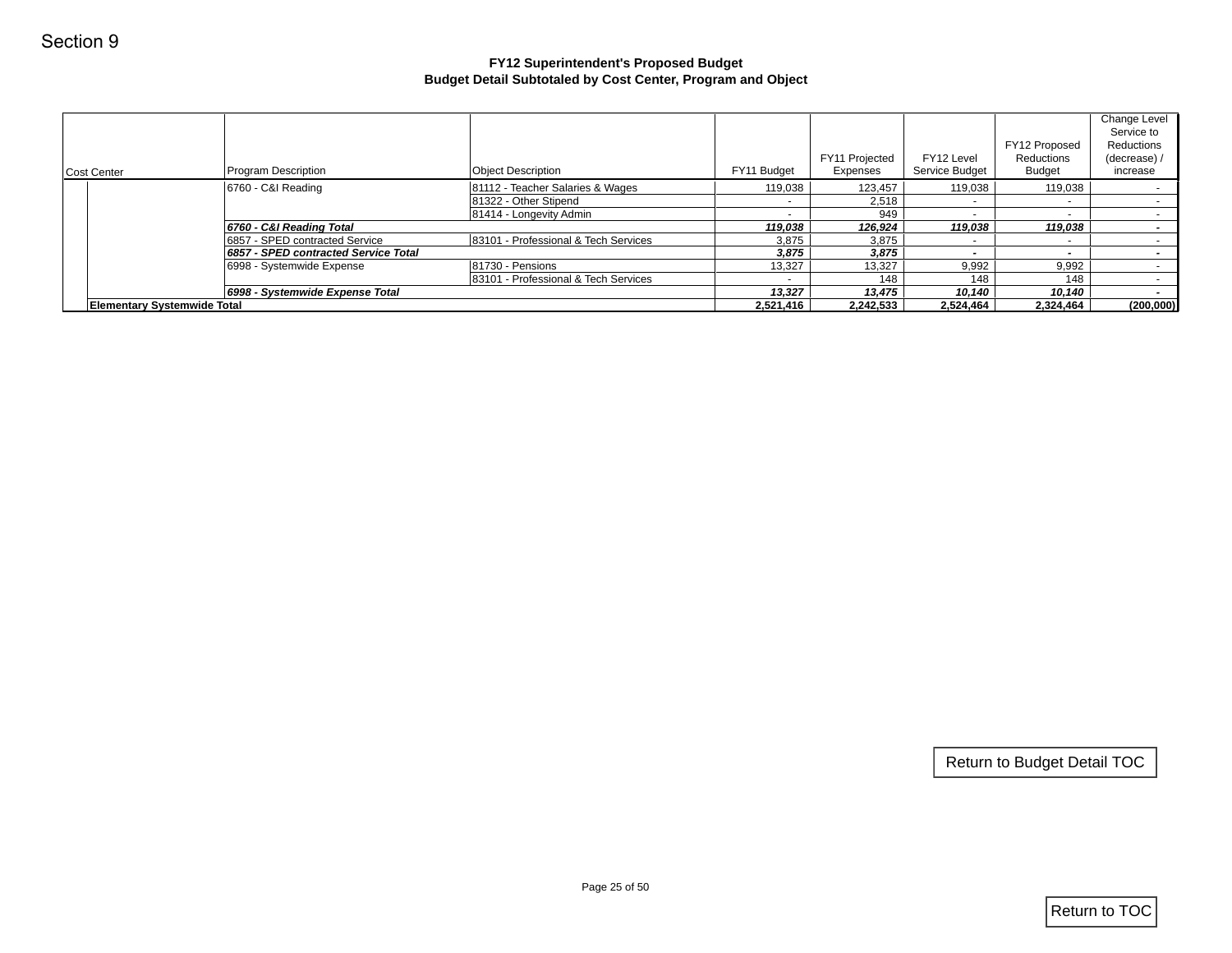|                      |                                                                       |                                         |                            | FY11 Projected  | FY12 Level              | FY12 Proposed<br>Reductions | Change Level<br>Service to<br>Reductions<br>(decrease) / |
|----------------------|-----------------------------------------------------------------------|-----------------------------------------|----------------------------|-----------------|-------------------------|-----------------------------|----------------------------------------------------------|
| Cost Center          | Program Description                                                   | <b>Object Description</b>               | FY11 Budget                | Expenses        | Service Budget          | <b>Budget</b>               | increase                                                 |
| 30 English           | 6515 - English/Language Arts                                          | 81112 - Teacher Salaries & Wages        | 23,000                     | $\sim$          | $\sim$                  | $\sim$                      | $\sim$                                                   |
|                      | 6515 - English/Language Arts Total<br>6575 - Professional Development | 87105 - Workshop Stipends/PD Expenses   | 23,000<br>$\omega_{\rm c}$ | $\sim$<br>2,623 | $\blacksquare$<br>2,623 | $\sim$<br>2,623             | $\sim$<br>$\sim$                                         |
|                      | 6575 - Professional Development Total                                 |                                         | $\sim$                     | 2,623           | 2,623                   | 2,623                       | $\sim$                                                   |
|                      | 6740 - C&I English                                                    | 81111 - Administration Salaries & Wages | 69,477                     | 52,374          | 69,477                  | 69,477                      | $\sim$                                                   |
|                      |                                                                       | 85103 - Instructional Materials         | 9,500                      | 3,334           | 3,334                   | 3,334                       | $\sim$ $-$                                               |
|                      |                                                                       | 85106 - Textbooks, Books & Periodicals  | $\sim$                     | 17,740          | 17,740                  | 17,740                      | $\sim$                                                   |
|                      | 6740 - C&I English Total                                              |                                         | 78,977                     | 73,448          | 90,551                  | 90,551                      | $\sim$                                                   |
| <b>English Total</b> |                                                                       |                                         | 101,977                    | 76,071          | 93,174                  | 93,174                      | $\sim 100$                                               |
|                      |                                                                       |                                         |                            |                 |                         |                             |                                                          |
|                      |                                                                       |                                         |                            |                 |                         |                             |                                                          |
|                      |                                                                       |                                         |                            |                 |                         | Return to Budget Detail TOC |                                                          |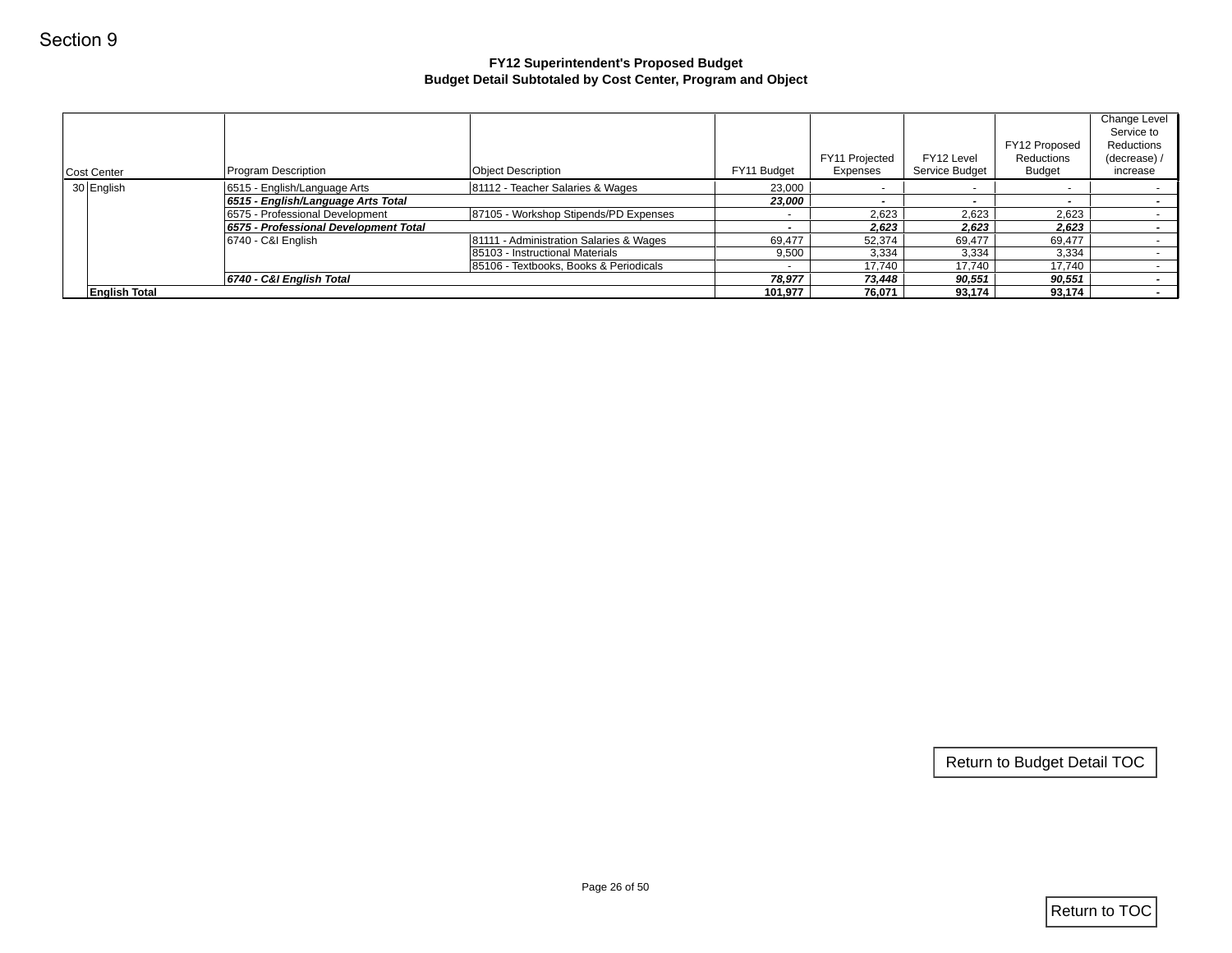|                  |                                       | FY12 Superintendent's Proposed Budget<br>Budget Detail Subtotaled by Cost Center, Program and Object |                 |                  |                  |                             |                                                          |
|------------------|---------------------------------------|------------------------------------------------------------------------------------------------------|-----------------|------------------|------------------|-----------------------------|----------------------------------------------------------|
|                  |                                       |                                                                                                      |                 | FY11 Projected   | FY12 Level       | FY12 Proposed<br>Reductions | Change Level<br>Service to<br>Reductions<br>(decrease) / |
| Cost Center      | Program Description                   | <b>Object Description</b>                                                                            | FY11 Budget     | Expenses         | Service Budget   | Budget                      | increase                                                 |
| $33$ ELL         | 6512 - ELL                            | 81112 - Teacher Salaries & Wages                                                                     | $\sim$          | 1,856            | $\sim$           | $\sim$                      | $\sim$                                                   |
|                  |                                       | 81116 - Full/Time Teacher Aides Salaries & Wages<br>81322 - Other Stipend                            | 25,611<br>3,000 | 25,611<br>3,000  | 26,497<br>2,700  | 26,497<br>2,700             | $\sim$<br>$\sim$                                         |
|                  |                                       | 83101 - Professional & Tech Services                                                                 | 7,800           | 5,944            | 3,573            | 3,573                       | $\sim$                                                   |
|                  |                                       | 85103 - Instructional Materials                                                                      | 4,152           | 4,152            | 3,737            | 3,737                       | $\sim$                                                   |
|                  | 6512 - ELL Total                      |                                                                                                      | 40,563          | 40,563           | 36,507           | 36,507                      | $\sim$                                                   |
|                  | 6575 - Professional Development       | 87202 - Training Educ Conferences & Attendance                                                       | 1,000           | 1,000            | 900              | 900                         | $\sim$                                                   |
|                  | 6575 - Professional Development Total |                                                                                                      | 1,000           | 1,000            | 900              | 900                         | $\sim$                                                   |
|                  | 6705 - C&I ELL                        | 81111 - Administration Salaries & Wages                                                              | 87,458          | 60,127           | 87,458           | 87,458                      | $\sim 100$                                               |
|                  | 6705 - C&I ELL Total                  | 85103 - Instructional Materials                                                                      | 598<br>88,056   | $\sim$<br>60,127 | $\sim$<br>87,458 | $\sim$<br>87,458            | $\sim$<br>$\sim$                                         |
| <b>ELL Total</b> |                                       |                                                                                                      | 129,619         | 101,690          | 124,865          | 124,865                     | $\sim$                                                   |
|                  |                                       |                                                                                                      |                 |                  |                  |                             |                                                          |
|                  |                                       |                                                                                                      |                 |                  |                  | Return to Budget Detail TOC |                                                          |
|                  |                                       | Page 27 of 50                                                                                        |                 |                  |                  |                             | Return to TOC                                            |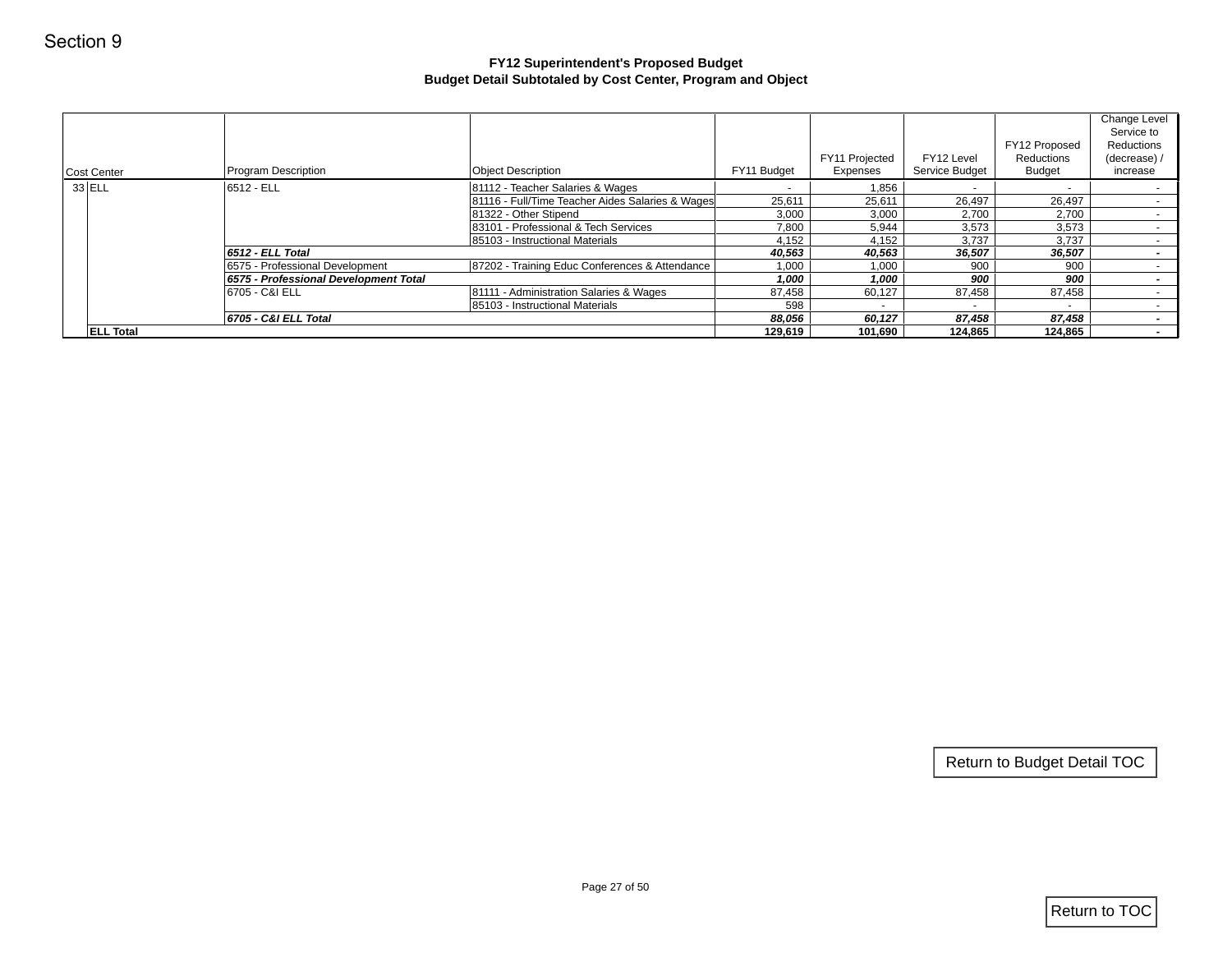| <b>Cost Center</b>                 | <b>Program Description</b>                               | <b>Object Description</b>                                            | FY11 Budget       | FY11 Projected<br>Expenses | FY12 Level<br>Service Budget | FY12 Proposed<br>Reductions<br><b>Budget</b> | Change Level<br>Service to<br>Reductions<br>(decrease) /<br>increase |
|------------------------------------|----------------------------------------------------------|----------------------------------------------------------------------|-------------------|----------------------------|------------------------------|----------------------------------------------|----------------------------------------------------------------------|
| 36 Health & Wellness               | 6548 - Physical Education                                | 81112 - Teacher Salaries & Wages                                     | 262,210           | 224,376                    | 276,665                      | 226,665                                      | (50,000)                                                             |
|                                    |                                                          | 81116 - Full/Time Teacher Aides Salaries & Wages                     | 15,586            | $\sim$                     | $\sim$                       | $\sim$                                       | $\sim$                                                               |
|                                    |                                                          | 81322 - Other Stipend                                                | $\sim$            | 677                        | $\sim$                       | $\sim$                                       | $\sim$                                                               |
|                                    |                                                          | 81413 - Longevity Teacher                                            | $\sim$            | 3,872                      | $\sim$                       | $\sim$                                       | $\sim$                                                               |
|                                    |                                                          | 83101 - Professional & Tech Services<br>85100 - Educational Supplies | 2,600             | 2,600<br>514               | 2,340<br>514                 | 2,340<br>514                                 | $\sim$                                                               |
|                                    |                                                          | 85103 - Instructional Materials                                      | 1,010             | 4,617                      | 4,516                        | 4,516                                        | $\sim$<br>$\sim$                                                     |
|                                    |                                                          | 87105 - Workshop Stipends/PD Expenses                                | 600               | 600                        | 540                          | 540                                          | $\sim$                                                               |
|                                    | 6548 - Physical Education Total                          |                                                                      | 282,006           | 237,257                    | 284,576                      | 234,576                                      | (50,000)                                                             |
|                                    | 6554 - Health Services/Nursing                           | 81117 - Other Full-time Salaries & Wages                             | 10,925            | 1,365                      | 10,925                       | 10,925                                       | $\sim$                                                               |
|                                    |                                                          | 81201 - Temporary Salaries & Wages Professional                      | $\sim$            | 5,500                      | $\sim$                       | $\sim$                                       | $\sim$                                                               |
|                                    |                                                          | 83101 - Professional & Tech Services                                 | $\sim$            | 52,800                     | 52,800                       | 52,800                                       | $\sim$                                                               |
|                                    |                                                          | 85201 - Medical/Surgical Supplies/Services                           | $\sim$            | 15,675                     | 15,675                       | 15,675                                       | $\sim$                                                               |
|                                    | 6554 - Health Services/Nursing Total                     |                                                                      | 10,925            | 75,340                     | 79,400                       | 79,400                                       | $\sim$                                                               |
|                                    | 6557 - Guidance                                          | 81201 - Temporary Salaries & Wages Professional                      | 2,000             | $\sim$                     | $\sim$                       | $\sim$                                       | $\sim$                                                               |
|                                    | 6557 - Guidance Total<br>6575 - Professional Development |                                                                      | 2,000             |                            |                              |                                              | $\sim$                                                               |
|                                    | 6575 - Professional Development Total                    | 87202 - Training Educ Conferences & Attendance                       | $\sim$<br>$\sim$  | 1,068<br>1,068             | 1,068<br>1,068               | 1,068<br>1,068                               | $\sim$<br>$\sim$                                                     |
|                                    | 6710 - C&I Health/Wellness                               | 81111 - Administration Salaries & Wages                              | 65,595            | 50,083                     | 65,595                       | 65,595                                       | $\sim$                                                               |
|                                    |                                                          | 81203 - Substitute Teachers Day - to- Day                            | $\sim$            | 1,544                      | $\sim$                       | $\sim$                                       | $\sim$                                                               |
|                                    |                                                          | 81322 - Other Stipend                                                | $\omega$          | 1,875                      | $\mathbf{r}$                 | $\sim$                                       | $\sim$                                                               |
|                                    |                                                          | 83101 - Professional & Tech Services                                 | $\sim$            | 1,307                      | 1,307                        | 1,307                                        | $\sim$                                                               |
|                                    |                                                          | 85103 - Instructional Materials                                      | 4,750             | 1,116                      | 1,116                        | 1,116                                        | $\sim$                                                               |
|                                    |                                                          | 85110 - Instructional Equipment                                      | $\sim$            | 501                        | 501                          | 501                                          | $\sim$                                                               |
|                                    | 6710 - C&I Health/Wellness Total                         |                                                                      | 70,345            | 56,425                     | 68,518                       | 68,518                                       | $\sim$                                                               |
|                                    | 6725 - C&I Family Science                                | 81111 - Administration Salaries & Wages                              | 16,110            | 11,076                     | 16,110                       | 16,110                                       | $\blacksquare$                                                       |
|                                    |                                                          | 81201 - Temporary Salaries & Wages Professional                      | $\sim$            | 685                        | $\sim$                       | $\sim$                                       | $\sim$                                                               |
|                                    |                                                          | 81414 - Longevity Admin                                              | $\sim$            | 387                        | $\sim$                       | $\sim$                                       | $\sim$                                                               |
| <b>Health &amp; Wellness Total</b> | 6725 - C&I Family Science Total                          |                                                                      | 16,110<br>381,386 | 12,148<br>382,238          | 16,110<br>449,672            | 16,110<br>399,672                            | $\sim$<br>(50,000)                                                   |
|                                    |                                                          |                                                                      |                   |                            |                              | Return to Budget Detail TOC                  |                                                                      |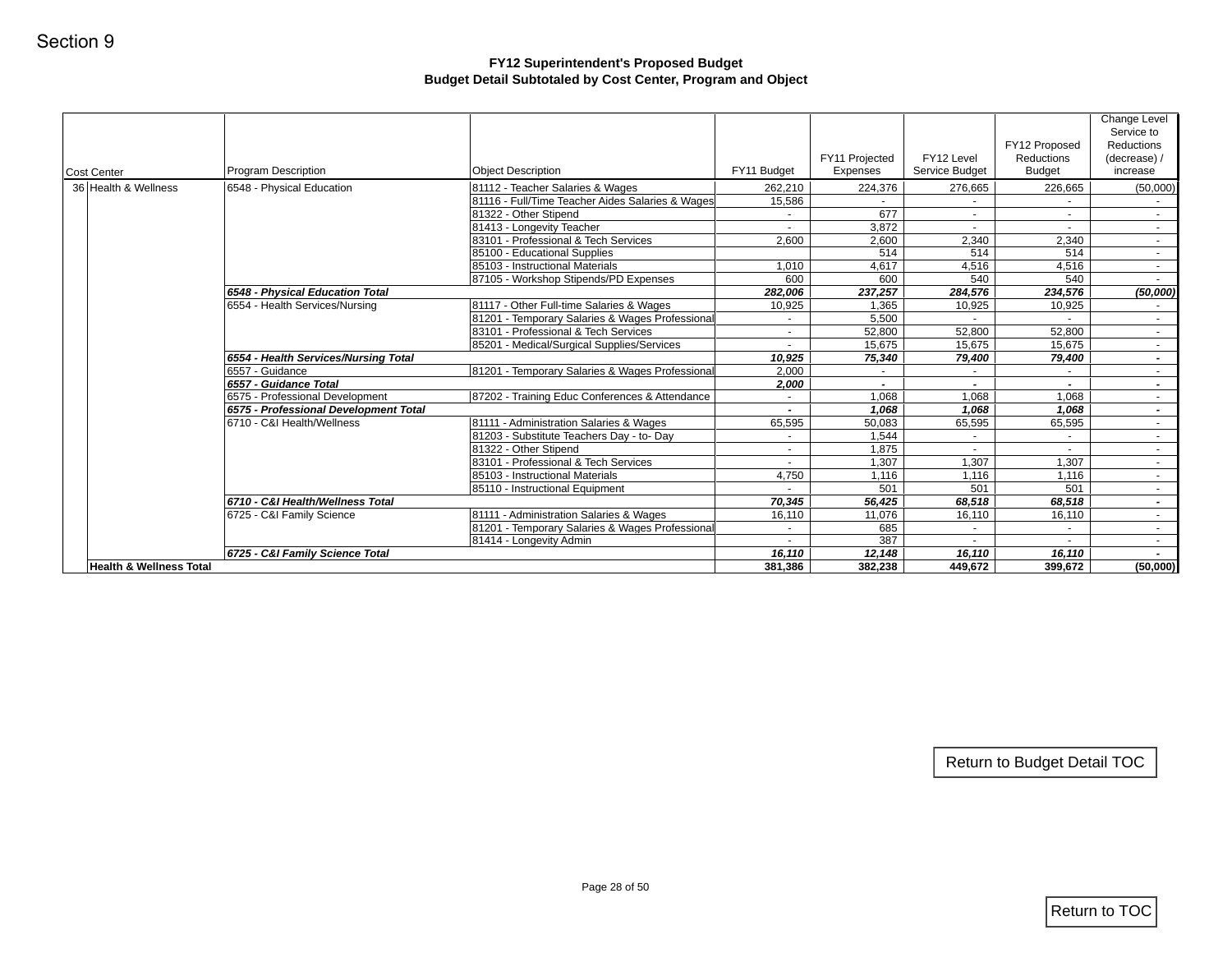|                   |                                       | Budget Detail Subtotaled by Cost Center, Program and Object |                |                |                |                             | Change Level                             |
|-------------------|---------------------------------------|-------------------------------------------------------------|----------------|----------------|----------------|-----------------------------|------------------------------------------|
|                   |                                       |                                                             |                | FY11 Projected | FY12 Level     | FY12 Proposed<br>Reductions | Service to<br>Reductions<br>(decrease) / |
| Cost Center       | Program Description                   | <b>Object Description</b>                                   | FY11 Budget    | Expenses       | Service Budget | Budget                      | increase                                 |
| 39 Math           | 6521 - Math                           | 81201 - Temporary Salaries & Wages Professional             | 15,000         | $\sim$         | $\sim$         | $\sim$                      |                                          |
|                   | 6521 - Math Total                     |                                                             | 15,000         | $\sim$         | $\sim$         | $\sim$                      |                                          |
|                   | 6575 - Professional Development       | 87202 - Training Educ Conferences & Attendance              | $\sim$         | 1,140          | 1,140          | 1,140                       |                                          |
|                   | 6575 - Professional Development Total |                                                             | $\sim$         | 1,140          | 1,140          | 1,140                       |                                          |
|                   | 6720 - C&I Math                       | 81111 - Administration Salaries & Wages                     | 32,600         | 27,749         | 32,600         | 32,600                      |                                          |
|                   |                                       | 85102 - Testing Materials                                   | $\blacksquare$ | 1,050          | 1,050          | 1,050                       |                                          |
|                   |                                       | 85103 - Instructional Materials                             | 9,500          | 6,824          | 6,824          | 6,824                       |                                          |
|                   |                                       | 85106 - Textbooks, Books & Periodicals                      | $\sim$         | 6,011          | 6,011          | 6,011                       |                                          |
|                   |                                       | 87301 - Professional Affiliations Membership/Pubs           | $\sim$         | 180            | 180            | 180                         |                                          |
|                   | 6720 - C&I Math Total                 |                                                             | 42,100         | 41,814         | 46,665         | 46,665                      |                                          |
| <b>Math Total</b> |                                       |                                                             | 57,100         | 42,954         | 47,805         | 47,805                      |                                          |
|                   |                                       |                                                             |                |                |                |                             |                                          |
|                   |                                       |                                                             |                |                |                | Return to Budget Detail TOC |                                          |
|                   |                                       | Page 29 of 50                                               |                |                |                |                             |                                          |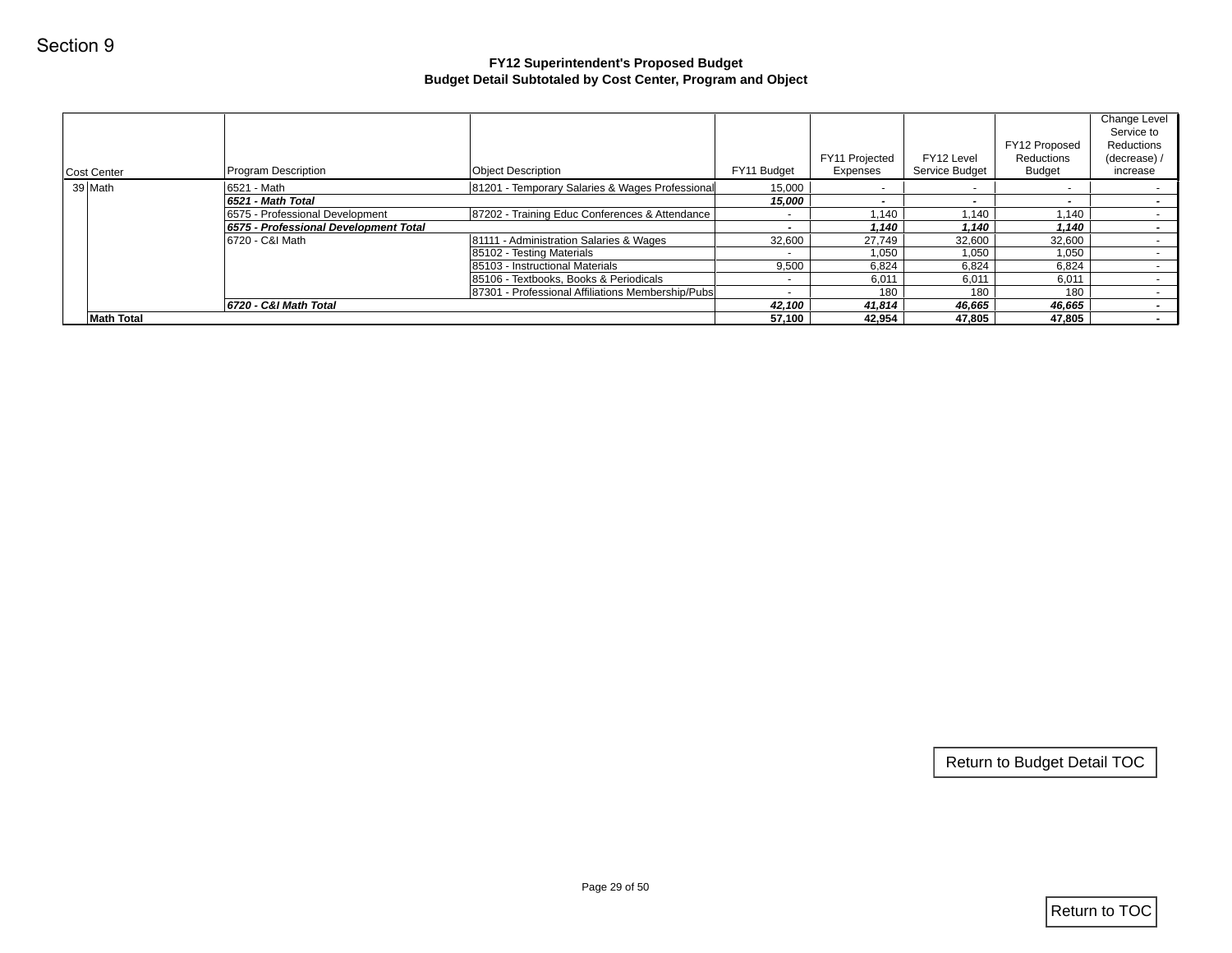| Program Description<br>6575 - Professional Development<br>6575 - Professional Development Total<br>6715 - C&I Science<br>6715 - C&I Science Total | <b>Object Description</b><br>87202 - Training Educ Conferences & Attendance<br>81111 - Administration Salaries & Wages<br>83302 - Field Trips (including expenses)<br>85103 - Instructional Materials | FY11 Budget<br>$\sim$<br>$\blacksquare$<br>44,000 | FY11 Projected<br>Expenses<br>1,314<br>1,314<br>19,750 | FY12 Level<br>Service Budget<br>1,314<br>1,314 | FY12 Proposed<br>Reductions<br><b>Budget</b><br>1,314<br>1,314 | Change Level<br>Service to<br>Reductions<br>(decrease) /<br>increase<br>$\sim$<br>$\sim$ |
|---------------------------------------------------------------------------------------------------------------------------------------------------|-------------------------------------------------------------------------------------------------------------------------------------------------------------------------------------------------------|---------------------------------------------------|--------------------------------------------------------|------------------------------------------------|----------------------------------------------------------------|------------------------------------------------------------------------------------------|
|                                                                                                                                                   |                                                                                                                                                                                                       |                                                   |                                                        |                                                |                                                                |                                                                                          |
|                                                                                                                                                   |                                                                                                                                                                                                       |                                                   |                                                        |                                                |                                                                |                                                                                          |
|                                                                                                                                                   |                                                                                                                                                                                                       |                                                   |                                                        |                                                |                                                                |                                                                                          |
|                                                                                                                                                   |                                                                                                                                                                                                       |                                                   |                                                        | 44,000                                         | 44,000                                                         | $\sim$                                                                                   |
|                                                                                                                                                   |                                                                                                                                                                                                       | $\omega$                                          | 350                                                    | 350                                            | 350                                                            |                                                                                          |
|                                                                                                                                                   |                                                                                                                                                                                                       | 33,250                                            | 41,562                                                 | 41,562                                         | 41,562                                                         | $\sim$<br>$\sim$                                                                         |
|                                                                                                                                                   |                                                                                                                                                                                                       | 77,250<br>77,250                                  | 61,662<br>62,976                                       | 85,912<br>87,226                               | 85,912<br>87,226                                               |                                                                                          |
|                                                                                                                                                   |                                                                                                                                                                                                       |                                                   |                                                        |                                                |                                                                |                                                                                          |
|                                                                                                                                                   |                                                                                                                                                                                                       |                                                   |                                                        |                                                |                                                                |                                                                                          |
|                                                                                                                                                   |                                                                                                                                                                                                       |                                                   |                                                        |                                                |                                                                |                                                                                          |
|                                                                                                                                                   |                                                                                                                                                                                                       |                                                   |                                                        |                                                |                                                                |                                                                                          |
|                                                                                                                                                   |                                                                                                                                                                                                       |                                                   |                                                        |                                                |                                                                |                                                                                          |
|                                                                                                                                                   |                                                                                                                                                                                                       |                                                   |                                                        |                                                |                                                                |                                                                                          |
|                                                                                                                                                   |                                                                                                                                                                                                       |                                                   |                                                        |                                                |                                                                | Return to Budget Detail TOC                                                              |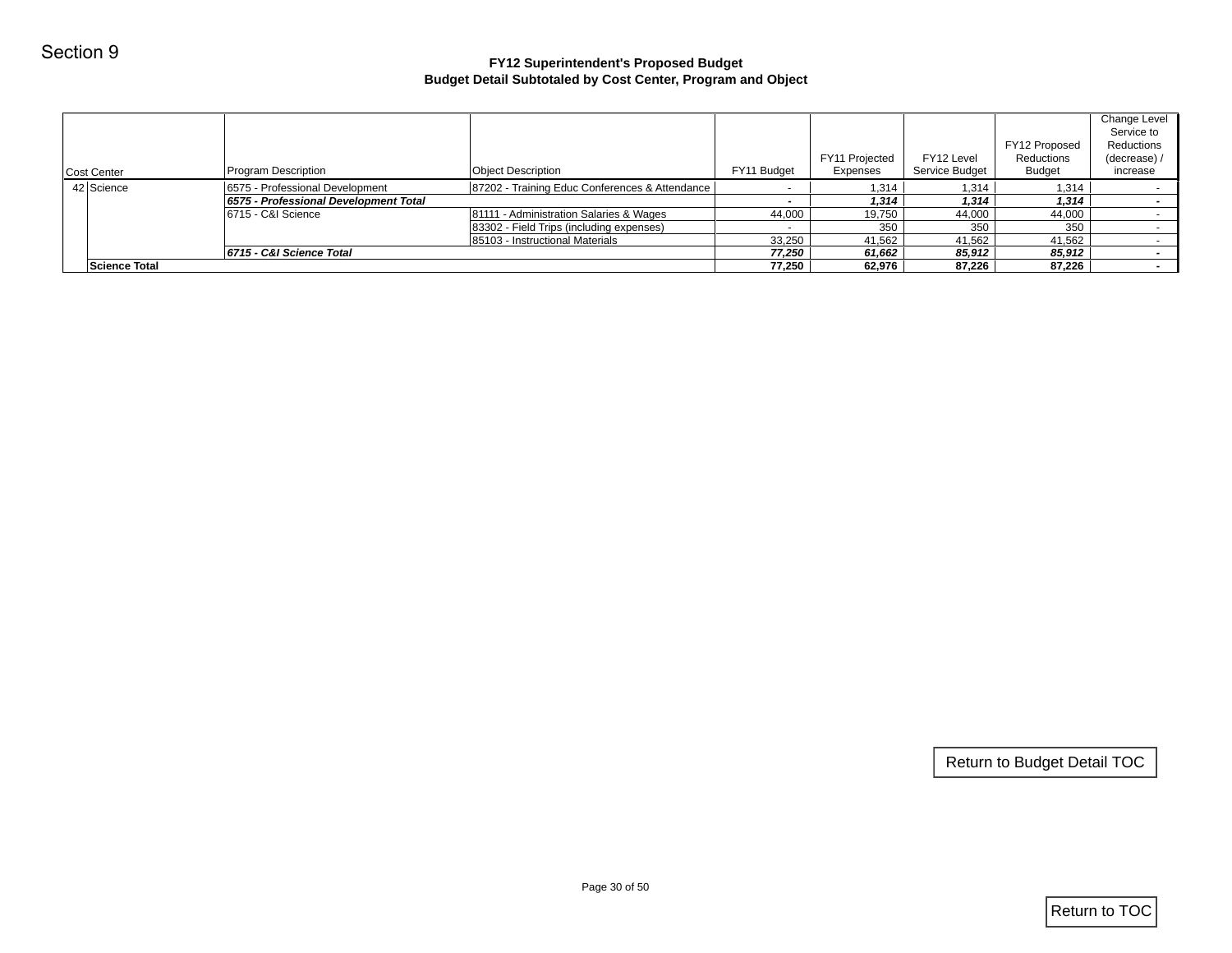| <b>Cost Center</b> | Program Description                              | <b>Object Description</b>                                                    | FY11 Budget              | FY11 Projected<br>Expenses | FY12 Level<br>Service Budget | FY12 Proposed<br>Reductions<br><b>Budget</b> | Change Level<br>Service to<br>Reductions<br>(decrease) /<br>increase |
|--------------------|--------------------------------------------------|------------------------------------------------------------------------------|--------------------------|----------------------------|------------------------------|----------------------------------------------|----------------------------------------------------------------------|
| 45 Sped            | 6575 - Professional Development                  | 87202 - Training Educ Conferences & Attendance                               | $\sim$                   | 269                        | 269                          | 269                                          | $\sim$                                                               |
|                    | 6575 - Professional Development Total            |                                                                              | $\overline{\phantom{a}}$ | 269                        | 269                          | 269                                          | $\sim$                                                               |
|                    | 6584 - Summer Programs                           | 81201 - Temporary Salaries & Wages Professional                              | $\sim$                   | 6,463                      | $\blacksquare$               | $\sim$                                       | $\sim$                                                               |
|                    | 6584 - Summer Programs Total<br>6800 - PK - SPED | 81112 - Teacher Salaries & Wages                                             | $\sim$<br>$\sim$         | 6,463<br>2,654             | $\sim$<br>$\sim$             | $\sim$<br>$\blacksquare$                     | $\sim$<br>$\sim$                                                     |
|                    |                                                  | 81201 - Temporary Salaries & Wages Professional                              | $\sim$                   | 8,637                      | $\sim$                       | $\sim$                                       | $\sim$ 10 $\pm$                                                      |
|                    |                                                  | 81202 - Temporary Salaries & Wages Other                                     | $\sim$                   | 7,264                      |                              |                                              | $\sim$                                                               |
|                    |                                                  | 83101 - Professional & Tech Services                                         | 66,549                   | 52,107                     | 52,107                       | 52,107                                       | $\sim$                                                               |
|                    |                                                  | 84201 - Office Supplies                                                      | $\sim$                   | 482                        | 482                          | 482                                          | $\sim$                                                               |
|                    |                                                  | 84902 - Food Supplies                                                        | $\sim$                   | 3,243                      | 3,243                        | 3,243                                        | $\sim$                                                               |
|                    |                                                  | 85100 - Educational Supplies<br>85101 - Reproduction supplies - Paper/Toner  | $\sim$<br>$\sim$         | 1,548<br>790               | 1,548<br>790                 | 1,548<br>790                                 | $\sim$<br>$\sim$                                                     |
|                    |                                                  | 85102 - Testing Materials                                                    | $\sim$                   | 2,536                      | 2,536                        | 2,536                                        | $\sim$                                                               |
|                    |                                                  | 85103 - Instructional Materials                                              | $\sim$                   | 441                        | 441                          | 441                                          | $\sim$                                                               |
|                    |                                                  | 87301 - Professional Affiliations Membership/Pubs                            | $\sim$                   | 77                         | 77                           | 77                                           | $\sim$                                                               |
|                    | 6800 - PK - SPED Total                           |                                                                              | 66,549                   | 79,780                     | 61,225                       | 61,225                                       | $\sim$                                                               |
|                    | 6803 - Pupil Services (504)                      | 83101 - Professional & Tech Services                                         | $\sim$                   | 19,833                     | 19,833                       | 19,833                                       | $\sim$                                                               |
|                    | 6803 - Pupil Services (504) Total                |                                                                              | $\overline{\phantom{a}}$ | 19,833                     | 19,833                       | 19,833                                       | $\sim$                                                               |
|                    | 6806 - Sped Admin/Management Services            | 81111 - Administration Salaries & Wages<br>81115 - Clerical Salaries & Wages | 284,000<br>129,415       | 263,514<br>116,953         | 288,000<br>135,222           | 288,000<br>135,222                           | $\sim$<br>$\sim$                                                     |
|                    |                                                  | 81117 - Other Full-time Salaries & Wages                                     | 34,983                   | 45,086                     | 34,983                       | 34,983                                       | $\sim$                                                               |
|                    |                                                  | 81201 - Temporary Salaries & Wages Professional                              | $\sim$                   | 1,663                      | $\sim$                       | $\sim$                                       | $\sim$                                                               |
|                    |                                                  | 81206 - Temporary Clerical Help                                              | $\sim$                   | 22,633                     | $\blacksquare$               | $\sim$                                       | $\sim$                                                               |
|                    |                                                  | 81320 - Skills Stipend                                                       | $\sim$                   | 841                        | $\sim$                       | $\sim$                                       | $\sim$                                                               |
|                    |                                                  | 81415 - Longevity Clerical                                                   | $\sim$                   | 633                        | $\sim$                       | $\sim$                                       | $\sim$                                                               |
|                    |                                                  | 83102 - Legal Services                                                       | $\sim$                   | 158                        | 158                          | 158                                          | $\sim$                                                               |
|                    |                                                  | 83402 - Telephone/pagers<br>84201 - Office Supplies                          | $\sim$<br>$\sim$         | 4,937<br>12,681            | 4,937<br>12,681              | 4,937<br>12,681                              | $\sim$<br>$\sim$                                                     |
|                    |                                                  | 85101 - Reproduction supplies - Paper/Toner                                  | $\sim$                   | 665                        | 665                          | 665                                          | $\sim$                                                               |
|                    |                                                  | 85201 - Medical/Surgical Supplies/Services                                   | 15,675                   | $\sim$                     | $\sim$                       | $\sim 100$                                   | $\sim$                                                               |
|                    |                                                  | 87101 - Business Travel                                                      | 2,000                    | 624                        | 624                          | 624                                          | $\sim$                                                               |
|                    |                                                  | 87105 - Workshop Stipends/PD Expenses                                        | $\sim$                   | 146                        | 146                          | 146                                          | $\sim$                                                               |
|                    |                                                  | 87202 - Training Educ Conferences & Attendance                               | $\sim$                   | 360                        | 360                          | 360                                          | $\sim$                                                               |
|                    |                                                  | 87301 - Professional Affiliations Membership/Pubs                            | $\sim$                   | 633                        | 633                          | 633<br>478,409                               | $\sim$                                                               |
|                    | 6806 - Sped Admin/Management Services Total      |                                                                              | 466,073                  | 471,526                    | 478,409                      |                                              | $\sim$                                                               |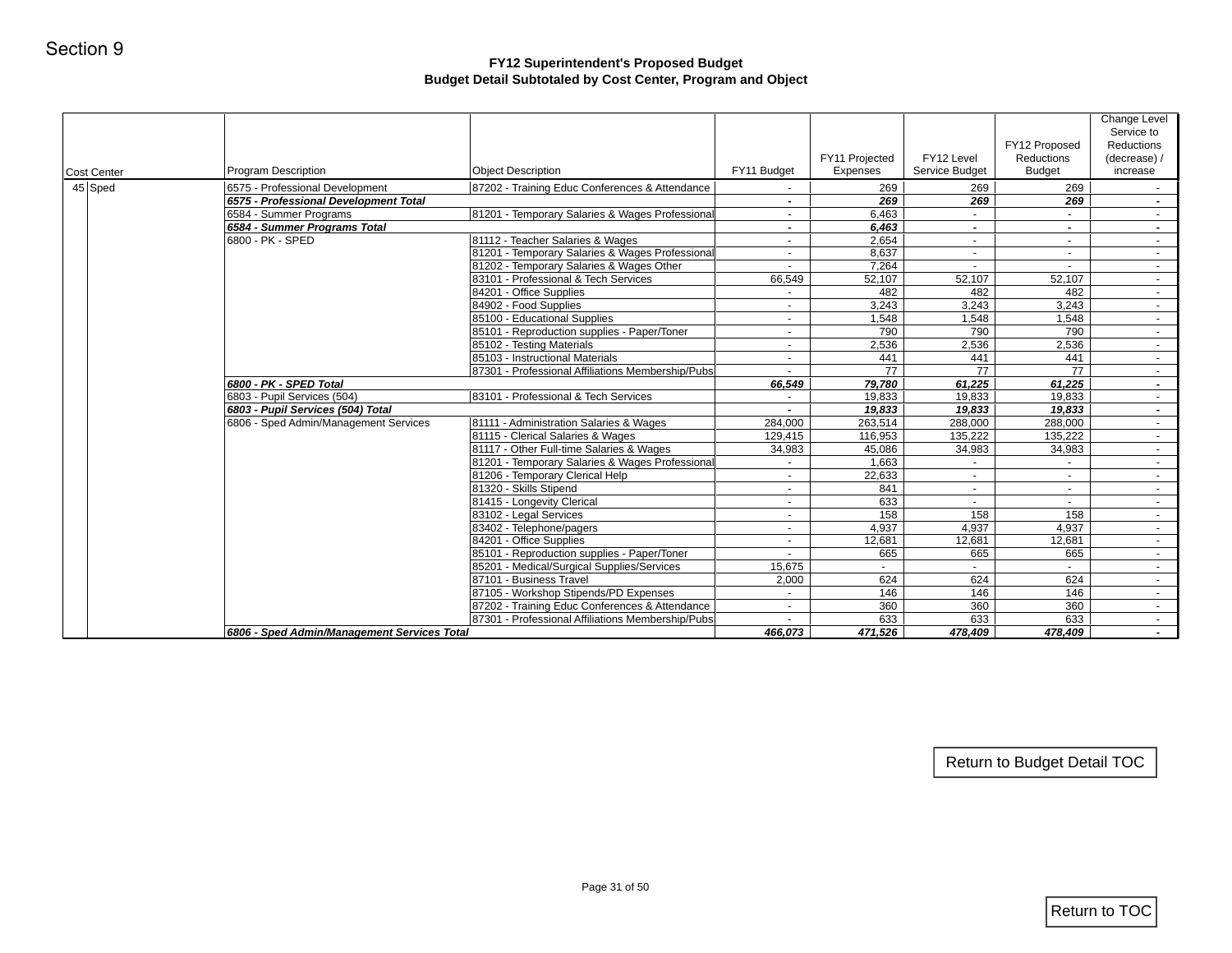| 6809 - SPED Teacher<br>81112 - Teacher Salaries & Wages<br>32,967<br>32,967<br>81201 - Temporary Salaries & Wages Professional<br>8,458<br>$\sim$<br>$\sim$<br>85103 - Instructional Materials<br>508<br>508<br>$\sim$<br>85106 - Textbooks, Books & Periodicals<br>4,222<br>4,222<br>6809 - SPED Teacher Total<br>32,967<br>46,155<br>4,730<br>6812 - OT/PT<br>81112 - Teacher Salaries & Wages<br>566,386<br>547,258<br>204,173<br>81413 - Longevity Teacher<br>7,928<br>8,809<br>$\sim$<br>83101 - Professional & Tech Services<br>63,888<br>63,888<br>$\sim$<br>6812 - OT/PT Total<br>566,386<br>619,955<br>275,989<br>83101 - Professional & Tech Services<br>6815 - Alternative Program<br>12,078<br>12,078<br>$\bullet$<br>6815 - Alternative Program Total<br>12,078<br>12,078<br>$\overline{\phantom{a}}$<br>6818 - Speech/Language<br>81112 - Teacher Salaries & Wages<br>28,122<br>172,538<br>$\sim$<br>83101 - Professional & Tech Services<br>9,768<br>9,768<br>$\sim$<br>6818 - Speech/Language Total<br>37,890<br>182,306<br>$\blacksquare$<br>6821 - Behavioral Support<br>83101 - Professional & Tech Services<br>90,400<br>90,400<br>$\sim$<br>6821 - Behavioral Support Total<br>90,400<br>90,400<br>$\overline{\phantom{a}}$<br>81116 - Full/Time Teacher Aides Salaries & Wages<br>6824 - Inclusion Support<br>2,619<br>$\sim$<br>$\sim$<br>81118 - Part-time Salaries & Wages<br>1,206<br>$\sim$<br>$\sim$<br>81201 - Temporary Salaries & Wages Professional<br>4,144<br>$\sim$<br>85100 - Educational Supplies<br>34,000<br>34,000<br>30,600<br>85103 - Instructional Materials<br>26,098<br>23,488<br>26,098<br>6824 - Inclusion Support Total<br>60,098<br>68,067<br>54,088<br>6830 - Medical Services<br>83101 - Professional & Tech Services<br>33,924<br>33,924<br>$\sim$<br>6830 - Medical Services Total<br>33,924<br>33,924<br>81112 - Teacher Salaries & Wages<br>6833 - Social Workers<br>285,286<br>285,286<br>31,754<br>87202 - Training Educ Conferences & Attendance<br>1,860<br>1,860<br>6833 - Social Workers Total<br>285,286<br>287,146<br>33,614<br>81112 - Teacher Salaries & Wages<br>6836 - Psychologists<br>263,860<br>281,970<br>284,788<br>81201 - Temporary Salaries & Wages Professional<br>2,367<br>$\sim$<br>83101 - Professional & Tech Services<br>1,511<br>1,511<br>$\sim$<br>85101 - Reproduction supplies - Paper/Toner<br>326<br>326<br>$\sim$<br>6836 - Psychologists Total<br>281,970<br>268,064<br>286,625 | $\sim$<br>508                                               | $\sim$<br>$\sim$ | FY11 Projected<br>Expenses | FY11 Budget | <b>Object Description</b> | Program Description | <b>Cost Center</b> |
|--------------------------------------------------------------------------------------------------------------------------------------------------------------------------------------------------------------------------------------------------------------------------------------------------------------------------------------------------------------------------------------------------------------------------------------------------------------------------------------------------------------------------------------------------------------------------------------------------------------------------------------------------------------------------------------------------------------------------------------------------------------------------------------------------------------------------------------------------------------------------------------------------------------------------------------------------------------------------------------------------------------------------------------------------------------------------------------------------------------------------------------------------------------------------------------------------------------------------------------------------------------------------------------------------------------------------------------------------------------------------------------------------------------------------------------------------------------------------------------------------------------------------------------------------------------------------------------------------------------------------------------------------------------------------------------------------------------------------------------------------------------------------------------------------------------------------------------------------------------------------------------------------------------------------------------------------------------------------------------------------------------------------------------------------------------------------------------------------------------------------------------------------------------------------------------------------------------------------------------------------------------------------------------------------------------------------------------------------------------------------------------------------------------------------------------------------------------------------|-------------------------------------------------------------|------------------|----------------------------|-------------|---------------------------|---------------------|--------------------|
|                                                                                                                                                                                                                                                                                                                                                                                                                                                                                                                                                                                                                                                                                                                                                                                                                                                                                                                                                                                                                                                                                                                                                                                                                                                                                                                                                                                                                                                                                                                                                                                                                                                                                                                                                                                                                                                                                                                                                                                                                                                                                                                                                                                                                                                                                                                                                                                                                                                                          | $\sim$ $-$<br>$\sim$ 10 $\pm$<br>$\sim$<br>$\sim$<br>$\sim$ |                  |                            |             |                           |                     |                    |
|                                                                                                                                                                                                                                                                                                                                                                                                                                                                                                                                                                                                                                                                                                                                                                                                                                                                                                                                                                                                                                                                                                                                                                                                                                                                                                                                                                                                                                                                                                                                                                                                                                                                                                                                                                                                                                                                                                                                                                                                                                                                                                                                                                                                                                                                                                                                                                                                                                                                          |                                                             |                  |                            |             |                           |                     |                    |
|                                                                                                                                                                                                                                                                                                                                                                                                                                                                                                                                                                                                                                                                                                                                                                                                                                                                                                                                                                                                                                                                                                                                                                                                                                                                                                                                                                                                                                                                                                                                                                                                                                                                                                                                                                                                                                                                                                                                                                                                                                                                                                                                                                                                                                                                                                                                                                                                                                                                          |                                                             |                  |                            |             |                           |                     |                    |
|                                                                                                                                                                                                                                                                                                                                                                                                                                                                                                                                                                                                                                                                                                                                                                                                                                                                                                                                                                                                                                                                                                                                                                                                                                                                                                                                                                                                                                                                                                                                                                                                                                                                                                                                                                                                                                                                                                                                                                                                                                                                                                                                                                                                                                                                                                                                                                                                                                                                          |                                                             | 4,222<br>4,730   |                            |             |                           |                     |                    |
|                                                                                                                                                                                                                                                                                                                                                                                                                                                                                                                                                                                                                                                                                                                                                                                                                                                                                                                                                                                                                                                                                                                                                                                                                                                                                                                                                                                                                                                                                                                                                                                                                                                                                                                                                                                                                                                                                                                                                                                                                                                                                                                                                                                                                                                                                                                                                                                                                                                                          |                                                             | 204,173          |                            |             |                           |                     |                    |
|                                                                                                                                                                                                                                                                                                                                                                                                                                                                                                                                                                                                                                                                                                                                                                                                                                                                                                                                                                                                                                                                                                                                                                                                                                                                                                                                                                                                                                                                                                                                                                                                                                                                                                                                                                                                                                                                                                                                                                                                                                                                                                                                                                                                                                                                                                                                                                                                                                                                          | $\sim$ 10 $\pm$                                             | 7,928            |                            |             |                           |                     |                    |
|                                                                                                                                                                                                                                                                                                                                                                                                                                                                                                                                                                                                                                                                                                                                                                                                                                                                                                                                                                                                                                                                                                                                                                                                                                                                                                                                                                                                                                                                                                                                                                                                                                                                                                                                                                                                                                                                                                                                                                                                                                                                                                                                                                                                                                                                                                                                                                                                                                                                          | $\sim$                                                      | 63,888           |                            |             |                           |                     |                    |
|                                                                                                                                                                                                                                                                                                                                                                                                                                                                                                                                                                                                                                                                                                                                                                                                                                                                                                                                                                                                                                                                                                                                                                                                                                                                                                                                                                                                                                                                                                                                                                                                                                                                                                                                                                                                                                                                                                                                                                                                                                                                                                                                                                                                                                                                                                                                                                                                                                                                          | $\sim$                                                      | 275,989          |                            |             |                           |                     |                    |
|                                                                                                                                                                                                                                                                                                                                                                                                                                                                                                                                                                                                                                                                                                                                                                                                                                                                                                                                                                                                                                                                                                                                                                                                                                                                                                                                                                                                                                                                                                                                                                                                                                                                                                                                                                                                                                                                                                                                                                                                                                                                                                                                                                                                                                                                                                                                                                                                                                                                          | $\sim$                                                      | 12,078           |                            |             |                           |                     |                    |
|                                                                                                                                                                                                                                                                                                                                                                                                                                                                                                                                                                                                                                                                                                                                                                                                                                                                                                                                                                                                                                                                                                                                                                                                                                                                                                                                                                                                                                                                                                                                                                                                                                                                                                                                                                                                                                                                                                                                                                                                                                                                                                                                                                                                                                                                                                                                                                                                                                                                          | $\sim$                                                      | 12,078           |                            |             |                           |                     |                    |
|                                                                                                                                                                                                                                                                                                                                                                                                                                                                                                                                                                                                                                                                                                                                                                                                                                                                                                                                                                                                                                                                                                                                                                                                                                                                                                                                                                                                                                                                                                                                                                                                                                                                                                                                                                                                                                                                                                                                                                                                                                                                                                                                                                                                                                                                                                                                                                                                                                                                          | $\sim$                                                      | 172,538          |                            |             |                           |                     |                    |
|                                                                                                                                                                                                                                                                                                                                                                                                                                                                                                                                                                                                                                                                                                                                                                                                                                                                                                                                                                                                                                                                                                                                                                                                                                                                                                                                                                                                                                                                                                                                                                                                                                                                                                                                                                                                                                                                                                                                                                                                                                                                                                                                                                                                                                                                                                                                                                                                                                                                          | $\sim$                                                      | 9,768            |                            |             |                           |                     |                    |
|                                                                                                                                                                                                                                                                                                                                                                                                                                                                                                                                                                                                                                                                                                                                                                                                                                                                                                                                                                                                                                                                                                                                                                                                                                                                                                                                                                                                                                                                                                                                                                                                                                                                                                                                                                                                                                                                                                                                                                                                                                                                                                                                                                                                                                                                                                                                                                                                                                                                          | $\sim$                                                      | 182,306          |                            |             |                           |                     |                    |
|                                                                                                                                                                                                                                                                                                                                                                                                                                                                                                                                                                                                                                                                                                                                                                                                                                                                                                                                                                                                                                                                                                                                                                                                                                                                                                                                                                                                                                                                                                                                                                                                                                                                                                                                                                                                                                                                                                                                                                                                                                                                                                                                                                                                                                                                                                                                                                                                                                                                          | $\sim$<br>$\sim$                                            | 90,400<br>90,400 |                            |             |                           |                     |                    |
|                                                                                                                                                                                                                                                                                                                                                                                                                                                                                                                                                                                                                                                                                                                                                                                                                                                                                                                                                                                                                                                                                                                                                                                                                                                                                                                                                                                                                                                                                                                                                                                                                                                                                                                                                                                                                                                                                                                                                                                                                                                                                                                                                                                                                                                                                                                                                                                                                                                                          | $\sim$ $-$                                                  | $\sim$           |                            |             |                           |                     |                    |
|                                                                                                                                                                                                                                                                                                                                                                                                                                                                                                                                                                                                                                                                                                                                                                                                                                                                                                                                                                                                                                                                                                                                                                                                                                                                                                                                                                                                                                                                                                                                                                                                                                                                                                                                                                                                                                                                                                                                                                                                                                                                                                                                                                                                                                                                                                                                                                                                                                                                          | $\sim$ $-$                                                  | $\sim$           |                            |             |                           |                     |                    |
|                                                                                                                                                                                                                                                                                                                                                                                                                                                                                                                                                                                                                                                                                                                                                                                                                                                                                                                                                                                                                                                                                                                                                                                                                                                                                                                                                                                                                                                                                                                                                                                                                                                                                                                                                                                                                                                                                                                                                                                                                                                                                                                                                                                                                                                                                                                                                                                                                                                                          | $\sim$                                                      | $\sim$           |                            |             |                           |                     |                    |
|                                                                                                                                                                                                                                                                                                                                                                                                                                                                                                                                                                                                                                                                                                                                                                                                                                                                                                                                                                                                                                                                                                                                                                                                                                                                                                                                                                                                                                                                                                                                                                                                                                                                                                                                                                                                                                                                                                                                                                                                                                                                                                                                                                                                                                                                                                                                                                                                                                                                          | $\sim$                                                      | 30,600           |                            |             |                           |                     |                    |
|                                                                                                                                                                                                                                                                                                                                                                                                                                                                                                                                                                                                                                                                                                                                                                                                                                                                                                                                                                                                                                                                                                                                                                                                                                                                                                                                                                                                                                                                                                                                                                                                                                                                                                                                                                                                                                                                                                                                                                                                                                                                                                                                                                                                                                                                                                                                                                                                                                                                          | $\sim$                                                      | 23,488           |                            |             |                           |                     |                    |
|                                                                                                                                                                                                                                                                                                                                                                                                                                                                                                                                                                                                                                                                                                                                                                                                                                                                                                                                                                                                                                                                                                                                                                                                                                                                                                                                                                                                                                                                                                                                                                                                                                                                                                                                                                                                                                                                                                                                                                                                                                                                                                                                                                                                                                                                                                                                                                                                                                                                          | $\sim$                                                      | 54,088           |                            |             |                           |                     |                    |
|                                                                                                                                                                                                                                                                                                                                                                                                                                                                                                                                                                                                                                                                                                                                                                                                                                                                                                                                                                                                                                                                                                                                                                                                                                                                                                                                                                                                                                                                                                                                                                                                                                                                                                                                                                                                                                                                                                                                                                                                                                                                                                                                                                                                                                                                                                                                                                                                                                                                          | $\sim$                                                      | 33,924           |                            |             |                           |                     |                    |
|                                                                                                                                                                                                                                                                                                                                                                                                                                                                                                                                                                                                                                                                                                                                                                                                                                                                                                                                                                                                                                                                                                                                                                                                                                                                                                                                                                                                                                                                                                                                                                                                                                                                                                                                                                                                                                                                                                                                                                                                                                                                                                                                                                                                                                                                                                                                                                                                                                                                          | $\sim$                                                      | 33,924           |                            |             |                           |                     |                    |
|                                                                                                                                                                                                                                                                                                                                                                                                                                                                                                                                                                                                                                                                                                                                                                                                                                                                                                                                                                                                                                                                                                                                                                                                                                                                                                                                                                                                                                                                                                                                                                                                                                                                                                                                                                                                                                                                                                                                                                                                                                                                                                                                                                                                                                                                                                                                                                                                                                                                          | $\sim$                                                      | 31,754           |                            |             |                           |                     |                    |
|                                                                                                                                                                                                                                                                                                                                                                                                                                                                                                                                                                                                                                                                                                                                                                                                                                                                                                                                                                                                                                                                                                                                                                                                                                                                                                                                                                                                                                                                                                                                                                                                                                                                                                                                                                                                                                                                                                                                                                                                                                                                                                                                                                                                                                                                                                                                                                                                                                                                          | $\sim$                                                      | 1,860            |                            |             |                           |                     |                    |
|                                                                                                                                                                                                                                                                                                                                                                                                                                                                                                                                                                                                                                                                                                                                                                                                                                                                                                                                                                                                                                                                                                                                                                                                                                                                                                                                                                                                                                                                                                                                                                                                                                                                                                                                                                                                                                                                                                                                                                                                                                                                                                                                                                                                                                                                                                                                                                                                                                                                          | $\sim$                                                      | 33,614           |                            |             |                           |                     |                    |
|                                                                                                                                                                                                                                                                                                                                                                                                                                                                                                                                                                                                                                                                                                                                                                                                                                                                                                                                                                                                                                                                                                                                                                                                                                                                                                                                                                                                                                                                                                                                                                                                                                                                                                                                                                                                                                                                                                                                                                                                                                                                                                                                                                                                                                                                                                                                                                                                                                                                          | $\sim$                                                      | 284,788          |                            |             |                           |                     |                    |
|                                                                                                                                                                                                                                                                                                                                                                                                                                                                                                                                                                                                                                                                                                                                                                                                                                                                                                                                                                                                                                                                                                                                                                                                                                                                                                                                                                                                                                                                                                                                                                                                                                                                                                                                                                                                                                                                                                                                                                                                                                                                                                                                                                                                                                                                                                                                                                                                                                                                          | $\sim$<br>$\sim$                                            | 1,511            |                            |             |                           |                     |                    |
|                                                                                                                                                                                                                                                                                                                                                                                                                                                                                                                                                                                                                                                                                                                                                                                                                                                                                                                                                                                                                                                                                                                                                                                                                                                                                                                                                                                                                                                                                                                                                                                                                                                                                                                                                                                                                                                                                                                                                                                                                                                                                                                                                                                                                                                                                                                                                                                                                                                                          | $\sim$                                                      | 326              |                            |             |                           |                     |                    |
|                                                                                                                                                                                                                                                                                                                                                                                                                                                                                                                                                                                                                                                                                                                                                                                                                                                                                                                                                                                                                                                                                                                                                                                                                                                                                                                                                                                                                                                                                                                                                                                                                                                                                                                                                                                                                                                                                                                                                                                                                                                                                                                                                                                                                                                                                                                                                                                                                                                                          | $\sim 100$                                                  | 286,625          |                            |             |                           |                     |                    |
| Return to Budget Detail TOC                                                                                                                                                                                                                                                                                                                                                                                                                                                                                                                                                                                                                                                                                                                                                                                                                                                                                                                                                                                                                                                                                                                                                                                                                                                                                                                                                                                                                                                                                                                                                                                                                                                                                                                                                                                                                                                                                                                                                                                                                                                                                                                                                                                                                                                                                                                                                                                                                                              |                                                             |                  |                            |             |                           |                     |                    |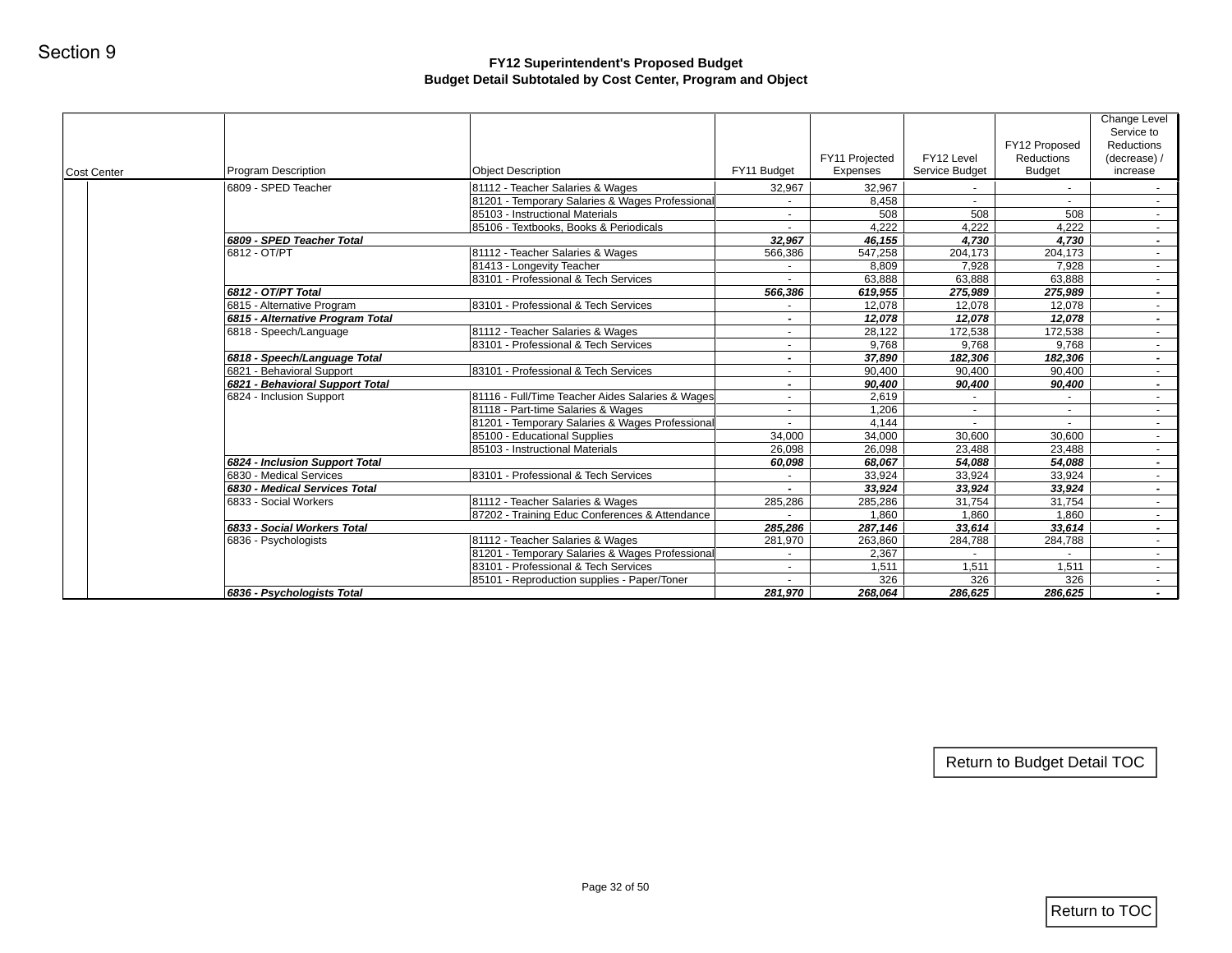| Cost Center | <b>Program Description</b>                                               | <b>Object Description</b>                                                                                            | FY11 Budget              | FY11 Projected<br><b>Expenses</b>            | FY12 Level<br>Service Budget | FY12 Proposed<br>Reductions<br><b>Budget</b> | Change Level<br>Service to<br>Reductions<br>(decrease) /<br>increase |
|-------------|--------------------------------------------------------------------------|----------------------------------------------------------------------------------------------------------------------|--------------------------|----------------------------------------------|------------------------------|----------------------------------------------|----------------------------------------------------------------------|
|             | 6839 - Team Chairs                                                       | 81111 - Administration Salaries & Wages                                                                              | 100,244                  | 33,549                                       | 104,537                      | 104,537                                      | $\sim$                                                               |
|             |                                                                          | 81112 - Teacher Salaries & Wages                                                                                     |                          | 8,942                                        | 26,401                       | 26,401                                       | $\sim$                                                               |
|             |                                                                          | 81201 - Temporary Salaries & Wages Professional                                                                      | $\bullet$                | 24,695                                       |                              |                                              | $\sim$                                                               |
|             |                                                                          | 87101 - Business Travel                                                                                              | $\sim$                   | 2,626                                        | 2,626                        | 2,626                                        | $\sim$                                                               |
|             | 6839 - Team Chairs Total                                                 |                                                                                                                      | 100,244                  | 69,812                                       | 133,564                      | 133,564                                      | $\sim$                                                               |
|             | 6842 - Adaptive Techology                                                | 85100 - Educational Supplies                                                                                         | $\sim$                   | 1,747                                        | 1,747                        | 1,747                                        | $\sim$                                                               |
|             |                                                                          | 85103 - Instructional Materials                                                                                      | $\sim$                   | 690                                          | 690                          | 690                                          | $\sim$ 10 $\pm$                                                      |
|             | 6842 - Adaptive Techology Total                                          | 85110 - Instructional Equipment                                                                                      | 21,500                   |                                              |                              | 2,437                                        | $\sim$                                                               |
|             | 6845 - One to One Assistance                                             | 83201 - Tuition to Other Schools                                                                                     | 21,500<br>$\sim$         | 2,437<br>137,349                             | 2,437<br>137,349             | 137,349                                      | $\sim$<br>$\sim$                                                     |
|             | 6845 - One to One Assistance Total                                       |                                                                                                                      | $\blacksquare$           | 137,349                                      | 137,349                      | 137,349                                      |                                                                      |
|             | 6848 - Out of district tuition Day Students                              | 83201 - Tuition to Other Schools                                                                                     | 5,922,410                | 4,351,752                                    | 4,226,312                    | 4,226,312                                    | $\sim$                                                               |
|             | 6848 - Out of district tuition Day Students Total                        |                                                                                                                      | 5,922,410                | 4,351,752                                    | 4,226,312                    | 4,226,312                                    | $\sim$<br>$\sim$                                                     |
|             | 6851 - Out of district tuition Residential                               | 83201 - Tuition to Other Schools                                                                                     | $\sim$                   |                                              |                              |                                              | $\sim$                                                               |
|             | 6851 - Out of district tuition Residential Total                         |                                                                                                                      | $\sim$                   | 1,399,375<br>1,399,375                       | 1,399,375<br>1,399,375       | 1,399,375<br>1,399,375                       | $\sim$                                                               |
|             | 6854 - SPED summer program                                               | 81201 - Temporary Salaries & Wages Professional                                                                      | $\sim$                   | 488                                          | $\sim$                       | $\sim$                                       | $\sim$                                                               |
|             |                                                                          | 83101 - Professional & Tech Services                                                                                 | $\sim$                   | 7,656                                        | 7,656                        | 7,656                                        | $\sim$                                                               |
|             |                                                                          | 83201 - Tuition to Other Schools                                                                                     | $\sim$                   | 233,464                                      | 233,464                      | 233,464                                      | $\sim$                                                               |
|             |                                                                          | 85106 - Textbooks, Books & Periodicals                                                                               | $\sim$                   | 591                                          | 591                          | 591                                          | $\sim$                                                               |
|             | 6854 - SPED summer program Total                                         |                                                                                                                      | $\sim$                   | 242,199                                      | 241,711                      | 241,711                                      | $\sim$                                                               |
|             | 6857 - SPED contracted Service                                           | 81201 - Temporary Salaries & Wages Professional                                                                      | $\sim$                   | 2,210                                        | $\sim$                       |                                              | $\sim$                                                               |
|             |                                                                          | 83101 - Professional & Tech Services                                                                                 | 1,180,969                | 480,340                                      | 747,515                      | 747,515                                      | $\sim$                                                               |
|             |                                                                          | 85103 - Instructional Materials                                                                                      | 10,000                   |                                              |                              |                                              | $\sim$                                                               |
|             | 6857 - SPED contracted Service Total                                     |                                                                                                                      | 1,190,969                | 482,550                                      | 747,515                      | 747,515                                      | $\sim$                                                               |
|             | 6860 - SPED testing and assessment                                       | 81112 - Teacher Salaries & Wages                                                                                     | 397,369                  | 396,333                                      | 406,475                      | 406,475                                      | $\sim$                                                               |
|             |                                                                          | 81322 - Other Stipend                                                                                                | $\sim$                   | 923                                          | $\sim$                       | $\sim$                                       | $\sim$                                                               |
|             |                                                                          | 81413 - Longevity Teacher                                                                                            | $\sim$                   | 1,036                                        | 932                          | 932                                          | $\sim$                                                               |
|             |                                                                          |                                                                                                                      |                          |                                              |                              |                                              | $\sim$                                                               |
|             |                                                                          |                                                                                                                      |                          |                                              |                              |                                              | $\sim$                                                               |
|             |                                                                          |                                                                                                                      |                          |                                              |                              |                                              | $\sim$                                                               |
|             | 6863 - SPED Curriculum                                                   |                                                                                                                      | $\sim$                   |                                              |                              |                                              | $\sim$                                                               |
|             |                                                                          | 85106 - Textbooks, Books & Periodicals                                                                               | $\sim$                   | 93                                           | 93                           | 93                                           | $\sim$                                                               |
|             |                                                                          |                                                                                                                      | $\overline{\phantom{a}}$ |                                              | 93                           | 93                                           | $\sim$                                                               |
|             | 6860 - SPED testing and assessment Total<br>6863 - SPED Curriculum Total | 83101 - Professional & Tech Services<br>85102 - Testing Materials<br>81201 - Temporary Salaries & Wages Professional | 10,750<br>408,119        | 25,608<br>7,165<br>431,065<br>1,016<br>1,109 | 25,608<br>7,165<br>440,181   | 25,608<br>7,165<br>440,181                   |                                                                      |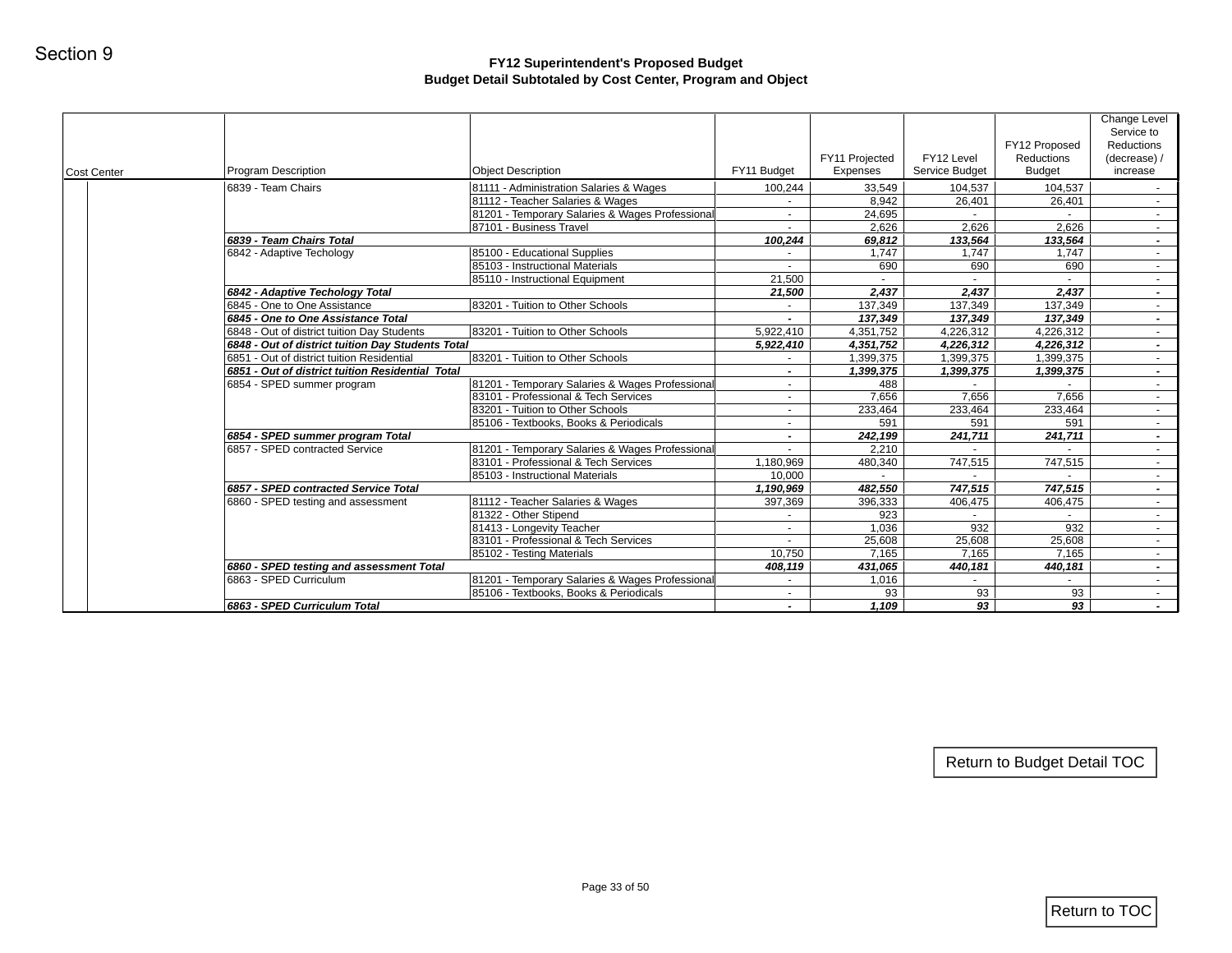|                   |                                               | <b>Budget Detail Subtotaled by Cost Center, Program and Object</b> |                          |                      |                     |                             |                            |
|-------------------|-----------------------------------------------|--------------------------------------------------------------------|--------------------------|----------------------|---------------------|-----------------------------|----------------------------|
|                   |                                               |                                                                    |                          |                      |                     |                             | Change Level<br>Service to |
|                   |                                               |                                                                    |                          | FY11 Projected       | FY12 Level          | FY12 Proposed<br>Reductions | Reductions<br>(decrease) / |
| Cost Center       | Program Description                           | <b>Object Description</b>                                          | FY11 Budget              | Expenses             | Service Budget      | <b>Budget</b>               | increase                   |
|                   | 6866 - Legal Services Special Education       | 83102 - Legal Services                                             | 100,000                  | 151,390              | 205,690             | 205,690                     | $\sim$                     |
|                   | 6866 - Legal Services Special Education Total | 83201 - Tuition to Other Schools                                   | $\sim$<br>100,000        | 3,500<br>154,890     | 3,500<br>209,190    | 3,500<br>209,190            | $\sim$                     |
|                   | 6935 - Human Resources                        | 81505 - Other Payments                                             | $\blacksquare$           | 21,367               | $\sim$              | $\sim$                      | $\sim$                     |
|                   | 6935 - Human Resources Total                  |                                                                    | $\overline{\phantom{a}}$ | 21,367               | $\blacksquare$      | $\blacksquare$              |                            |
|                   | 6998 - Systemwide Expense                     | 81731 - MTRB Pensions                                              | 124,391                  | 124,391              | 83,856              | 83,856                      | $\sim$<br>$\sim$           |
| <b>Sped Total</b> | 6998 - Systemwide Expense Total               |                                                                    | 124,391<br>9,626,962     | 124,391<br>9,459,849 | 83,856<br>9,155,073 | 83,856<br>9,155,073         |                            |
|                   |                                               |                                                                    |                          |                      |                     |                             |                            |
|                   |                                               |                                                                    |                          |                      |                     | Return to Budget Detail TOC |                            |
|                   |                                               |                                                                    |                          |                      |                     |                             |                            |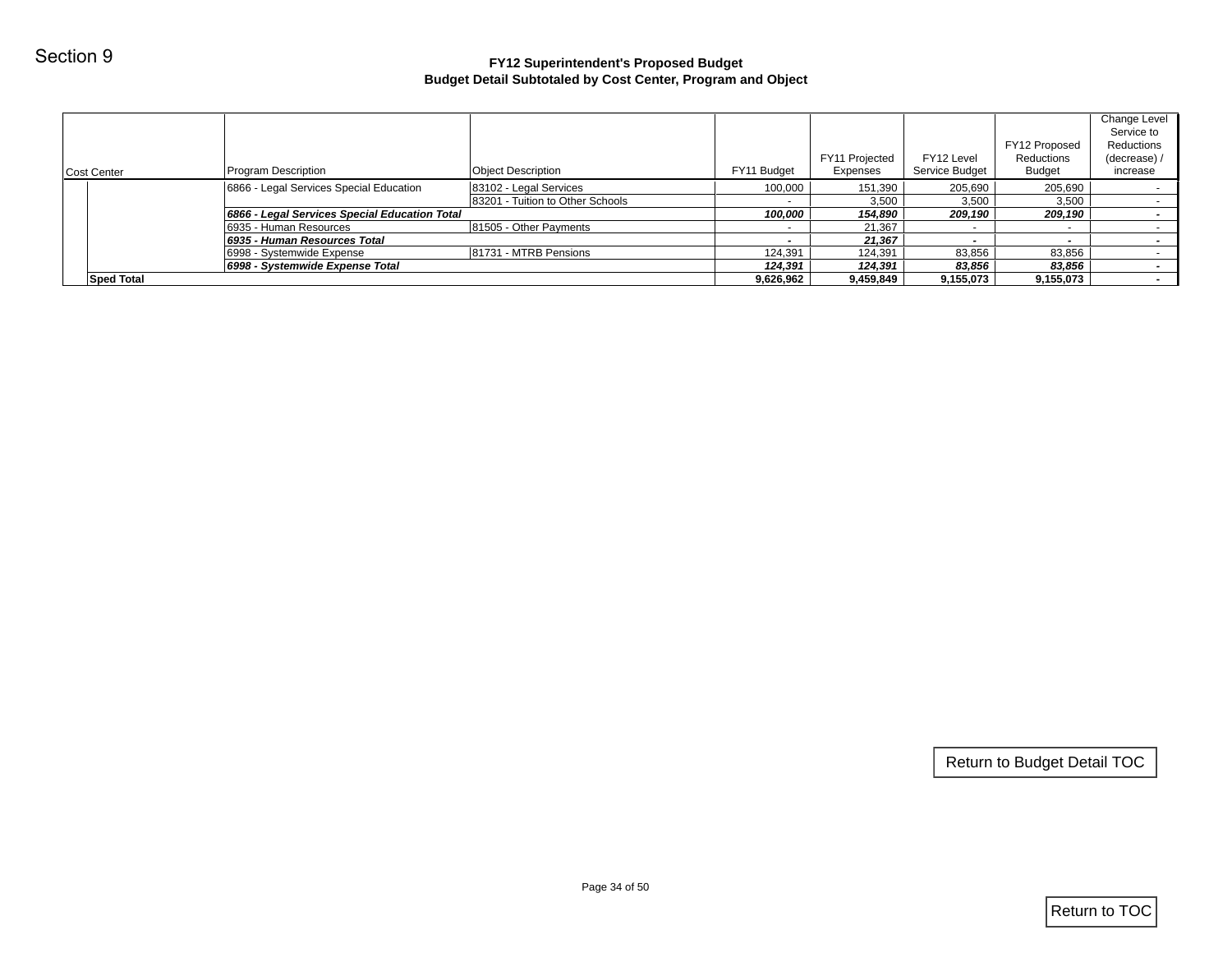| Section 9            |                                 | FY12 Superintendent's Proposed Budget<br>Budget Detail Subtotaled by Cost Center, Program and Object |                   |                            |                              |                                              |                                                                      |
|----------------------|---------------------------------|------------------------------------------------------------------------------------------------------|-------------------|----------------------------|------------------------------|----------------------------------------------|----------------------------------------------------------------------|
|                      |                                 |                                                                                                      |                   |                            |                              |                                              |                                                                      |
| Cost Center          | Program Description             | Object Description                                                                                   | FY11 Budget       | FY11 Projected<br>Expenses | FY12 Level<br>Service Budget | FY12 Proposed<br>Reductions<br><b>Budget</b> | Change Level<br>Service to<br>Reductions<br>(decrease) /<br>increase |
| 48 Social Studies    | 6745 - C&I Social Studies       | 81111 - Administration Salaries & Wages                                                              | 86,848            | 88,668                     | 86,848                       | 86,848                                       | $\sim$                                                               |
|                      |                                 | 84201 - Office Supplies                                                                              | $\sim$            | 8,501                      | 8,501                        | 8,501                                        | $\sim$                                                               |
|                      |                                 | 85103 - Instructional Materials                                                                      | 30,500            | 17,225                     | 17,225                       | 17,225                                       | $\sim$                                                               |
|                      |                                 | 85106 - Textbooks, Books & Periodicals                                                               | $\sim$ $-$        | 27,137                     | 27,137                       | 7,137                                        | (20,000)                                                             |
|                      |                                 | 85110 - Instructional Equipment                                                                      | $\sim$            | 17,976                     | 17,976                       | 7,976                                        | (10,000)                                                             |
|                      |                                 | 85802 - Computer Supplies<br>87301 - Professional Affiliations Membership/Pubs                       | $\sim$            | 18,769                     | 18,769                       | 8,769                                        | (10,000)                                                             |
|                      | 6745 - C&I Social Studies Total |                                                                                                      | $\sim$<br>117,348 | 86<br>178,362              | 86<br>176,542                | 86<br>136,542                                | (40,000)                                                             |
| Social Studies Total |                                 |                                                                                                      | 117,348           | 178,362                    | 176,542                      | 136,542                                      | (40,000)                                                             |
|                      |                                 |                                                                                                      |                   |                            |                              |                                              |                                                                      |
|                      |                                 |                                                                                                      |                   |                            |                              | Return to Budget Detail TOC                  |                                                                      |
|                      |                                 | Page 35 of 50                                                                                        |                   |                            |                              |                                              | $ $ Return to TOC $ $                                                |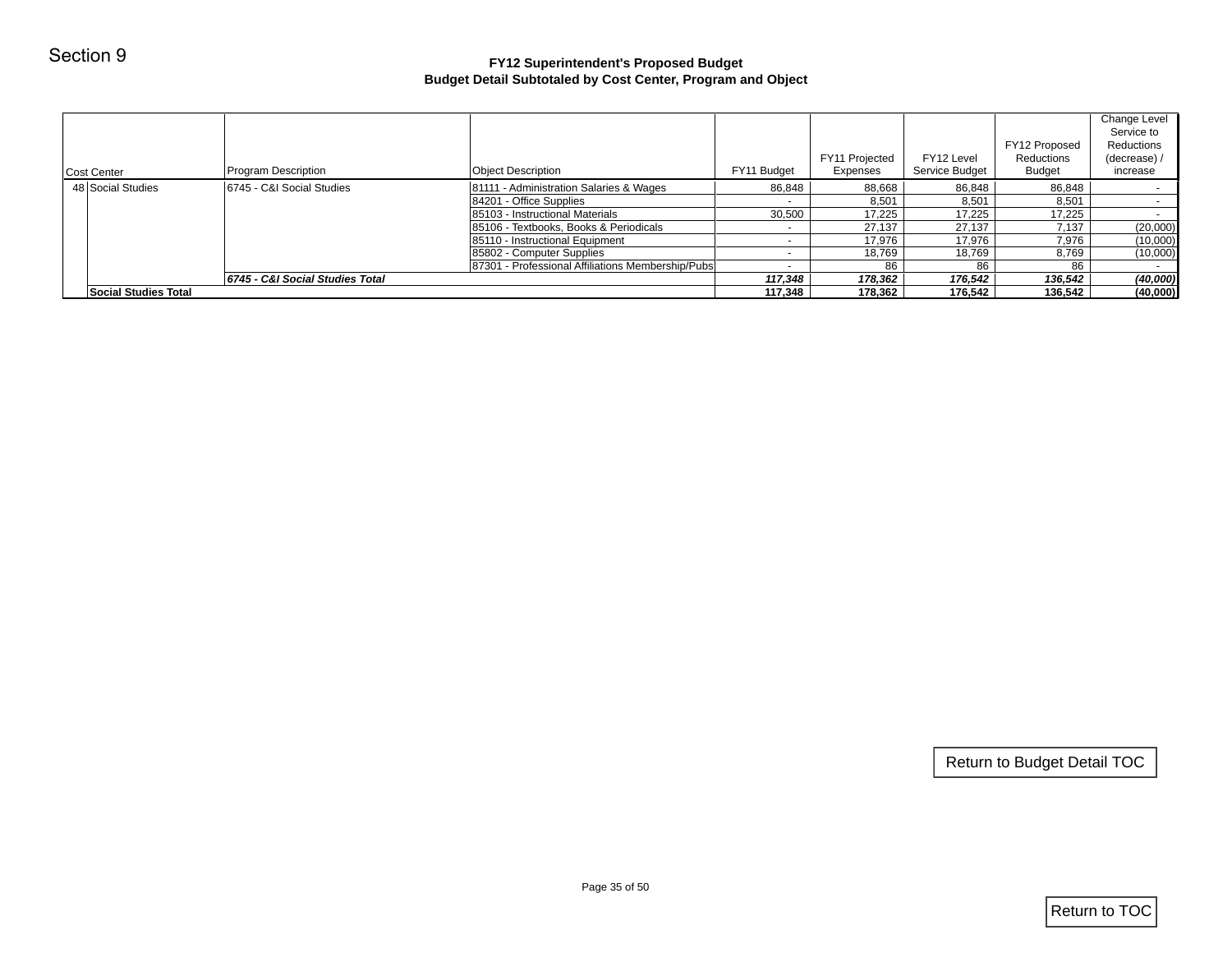| Cost Center            | Program Description                | <b>Object Description</b>                                            | FY11 Budget     | FY11 Projected<br>Expenses | FY12 Level<br>Service Budget    | FY12 Proposed<br>Reductions<br>Budget | Change Level<br>Service to<br>Reductions<br>(decrease) /<br>increase |
|------------------------|------------------------------------|----------------------------------------------------------------------|-----------------|----------------------------|---------------------------------|---------------------------------------|----------------------------------------------------------------------|
| 49 Systemwide Accounts | 6506 - Elementary Education        | 81112 - Teacher Salaries & Wages                                     | 68,889          | 481,587                    | 68,889                          | 68,889                                | $\sim$                                                               |
|                        |                                    | 81116 - Full/Time Teacher Aides Salaries & Wages                     | 18,703          | 47,298                     | 3,117                           | 3,117                                 | $\sim$ $-$                                                           |
|                        |                                    | 81119 - Summer Program                                               | $\sim$ $-$      | 167                        | $\sim$                          | $\sim$                                | $\sim$                                                               |
|                        |                                    | 85103 - Instructional Materials                                      |                 |                            |                                 | 20,000                                | 20,000                                                               |
|                        | 6506 - Elementary Education Total  |                                                                      | 87,592          | 529,052                    | 72,006                          | 92,006                                | 20,000                                                               |
|                        | 6507 - Secondary Education         | 81203 - Substitute Teachers Day - to- Day                            | $\sim$          | 12,878                     | $\sim$                          | $\sim$                                | $\sim$                                                               |
|                        |                                    | 81204 - Extended Term Sub Teacher<br>85103 - Instructional Materials | $\sim$          | 15,457<br>$\sim$           | $\sim$                          | $\sim$<br>20,000                      | $\sim$                                                               |
|                        | 6507 - Secondary Education Total   |                                                                      | $\sim$          | 28,335                     | $\sim$<br>$\tilde{\phantom{a}}$ | 20,000                                | 20,000<br>20,000                                                     |
|                        | 6509 - Gifted & Talented           | 81112 - Teacher Salaries & Wages                                     | 28,318          | 7,416                      | $\mathbf{r}$                    | $\sim$                                | $\sim$                                                               |
|                        | 6509 - Gifted & Talented Total     |                                                                      | 28,318          | 7,416                      | $\sim$                          | $\sim$                                | $\sim$                                                               |
|                        | 6560 - METCO                       | 81111 - Administration Salaries & Wages                              | 79,335          | 76,939                     | 79,335                          | 79,335                                | $\sim$                                                               |
|                        |                                    | 81116 - Full/Time Teacher Aides Salaries & Wages                     | 50,732          | 50,732                     | 50,732                          | 50,732                                | $\sim$ $-$                                                           |
|                        |                                    | 81414 - Longevity Admin                                              | $\sim$          | 2,396                      | 2,157                           | 2,157                                 | $\sim$                                                               |
|                        |                                    | 83101 - Professional & Tech Services                                 | $\sim$          | 29,049                     | 26,144                          | 26,144                                | $\sim$                                                               |
|                        |                                    | 83301 - Contracted Transportation to and From Sc                     | 133,844         | 135,524                    | 121,972                         | 121,972                               | $\sim$                                                               |
|                        |                                    | 85100 - Educational Supplies                                         | 6,156           | 5,956                      | 5,360                           | 5,360                                 | $\sim$                                                               |
|                        |                                    | 87301 - Professional Affiliations Membership/Pubs                    | $\sim$          | 200                        | 180                             | 180                                   | $\sim$ 10 $\pm$                                                      |
|                        | 6560 - METCO Total                 |                                                                      | 270,067         | 300,795                    | 285,879                         | 285,879                               | $\sim$                                                               |
|                        | 6563 - Library/Media               | 81116 - Full/Time Teacher Aides Salaries & Wages                     | 109,102         | 34,585                     |                                 |                                       | $\sim$                                                               |
|                        | 6563 - Library/Media Total         | 81111 - Administration Salaries & Wages                              | 109,102         | 34,585                     | $\sim$                          | $\sim$<br>4,000                       | $\sim$                                                               |
|                        | 6581 - Reading Interventions       | 81112 - Teacher Salaries & Wages                                     | 4,000<br>98,756 | 4,000<br>69,540            | 4,000<br>69,540                 | 69,540                                | $\sim$<br>$\sim$ 10 $\pm$                                            |
|                        |                                    | 81202 - Temporary Salaries & Wages Other                             | 5,000           | 5,000                      | 4,500                           | 4,500                                 | $\sim$                                                               |
|                        |                                    | 85100 - Educational Supplies                                         | 1,946           | 1,946                      | 1,751                           | 1,751                                 | $\sim$                                                               |
|                        |                                    | 85106 - Textbooks, Books & Periodicals                               | 3,270           | 3,270                      | 2,943                           | 2,943                                 | $\sim$                                                               |
|                        | 6581 - Reading Interventions Total |                                                                      | 112,972         | 83,756                     | 82,734                          | 82,734                                | $\sim$                                                               |
|                        | 6584 - Summer Programs             | 85103 - Instructional Materials                                      | 15,000          | $\sim$ $-$                 | $\sim$                          | $\sim$                                | $\sim$                                                               |
|                        | 6584 - Summer Programs Total       |                                                                      | 15,000          | $\blacksquare$             | $\blacksquare$                  | $\sim$                                | $\sim$                                                               |
|                        | 6587 - Extended Day                | 83101 - Professional & Tech Services                                 | 9,000           | 9,000                      | $\sim$                          | $\sim$                                | $\sim$                                                               |
|                        |                                    | 85100 - Educational Supplies                                         | 1,000           | 1,000                      | $\sim$                          | $\sim$                                | $\sim 10$                                                            |
|                        | 6587 - Extended Day Total          |                                                                      | 10,000          | 10,000                     | $\blacksquare$                  | $\sim$                                | $\sim$                                                               |
|                        |                                    |                                                                      |                 |                            |                                 | Return to Budget Detail TOC           |                                                                      |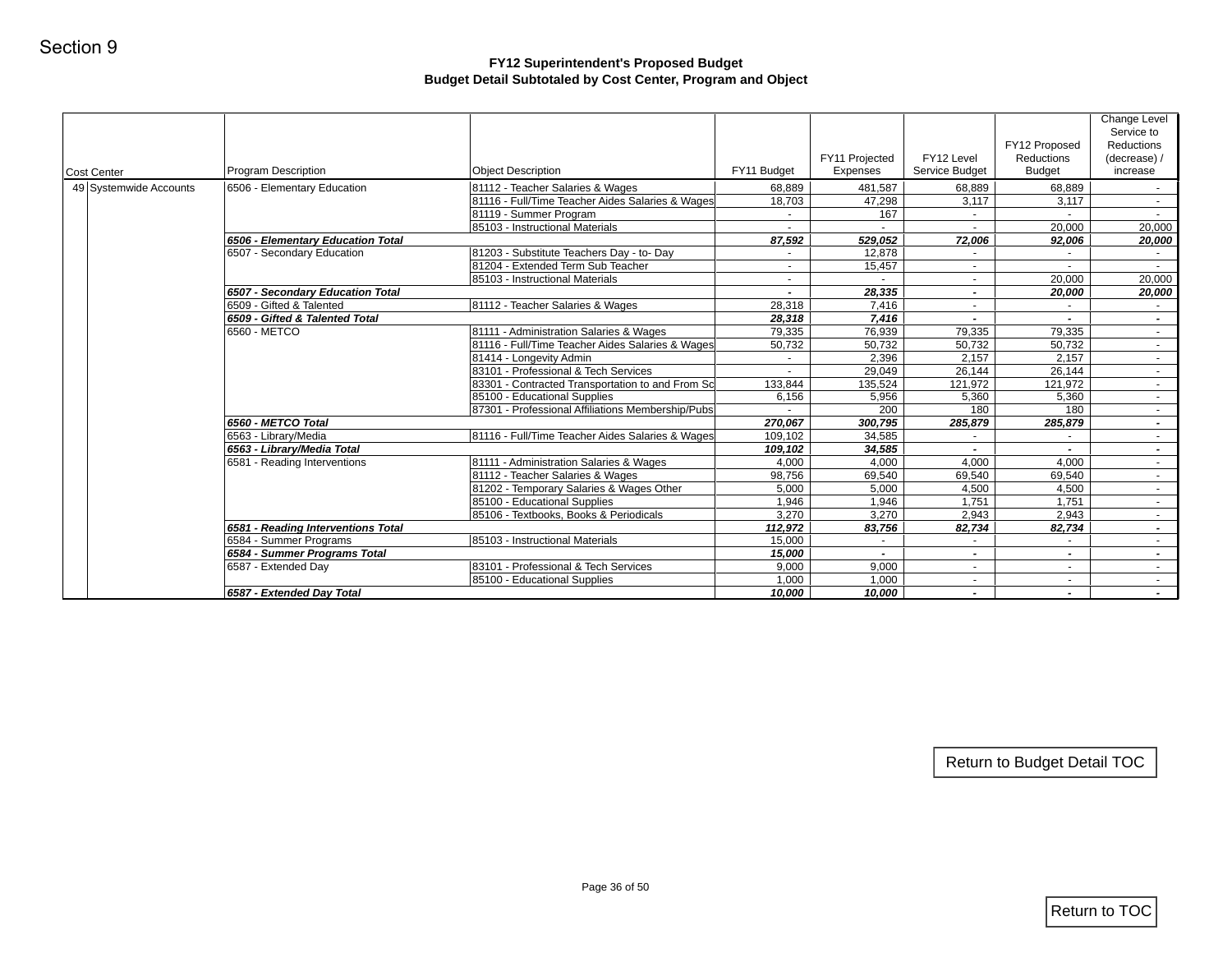|                                  |                                                               |                                                                                         |                   | FY11 Projected  | FY12 Level            | FY12 Proposed<br>Reductions | Change Level<br>Service to<br>Reductions<br>(decrease) / |
|----------------------------------|---------------------------------------------------------------|-----------------------------------------------------------------------------------------|-------------------|-----------------|-----------------------|-----------------------------|----------------------------------------------------------|
| Cost Center                      | Program Description                                           | <b>Object Description</b>                                                               | FY11 Budget       | Expenses        | Service Budget        | <b>Budget</b>               | increase                                                 |
|                                  | 6700 - C & I Leadership                                       | 81111 - Administration Salaries & Wages                                                 | 35,226            |                 | 35,226                | 35,226                      |                                                          |
|                                  |                                                               | 81117 - Other Full-time Salaries & Wages                                                | 76,259            | 65,496          | 76,259                | 76,259                      | $\sim 10$                                                |
|                                  |                                                               | 81201 - Temporary Salaries & Wages Professional<br>81206 - Temporary Clerical Help      | 174,894<br>$\sim$ | 34,457<br>673   | 174,894<br>$\sim$ $-$ | 174,894<br>$\sim$           | $\sim$ $-$<br>$\sim$                                     |
|                                  |                                                               | 85103 - Instructional Materials                                                         | 14,200            | 14,200          | 12,780                | 12,780                      | $\sim$                                                   |
|                                  | 6700 - C & I Leadership Total                                 |                                                                                         | 300,579           | 114,825         | 299,159               | 299.159                     | $\sim$                                                   |
|                                  | 6760 - C&I Reading                                            | 81112 - Teacher Salaries & Wages                                                        | 49,558            | 49,558          | 49,558                | 49,558                      | $\sim$ $-$                                               |
|                                  |                                                               | 81115 - Clerical Salaries & Wages                                                       | 3,000             | 3,000           | $\sim$                | $\sim$                      | $\sim$ 10 $\pm$                                          |
|                                  |                                                               | 81201 - Temporary Salaries & Wages Professional<br>83101 - Professional & Tech Services | 3,000<br>24,000   | 3,000<br>24,000 | 2,700<br>11,990       | 2,700<br>11,990             | $\sim$                                                   |
|                                  | 6760 - C&I Reading Total                                      |                                                                                         | 79,558            | 79,558          | 64,248                | 64,248                      | $\sim$<br>$\sim$                                         |
|                                  | 6930 - Grants Development                                     | 81117 - Other Full-time Salaries & Wages                                                | 32,500            | 44,900          | 32,500                | 32,500                      | $\sim$                                                   |
|                                  |                                                               | 81202 - Temporary Salaries & Wages Other                                                | $\sim$            | 7,186           | $\sim$                | $\sim$                      | $\sim 100$                                               |
|                                  |                                                               | 85100 - Educational Supplies                                                            | 5,500             | $\sim 100$      | $\sim$                | $\sim$                      | $\sim$ $-$                                               |
|                                  | 6930 - Grants Development Total                               |                                                                                         | 38,000            | 52,085          | 32,500                | 32,500                      | $\sim$                                                   |
|                                  | 6935 - Human Resources                                        | 81730 - Pensions                                                                        | $\sim$            | 46,350          |                       |                             | $\sim$                                                   |
|                                  | 6935 - Human Resources Total                                  | 83101 - Professional & Tech Services                                                    | $\sim$<br>$\sim$  | 488<br>46,838   | 488<br>488            | 488<br>488                  | $\sim$<br>$\sim$                                         |
|                                  | 6945 - Student Data and Assessment                            | 81201 - Temporary Salaries & Wages Professional                                         | $\sim$            | 3,966           | $\sim$                | $\sim$                      | $\sim$                                                   |
|                                  |                                                               | 83101 - Professional & Tech Services                                                    | $\sim$            | 26,400          | 26,400                | 26,400                      | $\sim$                                                   |
|                                  | 6945 - Student Data and Assessment Total                      |                                                                                         |                   | 30,366          | 26,400                | 26,400                      |                                                          |
|                                  | 6955 - Traffic Supervisors                                    | 81118 - Part-time Salaries & Wages                                                      | 73,666            | 62,924          | 58,368                | $\sim$                      | (58, 368)                                                |
|                                  |                                                               | 81760 - Clothing Allowance                                                              | $\sim$            | 221             | $\sim$                | $\sim$                      | $\sim$                                                   |
|                                  | 6955 - Traffic Supervisors Total<br>6998 - Systemwide Expense |                                                                                         | 73,666<br>$\sim$  | 63,145<br>650   | 58,368<br>$\sim$      | $\sim$<br>$\sim$            | (58, 368)<br>$\sim$                                      |
|                                  |                                                               | 81202 - Temporary Salaries & Wages Other<br>81730 - Pensions                            | 50,000            |                 |                       |                             | $\sim$                                                   |
|                                  |                                                               | 81731 - MTRB Pensions                                                                   | 11,079            | 11,079          | 9,971                 | 9,971                       | $\sim$                                                   |
|                                  |                                                               | 81765 - Auto/cellphone Allowance                                                        | 15,190            | 15,800          | 15,190                | 15,190                      | $\sim$                                                   |
|                                  | 6998 - Systemwide Expense Total                               |                                                                                         | 76,269            | 27,529          | 25,161                | 25,161                      | $\sim$                                                   |
| <b>Systemwide Accounts Total</b> |                                                               |                                                                                         | 1,201,123         | 1,408,287       | 946,945               | 928,577                     | (18, 368)                                                |
|                                  |                                                               |                                                                                         |                   |                 |                       |                             |                                                          |
|                                  |                                                               |                                                                                         |                   |                 |                       | Return to Budget Detail TOC |                                                          |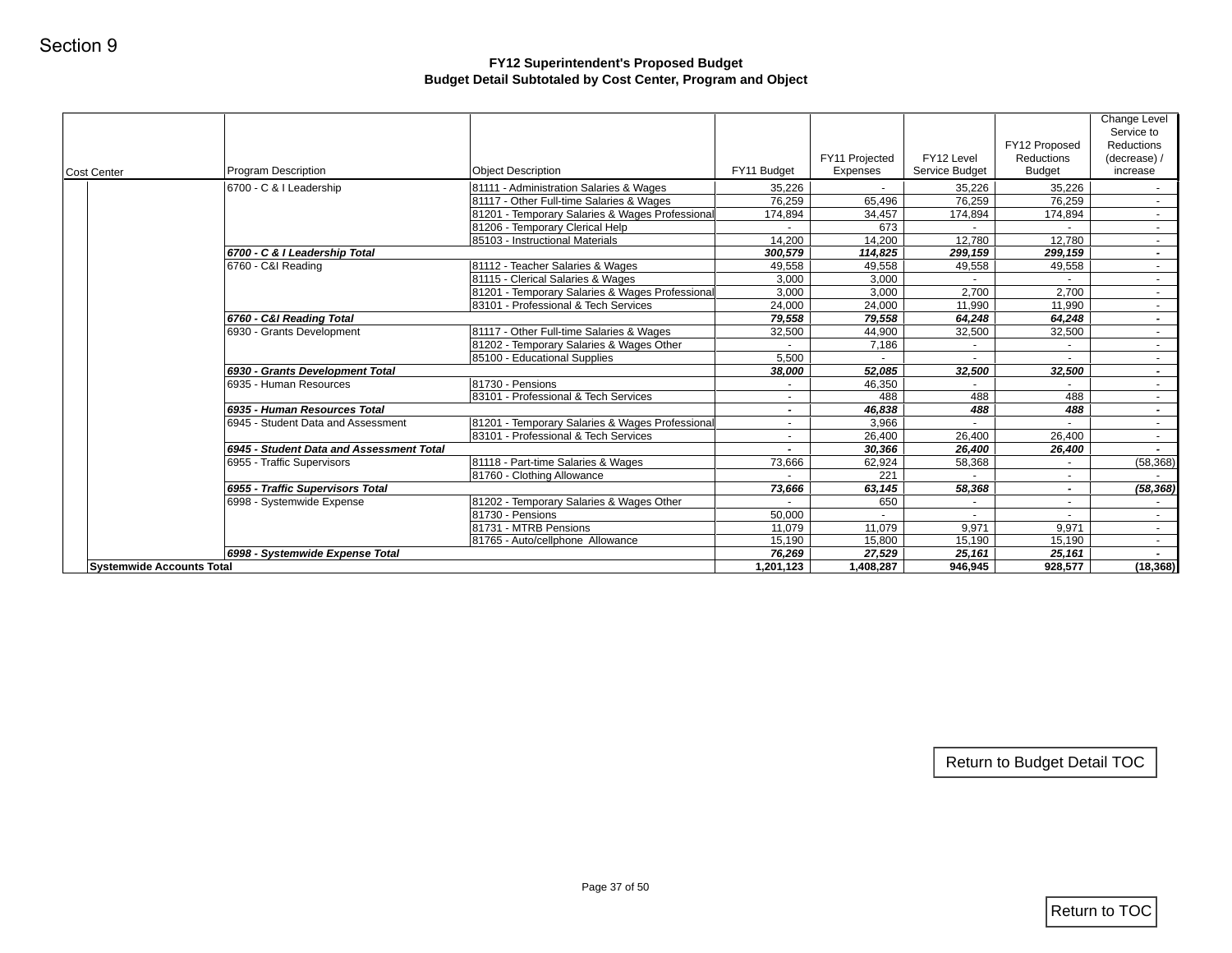| Section 9                    |                                       | FY12 Superintendent's Proposed Budget<br>Budget Detail Subtotaled by Cost Center, Program and Object |                 |                            |                              |                                              |                                                                      |
|------------------------------|---------------------------------------|------------------------------------------------------------------------------------------------------|-----------------|----------------------------|------------------------------|----------------------------------------------|----------------------------------------------------------------------|
| Cost Center                  | Program Description                   | <b>Object Description</b>                                                                            | FY11 Budget     | FY11 Projected<br>Expenses | FY12 Level<br>Service Budget | FY12 Proposed<br>Reductions<br><b>Budget</b> | Change Level<br>Service to<br>Reductions<br>(decrease) /<br>increase |
| 51 World Languages           | 6533 - World Languages                | 81112 - Teacher Salaries & Wages                                                                     | 62,724          | 10,000                     | $\blacksquare$               | $\sim$                                       | $\sim$                                                               |
|                              | 6533 - World Languages Total          |                                                                                                      | 62,724          | 10,000                     | $\blacksquare$               | $\sim$                                       | $\sim$                                                               |
|                              | 6575 - Professional Development       | 87105 - Workshop Stipends/PD Expenses                                                                | $\sim$          | 437                        | 437                          | 437                                          | $\sim$ $-$                                                           |
|                              | 6575 - Professional Development Total |                                                                                                      | $\sim$          | 437                        | 437                          | 437                                          | $\sim$                                                               |
|                              | 6730 - C&I World Languages            | 81111 - Administration Salaries & Wages                                                              | 14,668          | $\sim$                     | 14,668                       | $\omega_{\rm{eff}}$                          | (14, 668)                                                            |
|                              |                                       | 85103 - Instructional Materials<br>85106 - Textbooks, Books & Periodicals                            | 4,750           | $\blacksquare$             | $\blacksquare$               | $\sim$                                       | $\sim$<br>$\sim$                                                     |
|                              | 6730 - C&I World Languages Total      |                                                                                                      | 5,000<br>24,418 | 5,078<br>5,078             | 5,596<br>20,264              | 5,596<br>5,596                               | (14, 668)                                                            |
| <b>World Languages Total</b> |                                       |                                                                                                      | 87,142          | 15,515                     | 20,701                       | 6,033                                        | (14, 668)                                                            |
|                              |                                       |                                                                                                      |                 |                            |                              |                                              |                                                                      |
|                              |                                       |                                                                                                      |                 |                            |                              | Return to Budget Detail TOC                  |                                                                      |
|                              |                                       | Page 38 of 50                                                                                        |                 |                            |                              |                                              | Return to TOC                                                        |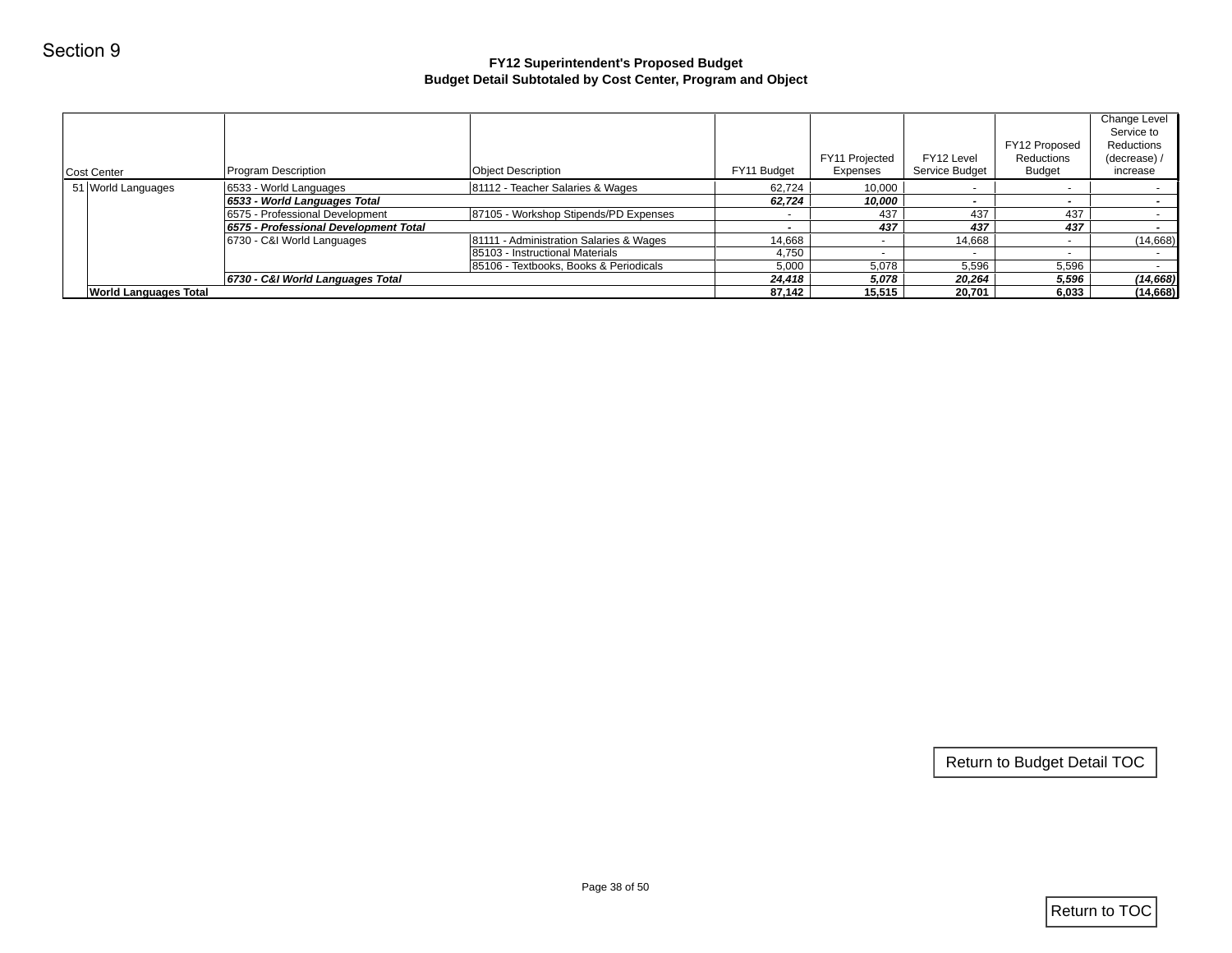| Cost Center                                         | Program Description             | <b>Object Description</b>               | FY11 Budget      | FY11 Projected<br>Expenses | FY12 Level<br>Service Budget | FY12 Proposed<br>Reductions<br><b>Budget</b> | Change Level<br>Service to<br>Reductions<br>(decrease) /<br>increase |
|-----------------------------------------------------|---------------------------------|-----------------------------------------|------------------|----------------------------|------------------------------|----------------------------------------------|----------------------------------------------------------------------|
| 54 Visual and Performing Arts 6750 - C&I Visual Art |                                 | 81111 - Administration Salaries & Wages | 17,646           | 13,655                     | 17,646                       | 17,646                                       | $\sim$                                                               |
|                                                     |                                 | 85103 - Instructional Materials         | 4,750            | 520                        | 520                          | 520                                          | $\sim$                                                               |
|                                                     |                                 | 85110 - Instructional Equipment         | $\sim$ $-$       | 3,024                      | 3,024                        | 3,024                                        | $\sim$ $-$                                                           |
|                                                     | 6750 - C&I Visual Art Total     |                                         | 22,396           | 17,199                     | 21,190                       | 21,190                                       | $\sim$                                                               |
|                                                     | 6755 - C&I Performing Art       | 81111 - Administration Salaries & Wages | 24,074           | 12,636                     | 21,074                       | 21,074                                       | $\sim$ $-$                                                           |
|                                                     |                                 | 83101 - Professional & Tech Services    | $\sim$           | 1,848                      | 1,848                        | 1,848                                        | $\sim$ $-$                                                           |
|                                                     |                                 | 83402 - Telephone/pagers                | $\sim$           | 439                        | 439                          | 439                                          | $\sim$                                                               |
|                                                     |                                 | 83404 - Reproduction/Printing           | $\sim$           | 1,338                      | 1,338                        | 1,338                                        | $\sim$                                                               |
|                                                     | 6755 - C&I Performing Art Total | 85103 - Instructional Materials         | $\sim$<br>24,074 | 299<br>16,559              | 299<br>24,998                | 299<br>24,998                                | $\sim$                                                               |
| <b>Visual and Performing Arts Total</b>             |                                 |                                         | 46,470           | 33,758                     | 46,188                       | 46,188                                       | $\sim$<br>$\sim$                                                     |
|                                                     |                                 |                                         |                  |                            |                              |                                              |                                                                      |
|                                                     |                                 |                                         |                  |                            |                              | Return to Budget Detail TOC                  |                                                                      |
|                                                     |                                 |                                         |                  |                            |                              |                                              |                                                                      |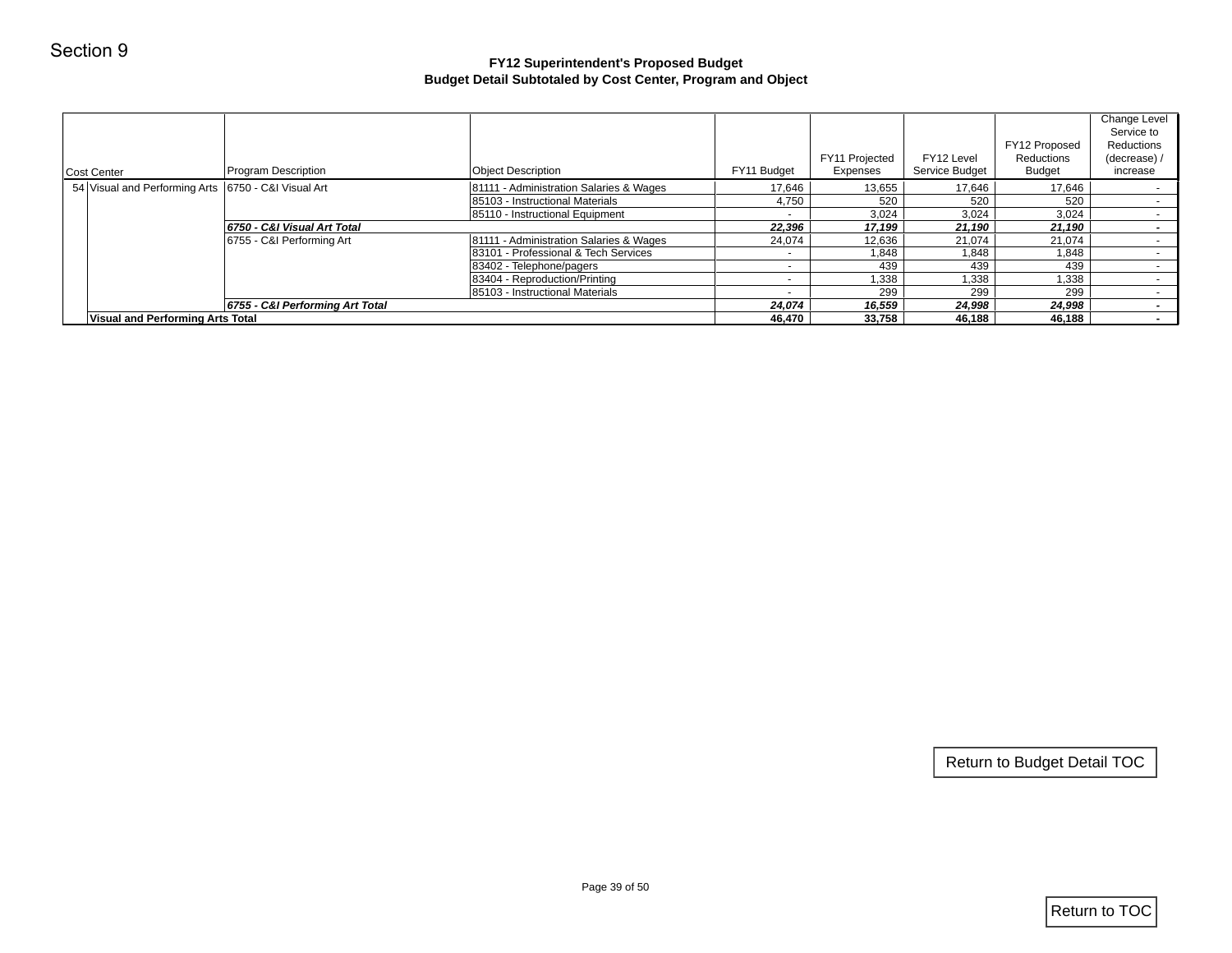| Section 9                     |                                       | FY12 Superintendent's Proposed Budget<br>Budget Detail Subtotaled by Cost Center, Program and Object |                  |                            |                              |                                              |                                                                      |
|-------------------------------|---------------------------------------|------------------------------------------------------------------------------------------------------|------------------|----------------------------|------------------------------|----------------------------------------------|----------------------------------------------------------------------|
|                               |                                       |                                                                                                      |                  |                            |                              |                                              |                                                                      |
| Cost Center                   | Program Description                   | <b>Object Description</b>                                                                            | FY11 Budget      | FY11 Projected<br>Expenses | FY12 Level<br>Service Budget | FY12 Proposed<br>Reductions<br><b>Budget</b> | Change Level<br>Service to<br>Reductions<br>(decrease) /<br>increase |
| 57 School Committee           | 6575 - Professional Development       | 87202 - Training Educ Conferences & Attendance                                                       | $\sim$           | 1,080                      | 1,080                        | 1,080                                        |                                                                      |
|                               | 6575 - Professional Development Total |                                                                                                      | $\blacksquare$   | 1,080                      | 1,080                        | 1,080                                        |                                                                      |
|                               | 6900 - School Committee               | 81115 - Clerical Salaries & Wages                                                                    | 40,838           | 34,542                     | 41,161                       | 41,161                                       |                                                                      |
|                               |                                       | 81320 - Skills Stipend                                                                               | $\sim$           | 426                        | $\sim$                       | $\sim$                                       |                                                                      |
|                               |                                       | 81415 - Longevity Clerical                                                                           | $\sim$           | 1,035                      | $\sim$                       | $\sim$                                       |                                                                      |
|                               |                                       | 83101 - Professional & Tech Services<br>83403 - Advertising                                          | $\sim$<br>$\sim$ | 6,402<br>541               | 6,402<br>541                 | 6,402<br>541                                 |                                                                      |
|                               |                                       | 83807 - Insurance                                                                                    | 22,513           | 22,513                     | 30,000                       | 30,000                                       |                                                                      |
|                               |                                       | 84201 - Office Supplies                                                                              | 2,850            | 146                        | 146                          | 146                                          |                                                                      |
|                               |                                       | 85101 - Reproduction supplies - Paper/Toner                                                          | $\sim$           | 335                        | 335                          | 335                                          |                                                                      |
|                               |                                       | 87301 - Professional Affiliations Membership/Pubs                                                    | $\sim$           | 6,644                      | 6,644                        | 6,644                                        |                                                                      |
|                               | 6900 - School Committee Total         |                                                                                                      | 66,201           | 72,583                     | 85,229                       | 85,229                                       |                                                                      |
| <b>School Committee Total</b> |                                       |                                                                                                      | 66,201           | 73,663                     | 86,309                       | 86,309                                       |                                                                      |
|                               |                                       |                                                                                                      |                  |                            |                              |                                              |                                                                      |
|                               |                                       |                                                                                                      |                  |                            |                              | Return to Budget Detail TOC                  |                                                                      |
|                               |                                       | Page 40 of 50                                                                                        |                  |                            |                              |                                              | Return to TOC                                                        |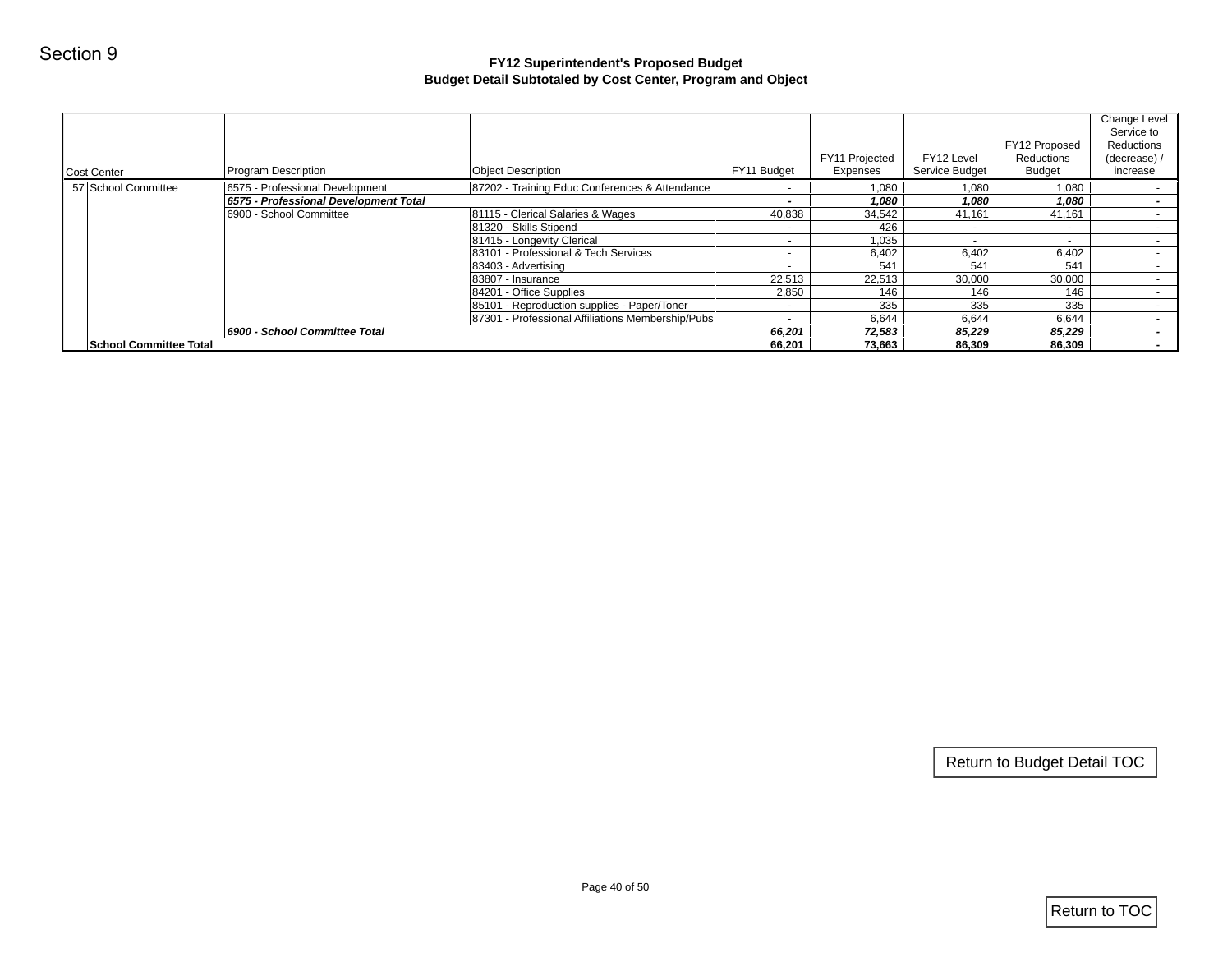| Program Description<br><b>Object Description</b>                                                     | FY11 Budget       | FY11 Projected<br>Expenses | FY12 Level<br>Service Budget | FY12 Proposed<br>Reductions<br><b>Budget</b> | Change Level<br>Service to<br>Reductions<br>(decrease) /<br>increase |
|------------------------------------------------------------------------------------------------------|-------------------|----------------------------|------------------------------|----------------------------------------------|----------------------------------------------------------------------|
| 6566 - Management and Supervision - Principals<br>83101 - Professional & Tech Services               |                   | 660                        | 660                          | 660                                          | $\sim$                                                               |
| 87101 - Business Travel<br>6566 - Management and Supervision - Principals Total                      | $\sim$            | 1,134                      | 1,134                        | 1,134                                        | $\sim$                                                               |
| 6575 - Professional Development<br>83201 - Tuition to Other Schools                                  | $\sim$<br>15,000  | 1,794<br>15,000            | 1,794<br>15,000              | 1,794<br>15,000                              | $\sim$<br>$\sim$                                                     |
| 87202 - Training Educ Conferences & Attendance                                                       | $\sim$            | 480                        | 480                          | 480                                          | $\sim$                                                               |
| 87301 - Professional Affiliations Membership/Pubs                                                    | $\sim$            | 2,469                      | 2,469                        | 2,469                                        | $\sim$                                                               |
| 6575 - Professional Development Total                                                                | 15,000            | 17,949                     | 17,949                       | 17,949                                       | $\sim$                                                               |
| 6905 - Legal Services School Committee<br>83102 - Legal Services                                     | 300,000           | 447,733                    | 347,733                      | 301,233                                      | (46, 500)                                                            |
| 87601 - Court Judgments/Damage Settlements                                                           | 200,000           | 200,000                    | 200,000                      | 200,000                                      | $\sim$                                                               |
| 6905 - Legal Services School Committee Total                                                         | 500,000           | 647,733                    | 547,733                      | 501,233                                      | (46, 500)                                                            |
| 6910 - Superintendent<br>81111 - Administration Salaries & Wages<br>81112 - Teacher Salaries & Wages | 155,000<br>27,555 | 160,189<br>14,065          | 160,000<br>27,555            | 110,000<br>27,555                            | (50,000)<br>$\sim 100$                                               |
| 81115 - Clerical Salaries & Wages                                                                    | 153,851           | 135,366                    | 157,272                      | 157,272                                      | $\sim$                                                               |
| 81320 - Skills Stipend                                                                               | $\sim$            | 529                        | $\sim$                       | $\sim$ $-$                                   | $\sim$                                                               |
| 81322 - Other Stipend                                                                                | $\sim$            | 3,740                      | $\sim$                       | $\sim$                                       | $\sim$                                                               |
| 81413 - Longevity Teacher                                                                            | $\sim$            | 6,094                      | $\sim$                       | $\sim$                                       | $\sim$                                                               |
| 81415 - Longevity Clerical                                                                           | $\sim$            | 4,140                      | $\sim$                       | $\sim$                                       | $\sim$                                                               |
| 83101 - Professional & Tech Services                                                                 | 140,868           | 262                        | 100,262                      | 100,262                                      | $\sim$                                                               |
| 83402 - Telephone/pagers                                                                             |                   | 2,774                      | 2,774                        | 2,774                                        | $\sim$                                                               |
| 83404 - Reproduction/Printing                                                                        | $\sim$            | 11,011                     | 11,011                       | 11,011                                       | $\sim$                                                               |
| 83405 - Postage                                                                                      | $\sim$            | 156                        | 156                          | 156                                          | $\sim$                                                               |
| 84201 - Office Supplies<br>84902 - Food Supplies                                                     | 4,750<br>$\sim$   | 13,742<br>930              | 13,742<br>930                | 13,742<br>930                                | $\sim$<br>$\sim$                                                     |
| 85101 - Reproduction supplies - Paper/Toner                                                          | $\sim$            | 2,097                      | 2,097                        | 2,097                                        | $\sim$                                                               |
| 85806 - Miscellaneous Supplies                                                                       | $\sim$            | 1,373                      | 1,373                        | 1,373                                        | $\sim$                                                               |
| 87101 - Business Travel                                                                              | $\sim$            | 616                        | 616                          | 616                                          | $\sim$                                                               |
| 87105 - Workshop Stipends/PD Expenses                                                                | $\sim$            | 146                        | 146                          | 146                                          | $\sim$                                                               |
| 87202 - Training Educ Conferences & Attendance                                                       | $\sim$            | 900                        | 900                          | 900                                          | $\sim$                                                               |
| 87301 - Professional Affiliations Membership/Pubs                                                    | 20,000            | 6,196                      | 6,196                        | 6,196                                        |                                                                      |
| 6910 - Superintendent Total                                                                          | 502,024           | 364,325                    | 485,030                      | 435,030                                      | (50,000)                                                             |
|                                                                                                      | 1,017,024         | 1,031,801                  | 1,052,506                    | 956,006                                      | (96, 500)                                                            |
|                                                                                                      |                   |                            |                              |                                              |                                                                      |
|                                                                                                      |                   |                            |                              |                                              |                                                                      |
|                                                                                                      |                   |                            |                              |                                              | Return to Budget Detail TOC                                          |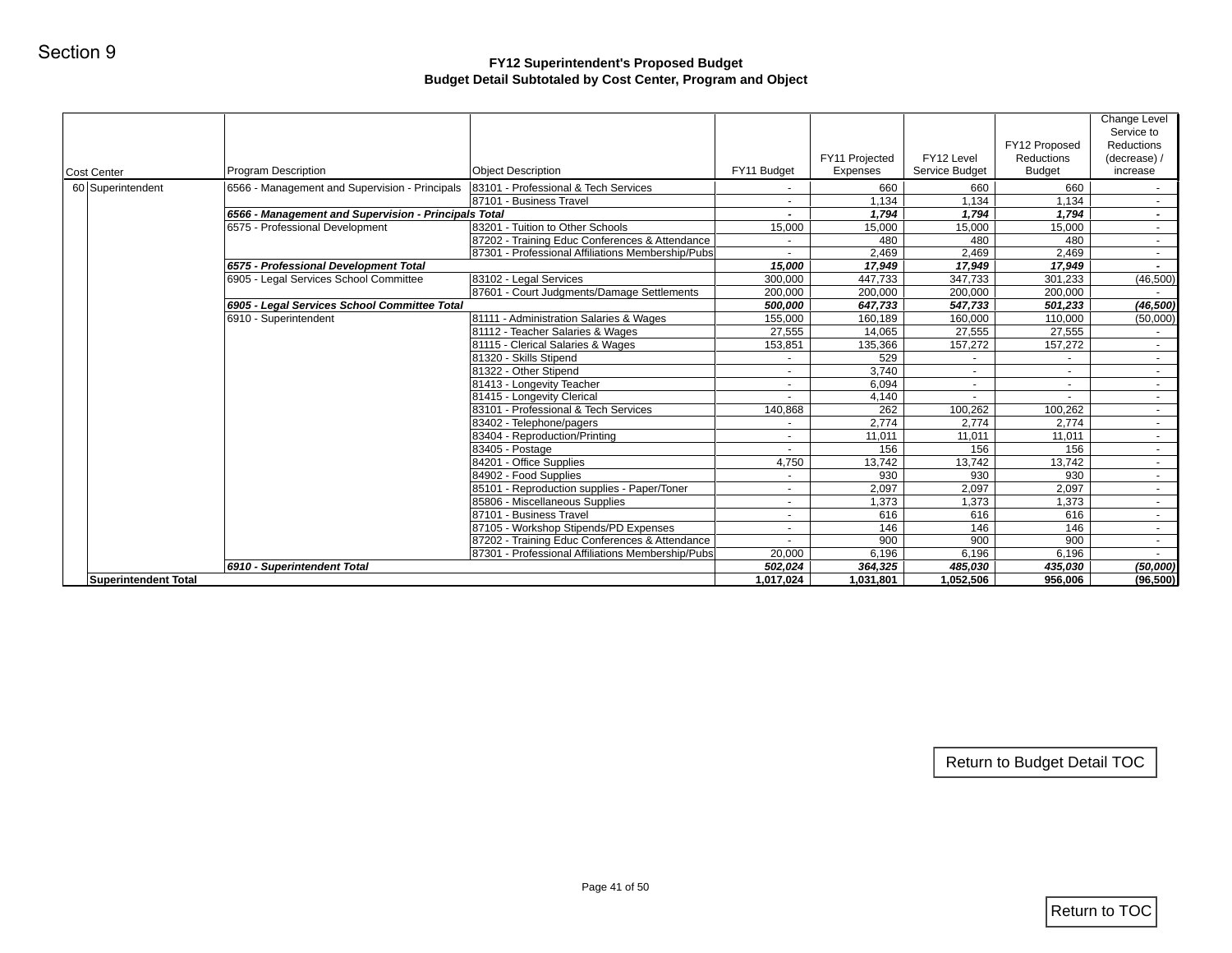| Section 9                             |                                       | FY12 Superintendent's Proposed Budget<br>Budget Detail Subtotaled by Cost Center, Program and Object |                           |                 |                 |                             |                                          |
|---------------------------------------|---------------------------------------|------------------------------------------------------------------------------------------------------|---------------------------|-----------------|-----------------|-----------------------------|------------------------------------------|
|                                       |                                       |                                                                                                      |                           |                 |                 |                             | Change Level                             |
|                                       |                                       |                                                                                                      |                           | FY11 Projected  | FY12 Level      | FY12 Proposed<br>Reductions | Service to<br>Reductions<br>(decrease) / |
| Cost Center                           | Program Description                   | <b>Object Description</b>                                                                            | FY11 Budget               | Expenses        | Service Budget  | <b>Budget</b>               | increase                                 |
| 63 Assistant Superintendent           | 6575 - Professional Development       | 81201 - Temporary Salaries & Wages Professional                                                      | $\blacksquare$            | 244             | $\sim$          | $\sim$                      | $\sim$ $-$                               |
|                                       |                                       | 83101 - Professional & Tech Services                                                                 |                           | 9,366           | 9,366           | 9,366                       | $\sim$ $-$                               |
|                                       |                                       | 85100 - Educational Supplies                                                                         | 20,835                    | $\sim$          | $\sim$          |                             | $\sim$                                   |
|                                       |                                       | 85103 - Instructional Materials<br>87101 - Business Travel                                           | $\sim$                    | 1,906           | 1,906           | 1,906                       | $\sim$                                   |
|                                       |                                       | 87105 - Workshop Stipends/PD Expenses                                                                | 5,613<br>39,479           | 5,613<br>39,916 | 5,052<br>35,968 | 5,052<br>35,968             | $\sim$<br>$\sim$                         |
|                                       |                                       | 87106 - Graduate Reimbursements                                                                      | $\sim$                    | 15,000          | 15,000          | 15,000                      | $\sim$                                   |
|                                       |                                       | 87202 - Training Educ Conferences & Attendance                                                       | 50,387                    | 53,049          | 48,010          | 48,010                      |                                          |
|                                       | 6575 - Professional Development Total |                                                                                                      | 116,314                   | 125,094         | 115,302         | 115,302                     | $\sim$                                   |
|                                       | 6915 - Assistant Superintendent       | 81111 - Administration Salaries & Wages                                                              | 57,500                    | 67,522          | 59,650          | 71,150                      | 11,500                                   |
|                                       |                                       | 81115 - Clerical Salaries & Wages                                                                    | 51,412                    | 44,431          | 52,163          | 52,163                      | $\sim$ $-$                               |
|                                       |                                       | 81320 - Skills Stipend                                                                               | $\sim$                    | 342             | $\sim$          | $\sim$                      | $\sim$                                   |
|                                       |                                       | 81415 - Longevity Clerical                                                                           | $\blacksquare$            | 1,553           | $\sim$          | $\sim$                      |                                          |
|                                       |                                       | 83403 - Advertising                                                                                  | 30,000                    | 16,560          | 28,000          | 28,000                      | $\sim$                                   |
|                                       |                                       | 83404 - Reproduction/Printing                                                                        | $\sim$                    | 676             | 676             | 676                         | $\sim$                                   |
|                                       |                                       | 87105 - Workshop Stipends/PD Expenses                                                                | $\sim$                    | 477             | 477             | 477                         | $\sim$ $-$                               |
|                                       | 6915 - Assistant Superintendent Total |                                                                                                      | 138,912                   | 131,562         | 140,966         | 152,466                     | 11,500                                   |
|                                       | 6935 - Human Resources                | 83404 - Reproduction/Printing                                                                        |                           | 865             | 865             | 865                         |                                          |
| <b>Assistant Superintendent Total</b> | 6935 - Human Resources Total          |                                                                                                      | $\blacksquare$<br>255,226 | 865<br>257,520  | 865<br>257,133  | 865<br>268,633              | $\sim$<br>11,500                         |
|                                       |                                       |                                                                                                      |                           |                 |                 |                             |                                          |
|                                       |                                       |                                                                                                      |                           |                 |                 | Return to Budget Detail TOC |                                          |
|                                       |                                       |                                                                                                      |                           |                 |                 |                             |                                          |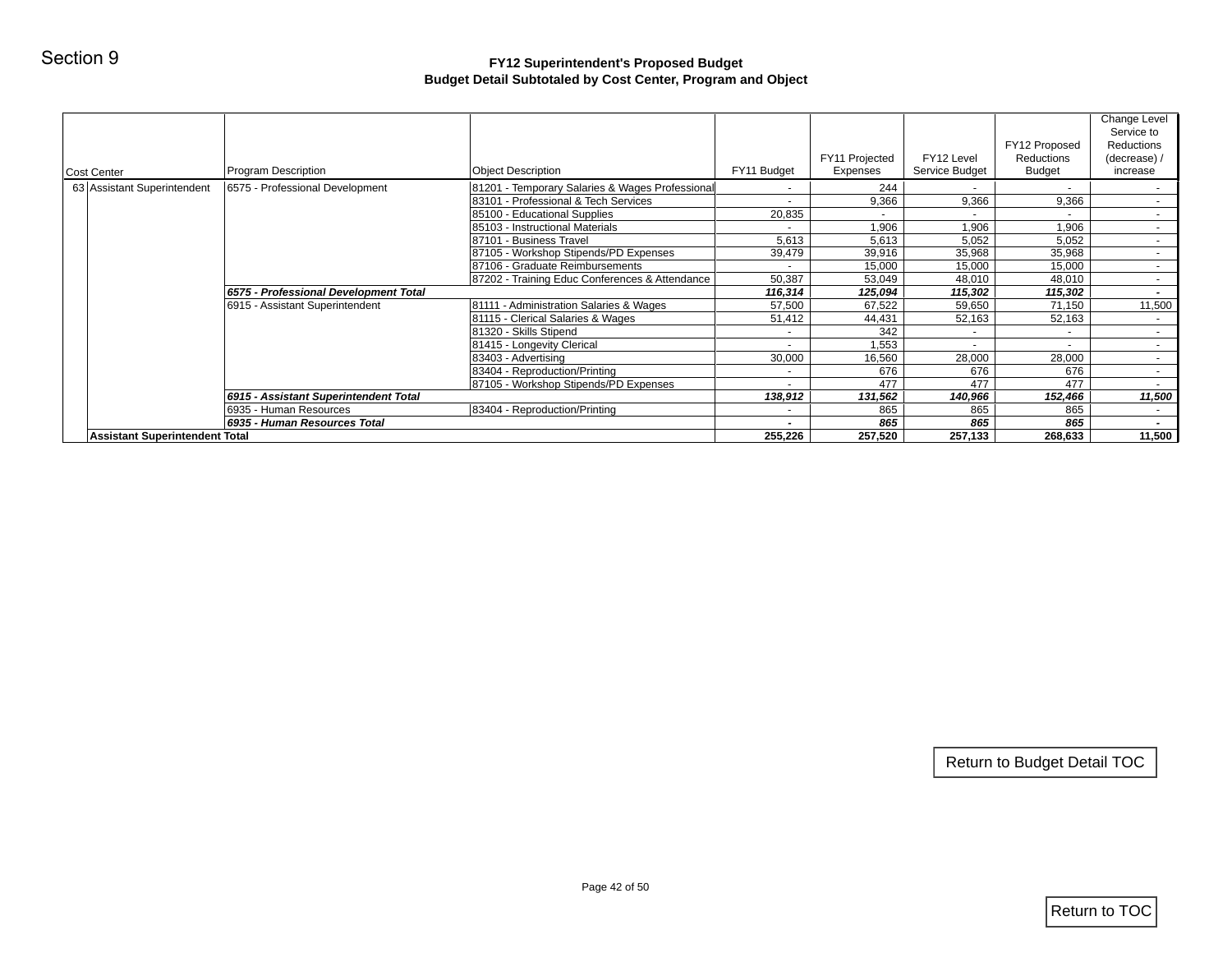| FY11 Budget<br>$\sim$<br>$\sim$<br>$\sim$<br>107,120<br>140,564<br>85,854<br>$\sim$<br>$\sim$<br>$\sim$<br>$\sim$<br>$\sim$<br>$\sim$<br>40,000<br>24,600<br>6,959<br>$\sim$<br>$\mathcal{L}_{\mathcal{A}}$<br>$\sim$<br>$\sim$<br>405,097<br>405,097 | Expenses<br>1,710<br>127<br>7,837<br>106,967<br>161,801<br>78,213<br>5,070<br>6,010<br>1,668<br>1,200<br>49,029<br>40,498<br>3,402<br>12,015<br>$\sim$<br>3,209<br>857<br>131<br>1,096<br>471,165<br>473,002 | Service Budget<br>1,710<br>127<br>1,837<br>110,333<br>142,616<br>93,487<br>$\sim$<br>$\sim$<br>$\sim$<br>$\sim$<br>49,029<br>40,498<br>40,000<br>12,015<br>$\sim$<br>3,209<br>857<br>131<br>1,096 | <b>Budget</b><br>1,710<br>127<br>1,837<br>110,333<br>142,616<br>93,487<br>$\sim$<br>$\sim$<br>$\sim$<br>$\sim$<br>49,029<br>40,498<br>40,000<br>12,015<br>$\sim$<br>3,209 | $\sim$<br>$\sim$<br>$\sim$<br>$\sim$<br>$\sim$ $-$<br>$\sim$<br>$\sim$<br>$\sim$<br>$\sim$<br>$\sim$<br>$\sim$ $-$<br>$\sim$<br>$\sim$ |
|-------------------------------------------------------------------------------------------------------------------------------------------------------------------------------------------------------------------------------------------------------|--------------------------------------------------------------------------------------------------------------------------------------------------------------------------------------------------------------|---------------------------------------------------------------------------------------------------------------------------------------------------------------------------------------------------|---------------------------------------------------------------------------------------------------------------------------------------------------------------------------|----------------------------------------------------------------------------------------------------------------------------------------|
|                                                                                                                                                                                                                                                       |                                                                                                                                                                                                              |                                                                                                                                                                                                   |                                                                                                                                                                           |                                                                                                                                        |
|                                                                                                                                                                                                                                                       |                                                                                                                                                                                                              |                                                                                                                                                                                                   |                                                                                                                                                                           |                                                                                                                                        |
|                                                                                                                                                                                                                                                       |                                                                                                                                                                                                              |                                                                                                                                                                                                   |                                                                                                                                                                           |                                                                                                                                        |
|                                                                                                                                                                                                                                                       |                                                                                                                                                                                                              |                                                                                                                                                                                                   |                                                                                                                                                                           |                                                                                                                                        |
|                                                                                                                                                                                                                                                       |                                                                                                                                                                                                              |                                                                                                                                                                                                   |                                                                                                                                                                           |                                                                                                                                        |
|                                                                                                                                                                                                                                                       |                                                                                                                                                                                                              |                                                                                                                                                                                                   |                                                                                                                                                                           |                                                                                                                                        |
|                                                                                                                                                                                                                                                       |                                                                                                                                                                                                              |                                                                                                                                                                                                   |                                                                                                                                                                           |                                                                                                                                        |
|                                                                                                                                                                                                                                                       |                                                                                                                                                                                                              |                                                                                                                                                                                                   |                                                                                                                                                                           |                                                                                                                                        |
|                                                                                                                                                                                                                                                       |                                                                                                                                                                                                              |                                                                                                                                                                                                   |                                                                                                                                                                           |                                                                                                                                        |
|                                                                                                                                                                                                                                                       |                                                                                                                                                                                                              |                                                                                                                                                                                                   |                                                                                                                                                                           |                                                                                                                                        |
|                                                                                                                                                                                                                                                       |                                                                                                                                                                                                              |                                                                                                                                                                                                   |                                                                                                                                                                           |                                                                                                                                        |
|                                                                                                                                                                                                                                                       |                                                                                                                                                                                                              |                                                                                                                                                                                                   |                                                                                                                                                                           |                                                                                                                                        |
|                                                                                                                                                                                                                                                       |                                                                                                                                                                                                              |                                                                                                                                                                                                   |                                                                                                                                                                           |                                                                                                                                        |
|                                                                                                                                                                                                                                                       |                                                                                                                                                                                                              |                                                                                                                                                                                                   |                                                                                                                                                                           | $\sim$<br>$\sim$                                                                                                                       |
|                                                                                                                                                                                                                                                       |                                                                                                                                                                                                              |                                                                                                                                                                                                   |                                                                                                                                                                           |                                                                                                                                        |
|                                                                                                                                                                                                                                                       |                                                                                                                                                                                                              |                                                                                                                                                                                                   |                                                                                                                                                                           | $\sim$ $-$                                                                                                                             |
|                                                                                                                                                                                                                                                       |                                                                                                                                                                                                              |                                                                                                                                                                                                   | 857<br>131                                                                                                                                                                | $\sim$                                                                                                                                 |
|                                                                                                                                                                                                                                                       |                                                                                                                                                                                                              |                                                                                                                                                                                                   | 1,096                                                                                                                                                                     | $\sim$                                                                                                                                 |
|                                                                                                                                                                                                                                                       |                                                                                                                                                                                                              | 493,271                                                                                                                                                                                           | 493,271                                                                                                                                                                   |                                                                                                                                        |
|                                                                                                                                                                                                                                                       |                                                                                                                                                                                                              | 495,107                                                                                                                                                                                           | 495,107                                                                                                                                                                   |                                                                                                                                        |
|                                                                                                                                                                                                                                                       |                                                                                                                                                                                                              |                                                                                                                                                                                                   |                                                                                                                                                                           |                                                                                                                                        |
|                                                                                                                                                                                                                                                       |                                                                                                                                                                                                              |                                                                                                                                                                                                   |                                                                                                                                                                           |                                                                                                                                        |
|                                                                                                                                                                                                                                                       |                                                                                                                                                                                                              |                                                                                                                                                                                                   |                                                                                                                                                                           | Return to Budget Detail TOC<br>Return to TOC                                                                                           |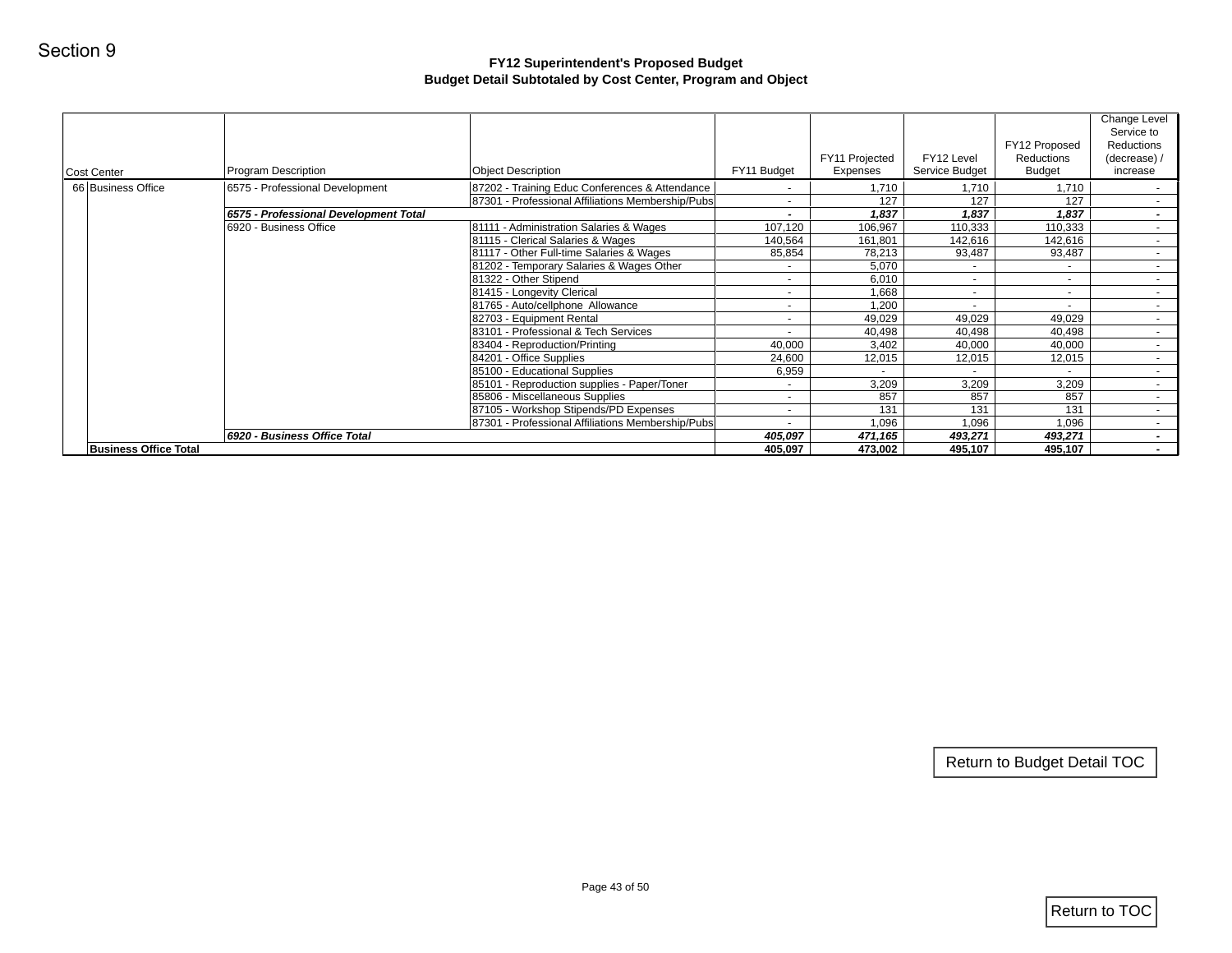| Cost Center                | Program Description                   | <b>Object Description</b>                         | FY11 Budget              | FY11 Projected<br>Expenses | FY12 Level<br>Service Budget | FY12 Proposed<br>Reductions<br><b>Budget</b> | Change Level<br>Service to<br>Reductions<br>(decrease) /<br>increase |
|----------------------------|---------------------------------------|---------------------------------------------------|--------------------------|----------------------------|------------------------------|----------------------------------------------|----------------------------------------------------------------------|
| 69 Payroll                 | 6575 - Professional Development       | 87301 - Professional Affiliations Membership/Pubs | $\sim$                   | 63                         | 63                           | 63                                           | $\sim$                                                               |
|                            | 6575 - Professional Development Total |                                                   | $\overline{\phantom{a}}$ | 63                         | 63                           | 63                                           | $\sim$                                                               |
|                            | 6925 - Payroll                        | 81111 - Administration Salaries & Wages           | 90,262                   | 69,859                     | 92,109                       | 92,109                                       | $\sim$                                                               |
|                            |                                       | 81115 - Clerical Salaries & Wages                 | 168,733                  | 207,419                    | 172,296                      | 172,296                                      | $\sim$                                                               |
|                            |                                       | 81301 - Overtime/Peakload Requirement             | $\sim$                   | 765                        | $\sim$                       | $\sim$                                       | $\sim$                                                               |
|                            |                                       | 81320 - Skills Stipend                            | $\sim$                   | 311                        | $\sim$                       | $\sim$                                       |                                                                      |
|                            |                                       | 81322 - Other Stipend                             | $\blacksquare$           | 1,557                      | $\sim$                       | $\omega_{\rm c}$                             |                                                                      |
|                            |                                       | 81415 - Longevity Clerical                        | $\sim$                   | 1,265                      | $\sim$                       | $\sim$                                       | $\sim$<br>$\sim$                                                     |
|                            |                                       | 84201 - Office Supplies                           | 2,850                    | 14,400                     | 14,400                       | 14,400                                       | $\sim$                                                               |
|                            | 6925 - Payroll Total                  |                                                   | 261,845                  | 295,577                    | 278,804                      | 278,804                                      | $\sim$                                                               |
| <b>Payroll Total</b>       |                                       |                                                   | 261,845                  | 295,640                    | 278,868                      | 278,868                                      |                                                                      |
| 72 Food Services           | 6950 - Food Services                  | 82999 - Miscellaneous Maint Services              | 20,000                   | 20,000                     | 20,000                       | 20,000                                       |                                                                      |
|                            | 6950 - Food Services Total            |                                                   | 20,000                   | 20,000                     | 20,000                       | 20,000                                       |                                                                      |
| <b>Food Services Total</b> |                                       |                                                   | 20,000                   | 20,000                     | 20,000                       | 20,000                                       |                                                                      |
|                            |                                       |                                                   |                          |                            |                              |                                              |                                                                      |
|                            |                                       |                                                   |                          |                            |                              |                                              |                                                                      |
|                            |                                       |                                                   |                          |                            |                              | Return to Budget Detail TOC                  |                                                                      |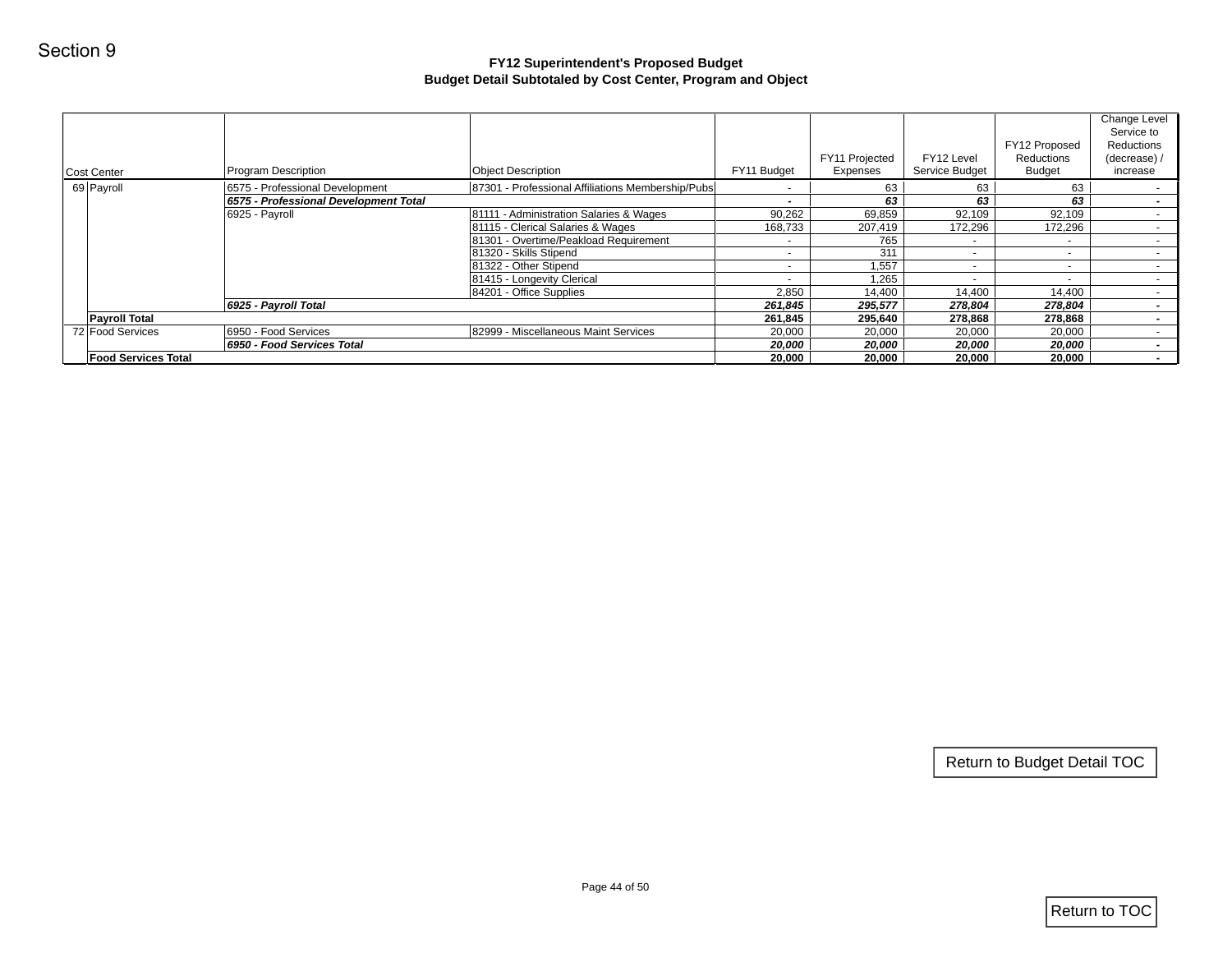| Program Description<br>6575 - Professional Development<br>6575 - Professional Development Total<br>6960 - Facilities Maintenance | <b>Object Description</b><br>87202 - Training Educ Conferences & Attendance<br>87301 - Professional Affiliations Membership/Pubs<br>81111 - Administration Salaries & Wages<br>81301 - Overtime/Peakload Requirement<br>81302 - Snow/Ice Removal Custodial | FY11 Budget<br>$\sim$<br>$\sim$<br>$\sim$<br>81,415<br>50,000                                                                                                                                                                                                                                                                                                                                                                                                                                                                                                                                  | Expenses<br>478<br>216<br>694<br>63,361<br>7,101                                                                         | Service Budget<br>478<br>216<br>694<br>81,500                                                                                                                 | <b>Budget</b><br>478<br>216<br>694                                                                                                                           | (decrease) /<br>increase<br>$\sim$<br>$\sim$                                                                                                       |
|----------------------------------------------------------------------------------------------------------------------------------|------------------------------------------------------------------------------------------------------------------------------------------------------------------------------------------------------------------------------------------------------------|------------------------------------------------------------------------------------------------------------------------------------------------------------------------------------------------------------------------------------------------------------------------------------------------------------------------------------------------------------------------------------------------------------------------------------------------------------------------------------------------------------------------------------------------------------------------------------------------|--------------------------------------------------------------------------------------------------------------------------|---------------------------------------------------------------------------------------------------------------------------------------------------------------|--------------------------------------------------------------------------------------------------------------------------------------------------------------|----------------------------------------------------------------------------------------------------------------------------------------------------|
|                                                                                                                                  |                                                                                                                                                                                                                                                            |                                                                                                                                                                                                                                                                                                                                                                                                                                                                                                                                                                                                |                                                                                                                          |                                                                                                                                                               |                                                                                                                                                              |                                                                                                                                                    |
|                                                                                                                                  |                                                                                                                                                                                                                                                            |                                                                                                                                                                                                                                                                                                                                                                                                                                                                                                                                                                                                |                                                                                                                          |                                                                                                                                                               |                                                                                                                                                              |                                                                                                                                                    |
|                                                                                                                                  |                                                                                                                                                                                                                                                            |                                                                                                                                                                                                                                                                                                                                                                                                                                                                                                                                                                                                |                                                                                                                          |                                                                                                                                                               |                                                                                                                                                              |                                                                                                                                                    |
|                                                                                                                                  |                                                                                                                                                                                                                                                            |                                                                                                                                                                                                                                                                                                                                                                                                                                                                                                                                                                                                |                                                                                                                          |                                                                                                                                                               | 81,500                                                                                                                                                       | $\sim$                                                                                                                                             |
|                                                                                                                                  |                                                                                                                                                                                                                                                            |                                                                                                                                                                                                                                                                                                                                                                                                                                                                                                                                                                                                |                                                                                                                          | 65,000                                                                                                                                                        | 65,000                                                                                                                                                       | $\sim$                                                                                                                                             |
|                                                                                                                                  |                                                                                                                                                                                                                                                            | $\omega$                                                                                                                                                                                                                                                                                                                                                                                                                                                                                                                                                                                       | 181,866                                                                                                                  | 175,000                                                                                                                                                       | 175,000                                                                                                                                                      |                                                                                                                                                    |
|                                                                                                                                  | 81304 - Maintenance Salaries                                                                                                                                                                                                                               | 471,074                                                                                                                                                                                                                                                                                                                                                                                                                                                                                                                                                                                        | 451,080                                                                                                                  | 471,774                                                                                                                                                       | 453,024                                                                                                                                                      | (18, 750)                                                                                                                                          |
|                                                                                                                                  | 81305 - Night Watch                                                                                                                                                                                                                                        | 18,000                                                                                                                                                                                                                                                                                                                                                                                                                                                                                                                                                                                         | 382                                                                                                                      | 18,000                                                                                                                                                        | 18,000                                                                                                                                                       | $\sim$                                                                                                                                             |
|                                                                                                                                  | 81307 - Permit                                                                                                                                                                                                                                             | $\sim$                                                                                                                                                                                                                                                                                                                                                                                                                                                                                                                                                                                         | 186                                                                                                                      | $\sim$                                                                                                                                                        | $\sim$                                                                                                                                                       | $\sim$                                                                                                                                             |
|                                                                                                                                  |                                                                                                                                                                                                                                                            |                                                                                                                                                                                                                                                                                                                                                                                                                                                                                                                                                                                                |                                                                                                                          |                                                                                                                                                               |                                                                                                                                                              | $\sim$<br>$\sim$                                                                                                                                   |
|                                                                                                                                  |                                                                                                                                                                                                                                                            | $\sim$                                                                                                                                                                                                                                                                                                                                                                                                                                                                                                                                                                                         |                                                                                                                          |                                                                                                                                                               | $\sim$                                                                                                                                                       | $\sim$                                                                                                                                             |
|                                                                                                                                  |                                                                                                                                                                                                                                                            | 1,000                                                                                                                                                                                                                                                                                                                                                                                                                                                                                                                                                                                          | 10,218                                                                                                                   | 24,000                                                                                                                                                        | 24,000                                                                                                                                                       | $\sim$                                                                                                                                             |
|                                                                                                                                  | 81416 - Longevity Custodial                                                                                                                                                                                                                                | $\sim$                                                                                                                                                                                                                                                                                                                                                                                                                                                                                                                                                                                         | 16,404                                                                                                                   | $\sim$                                                                                                                                                        | $\sim$                                                                                                                                                       | $\sim$                                                                                                                                             |
|                                                                                                                                  | 81760 - Clothing Allowance                                                                                                                                                                                                                                 | 4,600                                                                                                                                                                                                                                                                                                                                                                                                                                                                                                                                                                                          | 4,600                                                                                                                    | 4,600                                                                                                                                                         | 4,600                                                                                                                                                        | $\sim$                                                                                                                                             |
|                                                                                                                                  | 82102 - Fuel                                                                                                                                                                                                                                               | 100,000                                                                                                                                                                                                                                                                                                                                                                                                                                                                                                                                                                                        | 100,000                                                                                                                  | 100,000                                                                                                                                                       | 100,000                                                                                                                                                      | $\sim$                                                                                                                                             |
|                                                                                                                                  |                                                                                                                                                                                                                                                            |                                                                                                                                                                                                                                                                                                                                                                                                                                                                                                                                                                                                |                                                                                                                          |                                                                                                                                                               |                                                                                                                                                              | $\sim$                                                                                                                                             |
|                                                                                                                                  |                                                                                                                                                                                                                                                            |                                                                                                                                                                                                                                                                                                                                                                                                                                                                                                                                                                                                |                                                                                                                          |                                                                                                                                                               |                                                                                                                                                              | $\sim$                                                                                                                                             |
|                                                                                                                                  |                                                                                                                                                                                                                                                            |                                                                                                                                                                                                                                                                                                                                                                                                                                                                                                                                                                                                |                                                                                                                          |                                                                                                                                                               |                                                                                                                                                              | $\sim$<br>$\sim$                                                                                                                                   |
|                                                                                                                                  |                                                                                                                                                                                                                                                            |                                                                                                                                                                                                                                                                                                                                                                                                                                                                                                                                                                                                |                                                                                                                          |                                                                                                                                                               |                                                                                                                                                              | $\sim$                                                                                                                                             |
|                                                                                                                                  |                                                                                                                                                                                                                                                            | $\sim$                                                                                                                                                                                                                                                                                                                                                                                                                                                                                                                                                                                         |                                                                                                                          |                                                                                                                                                               |                                                                                                                                                              | $\sim$                                                                                                                                             |
|                                                                                                                                  |                                                                                                                                                                                                                                                            |                                                                                                                                                                                                                                                                                                                                                                                                                                                                                                                                                                                                |                                                                                                                          |                                                                                                                                                               |                                                                                                                                                              | $\sim$                                                                                                                                             |
|                                                                                                                                  | 82414 - Boiler Services                                                                                                                                                                                                                                    | $\sim$                                                                                                                                                                                                                                                                                                                                                                                                                                                                                                                                                                                         | 55,080                                                                                                                   | 55,080                                                                                                                                                        | 55,080                                                                                                                                                       | $\sim$                                                                                                                                             |
|                                                                                                                                  | 82420 - Elevator Maintenance/Repairs                                                                                                                                                                                                                       | 12,500                                                                                                                                                                                                                                                                                                                                                                                                                                                                                                                                                                                         | 20,000                                                                                                                   | 20,000                                                                                                                                                        | 20,000                                                                                                                                                       | $\sim$                                                                                                                                             |
|                                                                                                                                  |                                                                                                                                                                                                                                                            | 236,000                                                                                                                                                                                                                                                                                                                                                                                                                                                                                                                                                                                        | $\omega$                                                                                                                 | $\sim$                                                                                                                                                        | $\sim$                                                                                                                                                       | $\sim$                                                                                                                                             |
|                                                                                                                                  |                                                                                                                                                                                                                                                            | $\sim$                                                                                                                                                                                                                                                                                                                                                                                                                                                                                                                                                                                         |                                                                                                                          |                                                                                                                                                               |                                                                                                                                                              | $\sim$                                                                                                                                             |
|                                                                                                                                  |                                                                                                                                                                                                                                                            |                                                                                                                                                                                                                                                                                                                                                                                                                                                                                                                                                                                                |                                                                                                                          |                                                                                                                                                               |                                                                                                                                                              | $\sim$                                                                                                                                             |
|                                                                                                                                  |                                                                                                                                                                                                                                                            |                                                                                                                                                                                                                                                                                                                                                                                                                                                                                                                                                                                                |                                                                                                                          |                                                                                                                                                               |                                                                                                                                                              | $\sim$<br>$\sim$                                                                                                                                   |
|                                                                                                                                  |                                                                                                                                                                                                                                                            |                                                                                                                                                                                                                                                                                                                                                                                                                                                                                                                                                                                                |                                                                                                                          |                                                                                                                                                               |                                                                                                                                                              | $\sim$                                                                                                                                             |
|                                                                                                                                  |                                                                                                                                                                                                                                                            | $\sim$                                                                                                                                                                                                                                                                                                                                                                                                                                                                                                                                                                                         |                                                                                                                          |                                                                                                                                                               |                                                                                                                                                              | $\sim$                                                                                                                                             |
|                                                                                                                                  |                                                                                                                                                                                                                                                            | 30,000                                                                                                                                                                                                                                                                                                                                                                                                                                                                                                                                                                                         | $\sim$                                                                                                                   | $\sim$                                                                                                                                                        | $\sim$ $-$                                                                                                                                                   | $\sim$                                                                                                                                             |
|                                                                                                                                  | 84399 - Miscellaneous Maint Supplies/Materials                                                                                                                                                                                                             | $\sim$                                                                                                                                                                                                                                                                                                                                                                                                                                                                                                                                                                                         | 11,843                                                                                                                   | 11,843                                                                                                                                                        | 11,843                                                                                                                                                       | $\sim$ $-$                                                                                                                                         |
|                                                                                                                                  |                                                                                                                                                                                                                                                            | 81308 - Out of Classification Salary<br>81310 - Call Back<br>81311 - Supervision<br>81313 - Auto Allowance<br>82103 - Power/Electricity<br>82104 - Natural Gas<br>82403 - Plumbing Services<br>82408 - Electrical Services<br>82409 - Grounds//Supplies<br>82411 - Window/Glass Services/Supplies<br>82412 - HVAC Contracted Services<br>82999 - Miscellaneous Maint Services<br>83402 - Telephone/pagers<br>84201 - Office Supplies<br>84303 - Plumbing Supplies<br>84306 - Carpentry Supplies/Doors<br>84308 - Electrical Supplies<br>84312 - HVAC Supplies<br>84321 - Equipment Maintenance | 3,000<br>$\sim$<br>1,280,191<br>724,309<br>52,000<br>14,000<br>100,000<br>80,000<br>$\sim$<br>$\sim$<br>$\sim$<br>$\sim$ | $\omega$<br>849<br>10,657<br>1,279,406<br>696,000<br>37,667<br>4,641<br>$\omega$<br>7,963<br>140,783<br>1,097<br>11,543<br>8,274<br>19,141<br>26,361<br>9,947 | 3,000<br>$\sim$<br>$\sim$<br>1,178,220<br>730,000<br>37,667<br>4,641<br>$\sim$<br>7,963<br>150,000<br>1,097<br>11,543<br>8,274<br>19,141<br>26,361<br>14,555 | 3,000<br>$\sim$<br>1,178,220<br>730,000<br>37,667<br>4,641<br>$\sim$<br>7,963<br>150,000<br>1,097<br>11,543<br>8,274<br>19,141<br>26,361<br>14,555 |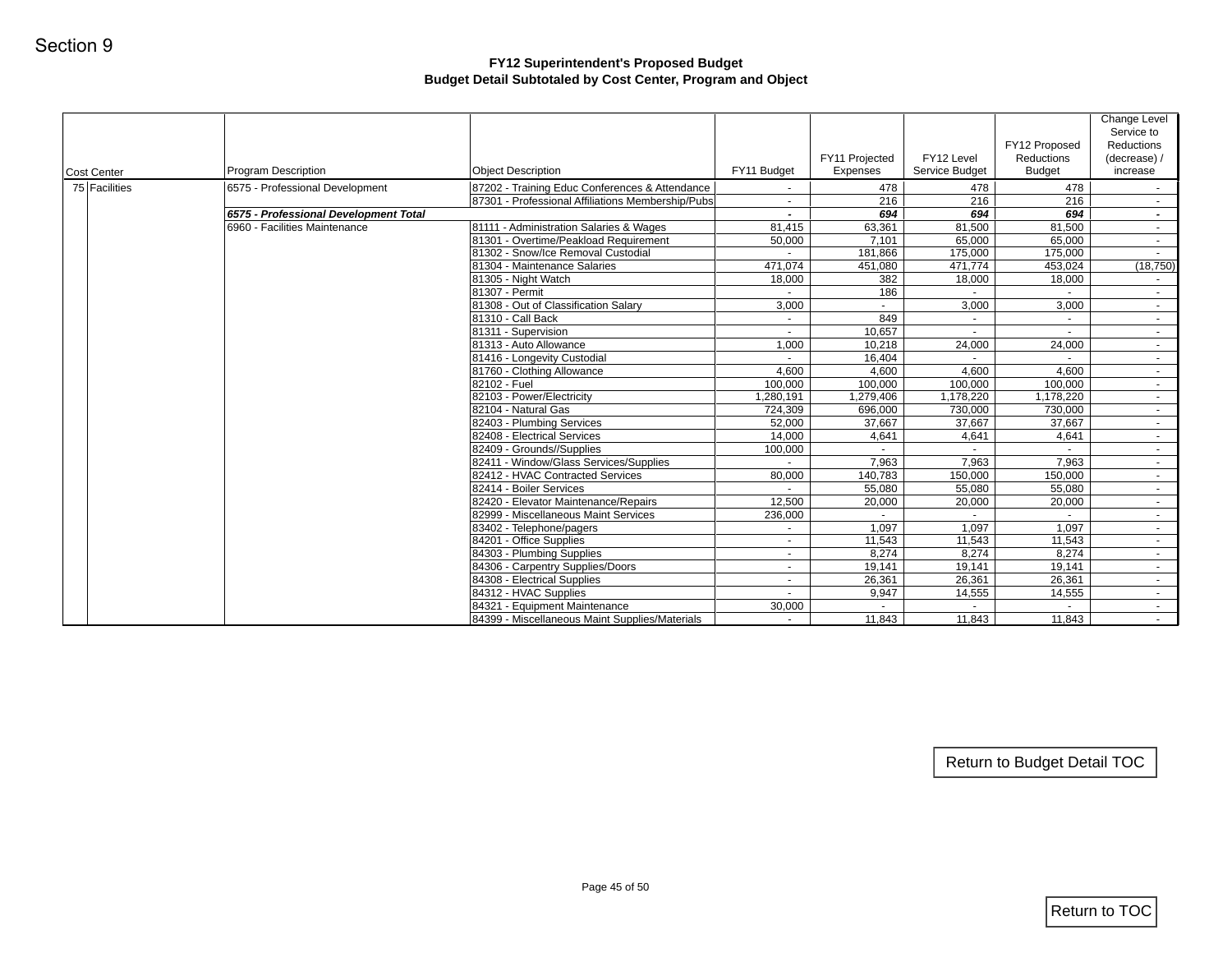|                         |                                     |                                                                                   |                      | FY11 Projected       | FY12 Level               | FY12 Proposed<br>Reductions | Change Level<br>Service to<br>Reductions<br>(decrease) / |
|-------------------------|-------------------------------------|-----------------------------------------------------------------------------------|----------------------|----------------------|--------------------------|-----------------------------|----------------------------------------------------------|
| Cost Center             | Program Description                 | <b>Object Description</b>                                                         | FY11 Budget          | Expenses             | Service Budget           | Budget                      | increase                                                 |
|                         |                                     | 84802 - Motor Vehicle Repair<br>87301 - Professional Affiliations Membership/Pubs | $\sim$<br>$\sim$     | 5,401<br>80          | 5,401<br>80              | 5,401<br>80                 | $\sim$<br>$\sim$                                         |
|                         |                                     | 88945 - Surveys & Tests                                                           | $\sim$               | 800                  | 800                      | 800                         | $\sim$                                                   |
|                         | 6960 - Facilities Maintenance Total |                                                                                   | 3,258,089            | 3, 182, 729          | 3,225,539                | 3,206,789                   | (18, 750)                                                |
|                         | 6965 - Custodial Services           | 81113 - Custodial Salaries & Wages<br>81301 - Overtime/Peakload Requirement       | 55,759               | 53,846<br>88,796     | 57,850<br>$\blacksquare$ | 57,850<br>$\sim$            | $\sim$<br>$\sim$                                         |
|                         |                                     | 81302 - Snow/Ice Removal Custodial                                                | 175,000              | $\sim$               | $\sim$                   | $\sim$                      | $\sim$                                                   |
|                         |                                     | 81307 - Permit                                                                    | $\sim$               | 8,083                | $\sim$                   | $\sim$                      | $\sim$                                                   |
|                         |                                     | 81308 - Out of Classification Salary                                              | 15,000               | 10,262               | 15,000                   | 15,000                      | $\sim$                                                   |
|                         |                                     | 81310 - Call Back                                                                 | $\sim$               | 266                  | $\blacksquare$           | $\sim$                      | $\sim$                                                   |
|                         |                                     | 81311 - Supervision<br>81314 - Custodial Clothing Allowance                       | $\sim$<br>$\sim$     | 7,868<br>18,200      | $\sim$<br>$\sim$         | $\sim$<br>$\sim$            | $\sim$<br>$\sim$                                         |
|                         |                                     | 81316 - Vacation                                                                  | $\sim$               | 38,999               | $\sim$                   | $\sim$                      | $\sim$                                                   |
|                         |                                     | 81317 - Additional Cleaning                                                       | $\sim$               | 3,117                | $\sim$                   | $\sim$                      | $\sim$                                                   |
|                         |                                     | 81760 - Clothing Allowance                                                        | 14,000               | 11,898               | 14,000                   | 14,000                      | $\sim$                                                   |
|                         |                                     | 82904 - Custodial Supplies/Cleaning Services                                      | 80,000               | 144,767              | 100,000                  | 100,000                     | $\sim$                                                   |
|                         |                                     | 84321 - Equipment Maintenance<br>84399 - Miscellaneous Maint Supplies/Materials   | $\sim$<br>$\sim$     | 5,273<br>36          | 30,000<br>36             | 30,000<br>36                | $\sim$<br>$\sim$ $-$                                     |
|                         |                                     | 84802 - Motor Vehicle Repair                                                      | $\sim$               | 455                  | 455                      | 455                         | $\sim$                                                   |
|                         |                                     |                                                                                   |                      |                      |                          |                             |                                                          |
|                         | 6965 - Custodial Services Total     |                                                                                   | 339,759<br>3,597,848 | 391,864<br>3,575,287 | 217,341<br>3,443,573     | 217,341<br>3,424,823        | $\sim$                                                   |
| <b>Facilities Total</b> |                                     |                                                                                   |                      |                      |                          |                             | (18, 750)                                                |
|                         |                                     |                                                                                   |                      |                      |                          | Return to Budget Detail TOC |                                                          |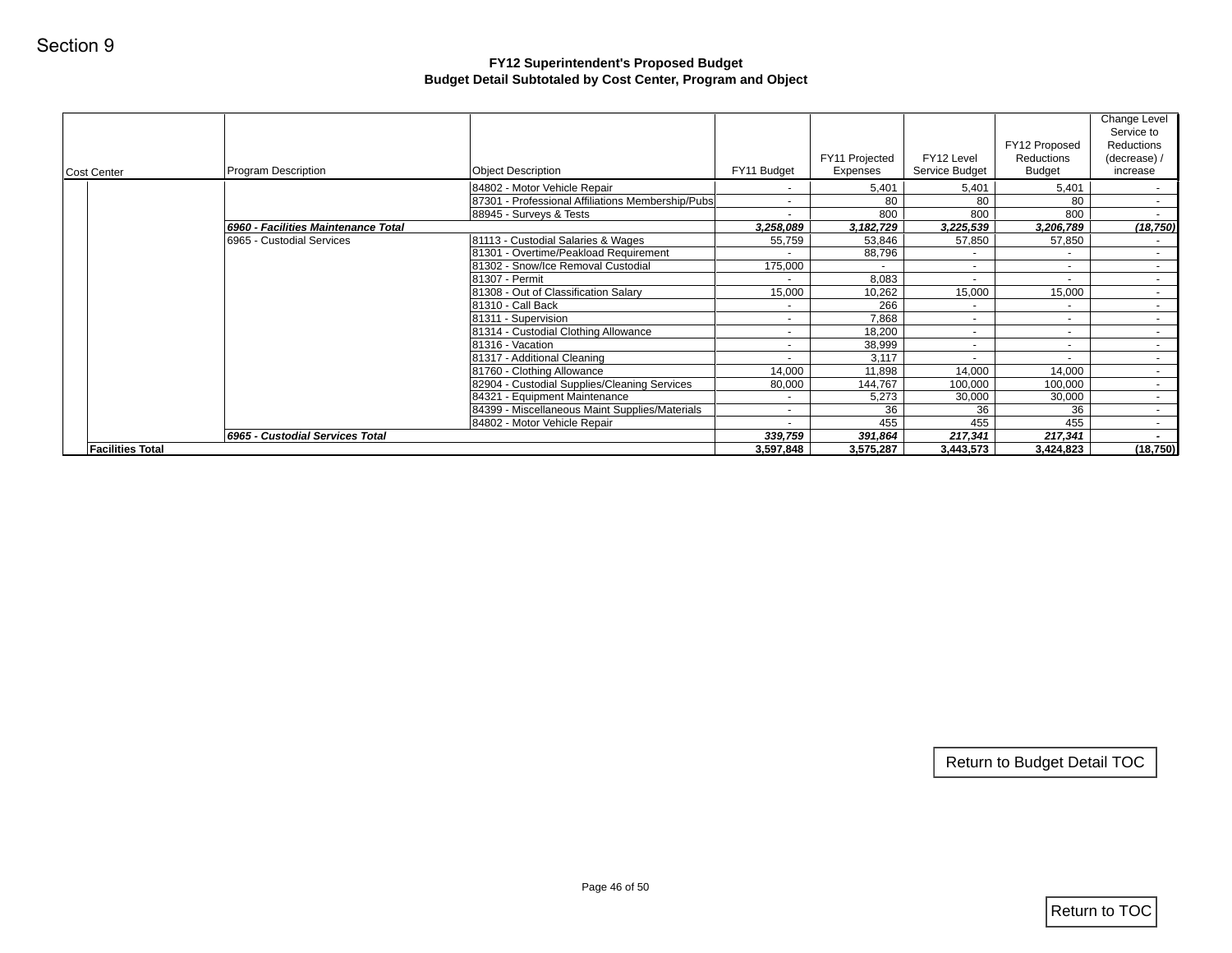| Cost Center                         | Program Description                 | <b>Object Description</b>                             | FY11 Budget      | FY11 Projected<br>Expenses | FY12 Level<br>Service Budget | FY12 Proposed<br>Reductions<br><b>Budget</b> | <b>Change Level</b><br>Service to<br>Reductions<br>(decrease) /<br>increase |
|-------------------------------------|-------------------------------------|-------------------------------------------------------|------------------|----------------------------|------------------------------|----------------------------------------------|-----------------------------------------------------------------------------|
| 78 Information Technology           | 6940 - Information Technology       | 81117 - Other Full-time Salaries & Wages              | 251,312          | 291,631                    | 284,176                      | 284,176                                      | $\sim$                                                                      |
|                                     |                                     | 81313 - Auto Allowance                                | $\sim$           | 1,076                      | $\sim$                       | $\sim$                                       | $\sim$                                                                      |
|                                     |                                     | 83101 - Professional & Tech Services                  | 79,808           | 102,383                    | 102,383                      | 102,383                                      | $\sim$                                                                      |
|                                     |                                     | 83402 - Telephone/pagers<br>85802 - Computer Supplies | 24,038           | 5,760                      | 5,760                        | 5,760                                        | $\sim$<br>$\sim$                                                            |
|                                     |                                     | 85804 - Computer Software                             | 30,769<br>48,077 | 11,657<br>64,936           | 11,657<br>64,936             | 11,657<br>64,936                             | $\sim$ 100 $\mu$                                                            |
|                                     | 6940 - Information Technology Total |                                                       | 434,004          | 477,443                    | 468,912                      | 468,912                                      | $\sim$                                                                      |
| <b>Information Technology Total</b> |                                     |                                                       | 434,004          | 477,443                    | 468,912                      | 468,912                                      | $\sim 10$                                                                   |
|                                     |                                     |                                                       |                  |                            |                              |                                              |                                                                             |
|                                     |                                     |                                                       |                  |                            |                              | Return to Budget Detail TOC                  |                                                                             |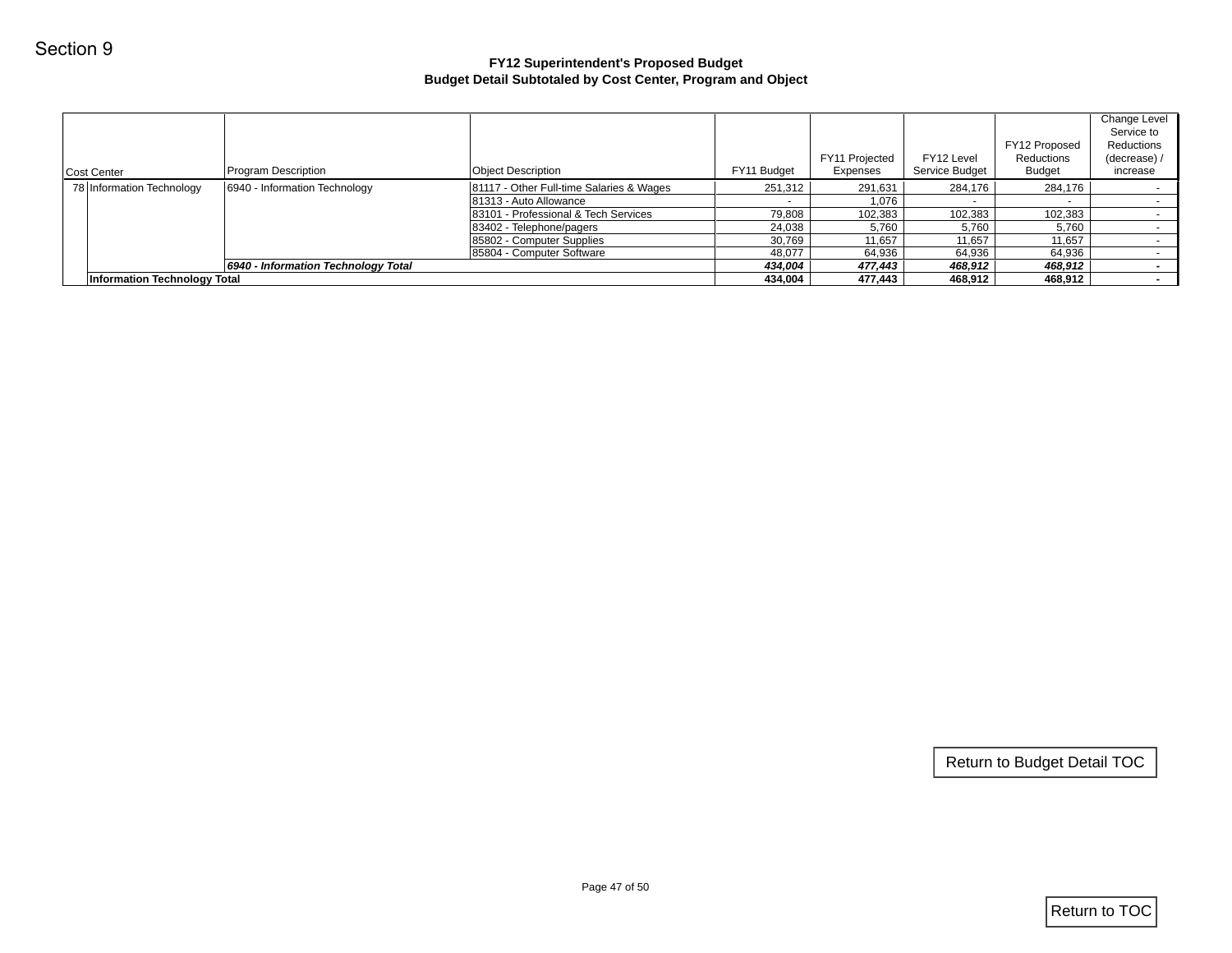| Cost Center<br>81 Transportation | Program Description<br>6970 - Transporation Regular Ed<br>6970 - Transporation Regular Ed Total<br>6975 - Transportation Special Ed In District | <b>Object Description</b><br>81111 - Administration Salaries & Wages<br>81117 - Other Full-time Salaries & Wages<br>81202 - Temporary Salaries & Wages Other<br>81301 - Overtime/Peakload Requirement<br>81416 - Longevity Custodial<br>81505 - Other Payments<br>83301 - Contracted Transportation to and From Sc<br>83302 - Field Trips (including expenses)<br>83403 - Advertising<br>84201 - Office Supplies<br>84321 - Equipment Maintenance<br>84802 - Motor Vehicle Repair<br>85100 - Educational Supplies<br>81117 - Other Full-time Salaries & Wages<br>81118 - Part-time Salaries & Wages<br>81119 - Summer Program<br>81202 - Temporary Salaries & Wages Other | FY11 Budget<br>75,600<br>$\sim$<br>$\sim$<br>$\sim$<br>$\sim$<br>$\sim$<br>25,000<br>2,585<br>$\sim$<br>$\sim$<br>20,000<br>50<br>123,235<br>201,988<br>$\sim$ | Expenses<br>148,910<br>2,556<br>17,349<br>381<br>5,003<br>10,000<br>25,000<br>98<br>565<br>1,853<br>3,999<br>42,144<br>257,859<br>124,906 | Service Budget<br>75,600<br>50,000<br>$\sim$<br>$\sim$<br>18,500<br>98<br>565<br>1,853<br>20,000<br>42,144<br>208,761 | Budget<br>75,600<br>50,000<br>$\sim$<br>$\sim$<br>18,500<br>98<br>565<br>1,853<br>20,000 | increase<br>$\sim$<br>$\sim$<br>$\sim$<br>$\sim$<br>$\sim$<br>$\sim$<br>$\sim$ $-$<br>$\sim$<br>$\sim$<br>$\sim$<br>$\sim$<br>$\sim$<br>$\sim$ |
|----------------------------------|-------------------------------------------------------------------------------------------------------------------------------------------------|---------------------------------------------------------------------------------------------------------------------------------------------------------------------------------------------------------------------------------------------------------------------------------------------------------------------------------------------------------------------------------------------------------------------------------------------------------------------------------------------------------------------------------------------------------------------------------------------------------------------------------------------------------------------------|----------------------------------------------------------------------------------------------------------------------------------------------------------------|-------------------------------------------------------------------------------------------------------------------------------------------|-----------------------------------------------------------------------------------------------------------------------|------------------------------------------------------------------------------------------|------------------------------------------------------------------------------------------------------------------------------------------------|
|                                  |                                                                                                                                                 |                                                                                                                                                                                                                                                                                                                                                                                                                                                                                                                                                                                                                                                                           |                                                                                                                                                                |                                                                                                                                           |                                                                                                                       |                                                                                          |                                                                                                                                                |
|                                  |                                                                                                                                                 |                                                                                                                                                                                                                                                                                                                                                                                                                                                                                                                                                                                                                                                                           |                                                                                                                                                                |                                                                                                                                           |                                                                                                                       |                                                                                          |                                                                                                                                                |
|                                  |                                                                                                                                                 |                                                                                                                                                                                                                                                                                                                                                                                                                                                                                                                                                                                                                                                                           |                                                                                                                                                                |                                                                                                                                           |                                                                                                                       |                                                                                          |                                                                                                                                                |
|                                  |                                                                                                                                                 |                                                                                                                                                                                                                                                                                                                                                                                                                                                                                                                                                                                                                                                                           |                                                                                                                                                                |                                                                                                                                           |                                                                                                                       |                                                                                          |                                                                                                                                                |
|                                  |                                                                                                                                                 |                                                                                                                                                                                                                                                                                                                                                                                                                                                                                                                                                                                                                                                                           |                                                                                                                                                                |                                                                                                                                           |                                                                                                                       |                                                                                          |                                                                                                                                                |
|                                  |                                                                                                                                                 |                                                                                                                                                                                                                                                                                                                                                                                                                                                                                                                                                                                                                                                                           |                                                                                                                                                                |                                                                                                                                           |                                                                                                                       |                                                                                          |                                                                                                                                                |
|                                  |                                                                                                                                                 |                                                                                                                                                                                                                                                                                                                                                                                                                                                                                                                                                                                                                                                                           |                                                                                                                                                                |                                                                                                                                           |                                                                                                                       |                                                                                          |                                                                                                                                                |
|                                  |                                                                                                                                                 |                                                                                                                                                                                                                                                                                                                                                                                                                                                                                                                                                                                                                                                                           |                                                                                                                                                                |                                                                                                                                           |                                                                                                                       |                                                                                          |                                                                                                                                                |
|                                  |                                                                                                                                                 |                                                                                                                                                                                                                                                                                                                                                                                                                                                                                                                                                                                                                                                                           |                                                                                                                                                                |                                                                                                                                           |                                                                                                                       |                                                                                          |                                                                                                                                                |
|                                  |                                                                                                                                                 |                                                                                                                                                                                                                                                                                                                                                                                                                                                                                                                                                                                                                                                                           |                                                                                                                                                                |                                                                                                                                           |                                                                                                                       |                                                                                          |                                                                                                                                                |
|                                  |                                                                                                                                                 |                                                                                                                                                                                                                                                                                                                                                                                                                                                                                                                                                                                                                                                                           |                                                                                                                                                                |                                                                                                                                           |                                                                                                                       | 42,144                                                                                   |                                                                                                                                                |
|                                  |                                                                                                                                                 |                                                                                                                                                                                                                                                                                                                                                                                                                                                                                                                                                                                                                                                                           |                                                                                                                                                                |                                                                                                                                           |                                                                                                                       |                                                                                          |                                                                                                                                                |
|                                  |                                                                                                                                                 |                                                                                                                                                                                                                                                                                                                                                                                                                                                                                                                                                                                                                                                                           |                                                                                                                                                                |                                                                                                                                           |                                                                                                                       | 208,761                                                                                  |                                                                                                                                                |
|                                  |                                                                                                                                                 |                                                                                                                                                                                                                                                                                                                                                                                                                                                                                                                                                                                                                                                                           |                                                                                                                                                                |                                                                                                                                           | 203,937                                                                                                               | 203,937                                                                                  |                                                                                                                                                |
|                                  |                                                                                                                                                 |                                                                                                                                                                                                                                                                                                                                                                                                                                                                                                                                                                                                                                                                           | $\sim$                                                                                                                                                         | 45,183<br>396                                                                                                                             | $\sim$<br>$\sim$                                                                                                      | $\sim$<br>$\sim$                                                                         |                                                                                                                                                |
|                                  |                                                                                                                                                 |                                                                                                                                                                                                                                                                                                                                                                                                                                                                                                                                                                                                                                                                           | $\omega$                                                                                                                                                       | 40,857                                                                                                                                    | $\sim$                                                                                                                | $\sim$                                                                                   |                                                                                                                                                |
|                                  |                                                                                                                                                 | 81760 - Clothing Allowance                                                                                                                                                                                                                                                                                                                                                                                                                                                                                                                                                                                                                                                | $\sim$                                                                                                                                                         | 1,881                                                                                                                                     | $\sim$                                                                                                                | $\sim$                                                                                   |                                                                                                                                                |
|                                  |                                                                                                                                                 | 83301 - Contracted Transportation to and From Sc                                                                                                                                                                                                                                                                                                                                                                                                                                                                                                                                                                                                                          | 711,250                                                                                                                                                        | 15,846                                                                                                                                    | 15,846                                                                                                                | 15,846                                                                                   |                                                                                                                                                |
|                                  |                                                                                                                                                 | 83402 - Telephone/pagers                                                                                                                                                                                                                                                                                                                                                                                                                                                                                                                                                                                                                                                  | $\sim$                                                                                                                                                         | 2,743                                                                                                                                     | 2,743                                                                                                                 | 2,743                                                                                    |                                                                                                                                                |
|                                  |                                                                                                                                                 | 84201 - Office Supplies                                                                                                                                                                                                                                                                                                                                                                                                                                                                                                                                                                                                                                                   |                                                                                                                                                                | 300                                                                                                                                       | 300                                                                                                                   | 300                                                                                      |                                                                                                                                                |
|                                  | 6975 - Transportation Special Ed In District Total                                                                                              |                                                                                                                                                                                                                                                                                                                                                                                                                                                                                                                                                                                                                                                                           | 913,238                                                                                                                                                        | 232,112                                                                                                                                   | 222,826                                                                                                               | 222,826                                                                                  |                                                                                                                                                |
|                                  | 6980 - Transportation Special Ed Out of District                                                                                                | 83301 - Contracted Transportation to and From Sc                                                                                                                                                                                                                                                                                                                                                                                                                                                                                                                                                                                                                          | $\sim$                                                                                                                                                         | 647,042                                                                                                                                   | 647,042                                                                                                               | 647,042                                                                                  |                                                                                                                                                |
|                                  | 6980 - Transportation Special Ed Out of District Total                                                                                          |                                                                                                                                                                                                                                                                                                                                                                                                                                                                                                                                                                                                                                                                           | $\sim$                                                                                                                                                         | 647,042                                                                                                                                   | 647,042                                                                                                               | 647,042                                                                                  |                                                                                                                                                |
|                                  | 6990 - Transporation Homeless                                                                                                                   | 83301 - Contracted Transportation to and From Sc                                                                                                                                                                                                                                                                                                                                                                                                                                                                                                                                                                                                                          | 75,000                                                                                                                                                         | 75,000                                                                                                                                    | 75,000                                                                                                                | 75,000                                                                                   |                                                                                                                                                |
| <b>Transportation Total</b>      | 6990 - Transporation Homeless Total                                                                                                             |                                                                                                                                                                                                                                                                                                                                                                                                                                                                                                                                                                                                                                                                           | 75,000<br>1,111,473                                                                                                                                            | 75,000<br>1,212,014                                                                                                                       | 75,000<br>1,153,629                                                                                                   | 75,000<br>1,153,629                                                                      |                                                                                                                                                |
|                                  |                                                                                                                                                 |                                                                                                                                                                                                                                                                                                                                                                                                                                                                                                                                                                                                                                                                           |                                                                                                                                                                |                                                                                                                                           |                                                                                                                       |                                                                                          |                                                                                                                                                |
|                                  |                                                                                                                                                 |                                                                                                                                                                                                                                                                                                                                                                                                                                                                                                                                                                                                                                                                           |                                                                                                                                                                |                                                                                                                                           |                                                                                                                       | Return to Budget Detail TOC                                                              |                                                                                                                                                |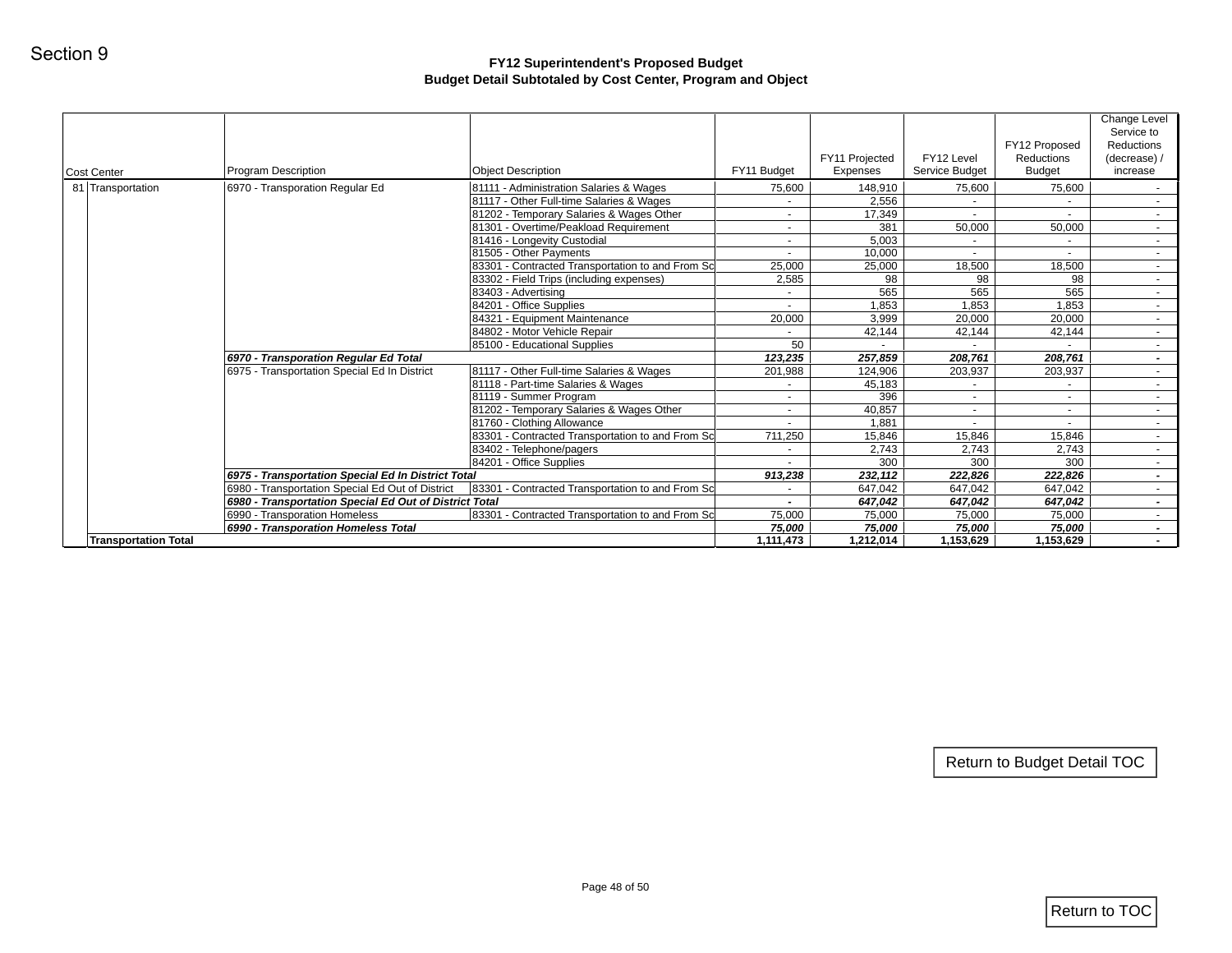| Program Description<br>6812 - OT/PT<br>6812 - OT/PT Total |                                                                                                                                                                                                                                                                                                                                                                                                                                                                                                                                                         | FY11 Budget                                                                                                                                                                                                                                                                                                                                                                                                                                                                                                                                                                                                                                                                                                                                                                                                       | FY11 Projected<br>Expenses                                                                                                                                                                                                                                               | FY12 Level<br>Service Budget                                                                                                                                                                                                                                                      | FY12 Proposed<br>Reductions<br><b>Budget</b>                                                                                                                                                                                                                                        | Service to<br><b>Reductions</b><br>(decrease) /<br>increase                                                                                                                                                                                                                         |
|-----------------------------------------------------------|---------------------------------------------------------------------------------------------------------------------------------------------------------------------------------------------------------------------------------------------------------------------------------------------------------------------------------------------------------------------------------------------------------------------------------------------------------------------------------------------------------------------------------------------------------|-------------------------------------------------------------------------------------------------------------------------------------------------------------------------------------------------------------------------------------------------------------------------------------------------------------------------------------------------------------------------------------------------------------------------------------------------------------------------------------------------------------------------------------------------------------------------------------------------------------------------------------------------------------------------------------------------------------------------------------------------------------------------------------------------------------------|--------------------------------------------------------------------------------------------------------------------------------------------------------------------------------------------------------------------------------------------------------------------------|-----------------------------------------------------------------------------------------------------------------------------------------------------------------------------------------------------------------------------------------------------------------------------------|-------------------------------------------------------------------------------------------------------------------------------------------------------------------------------------------------------------------------------------------------------------------------------------|-------------------------------------------------------------------------------------------------------------------------------------------------------------------------------------------------------------------------------------------------------------------------------------|
|                                                           | <b>Object Description</b><br>81112 - Teacher Salaries & Wages                                                                                                                                                                                                                                                                                                                                                                                                                                                                                           |                                                                                                                                                                                                                                                                                                                                                                                                                                                                                                                                                                                                                                                                                                                                                                                                                   |                                                                                                                                                                                                                                                                          | 24,505                                                                                                                                                                                                                                                                            | 24,505                                                                                                                                                                                                                                                                              | $\sim$                                                                                                                                                                                                                                                                              |
|                                                           |                                                                                                                                                                                                                                                                                                                                                                                                                                                                                                                                                         | $\overline{\phantom{a}}$                                                                                                                                                                                                                                                                                                                                                                                                                                                                                                                                                                                                                                                                                                                                                                                          |                                                                                                                                                                                                                                                                          | 24,505                                                                                                                                                                                                                                                                            | 24,505                                                                                                                                                                                                                                                                              | $\sim$                                                                                                                                                                                                                                                                              |
| 6818 - Speech/Language                                    | 81112 - Teacher Salaries & Wages                                                                                                                                                                                                                                                                                                                                                                                                                                                                                                                        | 16,822                                                                                                                                                                                                                                                                                                                                                                                                                                                                                                                                                                                                                                                                                                                                                                                                            | 58,244                                                                                                                                                                                                                                                                   | 35,488                                                                                                                                                                                                                                                                            | 35,488                                                                                                                                                                                                                                                                              | $\sim$                                                                                                                                                                                                                                                                              |
| 6818 - Speech/Language Total                              |                                                                                                                                                                                                                                                                                                                                                                                                                                                                                                                                                         | 16,822                                                                                                                                                                                                                                                                                                                                                                                                                                                                                                                                                                                                                                                                                                                                                                                                            | 58,244                                                                                                                                                                                                                                                                   | 35,488                                                                                                                                                                                                                                                                            | 35,488                                                                                                                                                                                                                                                                              | $\sim$                                                                                                                                                                                                                                                                              |
| 6821 - Behavioral Support                                 | 81116 - Full/Time Teacher Aides Salaries & Wages                                                                                                                                                                                                                                                                                                                                                                                                                                                                                                        | 138,000                                                                                                                                                                                                                                                                                                                                                                                                                                                                                                                                                                                                                                                                                                                                                                                                           | 110,975                                                                                                                                                                                                                                                                  | 138,000                                                                                                                                                                                                                                                                           | 138,000                                                                                                                                                                                                                                                                             | $\sim$                                                                                                                                                                                                                                                                              |
|                                                           |                                                                                                                                                                                                                                                                                                                                                                                                                                                                                                                                                         |                                                                                                                                                                                                                                                                                                                                                                                                                                                                                                                                                                                                                                                                                                                                                                                                                   |                                                                                                                                                                                                                                                                          |                                                                                                                                                                                                                                                                                   |                                                                                                                                                                                                                                                                                     | $\sim$                                                                                                                                                                                                                                                                              |
|                                                           |                                                                                                                                                                                                                                                                                                                                                                                                                                                                                                                                                         |                                                                                                                                                                                                                                                                                                                                                                                                                                                                                                                                                                                                                                                                                                                                                                                                                   |                                                                                                                                                                                                                                                                          |                                                                                                                                                                                                                                                                                   |                                                                                                                                                                                                                                                                                     | $\sim$                                                                                                                                                                                                                                                                              |
|                                                           |                                                                                                                                                                                                                                                                                                                                                                                                                                                                                                                                                         |                                                                                                                                                                                                                                                                                                                                                                                                                                                                                                                                                                                                                                                                                                                                                                                                                   |                                                                                                                                                                                                                                                                          |                                                                                                                                                                                                                                                                                   |                                                                                                                                                                                                                                                                                     | $\sim$                                                                                                                                                                                                                                                                              |
|                                                           |                                                                                                                                                                                                                                                                                                                                                                                                                                                                                                                                                         | $\sim$                                                                                                                                                                                                                                                                                                                                                                                                                                                                                                                                                                                                                                                                                                                                                                                                            |                                                                                                                                                                                                                                                                          |                                                                                                                                                                                                                                                                                   |                                                                                                                                                                                                                                                                                     | $\sim$                                                                                                                                                                                                                                                                              |
|                                                           |                                                                                                                                                                                                                                                                                                                                                                                                                                                                                                                                                         |                                                                                                                                                                                                                                                                                                                                                                                                                                                                                                                                                                                                                                                                                                                                                                                                                   |                                                                                                                                                                                                                                                                          |                                                                                                                                                                                                                                                                                   |                                                                                                                                                                                                                                                                                     | $\sim$                                                                                                                                                                                                                                                                              |
|                                                           |                                                                                                                                                                                                                                                                                                                                                                                                                                                                                                                                                         |                                                                                                                                                                                                                                                                                                                                                                                                                                                                                                                                                                                                                                                                                                                                                                                                                   |                                                                                                                                                                                                                                                                          |                                                                                                                                                                                                                                                                                   |                                                                                                                                                                                                                                                                                     | $\sim$                                                                                                                                                                                                                                                                              |
|                                                           |                                                                                                                                                                                                                                                                                                                                                                                                                                                                                                                                                         |                                                                                                                                                                                                                                                                                                                                                                                                                                                                                                                                                                                                                                                                                                                                                                                                                   |                                                                                                                                                                                                                                                                          |                                                                                                                                                                                                                                                                                   |                                                                                                                                                                                                                                                                                     | $\sim$                                                                                                                                                                                                                                                                              |
|                                                           |                                                                                                                                                                                                                                                                                                                                                                                                                                                                                                                                                         |                                                                                                                                                                                                                                                                                                                                                                                                                                                                                                                                                                                                                                                                                                                                                                                                                   |                                                                                                                                                                                                                                                                          |                                                                                                                                                                                                                                                                                   |                                                                                                                                                                                                                                                                                     | $\sim$                                                                                                                                                                                                                                                                              |
|                                                           |                                                                                                                                                                                                                                                                                                                                                                                                                                                                                                                                                         |                                                                                                                                                                                                                                                                                                                                                                                                                                                                                                                                                                                                                                                                                                                                                                                                                   |                                                                                                                                                                                                                                                                          |                                                                                                                                                                                                                                                                                   |                                                                                                                                                                                                                                                                                     | $\sim 100$                                                                                                                                                                                                                                                                          |
|                                                           |                                                                                                                                                                                                                                                                                                                                                                                                                                                                                                                                                         |                                                                                                                                                                                                                                                                                                                                                                                                                                                                                                                                                                                                                                                                                                                                                                                                                   |                                                                                                                                                                                                                                                                          |                                                                                                                                                                                                                                                                                   |                                                                                                                                                                                                                                                                                     | $\sim$                                                                                                                                                                                                                                                                              |
|                                                           |                                                                                                                                                                                                                                                                                                                                                                                                                                                                                                                                                         |                                                                                                                                                                                                                                                                                                                                                                                                                                                                                                                                                                                                                                                                                                                                                                                                                   |                                                                                                                                                                                                                                                                          |                                                                                                                                                                                                                                                                                   |                                                                                                                                                                                                                                                                                     | $\sim$                                                                                                                                                                                                                                                                              |
|                                                           |                                                                                                                                                                                                                                                                                                                                                                                                                                                                                                                                                         |                                                                                                                                                                                                                                                                                                                                                                                                                                                                                                                                                                                                                                                                                                                                                                                                                   |                                                                                                                                                                                                                                                                          |                                                                                                                                                                                                                                                                                   |                                                                                                                                                                                                                                                                                     | $\sim$                                                                                                                                                                                                                                                                              |
|                                                           |                                                                                                                                                                                                                                                                                                                                                                                                                                                                                                                                                         |                                                                                                                                                                                                                                                                                                                                                                                                                                                                                                                                                                                                                                                                                                                                                                                                                   |                                                                                                                                                                                                                                                                          |                                                                                                                                                                                                                                                                                   |                                                                                                                                                                                                                                                                                     | $\sim$                                                                                                                                                                                                                                                                              |
|                                                           |                                                                                                                                                                                                                                                                                                                                                                                                                                                                                                                                                         |                                                                                                                                                                                                                                                                                                                                                                                                                                                                                                                                                                                                                                                                                                                                                                                                                   |                                                                                                                                                                                                                                                                          |                                                                                                                                                                                                                                                                                   |                                                                                                                                                                                                                                                                                     | $\sim$                                                                                                                                                                                                                                                                              |
|                                                           |                                                                                                                                                                                                                                                                                                                                                                                                                                                                                                                                                         |                                                                                                                                                                                                                                                                                                                                                                                                                                                                                                                                                                                                                                                                                                                                                                                                                   |                                                                                                                                                                                                                                                                          |                                                                                                                                                                                                                                                                                   |                                                                                                                                                                                                                                                                                     | $\sim$                                                                                                                                                                                                                                                                              |
|                                                           |                                                                                                                                                                                                                                                                                                                                                                                                                                                                                                                                                         |                                                                                                                                                                                                                                                                                                                                                                                                                                                                                                                                                                                                                                                                                                                                                                                                                   |                                                                                                                                                                                                                                                                          |                                                                                                                                                                                                                                                                                   |                                                                                                                                                                                                                                                                                     |                                                                                                                                                                                                                                                                                     |
|                                                           |                                                                                                                                                                                                                                                                                                                                                                                                                                                                                                                                                         |                                                                                                                                                                                                                                                                                                                                                                                                                                                                                                                                                                                                                                                                                                                                                                                                                   |                                                                                                                                                                                                                                                                          |                                                                                                                                                                                                                                                                                   |                                                                                                                                                                                                                                                                                     | $\sim$                                                                                                                                                                                                                                                                              |
|                                                           |                                                                                                                                                                                                                                                                                                                                                                                                                                                                                                                                                         |                                                                                                                                                                                                                                                                                                                                                                                                                                                                                                                                                                                                                                                                                                                                                                                                                   |                                                                                                                                                                                                                                                                          |                                                                                                                                                                                                                                                                                   |                                                                                                                                                                                                                                                                                     | $\sim$                                                                                                                                                                                                                                                                              |
|                                                           |                                                                                                                                                                                                                                                                                                                                                                                                                                                                                                                                                         |                                                                                                                                                                                                                                                                                                                                                                                                                                                                                                                                                                                                                                                                                                                                                                                                                   |                                                                                                                                                                                                                                                                          |                                                                                                                                                                                                                                                                                   |                                                                                                                                                                                                                                                                                     | $\sim$                                                                                                                                                                                                                                                                              |
|                                                           |                                                                                                                                                                                                                                                                                                                                                                                                                                                                                                                                                         |                                                                                                                                                                                                                                                                                                                                                                                                                                                                                                                                                                                                                                                                                                                                                                                                                   |                                                                                                                                                                                                                                                                          |                                                                                                                                                                                                                                                                                   |                                                                                                                                                                                                                                                                                     | $\sim$                                                                                                                                                                                                                                                                              |
|                                                           |                                                                                                                                                                                                                                                                                                                                                                                                                                                                                                                                                         |                                                                                                                                                                                                                                                                                                                                                                                                                                                                                                                                                                                                                                                                                                                                                                                                                   |                                                                                                                                                                                                                                                                          |                                                                                                                                                                                                                                                                                   |                                                                                                                                                                                                                                                                                     | $\sim$                                                                                                                                                                                                                                                                              |
|                                                           |                                                                                                                                                                                                                                                                                                                                                                                                                                                                                                                                                         |                                                                                                                                                                                                                                                                                                                                                                                                                                                                                                                                                                                                                                                                                                                                                                                                                   |                                                                                                                                                                                                                                                                          |                                                                                                                                                                                                                                                                                   |                                                                                                                                                                                                                                                                                     | $\sim$                                                                                                                                                                                                                                                                              |
|                                                           |                                                                                                                                                                                                                                                                                                                                                                                                                                                                                                                                                         |                                                                                                                                                                                                                                                                                                                                                                                                                                                                                                                                                                                                                                                                                                                                                                                                                   |                                                                                                                                                                                                                                                                          |                                                                                                                                                                                                                                                                                   |                                                                                                                                                                                                                                                                                     | $\sim$                                                                                                                                                                                                                                                                              |
|                                                           |                                                                                                                                                                                                                                                                                                                                                                                                                                                                                                                                                         |                                                                                                                                                                                                                                                                                                                                                                                                                                                                                                                                                                                                                                                                                                                                                                                                                   |                                                                                                                                                                                                                                                                          |                                                                                                                                                                                                                                                                                   |                                                                                                                                                                                                                                                                                     | $\sim$                                                                                                                                                                                                                                                                              |
|                                                           |                                                                                                                                                                                                                                                                                                                                                                                                                                                                                                                                                         |                                                                                                                                                                                                                                                                                                                                                                                                                                                                                                                                                                                                                                                                                                                                                                                                                   |                                                                                                                                                                                                                                                                          |                                                                                                                                                                                                                                                                                   |                                                                                                                                                                                                                                                                                     | $\sim$                                                                                                                                                                                                                                                                              |
|                                                           |                                                                                                                                                                                                                                                                                                                                                                                                                                                                                                                                                         | $\sim$                                                                                                                                                                                                                                                                                                                                                                                                                                                                                                                                                                                                                                                                                                                                                                                                            |                                                                                                                                                                                                                                                                          |                                                                                                                                                                                                                                                                                   |                                                                                                                                                                                                                                                                                     | $\sim$                                                                                                                                                                                                                                                                              |
|                                                           |                                                                                                                                                                                                                                                                                                                                                                                                                                                                                                                                                         |                                                                                                                                                                                                                                                                                                                                                                                                                                                                                                                                                                                                                                                                                                                                                                                                                   |                                                                                                                                                                                                                                                                          |                                                                                                                                                                                                                                                                                   |                                                                                                                                                                                                                                                                                     | $\sim$                                                                                                                                                                                                                                                                              |
|                                                           |                                                                                                                                                                                                                                                                                                                                                                                                                                                                                                                                                         |                                                                                                                                                                                                                                                                                                                                                                                                                                                                                                                                                                                                                                                                                                                                                                                                                   |                                                                                                                                                                                                                                                                          |                                                                                                                                                                                                                                                                                   |                                                                                                                                                                                                                                                                                     | $\sim$                                                                                                                                                                                                                                                                              |
|                                                           |                                                                                                                                                                                                                                                                                                                                                                                                                                                                                                                                                         |                                                                                                                                                                                                                                                                                                                                                                                                                                                                                                                                                                                                                                                                                                                                                                                                                   |                                                                                                                                                                                                                                                                          |                                                                                                                                                                                                                                                                                   |                                                                                                                                                                                                                                                                                     | $\sim$                                                                                                                                                                                                                                                                              |
|                                                           |                                                                                                                                                                                                                                                                                                                                                                                                                                                                                                                                                         |                                                                                                                                                                                                                                                                                                                                                                                                                                                                                                                                                                                                                                                                                                                                                                                                                   |                                                                                                                                                                                                                                                                          |                                                                                                                                                                                                                                                                                   |                                                                                                                                                                                                                                                                                     | $\sim 100$                                                                                                                                                                                                                                                                          |
|                                                           | 6821 - Behavioral Support Total<br>6827 - Self-Contained Academic Instruction<br>6833 - Social Workers<br>6833 - Social Workers Total<br>6857 - SPED contracted Service<br>6857 - SPED contracted Service Total<br>6812 - OT/PT<br>6812 - OT/PT Total<br>6815 - Alternative Program<br>6815 - Alternative Program Total<br>6818 - Speech/Language<br>6818 - Speech/Language Total<br>6821 - Behavioral Support<br>6821 - Behavioral Support Total<br>6827 - Self-Contained Academic Instruction<br>6833 - Social Workers<br>6833 - Social Workers Total | 81112 - Teacher Salaries & Wages<br>81116 - Full/Time Teacher Aides Salaries & Wages<br>85103 - Instructional Materials<br>6827 - Self-Contained Academic Instruction Total<br>81112 - Teacher Salaries & Wages<br>81201 - Temporary Salaries & Wages Professional<br>81202 - Temporary Salaries & Wages Other<br>81112 - Teacher Salaries & Wages<br>83101 - Professional & Tech Services<br>81112 - Teacher Salaries & Wages<br>81116 - Full/Time Teacher Aides Salaries & Wages<br>83302 - Field Trips (including expenses)<br>84902 - Food Supplies<br>85100 - Educational Supplies<br>81112 - Teacher Salaries & Wages<br>81116 - Full/Time Teacher Aides Salaries & Wages<br>85106 - Textbooks, Books & Periodicals<br>6827 - Self-Contained Academic Instruction Total<br>81112 - Teacher Salaries & Wages | 138,000<br>379,747<br>218,204<br>597,951<br>$\sim$<br>$\sim$<br>$\sim$<br>$\blacksquare$<br>752,773<br>$\sim$<br>$\sim$<br>$\sim$<br>$\sim$<br>11,215<br>11,215<br>105,800<br>$\sim$<br>$\sim$<br>105,800<br>308,197<br>93,516<br>401,713<br>93,440<br>93,440<br>612,168 | 110,975<br>397,628<br>179,708<br>624<br>577,960<br>5,580<br>151<br>5,731<br>2,559<br>2,559<br>755,469<br>$\sim$<br>$\sim$<br>5,834<br>5,834<br>17,430<br>17,430<br>112,995<br>66<br>1,020<br>467<br>114,548<br>299,498<br>84,333<br>173<br>384,004<br>57,199<br>57,199<br>579,015 | 138,000<br>510,993<br>249,376<br>624<br>760,993<br>90,004<br>90,004<br>$\sim$<br>$\sim$<br>1,048,989<br>17,616<br>17,616<br>5,834<br>5,834<br>11,689<br>11,689<br>101,200<br>66<br>1,020<br>467<br>102,753<br>434,418<br>140,274<br>173<br>574,865<br>192,176<br>192,176<br>904,934 | 138,000<br>510,993<br>249,376<br>624<br>760,993<br>90,004<br>90,004<br>$\sim$<br>$\sim$<br>1,048,989<br>17,616<br>17,616<br>5,834<br>5,834<br>11,689<br>11,689<br>101,200<br>66<br>1,020<br>467<br>102,753<br>434,418<br>140,274<br>173<br>574,865<br>192,176<br>192,176<br>904,934 |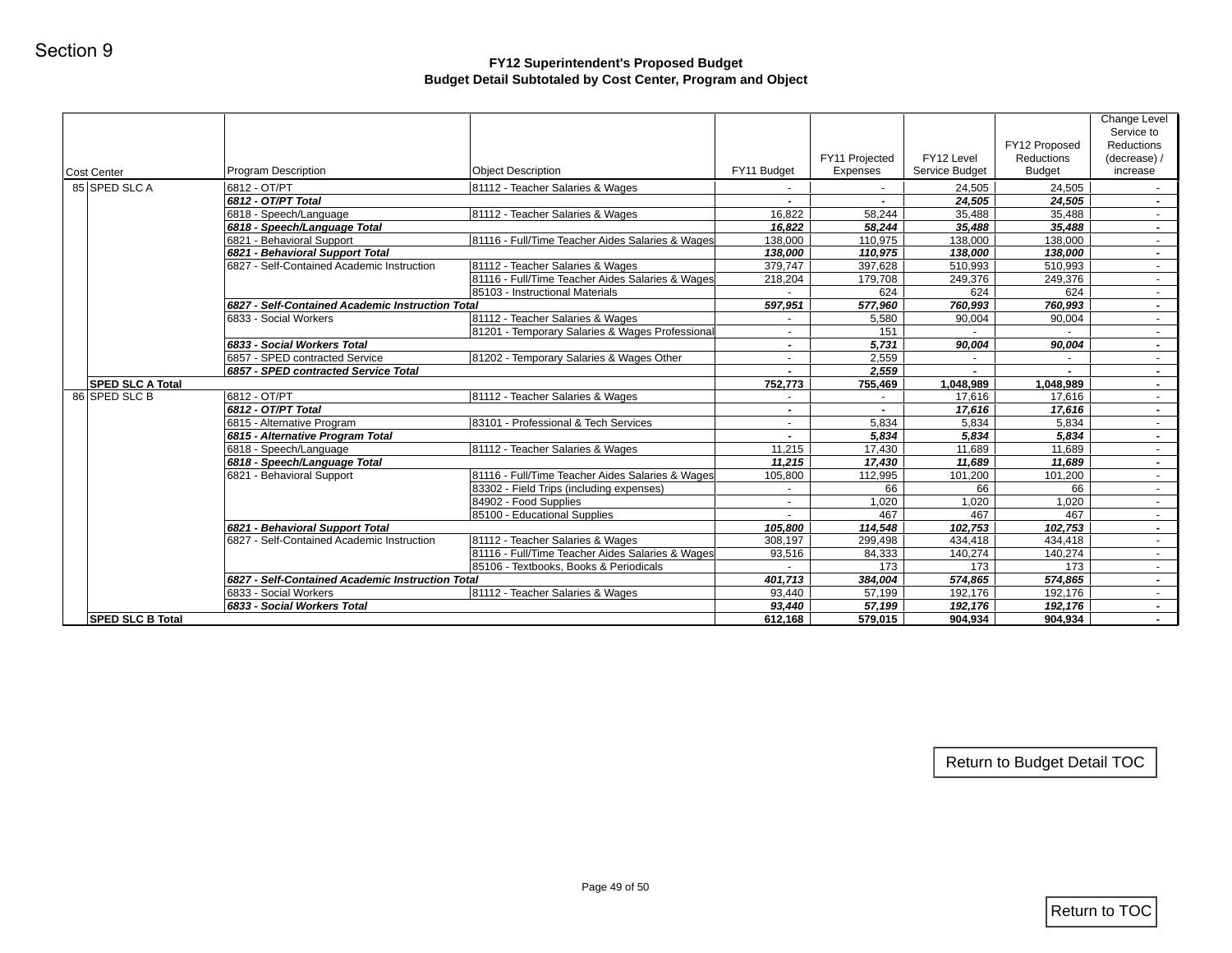| <b>Cost Center</b>                            | Program Description                                       | <b>Object Description</b>                        | FY11 Budget              | FY11 Projected<br>Expenses | FY12 Level<br>Service Budget | FY12 Proposed<br>Reductions<br><b>Budget</b> | Change Level<br>Service to<br>Reductions<br>(decrease) /<br>increase |
|-----------------------------------------------|-----------------------------------------------------------|--------------------------------------------------|--------------------------|----------------------------|------------------------------|----------------------------------------------|----------------------------------------------------------------------|
| 87 SPED SLC C                                 | 6809 - SPED Teacher                                       | 83302 - Field Trips (including expenses)         | $\sim$                   | 400                        | 400                          | 400                                          | $\sim$                                                               |
|                                               | 6809 - SPED Teacher Total                                 |                                                  | $\blacksquare$           | 400                        | 400                          | 400                                          | $\sim$                                                               |
|                                               | 6812 - OT/PT                                              | 81112 - Teacher Salaries & Wages                 | $\sim$                   | $\sim$                     | 7,677                        | 7,677                                        | $\sim$                                                               |
|                                               | 6812 - OT/PT Total                                        |                                                  | $\blacksquare$           | $\sim$                     | 7,677                        | 7,677                                        | $\sim$                                                               |
|                                               | 6818 - Speech/Language                                    | 81112 - Teacher Salaries & Wages                 | $\sim$                   | 19,591                     | $\sim$                       | $\sim$                                       | $\sim$                                                               |
|                                               | 6818 - Speech/Language Total<br>6821 - Behavioral Support | 81116 - Full/Time Teacher Aides Salaries & Wages | $\blacksquare$<br>46,000 | 19,591<br>30,286           | 46,000                       | 46,000                                       | $\sim$<br>$\sim$                                                     |
|                                               | 6821 - Behavioral Support Total                           |                                                  | 46,000                   | 30,286                     | 46,000                       | 46,000                                       | $\sim$                                                               |
|                                               | 6824 - Inclusion Support                                  | 81202 - Temporary Salaries & Wages Other         | $\sim$                   | 650                        | $\sim$                       | $\sim$                                       | $\sim$                                                               |
|                                               | 6824 - Inclusion Support Total                            |                                                  | $\blacksquare$           | 650                        | $\sim$                       | $\sim$                                       | $\sim$                                                               |
|                                               | 6827 - Self-Contained Academic Instruction                | 81112 - Teacher Salaries & Wages                 | 228,318                  | 223,186                    | 292,106                      | 292,106                                      | $\sim$                                                               |
|                                               |                                                           | 81116 - Full/Time Teacher Aides Salaries & Wages | 46,758                   | 57,397                     | 77,930                       | 77,930                                       | $\sim$                                                               |
|                                               |                                                           | 87202 - Training Educ Conferences & Attendance   | $\sim$                   | 264                        | 264                          | 264                                          | $\sim$                                                               |
|                                               | 6827 - Self-Contained Academic Instruction Total          |                                                  | 275,076                  | 280,848                    | 370,300                      | 370,300                                      | $\sim$                                                               |
|                                               | 6833 - Social Workers                                     | 81112 - Teacher Salaries & Wages                 | 24,529                   | 23,129                     | 25,941                       | 25,941                                       | $\sim$                                                               |
|                                               | 6833 - Social Workers Total                               |                                                  | 24,529                   | 23,129                     | 25,941                       | 25,941                                       | $\sim$                                                               |
|                                               | 6860 - SPED testing and assessment                        | 83101 - Professional & Tech Services             | $\blacksquare$           | 2,244                      | 2,244                        | 2,244                                        | $\sim$                                                               |
|                                               | 6860 - SPED testing and assessment Total                  |                                                  | $\sim$                   | 2,244                      | 2,244                        | 2,244                                        | $\sim$                                                               |
|                                               |                                                           |                                                  |                          |                            |                              |                                              |                                                                      |
| <b>SPED SLC C Total</b><br><b>Grand Total</b> |                                                           |                                                  | 345,605<br>44,822,831    | 357,148<br>44,806,060      | 452,562<br>46,535,421        | 452,562<br>43,676,822                        |                                                                      |
|                                               |                                                           |                                                  |                          |                            |                              |                                              |                                                                      |
|                                               |                                                           |                                                  |                          |                            |                              |                                              | $\sim$<br>(2,858,600)                                                |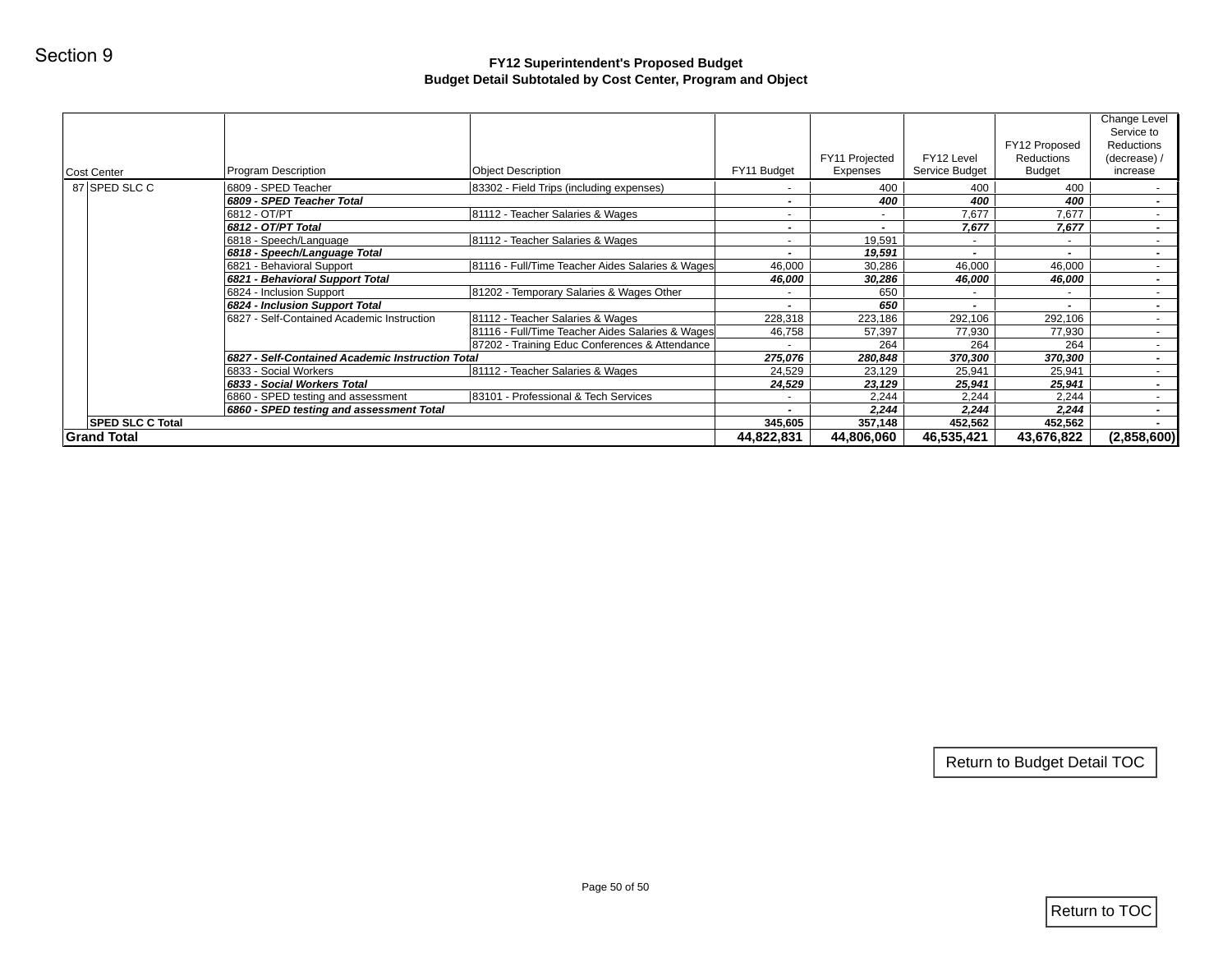# **Position Control Comparing FY11 Budget and FY12 Level Service Budget**

The final and deepest level of detail in this budget presentation is the Position Control report. Subtotaled by Cost Center, Program and Object, like the Budget Detail, Position Control shows each unique permanent staff position in the district, as well as additional salary expenses like substitutes and custodial overtime. It compares the FY11 Budget to the FY12 Level Service Budget by salary and by FTE.

To create the FY12 Level Service Salary estimates, step and lane increases, as well as longevity payments, have been calculated based on the last collective bargaining agreement with the teachers' union. Positions in the area of Special Education have been added based on recent experience and expectation of student need next year.

The Position Control document does NOT show the positional reductions proposed in the Budget Detail. Most staff reductions are governed by collective bargaining agreements, which dictate the terms of seniority and certification by which layoffs must take place. Also, scheduling factors may force changes in the reductions among subject areas. It is impossible at this point to specifically identify which particular positions will be eliminated, and we have not attempted to do so. Festion Control Comparing FY11 Budget and FY12 Level Service Budget<br>The final and deepest level of detail in this budget presentation is the Position Counted repert. Subtoined by Cost Center, Program and<br>Object, like the l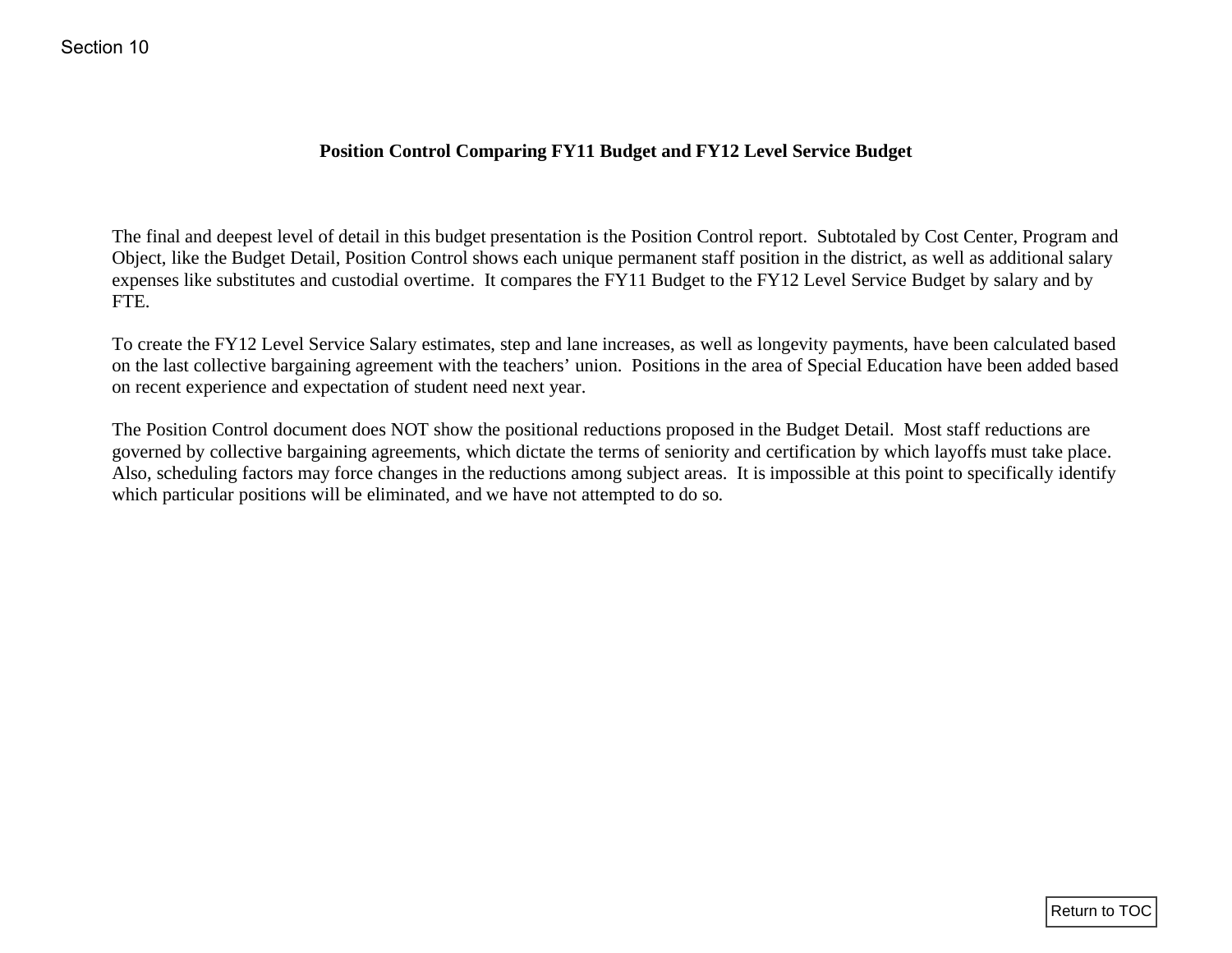| Cost Center   | Program Description                      | <b>Object Description</b>               | Position Control #     | Position Description             | FY11 Budgeted<br>Salary | FY12 Level<br>Service Salary | <b>FY11</b><br>Budgeted<br>FTE | FY12 Level<br>Service FTE |
|---------------|------------------------------------------|-----------------------------------------|------------------------|----------------------------------|-------------------------|------------------------------|--------------------------------|---------------------------|
| 1 High School | 6507 - Secondary Education               | 81204 - Extended Term Sub Teacher       | AHSTASUB01             | <b>TA Substitute</b>             | 15,586                  | 15,586                       | 1                              |                           |
|               | 6507 - Secondary Education Total         | 81204 - Extended Term Sub Teacher Total |                        |                                  | 15,586<br>15,586        | 15,586<br>15,586             | 1<br>$1\overline{1}$           |                           |
|               | 6512 - ELL                               | 81112 - Teacher Salaries & Wages        | AHCESLL101             | HS ELL                           | 45,601                  | 47,509                       | 1                              |                           |
|               |                                          | 81112 - Teacher Salaries & Wages Total  |                        |                                  | 45,601                  | 47,509                       | 1                              |                           |
|               | 6512 - ELL Total                         |                                         |                        |                                  | 45,601                  | 47,509                       | $1\overline{1}$                |                           |
|               | 6515 - English/Language Arts             | 81112 - Teacher Salaries & Wages        | AHCENGL01              | HS English                       | 72,256                  | 72,256                       | 11                             |                           |
|               |                                          |                                         | AHCENGL02<br>AHCENGL03 | <b>HS English</b><br>HS English  | 13,778<br>60,595        | 13,778<br>63,507             | 0.2<br>1                       | 0.2                       |
|               |                                          |                                         | AHCENGL04              | HS English                       | 68,889                  | 68,889                       | 1                              |                           |
|               |                                          |                                         | AHCENGL05              | <b>HS English</b>                | 68,889                  | 68,889                       | 1                              |                           |
|               |                                          |                                         | AHCENGL06              | <b>HS English</b>                | 55,359                  | 57,741                       | 1                              |                           |
|               |                                          |                                         | AHCENGL07<br>AHCENGL08 | HS English<br><b>HS English</b>  | 63,901<br>43,332        | 63,901<br>44,885             | 1 <sup>1</sup><br>1            |                           |
|               |                                          |                                         | AHCENGL09              | <b>HS English</b>                | 68,889                  | 68,889                       | 1                              |                           |
|               |                                          |                                         | AHCENGL10              | HS English                       | 48,695                  | 50,597                       | 1                              |                           |
|               |                                          |                                         | AHCENGL11              | <b>HS English</b>                | 56,073                  | 55,359                       | 1                              |                           |
|               |                                          |                                         | AHCENGL12              | <b>HS English</b>                | 68,835                  | 68,835                       | $\overline{1}$                 |                           |
|               |                                          |                                         | AHCENGSS1              | HS English/SS                    | 30,358                  | 32,217                       | 0.6<br>$\mathbf{1}$            | 0.6                       |
|               |                                          | 81112 - Teacher Salaries & Wages Total  | AHCENLLB1              | <b>HS Literacy Support</b>       | 23,000<br>742,849       | 23,000<br>752,743            | 12.8                           | 12.8                      |
|               | 6515 - English/Language Arts Total       |                                         |                        |                                  | 742,849                 | 752,743                      | 12.8                           | 12.8                      |
|               | 6518 - Family and Consumer Science       | 81112 - Teacher Salaries & Wages        | AHSFASC01              | <b>Family Science</b>            | 72,667                  | 73,318                       | $\mathbf{1}$                   |                           |
|               |                                          |                                         | AHSFASC03              | <b>Family Science</b>            | 41,333                  | 41,333                       | 0.6                            | 0.6                       |
|               |                                          |                                         | AHSFASC04              | <b>Family Science</b>            | 19,332                  | 24,165                       | 0.3                            | 0.3                       |
|               | 6518 - Family and Consumer Science Total | 81112 - Teacher Salaries & Wages Total  |                        |                                  | 133,332<br>133,332      | 138,816<br>138,816           | 1.9<br>1.9                     | 1.9<br>1.9                |
|               | 6521 - Math                              | 81112 - Teacher Salaries & Wages        | AHCMATH01              | HS Math                          | 71,537                  | 71,537                       | 1                              |                           |
|               |                                          |                                         | AHCMATH02              | HS Math                          | 73,061                  | 73,061                       | 1                              |                           |
|               |                                          |                                         | AHCMATH03              | HS Math                          | 70,191                  | 70,191                       | 1                              |                           |
|               |                                          |                                         | AHCMATH04              | HS Math                          | 68,889                  | 68,889                       | 1                              |                           |
|               |                                          |                                         | AHCMATH05<br>AHCMATH06 | HS Math<br>HS Math               | 52,028<br>52,978        | 54,411<br>55,359             | 1<br>1 <sup>1</sup>            |                           |
|               |                                          |                                         | AHCMATH07              | HS Math                          | 62,028                  | 64,886                       | 1                              |                           |
|               |                                          |                                         | AHCMATH08              | HS Math                          | 70,413                  | 70,413                       | 1                              |                           |
|               |                                          |                                         | AHCMATH09              | HS Math                          | 39,337                  | 40,574                       | 1                              |                           |
|               |                                          |                                         | AHCMATH10              | HS Math                          | 43,460                  | 46,796                       | 1                              |                           |
|               |                                          | 81112 - Teacher Salaries & Wages Total  | AHCMATH11              | HS Math                          | 63,552<br>667,474       | 64,886<br>681,003            | 1<br>11                        | 11                        |
|               | 6521 - Math Total                        |                                         |                        |                                  | 667,474                 | 681,003                      | 11                             | 11                        |
|               | 6524 - Science                           | 81112 - Teacher Salaries & Wages        | AHCSCIE01              | Science                          | 43,703                  | 43,703                       | 0.6                            | 0.6                       |
|               |                                          |                                         | AHCSCIE02              | Science                          | 20,846                  | 22,144                       | 0.4                            | 0.4                       |
|               |                                          |                                         | AHCSCIE03              | Science                          | 71,537                  | 71,537                       | $\vert$ 1                      |                           |
|               |                                          |                                         | AHCSCIE04<br>AHCSCIE05 | Science<br>Science               | 68,889<br>69,464        | 68,889<br>69,464             | $\mathbf{1}$<br>1              |                           |
|               |                                          |                                         | AHCSCIE06              | Science                          | 73,314                  | 73,314                       | 1                              |                           |
|               |                                          |                                         | AHCSCIE07              | Science                          | 66,394                  | 66,394                       | 1                              |                           |
|               |                                          |                                         | AHCSCIE08              | Science                          | 40,574                  | 42,035                       | 1                              |                           |
|               |                                          |                                         | AHCSCIE09              | Science                          | 39,337                  | 40,574                       | 11                             |                           |
|               |                                          |                                         | AHCSCIE10<br>AHCSCIE11 | Science<br>Science               | 52,978<br>62,028        | 55,359<br>64,886             | 1<br>1 <sup>1</sup>            |                           |
|               |                                          |                                         | AHCSCIE12              | Science                          | 50,597                  | 52,508                       | 1                              |                           |
|               |                                          | 81112 - Teacher Salaries & Wages Total  |                        |                                  | 659,661                 | 670,807                      | 11                             |                           |
|               | 6524 - Science Total                     |                                         |                        |                                  | 659,661                 | 670,807                      | 11                             | 11                        |
|               | 6527 - Social Studies                    | 81112 - Teacher Salaries & Wages        | AHCENGSS1              | Hs Social Studies/Eng            | 20,239                  | 21,478                       | 0.4                            | 0.4                       |
|               |                                          |                                         | AHCSOCS01<br>AHCSOCS02 | Social Studies<br>Social Studies | 47,268<br>68,889        | 49,175<br>68,889             | 1<br>11                        |                           |
|               |                                          |                                         | AHCSOCS03              | <b>Social Studies</b>            | 66,187                  | 68,889                       | 1                              |                           |
|               |                                          |                                         | AHCSOCS04              | Social Studies                   | 57,741                  | 60,595                       | 1                              |                           |
|               |                                          |                                         | AHCSOCS05              | <b>Social Studies</b>            | 52,978                  | 55,359                       | 1                              |                           |
|               |                                          |                                         | AHCSOCS06              | Social Studies                   | 54,412                  | 56,073                       | 1<br>1                         |                           |
|               |                                          |                                         | AHCSOCS07<br>AHCSOCS08 | Social Studies<br>Social Studies | 52,978<br>51,312        | 55,359<br>54,412             | 1                              |                           |
|               |                                          |                                         | AHCSOCS09              | <b>Social Studies</b>            | 49,411                  | 51,312                       | 1                              |                           |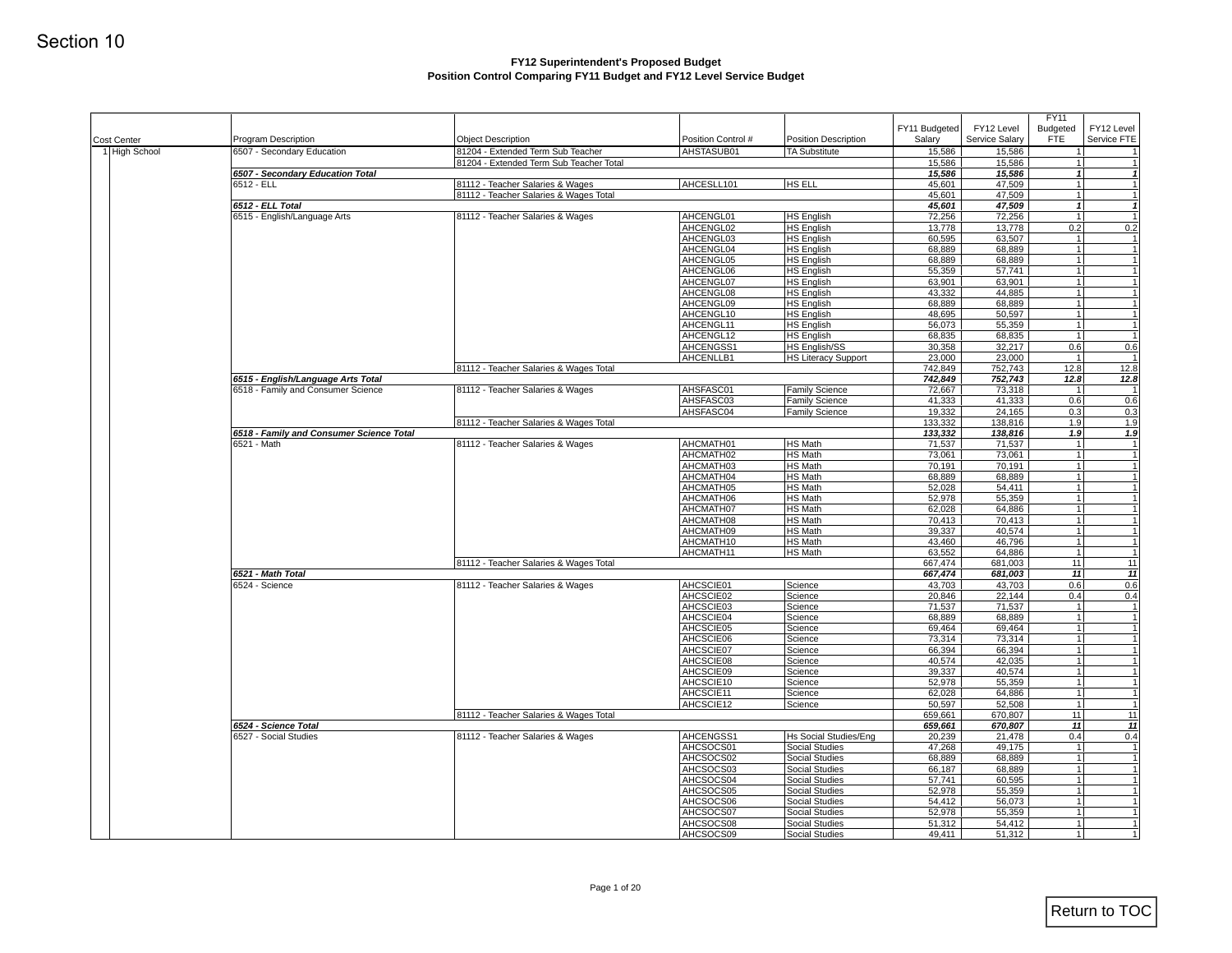| <b>Cost Center</b> | Program Description                                                                               | <b>Object Description</b>                                                                                  | Position Control #     | Position Description        | FY11 Budgeted<br>Salary | FY12 Level<br>Service Salary | <b>FY11</b><br>Budgeted<br><b>FTE</b> | FY12 Level<br>Service FTE |
|--------------------|---------------------------------------------------------------------------------------------------|------------------------------------------------------------------------------------------------------------|------------------------|-----------------------------|-------------------------|------------------------------|---------------------------------------|---------------------------|
|                    |                                                                                                   |                                                                                                            | AHCSOCS10              | Social Studies              |                         |                              | $\overline{0}$                        |                           |
|                    | 6527 - Social Studies Total                                                                       | 81112 - Teacher Salaries & Wages Total                                                                     |                        |                             | 521,415<br>521,415      | 541,541<br>541,541           | 9.4<br>9.4                            | 9.4<br>9.4                |
|                    | 6533 - World Languages                                                                            | 81112 - Teacher Salaries & Wages                                                                           | AHCWLFR01              | French                      | 71,537                  | 71,537                       | 11                                    |                           |
|                    |                                                                                                   |                                                                                                            | AHCWLFR02              | French                      | 69,540                  | 69,540                       | 11                                    |                           |
|                    |                                                                                                   |                                                                                                            | AHCWLLN01<br>AHCWLLN03 | Latin<br>Latin              | 53,740<br>71,537        | 55,359<br>71,537             | 1 <sup>1</sup>                        | 1                         |
|                    |                                                                                                   |                                                                                                            | AHCWLSP01              | Spanish                     | 46,796                  | 48,694                       | 1                                     |                           |
|                    |                                                                                                   |                                                                                                            | AHCWLSP02              | Spanish                     | 79,838                  | 79,838                       | 1                                     |                           |
|                    |                                                                                                   |                                                                                                            | AHCWLSP03              | Spanish                     | 59,169                  | 62,028                       | 1                                     |                           |
|                    |                                                                                                   |                                                                                                            | AHCWLSP06<br>AHCWMAND1 | Spanish<br>Mandarin         | 47,268<br>10,000        | 50,597<br>10,000             | 1<br>0.2                              | 0.2                       |
|                    |                                                                                                   | 81112 - Teacher Salaries & Wages Total                                                                     |                        |                             | 509,425                 | 519,130                      | 8.2                                   | 8.2                       |
|                    | 6533 - World Languages Total                                                                      |                                                                                                            |                        |                             | 509,425                 | 519,130                      | 8.2                                   | 8.2                       |
|                    | 6536 - Art                                                                                        | 81112 - Teacher Salaries & Wages                                                                           | AHSARTS01              | HS Art                      | 70,413                  | 70,413                       | 1                                     | 0.4                       |
|                    |                                                                                                   |                                                                                                            | AHSARTS02<br>AHSARTS03 | HS Art<br>HS Art            | 18,527<br>71,537        | 19,288<br>71,537             | 0.4<br>$\mathbf{1}$                   |                           |
|                    |                                                                                                   | 81112 - Teacher Salaries & Wages Total                                                                     |                        |                             | 160,477                 | 161,238                      | 2.4                                   | 2.4                       |
|                    | 6536 - Art Total                                                                                  |                                                                                                            |                        |                             | 160,477                 | 161,238                      | 2.4                                   | 2.4                       |
|                    | 6539 - Music                                                                                      | 81112 - Teacher Salaries & Wages                                                                           | AHSMUDR01<br>AHSMUSK01 | HS Mus/Drama                | 76,764                  | 76,764                       | 11<br>1                               |                           |
|                    |                                                                                                   |                                                                                                            | AHSMUSK02              | <b>HS Music</b><br>HS Music | 85,116<br>72,843        | 85,116<br>72,843             | 1                                     |                           |
|                    |                                                                                                   |                                                                                                            | AHSMUTK01              | HS Music Tech               | 55,359                  | 57,741                       | 1                                     |                           |
|                    |                                                                                                   | 81112 - Teacher Salaries & Wages Total                                                                     |                        |                             | 290,082                 | 292,464                      | 4                                     |                           |
|                    | 6539 - Music Total<br>6548 - Physical Education                                                   | 81112 - Teacher Salaries & Wages                                                                           | AHSPHYS01              | Phys Ed                     | 290,082<br>68,334       | 292,464<br>68,889            | $\boldsymbol{4}$<br>11                |                           |
|                    |                                                                                                   |                                                                                                            | AHSPHYS02              | Phys Ed                     | 65,257                  | 68,889                       | 11                                    |                           |
|                    |                                                                                                   |                                                                                                            | AHSPHYS03              | Phys Ed                     | 50,365                  | 52,511                       | 0.95                                  | 0.95                      |
|                    |                                                                                                   | 81112 - Teacher Salaries & Wages Total                                                                     |                        |                             | 183,956                 | 190,289                      | 2.95                                  | 2.95                      |
|                    |                                                                                                   | 81116 - Full/Time Teacher Aides Salaries & Wages<br>81116 - Full/Time Teacher Aides Salaries & Wages Total | AHSPHYTA1              | Phys Ed Weight Rm TA        | 15,586<br>15,586        | 15,586<br>15,586             | 11<br>1                               |                           |
|                    | 6548 - Physical Education Total                                                                   |                                                                                                            |                        |                             | 199,542                 | 205,875                      | 3.95                                  | 3.95                      |
|                    | 6554 - Health Services/Nursing                                                                    | 81117 - Other Full-time Salaries & Wages                                                                   | AHSNURSE1              | Nursing                     | 42,035                  | 43,939                       | 1                                     |                           |
|                    |                                                                                                   |                                                                                                            | AHSNURSE2              | Nursing                     | 81,989                  | 81,989                       | 1                                     |                           |
|                    | 6554 - Health Services/Nursing Total                                                              | 81117 - Other Full-time Salaries & Wages Total                                                             |                        |                             | 124,024<br>124,024      | 125,928<br>125,928           | 2 <br>$\mathbf{2}$                    |                           |
|                    | 6557 - Guidance                                                                                   | 81112 - Teacher Salaries & Wages                                                                           | AHSGUID01              | Guidance                    | 46,796                  | 48,694                       | 1                                     |                           |
|                    |                                                                                                   |                                                                                                            | AHSGUID02              | Guidance                    | 69,540                  | 69,540                       | 1                                     |                           |
|                    |                                                                                                   |                                                                                                            | AHSGUID03              | Guidance                    | 74,313                  | 74,313                       | 1                                     |                           |
|                    |                                                                                                   |                                                                                                            | AHSGUID04<br>AHSGUID05 | Guidance<br>Guidance        | 64,516<br>74,313        | 69,940<br>74,313             | 1<br>1                                |                           |
|                    |                                                                                                   |                                                                                                            | AHSGUSW01              | Guidance-Social             | 70,191                  | 70,191                       | 1                                     |                           |
|                    |                                                                                                   |                                                                                                            | AHSGUTRANS             | <b>Transition Support</b>   | 23,000                  | 23,000                       | 1                                     |                           |
|                    |                                                                                                   | 81112 - Teacher Salaries & Wages Total                                                                     |                        |                             | 422,669                 | 429,991                      | 7 <sup>1</sup>                        | $\mathbf{z}$              |
|                    | 6557 - Guidance Total<br>6563 - Library/Media                                                     | 81116 - Full/Time Teacher Aides Salaries & Wages                                                           | AHSLBTA01              | Library TA                  | 422,669<br>25,023       | 429,991<br>25,023            | 1                                     |                           |
|                    |                                                                                                   | 81116 - Full/Time Teacher Aides Salaries & Wages Total                                                     |                        |                             | 25,023                  | 25,023                       | 1                                     |                           |
|                    | 6563 - Library/Media Total                                                                        |                                                                                                            |                        |                             | 25,023                  | 25,023                       | $\mathbf{1}$                          |                           |
|                    | 6566 - Management and Supervision - Principals                                                    | 81111 - Administration Salaries & Wages<br>81111 - Administration Salaries & Wages Total                   | AHSPRINCIPAL           | Principal                   | 39,901<br>39,901        | 85,000<br>85,000             | 0.8<br>0.8                            | 0.8<br>0.8                |
|                    |                                                                                                   | 81115 - Clerical Salaries & Wages                                                                          | AHSCLERK01             | Clerical                    | 51,412                  | 52,163                       | 1                                     |                           |
|                    |                                                                                                   |                                                                                                            | AHSCLERK03             | Clerical                    | 50,612                  | 51,363                       | 11                                    |                           |
|                    |                                                                                                   |                                                                                                            | AHSCLRKPT2             | Cler (41 Wks)               | 35,505                  | 36,018                       | 1                                     |                           |
|                    |                                                                                                   | 81115 - Clerical Salaries & Wages Total<br>81117 - Other Full-time Salaries & Wages                        | AHSGCOP01              | Schl Res Off                | 137,529<br>23.529       | 139,544<br>23.529            | 3 <sup>1</sup><br>0.5                 | 0.5                       |
|                    |                                                                                                   |                                                                                                            | AHSGSUS01              | In House Susp               | 44,886                  | 44,886                       | 1                                     |                           |
|                    |                                                                                                   |                                                                                                            | AHSGTRN01              | <b>Truant Officer</b>       | 38,869                  | 38,869                       | 1                                     |                           |
|                    |                                                                                                   | 81117 - Other Full-time Salaries & Wages Total                                                             |                        |                             | 107,284                 | 107,284                      | 2.5                                   | 2.5                       |
|                    | 6566 - Management and Supervision - Principals Total<br>6569 - Management and Supervision-HS Dean | 81111 - Administration Salaries & Wages                                                                    | AHSDEAN001             | Hs Dean                     | 284,714<br>90,957       | 331,828<br>90,957            | 6.3<br>1                              | 6.3                       |
|                    |                                                                                                   |                                                                                                            | AHSDEAN002             | Hs Dean                     | 40,275                  | 40,275                       | 0.5                                   | 0.5                       |
|                    |                                                                                                   |                                                                                                            | AHSDEAN003             | Hs Dean                     | 79,500                  | 79,500                       | 1                                     | 2.5                       |
|                    |                                                                                                   | 81111 - Administration Salaries & Wages Total                                                              |                        |                             | 210,732                 | 210,732                      | 2.5                                   |                           |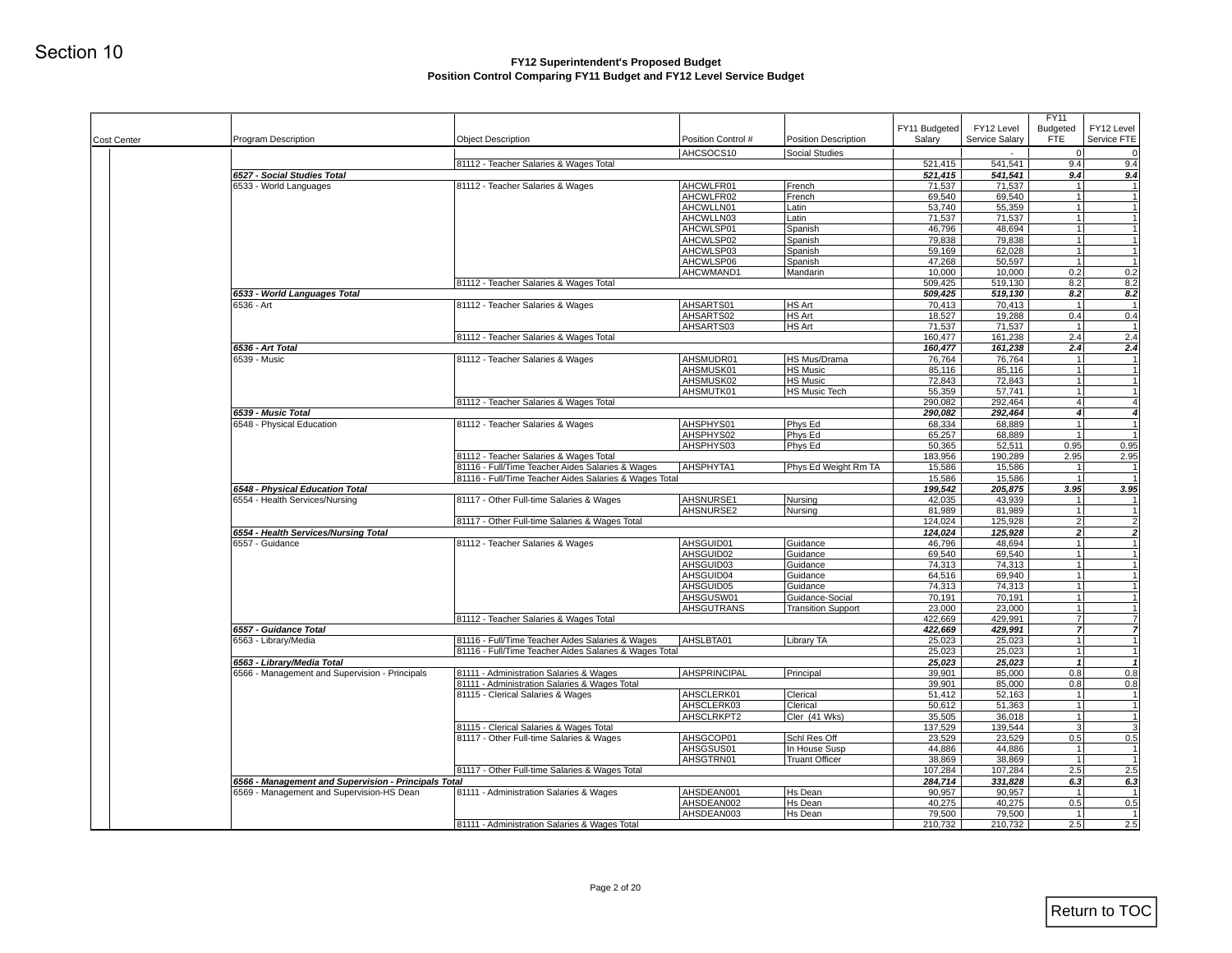| <b>Cost Center</b>       | Program Description                             | <b>Object Description</b>                                                                  | Position Control #             | Position Description         | FY11 Budgeted<br>Salary | FY12 Level<br>Service Salary | FY11<br>Budgeted<br>FTE | FY12 Level<br>Service FTE |
|--------------------------|-------------------------------------------------|--------------------------------------------------------------------------------------------|--------------------------------|------------------------------|-------------------------|------------------------------|-------------------------|---------------------------|
|                          | 6569 - Management and Supervision-HS Dean Total |                                                                                            |                                |                              | 210,732                 | 210,732                      | 2.5                     | 2.5                       |
|                          | 6581 - Reading Interventions                    | 81112 - Teacher Salaries & Wages<br>81112 - Teacher Salaries & Wages Total                 | AHSENRD01                      | Eng/Reading                  | 70,191<br>70,191        | 73,314<br>73,314             | 11<br>1 <sup>1</sup>    |                           |
|                          | 6581 - Reading Interventions Total              |                                                                                            |                                |                              | 70,191                  | 73,314                       | $1\vert$                |                           |
|                          | 6587 - Extended Day                             | 81201 - Temporary Salaries & Wages Professional                                            | ZZZZZZZZZZ13                   | <b>HS Advisors</b>           | 6,000                   | 6,000                        | $\overline{0}$          |                           |
|                          | 6587 - Extended Day Total                       | 81201 - Temporary Salaries & Wages Professional Total                                      |                                |                              | 6,000<br>6,000          | 6,000<br>6,000               | 0 <br>o                 |                           |
|                          | 6620 - Athletics (Admin)                        | 81111 - Administration Salaries & Wages                                                    | <b>ADMATHLETE</b>              | Athletic Dir                 | 72,991                  | 72,991                       | 0.75                    | 0.75                      |
|                          |                                                 | 81111 - Administration Salaries & Wages Total                                              |                                |                              | 72,991                  | 72,991                       | 0.75                    | 0.75                      |
|                          |                                                 | 81115 - Clerical Salaries & Wages<br>81115 - Clerical Salaries & Wages Total               | AHSCLERK02                     | Clerical                     | 38,885<br>38,885        | 39,828<br>39,828             | 1<br>1                  |                           |
|                          |                                                 | 81201 - Temporary Salaries & Wages Professional                                            | ZZZZZZZZZZ09                   | Boys Athletic Stip           | 132,726                 | 132,726                      | 0                       |                           |
|                          |                                                 |                                                                                            | ZZZZZZZZZZ10                   | Girls Athletic Stip          | 102,877                 | 102,877                      | 0                       |                           |
|                          |                                                 | 81201 - Temporary Salaries & Wages Professional Total                                      | ZZZZZZZZZZ11                   | Boy/Girls Stipends           | 17,639<br>253,242       | 17,639<br>253,242            | 0 <br> 0                |                           |
|                          | 6620 - Athletics (Admin) Total                  |                                                                                            |                                |                              | 365,118                 | 366,061                      | 1.75                    | 1.75                      |
|                          | 6700 - C & I Leadership                         | 81201 - Temporary Salaries & Wages Professional                                            | ZZZZZZZZZZ12                   | <b>HS Extra Curr</b>         | 64,126                  | 64,126                       | 0                       |                           |
|                          |                                                 | 81201 - Temporary Salaries & Wages Professional Total<br>81204 - Extended Term Sub Teacher | ZZZZZZZZZZ24                   | Long Term Subs               | 64,126<br>14,410        | 64,126<br>20,000             | 0 <br>$\overline{0}$    |                           |
|                          |                                                 | 81204 - Extended Term Sub Teacher Total                                                    |                                |                              | 14,410                  | 20,000                       | 0                       |                           |
|                          | 6700 - C & I Leadership Total                   |                                                                                            |                                |                              | 78,536                  | 84,126                       | ol                      |                           |
|                          | 6803 - Pupil Services (504)                     | 81116 - Full/Time Teacher Aides Salaries & Wages                                           | XSPDAH504TA01                  | 504 TA                       | 15,586                  | 15,586                       | 1<br>1 <sup>1</sup>     |                           |
|                          | 6803 - Pupil Services (504) Total               | 81116 - Full/Time Teacher Aides Salaries & Wages Total                                     |                                |                              | 15,586<br>15,586        | 15,586<br>15,586             | $1\vert$                |                           |
|                          | 6809 - SPED Teacher                             | 81112 - Teacher Salaries & Wages                                                           | XSPDAHTEACH01                  | Sped Teacher                 | 72,954                  | 72,954                       | 1 <sup>1</sup>          |                           |
|                          |                                                 |                                                                                            | XSPDAHTEACH02                  | Sped Teacher                 | 70,191                  | 70,191                       | 1                       |                           |
|                          |                                                 |                                                                                            | XSPDAHTEACH04<br>XSPDAHTEACH05 | Sped Teacher<br>Sped Teacher | 63,507<br>50,597        | 68,889<br>52,978             | 1<br>1                  |                           |
|                          |                                                 | 81112 - Teacher Salaries & Wages Total                                                     |                                |                              | 257,249                 | 265,012                      | 4 <sup>1</sup>          |                           |
|                          | 6809 - SPED Teacher Total                       |                                                                                            |                                |                              | 257,249                 | 265,012                      | $\boldsymbol{4}$        |                           |
|                          | 6812 - OT/PT                                    | 81112 - Teacher Salaries & Wages                                                           | XSPDOCCUTPY03<br>XSPDPHYSTPY01 | OT<br>PT                     | 3,838<br>6,060          | 3,838<br>6,351               | 0.05<br>0.1             | 0.05<br>0.1               |
|                          |                                                 | 81112 - Teacher Salaries & Wages Total                                                     |                                |                              | 9,898                   | 10,189                       | 0.15                    | 0.15                      |
|                          | 6812 - OT/PT Total                              |                                                                                            |                                |                              | 9,898                   | 10,189                       | 0.15                    | 0.15                      |
|                          | 6815 - Alternative Program                      | 81112 - Teacher Salaries & Wages                                                           | AHSALTR01<br>AHSALTR02         | Alternative<br>Alternative   | 54,411<br>70,953        | 56,787<br>70,953             | 11<br>1                 |                           |
|                          |                                                 | 81112 - Teacher Salaries & Wages Total                                                     |                                |                              | 125,364                 | 127,740                      | 2                       |                           |
|                          | 6815 - Alternative Program Total                |                                                                                            |                                |                              | 125,364                 | 127,740                      | 2                       |                           |
|                          | 6818 - Speech/Language                          | 81112 - Teacher Salaries & Wages<br>81112 - Teacher Salaries & Wages Total                 | XSPDSPEECHT01                  | Speech                       | 5,607<br>5,607          | 5,845<br>5,845               | 0.1<br>0.1              | 0.1<br>0.1                |
|                          | 6818 - Speech/Language Total                    |                                                                                            |                                |                              | 5,607                   | 5,845                        | 0.1                     | 0.1                       |
|                          | 6824 - Inclusion Support                        | 81116 - Full/Time Teacher Aides Salaries & Wages                                           | XSPDHSINCTA01                  | Inclusion TA                 | 15,586                  | 15,586                       | 1                       |                           |
|                          | 6824 - Inclusion Support Total                  | 81116 - Full/Time Teacher Aides Salaries & Wages Total                                     |                                |                              | 15,586<br>15,586        | 15,586<br>15,586             | 1<br>$1\vert$           |                           |
|                          | 6833 - Social Workers                           | 81112 - Teacher Salaries & Wages                                                           | XSPDSOCWKR04                   | Social Worker                | 12,119                  | 12,701                       | 0.2                     | 0.2                       |
|                          |                                                 |                                                                                            | XSPDSOCWKR05                   | Social Worker                | 12,701                  | 13,778                       | 0.2                     | 0.2                       |
|                          | 6833 - Social Workers Total                     | 81112 - Teacher Salaries & Wages Total                                                     |                                |                              | 24,820<br>24,820        | 26,479<br>26,479             | 0.4<br>0.4              | 0.4<br>0.4                |
|                          | 6965 - Custodial Services                       | 81113 - Custodial Salaries & Wages                                                         | AHSCUSTOD1                     | Custodian                    | 33,073                  | 33,073                       | 1                       |                           |
|                          |                                                 |                                                                                            | AHSCUSTOD2                     | Custodian                    | 36,558                  | 40,702                       | 1                       |                           |
|                          |                                                 |                                                                                            | AHSCUSTOD3<br>AHSCUSTOD4       | Custodian<br>Custodian       | 41,742<br>39,502        | 42,142<br>41,426             | 1<br>1                  |                           |
|                          |                                                 |                                                                                            | AHSCUSTOD5                     | Custodian                    | 40,694                  | 41,094                       | 11                      |                           |
|                          |                                                 |                                                                                            | AHSCUSTOD6                     | Custodian                    | 41,026                  | 41,726                       | 11                      |                           |
|                          |                                                 |                                                                                            | AHSCUSTOD7<br>AHSCUSTOD8       | Custodian<br>Custodian       | 41,326<br>33,073        | 41,726<br>33,073             | 1<br>1                  |                           |
|                          |                                                 |                                                                                            | AHSCUSTOD9                     | Custodian                    | 42,749                  | 42,749                       | 1                       |                           |
|                          |                                                 |                                                                                            | AHSCUSTSR1                     | Senior Cust                  | 47,758                  | 48,158                       | 1                       |                           |
|                          |                                                 |                                                                                            | AHSCUSTSR2<br>AHSCUSTSR3       | Senior Cust<br>Senior Cust   | 44,397<br>44,181        | 44,797<br>44,581             | 1<br>1                  |                           |
|                          |                                                 | 81113 - Custodial Salaries & Wages Total                                                   |                                |                              | 486,079                 | 495,247                      | 12                      | 12                        |
|                          | 6965 - Custodial Services Total                 |                                                                                            |                                |                              | 486,079                 | 495,247                      | 12                      | 12                        |
| <b>High School Total</b> |                                                 |                                                                                            |                                |                              | 6,472,641               | 6,641,400                    | 108.85                  | 108.85                    |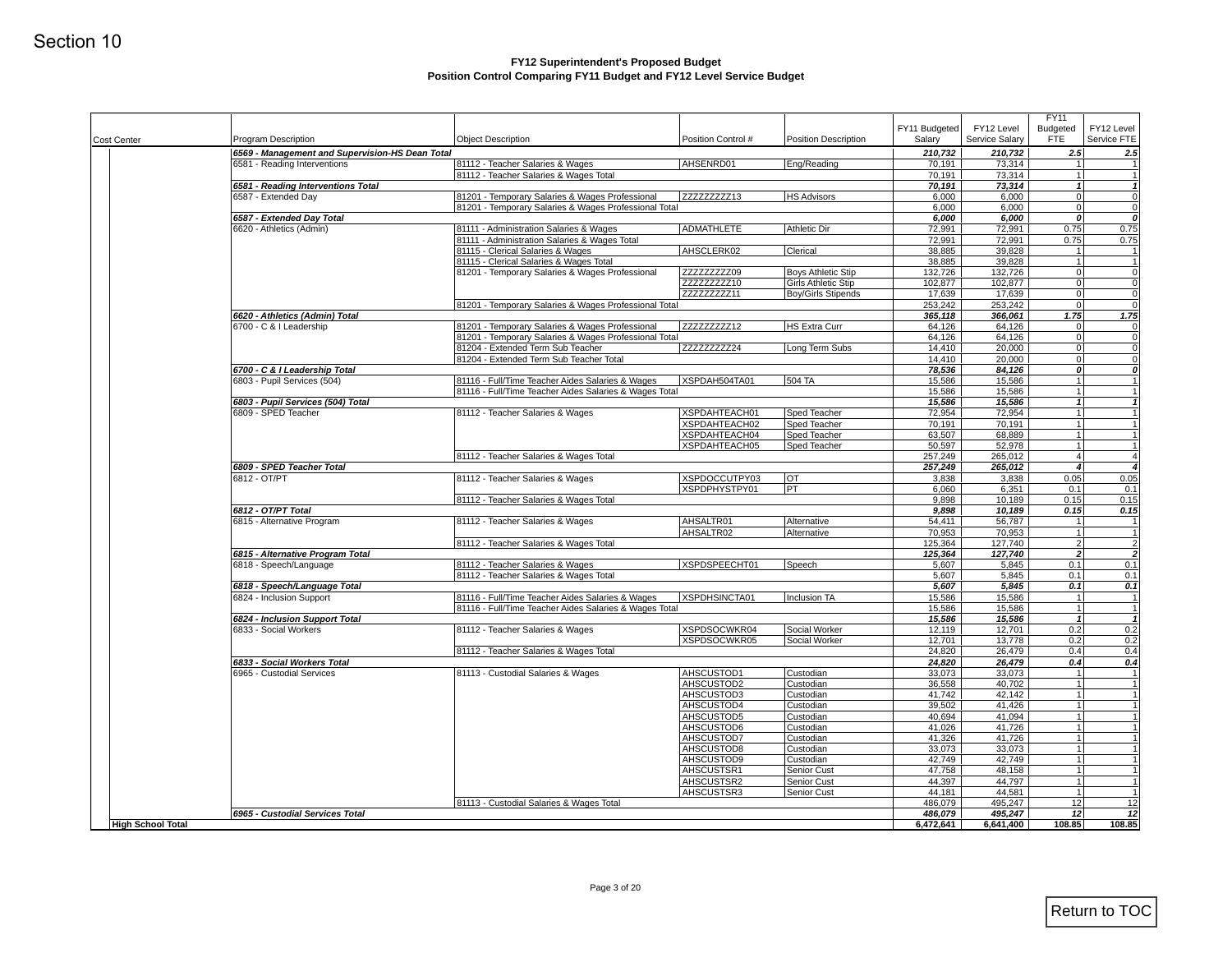| <b>Cost Center</b> | Program Description                                          | <b>Object Description</b>                             | Position Control #       | <b>Position Description</b>                  | FY11 Budgeted<br>Salary | FY12 Level<br>Service Salary | FY11<br>Budgeted<br><b>FTE</b> | FY12 Level<br>Service FTE |
|--------------------|--------------------------------------------------------------|-------------------------------------------------------|--------------------------|----------------------------------------------|-------------------------|------------------------------|--------------------------------|---------------------------|
| 3 Ottoson          | 6507 - Secondary Education                                   | 81204 - Extended Term Sub Teacher                     | AOTTASUB01               | <b>TA Substitute</b>                         | 11,697                  | 11,697                       | 1                              |                           |
|                    |                                                              |                                                       | AOTTASUB02               | <b>TA Substitute</b>                         | 11,697                  | 11,697                       | 1<br>0.6                       |                           |
|                    |                                                              |                                                       | AOTTASUB03<br>AOTTASUB04 | <b>TA Substitute</b><br><b>TA Substitute</b> | 7,200<br>11,697         | 7,229<br>11,697              | 1                              |                           |
|                    |                                                              |                                                       | AOTTASUB05               | <b>TA Substitute</b>                         | 11,697                  | 11,697                       | 1                              |                           |
|                    |                                                              | 81204 - Extended Term Sub Teacher Total               |                          |                                              | 53,988                  | 54,017                       | 4.6                            |                           |
|                    | 6507 - Secondary Education Total<br>6509 - Gifted & Talented | 81112 - Teacher Salaries & Wages                      | AOTACE101                | Gifted/Ace                                   | 53,988<br>28,318        | 54,017<br>28,318             | 4.6<br>0.4                     |                           |
|                    |                                                              | 81112 - Teacher Salaries & Wages Total                |                          |                                              | 28,318                  | 28,318                       | 0.4                            |                           |
|                    | 6509 - Gifted & Talented Total                               |                                                       |                          |                                              | 28,318                  | 28,318                       | 0.4                            |                           |
|                    | 6512 - ELL                                                   | 81112 - Teacher Salaries & Wages                      | AOCESLL101               | <b>OTTO ELL</b>                              | 33,678                  | 43,332                       | 0.8                            |                           |
|                    | 6512 - ELL Total                                             | 81112 - Teacher Salaries & Wages Total                |                          |                                              | 33,678<br>33,678        | 43,332<br>43,332             | 0.8<br>0.8                     |                           |
|                    | 6515 - English/Language Arts                                 | 81112 - Teacher Salaries & Wages                      | AOCEN6L01                | English Gr 6                                 | 49,939                  | 48,694                       | 1                              |                           |
|                    |                                                              |                                                       | AOCEN6L02                | English Gr 6                                 | 52,978                  | 55,359                       | 1                              |                           |
|                    |                                                              |                                                       | AOCEN6L03                | English Gr 6                                 | 70,191                  | 70,191                       | 1 <sup>1</sup>                 |                           |
|                    |                                                              |                                                       | AOCEN7L01<br>AOCEN7L02   | English Gr 7<br>English Gr 7                 | 48,695<br>49,175        | 50,597<br>51,142             | 1<br>1                         |                           |
|                    |                                                              |                                                       | AOCEN7L03                | English Gr 7                                 | 45,601                  | 47,509                       | 1                              |                           |
|                    |                                                              |                                                       | AOCEN8L01                | English Gr 8                                 | 72,188                  | 72,188                       | 1                              |                           |
|                    |                                                              |                                                       | AOCEN8L02                | English Gr 8                                 | 55,359                  | 57,741                       | 1                              |                           |
|                    |                                                              | 81112 - Teacher Salaries & Wages Total                | AOCEN8L03                | English Gr 8                                 | 60,595                  | 63,507                       | 1                              |                           |
|                    | 6515 - English/Language Arts Total                           |                                                       |                          |                                              | 504,721<br>504,721      | 516,928<br>516,928           | 9<br> 9                        |                           |
|                    | 6518 - Family and Consumer Science                           | 81112 - Teacher Salaries & Wages                      | AOTFASC01                | <b>Family Science</b>                        | 68,889                  | 68,889                       | 1                              |                           |
|                    |                                                              |                                                       | AOTFASC03                | <b>Family Science</b>                        | 70,665                  | 70,665                       | 1                              |                           |
|                    | 6518 - Family and Consumer Science Total                     | 81112 - Teacher Salaries & Wages Total                |                          |                                              | 139,554<br>139,554      | 139,554<br>139,554           | 2 <br>$\overline{2}$           |                           |
|                    | 6521 - Math                                                  | 81112 - Teacher Salaries & Wages                      | AOCMAT601                | Math Gr 6                                    | 71,537                  | 71,537                       | 1                              |                           |
|                    |                                                              |                                                       | AOCMAT602                | Math Gr 6                                    | 63,507                  | 68,889                       | 1                              |                           |
|                    |                                                              |                                                       | AOCMAT603                | Math Gr 6                                    | 52,978                  | 55,359                       | 1                              |                           |
|                    |                                                              |                                                       | AOCMAT701<br>AOCMAT702   | Math Gr 7<br>Math Gr 7                       | 71,537<br>59,108        | 71,537<br>63,901             | 1<br>1                         |                           |
|                    |                                                              |                                                       | AOCMAT703                | Math Gr 7                                    | 43,332                  | 44,885                       | 1                              |                           |
|                    |                                                              |                                                       | AOCMAT801                | Math Gr 8                                    | 63,901                  | 63,901                       | 1                              |                           |
|                    |                                                              |                                                       | AOCMAT802                | Math Gr 8                                    | 43,332                  | 44,885                       | 1<br>1                         |                           |
|                    |                                                              |                                                       | AOCMAT803<br>AOCMATSUP1  | Math Gr 8<br>Math Support                    | 63,507<br>43,939        | 68,889<br>49,159             | 1                              |                           |
|                    |                                                              | 81112 - Teacher Salaries & Wages Total                |                          |                                              | 576,678                 | 602,942                      | 10 <sup>1</sup>                |                           |
|                    |                                                              | 81201 - Temporary Salaries & Wages Professional       | <b>AOTMATHTUT</b>        | <b>Math Tutorial Support</b>                 | 15,000                  | 15,000                       | 0                              |                           |
|                    | 6521 - Math Total                                            | 81201 - Temporary Salaries & Wages Professional Total |                          |                                              | 15,000<br>591,678       | 15,000                       | $\overline{0}$<br>10           |                           |
|                    | 6524 - Science                                               | 81112 - Teacher Salaries & Wages                      | AOCSCI601                | Science Gr 6                                 | 71,777                  | 617,942<br>71,777            | 1 <sup>1</sup>                 |                           |
|                    |                                                              |                                                       | AOCSCI602                | Science Gr 6                                 | 67,028                  | 67,028                       | 1                              |                           |
|                    |                                                              |                                                       | AOCSCI603                | Science Gr 6                                 | 69,282                  | 71,777                       | 1                              |                           |
|                    |                                                              |                                                       | AOCSCI701<br>AOCSCI702   | Science Gr 7<br>Science Gr 7                 | 55,359<br>47,268        | 57,741<br>49,159             | 1<br>1                         |                           |
|                    |                                                              |                                                       | AOCSCI703                | Science Gr 7                                 | 50,597                  | 52,978                       | 1                              |                           |
|                    |                                                              |                                                       | AOCSCI801                | Science Gr 8                                 | 71,537                  | 71,537                       | 1                              |                           |
|                    |                                                              |                                                       | AOCSCI802                | Science Gr 8<br>Science Gr 8                 | 69,363                  | 69,363                       | 1 <sup>1</sup>                 |                           |
|                    |                                                              | 81112 - Teacher Salaries & Wages Total                | AOCSCI803                |                                              | 63,981<br>566,192       | 68,889<br>580,249            | 1<br>9 <sup>1</sup>            |                           |
|                    | 6524 - Science Total                                         |                                                       |                          |                                              | 566,192                 | 580,249                      | $\mathbf{g}$                   |                           |
|                    | 6527 - Social Studies                                        | 81112 - Teacher Salaries & Wages                      | AOCSOC601                | Soc St Gr 6                                  | 72,256                  | 72,256                       | 11                             |                           |
|                    |                                                              |                                                       | AOCSOC602<br>AOCSOC603   | Soc St Gr 6<br>Soc St Gr 6                   | 61,955<br>67,268        | 62,716<br>67,268             | 11<br>1                        |                           |
|                    |                                                              |                                                       | AOCSOC701                | Soc St Gr 7                                  | 72,256                  | 72,256                       | 1                              |                           |
|                    |                                                              |                                                       | AOCSOC702                | Soc St Gr 7                                  | 52,978                  | 56,073                       | 1                              |                           |
|                    |                                                              |                                                       | AOCSOC703                | Soc St Gr 7                                  | 46,315                  | 48,168                       | 1                              |                           |
|                    |                                                              |                                                       | AOCSOC801<br>AOCSOC802   | Soc St Gr 8<br>Soc St Gr 8                   | 68,889<br>68,889        | 68,889<br>68,889             | 1<br>1                         |                           |
|                    |                                                              |                                                       | AOCSOC803                | Soc St Gr 8                                  | 55,833                  | 57,741                       | 1                              |                           |
|                    |                                                              | 81112 - Teacher Salaries & Wages Total                |                          |                                              | 566,639                 | 574,255                      | 9                              |                           |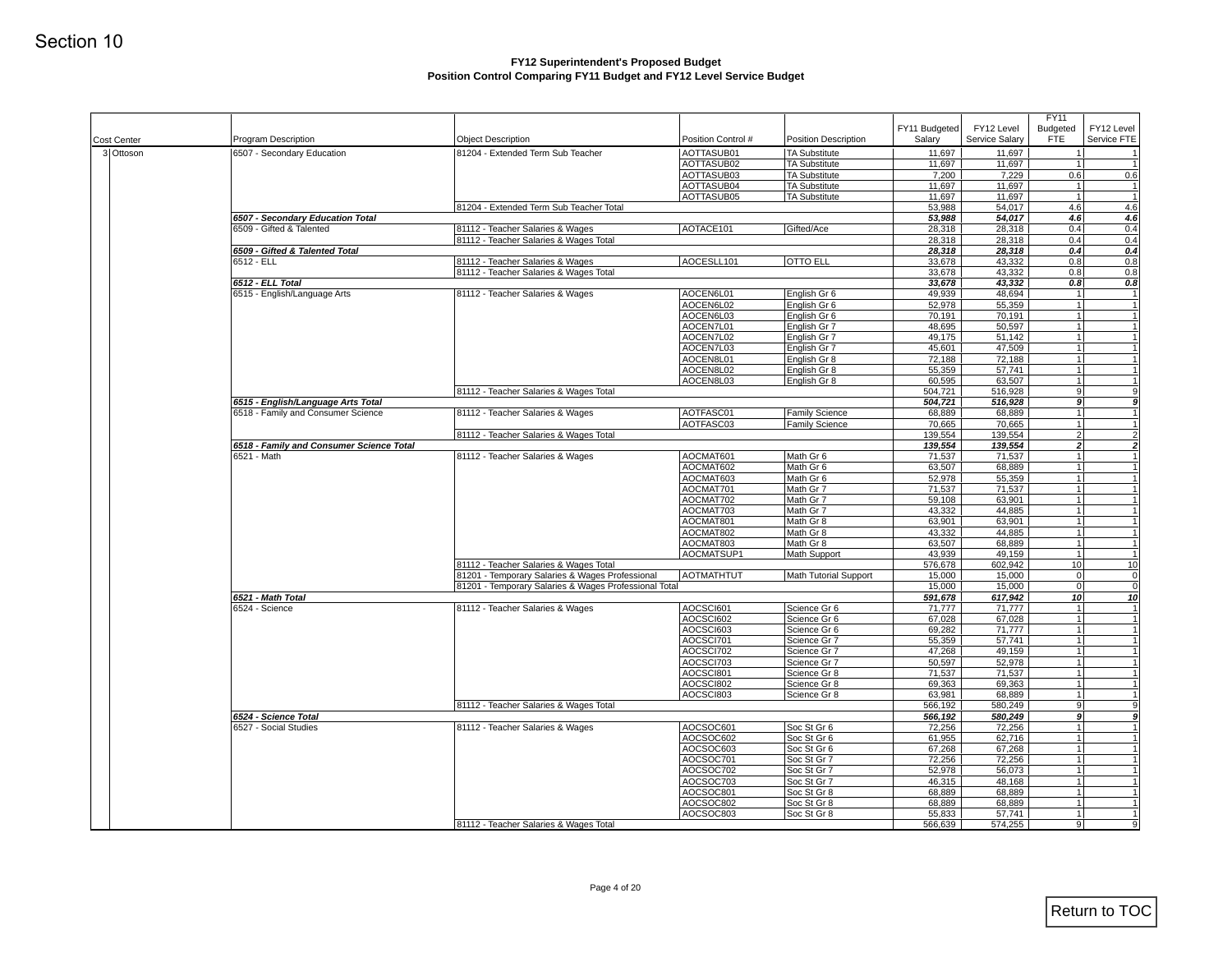| Cost Center | Program Description                                     | <b>Object Description</b>                                                                  | Position Control #     | Position Description      | FY11 Budgeted<br>Salary | FY12 Level<br>Service Salary | <b>FY11</b><br>Budgeted<br><b>FTE</b> | FY12 Level<br>Service FTE                 |
|-------------|---------------------------------------------------------|--------------------------------------------------------------------------------------------|------------------------|---------------------------|-------------------------|------------------------------|---------------------------------------|-------------------------------------------|
|             | 6527 - Social Studies Total                             |                                                                                            |                        |                           | 566,639                 | 574,255                      |                                       | 9                                         |
|             | 6533 - World Languages                                  | 81112 - Teacher Salaries & Wages                                                           | AOCWLEX01              | Exploratory               | 62,028                  | 64,886                       |                                       | 1                                         |
|             |                                                         |                                                                                            | AOCWLFR01              | French                    | 70,191                  | 70,191                       |                                       | 1                                         |
|             |                                                         |                                                                                            | AOCWLLN01              | Latin                     | 43,332                  | 44,885                       |                                       | 1                                         |
|             |                                                         |                                                                                            | AOCWLSFR1<br>AOCWLSL01 | Span/French<br>Span/Latin | 59,657<br>68,889        | 62,028<br>68,889             |                                       | 1<br>1                                    |
|             |                                                         |                                                                                            | AOCWLSL02              | Span/Latin                | 42,097                  | 43,332                       |                                       | 1                                         |
|             |                                                         | 81112 - Teacher Salaries & Wages Total                                                     |                        |                           | 346,194                 | 354,211                      |                                       | 6                                         |
|             | 6533 - World Languages Total                            |                                                                                            |                        |                           | 346,194                 | 354,211                      |                                       | 6                                         |
|             | 6536 - Art                                              | 81112 - Teacher Salaries & Wages                                                           | AOTARTS01              | Art                       | 68,889                  | 68,889                       |                                       | 1                                         |
|             |                                                         |                                                                                            | AOTARTS02              | Art                       | 52,978                  | 55,359                       |                                       | 1                                         |
|             | 6536 - Art Total                                        | 81112 - Teacher Salaries & Wages Total                                                     |                        |                           | 121,867<br>121,867      | 124,248<br>124,248           |                                       | 2 <br>$\overline{2}$                      |
|             | 6539 - Music                                            | 81112 - Teacher Salaries & Wages                                                           | AOTMUSK01              | Music                     | 65,494                  | 68,889                       |                                       | 1                                         |
|             |                                                         |                                                                                            | AOTMUSK02              | Music                     | 62,939                  | 65,456                       |                                       | 1                                         |
|             |                                                         | 81112 - Teacher Salaries & Wages Total                                                     |                        |                           | 128,432                 | 134,345                      |                                       | $\overline{2}$                            |
|             | 6539 - Music Total                                      |                                                                                            |                        |                           | 128,432                 | 134,345                      |                                       | 2 <sup>1</sup>                            |
|             | 6548 - Physical Education                               | 81112 - Teacher Salaries & Wages                                                           | AOTPHYS01              | Phys Ed                   | 67,028                  | 67,028                       |                                       | 1 <sup>1</sup>                            |
|             |                                                         |                                                                                            | AOTPHYS02              | Phys Ed                   | 70,639                  | 71,537                       |                                       | 1                                         |
|             |                                                         | 81112 - Teacher Salaries & Wages Total                                                     | AOTPHYS03              | Phys Ed                   | 63,901<br>201,568       | 63,901<br>202,466            |                                       | 1<br>3                                    |
|             |                                                         | 81116 - Full/Time Teacher Aides Salaries & Wages                                           | AOTPHYTA1              | Phys Ed TA                | 15,586                  | 15,586                       |                                       | 1                                         |
|             |                                                         | 81116 - Full/Time Teacher Aides Salaries & Wages Total                                     |                        |                           | 15,586                  | 15,586                       |                                       | 1                                         |
|             | 6548 - Physical Education Total                         |                                                                                            |                        |                           | 217,154                 | 218,052                      |                                       | $\boldsymbol{4}$                          |
|             | 6551 - Technology Educational (Tech Ed)                 | 81112 - Teacher Salaries & Wages                                                           | AOTTKED01              | Tech Ed                   | 68,889                  | 68,889                       |                                       | 1 <sup>1</sup>                            |
|             |                                                         |                                                                                            | AOTTKED03              | Tech Ed                   | 50,597                  | 52,978                       |                                       | 1                                         |
|             |                                                         | 81112 - Teacher Salaries & Wages Total<br>81116 - Full/Time Teacher Aides Salaries & Wages | AOTTKEDTA01            | TA Tech Ed                | 119,486<br>15,586       | 121,867<br>15,586            |                                       | 2 <br>1                                   |
|             |                                                         | 81116 - Full/Time Teacher Aides Salaries & Wages Total                                     |                        |                           | 15,586                  | 15,586                       |                                       | 1                                         |
|             | 6551 - Technology Educational (Tech Ed) Total           |                                                                                            |                        |                           | 135,072                 | 137,453                      |                                       | $\mathbf{3}$                              |
|             | 6554 - Health Services/Nursing                          | 81117 - Other Full-time Salaries & Wages                                                   | AOTNURSE1              | Nursing                   | 66,549                  | 66,549                       |                                       | 1                                         |
|             |                                                         |                                                                                            | AOTNURSE2              | Nursing                   | 19,669                  | 20,287                       | 0.5                                   |                                           |
|             |                                                         | 81117 - Other Full-time Salaries & Wages Total                                             |                        |                           | 86,218                  | 86,836                       | 1.5                                   | 1.5                                       |
|             | 6554 - Health Services/Nursing Total<br>6557 - Guidance | 81112 - Teacher Salaries & Wages                                                           | AOTGUID01              | Guidance                  | 86,218<br>52,978        | 86,836<br>56,073             | 1.5                                   | 1                                         |
|             |                                                         |                                                                                            | AOTGUID02              | Guidance                  | 50,597                  | 52,978                       |                                       | 1                                         |
|             |                                                         |                                                                                            | AOTGUSW01              | Guidance-Social           | 55,359                  | 57,741                       |                                       | 1                                         |
|             |                                                         | 81112 - Teacher Salaries & Wages Total                                                     |                        |                           | 158,934                 | 166,792                      |                                       | 3 <sup>1</sup>                            |
|             |                                                         | 81201 - Temporary Salaries & Wages Professional                                            | <b>AOTGUIDSUP</b>      | <b>Guidance Support</b>   | 2,000                   | 2,000                        |                                       | $\overline{0}$                            |
|             |                                                         | 81201 - Temporary Salaries & Wages Professional Total                                      |                        |                           | 2,000                   | 2,000                        |                                       | $\overline{0}$                            |
|             | 6557 - Guidance Total<br>6563 - Library/Media           | 81116 - Full/Time Teacher Aides Salaries & Wages                                           | AOTLBTA01              | Library TA                | 160,934<br>15,586       | 168,792<br>15,586            |                                       | $\overline{\mathbf{3}}$<br>1 <sup>1</sup> |
|             |                                                         | 81116 - Full/Time Teacher Aides Salaries & Wages Total                                     |                        |                           | 15,586                  | 15,586                       |                                       | 1                                         |
|             | 6563 - Library/Media Total                              |                                                                                            |                        |                           | 15,586                  | 15,586                       |                                       | 1                                         |
|             | 6566 - Management and Supervision - Principals          | 81111 - Administration Salaries & Wages                                                    | AOTASTPRC1             | Asst Prin                 | 83,865                  | 83,865                       |                                       | 1                                         |
|             |                                                         |                                                                                            | AOTASTPRC2             | Asst Prin                 | 79,500                  | 79,500                       |                                       | 1                                         |
|             |                                                         |                                                                                            | <b>AOTPRINCIP</b>      | Principal                 | 109,000                 | 109,000                      |                                       | 1                                         |
|             |                                                         | 81111 - Administration Salaries & Wages Total<br>81114 - Food Service Salaries & Wages     | ZZZZZZZZZZ21           | Lunch/Aides               | 272,365<br>35,759       | 272,365<br>35,759            |                                       | 3 <sup>1</sup><br> 0                      |
|             |                                                         | 81114 - Food Service Salaries & Wages Total                                                |                        |                           | 35,759                  | 35,759                       |                                       | $\circ$                                   |
|             |                                                         | 81115 - Clerical Salaries & Wages                                                          | AOTCLERK01             | Clerical                  | 43,869                  | 44,519                       |                                       | 11                                        |
|             |                                                         |                                                                                            | AOTCLERK02             | Clerical                  | 14,095                  | 14,307                       | 0.5                                   | 0.5                                       |
|             |                                                         |                                                                                            | AOTCLERK03             | Clerical                  | 50,962                  | 51,713                       |                                       | $\vert$                                   |
|             |                                                         | 81115 - Clerical Salaries & Wages Total                                                    |                        |                           | 108,926                 | 110,539                      | 2.5                                   |                                           |
|             |                                                         | 81117 - Other Full-time Salaries & Wages<br>81117 - Other Full-time Salaries & Wages Total | AOTGSUS01              | In House Susp             | 66,391<br>66,391        | 66,391<br>66,391             |                                       | 1<br>1                                    |
|             | 6566 - Management and Supervision - Principals Total    |                                                                                            |                        |                           | 483,441                 | 485,053                      | 6.5                                   |                                           |
|             | 6581 - Reading Interventions                            | 81112 - Teacher Salaries & Wages                                                           | AOCENRD01              | Eng/Reading               | 29,216                  | 30,358                       | 0.6                                   |                                           |
|             |                                                         |                                                                                            | AOCENRD02              | Eng/Reading               | 56,073                  | 57,741                       | $\vert$ 1                             |                                           |
|             |                                                         | 81112 - Teacher Salaries & Wages Total                                                     |                        |                           | 85,289                  | 88,099                       | 1.6                                   |                                           |
|             | 6581 - Reading Interventions Total                      | 81201 - Temporary Salaries & Wages Professional                                            | ZZZZZZZZZZ14           | <b>MS Extra Curr</b>      | 85,289<br>21,684        | 88,099<br>21,684             | 1.6                                   | $\circ$                                   |
|             | 6700 - C & I Leadership                                 |                                                                                            |                        |                           |                         |                              |                                       |                                           |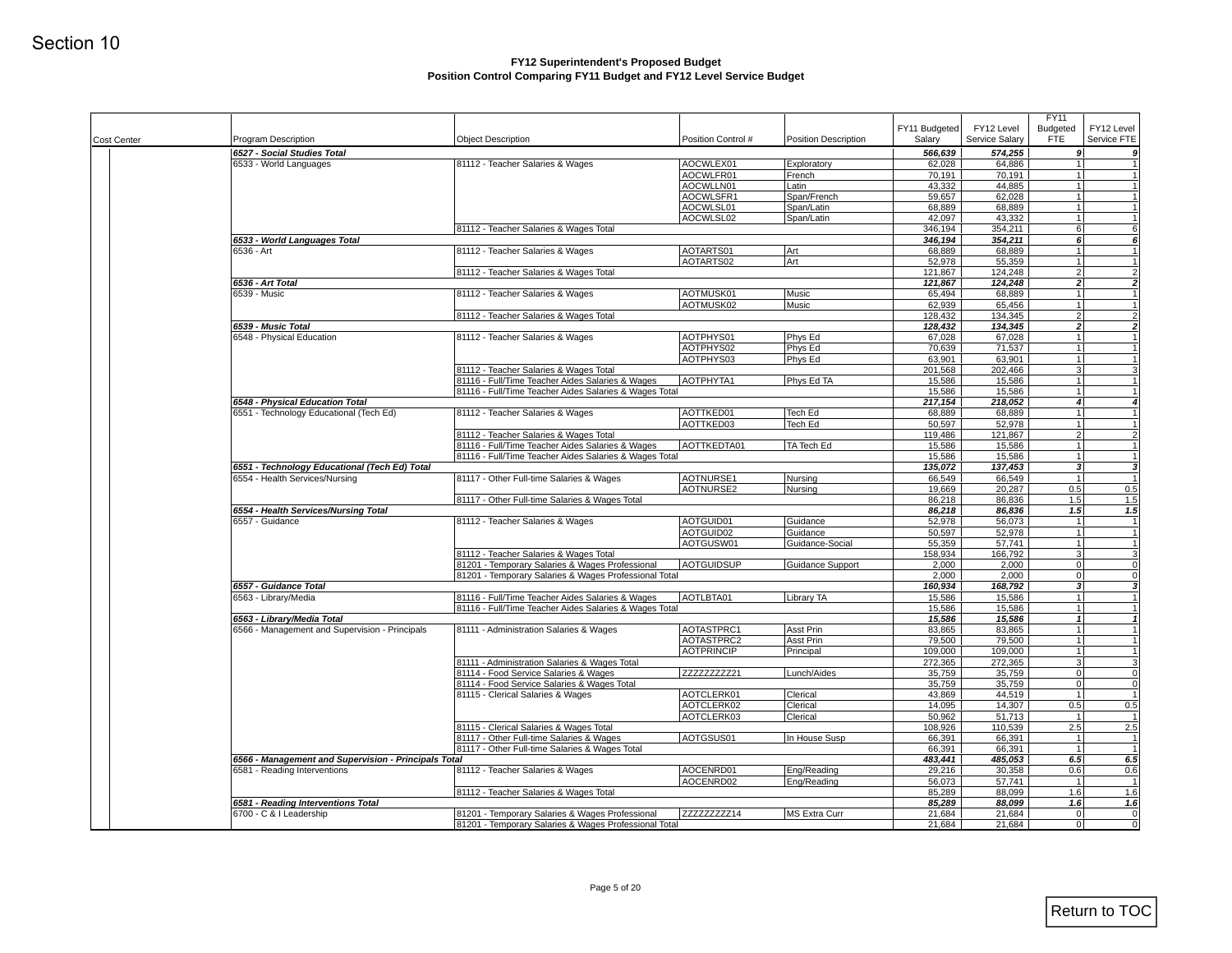| Cost Center          | Program Description                                     | <b>Object Description</b>                                                  | Position Control #                 | Position Description         | FY11 Budgeted<br>Salary | FY12 Level<br>Service Salary | FY11<br>Budgeted<br><b>FTE</b> | FY12 Level<br>Service FTE |
|----------------------|---------------------------------------------------------|----------------------------------------------------------------------------|------------------------------------|------------------------------|-------------------------|------------------------------|--------------------------------|---------------------------|
|                      |                                                         | 81203 - Substitute Teachers Day - to- Day                                  | ZZZZZZZZZZ23                       | MS Subs Gen Ed               | 21,760                  | 20,000                       | 0                              |                           |
|                      |                                                         | 81203 - Substitute Teachers Day - to- Day Total                            |                                    |                              | 21,760                  | 20,000                       | 0                              |                           |
|                      | 6700 - C & I Leadership Total                           |                                                                            |                                    |                              | 43,444                  | 41,684                       | 0                              |                           |
|                      | 6809 - SPED Teacher                                     | 81112 - Teacher Salaries & Wages                                           | XSPDAOLBTCH01                      | Sped Teacher                 | 71,777                  | 71,777                       | 1                              |                           |
|                      |                                                         |                                                                            | XSPDAOLBTCH02<br>XSPDAOTEACH01     | Sped Teacher<br>Sped Teacher | 57,741<br>72,016        | 60,595<br>72,016             | 1<br>1                         |                           |
|                      |                                                         |                                                                            | XSPDAOTEACH02                      | Sped Teacher                 | 44,885                  | 46,796                       | 1                              |                           |
|                      |                                                         |                                                                            | XSPDAOTEACH03                      | Sped Teacher                 | 55,359                  | 57,741                       | 1                              |                           |
|                      |                                                         |                                                                            | XSPDAOTEACH04                      | Sped Teacher                 | 71,537                  | 71,537                       | 1                              |                           |
|                      | 6809 - SPED Teacher Total                               | 81112 - Teacher Salaries & Wages Total                                     |                                    |                              | 373,315<br>373,315      | 380,462<br>380,462           | 6<br>6                         |                           |
|                      | 6812 - OT/PT                                            | 81112 - Teacher Salaries & Wages                                           | XSPDOCCUTPY03                      | <b>OT</b>                    | 15,354                  | 15,354                       | 0.2                            | 0.2                       |
|                      |                                                         |                                                                            | XSPDPHYSTPY01                      | PT                           | 6,060                   | 6,351                        | 0.1                            | 0.1                       |
|                      |                                                         | 81112 - Teacher Salaries & Wages Total                                     |                                    |                              | 21,413                  | 21,705                       | 0.3                            | 0.3                       |
|                      | 6812 - OT/PT Total                                      |                                                                            |                                    |                              | 21,413                  | 21,705                       | 0.3                            | 0.3                       |
|                      | 6818 - Speech/Language                                  | 81112 - Teacher Salaries & Wages<br>81112 - Teacher Salaries & Wages Total | XSPDSPEECHT01                      | Speech                       | 22,429<br>22,429        | 23,378<br>23,378             | 0.4<br>0.4                     | 0.4<br>0.4                |
|                      |                                                         | 81116 - Full/Time Teacher Aides Salaries & Wages                           | XSPDOTLANTA01                      | LB TA                        | 15,586                  | 15,586                       | 1                              |                           |
|                      |                                                         |                                                                            | XSPDOTLANTA02                      | LB TA                        | 15,586                  | 15,586                       | 1                              |                           |
|                      |                                                         |                                                                            | XSPDOTLANTA03                      | LB TA                        | 15,586                  | 15,586                       | 1                              |                           |
|                      | 6818 - Speech/Language Total                            | 81116 - Full/Time Teacher Aides Salaries & Wages Total                     |                                    |                              | 46,758<br>69,187        | 46,758<br>70,136             | 3 <sup>1</sup><br>3.4          |                           |
|                      | 6824 - Inclusion Support                                | 81116 - Full/Time Teacher Aides Salaries & Wages                           | XSPDOTINCTA01                      | Inclusion TA                 | 15,586                  | 15,586                       | 1                              | 3.4                       |
|                      |                                                         |                                                                            | XSPDOTINCTA02                      | Inclusion TA                 | 15,586                  | 15,586                       | 1                              |                           |
|                      |                                                         |                                                                            | XSPDOTINCTA03                      | Inclusion TA                 | 15,586                  | 15,586                       | 1                              |                           |
|                      |                                                         | 81116 - Full/Time Teacher Aides Salaries & Wages Total                     |                                    |                              | 46,758                  | 46,758                       | 3                              |                           |
|                      | 6824 - Inclusion Support Total<br>6833 - Social Workers | 81112 - Teacher Salaries & Wages                                           | XSPDSOCWKR02                       | Social Worker                | 46,758<br>10,596        | 46,758<br>11,072             | 0.2                            | 3<br>0.2                  |
|                      |                                                         |                                                                            | XSPDSOCWKR03                       | Social Worker                | 11,548                  | 12,119                       | 0.2                            | 0.2                       |
|                      |                                                         | 81112 - Teacher Salaries & Wages Total                                     |                                    |                              | 22,144                  | 23,191                       | 0.4                            | 0.4                       |
|                      | 6833 - Social Workers Total                             |                                                                            |                                    |                              | 22,144                  | 23,191                       | 0.4                            | 0.4                       |
|                      | 6845 - One to One Assistance                            | 81116 - Full/Time Teacher Aides Salaries & Wages                           | XSPDAO121TA01<br>XSPDOT121TA01     | 1:1 TA<br>$1:1$ TA           | 15,586<br>15,586        | 15,586<br>15,586             | 1<br>1                         |                           |
|                      |                                                         | 81116 - Full/Time Teacher Aides Salaries & Wages Total                     |                                    |                              | 31,172                  | 31,172                       | 2                              |                           |
|                      | 6845 - One to One Assistance Total                      |                                                                            |                                    |                              | 31,172                  | 31,172                       | $\mathbf{2}$                   |                           |
|                      | 6965 - Custodial Services                               | 81113 - Custodial Salaries & Wages                                         | OMCCUSTSR1                         | Senior Cust                  | 43,581                  | 44,181                       | 1                              |                           |
|                      |                                                         | 81113 - Custodial Salaries & Wages Total                                   | OMCCUSTSR2                         | Senior Cust                  | 43,349                  | 43,949<br>88,130             | 1<br>2                         |                           |
|                      | 6965 - Custodial Services Total                         |                                                                            |                                    |                              | 86,930<br>86,930        | 88,130                       | $\overline{2}$                 |                           |
| <b>Ottoson Total</b> |                                                         |                                                                            |                                    |                              | 4,959,318               | 5,070,508                    | 92.5                           | 92.5                      |
| 6 Bishop             | 6503 - Kindergarten                                     | 81112 - Teacher Salaries & Wages                                           | BIAKG101                           | Kindergarten                 | 67,028                  | 67,028                       | 1                              |                           |
|                      |                                                         |                                                                            | BIAKG102<br>BIAKG103               | Kindergarten                 | 63,507<br>68,889        | 68,889<br>68,889             | 1<br>1                         |                           |
|                      |                                                         | 81112 - Teacher Salaries & Wages Total                                     |                                    | Kindergarten                 | 199,424                 | 204,806                      | 3                              |                           |
|                      |                                                         | 81116 - Full/Time Teacher Aides Salaries & Wages                           | BIKGTA01                           | Kinder Aides                 | 15,586                  | 15,586                       | 1                              |                           |
|                      |                                                         |                                                                            | BIKGTA02                           | Kinder Aides                 | 7,793                   | 7,793                        | 0.5                            | 0.5                       |
|                      | 6503 - Kindergarten Total                               | 81116 - Full/Time Teacher Aides Salaries & Wages Total                     |                                    |                              | 23,379<br>222,803       | 23,379<br>228,185            | 1.5<br>4.5                     | 1.5<br>4.5                |
|                      | 6506 - Elementary Education                             | 81112 - Teacher Salaries & Wages                                           | <b>BIGR0101</b>                    | Grade 1                      | 66,789                  | 66,789                       | 11                             |                           |
|                      |                                                         |                                                                            | <b>BIGR0102</b>                    | Grade 1                      | 66,789                  | 66,789                       | 1                              |                           |
|                      |                                                         |                                                                            | <b>BIGR0103</b>                    | Grade 1                      | 71,777                  | 71,777                       | 1                              |                           |
|                      |                                                         |                                                                            | <b>BIGR0201</b><br><b>BIGR0202</b> | Grade 2<br>Grade 2           | 71,777<br>71,777        | 71,777<br>71,777             | 1<br>1                         |                           |
|                      |                                                         |                                                                            | <b>BIGR0203</b>                    | Grade 2                      | 55,359                  | 57,741                       | 1                              |                           |
|                      |                                                         |                                                                            |                                    | Grade 3                      | 72,256                  | 72,256                       |                                | 1                         |
|                      |                                                         |                                                                            |                                    |                              |                         | 71,537                       | 1                              |                           |
|                      |                                                         |                                                                            | <b>BIGR0301</b><br><b>BIGR0302</b> | Grade 3                      | 71,537                  |                              |                                |                           |
|                      |                                                         |                                                                            | <b>BIGR0303</b>                    | Grade 3                      | 69,540                  | 69,540                       | 1                              |                           |
|                      |                                                         |                                                                            | <b>BIGR0401</b>                    | Grade 4                      | 52,978                  | 55,359                       | 1                              |                           |
|                      |                                                         |                                                                            | <b>BIGR0402</b><br><b>BIGR0403</b> | Grade 4<br>Grade 4           | 52,978<br>50,597        | 55,359<br>52,978             | 1<br>1                         |                           |
|                      |                                                         |                                                                            | <b>BIGR0502</b>                    | Grade 5                      | 68,889                  | 69,540                       | 1                              |                           |
|                      |                                                         | 81112 - Teacher Salaries & Wages Total                                     | <b>BIGR0503</b>                    | Grade 5                      | 50,597<br>893,640       | 52,978<br>906,197            | 1<br>14                        |                           |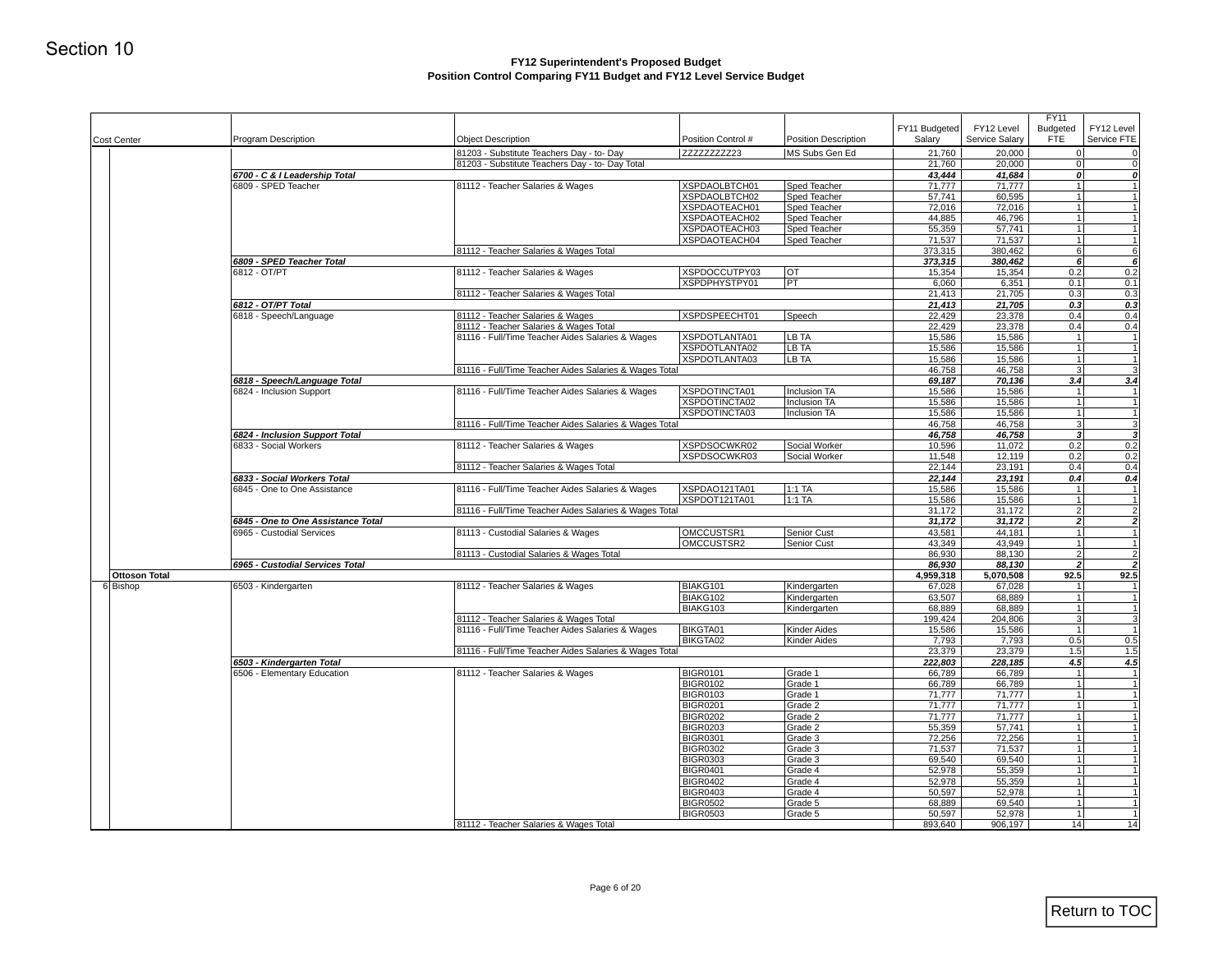| Cost Center                       | Program Description                                      | <b>Object Description</b>                                                                                  | Position Control #                 | <b>Position Description</b>  | FY11 Budgeted<br>Salary | FY12 Level<br>Service Salary | <b>FY11</b><br>Budgeted<br><b>FTE</b> | FY12 Level<br>Service FTE |
|-----------------------------------|----------------------------------------------------------|------------------------------------------------------------------------------------------------------------|------------------------------------|------------------------------|-------------------------|------------------------------|---------------------------------------|---------------------------|
|                                   | 6506 - Elementary Education Total                        |                                                                                                            |                                    |                              | 893,640                 | 906,197                      | 14                                    |                           |
|                                   | 6554 - Health Services/Nursing                           | 81117 - Other Full-time Salaries & Wages                                                                   | BINURSE01                          | Nursing                      | 68,889                  | 68,889                       | 1                                     |                           |
|                                   |                                                          | 81117 - Other Full-time Salaries & Wages Total                                                             |                                    |                              | 68,889                  | 68,889                       | 11                                    |                           |
|                                   | 6554 - Health Services/Nursing Total                     |                                                                                                            |                                    |                              | 68,889                  | 68,889                       |                                       | $\mathbf{1}$              |
|                                   | 6563 - Library/Media                                     | 81116 - Full/Time Teacher Aides Salaries & Wages<br>81116 - Full/Time Teacher Aides Salaries & Wages Total | BILBTA01                           | <b>ESW Library</b>           | 15,586<br>15,586        | 15,586<br>15,586             | 1                                     | 1 <sup>1</sup>            |
|                                   | 6563 - Library/Media Total                               |                                                                                                            |                                    |                              | 15,586                  | 15,586                       |                                       | 1                         |
|                                   | 6566 - Management and Supervision - Principals           | 81111 - Administration Salaries & Wages                                                                    | <b>BIPRINCIPAL</b>                 | Principal                    | 106,075                 | 106,075                      | 11                                    |                           |
|                                   |                                                          | 81111 - Administration Salaries & Wages Total                                                              |                                    |                              | 106,075                 | 106,075                      | 1                                     |                           |
|                                   |                                                          | 81115 - Clerical Salaries & Wages<br>81115 - Clerical Salaries & Wages Total                               | BICLERK01                          | Clerical                     | 34,705                  | 35,218                       |                                       | 1                         |
|                                   | 6566 - Management and Supervision - Principals Total     |                                                                                                            |                                    |                              | 34,705<br>140,780       | 35,218<br>141,293            |                                       | 11<br>$\mathbf{2}$        |
|                                   | 6581 - Reading Interventions                             | 81112 - Teacher Salaries & Wages                                                                           | BIHARD01                           | <b>ESW Reading</b>           | 62,028                  | 64,846                       | 1                                     |                           |
|                                   |                                                          |                                                                                                            | BIREAD01                           | <b>ESW Reading</b>           | 72,256                  | 72,256                       | 1                                     |                           |
|                                   |                                                          | 81112 - Teacher Salaries & Wages Total                                                                     |                                    |                              | 134,284                 | 137,102                      |                                       | 2                         |
|                                   | 6581 - Reading Interventions Total                       |                                                                                                            |                                    |                              | 134,284                 | 137,102                      |                                       | 2                         |
|                                   | 6809 - SPED Teacher                                      | 81112 - Teacher Salaries & Wages<br>81112 - Teacher Salaries & Wages Total                                 | XSPDBITEACH01                      | Sped Teacher                 | 46,796<br>46,796        | 49,411<br>49,411             |                                       | 1<br>1 <sup>1</sup>       |
|                                   | 6809 - SPED Teacher Total                                |                                                                                                            |                                    |                              | 46,796                  | 49,411                       |                                       | 1                         |
|                                   | 6812 - OT/PT                                             | 81112 - Teacher Salaries & Wages                                                                           | XSPDOCCUTPY05                      | OT                           | 20,667                  | 20,667                       | 0.3                                   |                           |
|                                   |                                                          |                                                                                                            | XSPDPHYSTPY01                      | PT                           | 6,060                   | 6,351                        | 0.1                                   |                           |
|                                   |                                                          | 81112 - Teacher Salaries & Wages Total                                                                     |                                    |                              | 26,726                  | 27,017                       | 0.4                                   |                           |
|                                   | 6812 - OT/PT Total                                       |                                                                                                            | XSPDSPEECHT05                      |                              | 26,726                  | 27,017                       | 0.4<br>0.4                            |                           |
|                                   | 6818 - Speech/Language                                   | 81112 - Teacher Salaries & Wages<br>81112 - Teacher Salaries & Wages Total                                 |                                    | Speech                       | 27,556<br>27,556        | 27,556<br>27,556             | 0.4                                   |                           |
|                                   | 6818 - Speech/Language Total                             |                                                                                                            |                                    |                              | 27,556                  | 27,556                       | 0.4                                   |                           |
|                                   | 6824 - Inclusion Support                                 | 81116 - Full/Time Teacher Aides Salaries & Wages                                                           | XSPDBIINCTA01                      | Inclusion TA                 | 15,586                  | 15,586                       | 1                                     |                           |
|                                   |                                                          |                                                                                                            | XSPDBIINCTA02                      | Inclusion TA                 | 15,586                  | 15,586                       | 1                                     |                           |
|                                   |                                                          |                                                                                                            | XSPDBIINCTA03                      | Inclusion TA                 | 15,586                  | 15,586                       | 1                                     | 1                         |
|                                   |                                                          |                                                                                                            | XSPDBIINCTA04<br>XSPDBIINCTA05     | Inclusion TA<br>Inclusion TA | 15,586<br>15,586        | 15,586<br>15,586             | 1                                     |                           |
|                                   |                                                          | 81116 - Full/Time Teacher Aides Salaries & Wages Total                                                     |                                    |                              | 77,930                  | 77,930                       |                                       | 5 <sub>1</sub>            |
|                                   | 6824 - Inclusion Support Total                           |                                                                                                            |                                    |                              | 77,930                  | 77,930                       |                                       | 5 <sub>l</sub>            |
|                                   | 6833 - Social Workers                                    | 81112 - Teacher Salaries & Wages                                                                           | XSPDSOCWKR01                       | Social Worker                | 21,191                  | 22,144                       | 0.4                                   |                           |
|                                   |                                                          | 81112 - Teacher Salaries & Wages Total                                                                     |                                    |                              | 21,191                  | 22,144                       | 0.4<br>0.4                            |                           |
|                                   | 6833 - Social Workers Total<br>6965 - Custodial Services | 81113 - Custodial Salaries & Wages                                                                         | <b>BISCUSTOD1</b>                  | Custodian                    | 21,191<br>34,368        | 22,144<br>38,293             | $\mathbf{1}$                          |                           |
|                                   |                                                          |                                                                                                            | BISCUSTSR1                         | Senior Cust                  | 42,749                  | 43,349                       | 1                                     |                           |
|                                   |                                                          | 81113 - Custodial Salaries & Wages Total                                                                   |                                    |                              | 77,118                  | 81,642                       |                                       | 2                         |
|                                   | 6965 - Custodial Services Total                          |                                                                                                            |                                    |                              | 77,118                  | 81,642                       |                                       | $\mathbf{2}$              |
| <b>Bishop Total</b><br>9 Brackett | 6503 - Kindergarten                                      | 81112 - Teacher Salaries & Wages                                                                           | BRAKG101                           | Kindergarten                 | 1,753,299<br>71,537     | 1,782,952<br>71,537          | 33.7<br>$\mathbf{1}$                  |                           |
|                                   |                                                          |                                                                                                            | BRAKG102                           | Kindergarten                 | 52,978                  | 55,359                       |                                       | 1                         |
|                                   |                                                          |                                                                                                            | BRAKG103                           | Kindergarten                 | 53,695                  | 56,073                       | 1                                     |                           |
|                                   |                                                          |                                                                                                            | BRAKG104                           | Kindergarten                 | 42,094                  | 43,332                       |                                       | 1                         |
|                                   |                                                          | 81112 - Teacher Salaries & Wages Total                                                                     |                                    |                              | 220,304                 | 226,301                      |                                       | 4 <sup>1</sup>            |
|                                   |                                                          | 81116 - Full/Time Teacher Aides Salaries & Wages                                                           | BRKGTA01                           | Kinder Aides                 | 7,793<br>7,793          | 7,793                        | 0.5<br>0.5                            |                           |
|                                   |                                                          |                                                                                                            | BRKGTA02<br>BRKGTA03               | Kinder Aides<br>Kinder Aides | 7,793                   | 7,793<br>7,793               | 0.5                                   |                           |
|                                   |                                                          |                                                                                                            | BRKGTA04                           | <b>Kinder Aides</b>          | 7,793                   | 7,793                        | 0.5                                   |                           |
|                                   |                                                          | 81116 - Full/Time Teacher Aides Salaries & Wages Total                                                     |                                    |                              | 31,172                  | 31,172                       |                                       | 2 <sup>1</sup>            |
|                                   | 6503 - Kindergarten Total                                |                                                                                                            |                                    |                              | 251,476                 | 257,473                      |                                       | 6                         |
|                                   | 6506 - Elementary Education                              | 81112 - Teacher Salaries & Wages                                                                           | <b>BRGR0101</b>                    | Grade 1                      | 49,658                  | 55,359                       |                                       | 1                         |
|                                   |                                                          |                                                                                                            | <b>BRGR0102</b><br><b>BRGR0103</b> | Grade 1<br>Grade 1           | 66,789<br>46,796        | 66,789<br>48,694             | 1                                     | 1                         |
|                                   |                                                          |                                                                                                            | <b>BRGR0202</b>                    | Grade 2                      | 60,595                  | 63,507                       |                                       | 1                         |
|                                   |                                                          |                                                                                                            | <b>BRGR0203</b>                    | Grade 2                      | 62,028                  | 64,846                       |                                       | 1                         |
|                                   |                                                          |                                                                                                            | <b>BRGR0204</b>                    | Grade 2                      | 73,558                  | 73,558                       |                                       | 11                        |
|                                   |                                                          |                                                                                                            | <b>BRGR0301</b>                    | Grade 3                      | 48,695                  | 43,332                       |                                       | 1                         |
|                                   |                                                          |                                                                                                            | <b>BRGR0302</b><br><b>BRGR0303</b> | Grade 3                      | 55,359                  | 57,741                       | $\mathbf{1}$                          | 11                        |
|                                   |                                                          |                                                                                                            |                                    | Grade 3                      | 48,695                  | 50,597                       |                                       |                           |
|                                   |                                                          |                                                                                                            | <b>BRGR0401</b>                    | Grade 4                      | 58,455                  | 61,312                       |                                       | 1                         |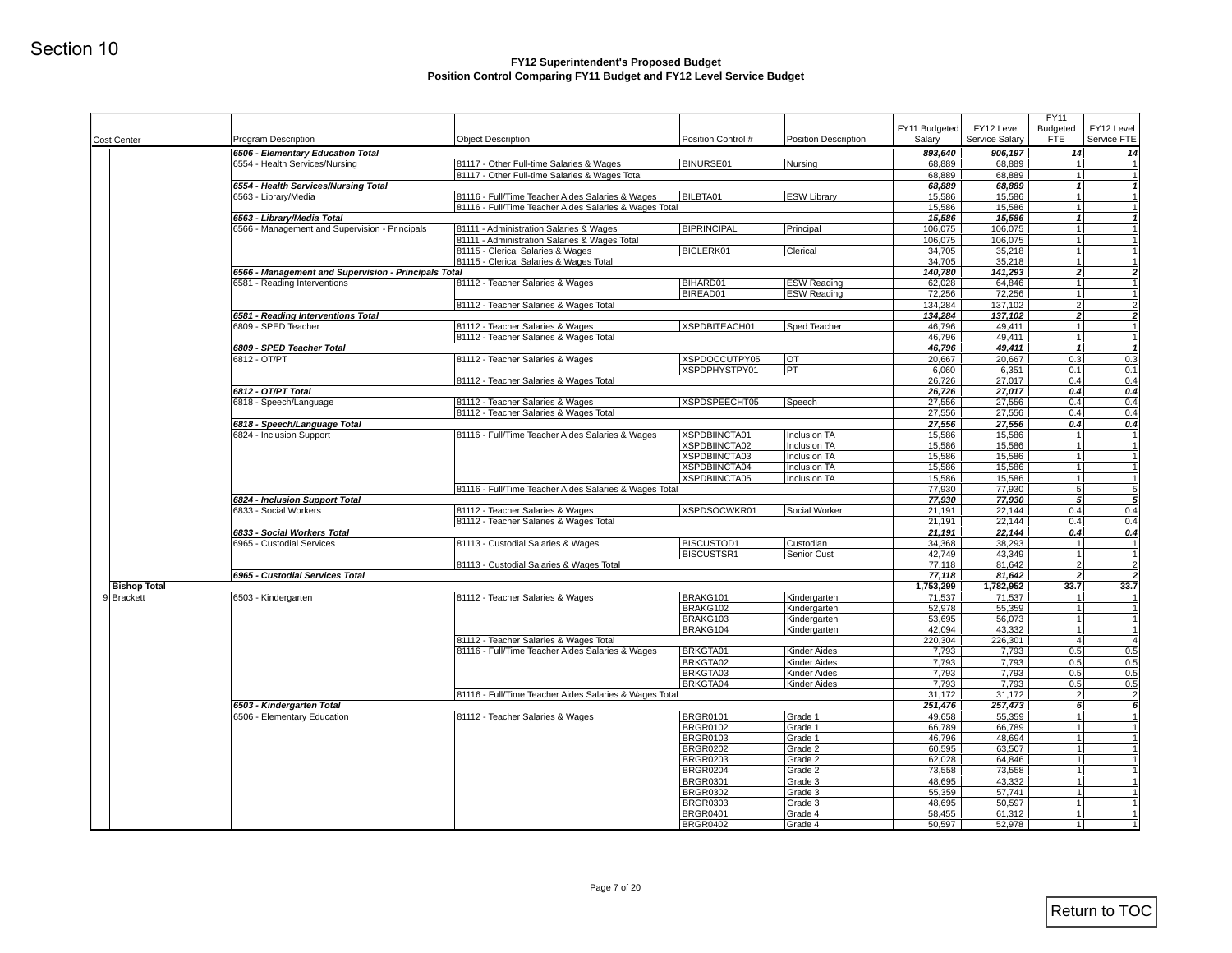| <b>Cost Center</b>    | <b>Program Description</b>                                   | <b>Object Description</b>                                                          | Position Control #             | <b>Position Description</b>         | FY11 Budgeted<br>Salary | FY12 Level<br>Service Salary | <b>FY11</b><br>Budgeted<br>FTE | FY12 Level<br>Service FTE |
|-----------------------|--------------------------------------------------------------|------------------------------------------------------------------------------------|--------------------------------|-------------------------------------|-------------------------|------------------------------|--------------------------------|---------------------------|
|                       |                                                              |                                                                                    | <b>BRGR0403</b>                | Grade 4                             | 48,695                  | 50,597                       | 1                              |                           |
|                       |                                                              |                                                                                    | <b>BRGR0501</b>                | Grade 5                             | 52,978                  | 56,073                       | 1                              |                           |
|                       |                                                              |                                                                                    | <b>BRGR0502</b>                | Grade 5                             | 71,537                  | 72,839                       | 1                              |                           |
|                       |                                                              | 81112 - Teacher Salaries & Wages Total                                             | <b>BRGR0503</b>                | Grade 5                             | 53,695<br>848,130       | 56,073<br>874,295            | 1<br>15                        |                           |
|                       | 6506 - Elementary Education Total                            |                                                                                    |                                |                                     | 848,130                 | 874,295                      | 15                             |                           |
|                       | 6554 - Health Services/Nursing                               | 81117 - Other Full-time Salaries & Wages                                           | BRNURSE01                      | Nursing                             | 68,889                  | 68,889                       | 1                              |                           |
|                       |                                                              | 81117 - Other Full-time Salaries & Wages Total                                     |                                |                                     | 68,889                  | 68,889<br>68,889             | 1                              |                           |
|                       | 6554 - Health Services/Nursing Total<br>6563 - Library/Media | 81116 - Full/Time Teacher Aides Salaries & Wages                                   | BRLBTA01                       | <b>ESW Library</b>                  | 68,889<br>15,586        | 15,586                       | 1<br>1                         |                           |
|                       |                                                              | 81116 - Full/Time Teacher Aides Salaries & Wages Total                             |                                |                                     | 15,586                  | 15,586                       | 1                              |                           |
|                       | 6563 - Library/Media Total                                   |                                                                                    |                                |                                     | 15,586                  | 15,586                       | 1                              |                           |
|                       | 6566 - Management and Supervision - Principals               | 81111 - Administration Salaries & Wages                                            | <b>BRPRINCIPAL</b>             | Principal                           | 105,575                 | 105,575                      | 1                              | 1                         |
|                       |                                                              | 81111 - Administration Salaries & Wages Total<br>81115 - Clerical Salaries & Wages | BRCLERK01                      | Clerical                            | 105,575<br>35,505       | 105,575<br>36,018            | 1                              |                           |
|                       |                                                              | 81115 - Clerical Salaries & Wages Total                                            |                                |                                     | 35,505                  | 36,018                       | 1                              |                           |
|                       | 6566 - Management and Supervision - Principals Total         |                                                                                    |                                |                                     | 141,080                 | 141,593                      | $\overline{2}$                 |                           |
|                       | 6581 - Reading Interventions                                 | 81112 - Teacher Salaries & Wages                                                   | BRREAD01                       | <b>ESW Reading</b>                  | 58,455                  | 61,312                       | 1                              |                           |
|                       |                                                              | 81112 - Teacher Salaries & Wages Total                                             | BRREAD02                       | <b>ESW Reading</b>                  | 28,933<br>87,388        | 30,076<br>91,388             | 0.6<br>1.6                     |                           |
|                       | 6581 - Reading Interventions Total                           |                                                                                    |                                |                                     | 87,388                  | 91,388                       | 1.6                            |                           |
|                       | 6809 - SPED Teacher                                          | 81112 - Teacher Salaries & Wages                                                   | XSPDBRTEACH01                  | Sped Teacher                        | 68,889                  | 68,889                       | 1                              |                           |
|                       |                                                              | 81112 - Teacher Salaries & Wages Total                                             |                                |                                     | 68,889                  | 68,889                       | 1                              |                           |
|                       | 6809 - SPED Teacher Total<br>6812 - OT/PT                    | 81112 - Teacher Salaries & Wages                                                   | XSPDOCCUTPY01                  | OT                                  | 68,889<br>28,711        | 68,889<br>28,711             | 1<br>0.4                       |                           |
|                       |                                                              |                                                                                    | XSPDPHYSTPY01                  | PT                                  | 6,060                   | 6,351                        | 0.1                            |                           |
|                       |                                                              | 81112 - Teacher Salaries & Wages Total                                             |                                |                                     | 34,770                  | 35,062                       | 0.5                            |                           |
|                       | 6812 - OT/PT Total                                           |                                                                                    | XSPDSPEECHT06                  |                                     | 34,770                  | 35,062                       | 0.5                            |                           |
|                       | 6818 - Speech/Language                                       | 81112 - Teacher Salaries & Wages<br>81112 - Teacher Salaries & Wages Total         |                                | Speech                              | 28,711<br>28,711        | 28,711<br>28,711             | 0.4<br>0.4                     |                           |
|                       | 6818 - Speech/Language Total                                 |                                                                                    |                                |                                     | 28,711                  | 28,711                       | 0.4                            |                           |
|                       | 6824 - Inclusion Support                                     | 81116 - Full/Time Teacher Aides Salaries & Wages                                   | XSPDBRINCTA01                  | Inclusion TA                        | 15,586                  | 15,586                       | 1                              |                           |
|                       |                                                              |                                                                                    | XSPDBRINCTA02<br>XSPDBRINCTA03 | Inclusion TA<br>Inclusion TA        | 15,586<br>15,586        | 15,586<br>15,586             | 1<br>1                         |                           |
|                       |                                                              |                                                                                    | XSPDBRINCTA04                  | Inclusion TA                        | 15,586                  | 15,586                       | 1                              |                           |
|                       |                                                              |                                                                                    | XSPDBRINCTA05                  | Inclusion TA                        | 15,586                  | 15,586                       | 1                              |                           |
|                       |                                                              | 81116 - Full/Time Teacher Aides Salaries & Wages Total                             |                                |                                     | 77,930                  | 77,930                       | 5 <sup>1</sup>                 |                           |
|                       | 6824 - Inclusion Support Total<br>6833 - Social Workers      | 81112 - Teacher Salaries & Wages                                                   | XSPDSOCWKR07                   | Social Worker                       | 77,930<br>18,179        | 77,930<br>19,052             | 5 <sub>1</sub><br>0.3          |                           |
|                       |                                                              | 81112 - Teacher Salaries & Wages Total                                             |                                |                                     | 18,179                  | 19,052                       | 0.3                            |                           |
|                       | 6833 - Social Workers Total                                  |                                                                                    |                                |                                     | 18,179                  | 19,052                       | 0.3                            |                           |
|                       | 6845 - One to One Assistance                                 | 81116 - Full/Time Teacher Aides Salaries & Wages                                   | SWBLDTA1                       | <b>BLDG TA</b>                      | 15,586                  | 15,586                       | 1                              |                           |
|                       |                                                              |                                                                                    | XSPDBR121TA01<br>XSPDBR121TA02 | 1:1 TA<br>1:1 TA                    | 15,586<br>15,586        | 15,586<br>15,586             | 1<br>1                         |                           |
|                       |                                                              | 81116 - Full/Time Teacher Aides Salaries & Wages Total                             |                                |                                     | 46,758                  | 46,758                       | 3 <sup>1</sup>                 |                           |
|                       | 6845 - One to One Assistance Total                           |                                                                                    |                                |                                     | 46,758                  | 46,758                       |                                | 3 <sup>1</sup>            |
|                       | 6965 - Custodial Services                                    | 81113 - Custodial Salaries & Wages                                                 | BRACUSTOD1                     | Custodian                           | 39,502                  | 41,726                       | 1                              |                           |
|                       |                                                              | 81113 - Custodial Salaries & Wages Total                                           | BRACUSTSR1                     | Senior Cust                         | 43,581<br>83,083        | 43,981<br>85,707             | 1<br>2                         |                           |
|                       | 6965 - Custodial Services Total                              |                                                                                    |                                |                                     | 83,083                  | 85,707                       | $\overline{2}$                 |                           |
| <b>Brackett Total</b> |                                                              |                                                                                    |                                |                                     | 1,770,869               | 1,811,333                    | 38.8                           |                           |
| 12 Dallin             | 6503 - Kindergarten                                          | 81112 - Teacher Salaries & Wages                                                   | DAADG104<br>DAAKG101           | Kindergarten                        | 48,694<br>68,889        | 50,597<br>68,889             | 1<br>1                         |                           |
|                       |                                                              |                                                                                    | DAAKG102                       | Kindergarten<br>Kindergarten        | 66,789                  | 66,789                       | 1                              |                           |
|                       |                                                              |                                                                                    | DAAKG103                       | Kindergarten                        | 57,741                  | 60,595                       | 1                              |                           |
|                       |                                                              | 81112 - Teacher Salaries & Wages Total                                             |                                |                                     | 242,113                 | 246,870                      | 4 <sup>1</sup>                 |                           |
|                       |                                                              | 81116 - Full/Time Teacher Aides Salaries & Wages                                   | DAKGTA01                       | <b>Kinder Aides</b><br>Kinder Aides | 7,793                   | 7,793                        | 0.5                            |                           |
|                       |                                                              |                                                                                    | DAKGTA02<br>DAKGTA03           | <b>Kinder Aides</b>                 | 9,352<br>15,586         | 9,352<br>15,586              | 0.6<br>1                       |                           |
|                       |                                                              | 81116 - Full/Time Teacher Aides Salaries & Wages Total                             |                                |                                     | 32,731                  | 32,731                       | 2.1                            |                           |
|                       | 6503 - Kindergarten Total                                    |                                                                                    |                                |                                     | 274,844                 | 279,601                      | 6.1                            |                           |
|                       | 6506 - Elementary Education                                  | 81112 - Teacher Salaries & Wages                                                   | DAGR0101                       | Grade 1                             | 48,694                  | 50,597                       | 1                              |                           |
|                       |                                                              |                                                                                    | DAGR0102                       | Grade 1                             | 48,694                  | 50,597                       |                                | 1                         |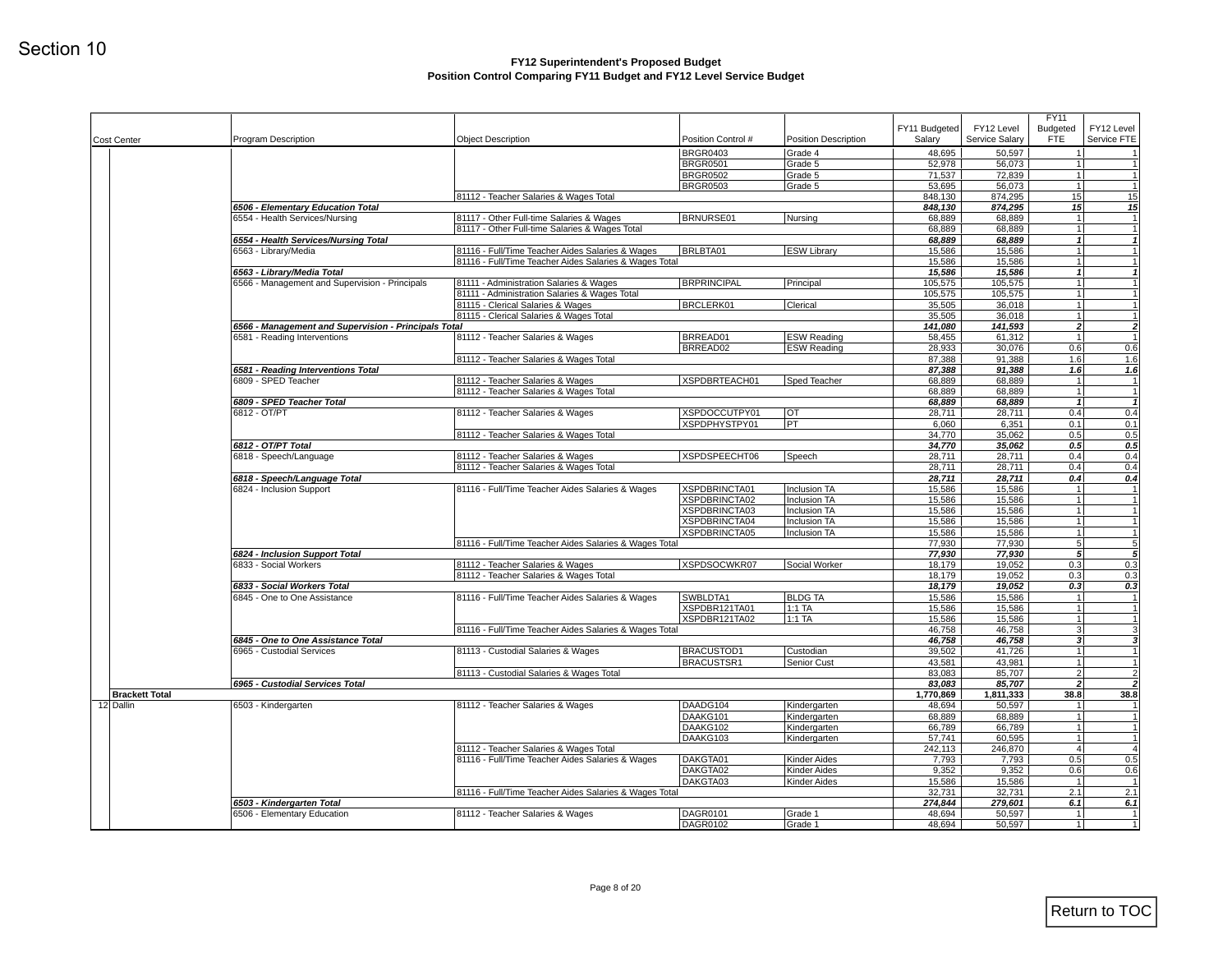|                     |                                                              |                                                                            | DAGR0103<br><b>DAGR0201</b>        | Grade 1                         | 46,796            | 48,694            | 1                          |            |
|---------------------|--------------------------------------------------------------|----------------------------------------------------------------------------|------------------------------------|---------------------------------|-------------------|-------------------|----------------------------|------------|
|                     |                                                              |                                                                            |                                    |                                 |                   |                   |                            |            |
|                     |                                                              |                                                                            |                                    | Grade 2                         | 52,028            | 53,695            | 11                         |            |
|                     |                                                              |                                                                            | <b>DAGR0202</b>                    | Grade 2                         | 63,507            | 68,889            | 11                         |            |
|                     |                                                              |                                                                            | DAGR0203<br><b>DAGR0301</b>        | Grade 2<br>Grade 3              | 54,411<br>48,694  | 56,787<br>50,597  | 1<br>1 <sup>1</sup>        |            |
|                     |                                                              |                                                                            | DAGR0302                           | Grade 3                         | 51,318            | 55,359            | 1                          |            |
|                     |                                                              |                                                                            | <b>DAGR0303</b>                    | Grade 3                         | 42,097            | 43,332            | 1                          |            |
|                     |                                                              |                                                                            | <b>DAGR0401</b>                    | Grade 4                         | 72,016            | 72,016            | 1                          |            |
|                     |                                                              |                                                                            | <b>DAGR0402</b>                    | Grade 4                         | 56,787            | 59,108            | 1                          |            |
|                     |                                                              |                                                                            | DAGR0403                           | Grade 4                         | 71,537            | 71,537            | 1<br>1                     |            |
|                     |                                                              |                                                                            | <b>DAGR0501</b><br><b>DAGR0502</b> | Grade 5<br>Grade 5              | 52,978<br>50,597  | 56,073<br>52,978  | 1                          |            |
|                     |                                                              |                                                                            | <b>DAGR0503</b>                    | Grade 5                         | 39,337            | 39,337            | 1                          |            |
|                     |                                                              | 81112 - Teacher Salaries & Wages Total                                     |                                    |                                 | 799,491           | 829,596           | 15                         | 15         |
|                     | 6506 - Elementary Education Total                            |                                                                            |                                    |                                 | 799,491           | 829,596           | 15                         | 15         |
|                     | 6554 - Health Services/Nursing                               | 81117 - Other Full-time Salaries & Wages                                   | DANURSE01                          | Nursing                         | 49,658            | 54,411            | 1                          |            |
|                     |                                                              | 81117 - Other Full-time Salaries & Wages Total                             |                                    |                                 | 49,658            | 54,411            | 1 <sup>1</sup><br>$1\vert$ |            |
|                     | 6554 - Health Services/Nursing Total<br>6563 - Library/Media | 81116 - Full/Time Teacher Aides Salaries & Wages                           | DALBRA01                           | <b>ESW Library</b>              | 49,658<br>15,586  | 54,411<br>15,586  | 1                          |            |
|                     |                                                              | 81116 - Full/Time Teacher Aides Salaries & Wages Total                     |                                    |                                 | 15,586            | 15,586            | 1 <sup>1</sup>             |            |
|                     | 6563 - Library/Media Total                                   |                                                                            |                                    |                                 | 15,586            | 15,586            | $1\vert$                   |            |
|                     | 6566 - Management and Supervision - Principals               | 81111 - Administration Salaries & Wages                                    | <b>DAPRINICPAL</b>                 | Principal                       | 105,575           | 105,575           | 1                          |            |
|                     |                                                              | 81111 - Administration Salaries & Wages Total                              |                                    |                                 | 105,575           | 105,575           | 1                          |            |
|                     |                                                              | 81115 - Clerical Salaries & Wages                                          | DACLERK01                          | Clerical                        | 35,055            | 35,568            | 11                         |            |
|                     | 6566 - Management and Supervision - Principals Total         | 81115 - Clerical Salaries & Wages Total                                    |                                    |                                 | 35,055<br>140,630 | 35,568<br>141,143 | 1<br>$\mathbf{z}$          |            |
|                     | 6581 - Reading Interventions                                 | 81112 - Teacher Salaries & Wages                                           | DAREAD01                           | <b>ESW Reading</b>              | 70,191            | 70,191            | 1                          |            |
|                     |                                                              |                                                                            | DAREAD02                           | <b>ESW Reading</b>              | 22,330            | 38,908            | 0.6                        | 0.6        |
|                     |                                                              | 81112 - Teacher Salaries & Wages Total                                     |                                    |                                 | 92,521            | 109,099           | 1.6                        | 1.6        |
|                     | 6581 - Reading Interventions Total                           |                                                                            |                                    |                                 | 92,521            | 109,099           | 1.6                        | 1.6        |
|                     | 6809 - SPED Teacher                                          | 81112 - Teacher Salaries & Wages                                           | XSPDDATEACH01                      | Sped Teacher                    | 52,978            | 55,359            | 1                          |            |
|                     | 6809 - SPED Teacher Total                                    | 81112 - Teacher Salaries & Wages Total                                     |                                    |                                 | 52,978<br>52,978  | 55,359<br>55,359  | 1<br>1                     |            |
|                     | 6812 - OT/PT                                                 | 81112 - Teacher Salaries & Wages                                           | XSPDOCCUTPY01                      | OT                              | 21,533            | 21,533            | 0.3                        | 0.3        |
|                     |                                                              |                                                                            | XSPDPHYSTPY01                      | PT                              | 6,060             | 6,351             | 0.1                        | 0.1        |
|                     |                                                              | 81112 - Teacher Salaries & Wages Total                                     |                                    |                                 | 27,593            | 27,884            | 0.4                        | 0.4        |
|                     | 6812 - OT/PT Total                                           |                                                                            |                                    |                                 | 27,593            | 27,884            | 0.4                        | 0.4        |
|                     | 6818 - Speech/Language                                       | 81112 - Teacher Salaries & Wages<br>81112 - Teacher Salaries & Wages Total | XSPDSPEECHT07                      | Speech                          | 26,907<br>26,907  | 28,615<br>28,615  | 0.4<br>0.4                 | 0.4<br>0.4 |
|                     | 6818 - Speech/Language Total                                 |                                                                            |                                    |                                 | 26,907            | 28,615            | 0.4                        | 0.4        |
|                     | 6824 - Inclusion Support                                     | 81116 - Full/Time Teacher Aides Salaries & Wages                           | XSPDDAINCTA01                      | Inclusion TA                    | 15,586            | 15,586            | 11                         |            |
|                     |                                                              |                                                                            | XSPDDAINCTA02                      | <b>Inclusion TA</b>             | 15,586            | 23,000            | 1                          |            |
|                     |                                                              |                                                                            | XSPDDAINCTA03                      | Inclusion TA                    | 15,586            | 18,159            | 1                          |            |
|                     |                                                              |                                                                            | XSPDDAINCTA04<br>XSPDDAINCTA05     | Inclusion TA<br>Inclusion TA    | 15,586<br>15,586  | 15,586<br>15,586  | 11<br>1 <sup>1</sup>       |            |
|                     |                                                              | 81116 - Full/Time Teacher Aides Salaries & Wages Total                     |                                    |                                 | 77,930            | 87,917            | 5 <sup>1</sup>             |            |
|                     | 6824 - Inclusion Support Total                               |                                                                            |                                    |                                 | 77,930            | 87,917            | 5 <sup>1</sup>             |            |
|                     | 6833 - Social Workers                                        | 81112 - Teacher Salaries & Wages                                           | XSPDSOCWKR06                       | Social Worker                   | 21,867            | 21,867            | 0.3                        | 0.3        |
|                     |                                                              | 81112 - Teacher Salaries & Wages Total                                     |                                    |                                 | 21,867            | 21,867            | 0.3                        | 0.3        |
|                     | 6833 - Social Workers Total                                  |                                                                            |                                    |                                 | 21,867            | 21,867            | 0.3                        | 0.3        |
|                     | 6845 - One to One Assistance                                 | 81116 - Full/Time Teacher Aides Salaries & Wages                           | XSPDDA121TA01<br>XSPDDA121TA02     | 1:1 TA<br>$1:1$ TA              | 15,586<br>15,586  | 23,000<br>15,586  | 11<br>1 <sup>1</sup>       |            |
|                     |                                                              |                                                                            | XSPDDA121TA03                      | 1:1 TA                          | 15,586            | 52,028            | 1                          |            |
|                     |                                                              |                                                                            | XSPDDA121TA04                      | 1:1 TA                          | 15,586            | 15,586            | 1                          |            |
|                     |                                                              | 81116 - Full/Time Teacher Aides Salaries & Wages Total                     |                                    |                                 | 62,344            | 106,200           | 4                          |            |
|                     | 6845 - One to One Assistance Total                           |                                                                            |                                    |                                 | 62,344            | 106,200           | $\boldsymbol{4}$           |            |
|                     | 6965 - Custodial Services                                    | 81113 - Custodial Salaries & Wages                                         | DALCUSTOD1<br>DALCUSTSR1           | Custodian<br><b>Senior Cust</b> | 41,326<br>43,581  | 41,726<br>43,981  | 1<br>1                     |            |
|                     |                                                              | 81113 - Custodial Salaries & Wages Total                                   |                                    |                                 | 84,907            | 85,707            | $\overline{2}$             |            |
|                     | 6965 - Custodial Services Total                              |                                                                            |                                    |                                 | 84,907            | 85,707            | $\mathbf{2}$               |            |
| <b>Dallin Total</b> |                                                              |                                                                            |                                    |                                 | 1,727,256         | 1,842,985         | 39.8                       | 39.8       |
| 15 Hardy            | 6503 - Kindergarten                                          | 81112 - Teacher Salaries & Wages                                           | HAAKG101<br>HAAKG102               | Kindergarten<br>Kindergarten    | 52,978<br>48,694  | 55,359<br>50,597  | 11<br>1                    |            |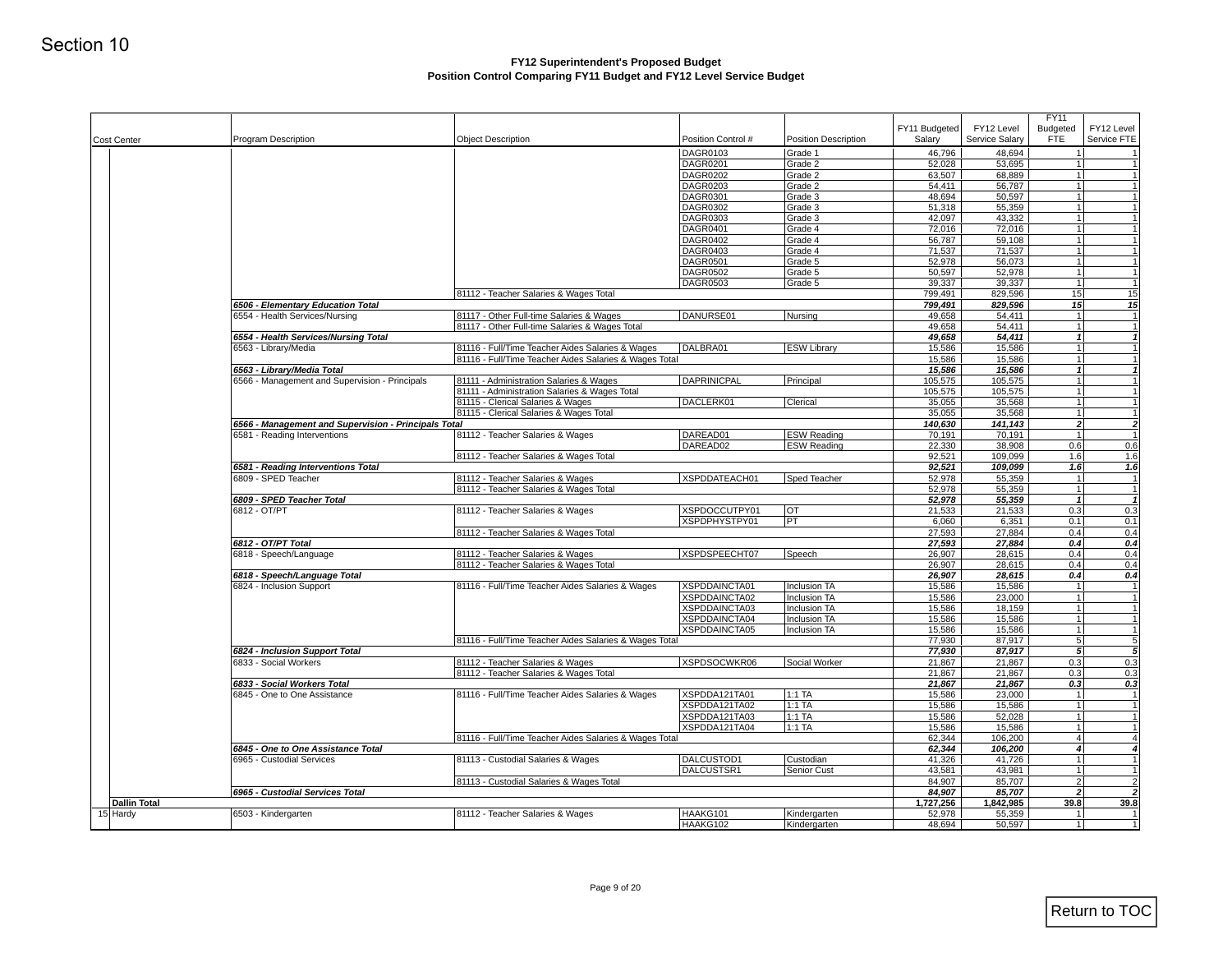|                                    | <b>Object Description</b>                                                                                                                                                                                                                                                                                                                                                                  | Position Control #                                                                                                                                                                                                                                                                                                                                                                                                                                                                                                                                                                                                      | <b>Position Description</b>                                                                                                                                                                                                                                                                                                                                                                                                                                   | FY11 Budgeted<br>Salary                                                                                                                                                                                                                                            | FY12 Level<br>Service Salary                                                                                                                                                                                                                                                                                                  | FY11<br>Budgeted<br><b>FTE</b>                                                                                                                                                                                                                                                                                                          | FY12 Level<br>Service FTE                                                                                                                                                            |
|------------------------------------|--------------------------------------------------------------------------------------------------------------------------------------------------------------------------------------------------------------------------------------------------------------------------------------------------------------------------------------------------------------------------------------------|-------------------------------------------------------------------------------------------------------------------------------------------------------------------------------------------------------------------------------------------------------------------------------------------------------------------------------------------------------------------------------------------------------------------------------------------------------------------------------------------------------------------------------------------------------------------------------------------------------------------------|---------------------------------------------------------------------------------------------------------------------------------------------------------------------------------------------------------------------------------------------------------------------------------------------------------------------------------------------------------------------------------------------------------------------------------------------------------------|--------------------------------------------------------------------------------------------------------------------------------------------------------------------------------------------------------------------------------------------------------------------|-------------------------------------------------------------------------------------------------------------------------------------------------------------------------------------------------------------------------------------------------------------------------------------------------------------------------------|-----------------------------------------------------------------------------------------------------------------------------------------------------------------------------------------------------------------------------------------------------------------------------------------------------------------------------------------|--------------------------------------------------------------------------------------------------------------------------------------------------------------------------------------|
|                                    | 81112 - Teacher Salaries & Wages Total                                                                                                                                                                                                                                                                                                                                                     |                                                                                                                                                                                                                                                                                                                                                                                                                                                                                                                                                                                                                         |                                                                                                                                                                                                                                                                                                                                                                                                                                                               | 101,672                                                                                                                                                                                                                                                            | 105,956                                                                                                                                                                                                                                                                                                                       | $\overline{2}$                                                                                                                                                                                                                                                                                                                          |                                                                                                                                                                                      |
|                                    | 81116 - Full/Time Teacher Aides Salaries & Wages                                                                                                                                                                                                                                                                                                                                           | HAKGTA02                                                                                                                                                                                                                                                                                                                                                                                                                                                                                                                                                                                                                | <b>Kinder Aides</b>                                                                                                                                                                                                                                                                                                                                                                                                                                           | 15,586                                                                                                                                                                                                                                                             | 15,586                                                                                                                                                                                                                                                                                                                        | 1 <sup>1</sup>                                                                                                                                                                                                                                                                                                                          |                                                                                                                                                                                      |
|                                    | 81116 - Full/Time Teacher Aides Salaries & Wages Total                                                                                                                                                                                                                                                                                                                                     |                                                                                                                                                                                                                                                                                                                                                                                                                                                                                                                                                                                                                         |                                                                                                                                                                                                                                                                                                                                                                                                                                                               | 15,586                                                                                                                                                                                                                                                             | 15,586                                                                                                                                                                                                                                                                                                                        | -11                                                                                                                                                                                                                                                                                                                                     |                                                                                                                                                                                      |
| 6503 - Kindergarten Total          |                                                                                                                                                                                                                                                                                                                                                                                            |                                                                                                                                                                                                                                                                                                                                                                                                                                                                                                                                                                                                                         |                                                                                                                                                                                                                                                                                                                                                                                                                                                               | 117,258                                                                                                                                                                                                                                                            | 121,542                                                                                                                                                                                                                                                                                                                       | 3                                                                                                                                                                                                                                                                                                                                       |                                                                                                                                                                                      |
| 6506 - Elementary Education        | 81112 - Teacher Salaries & Wages                                                                                                                                                                                                                                                                                                                                                           | <b>HAGR0101</b>                                                                                                                                                                                                                                                                                                                                                                                                                                                                                                                                                                                                         | Grade 1                                                                                                                                                                                                                                                                                                                                                                                                                                                       | 49,175                                                                                                                                                                                                                                                             | 51,142                                                                                                                                                                                                                                                                                                                        | 11                                                                                                                                                                                                                                                                                                                                      |                                                                                                                                                                                      |
|                                    |                                                                                                                                                                                                                                                                                                                                                                                            |                                                                                                                                                                                                                                                                                                                                                                                                                                                                                                                                                                                                                         |                                                                                                                                                                                                                                                                                                                                                                                                                                                               |                                                                                                                                                                                                                                                                    |                                                                                                                                                                                                                                                                                                                               |                                                                                                                                                                                                                                                                                                                                         |                                                                                                                                                                                      |
|                                    |                                                                                                                                                                                                                                                                                                                                                                                            |                                                                                                                                                                                                                                                                                                                                                                                                                                                                                                                                                                                                                         |                                                                                                                                                                                                                                                                                                                                                                                                                                                               |                                                                                                                                                                                                                                                                    |                                                                                                                                                                                                                                                                                                                               | 1                                                                                                                                                                                                                                                                                                                                       |                                                                                                                                                                                      |
|                                    |                                                                                                                                                                                                                                                                                                                                                                                            | <b>HAGR0202</b>                                                                                                                                                                                                                                                                                                                                                                                                                                                                                                                                                                                                         | Grade 2                                                                                                                                                                                                                                                                                                                                                                                                                                                       | 46,796                                                                                                                                                                                                                                                             | 48,694                                                                                                                                                                                                                                                                                                                        | 1 <sup>1</sup>                                                                                                                                                                                                                                                                                                                          |                                                                                                                                                                                      |
|                                    |                                                                                                                                                                                                                                                                                                                                                                                            |                                                                                                                                                                                                                                                                                                                                                                                                                                                                                                                                                                                                                         | Grade 2                                                                                                                                                                                                                                                                                                                                                                                                                                                       | 50,597                                                                                                                                                                                                                                                             |                                                                                                                                                                                                                                                                                                                               | 1                                                                                                                                                                                                                                                                                                                                       |                                                                                                                                                                                      |
|                                    |                                                                                                                                                                                                                                                                                                                                                                                            |                                                                                                                                                                                                                                                                                                                                                                                                                                                                                                                                                                                                                         |                                                                                                                                                                                                                                                                                                                                                                                                                                                               |                                                                                                                                                                                                                                                                    |                                                                                                                                                                                                                                                                                                                               |                                                                                                                                                                                                                                                                                                                                         |                                                                                                                                                                                      |
|                                    |                                                                                                                                                                                                                                                                                                                                                                                            |                                                                                                                                                                                                                                                                                                                                                                                                                                                                                                                                                                                                                         |                                                                                                                                                                                                                                                                                                                                                                                                                                                               |                                                                                                                                                                                                                                                                    |                                                                                                                                                                                                                                                                                                                               |                                                                                                                                                                                                                                                                                                                                         |                                                                                                                                                                                      |
|                                    |                                                                                                                                                                                                                                                                                                                                                                                            |                                                                                                                                                                                                                                                                                                                                                                                                                                                                                                                                                                                                                         |                                                                                                                                                                                                                                                                                                                                                                                                                                                               |                                                                                                                                                                                                                                                                    |                                                                                                                                                                                                                                                                                                                               |                                                                                                                                                                                                                                                                                                                                         |                                                                                                                                                                                      |
|                                    |                                                                                                                                                                                                                                                                                                                                                                                            |                                                                                                                                                                                                                                                                                                                                                                                                                                                                                                                                                                                                                         |                                                                                                                                                                                                                                                                                                                                                                                                                                                               |                                                                                                                                                                                                                                                                    |                                                                                                                                                                                                                                                                                                                               |                                                                                                                                                                                                                                                                                                                                         |                                                                                                                                                                                      |
|                                    |                                                                                                                                                                                                                                                                                                                                                                                            |                                                                                                                                                                                                                                                                                                                                                                                                                                                                                                                                                                                                                         |                                                                                                                                                                                                                                                                                                                                                                                                                                                               |                                                                                                                                                                                                                                                                    |                                                                                                                                                                                                                                                                                                                               |                                                                                                                                                                                                                                                                                                                                         |                                                                                                                                                                                      |
|                                    |                                                                                                                                                                                                                                                                                                                                                                                            | <b>HAGR0502</b>                                                                                                                                                                                                                                                                                                                                                                                                                                                                                                                                                                                                         | Grade 5                                                                                                                                                                                                                                                                                                                                                                                                                                                       | 55,359                                                                                                                                                                                                                                                             | 57,741                                                                                                                                                                                                                                                                                                                        | 1                                                                                                                                                                                                                                                                                                                                       |                                                                                                                                                                                      |
|                                    | 81112 - Teacher Salaries & Wages Total                                                                                                                                                                                                                                                                                                                                                     |                                                                                                                                                                                                                                                                                                                                                                                                                                                                                                                                                                                                                         |                                                                                                                                                                                                                                                                                                                                                                                                                                                               | 727,554                                                                                                                                                                                                                                                            | 755,204                                                                                                                                                                                                                                                                                                                       | 13                                                                                                                                                                                                                                                                                                                                      |                                                                                                                                                                                      |
| 6506 - Elementary Education Total  |                                                                                                                                                                                                                                                                                                                                                                                            |                                                                                                                                                                                                                                                                                                                                                                                                                                                                                                                                                                                                                         |                                                                                                                                                                                                                                                                                                                                                                                                                                                               | 727,554                                                                                                                                                                                                                                                            | 755,204                                                                                                                                                                                                                                                                                                                       | 13                                                                                                                                                                                                                                                                                                                                      |                                                                                                                                                                                      |
|                                    |                                                                                                                                                                                                                                                                                                                                                                                            |                                                                                                                                                                                                                                                                                                                                                                                                                                                                                                                                                                                                                         |                                                                                                                                                                                                                                                                                                                                                                                                                                                               |                                                                                                                                                                                                                                                                    |                                                                                                                                                                                                                                                                                                                               |                                                                                                                                                                                                                                                                                                                                         | 0.5                                                                                                                                                                                  |
|                                    |                                                                                                                                                                                                                                                                                                                                                                                            |                                                                                                                                                                                                                                                                                                                                                                                                                                                                                                                                                                                                                         |                                                                                                                                                                                                                                                                                                                                                                                                                                                               |                                                                                                                                                                                                                                                                    |                                                                                                                                                                                                                                                                                                                               |                                                                                                                                                                                                                                                                                                                                         | 0.5                                                                                                                                                                                  |
|                                    |                                                                                                                                                                                                                                                                                                                                                                                            |                                                                                                                                                                                                                                                                                                                                                                                                                                                                                                                                                                                                                         |                                                                                                                                                                                                                                                                                                                                                                                                                                                               |                                                                                                                                                                                                                                                                    |                                                                                                                                                                                                                                                                                                                               |                                                                                                                                                                                                                                                                                                                                         | 0.5                                                                                                                                                                                  |
|                                    |                                                                                                                                                                                                                                                                                                                                                                                            |                                                                                                                                                                                                                                                                                                                                                                                                                                                                                                                                                                                                                         |                                                                                                                                                                                                                                                                                                                                                                                                                                                               |                                                                                                                                                                                                                                                                    |                                                                                                                                                                                                                                                                                                                               |                                                                                                                                                                                                                                                                                                                                         |                                                                                                                                                                                      |
|                                    |                                                                                                                                                                                                                                                                                                                                                                                            |                                                                                                                                                                                                                                                                                                                                                                                                                                                                                                                                                                                                                         |                                                                                                                                                                                                                                                                                                                                                                                                                                                               |                                                                                                                                                                                                                                                                    |                                                                                                                                                                                                                                                                                                                               |                                                                                                                                                                                                                                                                                                                                         |                                                                                                                                                                                      |
|                                    |                                                                                                                                                                                                                                                                                                                                                                                            |                                                                                                                                                                                                                                                                                                                                                                                                                                                                                                                                                                                                                         |                                                                                                                                                                                                                                                                                                                                                                                                                                                               |                                                                                                                                                                                                                                                                    |                                                                                                                                                                                                                                                                                                                               | 1 <sup>1</sup>                                                                                                                                                                                                                                                                                                                          |                                                                                                                                                                                      |
|                                    | 81111 - Administration Salaries & Wages Total                                                                                                                                                                                                                                                                                                                                              |                                                                                                                                                                                                                                                                                                                                                                                                                                                                                                                                                                                                                         |                                                                                                                                                                                                                                                                                                                                                                                                                                                               | 105,575                                                                                                                                                                                                                                                            | 105,575                                                                                                                                                                                                                                                                                                                       | 1 <sup>1</sup>                                                                                                                                                                                                                                                                                                                          |                                                                                                                                                                                      |
|                                    | 81115 - Clerical Salaries & Wages                                                                                                                                                                                                                                                                                                                                                          |                                                                                                                                                                                                                                                                                                                                                                                                                                                                                                                                                                                                                         | Clerical                                                                                                                                                                                                                                                                                                                                                                                                                                                      | 35,505                                                                                                                                                                                                                                                             | 36,018                                                                                                                                                                                                                                                                                                                        | 1                                                                                                                                                                                                                                                                                                                                       |                                                                                                                                                                                      |
|                                    | 81115 - Clerical Salaries & Wages Total                                                                                                                                                                                                                                                                                                                                                    |                                                                                                                                                                                                                                                                                                                                                                                                                                                                                                                                                                                                                         |                                                                                                                                                                                                                                                                                                                                                                                                                                                               | 35,505                                                                                                                                                                                                                                                             | 36,018                                                                                                                                                                                                                                                                                                                        | 1                                                                                                                                                                                                                                                                                                                                       |                                                                                                                                                                                      |
|                                    |                                                                                                                                                                                                                                                                                                                                                                                            |                                                                                                                                                                                                                                                                                                                                                                                                                                                                                                                                                                                                                         |                                                                                                                                                                                                                                                                                                                                                                                                                                                               |                                                                                                                                                                                                                                                                    |                                                                                                                                                                                                                                                                                                                               |                                                                                                                                                                                                                                                                                                                                         |                                                                                                                                                                                      |
|                                    |                                                                                                                                                                                                                                                                                                                                                                                            |                                                                                                                                                                                                                                                                                                                                                                                                                                                                                                                                                                                                                         |                                                                                                                                                                                                                                                                                                                                                                                                                                                               |                                                                                                                                                                                                                                                                    |                                                                                                                                                                                                                                                                                                                               |                                                                                                                                                                                                                                                                                                                                         | 0.4<br>0.4                                                                                                                                                                           |
|                                    |                                                                                                                                                                                                                                                                                                                                                                                            |                                                                                                                                                                                                                                                                                                                                                                                                                                                                                                                                                                                                                         |                                                                                                                                                                                                                                                                                                                                                                                                                                                               |                                                                                                                                                                                                                                                                    |                                                                                                                                                                                                                                                                                                                               |                                                                                                                                                                                                                                                                                                                                         | 0.4                                                                                                                                                                                  |
|                                    |                                                                                                                                                                                                                                                                                                                                                                                            |                                                                                                                                                                                                                                                                                                                                                                                                                                                                                                                                                                                                                         |                                                                                                                                                                                                                                                                                                                                                                                                                                                               |                                                                                                                                                                                                                                                                    |                                                                                                                                                                                                                                                                                                                               | $\overline{1}$                                                                                                                                                                                                                                                                                                                          |                                                                                                                                                                                      |
|                                    | 81112 - Teacher Salaries & Wages Total                                                                                                                                                                                                                                                                                                                                                     |                                                                                                                                                                                                                                                                                                                                                                                                                                                                                                                                                                                                                         |                                                                                                                                                                                                                                                                                                                                                                                                                                                               | 62,028                                                                                                                                                                                                                                                             | 64,846                                                                                                                                                                                                                                                                                                                        | 1                                                                                                                                                                                                                                                                                                                                       |                                                                                                                                                                                      |
| 6581 - Reading Interventions Total |                                                                                                                                                                                                                                                                                                                                                                                            |                                                                                                                                                                                                                                                                                                                                                                                                                                                                                                                                                                                                                         |                                                                                                                                                                                                                                                                                                                                                                                                                                                               | 62,028                                                                                                                                                                                                                                                             | 64,846                                                                                                                                                                                                                                                                                                                        | $\mathbf{1}$                                                                                                                                                                                                                                                                                                                            |                                                                                                                                                                                      |
|                                    |                                                                                                                                                                                                                                                                                                                                                                                            |                                                                                                                                                                                                                                                                                                                                                                                                                                                                                                                                                                                                                         |                                                                                                                                                                                                                                                                                                                                                                                                                                                               |                                                                                                                                                                                                                                                                    |                                                                                                                                                                                                                                                                                                                               |                                                                                                                                                                                                                                                                                                                                         | 0.6                                                                                                                                                                                  |
|                                    |                                                                                                                                                                                                                                                                                                                                                                                            |                                                                                                                                                                                                                                                                                                                                                                                                                                                                                                                                                                                                                         |                                                                                                                                                                                                                                                                                                                                                                                                                                                               |                                                                                                                                                                                                                                                                    |                                                                                                                                                                                                                                                                                                                               |                                                                                                                                                                                                                                                                                                                                         | 0.6<br>0.6                                                                                                                                                                           |
|                                    |                                                                                                                                                                                                                                                                                                                                                                                            |                                                                                                                                                                                                                                                                                                                                                                                                                                                                                                                                                                                                                         |                                                                                                                                                                                                                                                                                                                                                                                                                                                               |                                                                                                                                                                                                                                                                    |                                                                                                                                                                                                                                                                                                                               |                                                                                                                                                                                                                                                                                                                                         | 0.2                                                                                                                                                                                  |
|                                    |                                                                                                                                                                                                                                                                                                                                                                                            |                                                                                                                                                                                                                                                                                                                                                                                                                                                                                                                                                                                                                         |                                                                                                                                                                                                                                                                                                                                                                                                                                                               |                                                                                                                                                                                                                                                                    |                                                                                                                                                                                                                                                                                                                               |                                                                                                                                                                                                                                                                                                                                         | 0.1                                                                                                                                                                                  |
|                                    | 81112 - Teacher Salaries & Wages Total                                                                                                                                                                                                                                                                                                                                                     |                                                                                                                                                                                                                                                                                                                                                                                                                                                                                                                                                                                                                         |                                                                                                                                                                                                                                                                                                                                                                                                                                                               | 21,413                                                                                                                                                                                                                                                             | 21,705                                                                                                                                                                                                                                                                                                                        | 0.3                                                                                                                                                                                                                                                                                                                                     | 0.3                                                                                                                                                                                  |
| 6812 - OT/PT Total                 |                                                                                                                                                                                                                                                                                                                                                                                            |                                                                                                                                                                                                                                                                                                                                                                                                                                                                                                                                                                                                                         |                                                                                                                                                                                                                                                                                                                                                                                                                                                               | 21,413                                                                                                                                                                                                                                                             | 21,705                                                                                                                                                                                                                                                                                                                        | 0.3                                                                                                                                                                                                                                                                                                                                     | 0.3                                                                                                                                                                                  |
| 6818 - Speech/Language             |                                                                                                                                                                                                                                                                                                                                                                                            |                                                                                                                                                                                                                                                                                                                                                                                                                                                                                                                                                                                                                         | Speech                                                                                                                                                                                                                                                                                                                                                                                                                                                        | 21,533                                                                                                                                                                                                                                                             | 21,533                                                                                                                                                                                                                                                                                                                        | 0.3                                                                                                                                                                                                                                                                                                                                     | 0.3                                                                                                                                                                                  |
|                                    |                                                                                                                                                                                                                                                                                                                                                                                            |                                                                                                                                                                                                                                                                                                                                                                                                                                                                                                                                                                                                                         |                                                                                                                                                                                                                                                                                                                                                                                                                                                               |                                                                                                                                                                                                                                                                    |                                                                                                                                                                                                                                                                                                                               |                                                                                                                                                                                                                                                                                                                                         | 0.3                                                                                                                                                                                  |
|                                    |                                                                                                                                                                                                                                                                                                                                                                                            |                                                                                                                                                                                                                                                                                                                                                                                                                                                                                                                                                                                                                         |                                                                                                                                                                                                                                                                                                                                                                                                                                                               |                                                                                                                                                                                                                                                                    |                                                                                                                                                                                                                                                                                                                               |                                                                                                                                                                                                                                                                                                                                         | 0.3                                                                                                                                                                                  |
|                                    |                                                                                                                                                                                                                                                                                                                                                                                            |                                                                                                                                                                                                                                                                                                                                                                                                                                                                                                                                                                                                                         |                                                                                                                                                                                                                                                                                                                                                                                                                                                               |                                                                                                                                                                                                                                                                    |                                                                                                                                                                                                                                                                                                                               |                                                                                                                                                                                                                                                                                                                                         |                                                                                                                                                                                      |
|                                    |                                                                                                                                                                                                                                                                                                                                                                                            |                                                                                                                                                                                                                                                                                                                                                                                                                                                                                                                                                                                                                         |                                                                                                                                                                                                                                                                                                                                                                                                                                                               |                                                                                                                                                                                                                                                                    |                                                                                                                                                                                                                                                                                                                               | 1                                                                                                                                                                                                                                                                                                                                       |                                                                                                                                                                                      |
|                                    |                                                                                                                                                                                                                                                                                                                                                                                            | XSPDHAINCTA04                                                                                                                                                                                                                                                                                                                                                                                                                                                                                                                                                                                                           | Inclusion TA                                                                                                                                                                                                                                                                                                                                                                                                                                                  |                                                                                                                                                                                                                                                                    |                                                                                                                                                                                                                                                                                                                               | 1                                                                                                                                                                                                                                                                                                                                       |                                                                                                                                                                                      |
|                                    |                                                                                                                                                                                                                                                                                                                                                                                            | XSPDHAINCTA05                                                                                                                                                                                                                                                                                                                                                                                                                                                                                                                                                                                                           | Inclusion TA                                                                                                                                                                                                                                                                                                                                                                                                                                                  | 15,586                                                                                                                                                                                                                                                             | 15,586                                                                                                                                                                                                                                                                                                                        | 1                                                                                                                                                                                                                                                                                                                                       |                                                                                                                                                                                      |
|                                    | 81116 - Full/Time Teacher Aides Salaries & Wages Total                                                                                                                                                                                                                                                                                                                                     |                                                                                                                                                                                                                                                                                                                                                                                                                                                                                                                                                                                                                         |                                                                                                                                                                                                                                                                                                                                                                                                                                                               | 93,516                                                                                                                                                                                                                                                             | 95,560                                                                                                                                                                                                                                                                                                                        | 6                                                                                                                                                                                                                                                                                                                                       |                                                                                                                                                                                      |
| 6824 - Inclusion Support Total     |                                                                                                                                                                                                                                                                                                                                                                                            |                                                                                                                                                                                                                                                                                                                                                                                                                                                                                                                                                                                                                         |                                                                                                                                                                                                                                                                                                                                                                                                                                                               | 93,516                                                                                                                                                                                                                                                             | 95,560                                                                                                                                                                                                                                                                                                                        | 6                                                                                                                                                                                                                                                                                                                                       |                                                                                                                                                                                      |
| 6833 - Social Workers              | 81112 - Teacher Salaries & Wages                                                                                                                                                                                                                                                                                                                                                           | XSPDSOCWKR08                                                                                                                                                                                                                                                                                                                                                                                                                                                                                                                                                                                                            | Social Worker                                                                                                                                                                                                                                                                                                                                                                                                                                                 | 28,076                                                                                                                                                                                                                                                             | 28,076                                                                                                                                                                                                                                                                                                                        | 0.4                                                                                                                                                                                                                                                                                                                                     | 0.4<br>0.4                                                                                                                                                                           |
|                                    | 81112 - Teacher Salaries & Wages Total                                                                                                                                                                                                                                                                                                                                                     |                                                                                                                                                                                                                                                                                                                                                                                                                                                                                                                                                                                                                         |                                                                                                                                                                                                                                                                                                                                                                                                                                                               | 28,076<br>28,076                                                                                                                                                                                                                                                   | 28,076<br>28,076                                                                                                                                                                                                                                                                                                              | 0.4<br>0.4                                                                                                                                                                                                                                                                                                                              | 0.4                                                                                                                                                                                  |
|                                    |                                                                                                                                                                                                                                                                                                                                                                                            | HARCUSTOD1                                                                                                                                                                                                                                                                                                                                                                                                                                                                                                                                                                                                              | Custodian                                                                                                                                                                                                                                                                                                                                                                                                                                                     | 41,326                                                                                                                                                                                                                                                             | 41,726                                                                                                                                                                                                                                                                                                                        | 1                                                                                                                                                                                                                                                                                                                                       |                                                                                                                                                                                      |
| 6833 - Social Workers Total        |                                                                                                                                                                                                                                                                                                                                                                                            |                                                                                                                                                                                                                                                                                                                                                                                                                                                                                                                                                                                                                         |                                                                                                                                                                                                                                                                                                                                                                                                                                                               |                                                                                                                                                                                                                                                                    |                                                                                                                                                                                                                                                                                                                               |                                                                                                                                                                                                                                                                                                                                         |                                                                                                                                                                                      |
| 6965 - Custodial Services          | 81113 - Custodial Salaries & Wages                                                                                                                                                                                                                                                                                                                                                         |                                                                                                                                                                                                                                                                                                                                                                                                                                                                                                                                                                                                                         | <b>Senior Cust</b>                                                                                                                                                                                                                                                                                                                                                                                                                                            |                                                                                                                                                                                                                                                                    |                                                                                                                                                                                                                                                                                                                               | 1                                                                                                                                                                                                                                                                                                                                       |                                                                                                                                                                                      |
|                                    | 81113 - Custodial Salaries & Wages Total                                                                                                                                                                                                                                                                                                                                                   | HARCUSTSR <sub>1</sub>                                                                                                                                                                                                                                                                                                                                                                                                                                                                                                                                                                                                  |                                                                                                                                                                                                                                                                                                                                                                                                                                                               | 41,326<br>82,652                                                                                                                                                                                                                                                   | 41,726<br>83,452                                                                                                                                                                                                                                                                                                              | 2                                                                                                                                                                                                                                                                                                                                       |                                                                                                                                                                                      |
| 6965 - Custodial Services Total    |                                                                                                                                                                                                                                                                                                                                                                                            |                                                                                                                                                                                                                                                                                                                                                                                                                                                                                                                                                                                                                         |                                                                                                                                                                                                                                                                                                                                                                                                                                                               | 82,652                                                                                                                                                                                                                                                             | 83,452                                                                                                                                                                                                                                                                                                                        | $\mathbf{2}$                                                                                                                                                                                                                                                                                                                            |                                                                                                                                                                                      |
| 6503 - Kindergarten                | 81112 - Teacher Salaries & Wages                                                                                                                                                                                                                                                                                                                                                           | PEAKG101                                                                                                                                                                                                                                                                                                                                                                                                                                                                                                                                                                                                                | Kindergarten                                                                                                                                                                                                                                                                                                                                                                                                                                                  | 1,370,939<br>50,597                                                                                                                                                                                                                                                | 1,411,419<br>52,978                                                                                                                                                                                                                                                                                                           | 30.5<br>-1 I                                                                                                                                                                                                                                                                                                                            | 30.5                                                                                                                                                                                 |
|                                    | 6554 - Health Services/Nursing<br>6554 - Health Services/Nursing Total<br>6563 - Library/Media<br>6563 - Librarv/Media Total<br>6566 - Management and Supervision - Principals<br>6578 - Math RTI<br>6578 - Math RTI Total<br>6581 - Reading Interventions<br>6809 - SPED Teacher<br>6809 - SPED Teacher Total<br>6812 - OT/PT<br>6818 - Speech/Language Total<br>6824 - Inclusion Support | 81117 - Other Full-time Salaries & Wages<br>81117 - Other Full-time Salaries & Wages Total<br>81116 - Full/Time Teacher Aides Salaries & Wages<br>81111 - Administration Salaries & Wages<br>6566 - Management and Supervision - Principals Total<br>81112 - Teacher Salaries & Wages<br>81112 - Teacher Salaries & Wages Total<br>81112 - Teacher Salaries & Wages<br>81112 - Teacher Salaries & Wages<br>81112 - Teacher Salaries & Wages Total<br>81112 - Teacher Salaries & Wages<br>81112 - Teacher Salaries & Wages<br>81112 - Teacher Salaries & Wages Total<br>81116 - Full/Time Teacher Aides Salaries & Wages | <b>HAGR0102</b><br><b>HAGR0103</b><br><b>HAGR0201</b><br><b>HAGR0203</b><br><b>HAGR0301</b><br><b>HAGR0302</b><br><b>HAGR0303</b><br>HAGR0401<br><b>HAGR0402</b><br><b>HAGR0501</b><br>HANURSE01<br>HALBTA01<br>81116 - Full/Time Teacher Aides Salaries & Wages Total<br><b>HAPRINCIPAL</b><br>HACLERK01<br>XSPDHATEACH01<br>HAREAD01<br>XSPDHATEACH01<br>XSPDOCCUTPY03<br>XSPDPHYSTPY01<br>XSPDSPEECHT06<br>XSPDHAINCTA01<br>XSPDHAINCTA02<br>XSPDHAINCTA03 | Grade 1<br>Grade 1<br>Grade 2<br>Grade 3<br>Grade 3<br>Grade 3<br>Grade 4<br>Grade 4<br>Grade 5<br>Nursing<br><b>ESW Library</b><br>Principal<br>Math RTI<br><b>ESW Reading</b><br>Sped Teacher<br>OT<br>PT<br><b>Inclusion TA</b><br>Inclusion TA<br>Inclusion TA | 50,597<br>52,978<br>68,889<br>63,507<br>44,885<br>69,181<br>55,359<br>48,694<br>71,537<br>19,669<br>19,669<br>19,669<br>15,586<br>15,586<br>15,586<br>105,575<br>141,080<br>16,230<br>16,230<br>16,230<br>62,028<br>24,344<br>24,344<br>24,344<br>15,354<br>6,060<br>21,533<br>21,533<br>31,172<br>15,586<br>15,586<br>15,586 | 52,978<br>55,359<br>68,889<br>52,978<br>68,889<br>46,796<br>71,863<br>57,741<br>50,597<br>71,537<br>20,287<br>20,287<br>20,287<br>15,586<br>15,586<br>15,586<br>105,575<br>141,593<br>16,814<br>16,814<br>16,814<br>64,846<br>25,221<br>25,221<br>25,221<br>15,354<br>6,351<br>21,533<br>21,533<br>31,172<br>17,630<br>15,586<br>15,586 | 1<br>1<br>1<br>1 <sup>1</sup><br>1<br>1<br>1<br>1<br>0.5<br>0.5<br>0.5<br>1<br>11<br>$1\vert$<br>2 <br>0.4<br>0.4<br>0.4<br>0.6<br>0.6<br>0.6<br>0.2<br>0.1<br>0.3<br>0.3<br>2 <br>1 |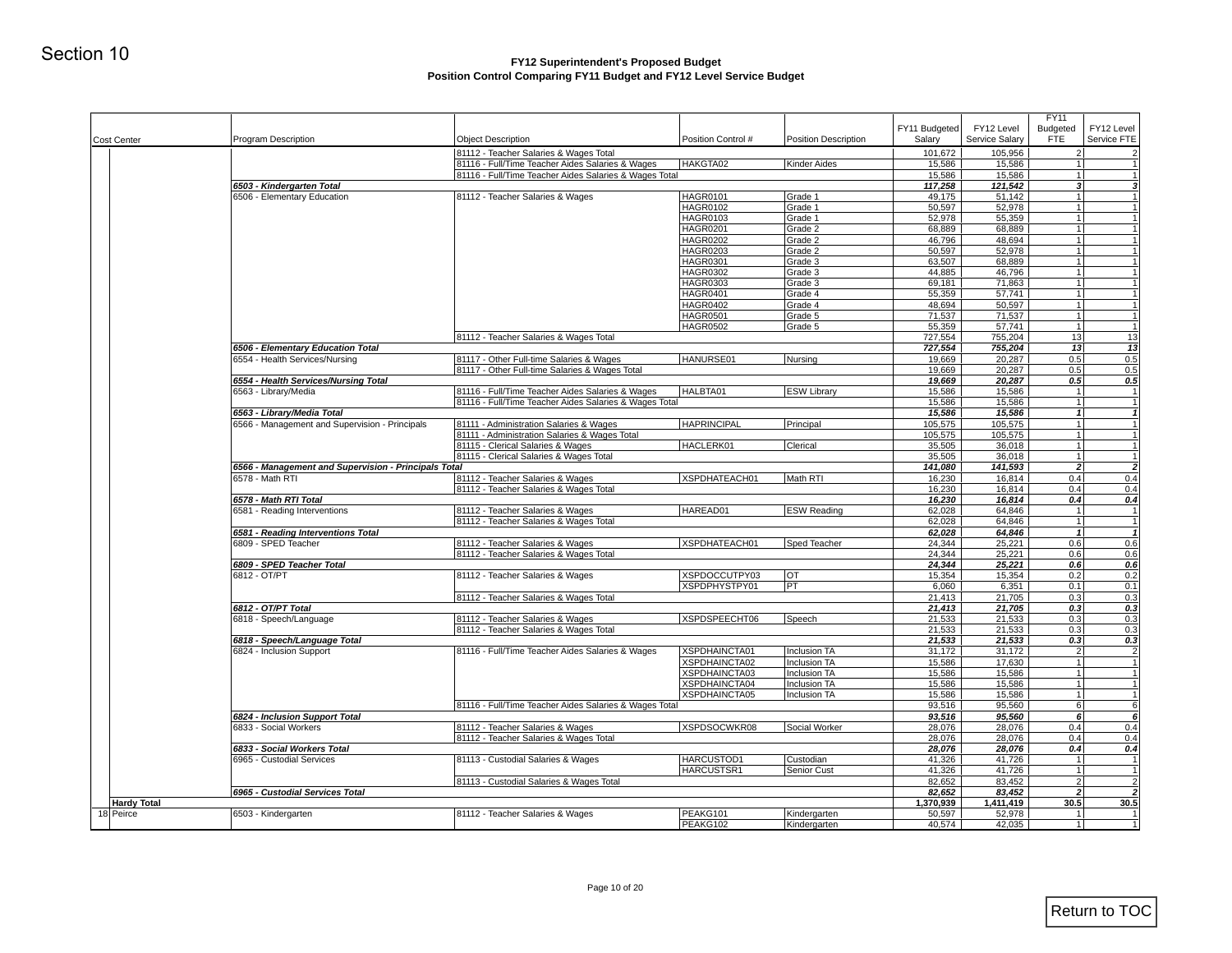| <b>Cost Center</b> | Program Description                                                                  | <b>Object Description</b>                                                                | Position Control #                 | Position Description                | FY11 Budgeted<br>Salary | FY12 Level<br>Service Salary | <b>FY11</b><br>Budgeted<br>FTE | FY12 Level<br>Service FTE |
|--------------------|--------------------------------------------------------------------------------------|------------------------------------------------------------------------------------------|------------------------------------|-------------------------------------|-------------------------|------------------------------|--------------------------------|---------------------------|
|                    |                                                                                      | 81112 - Teacher Salaries & Wages Total                                                   |                                    |                                     | 91,171                  | 95,013                       | 2                              |                           |
|                    |                                                                                      | 81116 - Full/Time Teacher Aides Salaries & Wages                                         | PEKGTA01                           | <b>Kinder Aides</b>                 | 15,586                  | 15,586                       | 1 <sup>1</sup>                 |                           |
|                    |                                                                                      | 81116 - Full/Time Teacher Aides Salaries & Wages Total                                   |                                    |                                     | 15,586                  | 15,586                       | 1                              |                           |
|                    | 6503 - Kindergarten Total<br>6506 - Elementary Education                             | 81112 - Teacher Salaries & Wages                                                         | PEGR0101                           | Grade 1                             | 106,757<br>49,658       | 110,599<br>52,028            | 3 <sup>1</sup><br>1            |                           |
|                    |                                                                                      |                                                                                          | <b>PEGR0102</b>                    | Grade 1                             | 40,574                  | 42,035                       | 1 <sup>1</sup>                 |                           |
|                    |                                                                                      |                                                                                          | <b>PEGR0201</b>                    | Grade 2                             | 47,509                  | 49,411                       | 1                              |                           |
|                    |                                                                                      |                                                                                          | <b>PEGR0202</b><br>PEGR0301        | Grade 2<br>Grade 3                  | 52,978<br>52,731        | 55,359<br>56,261             | 1<br>1                         |                           |
|                    |                                                                                      |                                                                                          | <b>PEGR0302</b>                    | Grade 3                             | 67,028                  | 67,028                       | 1                              |                           |
|                    |                                                                                      |                                                                                          | <b>PEGR0401</b>                    | Grade 4                             | 48,694                  | 50,597                       | 1                              |                           |
|                    |                                                                                      |                                                                                          | <b>PEGR0402</b>                    | Grade 4                             | 76,681                  | 76,681                       | 1                              |                           |
|                    |                                                                                      |                                                                                          | <b>PEGR0501</b><br><b>PEGR0502</b> | Grade 5<br>Grade 5                  | 60,595<br>61,312        | 63,507<br>64,176             | 1<br>1                         |                           |
|                    |                                                                                      | 81112 - Teacher Salaries & Wages Total                                                   |                                    |                                     | 557,760                 | 577,083                      | 10 <sup>1</sup>                | 10                        |
|                    | 6506 - Elementary Education Total                                                    |                                                                                          |                                    |                                     | 557,760                 | 577,083                      | 10                             | 10                        |
|                    | 6554 - Health Services/Nursing                                                       | 81117 - Other Full-time Salaries & Wages                                                 | PENURSE01                          | Nursing                             | 26,599                  | 28,755                       | 0.45                           | 0.45                      |
|                    | 6554 - Health Services/Nursing Total                                                 | 81117 - Other Full-time Salaries & Wages Total                                           |                                    |                                     | 26,599<br>26,599        | 28,755<br>28,755             | 0.45<br>0.45                   | 0.45<br>0.45              |
|                    | 6563 - Library/Media                                                                 | 81116 - Full/Time Teacher Aides Salaries & Wages                                         | PELBTA01                           | <b>ESW Library</b>                  | 15,586                  | 15,586                       | 1                              |                           |
|                    |                                                                                      | 81116 - Full/Time Teacher Aides Salaries & Wages Total                                   |                                    |                                     | 15,586                  | 15,586                       | 1                              |                           |
|                    | 6563 - Library/Media Total                                                           |                                                                                          |                                    |                                     | 15,586                  | 15,586                       | $1\vert$                       |                           |
|                    | 6566 - Management and Supervision - Principals                                       | 81111 - Administration Salaries & Wages<br>81111 - Administration Salaries & Wages Total | PEPRINCIPAL                        | Principal                           | 100,000<br>100,000      | 100,000<br>100,000           | 1<br>1                         |                           |
|                    |                                                                                      | 81115 - Clerical Salaries & Wages                                                        | PECLERK01                          | Clerical                            | 35,055                  | 35,568                       | 1                              |                           |
|                    |                                                                                      | 81115 - Clerical Salaries & Wages Total                                                  |                                    |                                     | 35,055                  | 35,568                       | 1                              |                           |
|                    | 6566 - Management and Supervision - Principals Total<br>6581 - Reading Interventions |                                                                                          | PEREAD01                           |                                     | 135,055                 | 135,568                      | $\overline{2}$<br>1            |                           |
|                    |                                                                                      | 81112 - Teacher Salaries & Wages<br>81112 - Teacher Salaries & Wages Total               |                                    | <b>ESW Reading</b>                  | 68,889<br>68,889        | 68,889<br>68,889             | 1                              |                           |
|                    | 6581 - Reading Interventions Total                                                   |                                                                                          |                                    |                                     | 68,889                  | 68,889                       | 1 <sup>1</sup>                 |                           |
|                    | 6809 - SPED Teacher                                                                  | 81112 - Teacher Salaries & Wages                                                         | XSPDPECTEAC01                      | Co-Teachers                         | 72,016                  | 72,016                       | 1                              |                           |
|                    |                                                                                      |                                                                                          | XSPDPECTEAC02<br>XSPDPECTEAC03     | Co-Teachers<br>Co-Teachers          | 44,885                  | 46,796<br>71,537             | 1<br>1                         |                           |
|                    |                                                                                      |                                                                                          | XSPDPECTEAC04                      | Co-Teachers                         | 71,537<br>42,097        | 43,332                       | 1                              |                           |
|                    |                                                                                      |                                                                                          | XSPDPECTEAC05                      | Co-Teachers                         | 46,796                  | 48,694                       | 1                              |                           |
|                    |                                                                                      | 81112 - Teacher Salaries & Wages Total                                                   |                                    |                                     | 277,331                 | 282,375                      | 5 <sup>1</sup>                 |                           |
|                    | 6809 - SPED Teacher Total<br>6812 - OT/PT                                            | 81112 - Teacher Salaries & Wages                                                         | XSPDOCCUTPY04                      | <b>OT</b>                           | 277,331<br>41,333       | 282,375<br>41,333            | 5<br>0.6                       | 0.6                       |
|                    |                                                                                      |                                                                                          | XSPDPHYSTPY01                      | PT                                  | 6,060                   | 6,351                        | 0.1                            | 0.1                       |
|                    |                                                                                      | 81112 - Teacher Salaries & Wages Total                                                   |                                    |                                     | 47,393                  | 47,684                       | 0.7                            | 0.7                       |
|                    | 6812 - OT/PT Total                                                                   |                                                                                          |                                    |                                     | 47,393                  | 47,684                       | 0.7                            | 0.7                       |
|                    | 6818 - Speech/Language                                                               | 81112 - Teacher Salaries & Wages<br>81112 - Teacher Salaries & Wages Total               | XSPDSPEECHT05                      | Speech                              | 41,333<br>41,333        | 41,333<br>41,333             | 0.6<br>0.6                     | 0.6<br>0.6                |
|                    | 6818 - Speech/Language Total                                                         |                                                                                          |                                    |                                     | 41,333                  | 41,333                       | 0.6                            | 0.6                       |
|                    | 6824 - Inclusion Support                                                             | 81116 - Full/Time Teacher Aides Salaries & Wages                                         | XSPDPEINCTA01                      | Inclusion TA                        | 15,586                  | 15,586                       | 1                              |                           |
|                    |                                                                                      |                                                                                          | XSPDPEINCTA02<br>XSPDPEINCTA03     | <b>Inclusion TA</b><br>Inclusion TA | 15,586<br>15,586        | 15,586<br>15,586             | 1<br>1                         |                           |
|                    |                                                                                      |                                                                                          | XSPDPEINCTA04                      | Inclusion TA                        | 15,586                  | 15,586                       | 1                              |                           |
|                    |                                                                                      |                                                                                          | XSPDPEINCTA05                      | <b>Inclusion TA</b>                 | 15,586                  | 15,586                       | 1                              |                           |
|                    |                                                                                      |                                                                                          | XSPDPEINCTA06                      | Inclusion TA                        | 15,586                  | 15,586                       | 1                              |                           |
|                    |                                                                                      |                                                                                          | XSPDPEINCTA07<br>XSPDPEINCTA08     | Inclusion TA<br>Inclusion TA        |                         | 15,586<br>15,586             |                                |                           |
|                    |                                                                                      | 81116 - Full/Time Teacher Aides Salaries & Wages Total                                   |                                    |                                     | 93,516                  | 124,688                      | 6                              |                           |
|                    | 6824 - Inclusion Support Total                                                       |                                                                                          |                                    |                                     | 93,516                  | 124,688                      | 6                              |                           |
|                    | 6833 - Social Workers                                                                | 81112 - Teacher Salaries & Wages<br>81112 - Teacher Salaries & Wages Total               | XSPDSOCWKR08                       | Social Worker                       | 35,096                  | 35,096                       | 0.5                            | 0.5                       |
|                    | 6833 - Social Workers Total                                                          |                                                                                          |                                    |                                     | 35,096<br>35,096        | 35,096<br>35,096             | 0.5<br>0.5                     | 0.5<br>0.5                |
|                    | 6845 - One to One Assistance                                                         | 81116 - Full/Time Teacher Aides Salaries & Wages                                         | XSPDPE121TA01                      | $1:1$ TA                            | 15,586                  | 15,586                       | 1                              |                           |
|                    |                                                                                      | 81116 - Full/Time Teacher Aides Salaries & Wages Total                                   |                                    |                                     | 15,586                  | 15,586                       | 1                              |                           |
|                    | 6845 - One to One Assistance Total<br>6965 - Custodial Services                      | 81113 - Custodial Salaries & Wages                                                       | PIECUSTOD1                         | Custodian                           | 15,586<br>41,326        | 15,586<br>41,726             | $1\vert$<br>1                  |                           |
|                    |                                                                                      |                                                                                          | PIECUSTSR1                         | Senior Cust                         | 42,749                  | 43,349                       | 1                              |                           |
|                    |                                                                                      |                                                                                          |                                    |                                     |                         |                              |                                |                           |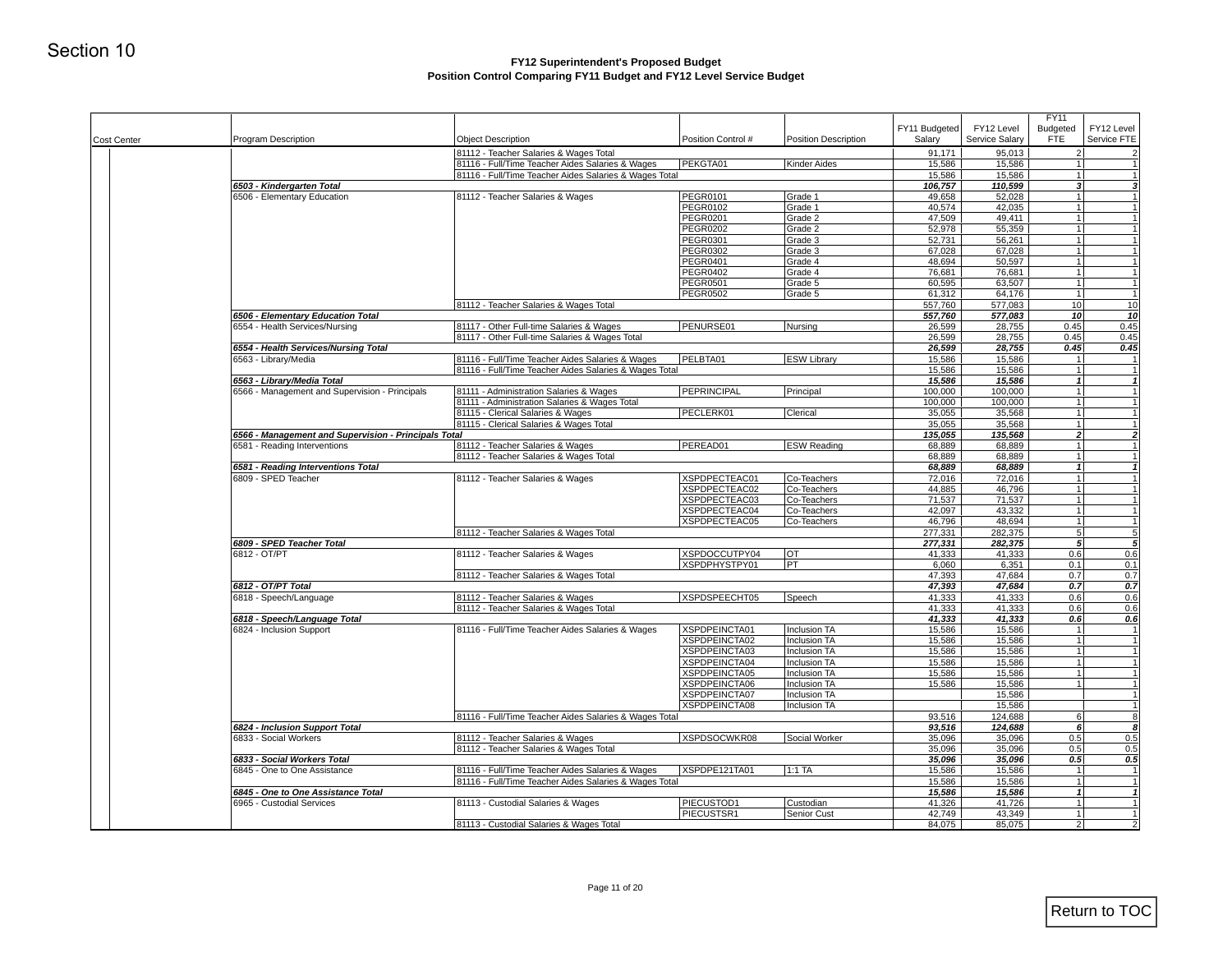| 6965 - Custodial Services Total<br>6503 - Kindergarten          | 81112 - Teacher Salaries & Wages<br>81112 - Teacher Salaries & Wages Total                                                                                                                                                                                                                                                                                              | STAKG101<br>STAKG102                                                                                                                                                                                                                                                                                                                                                                                                                                                                                                                                                                                                                                             | Kindergarten                                                                                                                                                                                                                                                                                                                                                                                                                 | 84,075<br>1,504,975<br>72,256                                                                                                                                                                                                                                     | 85,075<br>1,568,317<br>72,256                                                                                                                                                                                                                                                                                         | 2 <sup>1</sup><br>33.25<br>$\overline{1}$                                                                                                                                                                                                                                                                                                 | 35.25                                                                                                                                                                                                                         |
|-----------------------------------------------------------------|-------------------------------------------------------------------------------------------------------------------------------------------------------------------------------------------------------------------------------------------------------------------------------------------------------------------------------------------------------------------------|------------------------------------------------------------------------------------------------------------------------------------------------------------------------------------------------------------------------------------------------------------------------------------------------------------------------------------------------------------------------------------------------------------------------------------------------------------------------------------------------------------------------------------------------------------------------------------------------------------------------------------------------------------------|------------------------------------------------------------------------------------------------------------------------------------------------------------------------------------------------------------------------------------------------------------------------------------------------------------------------------------------------------------------------------------------------------------------------------|-------------------------------------------------------------------------------------------------------------------------------------------------------------------------------------------------------------------------------------------------------------------|-----------------------------------------------------------------------------------------------------------------------------------------------------------------------------------------------------------------------------------------------------------------------------------------------------------------------|-------------------------------------------------------------------------------------------------------------------------------------------------------------------------------------------------------------------------------------------------------------------------------------------------------------------------------------------|-------------------------------------------------------------------------------------------------------------------------------------------------------------------------------------------------------------------------------|
|                                                                 |                                                                                                                                                                                                                                                                                                                                                                         |                                                                                                                                                                                                                                                                                                                                                                                                                                                                                                                                                                                                                                                                  |                                                                                                                                                                                                                                                                                                                                                                                                                              |                                                                                                                                                                                                                                                                   |                                                                                                                                                                                                                                                                                                                       |                                                                                                                                                                                                                                                                                                                                           |                                                                                                                                                                                                                               |
|                                                                 |                                                                                                                                                                                                                                                                                                                                                                         |                                                                                                                                                                                                                                                                                                                                                                                                                                                                                                                                                                                                                                                                  |                                                                                                                                                                                                                                                                                                                                                                                                                              |                                                                                                                                                                                                                                                                   |                                                                                                                                                                                                                                                                                                                       |                                                                                                                                                                                                                                                                                                                                           |                                                                                                                                                                                                                               |
|                                                                 |                                                                                                                                                                                                                                                                                                                                                                         |                                                                                                                                                                                                                                                                                                                                                                                                                                                                                                                                                                                                                                                                  |                                                                                                                                                                                                                                                                                                                                                                                                                              |                                                                                                                                                                                                                                                                   |                                                                                                                                                                                                                                                                                                                       |                                                                                                                                                                                                                                                                                                                                           |                                                                                                                                                                                                                               |
|                                                                 |                                                                                                                                                                                                                                                                                                                                                                         |                                                                                                                                                                                                                                                                                                                                                                                                                                                                                                                                                                                                                                                                  | Kindergarten                                                                                                                                                                                                                                                                                                                                                                                                                 | 68,889<br>141,145                                                                                                                                                                                                                                                 | 68,889<br>141,145                                                                                                                                                                                                                                                                                                     | 1<br>2                                                                                                                                                                                                                                                                                                                                    |                                                                                                                                                                                                                               |
|                                                                 | 81116 - Full/Time Teacher Aides Salaries & Wages                                                                                                                                                                                                                                                                                                                        | STKGTA01                                                                                                                                                                                                                                                                                                                                                                                                                                                                                                                                                                                                                                                         | Kinder Aides                                                                                                                                                                                                                                                                                                                                                                                                                 | 11,690                                                                                                                                                                                                                                                            | 11,690                                                                                                                                                                                                                                                                                                                | 0.75                                                                                                                                                                                                                                                                                                                                      |                                                                                                                                                                                                                               |
|                                                                 |                                                                                                                                                                                                                                                                                                                                                                         | STKGTA02                                                                                                                                                                                                                                                                                                                                                                                                                                                                                                                                                                                                                                                         | <b>Kinder Aides</b>                                                                                                                                                                                                                                                                                                                                                                                                          | 11,690                                                                                                                                                                                                                                                            | 11,690                                                                                                                                                                                                                                                                                                                | 0.75                                                                                                                                                                                                                                                                                                                                      |                                                                                                                                                                                                                               |
|                                                                 | 81116 - Full/Time Teacher Aides Salaries & Wages Total                                                                                                                                                                                                                                                                                                                  |                                                                                                                                                                                                                                                                                                                                                                                                                                                                                                                                                                                                                                                                  |                                                                                                                                                                                                                                                                                                                                                                                                                              | 23,380                                                                                                                                                                                                                                                            | 23,380                                                                                                                                                                                                                                                                                                                | 1.5                                                                                                                                                                                                                                                                                                                                       |                                                                                                                                                                                                                               |
| 6503 - Kindergarten Total                                       |                                                                                                                                                                                                                                                                                                                                                                         |                                                                                                                                                                                                                                                                                                                                                                                                                                                                                                                                                                                                                                                                  |                                                                                                                                                                                                                                                                                                                                                                                                                              | 164,525                                                                                                                                                                                                                                                           | 164,525                                                                                                                                                                                                                                                                                                               | 3.5                                                                                                                                                                                                                                                                                                                                       |                                                                                                                                                                                                                               |
| 6506 - Elementary Education                                     | 81112 - Teacher Salaries & Wages                                                                                                                                                                                                                                                                                                                                        | STGR0101                                                                                                                                                                                                                                                                                                                                                                                                                                                                                                                                                                                                                                                         | Grade 1                                                                                                                                                                                                                                                                                                                                                                                                                      | 68,889                                                                                                                                                                                                                                                            | 68,889                                                                                                                                                                                                                                                                                                                | 1                                                                                                                                                                                                                                                                                                                                         |                                                                                                                                                                                                                               |
|                                                                 |                                                                                                                                                                                                                                                                                                                                                                         | STGR0102                                                                                                                                                                                                                                                                                                                                                                                                                                                                                                                                                                                                                                                         | Grade 1                                                                                                                                                                                                                                                                                                                                                                                                                      | 43,460                                                                                                                                                                                                                                                            | 45,198                                                                                                                                                                                                                                                                                                                | 1                                                                                                                                                                                                                                                                                                                                         |                                                                                                                                                                                                                               |
|                                                                 |                                                                                                                                                                                                                                                                                                                                                                         |                                                                                                                                                                                                                                                                                                                                                                                                                                                                                                                                                                                                                                                                  |                                                                                                                                                                                                                                                                                                                                                                                                                              |                                                                                                                                                                                                                                                                   |                                                                                                                                                                                                                                                                                                                       |                                                                                                                                                                                                                                                                                                                                           |                                                                                                                                                                                                                               |
|                                                                 |                                                                                                                                                                                                                                                                                                                                                                         |                                                                                                                                                                                                                                                                                                                                                                                                                                                                                                                                                                                                                                                                  |                                                                                                                                                                                                                                                                                                                                                                                                                              |                                                                                                                                                                                                                                                                   |                                                                                                                                                                                                                                                                                                                       | $\mathbf{1}$                                                                                                                                                                                                                                                                                                                              |                                                                                                                                                                                                                               |
|                                                                 |                                                                                                                                                                                                                                                                                                                                                                         | <b>STGR0203</b>                                                                                                                                                                                                                                                                                                                                                                                                                                                                                                                                                                                                                                                  | Grade 2                                                                                                                                                                                                                                                                                                                                                                                                                      | 68,889                                                                                                                                                                                                                                                            | 68,889                                                                                                                                                                                                                                                                                                                | $\mathbf{1}$                                                                                                                                                                                                                                                                                                                              |                                                                                                                                                                                                                               |
|                                                                 |                                                                                                                                                                                                                                                                                                                                                                         | STGR0301                                                                                                                                                                                                                                                                                                                                                                                                                                                                                                                                                                                                                                                         | Grade 3                                                                                                                                                                                                                                                                                                                                                                                                                      | 62,124                                                                                                                                                                                                                                                            | 63,315                                                                                                                                                                                                                                                                                                                | 1                                                                                                                                                                                                                                                                                                                                         |                                                                                                                                                                                                                               |
|                                                                 |                                                                                                                                                                                                                                                                                                                                                                         |                                                                                                                                                                                                                                                                                                                                                                                                                                                                                                                                                                                                                                                                  |                                                                                                                                                                                                                                                                                                                                                                                                                              | 63,507                                                                                                                                                                                                                                                            |                                                                                                                                                                                                                                                                                                                       | 1 <sup>1</sup>                                                                                                                                                                                                                                                                                                                            |                                                                                                                                                                                                                               |
|                                                                 |                                                                                                                                                                                                                                                                                                                                                                         |                                                                                                                                                                                                                                                                                                                                                                                                                                                                                                                                                                                                                                                                  |                                                                                                                                                                                                                                                                                                                                                                                                                              |                                                                                                                                                                                                                                                                   |                                                                                                                                                                                                                                                                                                                       |                                                                                                                                                                                                                                                                                                                                           |                                                                                                                                                                                                                               |
|                                                                 |                                                                                                                                                                                                                                                                                                                                                                         |                                                                                                                                                                                                                                                                                                                                                                                                                                                                                                                                                                                                                                                                  |                                                                                                                                                                                                                                                                                                                                                                                                                              |                                                                                                                                                                                                                                                                   |                                                                                                                                                                                                                                                                                                                       |                                                                                                                                                                                                                                                                                                                                           |                                                                                                                                                                                                                               |
|                                                                 |                                                                                                                                                                                                                                                                                                                                                                         |                                                                                                                                                                                                                                                                                                                                                                                                                                                                                                                                                                                                                                                                  |                                                                                                                                                                                                                                                                                                                                                                                                                              |                                                                                                                                                                                                                                                                   |                                                                                                                                                                                                                                                                                                                       |                                                                                                                                                                                                                                                                                                                                           |                                                                                                                                                                                                                               |
|                                                                 |                                                                                                                                                                                                                                                                                                                                                                         |                                                                                                                                                                                                                                                                                                                                                                                                                                                                                                                                                                                                                                                                  |                                                                                                                                                                                                                                                                                                                                                                                                                              |                                                                                                                                                                                                                                                                   |                                                                                                                                                                                                                                                                                                                       |                                                                                                                                                                                                                                                                                                                                           |                                                                                                                                                                                                                               |
| 6506 - Elementary Education Total                               |                                                                                                                                                                                                                                                                                                                                                                         |                                                                                                                                                                                                                                                                                                                                                                                                                                                                                                                                                                                                                                                                  |                                                                                                                                                                                                                                                                                                                                                                                                                              |                                                                                                                                                                                                                                                                   |                                                                                                                                                                                                                                                                                                                       | 12                                                                                                                                                                                                                                                                                                                                        |                                                                                                                                                                                                                               |
| 6554 - Health Services/Nursing                                  | 81117 - Other Full-time Salaries & Wages                                                                                                                                                                                                                                                                                                                                | STNURSE01                                                                                                                                                                                                                                                                                                                                                                                                                                                                                                                                                                                                                                                        | Nursing                                                                                                                                                                                                                                                                                                                                                                                                                      | 56,787                                                                                                                                                                                                                                                            | 59,108                                                                                                                                                                                                                                                                                                                | 11                                                                                                                                                                                                                                                                                                                                        |                                                                                                                                                                                                                               |
|                                                                 |                                                                                                                                                                                                                                                                                                                                                                         |                                                                                                                                                                                                                                                                                                                                                                                                                                                                                                                                                                                                                                                                  |                                                                                                                                                                                                                                                                                                                                                                                                                              | 56,787                                                                                                                                                                                                                                                            | 59,108                                                                                                                                                                                                                                                                                                                | -11                                                                                                                                                                                                                                                                                                                                       |                                                                                                                                                                                                                               |
|                                                                 |                                                                                                                                                                                                                                                                                                                                                                         |                                                                                                                                                                                                                                                                                                                                                                                                                                                                                                                                                                                                                                                                  |                                                                                                                                                                                                                                                                                                                                                                                                                              |                                                                                                                                                                                                                                                                   |                                                                                                                                                                                                                                                                                                                       |                                                                                                                                                                                                                                                                                                                                           |                                                                                                                                                                                                                               |
|                                                                 |                                                                                                                                                                                                                                                                                                                                                                         |                                                                                                                                                                                                                                                                                                                                                                                                                                                                                                                                                                                                                                                                  |                                                                                                                                                                                                                                                                                                                                                                                                                              |                                                                                                                                                                                                                                                                   |                                                                                                                                                                                                                                                                                                                       |                                                                                                                                                                                                                                                                                                                                           |                                                                                                                                                                                                                               |
|                                                                 |                                                                                                                                                                                                                                                                                                                                                                         |                                                                                                                                                                                                                                                                                                                                                                                                                                                                                                                                                                                                                                                                  |                                                                                                                                                                                                                                                                                                                                                                                                                              |                                                                                                                                                                                                                                                                   |                                                                                                                                                                                                                                                                                                                       |                                                                                                                                                                                                                                                                                                                                           |                                                                                                                                                                                                                               |
|                                                                 |                                                                                                                                                                                                                                                                                                                                                                         |                                                                                                                                                                                                                                                                                                                                                                                                                                                                                                                                                                                                                                                                  |                                                                                                                                                                                                                                                                                                                                                                                                                              |                                                                                                                                                                                                                                                                   |                                                                                                                                                                                                                                                                                                                       | 1 <sup>1</sup>                                                                                                                                                                                                                                                                                                                            |                                                                                                                                                                                                                               |
|                                                                 | 81111 - Administration Salaries & Wages Total                                                                                                                                                                                                                                                                                                                           |                                                                                                                                                                                                                                                                                                                                                                                                                                                                                                                                                                                                                                                                  |                                                                                                                                                                                                                                                                                                                                                                                                                              | 106,075                                                                                                                                                                                                                                                           | 106,075                                                                                                                                                                                                                                                                                                               | 1                                                                                                                                                                                                                                                                                                                                         |                                                                                                                                                                                                                               |
|                                                                 | 81115 - Clerical Salaries & Wages                                                                                                                                                                                                                                                                                                                                       | STCLERK01                                                                                                                                                                                                                                                                                                                                                                                                                                                                                                                                                                                                                                                        | Clerical                                                                                                                                                                                                                                                                                                                                                                                                                     |                                                                                                                                                                                                                                                                   | 35,568                                                                                                                                                                                                                                                                                                                | 1                                                                                                                                                                                                                                                                                                                                         |                                                                                                                                                                                                                               |
|                                                                 |                                                                                                                                                                                                                                                                                                                                                                         |                                                                                                                                                                                                                                                                                                                                                                                                                                                                                                                                                                                                                                                                  |                                                                                                                                                                                                                                                                                                                                                                                                                              |                                                                                                                                                                                                                                                                   |                                                                                                                                                                                                                                                                                                                       |                                                                                                                                                                                                                                                                                                                                           |                                                                                                                                                                                                                               |
|                                                                 |                                                                                                                                                                                                                                                                                                                                                                         |                                                                                                                                                                                                                                                                                                                                                                                                                                                                                                                                                                                                                                                                  |                                                                                                                                                                                                                                                                                                                                                                                                                              |                                                                                                                                                                                                                                                                   |                                                                                                                                                                                                                                                                                                                       |                                                                                                                                                                                                                                                                                                                                           |                                                                                                                                                                                                                               |
|                                                                 |                                                                                                                                                                                                                                                                                                                                                                         |                                                                                                                                                                                                                                                                                                                                                                                                                                                                                                                                                                                                                                                                  |                                                                                                                                                                                                                                                                                                                                                                                                                              |                                                                                                                                                                                                                                                                   |                                                                                                                                                                                                                                                                                                                       | 1                                                                                                                                                                                                                                                                                                                                         |                                                                                                                                                                                                                               |
|                                                                 | 81112 - Teacher Salaries & Wages Total                                                                                                                                                                                                                                                                                                                                  |                                                                                                                                                                                                                                                                                                                                                                                                                                                                                                                                                                                                                                                                  |                                                                                                                                                                                                                                                                                                                                                                                                                              | 148,155                                                                                                                                                                                                                                                           | 148,155                                                                                                                                                                                                                                                                                                               | 2                                                                                                                                                                                                                                                                                                                                         |                                                                                                                                                                                                                               |
| 6581 - Reading Interventions Total                              |                                                                                                                                                                                                                                                                                                                                                                         |                                                                                                                                                                                                                                                                                                                                                                                                                                                                                                                                                                                                                                                                  |                                                                                                                                                                                                                                                                                                                                                                                                                              | 148, 155                                                                                                                                                                                                                                                          | 148,155                                                                                                                                                                                                                                                                                                               | 2                                                                                                                                                                                                                                                                                                                                         |                                                                                                                                                                                                                               |
|                                                                 |                                                                                                                                                                                                                                                                                                                                                                         |                                                                                                                                                                                                                                                                                                                                                                                                                                                                                                                                                                                                                                                                  |                                                                                                                                                                                                                                                                                                                                                                                                                              | 72,016                                                                                                                                                                                                                                                            |                                                                                                                                                                                                                                                                                                                       | 1 <sup>1</sup>                                                                                                                                                                                                                                                                                                                            |                                                                                                                                                                                                                               |
|                                                                 |                                                                                                                                                                                                                                                                                                                                                                         |                                                                                                                                                                                                                                                                                                                                                                                                                                                                                                                                                                                                                                                                  |                                                                                                                                                                                                                                                                                                                                                                                                                              |                                                                                                                                                                                                                                                                   |                                                                                                                                                                                                                                                                                                                       |                                                                                                                                                                                                                                                                                                                                           |                                                                                                                                                                                                                               |
|                                                                 |                                                                                                                                                                                                                                                                                                                                                                         |                                                                                                                                                                                                                                                                                                                                                                                                                                                                                                                                                                                                                                                                  |                                                                                                                                                                                                                                                                                                                                                                                                                              |                                                                                                                                                                                                                                                                   |                                                                                                                                                                                                                                                                                                                       |                                                                                                                                                                                                                                                                                                                                           |                                                                                                                                                                                                                               |
|                                                                 |                                                                                                                                                                                                                                                                                                                                                                         |                                                                                                                                                                                                                                                                                                                                                                                                                                                                                                                                                                                                                                                                  |                                                                                                                                                                                                                                                                                                                                                                                                                              |                                                                                                                                                                                                                                                                   |                                                                                                                                                                                                                                                                                                                       |                                                                                                                                                                                                                                                                                                                                           |                                                                                                                                                                                                                               |
|                                                                 | 81112 - Teacher Salaries & Wages Total                                                                                                                                                                                                                                                                                                                                  |                                                                                                                                                                                                                                                                                                                                                                                                                                                                                                                                                                                                                                                                  |                                                                                                                                                                                                                                                                                                                                                                                                                              | 19,837                                                                                                                                                                                                                                                            | 20,129                                                                                                                                                                                                                                                                                                                | 0.3                                                                                                                                                                                                                                                                                                                                       |                                                                                                                                                                                                                               |
| 6812 - OT/PT Total                                              |                                                                                                                                                                                                                                                                                                                                                                         |                                                                                                                                                                                                                                                                                                                                                                                                                                                                                                                                                                                                                                                                  |                                                                                                                                                                                                                                                                                                                                                                                                                              | 19,837                                                                                                                                                                                                                                                            | 20,129                                                                                                                                                                                                                                                                                                                | 0.3                                                                                                                                                                                                                                                                                                                                       |                                                                                                                                                                                                                               |
| 6818 - Speech/Language                                          |                                                                                                                                                                                                                                                                                                                                                                         |                                                                                                                                                                                                                                                                                                                                                                                                                                                                                                                                                                                                                                                                  |                                                                                                                                                                                                                                                                                                                                                                                                                              |                                                                                                                                                                                                                                                                   |                                                                                                                                                                                                                                                                                                                       | 0.6                                                                                                                                                                                                                                                                                                                                       |                                                                                                                                                                                                                               |
|                                                                 |                                                                                                                                                                                                                                                                                                                                                                         |                                                                                                                                                                                                                                                                                                                                                                                                                                                                                                                                                                                                                                                                  |                                                                                                                                                                                                                                                                                                                                                                                                                              |                                                                                                                                                                                                                                                                   |                                                                                                                                                                                                                                                                                                                       |                                                                                                                                                                                                                                                                                                                                           |                                                                                                                                                                                                                               |
|                                                                 |                                                                                                                                                                                                                                                                                                                                                                         |                                                                                                                                                                                                                                                                                                                                                                                                                                                                                                                                                                                                                                                                  |                                                                                                                                                                                                                                                                                                                                                                                                                              |                                                                                                                                                                                                                                                                   |                                                                                                                                                                                                                                                                                                                       |                                                                                                                                                                                                                                                                                                                                           |                                                                                                                                                                                                                               |
|                                                                 |                                                                                                                                                                                                                                                                                                                                                                         |                                                                                                                                                                                                                                                                                                                                                                                                                                                                                                                                                                                                                                                                  |                                                                                                                                                                                                                                                                                                                                                                                                                              |                                                                                                                                                                                                                                                                   |                                                                                                                                                                                                                                                                                                                       | -11                                                                                                                                                                                                                                                                                                                                       |                                                                                                                                                                                                                               |
|                                                                 |                                                                                                                                                                                                                                                                                                                                                                         | XSPDSTINCTA03                                                                                                                                                                                                                                                                                                                                                                                                                                                                                                                                                                                                                                                    | Inclusion TA                                                                                                                                                                                                                                                                                                                                                                                                                 | 15,586                                                                                                                                                                                                                                                            | 15,586                                                                                                                                                                                                                                                                                                                | 1                                                                                                                                                                                                                                                                                                                                         |                                                                                                                                                                                                                               |
|                                                                 |                                                                                                                                                                                                                                                                                                                                                                         | XSPDSTINCTA04                                                                                                                                                                                                                                                                                                                                                                                                                                                                                                                                                                                                                                                    | Inclusion TA                                                                                                                                                                                                                                                                                                                                                                                                                 | 15,586                                                                                                                                                                                                                                                            | 15,586                                                                                                                                                                                                                                                                                                                | 1 <sup>1</sup>                                                                                                                                                                                                                                                                                                                            |                                                                                                                                                                                                                               |
|                                                                 |                                                                                                                                                                                                                                                                                                                                                                         |                                                                                                                                                                                                                                                                                                                                                                                                                                                                                                                                                                                                                                                                  |                                                                                                                                                                                                                                                                                                                                                                                                                              | 62,344                                                                                                                                                                                                                                                            |                                                                                                                                                                                                                                                                                                                       | 4 <sup>1</sup>                                                                                                                                                                                                                                                                                                                            |                                                                                                                                                                                                                               |
|                                                                 |                                                                                                                                                                                                                                                                                                                                                                         |                                                                                                                                                                                                                                                                                                                                                                                                                                                                                                                                                                                                                                                                  |                                                                                                                                                                                                                                                                                                                                                                                                                              |                                                                                                                                                                                                                                                                   |                                                                                                                                                                                                                                                                                                                       |                                                                                                                                                                                                                                                                                                                                           |                                                                                                                                                                                                                               |
|                                                                 |                                                                                                                                                                                                                                                                                                                                                                         |                                                                                                                                                                                                                                                                                                                                                                                                                                                                                                                                                                                                                                                                  |                                                                                                                                                                                                                                                                                                                                                                                                                              |                                                                                                                                                                                                                                                                   |                                                                                                                                                                                                                                                                                                                       |                                                                                                                                                                                                                                                                                                                                           |                                                                                                                                                                                                                               |
| 6833 - Social Workers Total                                     |                                                                                                                                                                                                                                                                                                                                                                         |                                                                                                                                                                                                                                                                                                                                                                                                                                                                                                                                                                                                                                                                  |                                                                                                                                                                                                                                                                                                                                                                                                                              | 21,191                                                                                                                                                                                                                                                            | 22,144                                                                                                                                                                                                                                                                                                                | 0.4                                                                                                                                                                                                                                                                                                                                       |                                                                                                                                                                                                                               |
| 6845 - One to One Assistance                                    | 81116 - Full/Time Teacher Aides Salaries & Wages                                                                                                                                                                                                                                                                                                                        | XSPDST121TA01                                                                                                                                                                                                                                                                                                                                                                                                                                                                                                                                                                                                                                                    | $1:1$ TA                                                                                                                                                                                                                                                                                                                                                                                                                     | 15,586                                                                                                                                                                                                                                                            | 15,586                                                                                                                                                                                                                                                                                                                | 11                                                                                                                                                                                                                                                                                                                                        |                                                                                                                                                                                                                               |
|                                                                 |                                                                                                                                                                                                                                                                                                                                                                         | XSPDST121TA02                                                                                                                                                                                                                                                                                                                                                                                                                                                                                                                                                                                                                                                    | 1:1 TA                                                                                                                                                                                                                                                                                                                                                                                                                       | 15,586                                                                                                                                                                                                                                                            | 15,586                                                                                                                                                                                                                                                                                                                | $\mathbf{1}$                                                                                                                                                                                                                                                                                                                              |                                                                                                                                                                                                                               |
|                                                                 |                                                                                                                                                                                                                                                                                                                                                                         |                                                                                                                                                                                                                                                                                                                                                                                                                                                                                                                                                                                                                                                                  |                                                                                                                                                                                                                                                                                                                                                                                                                              |                                                                                                                                                                                                                                                                   |                                                                                                                                                                                                                                                                                                                       |                                                                                                                                                                                                                                                                                                                                           |                                                                                                                                                                                                                               |
|                                                                 | 81116 - Full/Time Teacher Aides Salaries & Wages Total                                                                                                                                                                                                                                                                                                                  |                                                                                                                                                                                                                                                                                                                                                                                                                                                                                                                                                                                                                                                                  |                                                                                                                                                                                                                                                                                                                                                                                                                              | 31,172                                                                                                                                                                                                                                                            | 31,172                                                                                                                                                                                                                                                                                                                | 2                                                                                                                                                                                                                                                                                                                                         |                                                                                                                                                                                                                               |
| 6845 - One to One Assistance Total<br>6965 - Custodial Services | 81113 - Custodial Salaries & Wages                                                                                                                                                                                                                                                                                                                                      | STRCUSTOD1                                                                                                                                                                                                                                                                                                                                                                                                                                                                                                                                                                                                                                                       | Custodian                                                                                                                                                                                                                                                                                                                                                                                                                    | 31,172<br>33,074                                                                                                                                                                                                                                                  | 31,172<br>37,737                                                                                                                                                                                                                                                                                                      | $\overline{2}$<br>11                                                                                                                                                                                                                                                                                                                      |                                                                                                                                                                                                                               |
|                                                                 | 6554 - Health Services/Nursing Total<br>6563 - Library/Media<br>6563 - Library/Media Total<br>6566 - Management and Supervision - Principals<br>6581 - Reading Interventions<br>6809 - SPED Teacher<br>6809 - SPED Teacher Total<br>6812 - OT/PT<br>6818 - Speech/Language Total<br>6824 - Inclusion Support<br>6824 - Inclusion Support Total<br>6833 - Social Workers | 81112 - Teacher Salaries & Wages Total<br>81117 - Other Full-time Salaries & Wages Total<br>81116 - Full/Time Teacher Aides Salaries & Wages<br>81111 - Administration Salaries & Wages<br>81115 - Clerical Salaries & Wages Total<br>6566 - Management and Supervision - Principals Total<br>81112 - Teacher Salaries & Wages<br>81112 - Teacher Salaries & Wages<br>81112 - Teacher Salaries & Wages Total<br>81112 - Teacher Salaries & Wages<br>81112 - Teacher Salaries & Wages<br>81112 - Teacher Salaries & Wages Total<br>81116 - Full/Time Teacher Aides Salaries & Wages<br>81112 - Teacher Salaries & Wages<br>81112 - Teacher Salaries & Wages Total | STGR0103<br><b>STGR0201</b><br>STGR0202<br>STGR0302<br><b>STGR0401</b><br><b>STGR0402</b><br><b>STGR0501</b><br><b>STGR0502</b><br>STLBTA01<br>81116 - Full/Time Teacher Aides Salaries & Wages Total<br>STPRINCIPAL<br>STREAD01<br>STTHRD01<br>XSPDSTTEACH01<br>XSPDOCCUTPY05<br>XSPDPHYSTPY01<br>XSPDSPEECHT04<br>XSPDSTINCTA01<br>XSPDSTINCTA02<br>81116 - Full/Time Teacher Aides Salaries & Wages Total<br>XSPDSOCWKR01 | Grade 1<br>Grade 2<br>Grade 2<br>Grade 3<br>Grade 4<br>Grade 4<br>Grade 5<br>Grade 5<br><b>ESW Library</b><br>Principal<br><b>ESW Reading</b><br><b>ESW Reading</b><br>Sped Teacher<br>OT<br>PT<br>Speech<br><b>Inclusion TA</b><br>Inclusion TA<br>Social Worker | 50,597<br>52,978<br>42,097<br>48,694<br>57,741<br>48,694<br>56,074<br>663,744<br>663,744<br>56,787<br>15,586<br>15,586<br>15,586<br>106,075<br>35,055<br>35,055<br>141,130<br>75,316<br>72,839<br>72,016<br>72,016<br>13,778<br>6,060<br>25,999<br>25,999<br>25,999<br>15,586<br>15,586<br>62,344<br>21,191<br>21,191 | 53,695<br>55,359<br>43,332<br>68,889<br>50,597<br>60,595<br>50,597<br>58,336<br>687,691<br>687,691<br>59,108<br>15,586<br>15,586<br>15,586<br>106,075<br>35,568<br>141,643<br>75,316<br>72,839<br>72,016<br>72,016<br>72,016<br>13,778<br>6,351<br>26,931<br>26,931<br>26,931<br>15,586<br>15,586<br>62,344<br>62,344<br>22,144<br>22,144 | 11<br>1<br>1 <sup>1</sup><br>1<br>1 <sup>1</sup><br>1<br>12<br>$1\overline{1}$<br>1 <sup>1</sup><br>1<br>$1\overline{1}$<br>1 <sup>1</sup><br>$\mathbf{2}$<br>1<br>1<br>1<br>0.2<br>0.1<br>0.6<br>0.6<br>1<br>4<br>0.4<br>0.4 |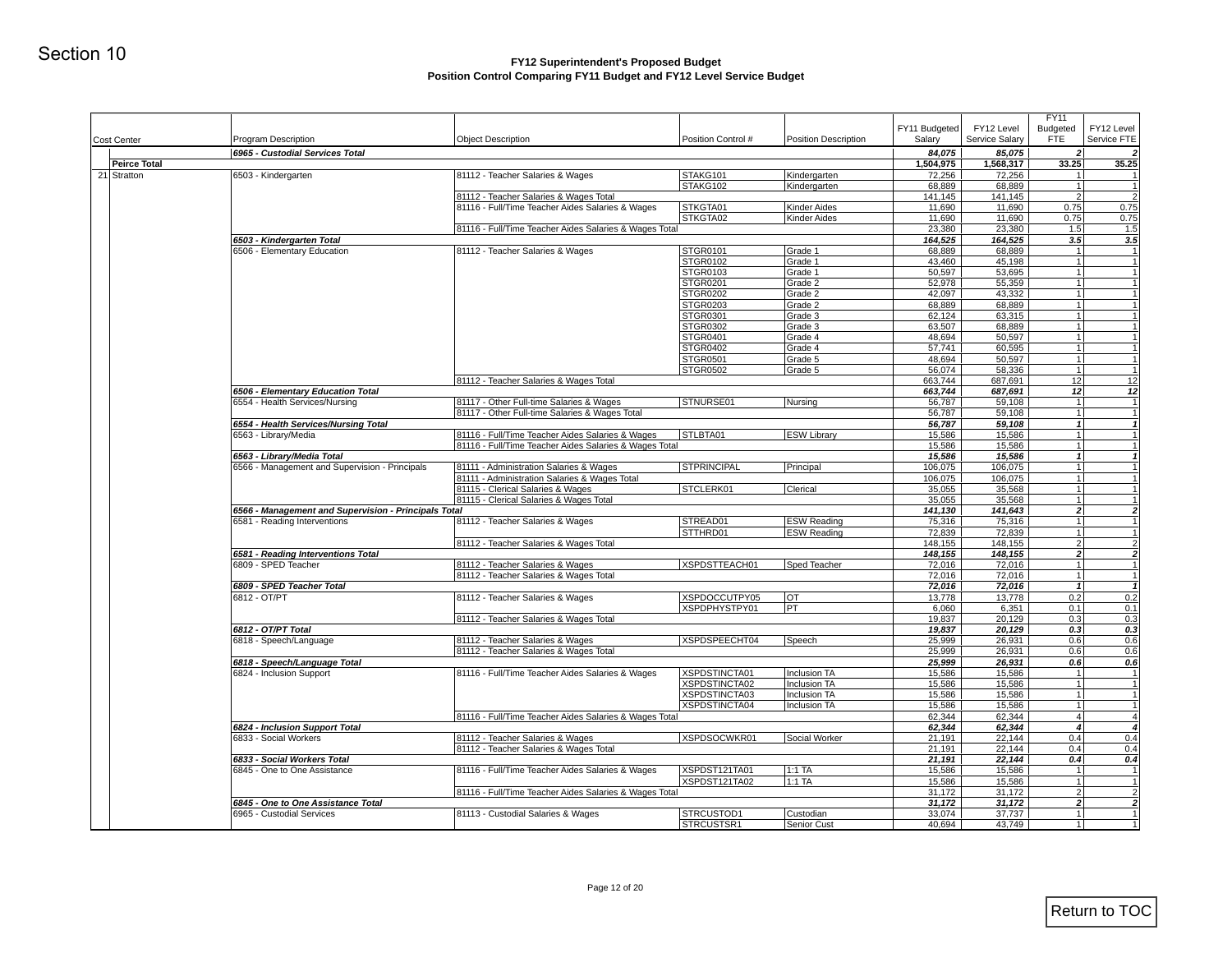| <b>Cost Center</b>    |                                                                     |                                                                                                            |                                    |                                          | FY11 Budgeted     | FY12 Level        | <b>FY11</b><br>Budgeted                                                                                                                                                   | FY12 Level  |
|-----------------------|---------------------------------------------------------------------|------------------------------------------------------------------------------------------------------------|------------------------------------|------------------------------------------|-------------------|-------------------|---------------------------------------------------------------------------------------------------------------------------------------------------------------------------|-------------|
|                       | <b>Program Description</b>                                          | <b>Object Description</b>                                                                                  | Position Control #                 | Position Description                     | Salary            | Service Salary    | FTE                                                                                                                                                                       | Service FTE |
|                       | 6965 - Custodial Services Total                                     | 81113 - Custodial Salaries & Wages Total                                                                   |                                    |                                          | 73,768<br>73,768  | 81,486<br>81,486  | 2<br>$\mathbf{2}$                                                                                                                                                         |             |
| <b>Stratton Total</b> |                                                                     |                                                                                                            |                                    |                                          | 1,496,254         | 1,532,929         | 31.8                                                                                                                                                                      | 31.8        |
| 24 Thompson           | 6503 - Kindergarten                                                 | 81112 - Teacher Salaries & Wages                                                                           | THAKG101<br>THAKG102               | Kindergarten<br>Kindergarten             | 52,978<br>52,978  | 55,359<br>55,359  | 1<br>1                                                                                                                                                                    |             |
|                       |                                                                     |                                                                                                            | THAKG103                           | Kindergarten                             | 42,097            | 43,332            | 1                                                                                                                                                                         |             |
|                       |                                                                     | 81112 - Teacher Salaries & Wages Total<br>81116 - Full/Time Teacher Aides Salaries & Wages                 |                                    | Kinder Aides                             | 148,053           | 154,050           | 3                                                                                                                                                                         |             |
|                       |                                                                     |                                                                                                            | THKGTA01<br>THKGTA02               | Kinder Aides                             | 7,793<br>7,793    | 7,793<br>7,793    | 0.5<br>0.5                                                                                                                                                                | 0.5<br>0.5  |
|                       |                                                                     |                                                                                                            | THKGTA03                           | Kinder Aides                             | 7,793             | 7,793             | 0.5                                                                                                                                                                       | 0.5         |
|                       | 6503 - Kindergarten Total                                           | 81116 - Full/Time Teacher Aides Salaries & Wages Total                                                     |                                    |                                          | 23,379            | 23,379            | 1.5<br>4.5                                                                                                                                                                | 1.5<br>4.5  |
|                       | 6506 - Elementary Education                                         | 81112 - Teacher Salaries & Wages                                                                           | <b>THGR0101</b>                    | Grade 1                                  | 171,432<br>63,507 | 177,429<br>68,889 | 1                                                                                                                                                                         |             |
|                       |                                                                     |                                                                                                            | <b>THGR0102</b>                    | Grade 1                                  | 55,359            | 57,741            | 1                                                                                                                                                                         |             |
|                       |                                                                     |                                                                                                            | <b>THGR0103</b><br><b>THGR0201</b> | Grade 1                                  | 68,889            | 68,889            | 1 <sup>1</sup>                                                                                                                                                            |             |
|                       |                                                                     |                                                                                                            | <b>THGR0202</b>                    | Grade 2<br>Grade 2                       | 43,332<br>42,097  | 44,885<br>43,332  |                                                                                                                                                                           |             |
|                       |                                                                     |                                                                                                            | <b>THGR0301</b>                    | Grade 3                                  | 60,595            | 63,507            |                                                                                                                                                                           |             |
|                       |                                                                     |                                                                                                            | <b>THGR0302</b>                    | Grade 3                                  | 52,978            | 55,359            |                                                                                                                                                                           |             |
|                       |                                                                     |                                                                                                            | <b>THGR0401</b><br><b>THGR0402</b> | Grade 4<br>Grade 4                       | 52,508<br>66,394  | 54,883<br>66,394  |                                                                                                                                                                           |             |
|                       |                                                                     |                                                                                                            | <b>THGR0501</b>                    | Grade 5                                  | 41,953            | 43,631            |                                                                                                                                                                           |             |
|                       |                                                                     |                                                                                                            | <b>THGR0502</b>                    | Grade 5                                  | 71,777            | 71,777            |                                                                                                                                                                           |             |
|                       |                                                                     | 81112 - Teacher Salaries & Wages Total                                                                     |                                    |                                          | 619,389           | 639,287           |                                                                                                                                                                           | 11<br>11    |
|                       | 6506 - Elementary Education Total<br>6554 - Health Services/Nursing | 81117 - Other Full-time Salaries & Wages                                                                   | THNURSE01                          | Nursing                                  | 619,389<br>34,445 | 639,287<br>48,843 |                                                                                                                                                                           | 0.75        |
|                       |                                                                     | 81117 - Other Full-time Salaries & Wages Total                                                             |                                    |                                          | 34,445            | 48,843            |                                                                                                                                                                           | 0.75        |
|                       | 6554 - Health Services/Nursing Total                                |                                                                                                            |                                    |                                          | 34,445            | 48,843            |                                                                                                                                                                           | 0.75        |
|                       | 6563 - Library/Media                                                | 81116 - Full/Time Teacher Aides Salaries & Wages<br>81116 - Full/Time Teacher Aides Salaries & Wages Total | THLBTA01                           | <b>ESW Library</b>                       | 15,586<br>15,586  | 15,586<br>15,586  |                                                                                                                                                                           |             |
|                       | 6563 - Library/Media Total                                          |                                                                                                            |                                    |                                          | 15,586            | 15,586            |                                                                                                                                                                           |             |
|                       | 6566 - Management and Supervision - Principals                      | 81111 - Administration Salaries & Wages                                                                    | <b>THPRINCIPAL</b>                 | Principal                                | 105,575           | 105,575           |                                                                                                                                                                           |             |
|                       |                                                                     | 81111 - Administration Salaries & Wages Total<br>81115 - Clerical Salaries & Wages                         | THCLERK01                          | Clerical                                 | 105,575<br>34,155 | 105,575<br>34,668 | 1<br>1<br>1<br>1<br>11<br>11<br>11<br>0.75<br>0.75<br>0.75<br>1<br>1<br>1<br>1<br>1<br>1<br>1<br>2 <br>1<br>1<br>2<br>2 <sup>1</sup><br>1<br>1<br>1                       |             |
|                       |                                                                     | 81115 - Clerical Salaries & Wages Total                                                                    |                                    |                                          | 34,155            | 34,668            |                                                                                                                                                                           |             |
|                       | 6566 - Management and Supervision - Principals Total                |                                                                                                            |                                    |                                          | 139,730           | 140,243           |                                                                                                                                                                           |             |
|                       | 6581 - Reading Interventions                                        | 81112 - Teacher Salaries & Wages                                                                           | THREAD01<br>THREAD02               | <b>ESW Reading</b><br><b>ESW Reading</b> | 69,540<br>59,169  | 69,540<br>61,312  |                                                                                                                                                                           |             |
|                       |                                                                     | 81112 - Teacher Salaries & Wages Total                                                                     |                                    |                                          | 128,709           | 130,852           |                                                                                                                                                                           |             |
|                       | 6581 - Reading Interventions Total                                  |                                                                                                            |                                    |                                          | 128,709           | 130,852           |                                                                                                                                                                           |             |
|                       | 6809 - SPED Teacher                                                 | 81112 - Teacher Salaries & Wages                                                                           | XSPDTHTEACH01                      | Sped Teacher                             | 68,889            | 68,889            |                                                                                                                                                                           |             |
|                       | 6809 - SPED Teacher Total                                           | 81112 - Teacher Salaries & Wages Total                                                                     |                                    |                                          | 68,889<br>68,889  | 68,889<br>68,889  |                                                                                                                                                                           |             |
|                       | 6812 - OT/PT                                                        | 81112 - Teacher Salaries & Wages                                                                           | XSPDOCCUTPY04                      | OT                                       | 27,556            | 27,556            |                                                                                                                                                                           | 0.4         |
|                       |                                                                     |                                                                                                            | XSPDPHYSTPY01                      | PT                                       | 6,060             | 6,351             |                                                                                                                                                                           | 0.1         |
|                       |                                                                     | 81112 - Teacher Salaries & Wages Total                                                                     |                                    |                                          | 33,615            | 33,906<br>33,906  |                                                                                                                                                                           | 0.5<br>0.5  |
|                       |                                                                     |                                                                                                            |                                    |                                          |                   |                   |                                                                                                                                                                           |             |
|                       | 6812 - OT/PT Total<br>6818 - Speech/Language                        | 81112 - Teacher Salaries & Wages                                                                           | XSPDSPEECHT07                      | Speech                                   | 33,615<br>26,907  | 28,615            |                                                                                                                                                                           |             |
|                       |                                                                     | 81112 - Teacher Salaries & Wages Total                                                                     |                                    |                                          | 26,907            | 28,615            |                                                                                                                                                                           | 0.4<br>0.4  |
|                       | 6818 - Speech/Language Total                                        |                                                                                                            |                                    |                                          | 26,907            | 28,615            | 1 <sup>1</sup><br>1<br>1<br>0.4<br>0.1<br>0.5<br>0.5<br>0.4<br>0.4<br>0.4<br>1<br>1<br>0.5<br>1<br>$\overline{1}$<br>11<br>5.5<br>5.5<br>0.5<br>0.5<br>0.5<br>1<br>41,726 |             |
|                       | 6824 - Inclusion Support                                            | 81116 - Full/Time Teacher Aides Salaries & Wages                                                           | XSPDTHINCTA01<br>XSPDTHINCTA02     | Inclusion TA<br><b>Inclusion TA</b>      | 15,586<br>15,586  | 15,586<br>15,586  |                                                                                                                                                                           |             |
|                       |                                                                     |                                                                                                            | XSPDTHINCTA03                      | Inclusion TA                             | 7,793             | 7,793             |                                                                                                                                                                           |             |
|                       |                                                                     |                                                                                                            | XSPDTHINCTA04                      | <b>Inclusion TA</b>                      | 15,586            | 15,586            |                                                                                                                                                                           |             |
|                       |                                                                     |                                                                                                            | XSPDTHINCTA05                      | <b>Inclusion TA</b>                      | 15,586            | 15,586            |                                                                                                                                                                           | 0.4<br>0.5  |
|                       |                                                                     | 81116 - Full/Time Teacher Aides Salaries & Wages Total                                                     | XSPDTHINCTA06                      | Inclusion TA                             | 15,586<br>85,723  | 15,586<br>85,723  |                                                                                                                                                                           | 5.5         |
|                       | 6824 - Inclusion Support Total                                      |                                                                                                            |                                    |                                          | 85,723            | 85,723            |                                                                                                                                                                           | 5.5         |
|                       | 6833 - Social Workers                                               | 81112 - Teacher Salaries & Wages<br>81112 - Teacher Salaries & Wages Total                                 | XSPDSOCWKR07                       | Social Worker                            | 30,298<br>30,298  | 31,754<br>31,754  |                                                                                                                                                                           | 0.5<br>0.5  |
|                       | 6833 - Social Workers Total<br>6965 - Custodial Services            | 81113 - Custodial Salaries & Wages                                                                         | THOCUSTOD1                         | Custodian                                | 30,298<br>41,326  | 31,754            |                                                                                                                                                                           | 0.5         |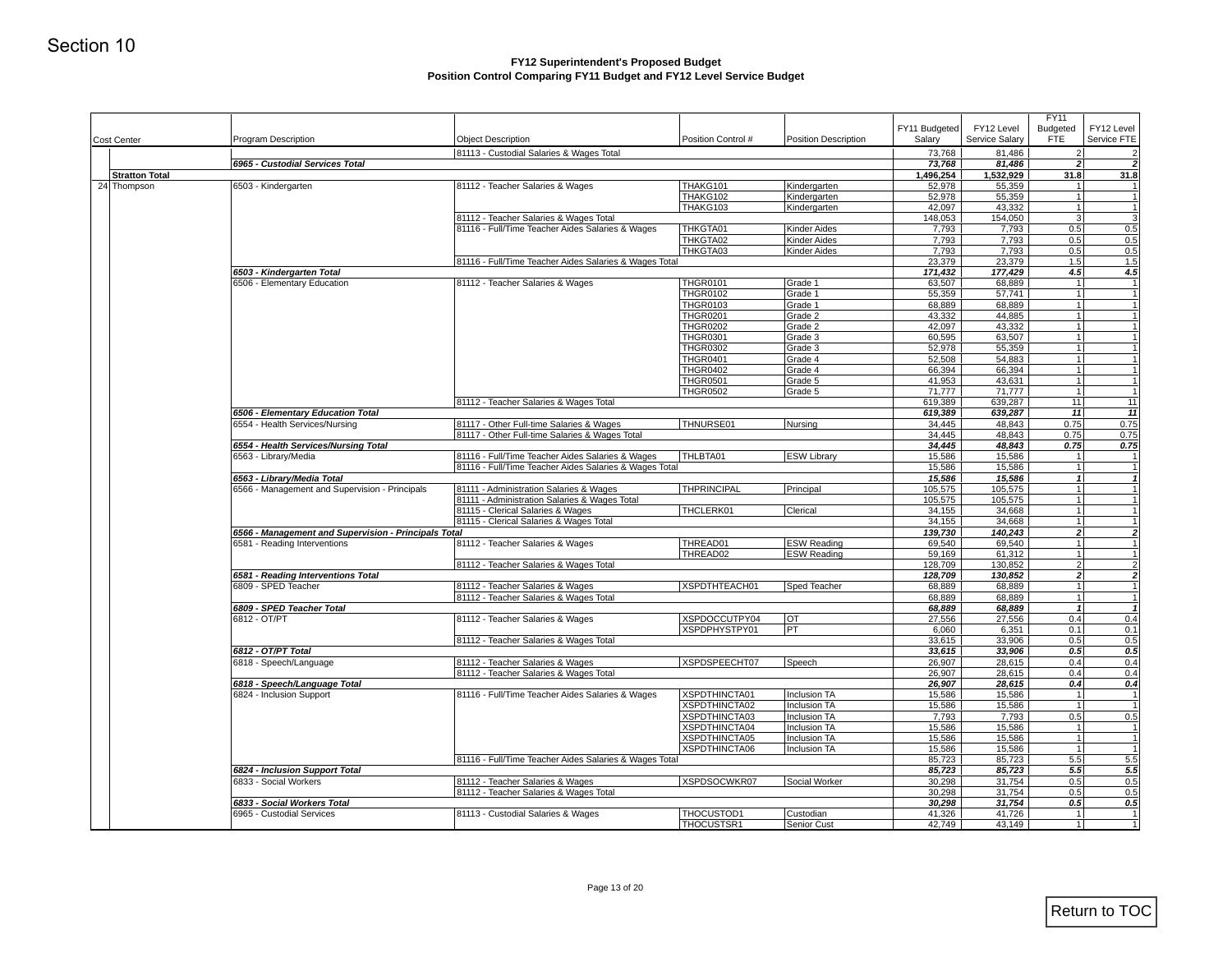| <b>Cost Center</b>           | Program Description                                   | <b>Object Description</b>                                                                                | Position Control #             | Position Description                         | FY11 Budgeted<br>Salary | FY12 Level<br>Service Salary | <b>FY11</b><br>Budgeted<br>FTE   | FY12 Level<br>Service FTE |
|------------------------------|-------------------------------------------------------|----------------------------------------------------------------------------------------------------------|--------------------------------|----------------------------------------------|-------------------------|------------------------------|----------------------------------|---------------------------|
|                              | 6965 - Custodial Services Total                       | 81113 - Custodial Salaries & Wages Total                                                                 |                                |                                              | 84,075<br>84,075        | 84,875<br>84,875             | 2 <br>$\overline{2}$             |                           |
| <b>Thompson Total</b>        |                                                       |                                                                                                          |                                |                                              | 1,438,798               | 1,486,002                    | 31.15                            |                           |
| 25 Early Childhood           | 6800 - PK - SPED                                      | 81116 - Full/Time Teacher Aides Salaries & Wages                                                         | XSPDECHPKTA01                  | PK TA                                        | 9,352                   | 9,352                        | 0.6                              |                           |
|                              |                                                       |                                                                                                          | XSPDECHPKTA02<br>XSPDECHPKTA03 | PK TA<br>PK TA                               | 13,248                  | 13,248                       | 0.85<br>$\mathbf{1}$             |                           |
|                              |                                                       |                                                                                                          | XSPDECHPKTA04                  | PK TA                                        | 15,586<br>12,469        | 15,586<br>12,469             | 0.8                              |                           |
|                              |                                                       |                                                                                                          | XSPDECHPKTA05                  | PK TA                                        | 15,586                  | 15,586                       | 1                                |                           |
|                              |                                                       |                                                                                                          | XSPDECHPKTA06                  | PK TA                                        | 15,586                  | 15,586                       | 1                                |                           |
|                              |                                                       |                                                                                                          | XSPDECHPKTA07<br>XSPDECHPKTA08 | PK TA<br>PK TA                               | 15,586                  | 15,586<br>15,586             | 11<br>11                         |                           |
|                              |                                                       |                                                                                                          | XSPDECHPKTA09                  | PK TA                                        | 15,586<br>15,586        | 15,586                       | 1                                |                           |
|                              |                                                       |                                                                                                          | XSPDECHPKTA10                  | PK TA                                        |                         | 15,586                       |                                  |                           |
|                              |                                                       |                                                                                                          | XSPDECHPKTA11                  | PK TA                                        |                         | 15,586                       |                                  |                           |
|                              |                                                       | 81116 - Full/Time Teacher Aides Salaries & Wages Total                                                   |                                |                                              | 128,585                 | 159,757                      | 8.25                             |                           |
|                              | 6800 - PK - SPED Total<br>6809 - SPED Teacher         | 81112 - Teacher Salaries & Wages                                                                         | XSPDECHTCR301                  | Teacher Pk 3 Yr Old                          | 128,585<br>52,978       | 159,757<br>55,359            | 8.25<br>11                       |                           |
|                              |                                                       |                                                                                                          | XSPDECHTCR302                  | Teacher Pk 3 Yr Old                          | 44,885                  | 46,796                       | 1                                |                           |
|                              |                                                       |                                                                                                          | XSPDECHTCR401                  | Teacher Pk 4 Yr Old                          | 46,796                  | 48,694                       | 1 <sup>1</sup>                   |                           |
|                              |                                                       |                                                                                                          | XSPDECHTCR402                  | Teacher Pk 4 Yr Old                          | 47,753                  | 49,658                       | 1                                |                           |
|                              |                                                       | 81112 - Teacher Salaries & Wages Total                                                                   | XSPDECHTCRF01                  | <b>Teacher Footprints</b>                    | 43,332<br>235,744       | 44,885<br>245,392            | 1<br>5 <sup>1</sup>              |                           |
|                              | 6809 - SPED Teacher Total                             |                                                                                                          |                                |                                              | 235,744                 | 245,392                      | 5 <sup>1</sup>                   |                           |
|                              | 6812 - OT/PT                                          | 81112 - Teacher Salaries & Wages                                                                         | XSPDOCCUTPY02                  | OT                                           | 63,507                  | 68,889                       | 1                                |                           |
|                              |                                                       |                                                                                                          | XSPDPHYSTPY01                  | PT                                           | 6,060                   | 6,351                        | 0.1                              |                           |
|                              | 6812 - OT/PT Total                                    | 81112 - Teacher Salaries & Wages Total                                                                   |                                |                                              | 69,567<br>69,567        | 75,240<br>75,240             | 1.1<br>1.1                       |                           |
|                              | 6818 - Speech/Language                                | 81112 - Teacher Salaries & Wages                                                                         | XSPDSPEECHT02                  | Speech                                       | 60,595                  | 63,507                       | 1                                |                           |
|                              |                                                       |                                                                                                          | XSPDSPEECHT03                  | Speech                                       | 70,190                  | 70,190                       | 1                                |                           |
|                              |                                                       | 81112 - Teacher Salaries & Wages Total                                                                   |                                |                                              | 130,785                 | 133,697                      | $\overline{2}$                   |                           |
|                              | 6818 - Speech/Language Total<br>6833 - Social Workers | 81112 - Teacher Salaries & Wages                                                                         | XSPDSOCWKR08                   | Social Worker                                | 130,785<br>7,019        | 133,697<br>7,019             | $\mathbf{2}$<br>0.1              |                           |
|                              |                                                       | 81112 - Teacher Salaries & Wages Total                                                                   |                                |                                              | 7,019                   | 7,019                        | 0.1                              |                           |
|                              | 6833 - Social Workers Total                           |                                                                                                          |                                |                                              | 7,019                   | 7,019                        | 0.1                              |                           |
| <b>Early Childhood Total</b> | 6506 - Elementary Education                           |                                                                                                          | ZZZZZZZZZZ15                   | <b>ESW Extra Curr</b>                        | 571,699                 | 621,104                      | 16.45                            |                           |
| 29 Elementary Systemwide     |                                                       | 81201 - Temporary Salaries & Wages Professional<br>81201 - Temporary Salaries & Wages Professional Total |                                |                                              | 40,840<br>40,840        | 40,840<br>40,840             | $\overline{0}$<br>$\overline{0}$ |                           |
|                              |                                                       | 81203 - Substitute Teachers Day - to- Day                                                                | ZZZZZZZZZZ22                   | ESW Subs Gen Ed                              | 84,414                  | 190,000                      | 0                                |                           |
|                              |                                                       | 81203 - Substitute Teachers Day - to- Day Total                                                          |                                |                                              | 84,414                  | 190,000                      | $\overline{0}$                   |                           |
|                              | 6506 - Elementary Education Total<br>6512 - ELL       | 81112 - Teacher Salaries & Wages                                                                         |                                | <b>ESW ELL</b>                               | 125,254<br>44,287       | 230,840<br>46,193            | 0<br>0.8                         |                           |
|                              |                                                       |                                                                                                          | ESWESL01<br>ESWESL02           | <b>ESW ELL</b>                               | 42,115                  | 42,115                       | 0.6                              |                           |
|                              |                                                       |                                                                                                          | ESWESL03                       | <b>ESW ELL</b>                               | 30,358                  | 31,787                       | 0.6                              |                           |
|                              |                                                       |                                                                                                          | ESWESL04                       | <b>ESW ELL</b>                               | 44,455                  | 48,222                       | 0.7                              |                           |
|                              |                                                       |                                                                                                          | ESWESL05<br>ESWESL06           | <b>ESW ELL</b><br><b>ESW ELL</b>             | 59,169<br>17,322        | 62,028<br>18,179             | $\overline{1}$<br>0.3            |                           |
|                              |                                                       | 81112 - Teacher Salaries & Wages Total                                                                   |                                |                                              | 237,706                 | 248,523                      | 4 <sup>1</sup>                   |                           |
|                              |                                                       | 81116 - Full/Time Teacher Aides Salaries & Wages                                                         | ESWELTA1                       | <b>ESW ELL ASSTS</b>                         | 4,676                   | 4,676                        | 0.3                              |                           |
|                              |                                                       |                                                                                                          | ESWELTA2                       | <b>ESW ELL ASSTS</b>                         | 4,676                   | 4,676                        | 0.3                              |                           |
|                              |                                                       |                                                                                                          | ESWELTA3<br>ESWELTA4           | <b>ESW ELL ASSTS</b><br><b>ESW ELL ASSTS</b> | 7,793<br>6,234          | 7,793<br>6,234               | 0.5<br>0.4                       |                           |
|                              |                                                       |                                                                                                          | <b>ESWELTA5</b>                | <b>ESW ELL ASSTS</b>                         | 3,117                   | 3,117                        | 0.2                              |                           |
|                              |                                                       | 81116 - Full/Time Teacher Aides Salaries & Wages Total                                                   |                                |                                              | 26,497                  | 26,497                       | 1.7                              |                           |
|                              | 6512 - ELL Total                                      |                                                                                                          |                                |                                              | 264,203                 | 275,020                      | 5.7                              |                           |
|                              | 6536 - Art                                            | 81112 - Teacher Salaries & Wages                                                                         | ESWART01<br>ESWART02           | <b>ESW Art</b><br><b>ESW Art</b>             | 60,595<br>53,695        | 63,507<br>56,073             | 1<br>1                           |                           |
|                              |                                                       |                                                                                                          | ESWART03                       | <b>ESW Art</b>                               | 21,666                  | 22,443                       | 0.5                              |                           |
|                              |                                                       |                                                                                                          | ESWART04                       | ESW Art                                      | 55,359                  | 57,741                       | $\vert$ 1                        |                           |
|                              | 6536 - Art Total                                      | 81112 - Teacher Salaries & Wages Total                                                                   |                                |                                              | 191,315<br>191,315      | 199,764<br>199,764           | 3.5<br>3.5                       |                           |
|                              | 6539 - Music                                          | 81112 - Teacher Salaries & Wages                                                                         | ESMUSK01                       | <b>ESW Music</b>                             | 43,939                  | 45,841                       | 1                                |                           |
|                              |                                                       |                                                                                                          | ESMUSK02                       | <b>ESW Music</b>                             | 71,537                  | 71,537                       | 1                                |                           |
|                              |                                                       |                                                                                                          | ESMUSK03                       | <b>ESW Music</b>                             | 68,889                  | 68,889                       | 1                                |                           |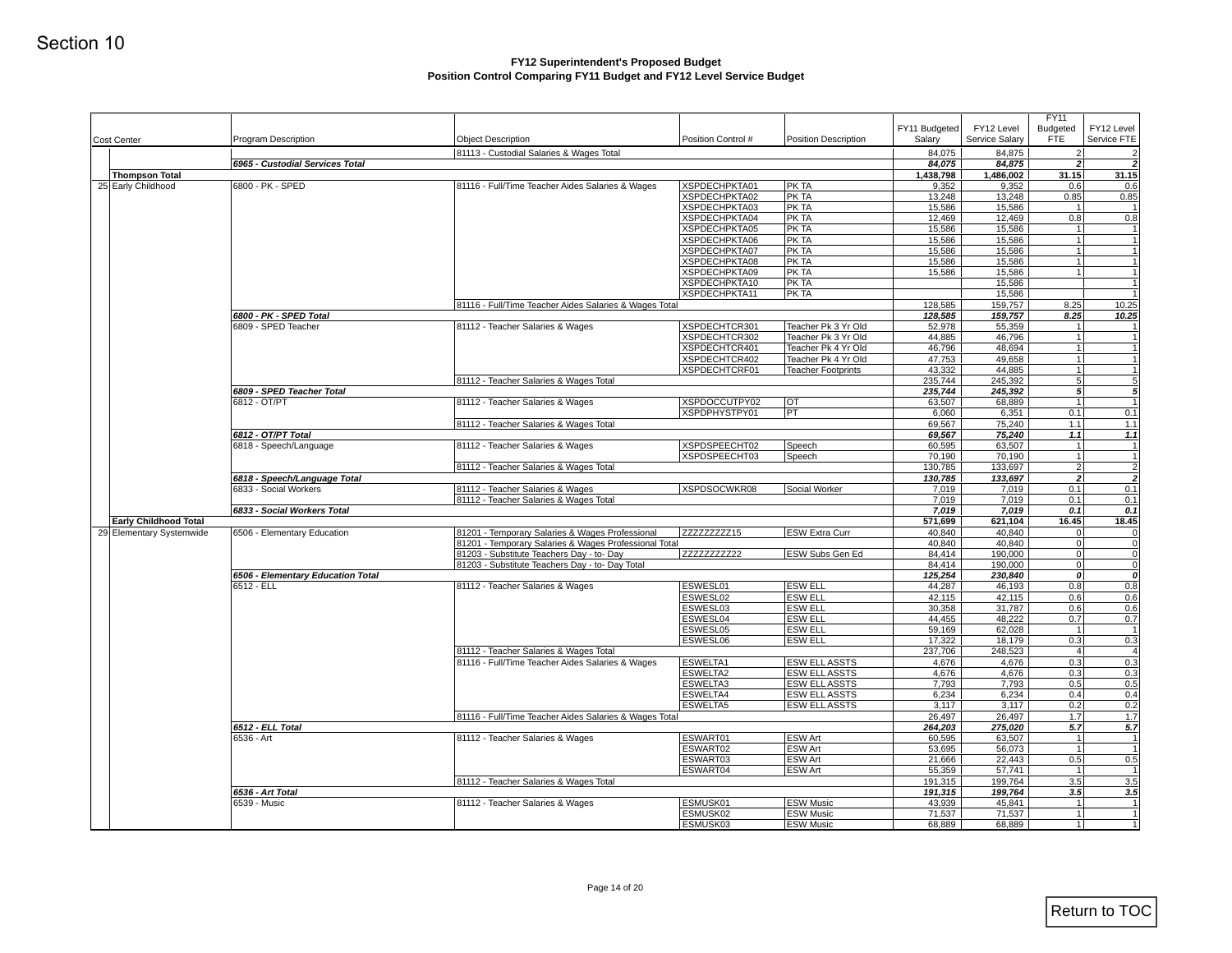| Cost Center                              | <b>Program Description</b>                                   | <b>Object Description</b>                                                           | Position Control #   | <b>Position Description</b>                   | FY11 Budgeted<br>Salary | FY12 Level<br>Service Salary | <b>FY11</b><br>Budgeted<br><b>FTE</b> | FY12 Level<br>Service FTE |
|------------------------------------------|--------------------------------------------------------------|-------------------------------------------------------------------------------------|----------------------|-----------------------------------------------|-------------------------|------------------------------|---------------------------------------|---------------------------|
|                                          |                                                              |                                                                                     | ESMUSK04             | <b>ESW Music</b>                              | 34,445                  | 34,445                       | 0.5                                   | 0.5                       |
|                                          |                                                              | 81112 - Teacher Salaries & Wages Total                                              |                      |                                               | 218,810                 | 220,712                      | 3.5                                   | 3.5                       |
|                                          | 6539 - Music Total<br>6542 - Instrumental Music              | 81112 - Teacher Salaries & Wages                                                    | ESMUIN01             | <b>ESW</b> Instument                          | 218,810<br>69,952       | 220,712<br>69,952            | 3.5<br>11                             | 3.5                       |
|                                          |                                                              |                                                                                     | ESMUIN02             | ESW Instument                                 | 62,727                  | 65,236                       | 1                                     |                           |
|                                          |                                                              | 81112 - Teacher Salaries & Wages Total                                              |                      |                                               | 132,679                 | 135,188                      | 2                                     |                           |
|                                          | 6542 - Instrumental Music Total<br>6548 - Physical Education | 81112 - Teacher Salaries & Wages                                                    | ESPHYS01             | ESW Phys Ed                                   | 132,679<br>59,108       | 135,188<br>63,901            | $\mathbf{2}$<br>1                     |                           |
|                                          |                                                              |                                                                                     | ESPHYS02             | ESW Phys Ed                                   | 26,489                  | 27,680                       | 0.5                                   | 0.5                       |
|                                          |                                                              |                                                                                     | ESPHYS03             | ESW Phys Ed                                   | 47,000                  | 52,978                       | 1                                     |                           |
|                                          |                                                              |                                                                                     | ESPHYS04             | ESW Phys Ed                                   | 62,345                  | 64,839                       | 1<br>1                                |                           |
|                                          |                                                              | 81112 - Teacher Salaries & Wages Total                                              | ESPHYS07             | <b>ESW Phys Ed</b>                            | 67,268<br>262,210       | 67,268<br>276,665            | 4.5                                   | 4.5                       |
|                                          | 6548 - Physical Education Total                              |                                                                                     |                      |                                               | 262,210                 | 276,665                      | 4.5                                   | 4.5                       |
|                                          | 6566 - Management and Supervision - Principals               | 81114 - Food Service Salaries & Wages                                               | ZZZZZZZZZZ20         | Lunch/Aides                                   | 111,571                 | 111,571                      | $\overline{0}$                        |                           |
|                                          | 6566 - Management and Supervision - Principals Total         | 81114 - Food Service Salaries & Wages Total                                         |                      |                                               | 111,571<br>111,571      | 111,571<br>111,571           | 0 <br>0                               |                           |
|                                          | 6575 - Professional Development                              | 81201 - Temporary Salaries & Wages Professional                                     | ESRDCH03             | SW Coaching                                   | 59,000                  | 59,000                       | 1 <sup>1</sup>                        |                           |
|                                          |                                                              | 81201 - Temporary Salaries & Wages Professional Total                               |                      |                                               | 59,000                  | 59,000                       | 1                                     |                           |
|                                          | 6575 - Professional Development Total                        |                                                                                     |                      |                                               | 59,000                  | 59,000                       | $\mathbf{1}$                          |                           |
|                                          | 6760 - C&I Reading                                           | 81112 - Teacher Salaries & Wages                                                    | ESRDCH01<br>ESRDCH02 | Esw Reading Coach<br><b>Esw Reading Coach</b> | 77,852<br>74,964        | 77,852<br>74,964             | 1<br>1                                |                           |
|                                          |                                                              |                                                                                     | ESRDCM12             | Coor Mentoring K-12                           | 15,780                  | 15,780                       | 0.2                                   | 0.2                       |
|                                          |                                                              | 81112 - Teacher Salaries & Wages Total                                              |                      |                                               | 168,596                 | 168,596                      | 2.2                                   | 2.2                       |
| <b>Elementary Systemwide Total</b>       | 6760 - C&I Reading Total                                     |                                                                                     |                      |                                               | 168,596<br>1,533,638    | 168,596<br>1,677,356         | 2.2<br>22.4                           | 2.2<br>22.4               |
| 30 English                               | 6740 - C&I English                                           | 81111 - Administration Salaries & Wages                                             | ADMCIENGL1           | C&I English Interim                           | 69,477                  | 69,477                       | 0.5                                   | 0.5                       |
|                                          |                                                              | 81111 - Administration Salaries & Wages Total                                       |                      |                                               | 69,477                  | 69,477                       | 0.5                                   | 0.5                       |
|                                          | 6740 - C&I English Total                                     |                                                                                     |                      |                                               | 69,477                  | 69,477                       | 0.5                                   | 0.5                       |
| <b>English Total</b><br>33 ELL           | 6705 - C&I ELL                                               | 81111 - Administration Salaries & Wages                                             | ADMCIESL01           | C&I EII                                       | 69,477<br>87,458        | 69,477<br>87,458             | 0.5<br>11                             | 0.5                       |
|                                          |                                                              | 81111 - Administration Salaries & Wages Total                                       |                      |                                               | 87,458                  | 87,458                       | 1                                     |                           |
|                                          | 6705 - C&I ELL Total                                         |                                                                                     |                      |                                               | 87,458                  | 87,458                       | 1                                     |                           |
| <b>ELL Total</b><br>36 Health & Wellness | 6554 - Health Services/Nursing                               | 81117 - Other Full-time Salaries & Wages                                            | ZZZZZZZZZZ25         | Nursing/Traffic Subs                          | 87,458<br>10,925        | 87,458<br>10,925             | 1 <sup>1</sup><br> 0                  |                           |
|                                          |                                                              | 81117 - Other Full-time Salaries & Wages Total                                      |                      |                                               | 10,925                  | 10,925                       | 0                                     |                           |
|                                          | 6554 - Health Services/Nursing Total                         |                                                                                     |                      |                                               | 10,925                  | 10,925                       | ol                                    |                           |
|                                          | 6710 - C&I Health/Wellness                                   | 81111 - Administration Salaries & Wages                                             | ADMHEATH01           | C&I Hith/ Well                                | 65,595                  | 65,595                       | 0.8                                   | 0.8                       |
|                                          | 6710 - C&I Health/Wellness Total                             | 81111 - Administration Salaries & Wages Total                                       |                      |                                               | 65,595<br>65,595        | 65,595<br>65,595             | 0.8<br>0.8                            | 0.8<br>0.8                |
|                                          | 6725 - C&I Family Science                                    | 81111 - Administration Salaries & Wages                                             | ADMCIFAMSC1          | C&I Family Sci                                | 16,110                  | 16,110                       | 0.2                                   | 0.2                       |
|                                          |                                                              | 81111 - Administration Salaries & Wages Total                                       |                      |                                               | 16,110                  | 16,110                       | 0.2                                   | 0.2                       |
| <b>Health &amp; Wellness Total</b>       | 6725 - C&I Family Science Total                              |                                                                                     |                      |                                               | 16,110<br>92,630        | 16,110<br>92,630             | 0.2<br>1                              | 0.2                       |
| 39 Math                                  | 6720 - C&I Math                                              | 81111 - Administration Salaries & Wages                                             | ADMCIMATH1           | C&I Math                                      | 32,600                  | 32,600                       | 0.4                                   | 0.4                       |
|                                          |                                                              | 81111 - Administration Salaries & Wages Total                                       |                      |                                               | 32,600                  | 32,600                       | 0.4                                   | 0.4                       |
| <b>Math Total</b>                        | 6720 - C&I Math Total                                        |                                                                                     |                      |                                               | 32,600<br>32,600        | 32,600<br>32,600             | 0.4<br>0.4                            | 0.4<br>0.4                |
| 42 Science                               | 6715 - C&I Science                                           | 81111 - Administration Salaries & Wages                                             | ADMCISCI01           | C&I Science                                   | 44,000                  | 44,000                       | 0.5                                   | 0.5                       |
|                                          |                                                              | 81111 - Administration Salaries & Wages Total                                       |                      |                                               | 44,000                  | 44,000                       | 0.5                                   | 0.5                       |
| <b>Science Total</b>                     | 6715 - C&I Science Total                                     |                                                                                     |                      |                                               | 44,000<br>44,000        | 44,000<br>44,000             | 0.5<br>0.5                            | 0.5<br>0.5                |
| 45 Sped                                  | 6806 - Sped Admin/Management Services                        | 81111 - Administration Salaries & Wages                                             | XSPDASDRT1           | Sped Asst Director                            | 90,000                  | 90,000                       | 11                                    |                           |
|                                          |                                                              |                                                                                     | XSPDASDRT2           | Sped Asst Director                            | 90,000                  | 94,000                       | 1                                     |                           |
|                                          |                                                              |                                                                                     | <b>XSPDDIRECT</b>    | Dir Of Sped                                   | 108,000                 | 108,000                      | $\overline{1}$                        |                           |
|                                          |                                                              | 81111 - Administration Salaries & Wages Total<br>81115 - Clerical Salaries & Wages  | XSPDCLERK01          | Special Ed                                    | 288,000<br>50,813       | 292,000<br>50,813            | 3 <br>11                              |                           |
|                                          |                                                              |                                                                                     | XSPDCLERK02          | Special Ed                                    | 39,301                  | 39,890                       | 1                                     |                           |
|                                          |                                                              |                                                                                     | XSPDCLERK03          | Special Ed                                    | 39,301                  | 44,519                       | 1                                     |                           |
|                                          |                                                              | 81115 - Clerical Salaries & Wages Total<br>81117 - Other Full-time Salaries & Wages | <b>XSPDPTOUTR</b>    | Sped Parent Outreach                          | 129,415<br>34,983       | 135,222<br>34,983            | 3 <br>0.8                             | 0.8                       |
|                                          |                                                              | 81117 - Other Full-time Salaries & Wages Total                                      |                      |                                               | 34,983                  | 34,983                       | 0.8                                   | 0.8                       |
|                                          |                                                              |                                                                                     |                      |                                               |                         | 462,205                      |                                       | 6.8<br>6.8                |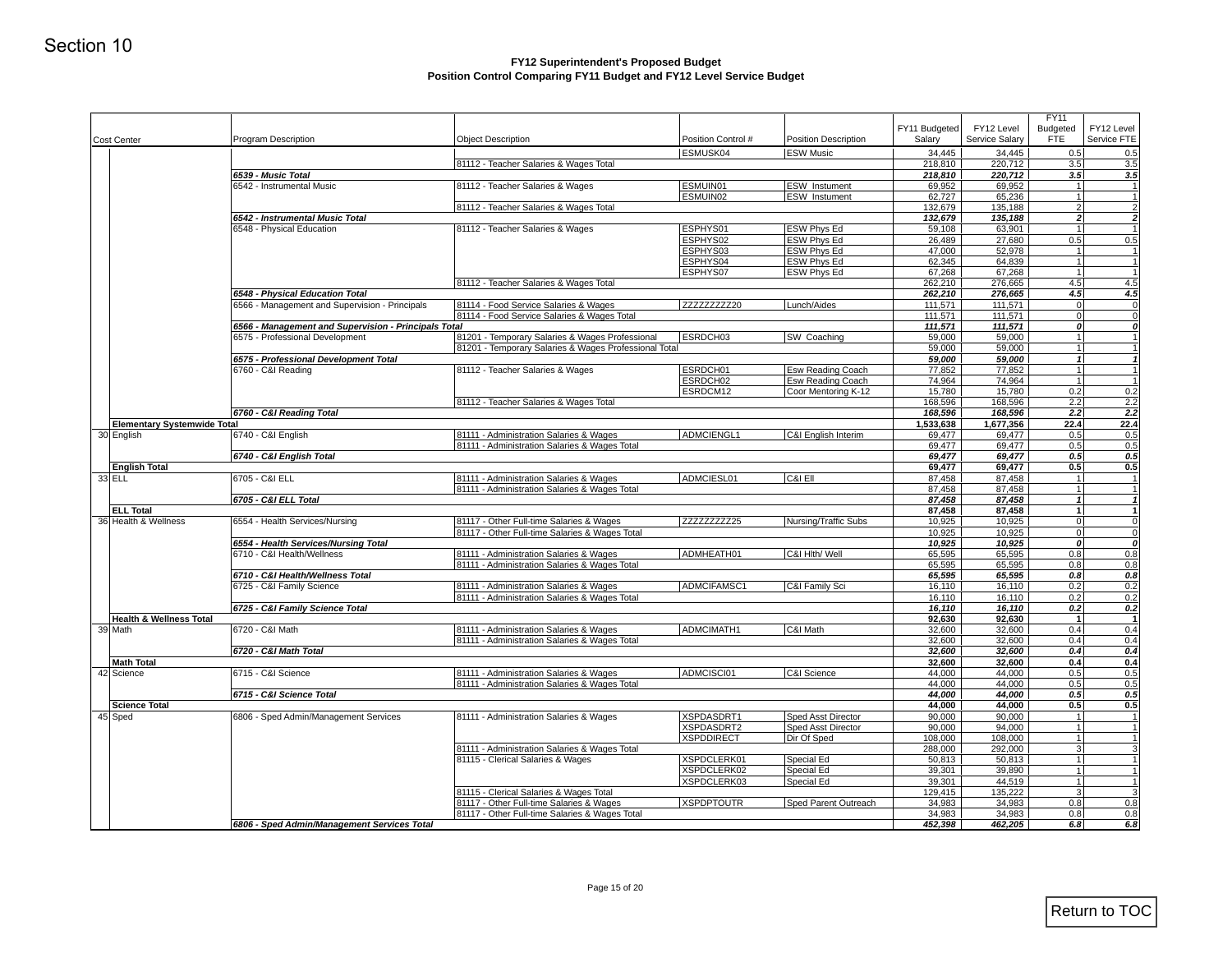| Cost Center                                           | Program Description                                           | <b>Object Description</b>                                                                | Position Control #             | Position Description                       | FY11 Budgeted<br>Salary | FY12 Level<br>Service Salary | <b>FY11</b><br>Budgeted<br><b>FTE</b> | FY12 Level<br>Service FTE                 |
|-------------------------------------------------------|---------------------------------------------------------------|------------------------------------------------------------------------------------------|--------------------------------|--------------------------------------------|-------------------------|------------------------------|---------------------------------------|-------------------------------------------|
|                                                       | 6836 - Psychologists                                          | 81112 - Teacher Salaries & Wages                                                         | XSPDPSYCHOL01                  | Psychologist                               | 62,028                  | 64,846                       | 11                                    |                                           |
|                                                       |                                                               |                                                                                          | XSPDPSYCHOL02                  | Psychologist                               | 73,314                  | 73,314                       | 1                                     |                                           |
|                                                       |                                                               |                                                                                          | XSPDPSYCHOL03                  | Psychologist                               | 73,314                  | 73,314                       |                                       | 1 <sup>1</sup>                            |
|                                                       |                                                               |                                                                                          | XSPDPSYCHOL04                  | Psychologist                               | 73,314                  | 73,314                       |                                       | 1                                         |
|                                                       | 6836 - Psychologists Total                                    | 81112 - Teacher Salaries & Wages Total                                                   |                                |                                            | 281,970<br>281,970      | 284,788<br>284,788           |                                       | 4 <sup>1</sup><br>$\vert$                 |
|                                                       | 6839 - Team Chairs                                            | 81111 - Administration Salaries & Wages                                                  | XSPDECHBHVR01                  | <b>Behavior Spec</b>                       | 44,885                  | 46,796                       |                                       | 1 <sup>1</sup>                            |
|                                                       |                                                               |                                                                                          | XSPDPSYCOD                     | Psycho Ed Coord                            | 55,359                  | 57,741                       |                                       | 1                                         |
|                                                       |                                                               | 81111 - Administration Salaries & Wages Total                                            |                                |                                            | 100,244                 | 104,537                      |                                       | $\overline{2}$                            |
|                                                       |                                                               | 81112 - Teacher Salaries & Wages                                                         | XSPDTEAMCHR01                  | SW Team Chair                              | 68,889                  | 68,889                       | 1                                     |                                           |
|                                                       |                                                               |                                                                                          | XSPDTEAMCHR02<br>XSPDTEAMCHR03 | SW Team Chair<br>SW Team Chair             | 67,268<br>52,978        | 67,268<br>55,359             |                                       | 1<br>1                                    |
|                                                       |                                                               |                                                                                          | <b>XSPDTEAMCHR04</b>           | SW Team Chair                              | 44,705                  | 46,318                       |                                       | 1                                         |
|                                                       |                                                               |                                                                                          | XSPDTEAMCHR05                  | SW Team Chair                              | 68,889                  | 68,889                       |                                       | 1                                         |
|                                                       |                                                               |                                                                                          | XSPDTEAMCHR06                  | SW Team Chair                              | 59,787                  | 62,646                       |                                       | 1                                         |
|                                                       |                                                               |                                                                                          | XSPDTEAMCHR07                  | SW Team Chair                              | 60,595                  | 63,507                       |                                       | 1                                         |
|                                                       | 6839 - Team Chairs Total                                      | 81112 - Teacher Salaries & Wages Total                                                   |                                |                                            | 423,111<br>523,355      | 432,876<br>537,413           | 7                                     | 9                                         |
| <b>Sped Total</b>                                     |                                                               |                                                                                          |                                |                                            | 1,257,723               | 1,284,406                    | 19.8                                  |                                           |
| 48 Social Studies                                     | 6745 - C&I Social Studies                                     | 81111 - Administration Salaries & Wages                                                  | ADMCISOCS1                     | C&I Soc Stud                               | 86,848                  | 86,848                       | 1                                     |                                           |
|                                                       |                                                               | 81111 - Administration Salaries & Wages Total                                            |                                |                                            | 86,848                  | 86,848                       |                                       | 1 <sup>1</sup>                            |
|                                                       | 6745 - C&I Social Studies Total                               |                                                                                          |                                |                                            | 86,848                  | 86,848                       |                                       | $1\vert$                                  |
| <b>Social Studies Total</b><br>49 Systemwide Accounts | 6506 - Elementary Education                                   | 81112 - Teacher Salaries & Wages                                                         | <b>SWGR0401</b>                | Grade 4                                    | 86,848<br>68,889        | 86,848<br>68,889             |                                       | 1<br>1                                    |
|                                                       |                                                               | 81112 - Teacher Salaries & Wages Total                                                   |                                |                                            | 68,889                  | 68,889                       |                                       | 1                                         |
|                                                       |                                                               | 81116 - Full/Time Teacher Aides Salaries & Wages                                         | SWBLDTA4                       | <b>BLDG TA</b>                             | 3,117                   | 3,117                        | $-0.6$                                |                                           |
|                                                       |                                                               | 81116 - Full/Time Teacher Aides Salaries & Wages Total                                   |                                |                                            | 3,117                   | 3,117                        | $-2.6$                                |                                           |
|                                                       | 6506 - Elementary Education Total                             |                                                                                          |                                |                                            | 72,006                  | 72,006                       | $-1.6$                                |                                           |
|                                                       | 6560 - METCO                                                  | 81111 - Administration Salaries & Wages<br>81111 - Administration Salaries & Wages Total | METCODR01                      | Dir Metco                                  | 79,335<br>79,335        | 79,335<br>79,335             | 1<br>1                                |                                           |
|                                                       |                                                               | 81116 - Full/Time Teacher Aides Salaries & Wages                                         | METCOTA01                      | <b>METCO TA</b>                            | 25,366                  | 25,366                       |                                       | 1                                         |
|                                                       |                                                               |                                                                                          | METCOTA02                      | <b>METCO TA</b>                            | 25,366                  | 25,366                       |                                       | 1                                         |
|                                                       |                                                               | 81116 - Full/Time Teacher Aides Salaries & Wages Total                                   |                                |                                            | 50,732                  | 50,732                       |                                       | 2                                         |
|                                                       | 6560 - METCO Total<br>6700 - C & I Leadership                 | 81111 - Administration Salaries & Wages                                                  | ZZZZZZZZZZ16                   | <b>Addl Admin Duties</b>                   | 130,067                 | 130,067<br>35,226            |                                       | $\overline{\mathbf{3}}$<br>$\overline{0}$ |
|                                                       |                                                               | 81111 - Administration Salaries & Wages Total                                            |                                |                                            | 35,226<br>35,226        | 35,226                       |                                       | 0                                         |
|                                                       |                                                               | 81117 - Other Full-time Salaries & Wages                                                 | ADMDATASP1                     | Data Specialist                            | 76,259                  | 76,259                       |                                       | 1                                         |
|                                                       |                                                               | 81117 - Other Full-time Salaries & Wages Total                                           |                                |                                            | 76,259                  | 76,259                       |                                       | 1                                         |
|                                                       |                                                               | 81201 - Temporary Salaries & Wages Professional                                          | ZZZZZZZZZZ17                   | Teacher Leadership                         | 40,840                  | 40,840                       |                                       | 0                                         |
|                                                       |                                                               |                                                                                          | ZZZZZZZZZZ18<br>ZZZZZZZZZZ20   | Lead Teach Stipends<br><b>Math Mentors</b> | 88,149                  | 88,149                       |                                       | 0                                         |
|                                                       |                                                               | 81201 - Temporary Salaries & Wages Professional Total                                    |                                |                                            | 45,905<br>174,894       | 45,905<br>174,894            | 0                                     | 0                                         |
|                                                       | 6700 - C & I Leadership Total                                 |                                                                                          |                                |                                            | 286,379                 | 286,379                      |                                       | $1\vert$                                  |
|                                                       | 6930 - Grants Development                                     | 81117 - Other Full-time Salaries & Wages                                                 | <b>ADMGRANTS</b>               | Grants                                     | 32,500                  | 32,500                       |                                       | $\overline{0}$                            |
|                                                       |                                                               | 81117 - Other Full-time Salaries & Wages Total                                           |                                |                                            | 32,500                  | 32,500                       | 0                                     |                                           |
|                                                       | 6930 - Grants Development Total<br>6955 - Traffic Supervisors | 81118 - Part-time Salaries & Wages                                                       | TRAFFIC01                      | Traffic                                    | 32,500<br>3,825         | 32,500<br>3,825              | 0.5                                   | o                                         |
|                                                       |                                                               |                                                                                          | TRAFFIC02                      | Traffic                                    | 7,649                   | 7,649                        | $\overline{1}$                        |                                           |
|                                                       |                                                               |                                                                                          | TRAFFIC03                      | Traffic                                    | 3,825                   | 3,825                        | 0.5                                   |                                           |
|                                                       |                                                               |                                                                                          | TRAFFIC04                      | Traffic                                    | 3,825                   | 3,825                        | 0.5                                   |                                           |
|                                                       |                                                               |                                                                                          | TRAFFIC05                      | Traffic                                    | 3,825                   | 3,825                        | 0.5                                   |                                           |
|                                                       |                                                               |                                                                                          | TRAFFIC06<br>TRAFFIC07         | Traffic<br>Traffic                         | 3,825<br>7,649          | 3,825<br>7,649               | 0.5<br>1                              |                                           |
|                                                       |                                                               |                                                                                          | TRAFFIC08                      | Traffic                                    | 7,649                   | 7,649                        | 1                                     |                                           |
|                                                       |                                                               |                                                                                          | TRAFFIC09                      | <b>Traffic</b>                             | 3,825                   | 3,825                        | 0.5                                   |                                           |
|                                                       |                                                               |                                                                                          | TRAFFIC10                      | Traffic                                    | 3,825                   | 3,825                        | 0.5                                   |                                           |
|                                                       |                                                               |                                                                                          | TRAFFIC11                      | Traffic                                    | 7,649                   | 7,649                        | $\vert$ 1                             |                                           |
|                                                       |                                                               |                                                                                          | TRAFFIC12<br><b>TRAFFICSUP</b> | Traffic<br><b>Traffic Supervisor</b>       | 7,649<br>8,649          | 7,649<br>8,649               | 1<br>$\vert$ 1                        |                                           |
|                                                       |                                                               | 81118 - Part-time Salaries & Wages Total                                                 |                                |                                            | 73,666                  | 73,666                       | 9.5                                   |                                           |
|                                                       | 6955 - Traffic Supervisors Total                              |                                                                                          |                                |                                            | 73,666                  | 73,666                       | 9.5                                   |                                           |
|                                                       | 6998 - Systemwide Expense                                     | 81765 - Auto/cellphone Allowance                                                         | ZZZZZZZZZZ19                   | Car/ Cell Phone Allow                      | 15,190                  | 15,190                       | $\overline{0}$                        |                                           |
|                                                       |                                                               | 81765 - Auto/cellphone Allowance Total                                                   |                                |                                            | 15,190                  | 15,190                       |                                       | $\overline{0}$                            |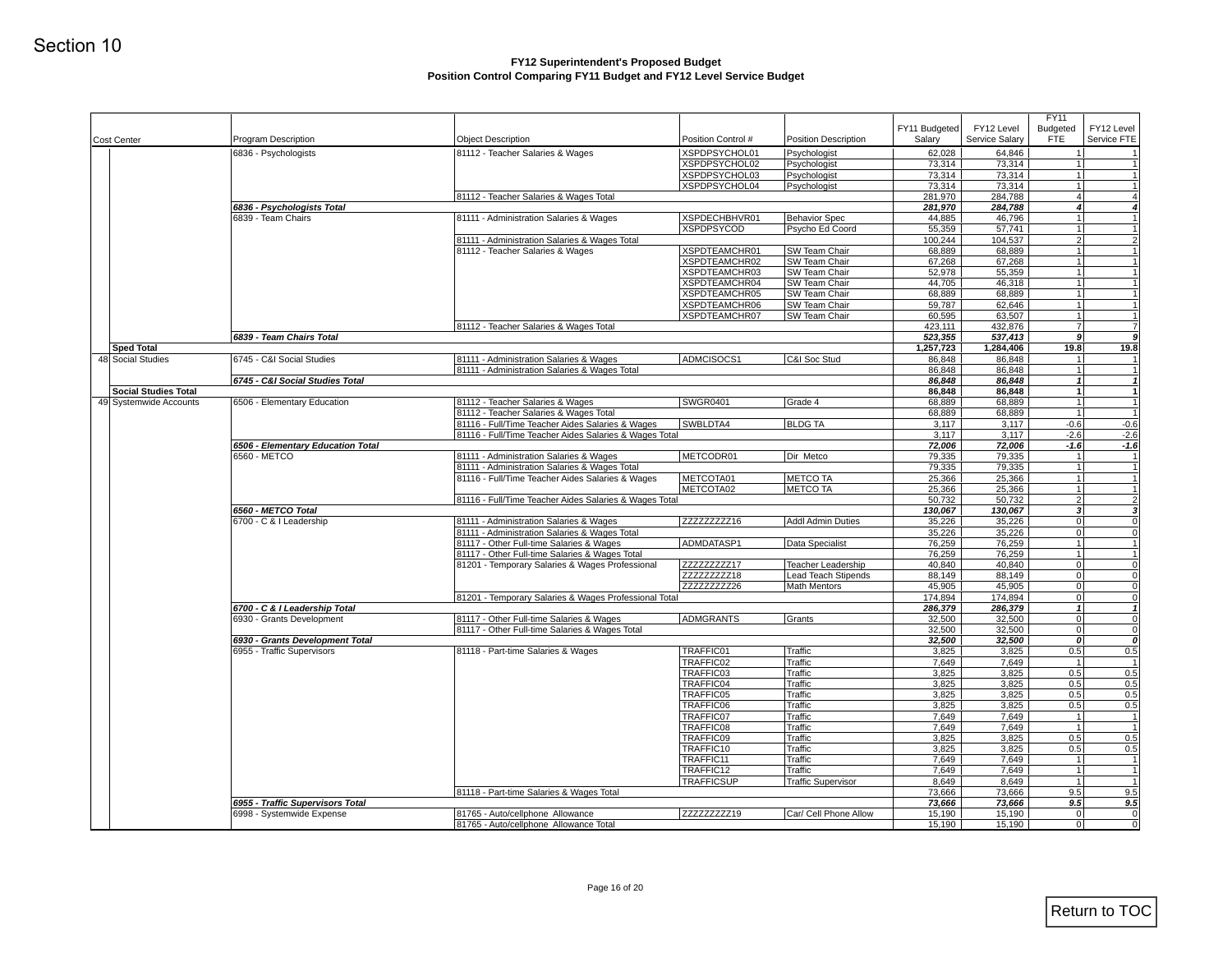| <b>Cost Center</b>                                            | Program Description                   | <b>Object Description</b>                                                                  | Position Control #             | Position Description                             | FY11 Budgeted<br>Salary | FY12 Level<br>Service Salary | <b>FY11</b><br>Budgeted<br><b>FTE</b> | FY12 Level<br>Service FTE |
|---------------------------------------------------------------|---------------------------------------|--------------------------------------------------------------------------------------------|--------------------------------|--------------------------------------------------|-------------------------|------------------------------|---------------------------------------|---------------------------|
|                                                               | 6998 - Systemwide Expense Total       |                                                                                            |                                |                                                  | 15,190                  | 15,190                       | o                                     |                           |
| <b>Systemwide Accounts Total</b><br>51 World Languages        | 6730 - C&I World Languages            | 81111 - Administration Salaries & Wages                                                    | ADMCIWLDL1                     | C&I Word Lang                                    | 609,808<br>14,668       | 609,808<br>14,668            | 11.9<br>0.2                           |                           |
|                                                               |                                       | 81111 - Administration Salaries & Wages Total                                              |                                |                                                  | 14,668                  | 14,668                       | 0.2                                   |                           |
|                                                               | 6730 - C&I World Languages Total      |                                                                                            |                                |                                                  | 14,668                  | 14,668                       | 0.2                                   |                           |
| <b>World Languages Total</b><br>54 Visual and Performing Arts | 6750 - C&I Visual Art                 | 81111 - Administration Salaries & Wages                                                    | AHSARTS04                      | <b>HS Art</b>                                    | 14,668<br>17,646        | 14,668<br>17,646             | 0.2<br>0.2                            |                           |
|                                                               |                                       | 81111 - Administration Salaries & Wages Total                                              |                                |                                                  | 17,646                  | 17,646                       | 0.2                                   |                           |
|                                                               | 6750 - C&I Visual Art Total           |                                                                                            |                                |                                                  | 17,646                  | 17,646                       | 0.2                                   |                           |
|                                                               | 6755 - C&I Performing Art             | 81111 - Administration Salaries & Wages<br>81111 - Administration Salaries & Wages Total   | AHSMUSK03                      | <b>HS Music</b>                                  | 21,074                  | 21,074                       | 0.2<br>0.2                            |                           |
|                                                               | 6755 - C&I Performing Art Total       |                                                                                            |                                |                                                  | 21,074<br>21,074        | 21,074<br>21,074             | 0.2                                   |                           |
| <b>Visual and Performing Arts Total</b>                       |                                       |                                                                                            |                                |                                                  | 38,720                  | 38,720                       | 0.4                                   |                           |
| 57 School Committee                                           | 6900 - School Committee               | 81115 - Clerical Salaries & Wages                                                          | <b>ADMSCCLERK</b>              | School Committee                                 | 40,838                  | 41,161                       | $\mathbf{1}$                          |                           |
|                                                               | 6900 - School Committee Total         | 81115 - Clerical Salaries & Wages Total                                                    |                                |                                                  | 40,838<br>40,838        | 41,161<br>41,161             | 1<br>1                                |                           |
| <b>School Committee Total</b>                                 |                                       |                                                                                            |                                |                                                  | 40,838                  | 41,161                       | 1                                     |                           |
| 60 Superintendent                                             | 6910 - Superintendent                 | 81111 - Administration Salaries & Wages                                                    | ADMSUPERIN                     | Superintendent                                   | 155,000                 | 160,000                      | 1                                     |                           |
|                                                               |                                       | 81111 - Administration Salaries & Wages Total<br>81112 - Teacher Salaries & Wages          | SWAEAUNION                     | <b>AEA</b> Rep                                   | 155,000<br>27,555       | 160,000<br>27,555            | 1 <sup>1</sup><br>0.4                 |                           |
|                                                               |                                       | 81112 - Teacher Salaries & Wages Total                                                     |                                |                                                  | 27,555                  | 27,555                       | 0.4                                   |                           |
|                                                               |                                       | 81115 - Clerical Salaries & Wages                                                          | ADMCLERK01                     | Clerical                                         | 59,370                  | 60,240                       | 1                                     |                           |
|                                                               |                                       |                                                                                            | ADMCLERK03                     | Clerical                                         | 44,419                  | 45,319                       | 1                                     |                           |
|                                                               |                                       | 81115 - Clerical Salaries & Wages Total                                                    | ADMCLERK04                     | Clerical                                         | 50,062<br>153,851       | 51,713<br>157,272            | 1<br>3 <sup>1</sup>                   |                           |
|                                                               | 6910 - Superintendent Total           |                                                                                            |                                |                                                  | 336,406                 | 344,827                      | 4.4                                   |                           |
| <b>Superintendent Total</b>                                   |                                       |                                                                                            |                                |                                                  | 336,406                 | 344,827                      | 4.4                                   |                           |
| 63 Assistant Superintendent                                   | 6915 - Assistant Superintendent       | 81111 - Administration Salaries & Wages                                                    | ADMASTSUP<br><b>ADMHUMANRS</b> | Assist Super<br>Human Resources                  | 57,500                  | 59,650                       | 0.5                                   |                           |
|                                                               |                                       | 81111 - Administration Salaries & Wages Total                                              |                                |                                                  | 57,500                  | 59,650                       | 0.5                                   |                           |
|                                                               |                                       | 81115 - Clerical Salaries & Wages                                                          | ADMCLERK02                     | Clerical                                         | 51,412                  | 52,163                       | 1                                     |                           |
|                                                               | 6915 - Assistant Superintendent Total | 81115 - Clerical Salaries & Wages Total                                                    |                                |                                                  | 51,412                  | 52,163                       | 11                                    |                           |
| <b>Assistant Superintendent Total</b>                         |                                       |                                                                                            |                                |                                                  | 108,912<br>108,912      | 111,813<br>111,813           | 1.5<br>1.5                            |                           |
| 66 Business Office                                            | 6920 - Business Office                | 81111 - Administration Salaries & Wages                                                    | <b>ADMINISCFO</b>              | CFO                                              | 107,120                 | 110,333                      | $\overline{1}$                        |                           |
|                                                               |                                       | 81111 - Administration Salaries & Wages Total                                              |                                |                                                  | 107,120                 | 110,333                      | 1                                     |                           |
|                                                               |                                       | 81115 - Clerical Salaries & Wages                                                          | ADMBUSOFAP<br>ADMBUSOFAR       | <b>Business Off Ap</b><br><b>Business Off Ar</b> | 39,890<br>50,612        | 39,890<br>51,363             | 1<br>1                                |                           |
|                                                               |                                       |                                                                                            | ADMBUSPURC                     | <b>Business Off Purch</b>                        | 50,062                  | 51,363                       | 1                                     |                           |
|                                                               |                                       | 81115 - Clerical Salaries & Wages Total                                                    |                                |                                                  | 140,564                 | 142,616                      | 3                                     |                           |
|                                                               |                                       | 81117 - Other Full-time Salaries & Wages<br>81117 - Other Full-time Salaries & Wages Total | ADMBUSALST                     | <b>Business Off Analyst</b>                      | 85,854<br>85,854        | 93,487<br>93,487             | 1<br>1                                |                           |
|                                                               | 6920 - Business Office Total          |                                                                                            |                                |                                                  | 333,538                 | 346,436                      | 5 <sup>1</sup>                        |                           |
| <b>Business Office Total</b>                                  |                                       |                                                                                            |                                |                                                  | 333,538                 | 346,436                      | 5 <sup>1</sup>                        |                           |
| 69 Payroll                                                    | 6925 - Payroll                        | 81111 - Administration Salaries & Wages                                                    | <b>ADMPAYRMGR</b>              | Mgr Of Payroll                                   | 90,262                  | 92,109                       | 1                                     |                           |
|                                                               |                                       | 81111 - Administration Salaries & Wages Total<br>81115 - Clerical Salaries & Wages         | ADMPAYCL01                     | Payroll                                          | 90,262<br>42,711        | 92,109<br>43,352             | 1<br>1                                |                           |
|                                                               |                                       |                                                                                            | ADMPAYCL02                     | Payroll                                          | 50,062                  | 51,363                       | 1                                     |                           |
|                                                               |                                       |                                                                                            | ADMPAYCL03                     | Payroll                                          | 46,044                  | 46,734                       | 1                                     |                           |
|                                                               |                                       | 81115 - Clerical Salaries & Wages Total                                                    | ADMPAYCL04                     | Payroll                                          | 29,916<br>168,733       | 30,847<br>172,296            | 0.86<br>3.86                          |                           |
|                                                               | 6925 - Payroll Total                  |                                                                                            |                                |                                                  | 258,995                 | 264,404                      | 4.86                                  |                           |
| <b>Payroll Total</b>                                          |                                       |                                                                                            |                                |                                                  | 258,995                 | 264,404                      | 4.86                                  |                           |
| 75 Facilities                                                 | 6960 - Facilities Maintenance         | 81111 - Administration Salaries & Wages<br>81111 - Administration Salaries & Wages Total   | <b>FACMANAGER</b>              | <b>Building Super</b>                            | 81,415<br>81,415        | 81,500<br>81,500             | $\mathbf{1}$<br>11                    |                           |
|                                                               |                                       | 81301 - Overtime/Peakload Requirement                                                      | ZZZZZZZZZZ05                   | OT Maint                                         | 50,000                  | 65,000                       | $\overline{0}$                        |                           |
|                                                               |                                       | 81301 - Overtime/Peakload Requirement Total                                                |                                |                                                  | 50,000                  | 65,000                       | $\overline{0}$                        |                           |
|                                                               |                                       | 81302 - Snow/Ice Removal Custodial<br>81302 - Snow/Ice Removal Custodial Total             | ZZZZZZZZZZ03                   | OT Cust (W Snow)                                 | 175,000<br>175,000      | 175,000<br>175,000           | 0 <br>$\overline{0}$                  |                           |
|                                                               |                                       | 81304 - Maintenance Salaries                                                               | MAINTENANC1                    | Const/Hndy                                       | 43,149                  | 43,349                       | 1                                     |                           |
|                                                               |                                       |                                                                                            | MAINTENANC2                    | Electrician                                      | 50,008                  | 50,308                       | 1                                     |                           |
|                                                               |                                       |                                                                                            | MAINTENANC3<br>MAINTENANC4     | Electrician                                      | 54,026                  | 54,026                       | 1<br>1                                |                           |
|                                                               |                                       |                                                                                            |                                | Carpenter                                        | 48,554                  | 48,554                       |                                       |                           |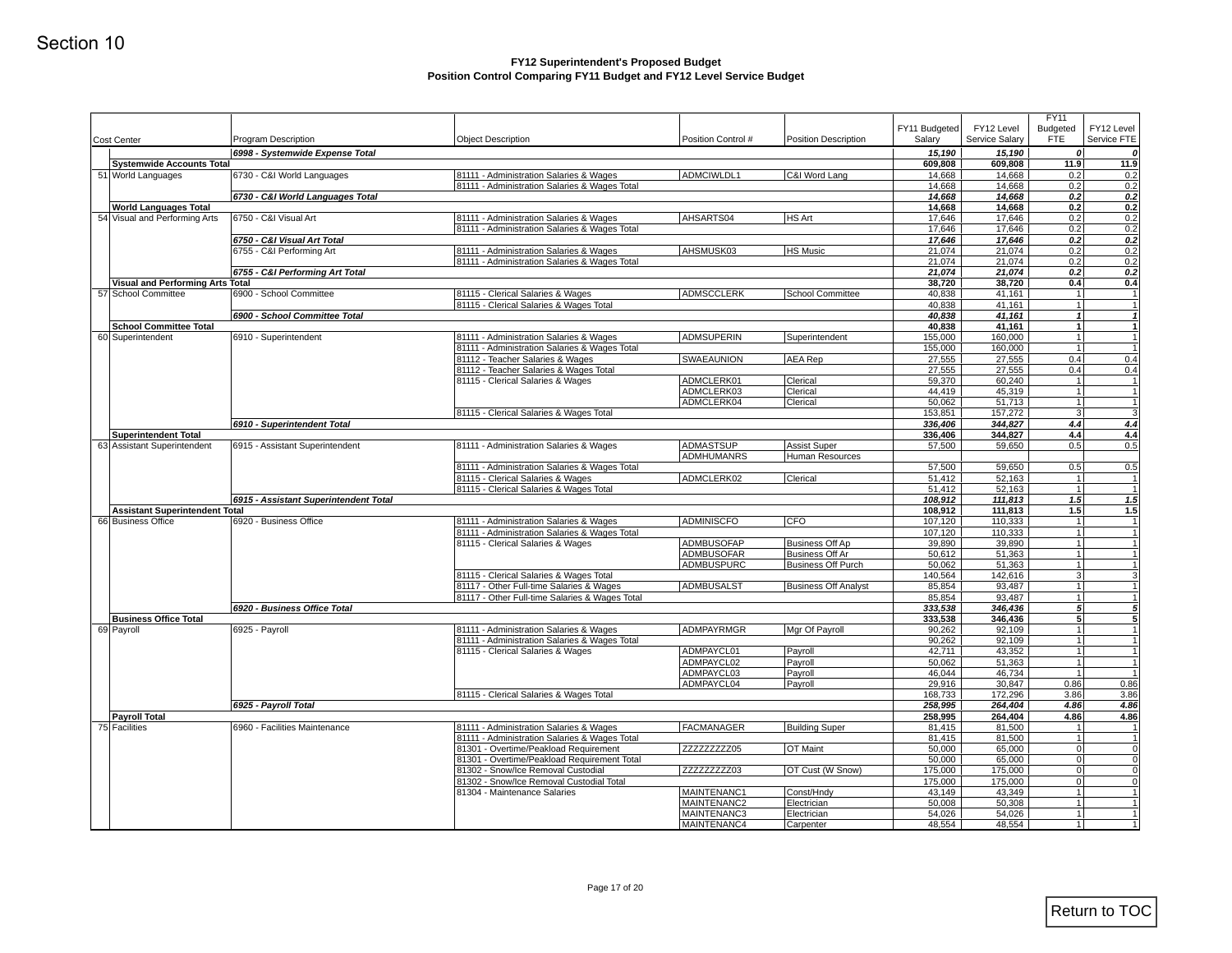| <b>Cost Center</b>                  | <b>Program Description</b>                                                    | <b>Object Description</b>                                                                | Position Control #                 | <b>Position Description</b>                           | FY11 Budgeted<br>Salary | FY12 Level<br>Service Salary | FY11<br>Budgeted<br><b>FTE</b>   | FY12 Level<br>Service FTE |
|-------------------------------------|-------------------------------------------------------------------------------|------------------------------------------------------------------------------------------|------------------------------------|-------------------------------------------------------|-------------------------|------------------------------|----------------------------------|---------------------------|
|                                     |                                                                               |                                                                                          | MAINTENANC5                        | Painter                                               | 47,167                  | 47,167                       | 1                                |                           |
|                                     |                                                                               |                                                                                          | MAINTENANC6                        | Carp/Foreman                                          | 52,885                  | 52,885                       | 1                                |                           |
|                                     |                                                                               |                                                                                          | MAINTENANC7                        | Carpenter                                             | 44,336                  | 44,536                       | 11                               |                           |
|                                     |                                                                               |                                                                                          | MAINTENANC8                        | Plumber                                               | 18,750                  | 18,750                       | 0.4                              |                           |
|                                     |                                                                               |                                                                                          | MAINTENANC9                        | Plumber                                               | 44,833                  | 44,833                       | 11                               |                           |
|                                     |                                                                               | 81304 - Maintenance Salaries Total                                                       | MAINTSUPER1                        | <b>Maint Super</b>                                    | 67,366<br>471,074       | 67,366<br>471,774            | 11<br>9.4                        | 9.4                       |
|                                     |                                                                               | 81305 - Night Watch                                                                      | ZZZZZZZZZZ01                       | Night Diff Cust                                       | 18,000                  | 18,000                       | 0                                |                           |
|                                     |                                                                               | 81305 - Night Watch Total                                                                |                                    |                                                       | 18,000                  | 18,000                       | $\overline{0}$                   |                           |
|                                     |                                                                               | 81308 - Out of Classification Salary                                                     | ZZZZZZZZZZ06                       | Out Of Class Maint                                    | 3,000                   | 3,000                        | 0                                |                           |
|                                     |                                                                               | 81308 - Out of Classification Salary Total                                               |                                    |                                                       | 3,000                   | 3,000                        | 0                                |                           |
|                                     |                                                                               | 81313 - Auto Allowance<br>81313 - Auto Allowance Total                                   | ZZZZZZZZZZ08                       | <b>Auto Allow Maint</b>                               | 1,000<br>1,000          | 24,000<br>24,000             | $\overline{0}$<br> 0             |                           |
|                                     |                                                                               | 81760 - Clothing Allowance                                                               | ZZZZZZZZZZ04                       | Cloth Maint                                           | 4,600                   | 4,600                        | $\overline{0}$                   |                           |
|                                     |                                                                               | 81760 - Clothing Allowance Total                                                         |                                    |                                                       | 4,600                   | 4,600                        | $\overline{0}$                   |                           |
|                                     | 6960 - Facilities Maintenance Total                                           |                                                                                          |                                    |                                                       | 804,089                 | 842,874                      | 10.4                             | 10.4                      |
|                                     | 6965 - Custodial Services                                                     | 81113 - Custodial Salaries & Wages                                                       | CUSTSUPER01                        | <b>Cust Super</b>                                     | 55,759                  | 57,850                       | 11                               |                           |
|                                     |                                                                               | 81113 - Custodial Salaries & Wages Total                                                 | ZZZZZZZZZZ07                       | Out Of Class Cust                                     | 55,759                  | 57,850                       | 1<br> 0                          |                           |
|                                     |                                                                               | 81308 - Out of Classification Salary<br>81308 - Out of Classification Salary Total       |                                    |                                                       | 15,000<br>15,000        | 15,000<br>15,000             | 0                                |                           |
|                                     |                                                                               | 81760 - Clothing Allowance                                                               | ZZZZZZZZZZ202                      | Cloth Allow Custodial                                 | 14,000                  | 14,000                       | 0                                |                           |
|                                     |                                                                               | 81760 - Clothing Allowance Total                                                         |                                    |                                                       | 14,000                  | 14,000                       | 0                                |                           |
|                                     | 6965 - Custodial Services Total                                               |                                                                                          |                                    |                                                       | 84,759                  | 86,850                       | $\mathbf{I}$                     |                           |
| <b>Facilities Total</b>             |                                                                               |                                                                                          |                                    |                                                       | 888,848                 | 929,724                      | 11.4                             | 11.4                      |
| 78 Information Technology           | 6940 - Information Technology                                                 | 81117 - Other Full-time Salaries & Wages                                                 | TECHSTAFF01<br>TECHSTAFF02         | SW Tech<br>SW Tech                                    | 45,000<br>40,000        | 50,000<br>50,000             | 11<br>1                          |                           |
|                                     |                                                                               |                                                                                          | TECHSTAFF03                        | SW Tech                                               | 40,000                  | 55,000                       | 11                               |                           |
|                                     |                                                                               |                                                                                          | TECHSTAFF04                        | SW Tech                                               | 61,312                  | 64,176                       | 1                                |                           |
|                                     |                                                                               |                                                                                          | TECHSTAFF05                        | SW Tech                                               | 65,000                  | 65,000                       | 1                                |                           |
|                                     |                                                                               | 81117 - Other Full-time Salaries & Wages Total                                           |                                    |                                                       | 251,312                 | 284,176                      | 5 <sup>1</sup>                   |                           |
|                                     |                                                                               |                                                                                          |                                    |                                                       |                         |                              |                                  |                           |
|                                     | 6940 - Information Technology Total                                           |                                                                                          |                                    |                                                       | 251,312                 | 284,176                      | 5 <sup>1</sup>                   |                           |
| <b>Information Technology Total</b> |                                                                               |                                                                                          | <b>TRANSPMGR</b>                   | <b>Bus Foreman</b>                                    | 251,312                 | 284,176                      | 5 <sup>1</sup><br>1              |                           |
|                                     | 6970 - Transporation Regular Ed                                               | 81111 - Administration Salaries & Wages<br>81111 - Administration Salaries & Wages Total |                                    |                                                       | 75,600<br>75,600        | 75,600<br>75,600             | 1                                |                           |
| 81 Transportation                   |                                                                               | 81301 - Overtime/Peakload Requirement                                                    | ZZZZZZZZZZ27                       | OT Bus Drivers                                        | $\sim$                  | 50,000                       | 0                                |                           |
|                                     |                                                                               | 81301 - Overtime/Peakload Requirement Total                                              |                                    |                                                       | $\sim$                  | 50,000                       | 0                                |                           |
|                                     | 6970 - Transporation Regular Ed Total                                         |                                                                                          |                                    |                                                       | 75,600                  | 125,600                      | $1\vert$                         |                           |
|                                     | 6975 - Transportation Special Ed In District                                  | 81117 - Other Full-time Salaries & Wages                                                 | TRANSDRV01<br>TRANSDRV02           | <b>Bus Driver</b><br><b>Bus Driver</b>                | 42,949<br>42,449        | 42,949<br>42,449             | 1<br>1                           |                           |
|                                     |                                                                               |                                                                                          | TRANSDRV03                         | <b>Bus Driver</b>                                     | 42,449                  | 42,749                       | 1                                |                           |
|                                     |                                                                               |                                                                                          | TRANSDRV04                         | <b>Bus Driver</b>                                     | 33,341                  | 33,341                       | 1                                |                           |
|                                     |                                                                               |                                                                                          | TRANSDRV05                         | <b>Bus Driver</b>                                     | 40,800                  | 42,449                       | 1 <sup>1</sup>                   |                           |
|                                     |                                                                               | 81117 - Other Full-time Salaries & Wages Total                                           |                                    |                                                       | 201,988                 | 203,937                      | 5 <sup>1</sup>                   |                           |
| <b>Transportation Total</b>         | 6975 - Transportation Special Ed In District Total                            |                                                                                          |                                    |                                                       | 201,988<br>277,588      | 203,937<br>329,537           | 5 <sub>l</sub><br>6 <sup>1</sup> |                           |
|                                     | 6812 - OT/PT                                                                  | 81112 - Teacher Salaries & Wages                                                         | XSPDOCCUTPY03                      | <b>SLCAOT</b>                                         | 3,838                   | 3,838                        | 0.05                             |                           |
|                                     |                                                                               |                                                                                          | XSPDOCCUTPY05                      | <b>SLC A OT</b>                                       | 20,667                  | 20,667                       | 0.3                              |                           |
|                                     |                                                                               | 81112 - Teacher Salaries & Wages Total                                                   |                                    |                                                       | 24,505                  | 24,505                       | 0.35                             | 0.05<br>0.3<br>0.35       |
| 85 SPED SLC A                       | 6812 - OT/PT Total                                                            |                                                                                          |                                    |                                                       | 24,505                  | 24,505                       | 0.35                             | 0.35                      |
|                                     | 6818 - Speech/Language                                                        | 81112 - Teacher Salaries & Wages                                                         | XSPDSPEECHT01<br>XSPDSPEECHT04     | <b>SLC A Speech</b><br><b>SLC A Speech</b>            | 16,822<br>17,333        | 17,534<br>17,954             | 0.3<br>0.4                       |                           |
|                                     |                                                                               | 81112 - Teacher Salaries & Wages Total                                                   |                                    |                                                       | 34,155                  | 35,488                       | 0.7                              | 0.3<br>0.4<br>0.7         |
|                                     | 6818 - Speech/Language Total                                                  |                                                                                          |                                    |                                                       | 34,155                  | 35,488                       | 0.7                              | 0.7                       |
|                                     | 6821 - Behavioral Support                                                     | 81116 - Full/Time Teacher Aides Salaries & Wages                                         | XSPDSLCABSPHS07                    | SLC A BSP TA HS                                       | 23,000                  | 23,000                       | 11                               |                           |
|                                     |                                                                               |                                                                                          |                                    | XSPDSLCABSPOM04   SLC A BSP TA Ottoson                | 23,000                  | 23,000                       | 1                                |                           |
|                                     |                                                                               |                                                                                          |                                    | XSPDSLCABSPOM06   SLC A BSP TA Ottoson                | 23,000                  | 23,000                       | 1                                |                           |
|                                     |                                                                               |                                                                                          | XSPDSLCABSPST01<br>XSPDSLCABSPST03 | SLC A BSP TA Stratton<br><b>SLC A BSP TA Stratton</b> | 23,000<br>23,000        | 23,000<br>23,000             | 1<br>1                           |                           |
|                                     |                                                                               |                                                                                          | XSPDSLCABSPST05                    | <b>SLC A BSP TA Stratton</b>                          | 23,000                  | 23,000                       | 1                                |                           |
|                                     |                                                                               | 81116 - Full/Time Teacher Aides Salaries & Wages Total                                   |                                    |                                                       | 138,000                 | 138,000                      | 6                                |                           |
|                                     | 6821 - Behavioral Support Total<br>6827 - Self-Contained Academic Instruction | 81112 - Teacher Salaries & Wages                                                         | XSPDSLCATCRHS01                    | SLC A Teacher HS                                      | 138,000<br>47,268       | 138,000<br>49,159            | 6<br>11                          |                           |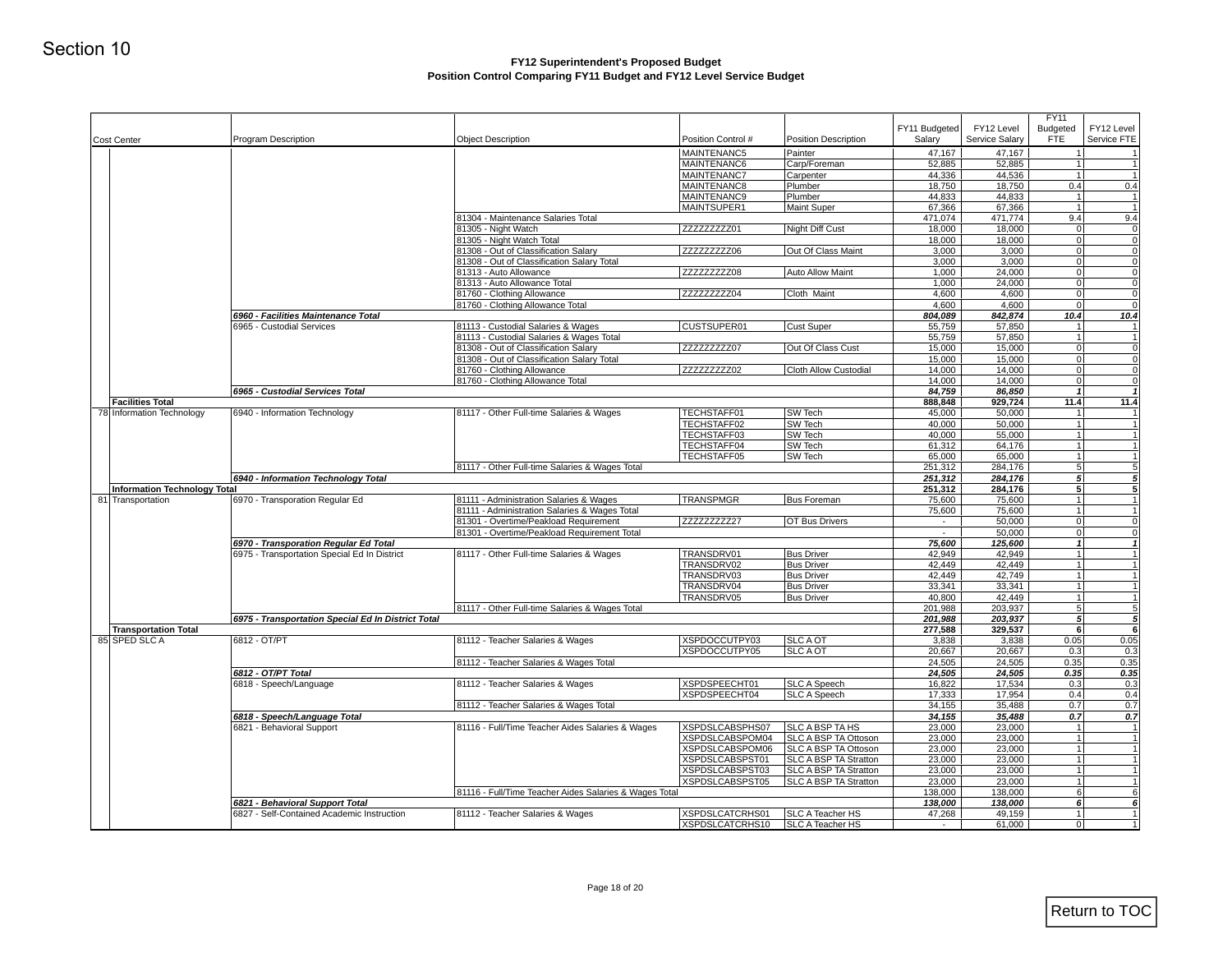| <b>Program Description</b>                       | <b>Object Description</b>                                                                                                                                                                           | Position Control #                                                                                                                                                                                                                                                                                                                                                                 | Position Description                                                                                                                                                                                                                                                                                                                                                                                                                                                                                                                                                                                                                                                                                                                                                  | FY11 Budgeted<br>Salary                                                                                                                                                                                                                                                                                                                                                                                                                                                                                                                                                                                                                                                                                                                                                               | FY12 Level<br>Service Salary                                                                                                                                                                                                                                                                                                                                   | Budgeted<br><b>FTE</b>                                                                                                                                                                                                                                                                                                                                                                                             | FY12 Level<br>Service FTE                                                                                                                                                                                                                                                                                                                                                                                                       |
|--------------------------------------------------|-----------------------------------------------------------------------------------------------------------------------------------------------------------------------------------------------------|------------------------------------------------------------------------------------------------------------------------------------------------------------------------------------------------------------------------------------------------------------------------------------------------------------------------------------------------------------------------------------|-----------------------------------------------------------------------------------------------------------------------------------------------------------------------------------------------------------------------------------------------------------------------------------------------------------------------------------------------------------------------------------------------------------------------------------------------------------------------------------------------------------------------------------------------------------------------------------------------------------------------------------------------------------------------------------------------------------------------------------------------------------------------|---------------------------------------------------------------------------------------------------------------------------------------------------------------------------------------------------------------------------------------------------------------------------------------------------------------------------------------------------------------------------------------------------------------------------------------------------------------------------------------------------------------------------------------------------------------------------------------------------------------------------------------------------------------------------------------------------------------------------------------------------------------------------------------|----------------------------------------------------------------------------------------------------------------------------------------------------------------------------------------------------------------------------------------------------------------------------------------------------------------------------------------------------------------|--------------------------------------------------------------------------------------------------------------------------------------------------------------------------------------------------------------------------------------------------------------------------------------------------------------------------------------------------------------------------------------------------------------------|---------------------------------------------------------------------------------------------------------------------------------------------------------------------------------------------------------------------------------------------------------------------------------------------------------------------------------------------------------------------------------------------------------------------------------|
|                                                  |                                                                                                                                                                                                     | XSPDSLCATCROM03                                                                                                                                                                                                                                                                                                                                                                    | SLC A Teacher Ottoson                                                                                                                                                                                                                                                                                                                                                                                                                                                                                                                                                                                                                                                                                                                                                 | 43,332                                                                                                                                                                                                                                                                                                                                                                                                                                                                                                                                                                                                                                                                                                                                                                                | 44,885                                                                                                                                                                                                                                                                                                                                                         | 1                                                                                                                                                                                                                                                                                                                                                                                                                  |                                                                                                                                                                                                                                                                                                                                                                                                                                 |
|                                                  |                                                                                                                                                                                                     | XSPDSLCATCROM09                                                                                                                                                                                                                                                                                                                                                                    | SLC A Teacher Ottoson                                                                                                                                                                                                                                                                                                                                                                                                                                                                                                                                                                                                                                                                                                                                                 | 48,695                                                                                                                                                                                                                                                                                                                                                                                                                                                                                                                                                                                                                                                                                                                                                                                | 50,597                                                                                                                                                                                                                                                                                                                                                         |                                                                                                                                                                                                                                                                                                                                                                                                                    |                                                                                                                                                                                                                                                                                                                                                                                                                                 |
|                                                  |                                                                                                                                                                                                     |                                                                                                                                                                                                                                                                                                                                                                                    |                                                                                                                                                                                                                                                                                                                                                                                                                                                                                                                                                                                                                                                                                                                                                                       |                                                                                                                                                                                                                                                                                                                                                                                                                                                                                                                                                                                                                                                                                                                                                                                       |                                                                                                                                                                                                                                                                                                                                                                |                                                                                                                                                                                                                                                                                                                                                                                                                    |                                                                                                                                                                                                                                                                                                                                                                                                                                 |
|                                                  |                                                                                                                                                                                                     |                                                                                                                                                                                                                                                                                                                                                                                    |                                                                                                                                                                                                                                                                                                                                                                                                                                                                                                                                                                                                                                                                                                                                                                       |                                                                                                                                                                                                                                                                                                                                                                                                                                                                                                                                                                                                                                                                                                                                                                                       |                                                                                                                                                                                                                                                                                                                                                                |                                                                                                                                                                                                                                                                                                                                                                                                                    |                                                                                                                                                                                                                                                                                                                                                                                                                                 |
|                                                  |                                                                                                                                                                                                     | XSPDSLCATCRST06                                                                                                                                                                                                                                                                                                                                                                    | SLC A Teacher Stratton                                                                                                                                                                                                                                                                                                                                                                                                                                                                                                                                                                                                                                                                                                                                                | 69,540                                                                                                                                                                                                                                                                                                                                                                                                                                                                                                                                                                                                                                                                                                                                                                                | 69,540                                                                                                                                                                                                                                                                                                                                                         |                                                                                                                                                                                                                                                                                                                                                                                                                    |                                                                                                                                                                                                                                                                                                                                                                                                                                 |
|                                                  |                                                                                                                                                                                                     |                                                                                                                                                                                                                                                                                                                                                                                    |                                                                                                                                                                                                                                                                                                                                                                                                                                                                                                                                                                                                                                                                                                                                                                       | 43,332                                                                                                                                                                                                                                                                                                                                                                                                                                                                                                                                                                                                                                                                                                                                                                                | 44,885                                                                                                                                                                                                                                                                                                                                                         |                                                                                                                                                                                                                                                                                                                                                                                                                    |                                                                                                                                                                                                                                                                                                                                                                                                                                 |
|                                                  |                                                                                                                                                                                                     |                                                                                                                                                                                                                                                                                                                                                                                    |                                                                                                                                                                                                                                                                                                                                                                                                                                                                                                                                                                                                                                                                                                                                                                       |                                                                                                                                                                                                                                                                                                                                                                                                                                                                                                                                                                                                                                                                                                                                                                                       |                                                                                                                                                                                                                                                                                                                                                                |                                                                                                                                                                                                                                                                                                                                                                                                                    |                                                                                                                                                                                                                                                                                                                                                                                                                                 |
|                                                  |                                                                                                                                                                                                     | XSPDSLCAATAHS12                                                                                                                                                                                                                                                                                                                                                                    | <b>SLC A TA HS</b>                                                                                                                                                                                                                                                                                                                                                                                                                                                                                                                                                                                                                                                                                                                                                    | 15,586                                                                                                                                                                                                                                                                                                                                                                                                                                                                                                                                                                                                                                                                                                                                                                                |                                                                                                                                                                                                                                                                                                                                                                |                                                                                                                                                                                                                                                                                                                                                                                                                    |                                                                                                                                                                                                                                                                                                                                                                                                                                 |
|                                                  |                                                                                                                                                                                                     | XSPDSLCAATAHS16                                                                                                                                                                                                                                                                                                                                                                    | SLC A TA HS                                                                                                                                                                                                                                                                                                                                                                                                                                                                                                                                                                                                                                                                                                                                                           | $\sim$                                                                                                                                                                                                                                                                                                                                                                                                                                                                                                                                                                                                                                                                                                                                                                                | 15,586                                                                                                                                                                                                                                                                                                                                                         |                                                                                                                                                                                                                                                                                                                                                                                                                    |                                                                                                                                                                                                                                                                                                                                                                                                                                 |
|                                                  |                                                                                                                                                                                                     |                                                                                                                                                                                                                                                                                                                                                                                    |                                                                                                                                                                                                                                                                                                                                                                                                                                                                                                                                                                                                                                                                                                                                                                       | 15,586                                                                                                                                                                                                                                                                                                                                                                                                                                                                                                                                                                                                                                                                                                                                                                                | 15,586                                                                                                                                                                                                                                                                                                                                                         |                                                                                                                                                                                                                                                                                                                                                                                                                    |                                                                                                                                                                                                                                                                                                                                                                                                                                 |
|                                                  |                                                                                                                                                                                                     |                                                                                                                                                                                                                                                                                                                                                                                    |                                                                                                                                                                                                                                                                                                                                                                                                                                                                                                                                                                                                                                                                                                                                                                       |                                                                                                                                                                                                                                                                                                                                                                                                                                                                                                                                                                                                                                                                                                                                                                                       |                                                                                                                                                                                                                                                                                                                                                                |                                                                                                                                                                                                                                                                                                                                                                                                                    |                                                                                                                                                                                                                                                                                                                                                                                                                                 |
|                                                  |                                                                                                                                                                                                     |                                                                                                                                                                                                                                                                                                                                                                                    |                                                                                                                                                                                                                                                                                                                                                                                                                                                                                                                                                                                                                                                                                                                                                                       |                                                                                                                                                                                                                                                                                                                                                                                                                                                                                                                                                                                                                                                                                                                                                                                       |                                                                                                                                                                                                                                                                                                                                                                |                                                                                                                                                                                                                                                                                                                                                                                                                    |                                                                                                                                                                                                                                                                                                                                                                                                                                 |
|                                                  |                                                                                                                                                                                                     | XSPDSLCAATAOM05                                                                                                                                                                                                                                                                                                                                                                    | SLC A TA Ottoson                                                                                                                                                                                                                                                                                                                                                                                                                                                                                                                                                                                                                                                                                                                                                      | 15,586                                                                                                                                                                                                                                                                                                                                                                                                                                                                                                                                                                                                                                                                                                                                                                                | 15,586                                                                                                                                                                                                                                                                                                                                                         |                                                                                                                                                                                                                                                                                                                                                                                                                    |                                                                                                                                                                                                                                                                                                                                                                                                                                 |
|                                                  |                                                                                                                                                                                                     |                                                                                                                                                                                                                                                                                                                                                                                    |                                                                                                                                                                                                                                                                                                                                                                                                                                                                                                                                                                                                                                                                                                                                                                       |                                                                                                                                                                                                                                                                                                                                                                                                                                                                                                                                                                                                                                                                                                                                                                                       |                                                                                                                                                                                                                                                                                                                                                                |                                                                                                                                                                                                                                                                                                                                                                                                                    |                                                                                                                                                                                                                                                                                                                                                                                                                                 |
|                                                  |                                                                                                                                                                                                     |                                                                                                                                                                                                                                                                                                                                                                                    |                                                                                                                                                                                                                                                                                                                                                                                                                                                                                                                                                                                                                                                                                                                                                                       |                                                                                                                                                                                                                                                                                                                                                                                                                                                                                                                                                                                                                                                                                                                                                                                       |                                                                                                                                                                                                                                                                                                                                                                |                                                                                                                                                                                                                                                                                                                                                                                                                    |                                                                                                                                                                                                                                                                                                                                                                                                                                 |
|                                                  |                                                                                                                                                                                                     |                                                                                                                                                                                                                                                                                                                                                                                    | <b>SLC A TA Stratton</b>                                                                                                                                                                                                                                                                                                                                                                                                                                                                                                                                                                                                                                                                                                                                              |                                                                                                                                                                                                                                                                                                                                                                                                                                                                                                                                                                                                                                                                                                                                                                                       |                                                                                                                                                                                                                                                                                                                                                                |                                                                                                                                                                                                                                                                                                                                                                                                                    |                                                                                                                                                                                                                                                                                                                                                                                                                                 |
|                                                  |                                                                                                                                                                                                     | XSPDSLCAATAST13                                                                                                                                                                                                                                                                                                                                                                    | <b>SLC A TA Stratton</b>                                                                                                                                                                                                                                                                                                                                                                                                                                                                                                                                                                                                                                                                                                                                              | 15,586                                                                                                                                                                                                                                                                                                                                                                                                                                                                                                                                                                                                                                                                                                                                                                                | 15,586                                                                                                                                                                                                                                                                                                                                                         |                                                                                                                                                                                                                                                                                                                                                                                                                    |                                                                                                                                                                                                                                                                                                                                                                                                                                 |
|                                                  |                                                                                                                                                                                                     |                                                                                                                                                                                                                                                                                                                                                                                    |                                                                                                                                                                                                                                                                                                                                                                                                                                                                                                                                                                                                                                                                                                                                                                       |                                                                                                                                                                                                                                                                                                                                                                                                                                                                                                                                                                                                                                                                                                                                                                                       |                                                                                                                                                                                                                                                                                                                                                                |                                                                                                                                                                                                                                                                                                                                                                                                                    |                                                                                                                                                                                                                                                                                                                                                                                                                                 |
|                                                  |                                                                                                                                                                                                     |                                                                                                                                                                                                                                                                                                                                                                                    |                                                                                                                                                                                                                                                                                                                                                                                                                                                                                                                                                                                                                                                                                                                                                                       |                                                                                                                                                                                                                                                                                                                                                                                                                                                                                                                                                                                                                                                                                                                                                                                       |                                                                                                                                                                                                                                                                                                                                                                |                                                                                                                                                                                                                                                                                                                                                                                                                    |                                                                                                                                                                                                                                                                                                                                                                                                                                 |
|                                                  |                                                                                                                                                                                                     |                                                                                                                                                                                                                                                                                                                                                                                    |                                                                                                                                                                                                                                                                                                                                                                                                                                                                                                                                                                                                                                                                                                                                                                       | 218,204                                                                                                                                                                                                                                                                                                                                                                                                                                                                                                                                                                                                                                                                                                                                                                               | 249,376                                                                                                                                                                                                                                                                                                                                                        |                                                                                                                                                                                                                                                                                                                                                                                                                    | 16                                                                                                                                                                                                                                                                                                                                                                                                                              |
| 6827 - Self-Contained Academic Instruction Total |                                                                                                                                                                                                     |                                                                                                                                                                                                                                                                                                                                                                                    |                                                                                                                                                                                                                                                                                                                                                                                                                                                                                                                                                                                                                                                                                                                                                                       | 597,951                                                                                                                                                                                                                                                                                                                                                                                                                                                                                                                                                                                                                                                                                                                                                                               | 760,369                                                                                                                                                                                                                                                                                                                                                        |                                                                                                                                                                                                                                                                                                                                                                                                                    | 25                                                                                                                                                                                                                                                                                                                                                                                                                              |
|                                                  |                                                                                                                                                                                                     |                                                                                                                                                                                                                                                                                                                                                                                    |                                                                                                                                                                                                                                                                                                                                                                                                                                                                                                                                                                                                                                                                                                                                                                       |                                                                                                                                                                                                                                                                                                                                                                                                                                                                                                                                                                                                                                                                                                                                                                                       |                                                                                                                                                                                                                                                                                                                                                                |                                                                                                                                                                                                                                                                                                                                                                                                                    | 0.2<br>0.8                                                                                                                                                                                                                                                                                                                                                                                                                      |
|                                                  |                                                                                                                                                                                                     |                                                                                                                                                                                                                                                                                                                                                                                    |                                                                                                                                                                                                                                                                                                                                                                                                                                                                                                                                                                                                                                                                                                                                                                       |                                                                                                                                                                                                                                                                                                                                                                                                                                                                                                                                                                                                                                                                                                                                                                                       |                                                                                                                                                                                                                                                                                                                                                                |                                                                                                                                                                                                                                                                                                                                                                                                                    | 0.6                                                                                                                                                                                                                                                                                                                                                                                                                             |
|                                                  | 81112 - Teacher Salaries & Wages Total                                                                                                                                                              |                                                                                                                                                                                                                                                                                                                                                                                    |                                                                                                                                                                                                                                                                                                                                                                                                                                                                                                                                                                                                                                                                                                                                                                       | 86,193                                                                                                                                                                                                                                                                                                                                                                                                                                                                                                                                                                                                                                                                                                                                                                                | 90,004                                                                                                                                                                                                                                                                                                                                                         |                                                                                                                                                                                                                                                                                                                                                                                                                    | 1.6                                                                                                                                                                                                                                                                                                                                                                                                                             |
| 6833 - Social Workers Total                      |                                                                                                                                                                                                     |                                                                                                                                                                                                                                                                                                                                                                                    |                                                                                                                                                                                                                                                                                                                                                                                                                                                                                                                                                                                                                                                                                                                                                                       | 86,193                                                                                                                                                                                                                                                                                                                                                                                                                                                                                                                                                                                                                                                                                                                                                                                | 90,004                                                                                                                                                                                                                                                                                                                                                         |                                                                                                                                                                                                                                                                                                                                                                                                                    | 1.6                                                                                                                                                                                                                                                                                                                                                                                                                             |
|                                                  |                                                                                                                                                                                                     |                                                                                                                                                                                                                                                                                                                                                                                    |                                                                                                                                                                                                                                                                                                                                                                                                                                                                                                                                                                                                                                                                                                                                                                       |                                                                                                                                                                                                                                                                                                                                                                                                                                                                                                                                                                                                                                                                                                                                                                                       |                                                                                                                                                                                                                                                                                                                                                                |                                                                                                                                                                                                                                                                                                                                                                                                                    | 33.65<br>0.05                                                                                                                                                                                                                                                                                                                                                                                                                   |
|                                                  |                                                                                                                                                                                                     |                                                                                                                                                                                                                                                                                                                                                                                    |                                                                                                                                                                                                                                                                                                                                                                                                                                                                                                                                                                                                                                                                                                                                                                       |                                                                                                                                                                                                                                                                                                                                                                                                                                                                                                                                                                                                                                                                                                                                                                                       |                                                                                                                                                                                                                                                                                                                                                                |                                                                                                                                                                                                                                                                                                                                                                                                                    | 0.2                                                                                                                                                                                                                                                                                                                                                                                                                             |
|                                                  | 81112 - Teacher Salaries & Wages Total                                                                                                                                                              |                                                                                                                                                                                                                                                                                                                                                                                    |                                                                                                                                                                                                                                                                                                                                                                                                                                                                                                                                                                                                                                                                                                                                                                       | 17,616                                                                                                                                                                                                                                                                                                                                                                                                                                                                                                                                                                                                                                                                                                                                                                                | 17,616                                                                                                                                                                                                                                                                                                                                                         |                                                                                                                                                                                                                                                                                                                                                                                                                    | 0.25                                                                                                                                                                                                                                                                                                                                                                                                                            |
|                                                  |                                                                                                                                                                                                     |                                                                                                                                                                                                                                                                                                                                                                                    |                                                                                                                                                                                                                                                                                                                                                                                                                                                                                                                                                                                                                                                                                                                                                                       | 17,616                                                                                                                                                                                                                                                                                                                                                                                                                                                                                                                                                                                                                                                                                                                                                                                |                                                                                                                                                                                                                                                                                                                                                                |                                                                                                                                                                                                                                                                                                                                                                                                                    | 0.25                                                                                                                                                                                                                                                                                                                                                                                                                            |
|                                                  |                                                                                                                                                                                                     |                                                                                                                                                                                                                                                                                                                                                                                    |                                                                                                                                                                                                                                                                                                                                                                                                                                                                                                                                                                                                                                                                                                                                                                       |                                                                                                                                                                                                                                                                                                                                                                                                                                                                                                                                                                                                                                                                                                                                                                                       |                                                                                                                                                                                                                                                                                                                                                                |                                                                                                                                                                                                                                                                                                                                                                                                                    | 0.2<br>0.2                                                                                                                                                                                                                                                                                                                                                                                                                      |
|                                                  |                                                                                                                                                                                                     |                                                                                                                                                                                                                                                                                                                                                                                    |                                                                                                                                                                                                                                                                                                                                                                                                                                                                                                                                                                                                                                                                                                                                                                       |                                                                                                                                                                                                                                                                                                                                                                                                                                                                                                                                                                                                                                                                                                                                                                                       |                                                                                                                                                                                                                                                                                                                                                                |                                                                                                                                                                                                                                                                                                                                                                                                                    | 0.4                                                                                                                                                                                                                                                                                                                                                                                                                             |
| 6818 - Speech/Language Total                     |                                                                                                                                                                                                     |                                                                                                                                                                                                                                                                                                                                                                                    |                                                                                                                                                                                                                                                                                                                                                                                                                                                                                                                                                                                                                                                                                                                                                                       | 24,668                                                                                                                                                                                                                                                                                                                                                                                                                                                                                                                                                                                                                                                                                                                                                                                | 25,997                                                                                                                                                                                                                                                                                                                                                         |                                                                                                                                                                                                                                                                                                                                                                                                                    | 0.4                                                                                                                                                                                                                                                                                                                                                                                                                             |
|                                                  |                                                                                                                                                                                                     |                                                                                                                                                                                                                                                                                                                                                                                    |                                                                                                                                                                                                                                                                                                                                                                                                                                                                                                                                                                                                                                                                                                                                                                       |                                                                                                                                                                                                                                                                                                                                                                                                                                                                                                                                                                                                                                                                                                                                                                                       |                                                                                                                                                                                                                                                                                                                                                                |                                                                                                                                                                                                                                                                                                                                                                                                                    |                                                                                                                                                                                                                                                                                                                                                                                                                                 |
|                                                  |                                                                                                                                                                                                     |                                                                                                                                                                                                                                                                                                                                                                                    |                                                                                                                                                                                                                                                                                                                                                                                                                                                                                                                                                                                                                                                                                                                                                                       |                                                                                                                                                                                                                                                                                                                                                                                                                                                                                                                                                                                                                                                                                                                                                                                       |                                                                                                                                                                                                                                                                                                                                                                |                                                                                                                                                                                                                                                                                                                                                                                                                    |                                                                                                                                                                                                                                                                                                                                                                                                                                 |
|                                                  |                                                                                                                                                                                                     | XSPDSLCBBSPHS05                                                                                                                                                                                                                                                                                                                                                                    | SLC B BSP TA HS                                                                                                                                                                                                                                                                                                                                                                                                                                                                                                                                                                                                                                                                                                                                                       | 9,200                                                                                                                                                                                                                                                                                                                                                                                                                                                                                                                                                                                                                                                                                                                                                                                 | 9,200                                                                                                                                                                                                                                                                                                                                                          |                                                                                                                                                                                                                                                                                                                                                                                                                    | 0.4                                                                                                                                                                                                                                                                                                                                                                                                                             |
|                                                  |                                                                                                                                                                                                     | XSPDSLCBBSPOM03                                                                                                                                                                                                                                                                                                                                                                    | <b>SLC B BSP TA Ottoson</b>                                                                                                                                                                                                                                                                                                                                                                                                                                                                                                                                                                                                                                                                                                                                           | 23,000                                                                                                                                                                                                                                                                                                                                                                                                                                                                                                                                                                                                                                                                                                                                                                                | 23,000                                                                                                                                                                                                                                                                                                                                                         |                                                                                                                                                                                                                                                                                                                                                                                                                    |                                                                                                                                                                                                                                                                                                                                                                                                                                 |
|                                                  |                                                                                                                                                                                                     |                                                                                                                                                                                                                                                                                                                                                                                    |                                                                                                                                                                                                                                                                                                                                                                                                                                                                                                                                                                                                                                                                                                                                                                       |                                                                                                                                                                                                                                                                                                                                                                                                                                                                                                                                                                                                                                                                                                                                                                                       |                                                                                                                                                                                                                                                                                                                                                                |                                                                                                                                                                                                                                                                                                                                                                                                                    | 4.4                                                                                                                                                                                                                                                                                                                                                                                                                             |
|                                                  |                                                                                                                                                                                                     |                                                                                                                                                                                                                                                                                                                                                                                    |                                                                                                                                                                                                                                                                                                                                                                                                                                                                                                                                                                                                                                                                                                                                                                       |                                                                                                                                                                                                                                                                                                                                                                                                                                                                                                                                                                                                                                                                                                                                                                                       |                                                                                                                                                                                                                                                                                                                                                                |                                                                                                                                                                                                                                                                                                                                                                                                                    | 4.4                                                                                                                                                                                                                                                                                                                                                                                                                             |
|                                                  |                                                                                                                                                                                                     | XSPDSLCBTCRDA02                                                                                                                                                                                                                                                                                                                                                                    | SLC B Teacher Dallin                                                                                                                                                                                                                                                                                                                                                                                                                                                                                                                                                                                                                                                                                                                                                  | 48,694                                                                                                                                                                                                                                                                                                                                                                                                                                                                                                                                                                                                                                                                                                                                                                                | 50,597                                                                                                                                                                                                                                                                                                                                                         |                                                                                                                                                                                                                                                                                                                                                                                                                    |                                                                                                                                                                                                                                                                                                                                                                                                                                 |
|                                                  |                                                                                                                                                                                                     |                                                                                                                                                                                                                                                                                                                                                                                    |                                                                                                                                                                                                                                                                                                                                                                                                                                                                                                                                                                                                                                                                                                                                                                       | $\sim$                                                                                                                                                                                                                                                                                                                                                                                                                                                                                                                                                                                                                                                                                                                                                                                |                                                                                                                                                                                                                                                                                                                                                                |                                                                                                                                                                                                                                                                                                                                                                                                                    |                                                                                                                                                                                                                                                                                                                                                                                                                                 |
|                                                  |                                                                                                                                                                                                     |                                                                                                                                                                                                                                                                                                                                                                                    |                                                                                                                                                                                                                                                                                                                                                                                                                                                                                                                                                                                                                                                                                                                                                                       |                                                                                                                                                                                                                                                                                                                                                                                                                                                                                                                                                                                                                                                                                                                                                                                       |                                                                                                                                                                                                                                                                                                                                                                |                                                                                                                                                                                                                                                                                                                                                                                                                    | 0.4                                                                                                                                                                                                                                                                                                                                                                                                                             |
|                                                  |                                                                                                                                                                                                     |                                                                                                                                                                                                                                                                                                                                                                                    | SLC B Teacher HS                                                                                                                                                                                                                                                                                                                                                                                                                                                                                                                                                                                                                                                                                                                                                      |                                                                                                                                                                                                                                                                                                                                                                                                                                                                                                                                                                                                                                                                                                                                                                                       |                                                                                                                                                                                                                                                                                                                                                                |                                                                                                                                                                                                                                                                                                                                                                                                                    |                                                                                                                                                                                                                                                                                                                                                                                                                                 |
|                                                  |                                                                                                                                                                                                     | XSPDSLCBTCROM05                                                                                                                                                                                                                                                                                                                                                                    | <b>SLC B Teacher Ottoson</b>                                                                                                                                                                                                                                                                                                                                                                                                                                                                                                                                                                                                                                                                                                                                          | 42,097                                                                                                                                                                                                                                                                                                                                                                                                                                                                                                                                                                                                                                                                                                                                                                                | 43,332                                                                                                                                                                                                                                                                                                                                                         |                                                                                                                                                                                                                                                                                                                                                                                                                    |                                                                                                                                                                                                                                                                                                                                                                                                                                 |
|                                                  |                                                                                                                                                                                                     |                                                                                                                                                                                                                                                                                                                                                                                    |                                                                                                                                                                                                                                                                                                                                                                                                                                                                                                                                                                                                                                                                                                                                                                       |                                                                                                                                                                                                                                                                                                                                                                                                                                                                                                                                                                                                                                                                                                                                                                                       |                                                                                                                                                                                                                                                                                                                                                                |                                                                                                                                                                                                                                                                                                                                                                                                                    |                                                                                                                                                                                                                                                                                                                                                                                                                                 |
|                                                  |                                                                                                                                                                                                     |                                                                                                                                                                                                                                                                                                                                                                                    |                                                                                                                                                                                                                                                                                                                                                                                                                                                                                                                                                                                                                                                                                                                                                                       |                                                                                                                                                                                                                                                                                                                                                                                                                                                                                                                                                                                                                                                                                                                                                                                       |                                                                                                                                                                                                                                                                                                                                                                |                                                                                                                                                                                                                                                                                                                                                                                                                    | 8.4                                                                                                                                                                                                                                                                                                                                                                                                                             |
|                                                  | 81116 - Full/Time Teacher Aides Salaries & Wages                                                                                                                                                    | XSPDSLCBATADA01                                                                                                                                                                                                                                                                                                                                                                    | SLC B TA Dallin                                                                                                                                                                                                                                                                                                                                                                                                                                                                                                                                                                                                                                                                                                                                                       |                                                                                                                                                                                                                                                                                                                                                                                                                                                                                                                                                                                                                                                                                                                                                                                       |                                                                                                                                                                                                                                                                                                                                                                |                                                                                                                                                                                                                                                                                                                                                                                                                    |                                                                                                                                                                                                                                                                                                                                                                                                                                 |
|                                                  |                                                                                                                                                                                                     | XSPDSLCBATADA02                                                                                                                                                                                                                                                                                                                                                                    | <b>SLC B TA Dallin</b>                                                                                                                                                                                                                                                                                                                                                                                                                                                                                                                                                                                                                                                                                                                                                | 15,586                                                                                                                                                                                                                                                                                                                                                                                                                                                                                                                                                                                                                                                                                                                                                                                | 15,586                                                                                                                                                                                                                                                                                                                                                         |                                                                                                                                                                                                                                                                                                                                                                                                                    |                                                                                                                                                                                                                                                                                                                                                                                                                                 |
|                                                  |                                                                                                                                                                                                     |                                                                                                                                                                                                                                                                                                                                                                                    |                                                                                                                                                                                                                                                                                                                                                                                                                                                                                                                                                                                                                                                                                                                                                                       | 15,586                                                                                                                                                                                                                                                                                                                                                                                                                                                                                                                                                                                                                                                                                                                                                                                | 15,586                                                                                                                                                                                                                                                                                                                                                         | 1 <sup>1</sup>                                                                                                                                                                                                                                                                                                                                                                                                     |                                                                                                                                                                                                                                                                                                                                                                                                                                 |
|                                                  |                                                                                                                                                                                                     | XSPDSLCBATAHS05<br>XSPDSLCBATAHS07                                                                                                                                                                                                                                                                                                                                                 | SLC B TA HS<br>SLC B TA HS                                                                                                                                                                                                                                                                                                                                                                                                                                                                                                                                                                                                                                                                                                                                            | 15,586<br>15,586                                                                                                                                                                                                                                                                                                                                                                                                                                                                                                                                                                                                                                                                                                                                                                      | 15,586<br>15,586                                                                                                                                                                                                                                                                                                                                               | 1                                                                                                                                                                                                                                                                                                                                                                                                                  |                                                                                                                                                                                                                                                                                                                                                                                                                                 |
|                                                  |                                                                                                                                                                                                     |                                                                                                                                                                                                                                                                                                                                                                                    |                                                                                                                                                                                                                                                                                                                                                                                                                                                                                                                                                                                                                                                                                                                                                                       |                                                                                                                                                                                                                                                                                                                                                                                                                                                                                                                                                                                                                                                                                                                                                                                       |                                                                                                                                                                                                                                                                                                                                                                |                                                                                                                                                                                                                                                                                                                                                                                                                    |                                                                                                                                                                                                                                                                                                                                                                                                                                 |
|                                                  | 6833 - Social Workers<br>6812 - OT/PT<br>6812 - OT/PT Total<br>6818 - Speech/Language<br>6821 - Behavioral Support<br>6821 - Behavioral Support Total<br>6827 - Self-Contained Academic Instruction | 81112 - Teacher Salaries & Wages Total<br>81116 - Full/Time Teacher Aides Salaries & Wages<br>81112 - Teacher Salaries & Wages<br>81112 - Teacher Salaries & Wages<br>81112 - Teacher Salaries & Wages<br>81112 - Teacher Salaries & Wages Total<br>81116 - Full/Time Teacher Aides Salaries & Wages<br>81112 - Teacher Salaries & Wages<br>81112 - Teacher Salaries & Wages Total | XSPDSLCATCROM11<br>XSPDSLCATCRST04<br>XSPDSLCATCRST05<br>XSPDSLCATCRST07<br>XSPDSLCAATAHS11<br>XSPDSLCAATAOM01<br>XSPDSLCAATAOM02<br>XSPDSLCAATAOM03<br>XSPDSLCAATAOM04<br>XSPDSLCAATAOM10<br>XSPDSLCAATAST07<br>XSPDSLCAATAST08<br>XSPDSLCAATAST09<br>XSPDSLCAATAST14<br>XSPDSLCAATAST15<br>XSPDSLCAATAST17<br>81116 - Full/Time Teacher Aides Salaries & Wages Total<br>XSPDSOCWKR01<br>XSPDSOCWKR02<br>XSPDSOCWKR09<br>XSPDOCCUTPY03<br>XSPDOCCUTPY05<br>XSPDSPEECHT01<br>XSPDSPEECHT07<br>XSPDSLCBBSPDA01<br>XSPDSLCBBSPDA02<br>XSPDSLCBBSPHS04<br>81116 - Full/Time Teacher Aides Salaries & Wages Total<br>XSPDSLCBTCRDA01<br>XSPDSLCBTCRDA08<br>XSPDSLCBTCRHS03<br>XSPDSLCBTCRHS04<br>XSPDSLCBTCRHS06<br>XSPDSLCBTCROM07<br>XSPDSLCBTCROM09<br>XSPDSLCBATADA03 | SLC A Teacher Ottoson<br><b>SLC A Teacher Stratton</b><br>SLC A Teacher Stratton<br><b>SLC A Teacher Stratton</b><br><b>SLC A TA HS</b><br>SLC A TA Ottoson<br>SLC A TA Ottoson<br>SLC A TA Ottoson<br>SLC A TA Ottoson<br>SLC A TA Ottoson<br>SLC A TA Stratton<br>SLC A TA Stratton<br><b>SLC A TA Stratton</b><br><b>SLC A TA Stratton</b><br><b>SLC A TA Stratton</b><br>SLC A Social Worker<br>SLC A Social Worker<br>SLC A Social Worker<br>SLC B OT<br><b>SLC B OT</b><br><b>SLC B Speech</b><br><b>SLC B Speech</b><br>SLC B BSP TA Dallin<br>SLC B BSP TA Dallin<br>SLC B BSP TA HS<br><b>SLC B Teacher Dallin</b><br><b>SLC B Teacher Dallin</b><br>SLC B Teacher HS<br>SLC B Teacher HS<br><b>SLC B Teacher Ottoson</b><br>SLC B Teacher Ottoson<br><b>SLC B TA Dallin</b> | 68,889<br>58,691<br>379,747<br>15,586<br>15,586<br>15,586<br>15,586<br>15,586<br>15,586<br>15,586<br>15,586<br>15,586<br>15,586<br>$\sim$<br>10,596<br>42,382<br>33,215<br>880,804<br>3,838<br>13,778<br>11,215<br>13,454<br>24,668<br>23,000<br>23,000<br>23,000<br>101,200<br>101,200<br>43,332<br>63,507<br>16,839<br>43,939<br>40,574<br>298,982<br>15,586 | 61,000<br>68,889<br>61,039<br>510,993<br>15,586<br>15,586<br>15,586<br>15,586<br>15,586<br>15,586<br>15,586<br>15,586<br>15,586<br>15,586<br>15,586<br>15,586<br>11,072<br>44,287<br>34,645<br>1,048,366<br>3,838<br>13,778<br>17,616<br>11,689<br>14,308<br>25,997<br>23,000<br>23,000<br>23,000<br>101,200<br>101,200<br>44,885<br>61,000<br>68,889<br>16,839<br>45,841<br>42,035<br>61,000<br>434,418<br>15,586 | 1 <sup>1</sup><br>$\overline{0}$<br>1<br>1<br>1<br>1<br>7 <sup>1</sup><br>1 <sup>1</sup><br>1<br> 0 <br>1<br>1<br>1<br>1<br>1<br>1<br>1<br>1<br>1<br>1<br>1<br>1<br> 0 <br>14<br>21<br>0.2<br>0.8<br>0.6<br>1.6<br>1.6<br>29.65<br>0.05<br>0.2<br>0.25<br>0.25<br>0.2<br>0.2<br>0.4<br>0.4<br>1<br>1<br>1<br>0.4<br>$\overline{1}$<br>4.4<br>4.4<br>1<br>1<br>$\circ$<br>1<br>0.4<br>11<br>1<br>1<br> 0 <br>6.4<br>11<br>1<br>1 |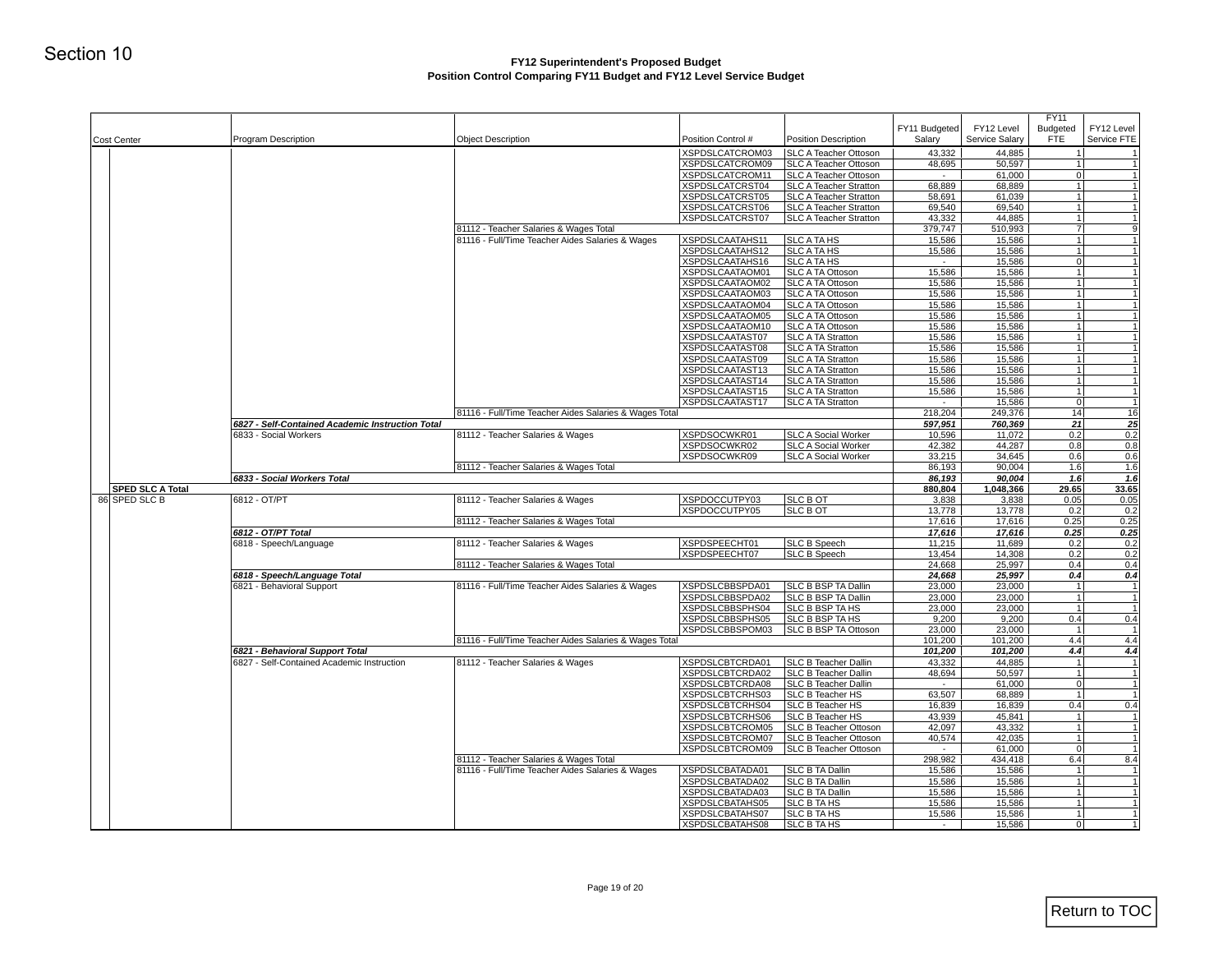|                         |                                                                               |                                                                            |                                       |                                                                  | FY11 Budgeted      | FY12 Level               | <b>FY11</b><br>Budgeted | FY12 Level     |
|-------------------------|-------------------------------------------------------------------------------|----------------------------------------------------------------------------|---------------------------------------|------------------------------------------------------------------|--------------------|--------------------------|-------------------------|----------------|
| Cost Center             | Program Description                                                           | <b>Object Description</b>                                                  | Position Control #<br>XSPDSLCBATAOM04 | Position Description<br><b>SLC B TA Ottoson</b>                  | Salary<br>15,586   | Service Salary<br>15,586 | <b>FTE</b><br>11        | Service FTE    |
|                         |                                                                               |                                                                            | XSPDSLCBATAOM06                       | SLC B TA Ottoson                                                 | 15,586             | 15,586                   | 1 <sup>1</sup>          |                |
|                         |                                                                               |                                                                            | XSPDSLCBATAOM09                       | SLC B TA Ottoson                                                 | $\sim$             | 15,586                   | 0                       |                |
|                         | 6827 - Self-Contained Academic Instruction Total                              | 81116 - Full/Time Teacher Aides Salaries & Wages Total                     |                                       |                                                                  | 109,102<br>408,084 | 140,274<br>574,692       | 71<br>13.4              | 17.4           |
|                         | 6833 - Social Workers                                                         | 81112 - Teacher Salaries & Wages                                           | XSPDSOCWKR03                          | <b>SLC B Social Worker</b><br><b>SLC B Social Worker</b>         | 46,193             | 48,476                   | 0.8                     | 0.8            |
|                         |                                                                               |                                                                            | XSPDSOCWKR04<br>XSPDSOCWKR05          | <b>SLC B Social Worker</b>                                       | 42,417<br>44,455   | 44,455<br>48,222         | 0.7<br>0.7              | 0.7<br>0.7     |
|                         |                                                                               |                                                                            | XSPDSOCWKR06                          | <b>SLC B Social Worker</b>                                       | 51,023             | 51,023                   | 0.7                     | 0.7            |
|                         | 6833 - Social Workers Total                                                   | 81112 - Teacher Salaries & Wages Total                                     |                                       |                                                                  | 184,087<br>184,087 | 192,176<br>192,176       | 2.9<br>2.9              | 2.9<br>2.9     |
| <b>SPED SLC B Total</b> |                                                                               |                                                                            |                                       |                                                                  | 735,656            | 911,681                  | 21.35                   | 25.35          |
| 87 SPED SLC C           | 6812 - OT/PT                                                                  | 81112 - Teacher Salaries & Wages                                           | XSPDOCCUTPY01<br>XSPDOCCUTPY03        | <b>SLC C OT</b><br><b>SLC C OT</b>                               | 21,533<br>7,677    | 21,533<br>7,677          | 0.3<br>0.1              | 0.3<br>0.1     |
|                         |                                                                               | 81112 - Teacher Salaries & Wages Total                                     |                                       |                                                                  | 29,210             | 29,210                   | 0.4                     | 0.4            |
|                         | 6812 - OT/PT Total                                                            |                                                                            |                                       |                                                                  | 29,210             | 29,210                   | 0.4                     | 0.4            |
|                         | 6818 - Speech/Language                                                        | 81112 - Teacher Salaries & Wages<br>81112 - Teacher Salaries & Wages Total | XSPDSPEECHT06                         | <b>SLC C Speech</b>                                              | 21,533<br>21,533   | 21,533<br>21,533         | 0.3<br>0.3              | 0.3<br>0.3     |
|                         | 6818 - Speech/Language Total                                                  |                                                                            |                                       |                                                                  | 21,533             | 21,533                   | 0.3                     | 0.3            |
|                         | 6821 - Behavioral Support                                                     | 81116 - Full/Time Teacher Aides Salaries & Wages                           | XSPDSLCCBSPBR01<br>XSPDSLCCBSPOM03    | SLC C BSP TA Brackett<br>SLC C BSP Ottoson                       | 23,000<br>23,000   | 23,000<br>23,000         | 1<br>1 <sup>1</sup>     |                |
|                         |                                                                               | 81116 - Full/Time Teacher Aides Salaries & Wages Total                     |                                       |                                                                  | 46,000             | 46,000                   | 2                       |                |
|                         | 6821 - Behavioral Support Total<br>6827 - Self-Contained Academic Instruction | 81112 - Teacher Salaries & Wages                                           | XSPDSLCCTCRBR01                       | <b>SLC C Teacher Brackett</b>                                    | 46,000<br>42,783   | 46,000<br>44,018         | 2 <br>1                 |                |
|                         |                                                                               |                                                                            | XSPDSLCCTCRBR05                       | <b>SLC C Teacher Brackett</b>                                    | $\sim$             | 61,000                   | 0                       |                |
|                         |                                                                               |                                                                            | XSPDSLCCTCRHS02<br>XSPDSLCCTCROM03    | <b>SLC C Teacher HS</b>                                          | 68,889             | 68,889                   | 1                       |                |
|                         |                                                                               |                                                                            |                                       | SLC C Teacher Ottoson<br>XSPDSLCCTCROM04   SLC C Teacher Ottoson | 73,314<br>43,332   | 73,314<br>44,885         | 1<br>1                  |                |
|                         |                                                                               | 81112 - Teacher Salaries & Wages Total                                     |                                       |                                                                  | 228,318            | 292,106                  | 4 <sup>1</sup>          |                |
|                         |                                                                               | 81116 - Full/Time Teacher Aides Salaries & Wages                           | XSPDSLCCATABR03<br>XSPDSLCCATABR04    | <b>SLC C TA Brackett</b><br><b>SLC C TA Brackett</b>             | 15,586<br>$\sim$   | 15,586<br>15,586         | 1<br> 0                 |                |
|                         |                                                                               |                                                                            | XSPDSLCCATABR05                       | <b>SLC C TA Brackett</b>                                         | $\sim$             | 15,586                   | 0                       |                |
|                         |                                                                               |                                                                            | XSPDSLCCATAOM01<br>XSPDSLCCATAOM02    | SLC C TA Ottoson<br>SLC C TA Ottoson                             | 15,586<br>15,586   | 15,586<br>15,586         | 1<br>1 <sup>1</sup>     |                |
|                         |                                                                               | 81116 - Full/Time Teacher Aides Salaries & Wages Total                     |                                       |                                                                  | 46,758             | 77,930                   | $\overline{3}$          |                |
|                         | 6827 - Self-Contained Academic Instruction Total<br>6833 - Social Workers     | 81112 - Teacher Salaries & Wages                                           | XSPDSOCWKR04                          | <b>SLC C Social Worker</b>                                       | 275,076<br>6,060   | 370,036<br>6,351         | 7<br>0.1                | 10<br>0.1      |
|                         |                                                                               |                                                                            | XSPDSOCWKR05                          | SLC C Social Worker                                              | 6,351              | 6,889                    | 0.1                     | 0.1            |
|                         |                                                                               |                                                                            | XSPDSOCWKR07                          | <b>SLC C Social Worker</b>                                       | 12,119             | 12,701                   | 0.2                     | 0.2            |
|                         | 6833 - Social Workers Total                                                   | 81112 - Teacher Salaries & Wages Total                                     |                                       |                                                                  | 24,529<br>24,529   | 25,941<br>25,941         | 0.4<br>0.4              | 0.4<br>0.4     |
| <b>SPED SLC C Total</b> |                                                                               |                                                                            |                                       |                                                                  | 396,349            | 492,720                  | 10.1<br>616.16          | 13.1<br>631.16 |
| <b>Grand Total</b>      |                                                                               |                                                                            |                                       |                                                                  | 31,442,861         | 32,911,763               |                         |                |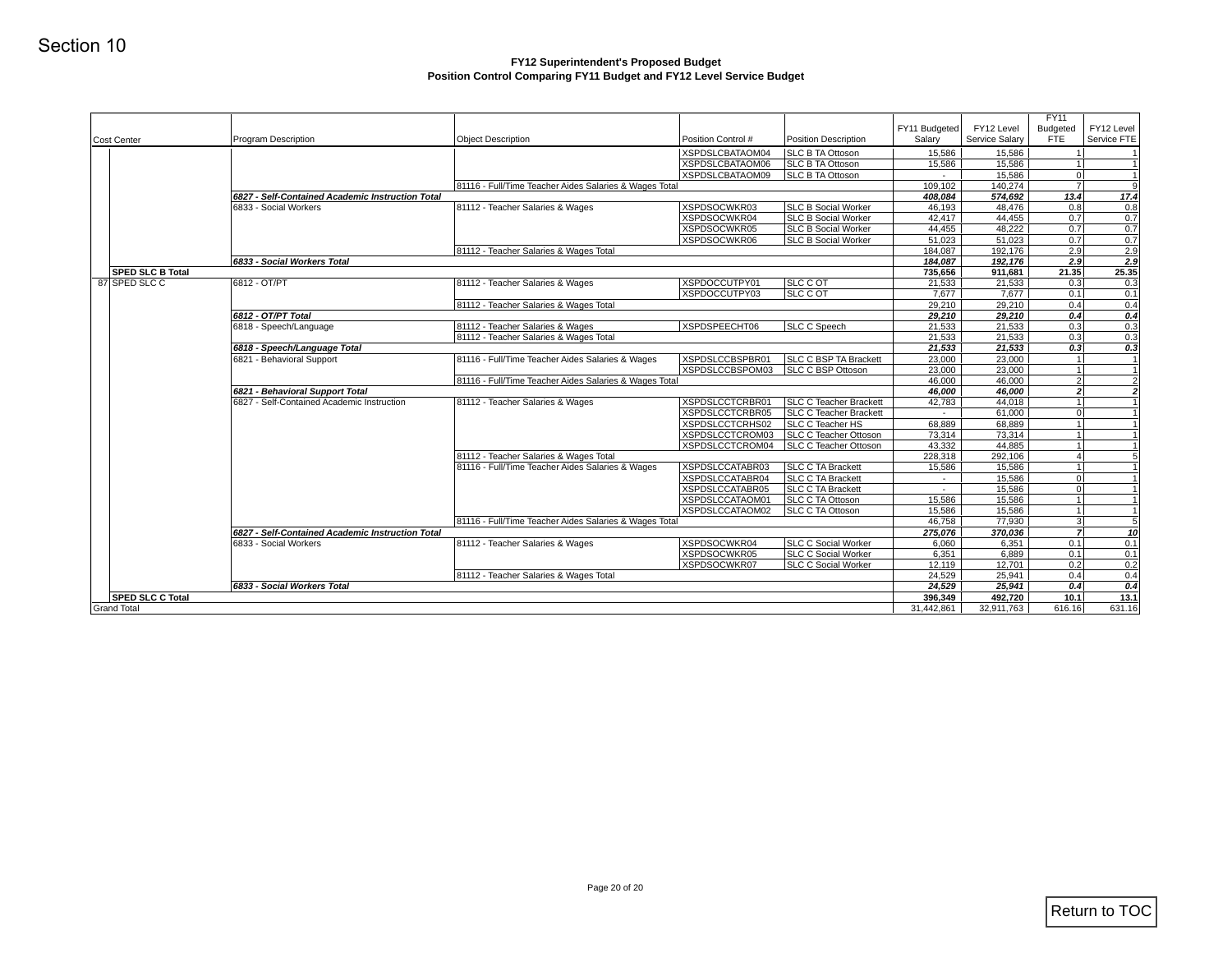# **Special Education**

Special Education is an area of interest to many people. Committed to the education of our most vulnerable students, and driven by a wide array of Federal and State mandates, Special Education has been an area of budget growth in Arlington, as in most communities, for quite some time.

Over the last ten years, Special Education in Arlington has averaged between 8% and 10% annual growth. In the FY12 Proposed Budget, Special Education growth has been held to 4.25%, which will require reallocations within Special Education in order to meet the needs of all of our students.

Significant investments in substantially separate programming in prior years have created capacity which will be utilized in FY12. The Supported Learning Centers (SLC) are in three separate strands: SLC A serves children on the autism spectrum, SLC B serves children with social, emotional and behavioral issues, and SLC C serves children with cognitive disabilities. These programs allow us to educate students within our community who in the past would have been sent to out of district placements.

For those students whose needs cannot be met within our district, we provide tuition and transportation to place them in schools which can. Special Education out of district tuition hovers around \$6,000,000 and transportation for out of district placements around \$650,000. Together this represents 43% of the Special Education Budget and 15% of the School Department Budget as a whole for FY12. Special Education<br>
Special Education<br>
Special Education<br>
Special Education<br>
Special Education<br>
State areas with each of Section matches, Special Education has been an area of bother provide a Arthological, as in most commu

A summary of the multiple sources of funding for Special Education has been provided, as well as a Budget Detail of all Special Education activity.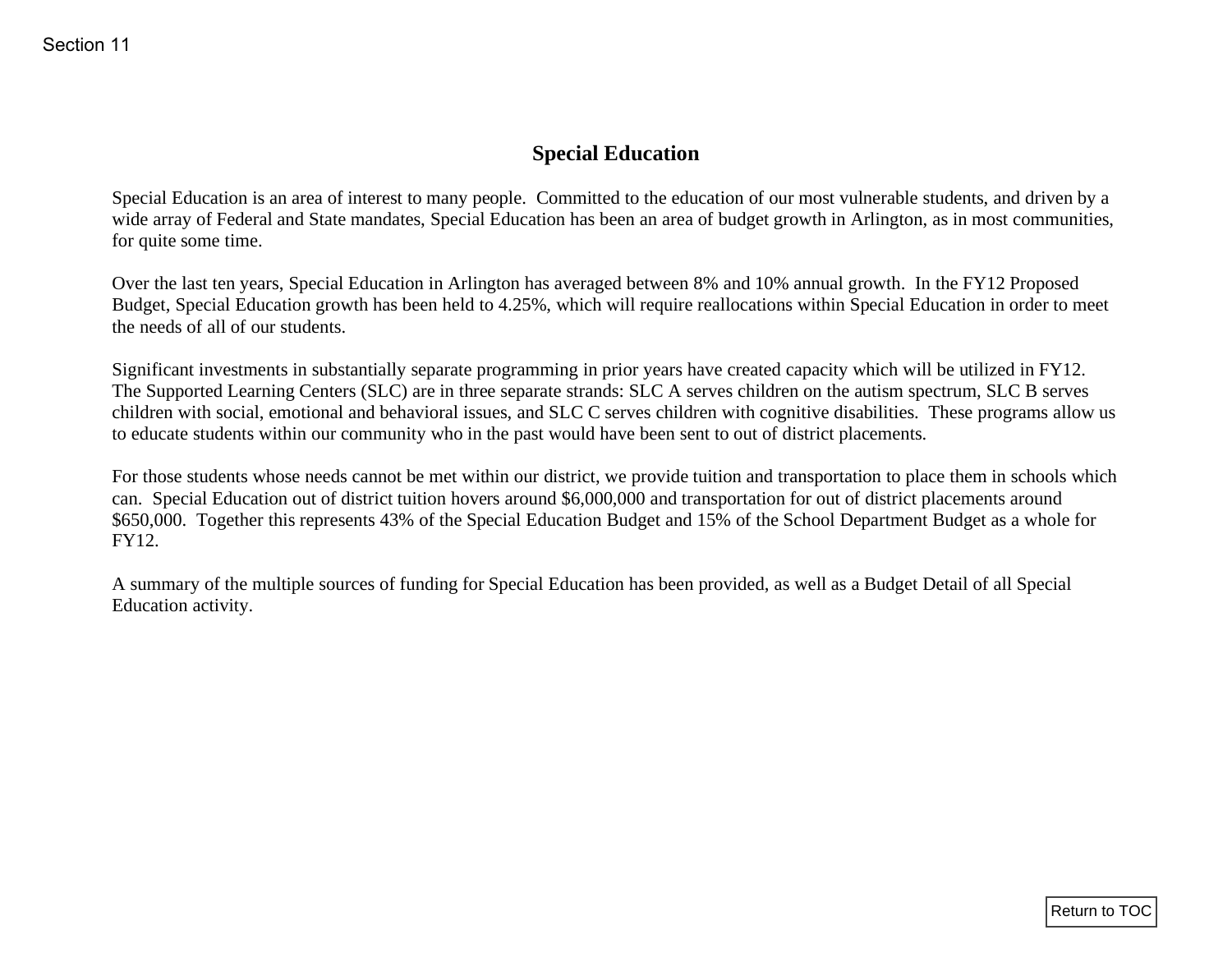# **FY12 Superintendent's Proposed Budget Summary of Special Education Expenditures Subtotaled by Funding Source**

| FY11 Budget<br>Expenses<br><b>Funding Description</b><br><b>ARRA Early Childhood</b><br>28,059<br>28,059<br>1,010,819<br>1,010,819<br>610,819<br>610,819<br>Circuit Breaker<br><b>IDEA</b><br>359,963<br>359,963<br>۰<br>Jobs Bill<br>450,394<br>450,394<br>$\blacksquare$<br>$\blacksquare$<br>Kindergarten Grant<br>3,875<br>3,875<br>$\blacksquare$<br>$\blacksquare$<br>LABBB credit<br>200,000<br>200,000<br>$\blacksquare$<br>$\blacksquare$<br>Menotomy Preschool<br>138,347<br>138,347<br>142,088<br>142,088<br><b>METCO</b><br>139,393<br>108,665<br>78,635<br>78,635<br><b>SFSF</b><br>35,604<br>35,604<br>SpEd 94-142<br>1,226,308<br>1,226,308<br>1,095,291<br>1,095,291<br>SpEd Early Childhood<br>38,845<br>38,845<br>34,750<br>34,750<br>10,790,628<br>10,623,873<br>13,451,776<br>13,451,776<br>Town Appropriation<br>Tuition In Revolving<br>635,000<br>635,000<br>285,000<br>285,000<br><b>Grand Total</b><br>15,057,235<br>14,859,752<br>15,698,359<br>15,698,359 |  |  | Service Budget | FY12 Reductions<br><b>Budget</b> | Service to<br>Reductions |
|--------------------------------------------------------------------------------------------------------------------------------------------------------------------------------------------------------------------------------------------------------------------------------------------------------------------------------------------------------------------------------------------------------------------------------------------------------------------------------------------------------------------------------------------------------------------------------------------------------------------------------------------------------------------------------------------------------------------------------------------------------------------------------------------------------------------------------------------------------------------------------------------------------------------------------------------------------------------------------------|--|--|----------------|----------------------------------|--------------------------|
|                                                                                                                                                                                                                                                                                                                                                                                                                                                                                                                                                                                                                                                                                                                                                                                                                                                                                                                                                                                      |  |  |                |                                  |                          |
|                                                                                                                                                                                                                                                                                                                                                                                                                                                                                                                                                                                                                                                                                                                                                                                                                                                                                                                                                                                      |  |  |                |                                  |                          |
|                                                                                                                                                                                                                                                                                                                                                                                                                                                                                                                                                                                                                                                                                                                                                                                                                                                                                                                                                                                      |  |  |                |                                  |                          |
|                                                                                                                                                                                                                                                                                                                                                                                                                                                                                                                                                                                                                                                                                                                                                                                                                                                                                                                                                                                      |  |  |                |                                  |                          |
|                                                                                                                                                                                                                                                                                                                                                                                                                                                                                                                                                                                                                                                                                                                                                                                                                                                                                                                                                                                      |  |  |                |                                  |                          |
|                                                                                                                                                                                                                                                                                                                                                                                                                                                                                                                                                                                                                                                                                                                                                                                                                                                                                                                                                                                      |  |  |                |                                  |                          |
|                                                                                                                                                                                                                                                                                                                                                                                                                                                                                                                                                                                                                                                                                                                                                                                                                                                                                                                                                                                      |  |  |                |                                  |                          |
| $\blacksquare$<br>$\blacksquare$<br>$\blacksquare$<br>$\blacksquare$                                                                                                                                                                                                                                                                                                                                                                                                                                                                                                                                                                                                                                                                                                                                                                                                                                                                                                                 |  |  |                |                                  |                          |
|                                                                                                                                                                                                                                                                                                                                                                                                                                                                                                                                                                                                                                                                                                                                                                                                                                                                                                                                                                                      |  |  |                |                                  |                          |
|                                                                                                                                                                                                                                                                                                                                                                                                                                                                                                                                                                                                                                                                                                                                                                                                                                                                                                                                                                                      |  |  |                |                                  |                          |
|                                                                                                                                                                                                                                                                                                                                                                                                                                                                                                                                                                                                                                                                                                                                                                                                                                                                                                                                                                                      |  |  |                |                                  |                          |
| $\blacksquare$<br>$\blacksquare$                                                                                                                                                                                                                                                                                                                                                                                                                                                                                                                                                                                                                                                                                                                                                                                                                                                                                                                                                     |  |  |                |                                  |                          |
|                                                                                                                                                                                                                                                                                                                                                                                                                                                                                                                                                                                                                                                                                                                                                                                                                                                                                                                                                                                      |  |  |                |                                  |                          |
|                                                                                                                                                                                                                                                                                                                                                                                                                                                                                                                                                                                                                                                                                                                                                                                                                                                                                                                                                                                      |  |  |                |                                  |                          |
|                                                                                                                                                                                                                                                                                                                                                                                                                                                                                                                                                                                                                                                                                                                                                                                                                                                                                                                                                                                      |  |  |                |                                  |                          |
|                                                                                                                                                                                                                                                                                                                                                                                                                                                                                                                                                                                                                                                                                                                                                                                                                                                                                                                                                                                      |  |  |                |                                  |                          |
|                                                                                                                                                                                                                                                                                                                                                                                                                                                                                                                                                                                                                                                                                                                                                                                                                                                                                                                                                                                      |  |  |                |                                  |                          |
|                                                                                                                                                                                                                                                                                                                                                                                                                                                                                                                                                                                                                                                                                                                                                                                                                                                                                                                                                                                      |  |  |                |                                  |                          |
|                                                                                                                                                                                                                                                                                                                                                                                                                                                                                                                                                                                                                                                                                                                                                                                                                                                                                                                                                                                      |  |  |                |                                  |                          |
|                                                                                                                                                                                                                                                                                                                                                                                                                                                                                                                                                                                                                                                                                                                                                                                                                                                                                                                                                                                      |  |  |                |                                  |                          |
|                                                                                                                                                                                                                                                                                                                                                                                                                                                                                                                                                                                                                                                                                                                                                                                                                                                                                                                                                                                      |  |  |                |                                  |                          |
|                                                                                                                                                                                                                                                                                                                                                                                                                                                                                                                                                                                                                                                                                                                                                                                                                                                                                                                                                                                      |  |  |                |                                  |                          |
|                                                                                                                                                                                                                                                                                                                                                                                                                                                                                                                                                                                                                                                                                                                                                                                                                                                                                                                                                                                      |  |  |                |                                  |                          |
|                                                                                                                                                                                                                                                                                                                                                                                                                                                                                                                                                                                                                                                                                                                                                                                                                                                                                                                                                                                      |  |  |                |                                  |                          |
|                                                                                                                                                                                                                                                                                                                                                                                                                                                                                                                                                                                                                                                                                                                                                                                                                                                                                                                                                                                      |  |  |                |                                  |                          |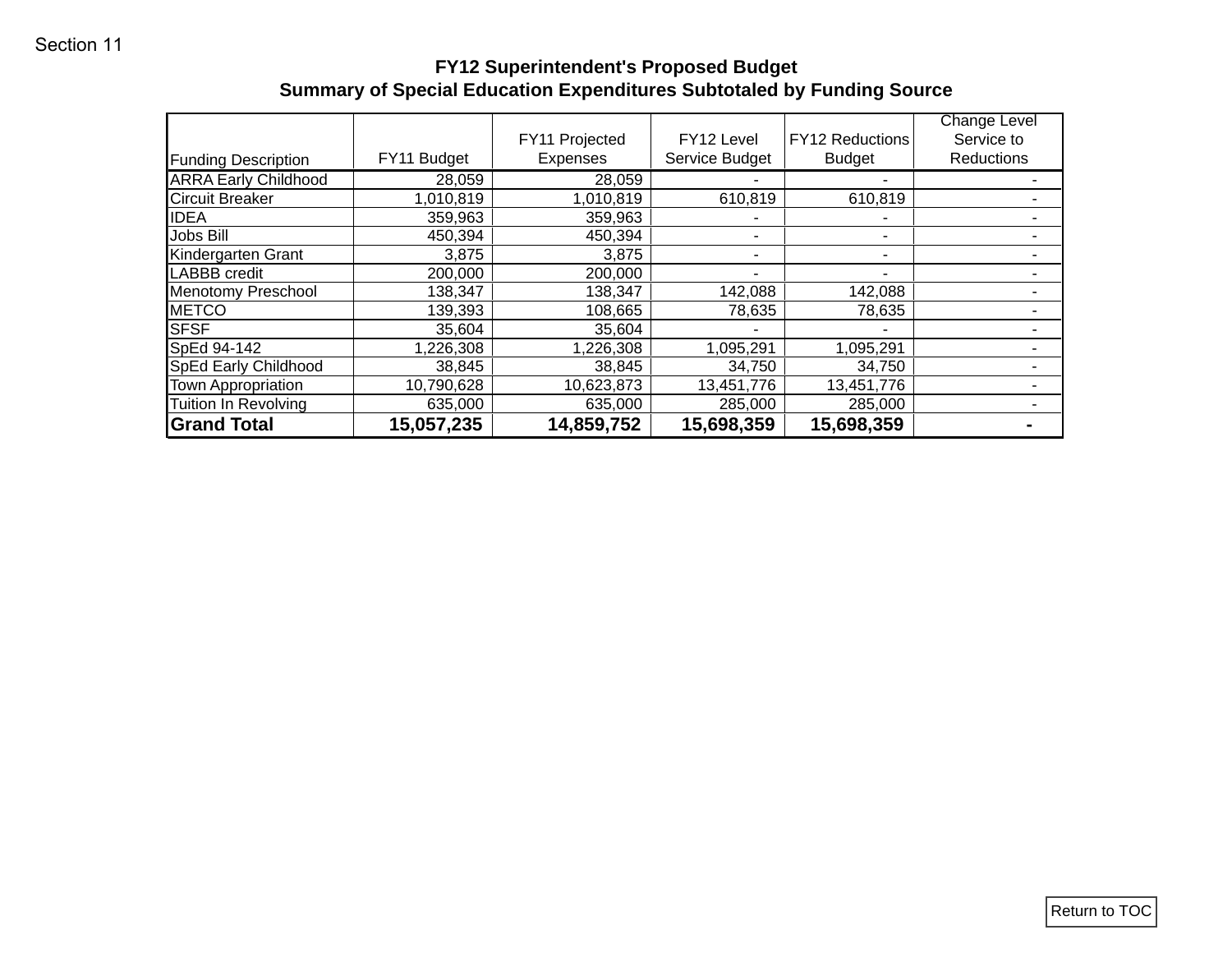| Cost Center                           | <b>Program Description</b>                                 | <b>Object Description</b>                                     | FY11 Budget                                                                                                                                                                                                                                                                                            | FY11 Projected<br>Expenses | <b>FY12 Level Service</b><br><b>Budget</b> | <b>FY12 Reductions</b><br><b>Budget</b> | Change Level<br>Service to<br>Reductions |
|---------------------------------------|------------------------------------------------------------|---------------------------------------------------------------|--------------------------------------------------------------------------------------------------------------------------------------------------------------------------------------------------------------------------------------------------------------------------------------------------------|----------------------------|--------------------------------------------|-----------------------------------------|------------------------------------------|
| 1 High School                         | 6803 - Pupil Services (504)                                | 81116 - Full/Time Teacher Aides Salaries & Wages              | 15,586                                                                                                                                                                                                                                                                                                 | 8,204                      | 15,586                                     | 15,586                                  | $\sim$                                   |
|                                       | 6803 - Pupil Services (504) Total                          |                                                               | 15,586                                                                                                                                                                                                                                                                                                 | 8,204                      | 15,586                                     | 15,586                                  | $\blacksquare$                           |
|                                       | 6809 - SPED Teacher                                        | 81112 - Teacher Salaries & Wages<br>81413 - Longevity Teacher | 257,249<br>$\sim$                                                                                                                                                                                                                                                                                      | 253,321<br>3,045           | 265,012<br>$\sim$                          | 265,012<br>$\sim$                       | $\sim$<br>$\sim$                         |
|                                       | 6809 - SPED Teacher Total                                  |                                                               | 257,249                                                                                                                                                                                                                                                                                                | 256,366                    | 265,012                                    | 265,012                                 | $\blacksquare$                           |
|                                       | 6812 - OT/PT                                               | 81112 - Teacher Salaries & Wages                              |                                                                                                                                                                                                                                                                                                        |                            | 3,838                                      | 3,838                                   |                                          |
|                                       | 6812 - OT/PT Total                                         |                                                               |                                                                                                                                                                                                                                                                                                        |                            | 3,838                                      | 3,838                                   | $\blacksquare$                           |
|                                       | 6815 - Alternative Program                                 | 81112 - Teacher Salaries & Wages                              | 125,364                                                                                                                                                                                                                                                                                                | 122,991                    | 127,740                                    | 127,740                                 | $\sim$                                   |
|                                       | 6815 - Alternative Program Total<br>6818 - Speech/Language | 81112 - Teacher Salaries & Wages                              | 125,364                                                                                                                                                                                                                                                                                                | 122,991<br>2,147           | 127,740                                    | 127,740                                 | $\blacksquare$                           |
|                                       | 6818 - Speech/Language Total                               |                                                               | $\blacksquare$                                                                                                                                                                                                                                                                                         | 2,147                      | $\sim$                                     | $\sim$                                  | $\sim$                                   |
|                                       | 6824 - Inclusion Support                                   | 81116 - Full/Time Teacher Aides Salaries & Wages              | 15,586                                                                                                                                                                                                                                                                                                 | 4,495                      | 15,586                                     | 15,586                                  | $\sim$                                   |
|                                       | 6824 - Inclusion Support Total                             |                                                               | 15,586                                                                                                                                                                                                                                                                                                 | 4,495                      | 15,586                                     | 15,586                                  | $\overline{\phantom{a}}$                 |
|                                       | 6833 - Social Workers                                      | 81112 - Teacher Salaries & Wages                              | 12,119                                                                                                                                                                                                                                                                                                 | 11,989                     | 26,479                                     | 26,479                                  | $\sim$                                   |
|                                       | 6833 - Social Workers Total                                |                                                               |                                                                                                                                                                                                                                                                                                        |                            | 26,479<br>454,242                          | 26,479                                  | $\sim$                                   |
| <b>High School Total</b><br>3 Ottoson | 6809 - SPED Teacher                                        |                                                               | 12,119<br>11,989<br>425,904<br>406,191<br>81112 - Teacher Salaries & Wages<br>373,315<br>360,765<br>6,055<br>373,315<br>366,821<br>81112 - Teacher Salaries & Wages<br>8,586<br>$\sim$<br>81116 - Full/Time Teacher Aides Salaries & Wages<br>46,758<br>37,089<br>46,758<br>45,675<br>51,940<br>46,758 | 380,462                    | 454,242<br>380,462                         | $\sim$<br>$\sim$                        |                                          |
|                                       |                                                            | 81413 - Longevity Teacher                                     |                                                                                                                                                                                                                                                                                                        |                            | $\sim$                                     |                                         | $\sim$                                   |
|                                       | 6809 - SPED Teacher Total                                  |                                                               |                                                                                                                                                                                                                                                                                                        |                            | 380,462                                    | 380,462                                 | $\overline{\phantom{a}}$                 |
|                                       | 6812 - OT/PT                                               | 81112 - Teacher Salaries & Wages                              |                                                                                                                                                                                                                                                                                                        |                            | 15,354                                     | 15,354                                  | $\sim$                                   |
|                                       | 6812 - OT/PT Total                                         |                                                               |                                                                                                                                                                                                                                                                                                        |                            | 15,354                                     | 15,354                                  |                                          |
|                                       | 6818 - Speech/Language                                     |                                                               |                                                                                                                                                                                                                                                                                                        |                            | $\sim$                                     | $\sim$                                  | $\sim$                                   |
|                                       | 6818 - Speech/Language Total                               |                                                               |                                                                                                                                                                                                                                                                                                        |                            | 46,758<br>46,758                           | 46,758<br>46,758                        | $\sim$                                   |
|                                       | 6824 - Inclusion Support                                   | 81116 - Full/Time Teacher Aides Salaries & Wages              |                                                                                                                                                                                                                                                                                                        |                            | 46,758                                     | 46,758                                  | $\overline{\phantom{a}}$<br>$\sim$       |
|                                       | 6824 - Inclusion Support Total                             |                                                               | 46,758                                                                                                                                                                                                                                                                                                 | 51,940                     | 46,758                                     | 46,758                                  | $\blacksquare$                           |
|                                       | 6833 - Social Workers                                      | 81112 - Teacher Salaries & Wages                              | $\sim$                                                                                                                                                                                                                                                                                                 |                            | 23,191                                     | 23,191                                  | $\sim$                                   |
|                                       | 6833 - Social Workers Total                                |                                                               |                                                                                                                                                                                                                                                                                                        |                            | 23,191                                     | 23,191                                  | $\blacksquare$                           |
|                                       | 6845 - One to One Assistance                               | 81116 - Full/Time Teacher Aides Salaries & Wages              | 31,172                                                                                                                                                                                                                                                                                                 | 27,346                     | 31,172                                     | 31,172                                  | $\sim$                                   |
| Ottoson Total                         | 6845 - One to One Assistance Total                         |                                                               | 31,172<br>498,003                                                                                                                                                                                                                                                                                      | 27,346<br>491,782          | 31,172<br>543,695                          | 31,172<br>543,695                       | $\blacksquare$<br>$\sim$                 |
| 6 Bishop                              | 6809 - SPED Teacher                                        | 81112 - Teacher Salaries & Wages                              | 46,796                                                                                                                                                                                                                                                                                                 | 43,791                     | 49,411                                     | 49,411                                  | $\sim$                                   |
|                                       | 6809 - SPED Teacher Total                                  |                                                               | 46,796                                                                                                                                                                                                                                                                                                 | 43,791                     | 49,411                                     | 49,411                                  | $\blacksquare$                           |
|                                       | 6812 - OT/PT                                               | 81112 - Teacher Salaries & Wages                              |                                                                                                                                                                                                                                                                                                        |                            | 20,667                                     | 20,667                                  | $\sim$                                   |
|                                       | 6812 - OT/PT Total                                         |                                                               |                                                                                                                                                                                                                                                                                                        |                            | 20,667                                     | 20,667                                  | $\sim$                                   |
|                                       | 6818 - Speech/Language                                     | 81112 - Teacher Salaries & Wages                              | $\sim$                                                                                                                                                                                                                                                                                                 | 30,544                     | 27,556                                     | 27,556                                  | $\bullet$                                |
|                                       | 6818 - Speech/Language Total                               |                                                               |                                                                                                                                                                                                                                                                                                        | 30,544                     | 27,556                                     | 27,556                                  |                                          |
|                                       | 6824 - Inclusion Support                                   | 81116 - Full/Time Teacher Aides Salaries & Wages              | 77,930                                                                                                                                                                                                                                                                                                 | 73,176                     | 77,930                                     | 77,930                                  | $\sim$                                   |
|                                       | 6824 - Inclusion Support Total                             |                                                               | 77,930                                                                                                                                                                                                                                                                                                 | 73,176                     | 77,930                                     | 77,930                                  | $\sim$                                   |
|                                       | 6833 - Social Workers<br>6833 - Social Workers Total       | 81112 - Teacher Salaries & Wages                              | $\sim$<br>$\blacksquare$                                                                                                                                                                                                                                                                               | $\sim$                     | 22,144<br>22,144                           | 22,144<br>22,144                        | $\sim$<br>$\overline{\phantom{a}}$       |
| <b>Bishop Total</b>                   |                                                            |                                                               | 124,726                                                                                                                                                                                                                                                                                                | 147,510                    | 197,707                                    | 197,707                                 | $\sim$                                   |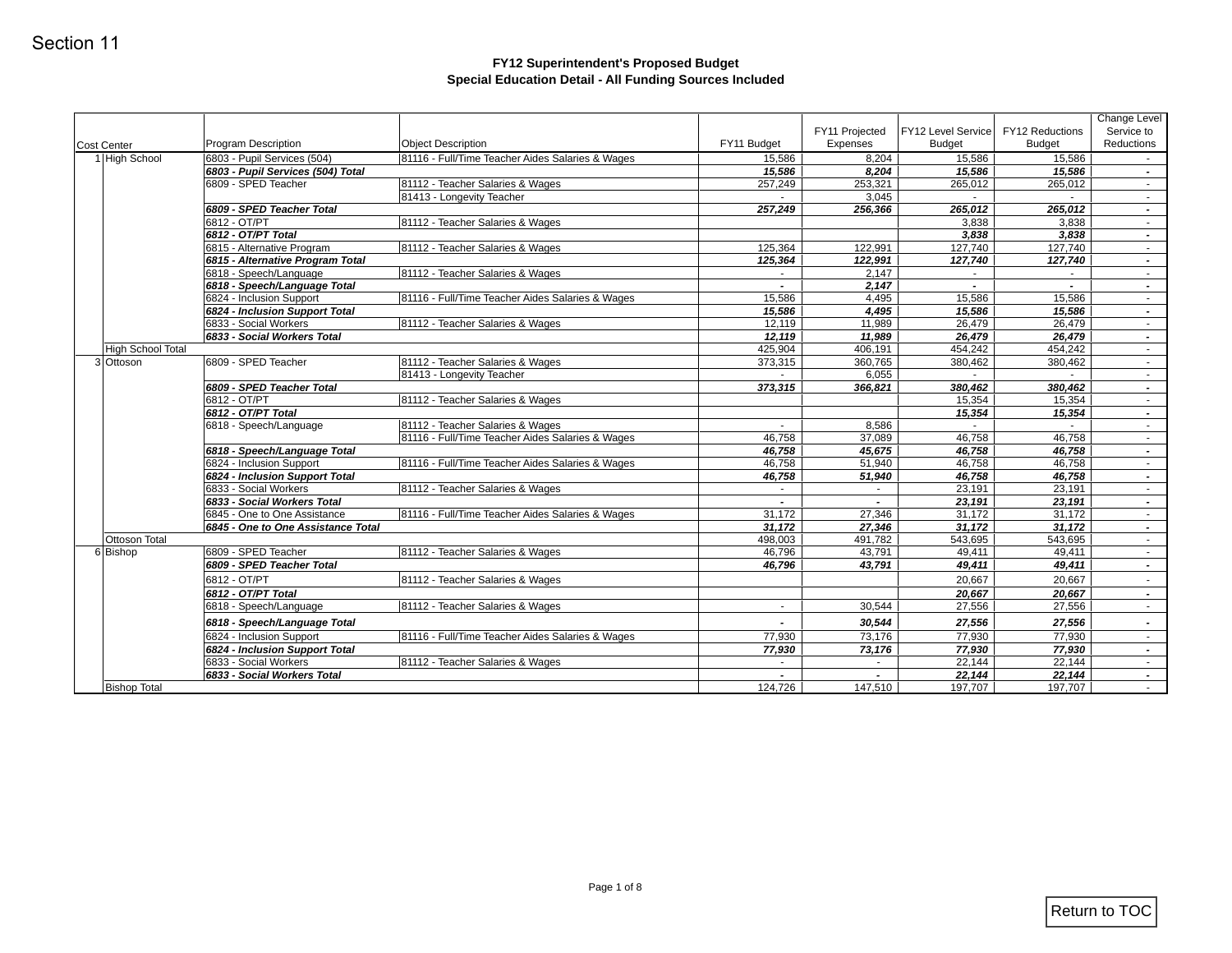| <b>Cost Center</b>    | <b>Program Description</b>                               | <b>Object Description</b>                        | FY11 Budget              | FY11 Projected<br>Expenses | FY12 Level Service<br><b>Budget</b> | FY12 Reductions<br><b>Budget</b>                                                                                                                                                                                                                                                                                                                                            | Change Level<br>Service to<br>Reductions |
|-----------------------|----------------------------------------------------------|--------------------------------------------------|--------------------------|----------------------------|-------------------------------------|-----------------------------------------------------------------------------------------------------------------------------------------------------------------------------------------------------------------------------------------------------------------------------------------------------------------------------------------------------------------------------|------------------------------------------|
| 9 Brackett            | 6809 - SPED Teacher                                      | 81112 - Teacher Salaries & Wages                 | 68,889                   | 64,465                     | 68,889                              |                                                                                                                                                                                                                                                                                                                                                                             |                                          |
|                       | 6809 - SPED Teacher Total                                |                                                  | 68,889                   | 64,465                     | 68,889                              | 68,889                                                                                                                                                                                                                                                                                                                                                                      | $\overline{\phantom{a}}$                 |
|                       | 6824 - Inclusion Support                                 | 81116 - Full/Time Teacher Aides Salaries & Wages | 77,930                   | 103,916                    | 77,930                              | 77,930                                                                                                                                                                                                                                                                                                                                                                      | $\sim$                                   |
|                       | 6824 - Inclusion Support Total                           |                                                  | 77,930                   | 103,916                    | 77,930                              |                                                                                                                                                                                                                                                                                                                                                                             | $\overline{\phantom{a}}$                 |
|                       | 6833 - Social Workers<br>6833 - Social Workers Total     | 81112 - Teacher Salaries & Wages                 | 18,179<br>18,179         | 13,918<br>13,918           | 19,052<br>19,052                    | 68,889<br>77,930<br>19,052<br>19,052<br>46,758<br>46,758<br>212,629<br>55,359<br>55,359<br>$\overline{\phantom{a}}$<br>87,917<br>87,917<br>21,867<br>21,867<br>106,200<br>106,200<br>271,343<br>25,221<br>25,221<br>15,354<br>15,354<br>79,974<br>79,974<br>28,076<br>28,076<br>148,625<br>282,375<br>282,375<br>41,333<br>41,333<br>124,688<br>124,688<br>35,096<br>35,096 | $\sim$                                   |
|                       | 6845 - One to One Assistance                             | 81116 - Full/Time Teacher Aides Salaries & Wages | 15,586                   | 23,674                     | 46,758                              |                                                                                                                                                                                                                                                                                                                                                                             | $\blacksquare$<br>$\sim$                 |
|                       | 6845 - One to One Assistance Total                       |                                                  | 15,586                   | 23,674                     | 46,758                              |                                                                                                                                                                                                                                                                                                                                                                             | $\sim$                                   |
| <b>Brackett Total</b> |                                                          |                                                  | 180,584                  | 205,973                    | 212,629                             |                                                                                                                                                                                                                                                                                                                                                                             | $\sim$                                   |
| 12 Dallin             | 6809 - SPED Teacher                                      | 81112 - Teacher Salaries & Wages                 | 52,978                   | 49,575                     | 55,359                              |                                                                                                                                                                                                                                                                                                                                                                             | $\sim$                                   |
|                       | 6809 - SPED Teacher Total                                |                                                  | 52,978                   | 49,575                     | 55,359                              |                                                                                                                                                                                                                                                                                                                                                                             | $\overline{\phantom{a}}$                 |
|                       | 6818 - Speech/Language                                   | 81112 - Teacher Salaries & Wages                 |                          | 11,942                     |                                     |                                                                                                                                                                                                                                                                                                                                                                             | $\sim$                                   |
|                       | 6818 - Speech/Language Total<br>6824 - Inclusion Support | 81116 - Full/Time Teacher Aides Salaries & Wages | $\blacksquare$<br>77,930 | 11,942<br>68,439           | 87,917                              |                                                                                                                                                                                                                                                                                                                                                                             | $\overline{\phantom{a}}$<br>$\sim$       |
|                       | 6824 - Inclusion Support Total                           |                                                  | 77,930                   | 68,439                     | 87,917                              |                                                                                                                                                                                                                                                                                                                                                                             | $\blacksquare$                           |
|                       | 6833 - Social Workers                                    | 81112 - Teacher Salaries & Wages                 | 21,867                   | 14,065                     | 21,867                              |                                                                                                                                                                                                                                                                                                                                                                             | $\sim$                                   |
|                       | 6833 - Social Workers Total                              |                                                  | 21,867                   | 14,065                     | 21,867                              |                                                                                                                                                                                                                                                                                                                                                                             | $\blacksquare$                           |
|                       | 6845 - One to One Assistance                             | 81116 - Full/Time Teacher Aides Salaries & Wages | 62,344                   | 80,967                     | 106,200                             |                                                                                                                                                                                                                                                                                                                                                                             | $\sim$                                   |
|                       | 6845 - One to One Assistance Total                       |                                                  | 62,344                   | 80,967                     | 106,200                             |                                                                                                                                                                                                                                                                                                                                                                             | $\overline{\phantom{a}}$                 |
| Dallin Total          |                                                          |                                                  | 215,119                  | 224,989                    | 271,343                             |                                                                                                                                                                                                                                                                                                                                                                             | $\blacksquare$                           |
| 15 Hardy              | 6809 - SPED Teacher<br>6809 - SPED Teacher Total         | 81112 - Teacher Salaries & Wages                 | 24,344<br>24,344         | 22,781<br>22,781           | 25,221                              |                                                                                                                                                                                                                                                                                                                                                                             | $\sim$<br>$\overline{\phantom{a}}$       |
|                       | 6812 - OT/PT                                             | 81112 - Teacher Salaries & Wages                 |                          |                            | 15,354                              |                                                                                                                                                                                                                                                                                                                                                                             |                                          |
|                       | 6812 - OT/PT Total                                       |                                                  |                          |                            | 15,354                              |                                                                                                                                                                                                                                                                                                                                                                             | $\overline{\phantom{a}}$                 |
|                       | 6824 - Inclusion Support                                 | 81116 - Full/Time Teacher Aides Salaries & Wages | 62,344                   | 70,338                     | 79,974                              |                                                                                                                                                                                                                                                                                                                                                                             | $\sim$                                   |
|                       | 6824 - Inclusion Support Total                           |                                                  | 62,344                   | 70,338                     | 79,974                              |                                                                                                                                                                                                                                                                                                                                                                             | $\overline{\phantom{a}}$                 |
|                       | 6833 - Social Workers                                    | 81112 - Teacher Salaries & Wages                 | 28,076                   | 37,433                     | 28,076                              |                                                                                                                                                                                                                                                                                                                                                                             | $\sim$                                   |
| <b>Hardy Total</b>    | 6833 - Social Workers Total                              |                                                  | 28,076<br>114,764        | 37,433<br>130,552          | 28,076                              |                                                                                                                                                                                                                                                                                                                                                                             | $\blacksquare$<br>$\sim$                 |
| 18 Peirce             | 6809 - SPED Teacher                                      | 81112 - Teacher Salaries & Wages                 | 277,331                  | 254,115                    | 282,375                             |                                                                                                                                                                                                                                                                                                                                                                             | $\sim$                                   |
|                       |                                                          | 81413 - Longevity Teacher                        |                          | 6,641                      |                                     |                                                                                                                                                                                                                                                                                                                                                                             | $\sim$                                   |
|                       | 6809 - SPED Teacher Total                                |                                                  | 277,331                  | 260,756                    | 282,375                             |                                                                                                                                                                                                                                                                                                                                                                             | $\sim$                                   |
|                       | 6818 - Speech/Language                                   | 81112 - Teacher Salaries & Wages                 | $\sim$                   | $\sim$                     | 41,333                              |                                                                                                                                                                                                                                                                                                                                                                             | $\sim$                                   |
|                       | 6818 - Speech/Language Total                             |                                                  | $\overline{\phantom{a}}$ | $\overline{a}$             | 41,333                              |                                                                                                                                                                                                                                                                                                                                                                             | $\overline{\phantom{a}}$                 |
|                       | 6824 - Inclusion Support                                 | 81116 - Full/Time Teacher Aides Salaries & Wages | 93,516                   | 84,774                     | 124,688                             |                                                                                                                                                                                                                                                                                                                                                                             | $\sim$                                   |
|                       | 6824 - Inclusion Support Total<br>6833 - Social Workers  | 81112 - Teacher Salaries & Wages                 | 93,516<br>35,096         | 84,774<br>32,841           | 124,688<br>35,096                   |                                                                                                                                                                                                                                                                                                                                                                             | $\blacksquare$<br>$\sim$                 |
|                       | 6833 - Social Workers Total                              |                                                  | 35,096                   | 32,841                     | 35,096                              |                                                                                                                                                                                                                                                                                                                                                                             | $\overline{\phantom{a}}$                 |
|                       | 6845 - One to One Assistance                             | 81116 - Full/Time Teacher Aides Salaries & Wages | 15,586                   | 6,837                      | 15,586                              | 15,586                                                                                                                                                                                                                                                                                                                                                                      | $\sim$                                   |
|                       | 6845 - One to One Assistance Total                       |                                                  | 15,586                   | 6,837                      | 15,586                              | $\overline{\phantom{a}}$<br>25,221<br>148,625<br>15,586                                                                                                                                                                                                                                                                                                                     | $\sim$                                   |
| Peirce Total          |                                                          |                                                  | 421,529                  | 385,208                    | 499,078                             | 499,078                                                                                                                                                                                                                                                                                                                                                                     |                                          |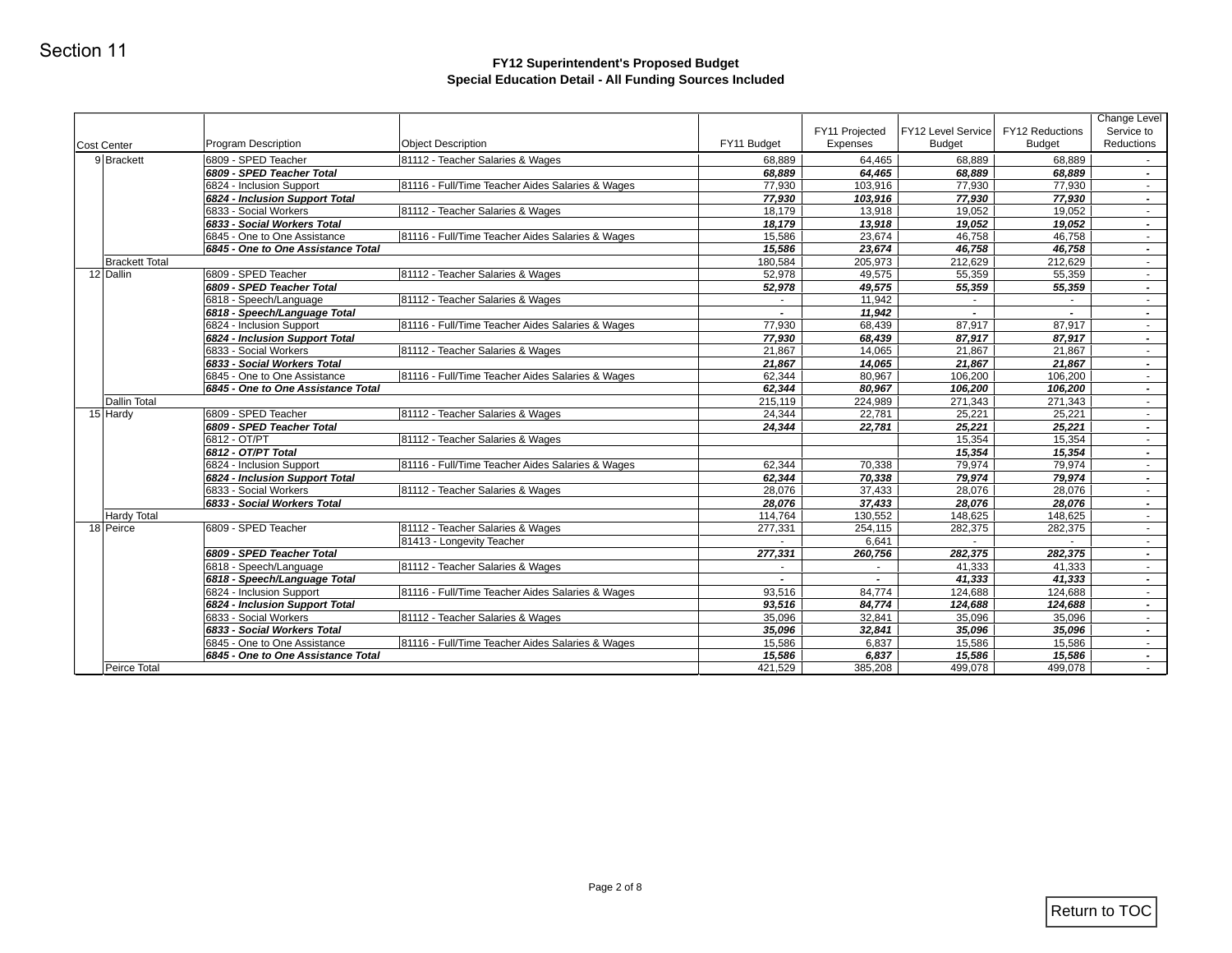| Cost Center           | <b>Program Description</b>                                 | <b>Object Description</b>                                     | FY11 Budget              | FY11 Projected<br>Expenses | FY12 Level Service<br><b>Budget</b> | FY12 Reductions<br><b>Budget</b>                          | Change Level<br>Service to<br>Reductions |
|-----------------------|------------------------------------------------------------|---------------------------------------------------------------|--------------------------|----------------------------|-------------------------------------|-----------------------------------------------------------|------------------------------------------|
| 21 Stratton           | 6809 - SPED Teacher                                        | 81112 - Teacher Salaries & Wages                              | 72,016                   | 64,465                     | 72,016                              | 72,016                                                    | $\sim$                                   |
|                       |                                                            | 81413 - Longevity Teacher                                     |                          | 3,872                      |                                     |                                                           | $\sim$                                   |
|                       | 6809 - SPED Teacher Total                                  |                                                               | 72,016                   | 68,337                     | 72,016                              | 72,016                                                    | $\overline{\phantom{a}}$                 |
|                       | 6812 - OT/PT                                               | 81112 - Teacher Salaries & Wages                              |                          |                            | 13,778                              | 13,778                                                    | $\sim$                                   |
|                       | 6812 - OT/PT Total                                         |                                                               |                          |                            | 13,778                              | 13,778                                                    | $\sim$                                   |
|                       | 6818 - Speech/Language                                     | 81112 - Teacher Salaries & Wages<br>81413 - Longevity Teacher | $\sim$<br>$\sim$         | 13,652<br>870              | 26,931<br>$\sim$                    | 26,931<br>$\sim$                                          | $\sim$<br>$\sim$                         |
|                       | 6818 - Speech/Language Total                               |                                                               | $\overline{\phantom{a}}$ | 14,522                     | 26.931                              | 26,931                                                    | $\blacksquare$                           |
|                       | 6824 - Inclusion Support                                   | 81116 - Full/Time Teacher Aides Salaries & Wages              | 62,344                   | 53,325                     | 62,344                              | 62,344                                                    | $\sim$                                   |
|                       | 6824 - Inclusion Support Total                             |                                                               | 62,344                   | 53,325                     | 62,344                              | 62,344                                                    | $\blacksquare$                           |
|                       | 6833 - Social Workers                                      | 81112 - Teacher Salaries & Wages                              | $\sim$                   | 11,160                     | 22,144                              | 22,144                                                    | $\sim$                                   |
|                       | 6833 - Social Workers Total                                |                                                               | $\sim$                   | 11,160                     | 22,144                              | 22,144                                                    | $\blacksquare$                           |
|                       | 6845 - One to One Assistance                               | 81116 - Full/Time Teacher Aides Salaries & Wages              | 31,172                   | 34,686                     | 31,172                              | 31,172                                                    | $\sim$                                   |
|                       | 6845 - One to One Assistance Total                         |                                                               | 31,172                   | 34,686                     | 31,172                              | 31,172                                                    | $\overline{\phantom{a}}$                 |
| <b>Stratton Total</b> |                                                            |                                                               | 165,532                  | 182,030                    | 228,384                             | 228,384                                                   | $\sim$                                   |
| 24 Thompson           | 6809 - SPED Teacher                                        | 81112 - Teacher Salaries & Wages                              | 68,889                   | 64,465                     | 68,889                              | 68,889                                                    | $\sim$                                   |
|                       | 6809 - SPED Teacher Total                                  |                                                               | 68,889                   | 64,465                     | 68,889                              | 68,889                                                    | $\overline{\phantom{a}}$                 |
|                       | 6818 - Speech/Language                                     | 81112 - Teacher Salaries & Wages                              | $\sim$                   | 26,273                     | $\sim$                              | $\sim$                                                    | $\sim$                                   |
|                       | 6818 - Speech/Language Total                               |                                                               | $\blacksquare$           | 26,273                     |                                     |                                                           | $\overline{\phantom{a}}$                 |
|                       | 6824 - Inclusion Support<br>6824 - Inclusion Support Total | 81116 - Full/Time Teacher Aides Salaries & Wages              | 85,723<br>85,723         | 76,076<br>76,076           | 85,723<br>85,723                    | $\sim$<br>$\sim$<br>85,723<br>85,723<br>154,612<br>$\sim$ | $\sim$<br>$\sim$                         |
| Thompson Total        |                                                            |                                                               | 154,612                  | 166,814                    | 154,612                             |                                                           | $\sim$                                   |
| 25 Early Childhood    | 6800 - PK - SPED                                           | 81111 - Administration Salaries & Wages                       | $\sim$                   | 14,373                     | $\sim$                              |                                                           | $\sim$                                   |
|                       |                                                            | 81116 - Full/Time Teacher Aides Salaries & Wages              | 128,585                  | 107,908                    | 159,757                             | 159,757                                                   | $\sim$                                   |
|                       |                                                            | 81201 - Temporary Salaries & Wages Professional               |                          | 500                        |                                     | $\sim$                                                    | $\sim$                                   |
|                       |                                                            | 83101 - Professional & Tech Services                          | 6,764                    | 6,764                      | 4,002                               | 4,002                                                     | $\sim$                                   |
|                       |                                                            | 85100 - Educational Supplies                                  | 6,000                    | 1,482                      | 1,334                               | 1,334                                                     | $\sim$                                   |
|                       |                                                            | 85103 - Instructional Materials                               | 5,000                    | 9,518                      | 5,067                               | 5,067                                                     | $\sim$                                   |
|                       | 6800 - PK - SPED Total                                     |                                                               | 146,349                  | 140,546                    | 170,159                             | 170,159                                                   | $\blacksquare$                           |
|                       | 6809 - SPED Teacher                                        | 81112 - Teacher Salaries & Wages                              | 252,830                  | 232,480                    | 245,392                             | 245,392                                                   | $\sim$                                   |
|                       |                                                            | 81201 - Temporary Salaries & Wages Professional               |                          | 407                        | $\sim$                              |                                                           | $\sim$                                   |
|                       |                                                            | 81203 - Substitute Teachers Day - to- Day                     | $\sim$                   | 13,066                     | $\sim$                              | $\sim$                                                    | $\sim$                                   |
|                       |                                                            | 81322 - Other Stipend                                         | $\sim$                   | 288                        | $\sim$                              | $\sim$                                                    | $\sim$                                   |
|                       | 6809 - SPED Teacher Total<br>6812 - OT/PT                  | 81112 - Teacher Salaries & Wages                              | 252,830<br>63,507        | 246,242<br>59,428          | 245,392<br>68,889                   | 245,392<br>68,889                                         | $\overline{\phantom{a}}$<br>$\sim$       |
|                       | 6812 - OT/PT Total                                         |                                                               | 63,507                   | 59,428                     | 68,889                              | 68,889                                                    | $\sim$                                   |
|                       | 6818 - Speech/Language                                     | 81112 - Teacher Salaries & Wages                              | 130,785                  | 123,154                    | 133,697                             | 133,697                                                   | $\sim$                                   |
|                       | 6818 - Speech/Language Total                               |                                                               | 130,785                  | 123, 154                   | 133,697                             | 133,697                                                   | $\sim$                                   |
|                       | 6824 - Inclusion Support                                   | 81116 - Full/Time Teacher Aides Salaries & Wages              | $\sim$                   | 5,931                      | 15,586                              | 15,586                                                    | $\bullet$                                |
|                       |                                                            | 84902 - Food Supplies                                         | $\sim$                   | 10,019                     | $\sim$                              | $\sim$                                                    | $\sim$                                   |
|                       | 6824 - Inclusion Support Total                             |                                                               | $\overline{\phantom{a}}$ | 15,950                     | 15,586                              | 15,586                                                    | $\blacksquare$                           |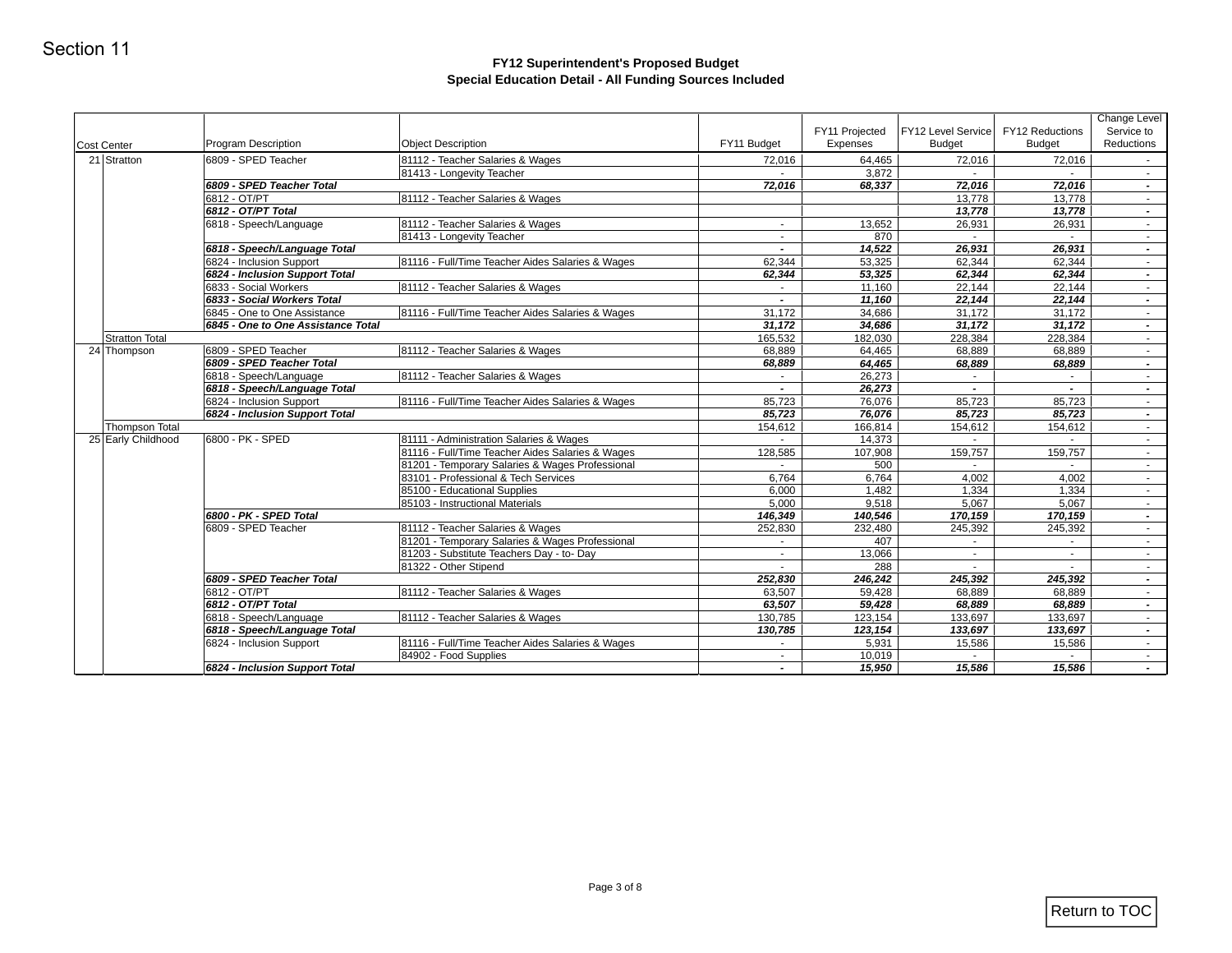| <b>Cost Center</b> |                                    | <b>Program Description</b>                           | <b>Object Description</b>                                                                   | FY11 Budget                         | FY11 Projected<br>Expenses | FY12 Level Service<br><b>Budget</b> | FY12 Reductions<br><b>Budget</b> | Change Level<br>Service to<br>Reductions |
|--------------------|------------------------------------|------------------------------------------------------|---------------------------------------------------------------------------------------------|-------------------------------------|----------------------------|-------------------------------------|----------------------------------|------------------------------------------|
|                    |                                    | 6833 - Social Workers                                | 81112 - Teacher Salaries & Wages                                                            | 7,019                               | 17,627                     | 7,019                               | 7,019                            |                                          |
|                    |                                    | 6833 - Social Workers Total                          |                                                                                             | 7,019                               | 17,627                     | 7,019                               | 7,019                            | $\sim$                                   |
|                    |                                    | 6839 - Team Chairs                                   | 81112 - Teacher Salaries & Wages                                                            | 25,742                              | 25,242                     | $\sim$                              | $\sim$                           | $\sim$                                   |
|                    |                                    | 6839 - Team Chairs Total                             |                                                                                             | 25,742                              | 25,242                     | $\sim$                              | $\blacksquare$                   | $\sim$                                   |
|                    |                                    | 6860 - SPED testing and assessment                   | 81112 - Teacher Salaries & Wages                                                            | $\sim$                              | 8,494                      | $\sim$                              | $\blacksquare$                   | $\sim$                                   |
|                    |                                    | 6860 - SPED testing and assessment Total             |                                                                                             | $\blacksquare$                      | 8,494                      | $\overline{\phantom{a}}$            | $\overline{\phantom{a}}$         | $\sim$                                   |
|                    | Early Childhood Total              |                                                      |                                                                                             | 626,232                             | 636,682                    | 640,743                             | 640,743                          | $\sim$                                   |
|                    |                                    | 29 Elementary Systemw 6857 - SPED contracted Service | 83101 - Professional & Tech Services                                                        | 3,875                               | 3,875                      | $\sim$                              | $\sim$                           | $\sim$                                   |
|                    |                                    | 6857 - SPED contracted Service Total                 |                                                                                             | 3,875                               | 3,875                      | $\overline{\phantom{0}}$            | $\overline{\phantom{0}}$         | $\sim$                                   |
|                    | <b>Elementary Systemwide Total</b> |                                                      |                                                                                             | 3,875                               | 3,875                      | $\sim$                              | $\sim$                           | $\sim$                                   |
|                    | 45 Sped                            | 6800 - PK - SPED                                     | 81112 - Teacher Salaries & Wages                                                            | $\sim$<br>$\mathbb{Z}^{\mathbb{Z}}$ | 2,654                      | $\sim$<br>$\sim$                    | $\sim$                           | $\sim$                                   |
|                    |                                    |                                                      | 81201 - Temporary Salaries & Wages Professional<br>81202 - Temporary Salaries & Wages Other | $\sim$                              | 8,637<br>7,264             | $\sim$                              | $\sim$<br>$\sim$                 | $\sim$<br>$\sim$                         |
|                    |                                    |                                                      | 83101 - Professional & Tech Services                                                        | 66,549                              | 52,107                     | 52,107                              | 52,107                           |                                          |
|                    |                                    |                                                      | 84201 - Office Supplies                                                                     | $\sim$                              | 482                        | 482                                 | 482                              | $\sim$<br>$\sim$                         |
|                    |                                    |                                                      | 84902 - Food Supplies                                                                       | $\mathcal{L}_{\mathcal{A}}$         | 3,243                      | 3,243                               | 3,243                            | $\mathcal{L}$                            |
|                    |                                    |                                                      | 85100 - Educational Supplies                                                                | $\blacksquare$                      | 1,548                      | 1,548                               | 1,548                            | $\sim$                                   |
|                    |                                    |                                                      | 85101 - Reproduction supplies - Paper/Toner                                                 | $\sim$                              | 790                        | 790                                 | 790                              | $\sim$                                   |
|                    |                                    |                                                      | 85102 - Testing Materials                                                                   | $\mathcal{L}_{\mathcal{A}}$         | 2,536                      | 2,536                               | 2,536                            | $\sim$                                   |
|                    |                                    |                                                      | 85103 - Instructional Materials                                                             | $\blacksquare$                      | 441                        | 441                                 | 441                              | $\sim$                                   |
|                    |                                    |                                                      | 87301 - Professional Affiliations Membership/Pubs                                           | $\sim$                              | 77                         | 77                                  | 77                               | $\sim$                                   |
|                    |                                    | 6800 - PK - SPED Total                               |                                                                                             | 66,549                              | 79,780                     | 61,225                              | 61,225                           | $\sim$                                   |
|                    |                                    | 6803 - Pupil Services (504)                          | 83101 - Professional & Tech Services                                                        |                                     | 19,833                     | 19,833                              | 19,833                           | $\mathcal{L}_{\mathcal{A}}$              |
|                    |                                    | 6803 - Pupil Services (504) Total                    |                                                                                             | $\overline{\phantom{0}}$            | 19,833                     | 19,833                              | 19,833                           | $\sim$                                   |
|                    |                                    |                                                      | 6806 - Sped Admin/Management Services 81111 - Administration Salaries & Wages               | 284,000                             | 263,514                    | 288,000                             | 288,000                          | $\sim$                                   |
|                    |                                    |                                                      | 81115 - Clerical Salaries & Wages                                                           | 129,415                             | 116,953                    | 135,222                             | 135,222                          | $\sim$                                   |
|                    |                                    |                                                      | 81117 - Other Full-time Salaries & Wages                                                    | 34,983                              | 45,086                     | 34,983                              | 34,983                           | $\sim$                                   |
|                    |                                    |                                                      | 81201 - Temporary Salaries & Wages Professional                                             | $\sim$                              | 1,663                      | $\sim$                              | $\sim$                           | $\sim$                                   |
|                    |                                    |                                                      | 81206 - Temporary Clerical Help                                                             | $\sim$                              | 22,633                     | $\sim$                              | $\sim$                           | $\sim$                                   |
|                    |                                    |                                                      | 81320 - Skills Stipend                                                                      | $\blacksquare$                      | 841                        | $\sim$                              | $\sim$                           | $\sim$                                   |
|                    |                                    |                                                      | 81415 - Longevity Clerical                                                                  | $\sim$                              | 633                        | $\sim$                              | $\sim$                           | $\sim$<br>$\sim$                         |
|                    |                                    |                                                      | 83102 - Legal Services                                                                      | $\sim$<br>$\sim$                    | 158                        | 158                                 | 158                              |                                          |
|                    |                                    |                                                      | 83402 - Telephone/pagers<br>84201 - Office Supplies                                         | $\blacksquare$                      | 4,937<br>12,681            | 4,937<br>12,681                     | 4,937<br>12,681                  | $\sim$<br>$\sim$                         |
|                    |                                    |                                                      | 85101 - Reproduction supplies - Paper/Toner                                                 | $\sim$                              | 665                        | 665                                 | 665                              | $\sim$                                   |
|                    |                                    |                                                      | 85201 - Medical/Surgical Supplies/Services                                                  | 15,675                              | $\sim$                     | $\sim$                              | $\sim$                           | $\sim$                                   |
|                    |                                    |                                                      | 87101 - Business Travel                                                                     | 2,000                               | 624                        | 624                                 | 624                              | $\omega$                                 |
|                    |                                    |                                                      | 87105 - Workshop Stipends/PD Expenses                                                       | $\sim$                              | 146                        | 146                                 | 146                              | $\sim$                                   |
|                    |                                    |                                                      | 87202 - Training Educ Conferences & Attendance                                              | $\sim$                              | 360                        | 360                                 | 360                              | $\sim$                                   |
|                    |                                    |                                                      | 87301 - Professional Affiliations Membership/Pubs                                           | $\sim$                              | 633                        | 633                                 | 633                              | $\sim$                                   |
|                    |                                    | 6806 - Sped Admin/Management Services Total          |                                                                                             | 466,073                             | 471,526                    | 478,409                             | 478,409                          | $\blacksquare$                           |
|                    |                                    | 6809 - SPED Teacher                                  | 81112 - Teacher Salaries & Wages                                                            | 32,967                              | 32,967                     | $\sim$                              | $\sim$                           | $\sim$                                   |
|                    |                                    |                                                      | 81201 - Temporary Salaries & Wages Professional                                             | $\sim$                              | 8,458                      | $\sim$                              | $\sim$                           | $\sim$                                   |
|                    |                                    |                                                      | 85103 - Instructional Materials                                                             | $\blacksquare$                      | 508                        | 508                                 | 508                              | $\sim$                                   |
|                    |                                    |                                                      | 85106 - Textbooks, Books & Periodicals                                                      | $\sim$                              | 4,222                      | 4,222                               | 4,222                            | $\sim$                                   |
|                    |                                    | 6809 - SPED Teacher Total                            |                                                                                             | 32,967                              | 46,155                     | 4,730                               | 4,730                            | $\sim$                                   |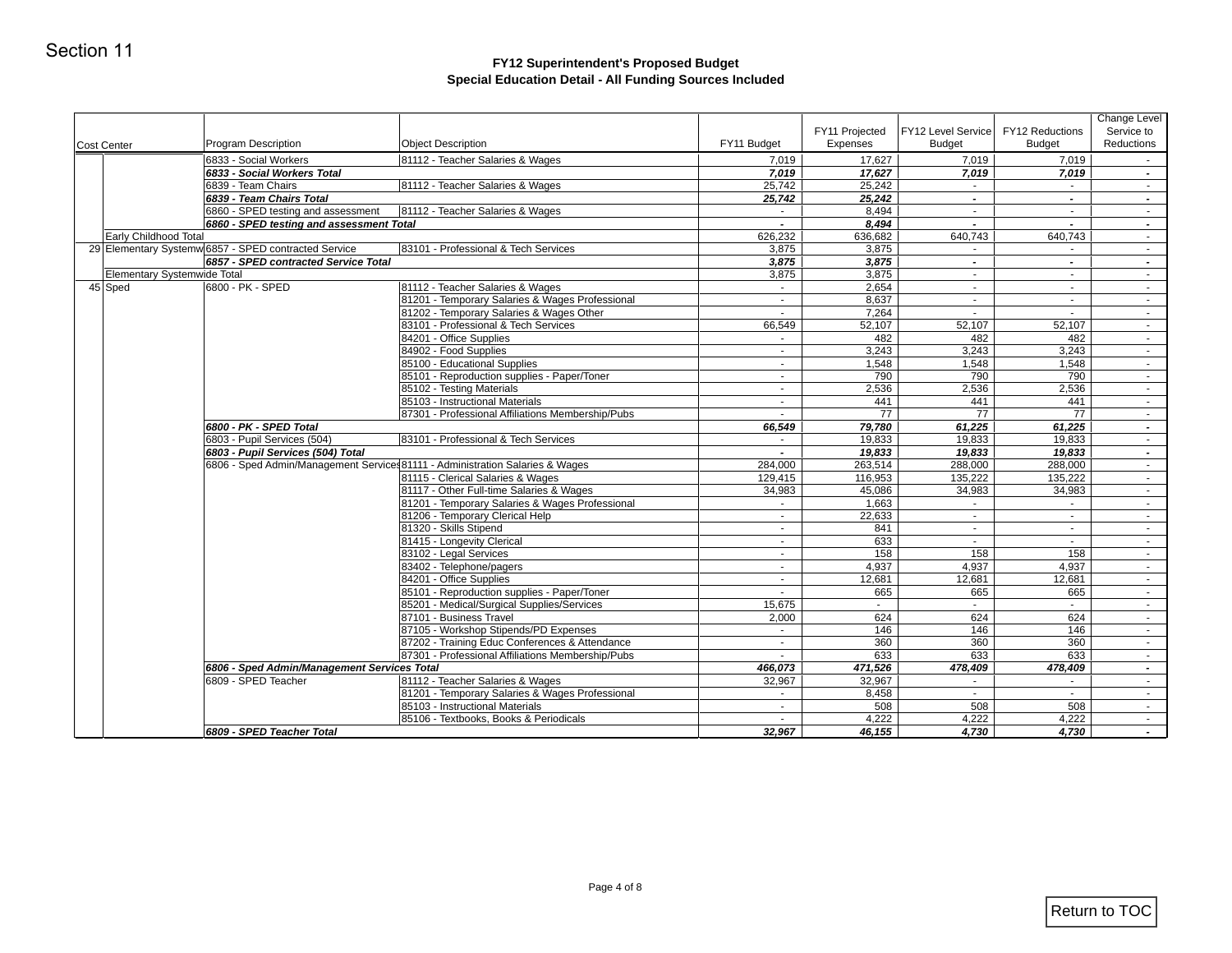| <b>Cost Center</b> | <b>Program Description</b>                                                                                                        | <b>Object Description</b>                                                   | FY11 Budget              | FY11 Projected<br>Expenses | <b>FY12 Level Service</b><br><b>Budget</b> | FY12 Reductions<br><b>Budget</b> | Change Level<br>Service to<br><b>Reductions</b> |
|--------------------|-----------------------------------------------------------------------------------------------------------------------------------|-----------------------------------------------------------------------------|--------------------------|----------------------------|--------------------------------------------|----------------------------------|-------------------------------------------------|
|                    | 6812 - OT/PT                                                                                                                      | 81112 - Teacher Salaries & Wages                                            | 566,386                  | 547,258                    | 204,173                                    | 204,173                          |                                                 |
|                    |                                                                                                                                   | 81413 - Longevity Teacher                                                   | $\sim$                   | 8,809                      | 7,928                                      | 7,928                            | $\sim$                                          |
|                    |                                                                                                                                   | 83101 - Professional & Tech Services                                        | $\sim$                   | 63,888                     | 63,888                                     | 63,888                           | $\sim$                                          |
|                    | 6812 - OT/PT Total                                                                                                                |                                                                             | 566,386                  | 619,955                    | 275,989                                    | 275,989                          | $\blacksquare$                                  |
|                    | 6815 - Alternative Program<br>6815 - Alternative Program Total                                                                    | 83101 - Professional & Tech Services                                        | $\sim$<br>$\blacksquare$ | 12,078                     | 12,078<br>12,078                           | 12,078                           | $\sim$<br>$\overline{\phantom{a}}$              |
|                    | 6818 - Speech/Language                                                                                                            | 81112 - Teacher Salaries & Wages                                            | $\sim$                   | 12,078<br>28,122           | 172,538                                    | 12,078<br>172,538                | $\blacksquare$                                  |
|                    |                                                                                                                                   | 83101 - Professional & Tech Services                                        | $\mathbb{Z}^{\times}$    | 9,768                      | 9,768                                      | 9,768                            | $\mathcal{L}_{\mathcal{A}}$                     |
|                    | 6818 - Speech/Language Total                                                                                                      |                                                                             | $\overline{\phantom{a}}$ | 37,890                     | 182,306                                    | 182,306                          | $\overline{\phantom{a}}$                        |
|                    | 6821 - Behavioral Support                                                                                                         | 83101 - Professional & Tech Services                                        | $\sim$                   | 90,400                     | 90,400                                     | 90,400                           | $\sim$                                          |
|                    | 6821 - Behavioral Support Total                                                                                                   |                                                                             | $\overline{\phantom{a}}$ | 90,400                     | 90,400                                     | 90,400                           | $\overline{\phantom{a}}$                        |
|                    | 6824 - Inclusion Support                                                                                                          | 81116 - Full/Time Teacher Aides Salaries & Wages                            | $\sim$                   | 2,619                      | $\sim$                                     | $\sim$                           | $\blacksquare$                                  |
|                    |                                                                                                                                   | 81118 - Part-time Salaries & Wages                                          | $\sim$                   | 1,206                      | $\sim$                                     | $\sim$                           | $\sim$                                          |
|                    |                                                                                                                                   | 81201 - Temporary Salaries & Wages Professional                             | $\sim$                   | 4,144                      |                                            |                                  | $\sim$                                          |
|                    |                                                                                                                                   | 85100 - Educational Supplies                                                | 34,000                   | 34,000                     | 30,600                                     | 30,600                           | $\mathbb{Z}^+$                                  |
|                    | 6824 - Inclusion Support Total                                                                                                    | 85103 - Instructional Materials                                             | 26,098                   | 26,098                     | 23,488                                     | 23,488                           | $\sim$<br>$\blacksquare$                        |
|                    | 6830 - Medical Services                                                                                                           | 83101 - Professional & Tech Services                                        | 60,098<br>$\sim$         | 68,067<br>33,924           | 54,088<br>33,924                           | 54,088<br>33,924                 | $\sim$                                          |
|                    | 6830 - Medical Services Total                                                                                                     |                                                                             | $\overline{\phantom{a}}$ | 33,924                     | 33,924                                     | 33,924                           | $\overline{\phantom{a}}$                        |
|                    | 6833 - Social Workers                                                                                                             | 81112 - Teacher Salaries & Wages                                            | 285,286                  | 285,286                    | 31,754                                     | 31,754                           | $\sim$                                          |
|                    |                                                                                                                                   | 87202 - Training Educ Conferences & Attendance                              |                          | 1,860                      | 1,860                                      | 1,860                            | $\sim$                                          |
|                    | 6833 - Social Workers Total                                                                                                       |                                                                             | 285,286                  | 287,146                    | 33,614                                     | 33,614                           | $\blacksquare$                                  |
|                    | 6836 - Psychologists                                                                                                              | 81112 - Teacher Salaries & Wages                                            | 281,970                  | 263,860                    | 284,788                                    | 284,788                          | $\blacksquare$                                  |
|                    |                                                                                                                                   | 81201 - Temporary Salaries & Wages Professional                             | $\sim$                   | 2,367                      | $\sim$                                     | $\sim$                           | $\sim$                                          |
|                    |                                                                                                                                   | 83101 - Professional & Tech Services                                        | $\sim$                   | 1,511                      | 1,511                                      | 1,511                            | $\blacksquare$                                  |
|                    |                                                                                                                                   | 85101 - Reproduction supplies - Paper/Toner                                 | $\sim$                   | 326                        | 326                                        | 326                              | $\sim$                                          |
|                    | 6836 - Psychologists Total                                                                                                        |                                                                             | 281,970                  | 268,064                    | 286,625                                    | 286,625                          | $\blacksquare$                                  |
|                    | 6839 - Team Chairs                                                                                                                | 81111 - Administration Salaries & Wages<br>81112 - Teacher Salaries & Wages | 100,244<br>$\sim$        | 33,549<br>8,942            | 104,537<br>26,401                          | 104,537<br>26,401                | $\sim$<br>$\blacksquare$                        |
|                    |                                                                                                                                   | 81201 - Temporary Salaries & Wages Professional                             | $\sim$                   | 24,695                     | $\sim$                                     | $\sim$                           | $\sim$                                          |
|                    |                                                                                                                                   | 87101 - Business Travel                                                     | $\sim$                   | 2,626                      | 2,626                                      | 2,626                            | $\sim$                                          |
|                    | 6839 - Team Chairs Total                                                                                                          |                                                                             | 100,244                  | 69,812                     | 133,564                                    | 133,564                          | $\overline{\phantom{a}}$                        |
|                    | 6842 - Adaptive Techology                                                                                                         | 85100 - Educational Supplies                                                | $\sim$                   | 1,747                      | 1,747                                      | 1,747                            | $\mathbb{Z}^{\mathbb{Z}}$                       |
|                    |                                                                                                                                   | 85103 - Instructional Materials                                             | $\sim$                   | 690                        | 690                                        | 690                              | $\sim$                                          |
|                    |                                                                                                                                   | 85110 - Instructional Equipment                                             | 21,500                   | $\sim$                     | $\sim$                                     | $\sim$                           | $\sim$                                          |
|                    | 6842 - Adaptive Techology Total                                                                                                   |                                                                             | 21,500                   | 2,437                      | 2,437                                      | 2,437                            | $\overline{\phantom{a}}$                        |
|                    | 6845 - One to One Assistance                                                                                                      | 83201 - Tuition to Other Schools                                            | $\sim$                   | 137,349                    | 137,349                                    | 137,349                          | $\sim$                                          |
|                    | 6845 - One to One Assistance Total                                                                                                |                                                                             | $\sim$                   | 137,349                    | 137,349                                    | 137,349                          | $\blacksquare$                                  |
|                    | 6848 - Out of district tuition Day Students 83201 - Tuition to Other Schools<br>6848 - Out of district tuition Day Students Total |                                                                             | 5,922,410<br>5,922,410   | 4,351,752<br>4,351,752     | 4,226,312<br>4,226,312                     | 4,226,312<br>4,226,312           | $\sim$<br>$\blacksquare$                        |
|                    | 6851 - Out of district tuition Residential 83201 - Tuition to Other Schools                                                       |                                                                             | $\sim$                   | 1,399,375                  | 1,399,375                                  | 1,399,375                        | $\sim$                                          |
|                    | 6851 - Out of district tuition Residential Total                                                                                  |                                                                             | $\overline{\phantom{a}}$ | 1,399,375                  | 1,399,375                                  | 1,399,375                        | $\overline{\phantom{a}}$                        |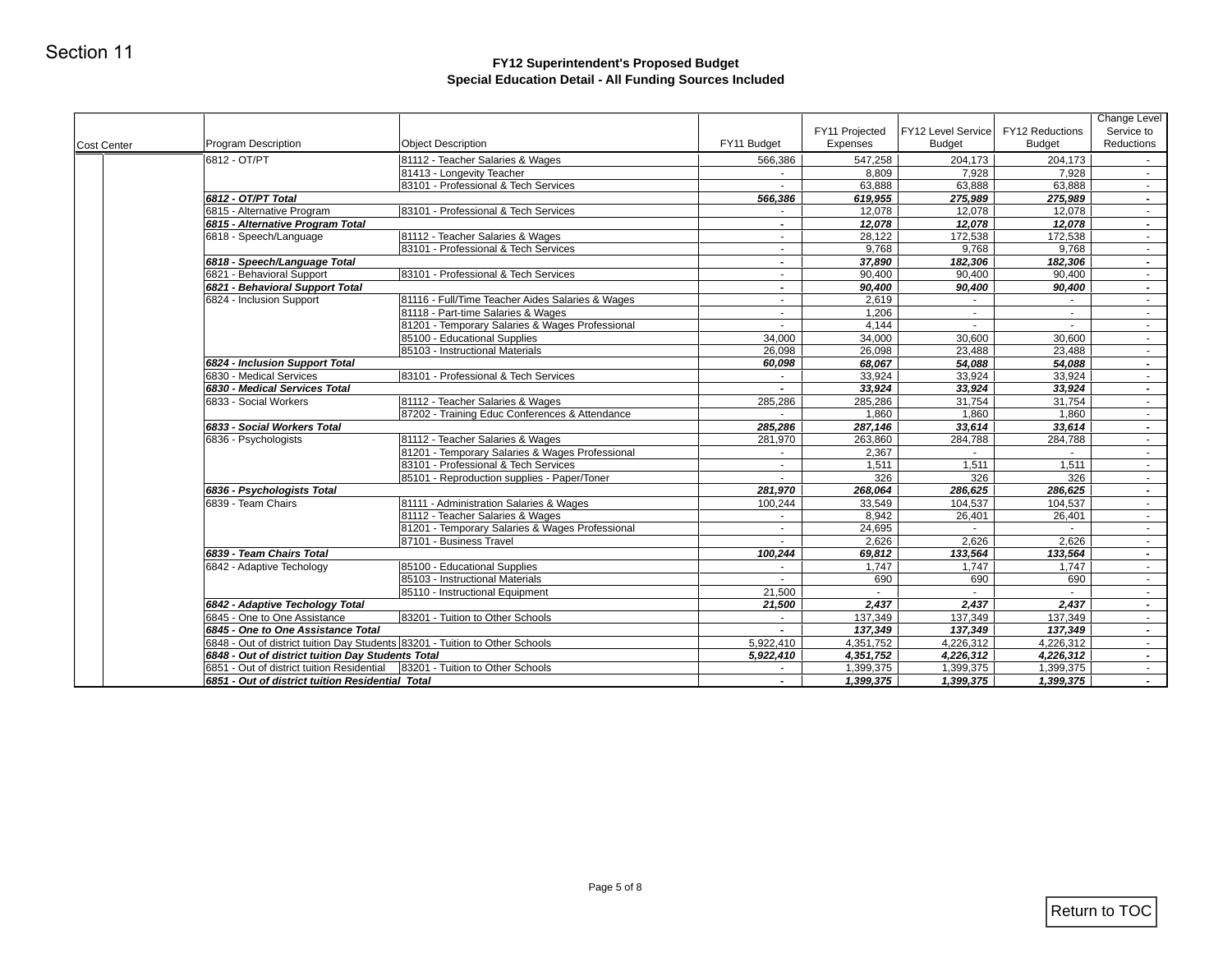#### **FY12 Superintendent's Proposed Budget Special Education Detail - All Funding Sources Included**

| 6854 - SPED summer program<br>6854 - SPED summer program Total<br>6857 - SPED contracted Service<br>6857 - SPED contracted Service Total<br>6860 - SPED testing and assessment | 81201 - Temporary Salaries & Wages Professional<br>83101 - Professional & Tech Services<br>83201 - Tuition to Other Schools<br>85106 - Textbooks, Books & Periodicals<br>81201 - Temporary Salaries & Wages Professional<br>83101 - Professional & Tech Services<br>85103 - Instructional Materials<br>81112 - Teacher Salaries & Wages<br>81322 - Other Stipend<br>81413 - Longevity Teacher | $\sim$<br>$\sim$<br>$\mathbb{Z}^{\mathbb{Z}}$<br>$\sim$<br>$\blacksquare$<br>÷.<br>1,180,969<br>10,000<br>1,190,969<br>397,369                                                                                                                                                                                                                                                                                                                                                                                                                                                                                                                                                                 | 488<br>7,656<br>233,464<br>591<br>242,199<br>2,210<br>480,340<br>$\sim$<br>482,550                                      | $\sim$<br>7,656<br>233,464<br>591<br>241,711<br>747,515                                        | $\sim$<br>7,656<br>233,464<br>591<br>241,711                                                                      | $\sim$<br>$\sim$<br>$\mathcal{L}_{\mathcal{A}}$<br>$\sim$                                          |
|--------------------------------------------------------------------------------------------------------------------------------------------------------------------------------|-----------------------------------------------------------------------------------------------------------------------------------------------------------------------------------------------------------------------------------------------------------------------------------------------------------------------------------------------------------------------------------------------|------------------------------------------------------------------------------------------------------------------------------------------------------------------------------------------------------------------------------------------------------------------------------------------------------------------------------------------------------------------------------------------------------------------------------------------------------------------------------------------------------------------------------------------------------------------------------------------------------------------------------------------------------------------------------------------------|-------------------------------------------------------------------------------------------------------------------------|------------------------------------------------------------------------------------------------|-------------------------------------------------------------------------------------------------------------------|----------------------------------------------------------------------------------------------------|
|                                                                                                                                                                                |                                                                                                                                                                                                                                                                                                                                                                                               |                                                                                                                                                                                                                                                                                                                                                                                                                                                                                                                                                                                                                                                                                                |                                                                                                                         |                                                                                                |                                                                                                                   |                                                                                                    |
|                                                                                                                                                                                |                                                                                                                                                                                                                                                                                                                                                                                               |                                                                                                                                                                                                                                                                                                                                                                                                                                                                                                                                                                                                                                                                                                |                                                                                                                         |                                                                                                |                                                                                                                   |                                                                                                    |
|                                                                                                                                                                                |                                                                                                                                                                                                                                                                                                                                                                                               |                                                                                                                                                                                                                                                                                                                                                                                                                                                                                                                                                                                                                                                                                                |                                                                                                                         |                                                                                                |                                                                                                                   |                                                                                                    |
|                                                                                                                                                                                |                                                                                                                                                                                                                                                                                                                                                                                               |                                                                                                                                                                                                                                                                                                                                                                                                                                                                                                                                                                                                                                                                                                |                                                                                                                         |                                                                                                |                                                                                                                   | $\blacksquare$                                                                                     |
|                                                                                                                                                                                |                                                                                                                                                                                                                                                                                                                                                                                               |                                                                                                                                                                                                                                                                                                                                                                                                                                                                                                                                                                                                                                                                                                |                                                                                                                         |                                                                                                |                                                                                                                   | $\sim$                                                                                             |
|                                                                                                                                                                                |                                                                                                                                                                                                                                                                                                                                                                                               |                                                                                                                                                                                                                                                                                                                                                                                                                                                                                                                                                                                                                                                                                                |                                                                                                                         |                                                                                                | 747,515                                                                                                           | $\sim$                                                                                             |
|                                                                                                                                                                                |                                                                                                                                                                                                                                                                                                                                                                                               |                                                                                                                                                                                                                                                                                                                                                                                                                                                                                                                                                                                                                                                                                                |                                                                                                                         | $\sim$                                                                                         | $\sim$                                                                                                            | $\blacksquare$                                                                                     |
|                                                                                                                                                                                |                                                                                                                                                                                                                                                                                                                                                                                               |                                                                                                                                                                                                                                                                                                                                                                                                                                                                                                                                                                                                                                                                                                |                                                                                                                         | 747,515                                                                                        | 747,515                                                                                                           | $\overline{\phantom{a}}$                                                                           |
|                                                                                                                                                                                |                                                                                                                                                                                                                                                                                                                                                                                               |                                                                                                                                                                                                                                                                                                                                                                                                                                                                                                                                                                                                                                                                                                | 396,333                                                                                                                 | 406,475                                                                                        | 406,475                                                                                                           | $\mathcal{L}_{\mathcal{A}}$                                                                        |
|                                                                                                                                                                                |                                                                                                                                                                                                                                                                                                                                                                                               | $\sim$<br>$\sim$                                                                                                                                                                                                                                                                                                                                                                                                                                                                                                                                                                                                                                                                               | 923<br>1,036                                                                                                            | $\sim$<br>932                                                                                  | $\sim$<br>932                                                                                                     | $\sim$<br>$\omega$                                                                                 |
|                                                                                                                                                                                | 83101 - Professional & Tech Services                                                                                                                                                                                                                                                                                                                                                          |                                                                                                                                                                                                                                                                                                                                                                                                                                                                                                                                                                                                                                                                                                | 25,608                                                                                                                  | 25,608                                                                                         | 25,608                                                                                                            | $\sim$                                                                                             |
|                                                                                                                                                                                | 85102 - Testing Materials                                                                                                                                                                                                                                                                                                                                                                     | 10,750                                                                                                                                                                                                                                                                                                                                                                                                                                                                                                                                                                                                                                                                                         | 7,165                                                                                                                   | 7,165                                                                                          | 7,165                                                                                                             | $\sim$                                                                                             |
| 6860 - SPED testing and assessment Total                                                                                                                                       |                                                                                                                                                                                                                                                                                                                                                                                               | 408,119                                                                                                                                                                                                                                                                                                                                                                                                                                                                                                                                                                                                                                                                                        | 431,065                                                                                                                 | 440,181                                                                                        | 440,181                                                                                                           | $\blacksquare$                                                                                     |
| 6863 - SPED Curriculum                                                                                                                                                         | 81201 - Temporary Salaries & Wages Professional                                                                                                                                                                                                                                                                                                                                               | $\sim$                                                                                                                                                                                                                                                                                                                                                                                                                                                                                                                                                                                                                                                                                         | 1,016                                                                                                                   |                                                                                                | $\sim$                                                                                                            | $\sim$                                                                                             |
|                                                                                                                                                                                |                                                                                                                                                                                                                                                                                                                                                                                               | $\mathbb{Z}^{\times}$                                                                                                                                                                                                                                                                                                                                                                                                                                                                                                                                                                                                                                                                          | 93                                                                                                                      |                                                                                                |                                                                                                                   | $\mathcal{L}_{\mathcal{A}}$                                                                        |
|                                                                                                                                                                                |                                                                                                                                                                                                                                                                                                                                                                                               |                                                                                                                                                                                                                                                                                                                                                                                                                                                                                                                                                                                                                                                                                                |                                                                                                                         |                                                                                                |                                                                                                                   | $\sim$                                                                                             |
|                                                                                                                                                                                |                                                                                                                                                                                                                                                                                                                                                                                               |                                                                                                                                                                                                                                                                                                                                                                                                                                                                                                                                                                                                                                                                                                |                                                                                                                         |                                                                                                |                                                                                                                   | $\sim$<br>$\sim$                                                                                   |
|                                                                                                                                                                                |                                                                                                                                                                                                                                                                                                                                                                                               |                                                                                                                                                                                                                                                                                                                                                                                                                                                                                                                                                                                                                                                                                                |                                                                                                                         |                                                                                                |                                                                                                                   | $\overline{\phantom{a}}$                                                                           |
|                                                                                                                                                                                |                                                                                                                                                                                                                                                                                                                                                                                               |                                                                                                                                                                                                                                                                                                                                                                                                                                                                                                                                                                                                                                                                                                |                                                                                                                         |                                                                                                |                                                                                                                   | $\sim$                                                                                             |
| 81 Transportation                                                                                                                                                              |                                                                                                                                                                                                                                                                                                                                                                                               | 201,988                                                                                                                                                                                                                                                                                                                                                                                                                                                                                                                                                                                                                                                                                        | 124,906                                                                                                                 | 203,937                                                                                        | 203,937                                                                                                           | $\sim$                                                                                             |
|                                                                                                                                                                                | 81118 - Part-time Salaries & Wages                                                                                                                                                                                                                                                                                                                                                            | $\blacksquare$                                                                                                                                                                                                                                                                                                                                                                                                                                                                                                                                                                                                                                                                                 | 45,183                                                                                                                  |                                                                                                |                                                                                                                   | $\sim$                                                                                             |
|                                                                                                                                                                                | 81119 - Summer Program                                                                                                                                                                                                                                                                                                                                                                        | $\sim$                                                                                                                                                                                                                                                                                                                                                                                                                                                                                                                                                                                                                                                                                         | 396                                                                                                                     | $\sim$                                                                                         | $\sim$                                                                                                            | $\sim$                                                                                             |
|                                                                                                                                                                                |                                                                                                                                                                                                                                                                                                                                                                                               |                                                                                                                                                                                                                                                                                                                                                                                                                                                                                                                                                                                                                                                                                                |                                                                                                                         |                                                                                                |                                                                                                                   | $\sim$                                                                                             |
|                                                                                                                                                                                |                                                                                                                                                                                                                                                                                                                                                                                               |                                                                                                                                                                                                                                                                                                                                                                                                                                                                                                                                                                                                                                                                                                |                                                                                                                         |                                                                                                |                                                                                                                   | $\sim$<br>$\blacksquare$                                                                           |
|                                                                                                                                                                                |                                                                                                                                                                                                                                                                                                                                                                                               |                                                                                                                                                                                                                                                                                                                                                                                                                                                                                                                                                                                                                                                                                                |                                                                                                                         |                                                                                                |                                                                                                                   | $\sim$                                                                                             |
|                                                                                                                                                                                |                                                                                                                                                                                                                                                                                                                                                                                               | $\sim$                                                                                                                                                                                                                                                                                                                                                                                                                                                                                                                                                                                                                                                                                         |                                                                                                                         |                                                                                                |                                                                                                                   | $\sim$                                                                                             |
|                                                                                                                                                                                |                                                                                                                                                                                                                                                                                                                                                                                               |                                                                                                                                                                                                                                                                                                                                                                                                                                                                                                                                                                                                                                                                                                | 232,112                                                                                                                 | 222,826                                                                                        | 222,826                                                                                                           | $\overline{\phantom{a}}$                                                                           |
|                                                                                                                                                                                |                                                                                                                                                                                                                                                                                                                                                                                               |                                                                                                                                                                                                                                                                                                                                                                                                                                                                                                                                                                                                                                                                                                | 647,042                                                                                                                 | 647,042                                                                                        | 647,042                                                                                                           | $\sim$                                                                                             |
|                                                                                                                                                                                |                                                                                                                                                                                                                                                                                                                                                                                               | $\overline{\phantom{a}}$                                                                                                                                                                                                                                                                                                                                                                                                                                                                                                                                                                                                                                                                       |                                                                                                                         | 647,042                                                                                        | 647,042                                                                                                           |                                                                                                    |
|                                                                                                                                                                                |                                                                                                                                                                                                                                                                                                                                                                                               | 913,238                                                                                                                                                                                                                                                                                                                                                                                                                                                                                                                                                                                                                                                                                        | 879,155                                                                                                                 | 869,868                                                                                        | 869,868                                                                                                           | $\sim$<br>$\sim$                                                                                   |
|                                                                                                                                                                                | 6863 - SPED Curriculum Total<br><b>Transportation Total</b>                                                                                                                                                                                                                                                                                                                                   | 85106 - Textbooks, Books & Periodicals<br>6866 - Legal Services Special Education 83102 - Legal Services<br>83201 - Tuition to Other Schools<br>6866 - Legal Services Special Education Total<br>6975 - Transportation Special Ed In Distric81117 - Other Full-time Salaries & Wages<br>81202 - Temporary Salaries & Wages Other<br>81760 - Clothing Allowance<br>83301 - Contracted Transportation to and From School<br>83402 - Telephone/pagers<br>84201 - Office Supplies<br>6975 - Transportation Special Ed In District Total<br>6980 - Transportation Special Ed Out of D83301 - Contracted Transportation to and From School<br>6980 - Transportation Special Ed Out of District Total | $\overline{\phantom{a}}$<br>100,000<br>100,000<br>9,502,571<br>$\sim$<br>$\blacksquare$<br>711,250<br>$\sim$<br>913,238 | 1,109<br>151,390<br>3,500<br>9,307,359<br>40,857<br>1,881<br>15,846<br>2,743<br>300<br>647,042 | 93<br>93<br>205,690<br>3,500<br>154,890<br>209.190<br>9,070,949<br>$\sim$ $-$<br>$\sim$<br>15,846<br>2,743<br>300 | 93<br>93<br>205,690<br>3,500<br>209,190<br>9,070,949<br>$\sim$<br>$\sim$<br>15,846<br>2,743<br>300 |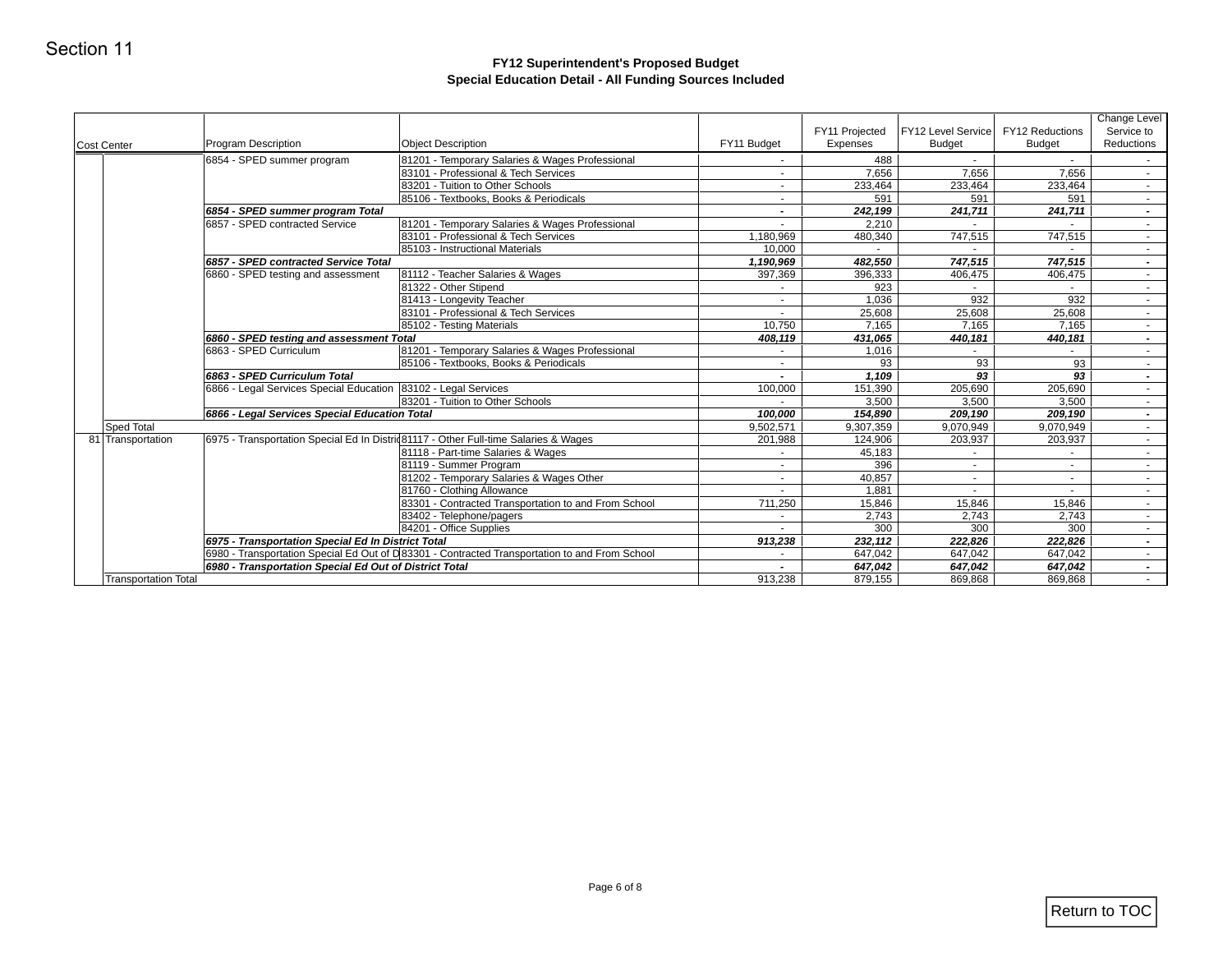#### **FY12 Superintendent's Proposed Budget Special Education Detail - All Funding Sources Included**

| Cost Center             | <b>Program Description</b>                                     | <b>Object Description</b>                                                           | FY11 Budget                        | FY11 Projected<br>Expenses | FY12 Level Service<br><b>Budget</b> | FY12 Reductions<br><b>Budget</b> | Change Level<br>Service to<br>Reductions |
|-------------------------|----------------------------------------------------------------|-------------------------------------------------------------------------------------|------------------------------------|----------------------------|-------------------------------------|----------------------------------|------------------------------------------|
| 85 SPED SLC A           | 6812 - OT/PT                                                   | 81112 - Teacher Salaries & Wages                                                    | $\sim$                             | $\sim$                     | 24,505                              | 24,505                           |                                          |
|                         | 6812 - OT/PT Total                                             |                                                                                     | $\sim$                             | $\overline{\phantom{a}}$   | 24,505                              | 24,505                           | $\sim$                                   |
|                         | 6818 - Speech/Language                                         | 81112 - Teacher Salaries & Wages                                                    | 16,822                             | 58,244                     | 35,488                              | 35,488                           | $\sim$                                   |
|                         | 6818 - Speech/Language Total                                   |                                                                                     | 16,822                             | 58,244                     | 35,488                              | 35,488                           | $\overline{\phantom{a}}$<br>$\sim$       |
|                         | 6821 - Behavioral Support<br>6821 - Behavioral Support Total   | 81116 - Full/Time Teacher Aides Salaries & Wages                                    | 138,000<br>138,000                 | 110,975<br>110,975         | 138,000<br>138,000                  | 138,000<br>138,000               | $\overline{\phantom{a}}$                 |
|                         |                                                                | 6827 - Self-Contained Academic Instructiq 81112 - Teacher Salaries & Wages          | 379,747                            | 397,628                    | 510,993                             | 510,993                          | $\sim$                                   |
|                         |                                                                | 81116 - Full/Time Teacher Aides Salaries & Wages                                    | 218,204                            | 179,708                    | 249,376                             | 249,376                          | $\sim$                                   |
|                         |                                                                | 85103 - Instructional Materials                                                     |                                    | 624                        | 624                                 | 624                              | $\sim$                                   |
|                         | 6827 - Self-Contained Academic Instruction Total               |                                                                                     | 597,951                            | 577,960                    | 760,993                             | 760,993                          | $\sim$                                   |
|                         | 6833 - Social Workers                                          | 81112 - Teacher Salaries & Wages<br>81201 - Temporary Salaries & Wages Professional | $\sim$                             | 5,580                      | 90,004                              | 90,004                           | $\bullet$                                |
|                         | 6833 - Social Workers Total                                    |                                                                                     | $\sim$                             | 151<br>5,731               | 90,004                              | 90,004                           | $\sim$<br>$\sim$                         |
|                         | 6857 - SPED contracted Service                                 | 81202 - Temporary Salaries & Wages Other                                            | $\sim$                             | 2,559                      |                                     | $\sim$                           | $\sim$                                   |
|                         | 6857 - SPED contracted Service Total                           |                                                                                     | $\overline{\phantom{0}}$           | 2,559                      | $\overline{\phantom{0}}$            | $\blacksquare$                   | $\blacksquare$                           |
| <b>SPED SLC A Total</b> |                                                                |                                                                                     | 752,773                            | 755,469                    | 1,048,989                           | 1,048,989                        | $\sim$                                   |
| 86 SPED SLC B           | 6812 - OT/PT                                                   | 81112 - Teacher Salaries & Wages                                                    | $\sim$                             | $\sim$                     | 17,616                              | 17,616                           | $\sim$                                   |
|                         | 6812 - OT/PT Total                                             |                                                                                     | $\overline{\phantom{a}}$           | $\blacksquare$             | 17,616                              | 17,616                           | $\overline{\phantom{a}}$                 |
|                         | 6815 - Alternative Program<br>6815 - Alternative Program Total | 83101 - Professional & Tech Services                                                | $\sim$                             | 5,834                      | 5,834                               | 5,834                            | $\sim$                                   |
|                         | 6818 - Speech/Language                                         | 81112 - Teacher Salaries & Wages                                                    | $\overline{\phantom{a}}$<br>11,215 | 5,834<br>17,430            | 5,834<br>11,689                     | 5,834<br>11,689                  | $\overline{\phantom{a}}$<br>$\sim$       |
|                         | 6818 - Speech/Language Total                                   |                                                                                     | 11,215                             | 17,430                     | 11,689                              | 11,689                           | $\blacksquare$                           |
|                         | 6821 - Behavioral Support                                      | 81116 - Full/Time Teacher Aides Salaries & Wages                                    | 105,800                            | 112,995                    | 101,200                             | 101,200                          | $\sim$                                   |
|                         |                                                                | 83302 - Field Trips (including expenses)                                            | $\sim$                             | 66                         | 66                                  | 66                               | $\sim$                                   |
|                         |                                                                | 84902 - Food Supplies                                                               | $\sim$                             | 1,020                      | 1,020                               | 1,020                            | $\sim$                                   |
|                         |                                                                | 85100 - Educational Supplies                                                        | $\sim$                             | 467                        | 467                                 | 467                              | $\sim$                                   |
|                         | 6821 - Behavioral Support Total                                | 6827 - Self-Contained Academic Instructic 81112 - Teacher Salaries & Wages          | 105,800                            | 114,548                    | 102,753                             | 102,753                          | $\overline{\phantom{a}}$<br>$\sim$       |
|                         |                                                                | 81116 - Full/Time Teacher Aides Salaries & Wages                                    | 308,197<br>93,516                  | 299,498<br>84,333          | 434,418<br>140,274                  | 434,418<br>140,274               | $\sim$                                   |
|                         |                                                                | 85106 - Textbooks, Books & Periodicals                                              | $\sim$                             | 173                        | 173                                 | 173                              | $\sim$                                   |
|                         | 6827 - Self-Contained Academic Instruction Total               |                                                                                     | 401,713                            | 384,004                    | 574,865                             | 574,865                          | $\blacksquare$                           |
|                         | 6833 - Social Workers                                          | 81112 - Teacher Salaries & Wages                                                    | 93,440                             | 57,199                     | 192,176                             | 192,176                          | $\sim$                                   |
| <b>SPED SLC B Total</b> | 6833 - Social Workers Total                                    |                                                                                     | 93,440                             | 57,199                     | 192,176                             | 192,176                          | $\overline{\phantom{a}}$<br>$\sim$       |
|                         |                                                                |                                                                                     | 612,168                            | 579,015                    | 904,934                             | 904,934                          |                                          |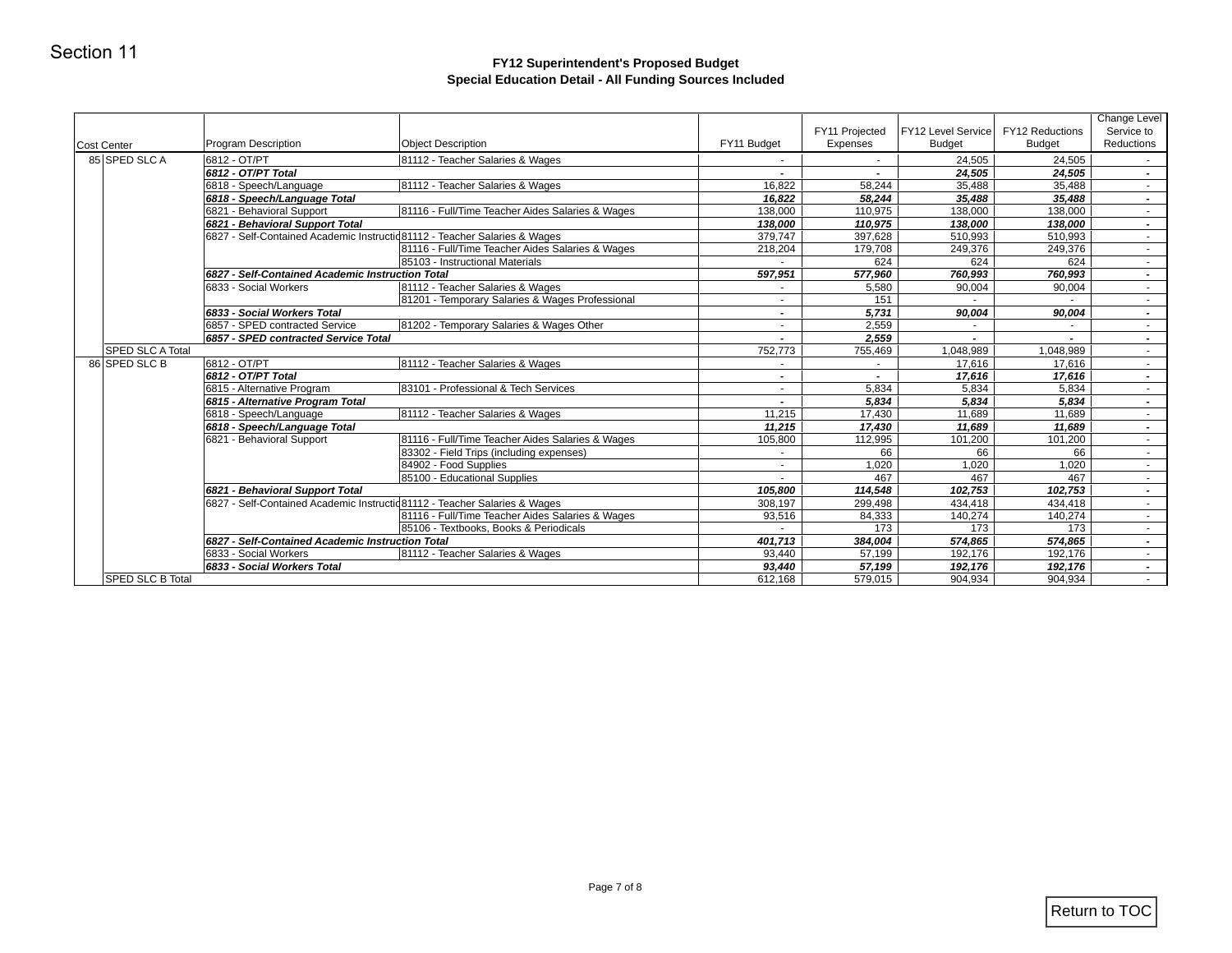#### **FY12 Superintendent's Proposed Budget Special Education Detail - All Funding Sources Included**

| Section 11         |                                                  | FY12 Superintendent's Proposed Budget<br><b>Special Education Detail - All Funding Sources Included</b> |                |                            |                                     |                                  |                                          |
|--------------------|--------------------------------------------------|---------------------------------------------------------------------------------------------------------|----------------|----------------------------|-------------------------------------|----------------------------------|------------------------------------------|
| Cost Center        | Program Description                              | <b>Object Description</b>                                                                               | FY11 Budget    | FY11 Projected<br>Expenses | FY12 Level Service<br><b>Budget</b> | FY12 Reductions<br><b>Budget</b> | Change Level<br>Service to<br>Reductions |
| 87 SPED SLC C      | 6809 - SPED Teacher                              | 83302 - Field Trips (including expenses)                                                                | $\sim$         | 400                        | 400                                 | 400                              | $\sim$                                   |
|                    | 6809 - SPED Teacher Total                        |                                                                                                         | $\sim$         | 400                        | 400                                 | 400                              | $\blacksquare$                           |
|                    | 6812 - OT/PT                                     | 81112 - Teacher Salaries & Wages                                                                        | $\sim$         | $\sim$                     | 7,677                               | 7,677                            | $\sim$                                   |
|                    | 6812 - OT/PT Total                               |                                                                                                         | $\blacksquare$ | $\blacksquare$             | 7,677                               | 7,677                            | $\overline{\phantom{a}}$                 |
|                    | 6818 - Speech/Language                           | 81112 - Teacher Salaries & Wages                                                                        | $\sim$         | 19,591                     | $\sim$                              | $\sim$                           | $\sim$                                   |
|                    | 6818 - Speech/Language Total                     |                                                                                                         | $\blacksquare$ | 19,591                     | $\sim$                              | $\blacksquare$                   | $\overline{\phantom{a}}$                 |
|                    | 6821 - Behavioral Support                        | 81116 - Full/Time Teacher Aides Salaries & Wages                                                        | 46,000         | 30,286                     | 46,000                              | 46,000                           | $\bullet$                                |
|                    | 6821 - Behavioral Support Total                  |                                                                                                         | 46,000         | 30,286                     | 46,000                              | 46,000                           | $\blacksquare$                           |
|                    | 6824 - Inclusion Support                         | 81202 - Temporary Salaries & Wages Other                                                                | $\sim$         | 650                        | $\sim$                              | $\sim$                           | $\sim$                                   |
|                    | 6824 - Inclusion Support Total                   |                                                                                                         | $\sim$         | 650                        | $\sim$                              | $\sim$                           | $\overline{\phantom{a}}$                 |
|                    |                                                  | 6827 - Self-Contained Academic Instructic 81112 - Teacher Salaries & Wages                              | 228,318        | 223,186                    | 292,106                             | 292,106                          | $\blacksquare$                           |
|                    |                                                  | 81116 - Full/Time Teacher Aides Salaries & Wages                                                        | 46,758         | 57,397                     | 77,930                              | 77,930                           | $\bullet$                                |
|                    |                                                  | 87202 - Training Educ Conferences & Attendance                                                          | $\sim$         | 264                        | 264                                 | 264                              | $\sim$                                   |
|                    | 6827 - Self-Contained Academic Instruction Total |                                                                                                         | 275,076        | 280,848                    | 370,300                             | 370,300                          | $\overline{\phantom{a}}$                 |
|                    | 6833 - Social Workers                            | 81112 - Teacher Salaries & Wages                                                                        | 24,529         | 23,129                     | 25,941                              | 25,941                           | $\sim$                                   |
|                    | 6833 - Social Workers Total                      |                                                                                                         | 24,529         | 23,129                     | 25,941                              | 25,941                           | $\sim$                                   |
|                    | 6860 - SPED testing and assessment               | 83101 - Professional & Tech Services                                                                    | $\sim$         | 2,244                      | 2,244                               | 2,244                            | $\sim$                                   |
|                    | 6860 - SPED testing and assessment Total         |                                                                                                         |                | 2,244                      | 2,244                               | 2,244                            | $\overline{\phantom{a}}$                 |
| SPED SLC C Total   |                                                  |                                                                                                         | 345,605        | 357,148                    | 452,562                             | 452,562                          | $\sim$                                   |
| <b>Grand Total</b> |                                                  |                                                                                                         | 15,057,235     | 14,859,752                 | 15,698,359                          | 15,698,359                       | $\blacksquare$                           |
|                    |                                                  |                                                                                                         |                |                            |                                     |                                  |                                          |
|                    |                                                  |                                                                                                         |                |                            |                                     |                                  |                                          |
|                    |                                                  |                                                                                                         |                |                            |                                     |                                  |                                          |
|                    |                                                  |                                                                                                         |                |                            |                                     |                                  |                                          |
|                    |                                                  |                                                                                                         |                |                            |                                     |                                  |                                          |
|                    |                                                  |                                                                                                         |                |                            |                                     |                                  |                                          |
|                    |                                                  |                                                                                                         |                |                            |                                     |                                  |                                          |
|                    |                                                  |                                                                                                         |                |                            |                                     |                                  |                                          |
|                    |                                                  |                                                                                                         |                |                            |                                     |                                  |                                          |
|                    |                                                  |                                                                                                         |                |                            |                                     |                                  |                                          |
|                    |                                                  | Page 8 of 8                                                                                             |                |                            |                                     |                                  |                                          |
|                    |                                                  |                                                                                                         |                |                            |                                     |                                  | Return to TOC                            |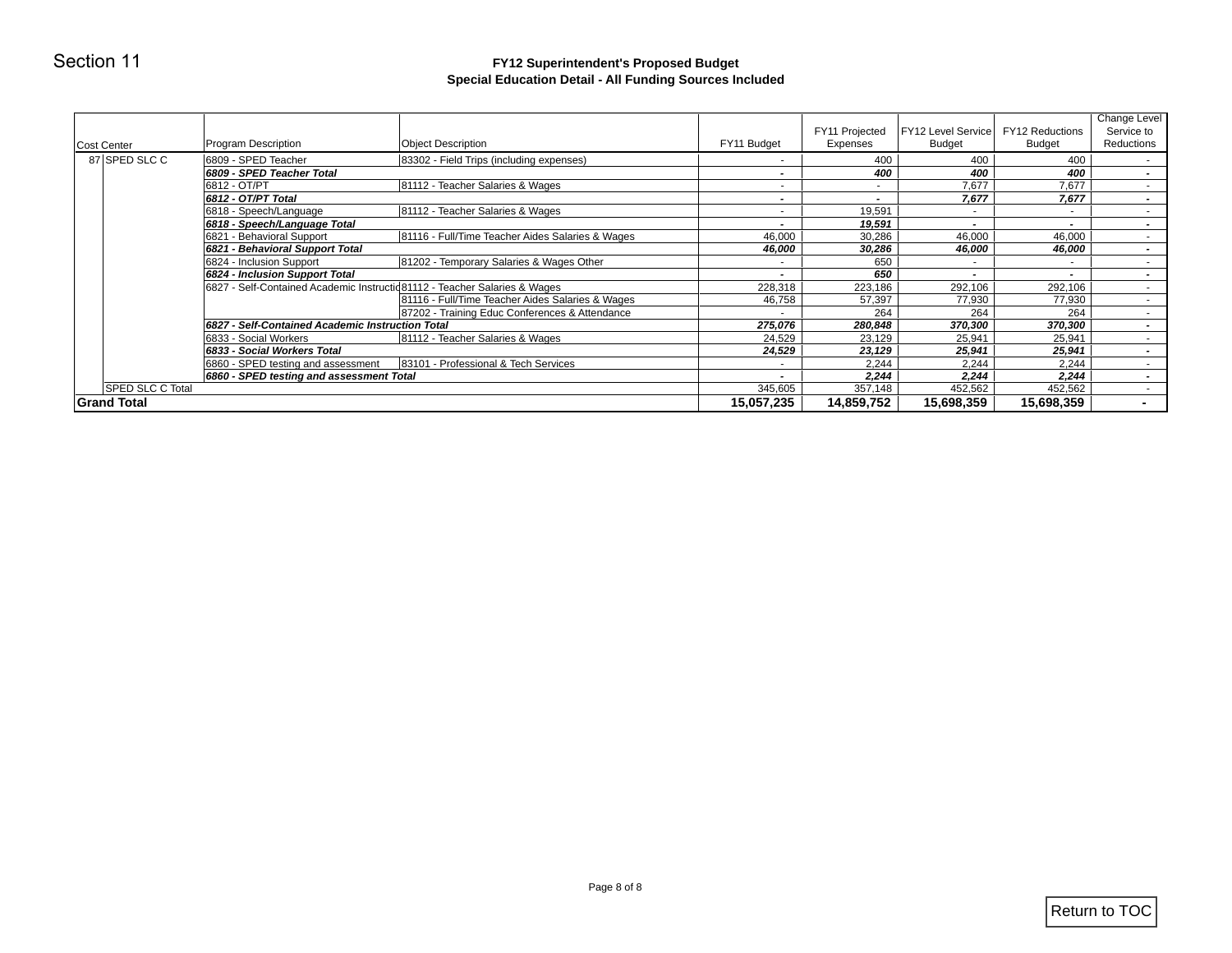### **FY12 Chart of Accounts**

In July, 2010, the beginning of Fiscal Year 2011 (FY11), a new chart of accounts was implemented in the School Department. This chart of accounts describes each expenditure by four elements. These four elements are:

- $\triangleright$  Cost Center a two digit code identifying the school or department where the expense took place
	- Examples: High School (01); Business Office (66)
- $\triangleright$  Program a four digit code identifying the educational purpose for the expense
	- Examples: Elementary Education (6506); Special Education Out of District Tuition Day Students (6848); Custodial Services (6965)
- $\triangleright$  Object a five digit code identifying the type of expense
	- Examples: Teacher Salary (81112); Instructional Materials (85103); Power/Electricity (82103)
- $\triangleright$  DESE code a four digit code identifying the expense according to the system used by the Massachusetts Department of Elementary and Secondary Education (DESE) for reporting to them on the End of the Year Report (EOYR)
	- Examples: Professional Development (2357); General Supplies (2430); Classroom Teachers (2305)

All four of these elements are used in the MUNIS financial system to describe each financial activity that takes place.

This new chart of accounts allows us to track each transaction in our financial system and know at a glance what it is, where it happened and for what purpose it was done. But even more importantly, this chart of accounts allows us to summarize and analyze our financial activities in many different ways, quickly and easily.

For example, if we needed to look at all activity within Special Education, we could filter the information by Program code. Program codes 6800 through 6866 are all Special Education related, as are the Transportation codes 6975 and 6980. By isolating these Program codes, we can see all Special Education activity quickly and easily. We could just as easily find out how much we are spending on One to One Assistance (Program 6845), despite the fact that these expenses take place throughout many Cost Centers in the district. **EVI2 Chart of Accounts**<br>
FYI2 Chart of Accounts<br>
Le July, 2010, the hogitating of Fisual Your 2011 (PYI1), a new chart of accounts was implemented in the School Department. This<br>
chart of accounts describe read expenditu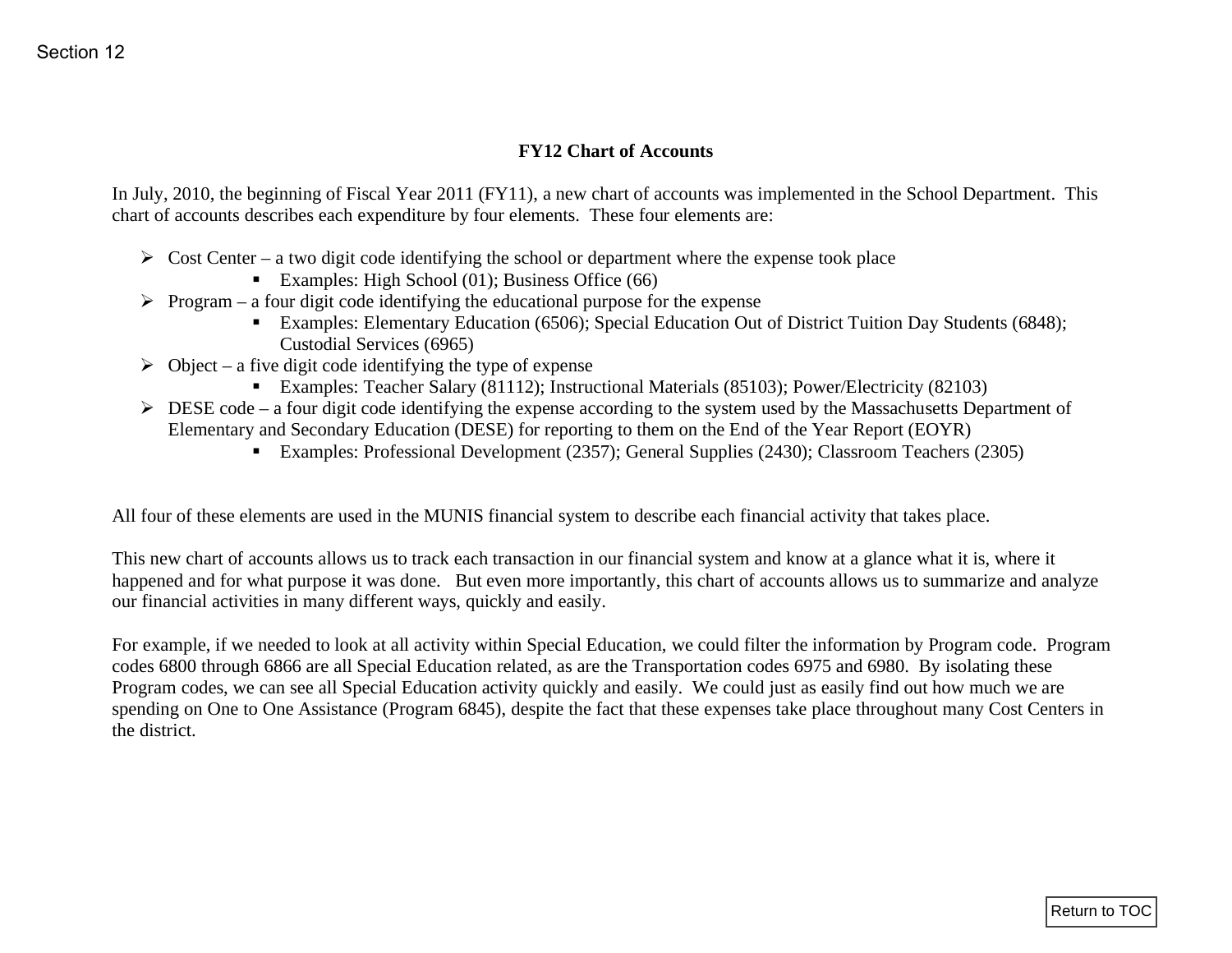Likewise, we can look at the activity within a particular school, let's say the Bishop, by filtering our information by Cost Center (in this case, 06). We can see all the expenses of the Bishop for this year so far, including activities that had not been tracked by school before, like custodial and maintenance.

Finally, looking at activity summarized by Object allows us to monitor trends in our large expense areas, like Teacher salary (81112), Tuition to Other Schools (83201), Fuel (82102), Power/ Electricity (82103) and Natural Gas (82104). The summary by Object has been the basis for the monthly expense reporting which has been provided since September, 2010. Section 12<br>
Likewise, we can look at the serivity within a particular school, let's say the Bishop, by filtering our information by Cost Center (in this case, too. We can see all the expenses of the Bishop for this year s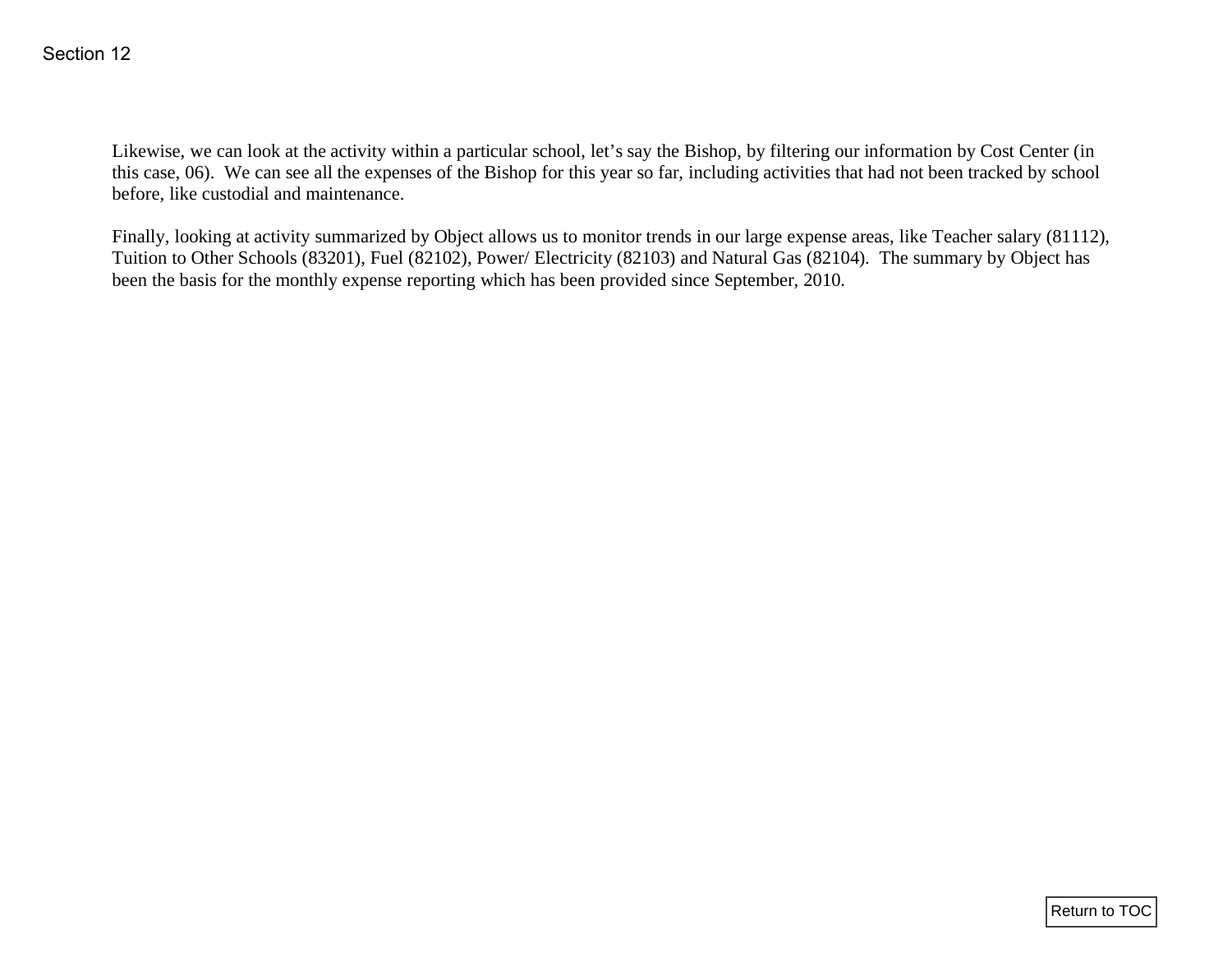### FY12 Chart of Accounts - Cost Center Codes

| <b>Cost Center</b> | <b>Cost Center Description</b>  |
|--------------------|---------------------------------|
| $\mathbf{1}$       | High School                     |
| $\overline{3}$     | Ottoson                         |
| 6                  | Bishop                          |
| $9\,$              | Brackett                        |
| $\overline{12}$    | Dallin                          |
| 15                 | Hardy                           |
| 18                 | Peirce                          |
| 21                 | Stratton                        |
| $\overline{24}$    | Thompson                        |
| 25                 | <b>Early Childhood</b>          |
| 29                 | <b>Elementary Systemwide</b>    |
| 30                 | English                         |
| 33                 | ELL                             |
| 36                 | Health & Wellness               |
| 39                 | Math                            |
| 42                 | Science                         |
| 45                 | Sped                            |
| 48                 | Social Studies                  |
| 49                 | <b>Systemwide Accounts</b>      |
| $\overline{51}$    | World Languages                 |
| 54                 | Visual and Performing Arts      |
| 57                 | <b>School Committee</b>         |
| 60                 | Superintendent                  |
| 63                 | <b>Assistant Superintendent</b> |
| 66                 | <b>Business Office</b>          |
| 69                 | Payroll                         |
| $\overline{72}$    | <b>Food Services</b>            |
| $\overline{75}$    | Facilities                      |
| $\overline{78}$    | Information Technology          |
| 81                 | Transportation                  |
| 85                 | <b>SPED SLCA</b>                |
| 86                 | <b>SPED SLC B</b>               |
| 87                 | SPED SLC C                      |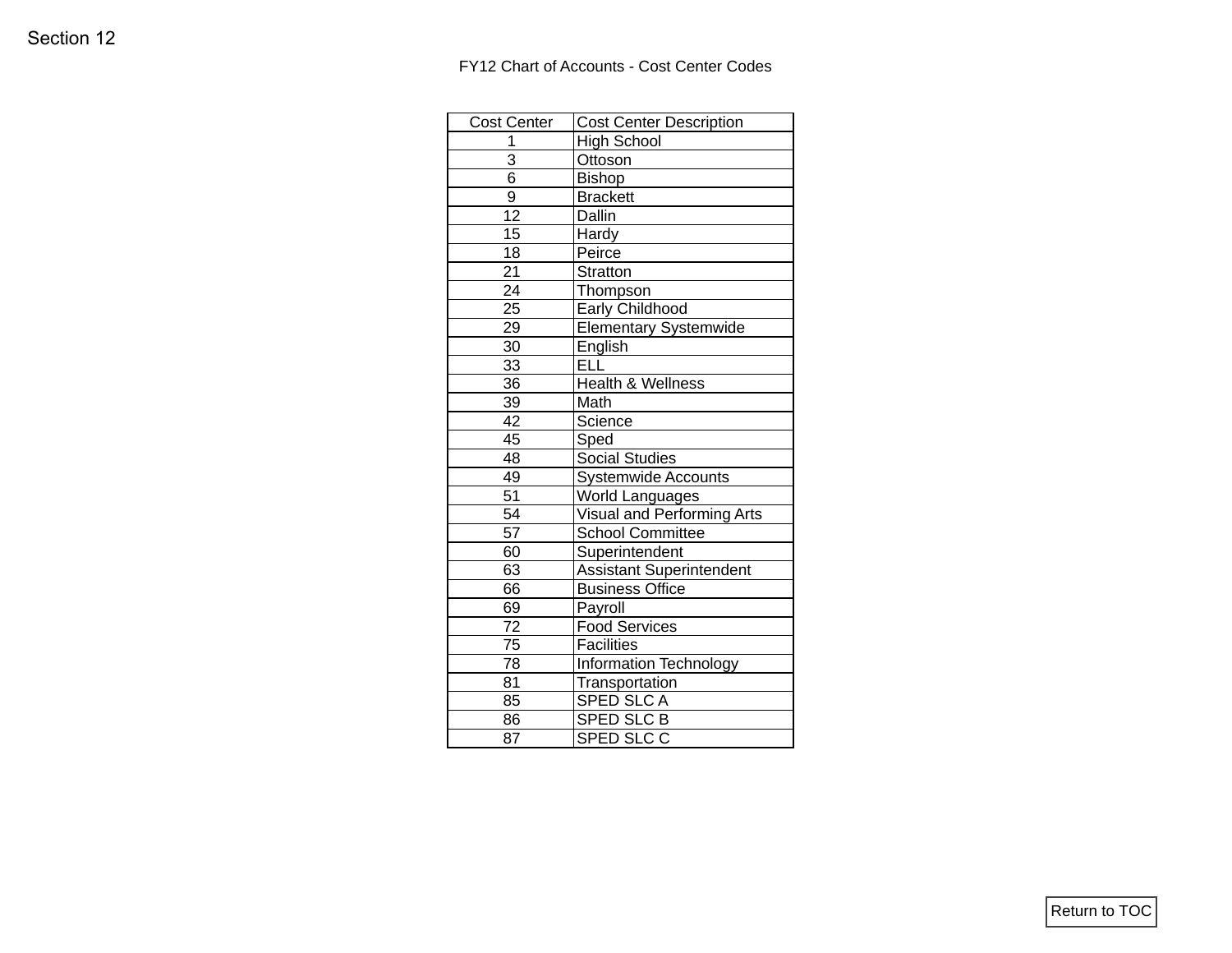#### FY12 Chart of Accounts - Program Codes

|                 | <b>Program Description</b>              |      | Program Program Description          |      | Program   Program Description             |
|-----------------|-----------------------------------------|------|--------------------------------------|------|-------------------------------------------|
| Program<br>6503 | Kindergarten                            | 6730 | C&I World Languages                  | 6925 | Payroll                                   |
| 6506            | <b>Elementary Education</b>             | 6735 | C&I Guidance                         | 6930 | <b>Grants Development</b>                 |
| 6507            | Secondary Education                     | 6740 | C&I English                          | 6935 | <b>Human Resources</b>                    |
| 6509            | <b>Gifted &amp; Talented</b>            | 6745 | <b>C&amp;I Social Studies</b>        | 6940 | Information Technology                    |
| 6512            | <b>ELL</b>                              | 6750 | C&I Visual Art                       | 6945 | Student Data and Assessment               |
| 6515            | English/Language Arts                   | 6755 | C&I Performing Art                   | 6950 | <b>Food Services</b>                      |
| 6518            | Family and Consumer Science             | 6760 | C&I Reading                          | 6955 | <b>Traffic Supervisors</b>                |
| 6521            | Math                                    | 6800 | PK - SPED                            | 6960 | <b>Facilities Maintenance</b>             |
| 6524            | Science                                 | 6803 | Pupil Services (504)                 | 6965 | <b>Custodial Services</b>                 |
| 6527            | <b>Social Studies</b>                   | 6806 | Sped Admin/Management Services       | 6970 | <b>Transporation Regular Ed</b>           |
| 6533            | <b>World Languages</b>                  | 6809 | <b>SPED Teacher</b>                  | 6975 | Transportation Special Ed In District     |
| 6536            | Art                                     | 6812 | OT/PT                                | 6980 | Transportation Special Ed Out of District |
| 6539            | Music                                   | 6815 | Alternative Program                  | 6985 | <b>Transportation Athletics-Boys</b>      |
| 6542            | <b>Instrumental Music</b>               | 6818 | Speech/Language                      | 6986 | <b>Transportation Athletics-Girls</b>     |
| 6545            | Drama                                   | 6821 | <b>Behavioral Support</b>            | 6990 | <b>Transporation Homeless</b>             |
| 6548            | <b>Physical Education</b>               | 6824 | Inclusion Support                    | 6998 | Systemwide Expense                        |
| 6551            | Technology Educational (Tech Ed)        | 6827 | Self-Contained Academic Instruction  |      |                                           |
| 6554            | Health Services/Nursing                 | 6830 | <b>Medical Services</b>              |      |                                           |
| 6557            | Guidance                                | 6833 | Social Workers                       |      |                                           |
| 6560            | <b>METCO</b>                            | 6836 | Psychologists                        |      |                                           |
| 6563            | Library/Media                           | 6839 | <b>Team Chairs</b>                   |      |                                           |
| 6566            | Management and Supervision - Principals | 6842 | Adaptive Techology                   |      |                                           |
| 6569            | Management and Supervision-HS Dean      | 6845 | One to One Assistance                |      |                                           |
| 6575            | Professional Development                | 6848 | Out of district tuition Day Students |      |                                           |
| 6578            | Math RTI                                | 6851 | Out of district tuition Residential  |      |                                           |
| 6581            | <b>Reading Interventions</b>            | 6854 | SPED summer program                  |      |                                           |
| 6584            | <b>Summer Programs</b>                  | 6857 | <b>SPED</b> contracted Service       |      |                                           |
| 6587            | <b>Extended Day</b>                     | 6860 | SPED testing and assessment          |      |                                           |
| 6620            | Athletics (Admin)                       | 6863 | <b>SPED Curriculum</b>               |      |                                           |
| 6700            | C & I Leadership                        | 6866 | Legal Services Special Education     |      |                                           |
| 6705            | C&I ELL                                 | 6900 | <b>School Committee</b>              |      |                                           |
| 6710            | <b>C&amp;I Health/Wellness</b>          | 6905 | Legal Services School Committee      |      |                                           |
| 6715            | C&I Science                             | 6910 | Superintendent                       |      |                                           |
| 6720            | C&I Math                                | 6915 | Assistant Superintendent             |      |                                           |
| 6725            | <b>C&amp;I Family Science</b>           | 6920 | <b>Business Office</b>               |      |                                           |

| Program | Program Description                  |
|---------|--------------------------------------|
| 6730    | C&I World Languages                  |
| 6735    | C&I Guidance                         |
| 6740    | C&I English                          |
| 6745    | <b>C&amp;I Social Studies</b>        |
| 6750    | C&I Visual Art                       |
| 6755    | C&I Performing Art                   |
| 6760    | C&I Reading                          |
| 6800    | PK - SPED                            |
| 6803    | Pupil Services (504)                 |
| 6806    | Sped Admin/Management Services       |
| 6809    | <b>SPED Teacher</b>                  |
| 6812    | OT/PT                                |
| 6815    | Alternative Program                  |
| 6818    | Speech/Language                      |
| 6821    | <b>Behavioral Support</b>            |
| 6824    | <b>Inclusion Support</b>             |
| 6827    | Self-Contained Academic Instruction  |
| 6830    | <b>Medical Services</b>              |
| 6833    | <b>Social Workers</b>                |
| 6836    | Psychologists                        |
| 6839    | <b>Team Chairs</b>                   |
| 6842    | Adaptive Techology                   |
| 6845    | One to One Assistance                |
| 6848    | Out of district tuition Day Students |
| 6851    | Out of district tuition Residential  |
| 6854    | SPED summer program                  |
| 6857    | <b>SPED contracted Service</b>       |
| 6860    | SPED testing and assessment          |
| 6863    | <b>SPED Curriculum</b>               |
| 6866    | Legal Services Special Education     |
| 6900    | School Committee                     |
| 6905    | Legal Services School Committee      |
| 6910    | Superintendent                       |
| 6915    | <b>Assistant Superintendent</b>      |
| 6920    | <b>Business Office</b>               |

| <b>Program Description</b>                   |
|----------------------------------------------|
| Payroll                                      |
| <b>Grants Development</b>                    |
| <b>Human Resources</b>                       |
| <b>Information Technology</b>                |
| <b>Student Data and Assessment</b>           |
| <b>Food Services</b>                         |
| <b>Traffic Supervisors</b>                   |
| <b>Facilities Maintenance</b>                |
| <b>Custodial Services</b>                    |
| <b>Transporation Regular Ed</b>              |
| <b>Transportation Special Ed In District</b> |
| Transportation Special Ed Out of District    |
| <b>Transportation Athletics-Boys</b>         |
| <b>Transportation Athletics-Girls</b>        |
| <b>Transporation Homeless</b>                |
| Systemwide Expense                           |
|                                              |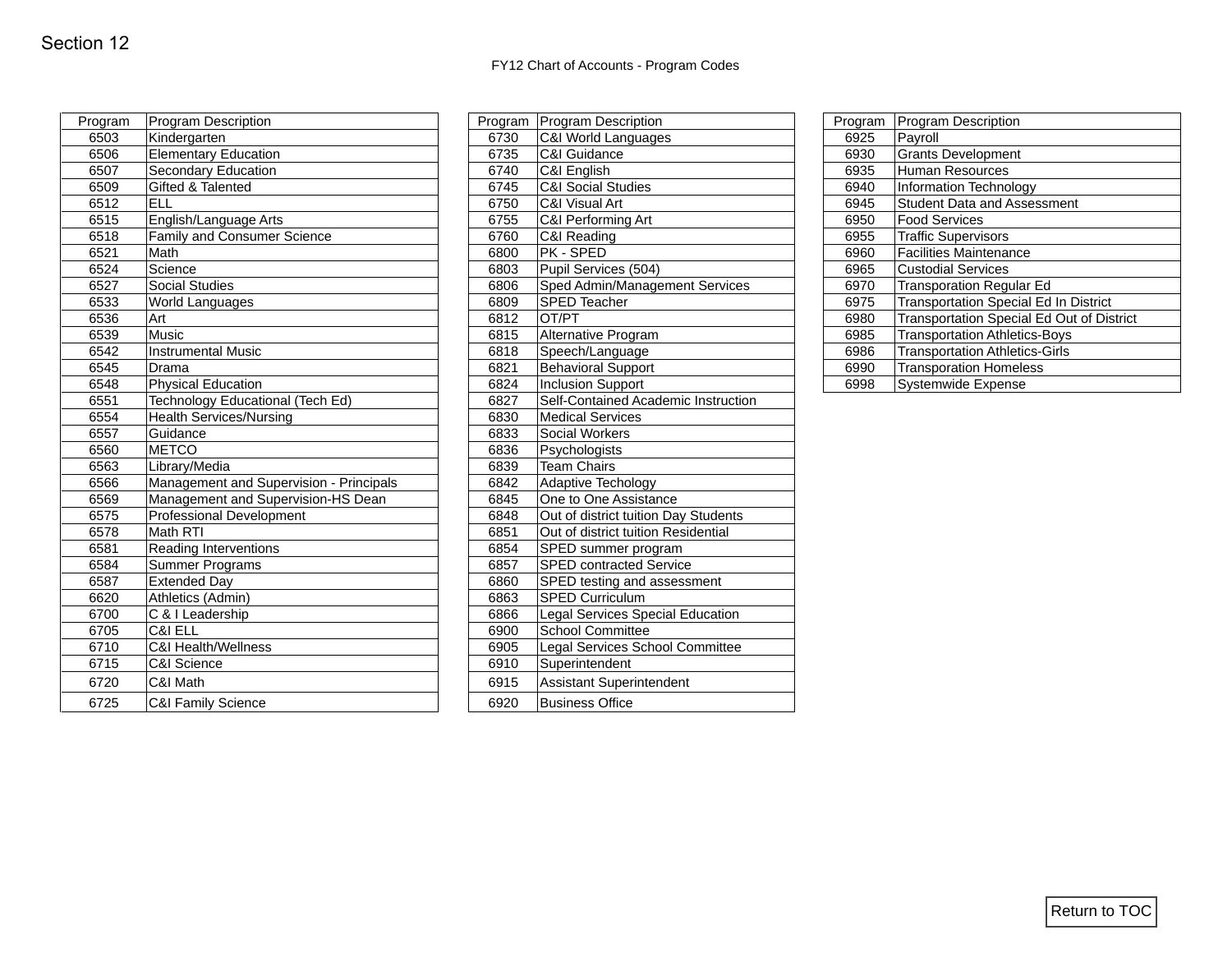| Object         | <b>Object Description</b>                  | Object         | <b>Object Description</b>                                                        | Object         | <b>Object Description</b>                                                           |
|----------------|--------------------------------------------|----------------|----------------------------------------------------------------------------------|----------------|-------------------------------------------------------------------------------------|
| 81111          | <b>Administration Salaries &amp; Wages</b> | 81730          | Pensions                                                                         | 84201          | <b>Office Supplies</b>                                                              |
| 81112          | <b>Teacher Salaries &amp; Wages</b>        | 81731          | <b>MTRB Pensions</b>                                                             | 84303          | <b>Plumbing Supplies</b>                                                            |
| 81113          | <b>Custodial Salaries &amp; Wages</b>      | 81760          | <b>Clothing Allowance</b>                                                        | 84306          | <b>Carpentry Supplies/Doors</b>                                                     |
| 81114          | Food Service Salaries & Wages              | 81765          | Auto/cellphone Allowance                                                         | 84308          | <b>Electrical Supplies</b>                                                          |
| 81115          | <b>Clerical Salaries &amp; Wages</b>       | 82102          | Fuel                                                                             | 84312          | <b>HVAC Supplies</b>                                                                |
| 81116          | Full/Time Teacher Aides Salaries & Wages   | 82103          | Power/Electricity                                                                | 84321          | <b>Equipment Maintenance</b>                                                        |
| 81117          | Other Full-time Salaries & Wages           | 82104          | <b>Natural Gas</b>                                                               | 84399          | Miscellaneous Maint Supplies/Materials                                              |
| 81118          | Part-time Salaries & Wages                 | 82403          | <b>Plumbing Services</b>                                                         | 84802          | Motor Vehicle Repair                                                                |
| 81119          | Summer Program                             | 82404          | <b>Roof Repairs</b>                                                              | 84902          | <b>Food Supplies</b>                                                                |
| 81201          | Temporary Salaries & Wages Professional    | 82405          | Flooring Supplies/Services                                                       | 85100          | <b>Educational Supplies</b>                                                         |
| 81202          | Temporary Salaries & Wages Other           | 82408          | <b>Electrical Services</b>                                                       | 85101          | Reproduction supplies - Paper/Toner                                                 |
| 81203          | Substitute Teachers Day - to- Day          | 82409          | Grounds//Supplies                                                                | 85102          | <b>Testing Materials</b>                                                            |
| 81204          | <b>Extended Term Sub Teacher</b>           | 82410          | <b>Painting Services</b>                                                         | 85103          | <b>Instructional Materials</b>                                                      |
| 81206          | <b>Temporary Clerical Help</b>             | 82411          | Window/Glass Services/Supplies                                                   | 85106          | Textbooks, Books & Periodicals                                                      |
| 81301          | Overtime/Peakload Requirement              | 82412          | <b>HVAC Contracted Services</b>                                                  | 85110          | <b>Instructional Equipment</b>                                                      |
| 81302          | Snow/Ice Removal Custodial                 | 82414          | <b>Boiler Services</b>                                                           | 85201          | Medical/Surgical Supplies/Services                                                  |
| 81304          | Maintenance Salaries                       | 82420          | Elevator Maintenance/Repairs                                                     | 85802          | <b>Computer Supplies</b>                                                            |
| 81305          | Night Watch                                | 82703          | <b>Equipment Rental</b>                                                          | 85803          | <b>Graduation Service/Ceremonies</b>                                                |
| 81307          | Permit                                     | 82904          | <b>Custodial Supplies/Cleaning Services</b>                                      | 85804          | <b>Computer Software</b>                                                            |
| 81308          | Out of Classification Salary               | 82905          | <b>Extermination Services</b>                                                    | 85806          | Miscellaneous Supplies                                                              |
| 81310          | Call Back                                  | 82999          | <b>Miscellaneous Maint Services</b>                                              | 87101          | <b>Business Travel</b>                                                              |
| 81311          | Supervision                                | 83101          | Professional & Tech Services                                                     | 87105          | Workshop Stipends/PD Expenses                                                       |
| 81313          | Auto Allowance                             | 83102          | <b>Legal Services</b><br>Tuition to Other Schools                                | 87106          | <b>Graduate Reimbursements</b>                                                      |
| 81314<br>81316 | <b>Custodial Clothing Allowance</b>        | 83201          |                                                                                  | 87202          | Training Educ Conferences & Attendance<br>Professional Affiliations Membership/Pubs |
| 81317          | Vacation<br><b>Additional Cleaning</b>     | 83301<br>83302 | Contracted Transportation to and From School<br>Field Trips (including expenses) | 87301<br>87601 | Court Judgments/Damage Settlements                                                  |
| 81318          | <b>Teacher Moving Allowance</b>            | 83303          | <b>Bus Reimbursement</b>                                                         | 88550          | Computer Equipment/Hardware                                                         |
| 81320          | <b>Skills Stipend</b>                      | 83402          | Telephone/pagers                                                                 | 88808          | Electrical                                                                          |
| 81322          | Other Stipend                              | 83403          | Advertising                                                                      | 88945          | Surveys & Tests                                                                     |
| 81413          | Longevity Teacher                          | 83404          | Reproduction/Printing                                                            |                |                                                                                     |
| 81414          | Longevity Admin                            | 83405          | Postage                                                                          |                |                                                                                     |
| 81415          | Longevity Clerical                         | 83802          | <b>Environmental Services</b>                                                    |                |                                                                                     |
| 81416          | Longevity Custodial                        | 83804          | Athletic Services                                                                |                |                                                                                     |
| 81505          | Other Payments                             | 83807          | Insurance                                                                        |                |                                                                                     |
|                |                                            |                |                                                                                  |                |                                                                                     |

| Object | <b>Object Description</b>                  | Object | <b>Object Description</b>                    | Object | <b>Object Description</b>                 |
|--------|--------------------------------------------|--------|----------------------------------------------|--------|-------------------------------------------|
| 81111  | <b>Administration Salaries &amp; Wages</b> | 81730  | Pensions                                     | 84201  | <b>Office Supplies</b>                    |
| 81112  | <b>Teacher Salaries &amp; Wages</b>        | 81731  | <b>MTRB Pensions</b>                         | 84303  | <b>Plumbing Supplies</b>                  |
| 81113  | <b>Custodial Salaries &amp; Wages</b>      | 81760  | <b>Clothing Allowance</b>                    | 84306  | <b>Carpentry Supplies/Doors</b>           |
| 81114  | Food Service Salaries & Wages              | 81765  | Auto/cellphone Allowance                     | 84308  | <b>Electrical Supplies</b>                |
| 81115  | <b>Clerical Salaries &amp; Wages</b>       | 82102  | Fuel                                         | 84312  | <b>HVAC Supplies</b>                      |
| 81116  | Full/Time Teacher Aides Salaries & Wages   | 82103  | Power/Electricity                            | 84321  | Equipment Maintenance                     |
| 81117  | Other Full-time Salaries & Wages           | 82104  | <b>Natural Gas</b>                           | 84399  | Miscellaneous Maint Supplies/Materials    |
| 81118  | Part-time Salaries & Wages                 | 82403  | <b>Plumbing Services</b>                     | 84802  | Motor Vehicle Repair                      |
| 81119  | Summer Program                             | 82404  | <b>Roof Repairs</b>                          | 84902  | <b>Food Supplies</b>                      |
| 81201  | Temporary Salaries & Wages Professional    | 82405  | <b>Flooring Supplies/Services</b>            | 85100  | <b>Educational Supplies</b>               |
| 81202  | Temporary Salaries & Wages Other           | 82408  | <b>Electrical Services</b>                   | 85101  | Reproduction supplies - Paper/Toner       |
| 81203  | Substitute Teachers Day - to- Day          | 82409  | Grounds//Supplies                            | 85102  | <b>Testing Materials</b>                  |
| 81204  | Extended Term Sub Teacher                  | 82410  | <b>Painting Services</b>                     | 85103  | <b>Instructional Materials</b>            |
| 81206  | <b>Temporary Clerical Help</b>             | 82411  | Window/Glass Services/Supplies               | 85106  | Textbooks, Books & Periodicals            |
| 81301  | Overtime/Peakload Requirement              | 82412  | <b>HVAC Contracted Services</b>              | 85110  | <b>Instructional Equipment</b>            |
| 81302  | Snow/Ice Removal Custodial                 | 82414  | <b>Boiler Services</b>                       | 85201  | Medical/Surgical Supplies/Services        |
| 81304  | Maintenance Salaries                       | 82420  | Elevator Maintenance/Repairs                 | 85802  | Computer Supplies                         |
| 81305  | <b>Night Watch</b>                         | 82703  | <b>Equipment Rental</b>                      | 85803  | <b>Graduation Service/Ceremonies</b>      |
| 81307  | Permit                                     | 82904  | <b>Custodial Supplies/Cleaning Services</b>  | 85804  | <b>Computer Software</b>                  |
| 81308  | Out of Classification Salary               | 82905  | <b>Extermination Services</b>                | 85806  | Miscellaneous Supplies                    |
| 81310  | <b>Call Back</b>                           | 82999  | <b>Miscellaneous Maint Services</b>          | 87101  | <b>Business Travel</b>                    |
| 81311  | Supervision                                | 83101  | Professional & Tech Services                 | 87105  | Workshop Stipends/PD Expenses             |
| 81313  | Auto Allowance                             | 83102  | <b>Legal Services</b>                        | 87106  | <b>Graduate Reimbursements</b>            |
| 81314  | <b>Custodial Clothing Allowance</b>        | 83201  | <b>Tuition to Other Schools</b>              | 87202  | Training Educ Conferences & Attendance    |
| 81316  | Vacation                                   | 83301  | Contracted Transportation to and From School | 87301  | Professional Affiliations Membership/Pubs |
| 81317  | <b>Additional Cleaning</b>                 | 83302  | Field Trips (including expenses)             | 87601  | Court Judgments/Damage Settlements        |
| 81318  | <b>Teacher Moving Allowance</b>            | 83303  | <b>Bus Reimbursement</b>                     | 88550  | Computer Equipment/Hardware               |
| 81320  | <b>Skills Stipend</b>                      | 83402  | Telephone/pagers                             | 88808  | Electrical                                |
| 81322  | <b>Other Stipend</b>                       | 83403  | Advertisina                                  | 88945  | <b>Surveys &amp; Tests</b>                |
| 81413  | Longevity Teacher                          | 83404  | Reproduction/Printing                        |        |                                           |
| 81414  | Longevity Admin                            | 83405  | Postage                                      |        |                                           |
| 81415  | Longevity Clerical                         | 83802  | <b>Environmental Services</b>                |        |                                           |
| 81416  | Longevity Custodial                        | 83804  | <b>Athletic Services</b>                     |        |                                           |
| 81505  | <b>Other Payments</b>                      | 83807  | Insurance                                    |        |                                           |
|        |                                            |        |                                              |        |                                           |

| Object | <b>Object Description</b>                 |
|--------|-------------------------------------------|
| 84201  | <b>Office Supplies</b>                    |
| 84303  | <b>Plumbing Supplies</b>                  |
| 84306  | <b>Carpentry Supplies/Doors</b>           |
| 84308  | <b>Electrical Supplies</b>                |
| 84312  | <b>HVAC Supplies</b>                      |
| 84321  | <b>Equipment Maintenance</b>              |
| 84399  | Miscellaneous Maint Supplies/Materials    |
| 84802  | Motor Vehicle Repair                      |
| 84902  | <b>Food Supplies</b>                      |
| 85100  | <b>Educational Supplies</b>               |
| 85101  | Reproduction supplies - Paper/Toner       |
| 85102  | <b>Testing Materials</b>                  |
| 85103  | <b>Instructional Materials</b>            |
| 85106  | Textbooks, Books & Periodicals            |
| 85110  | Instructional Equipment                   |
| 85201  | Medical/Surgical Supplies/Services        |
| 85802  | <b>Computer Supplies</b>                  |
| 85803  | <b>Graduation Service/Ceremonies</b>      |
| 85804  | <b>Computer Software</b>                  |
| 85806  | Miscellaneous Supplies                    |
| 87101  | <b>Business Travel</b>                    |
| 87105  | Workshop Stipends/PD Expenses             |
| 87106  | <b>Graduate Reimbursements</b>            |
| 87202  | Training Educ Conferences & Attendance    |
| 87301  | Professional Affiliations Membership/Pubs |
| 87601  | Court Judgments/Damage Settlements        |
| 88550  | Computer Equipment/Hardware               |
| 88808  | Electrical                                |
| 88945  | <b>Surveys &amp; Tests</b>                |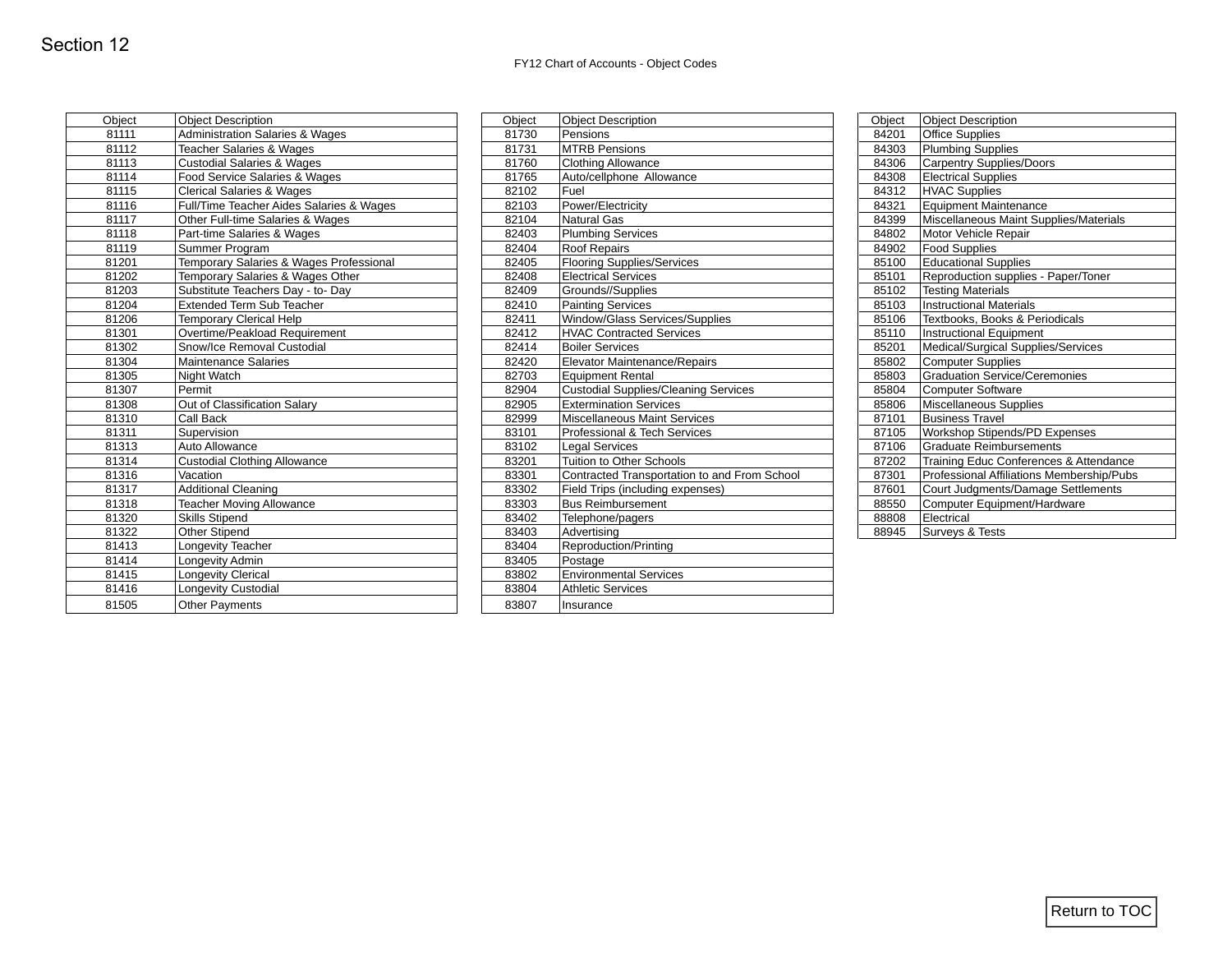| DESE Code   DESE Code Description<br>Transportation Services (3300)<br>Food Services (3400)<br>Athletics (3510)<br>Other Student Activities (3520)<br>School Security (3600)<br>Custodial Services (4110) |  |                                                                         | <b>DESE Code Description</b>                                                                                                                                                             | <b>DESE Code</b>                     |
|-----------------------------------------------------------------------------------------------------------------------------------------------------------------------------------------------------------|--|-------------------------------------------------------------------------|------------------------------------------------------------------------------------------------------------------------------------------------------------------------------------------|--------------------------------------|
|                                                                                                                                                                                                           |  |                                                                         | School Committee (1110)                                                                                                                                                                  | 1110                                 |
|                                                                                                                                                                                                           |  |                                                                         | Superintendent (1210)                                                                                                                                                                    | 1210                                 |
|                                                                                                                                                                                                           |  |                                                                         | Assistant Superintendents (1220)                                                                                                                                                         | 1220                                 |
|                                                                                                                                                                                                           |  |                                                                         | Other District-Wide Administration (1230)                                                                                                                                                | 1230                                 |
|                                                                                                                                                                                                           |  |                                                                         | Business and Finance (1410)                                                                                                                                                              | 1410                                 |
|                                                                                                                                                                                                           |  |                                                                         | Human Resources and Benefits (1420)                                                                                                                                                      | 1420                                 |
| Heating of Buildings (4120)                                                                                                                                                                               |  |                                                                         | Legal Service for School Committee (1430)                                                                                                                                                | 1430                                 |
| Utility Services (4130)                                                                                                                                                                                   |  |                                                                         | District-wide Information Mgmt & Tech (1450)                                                                                                                                             | 1450                                 |
| Maintenance of Grounds (4210)                                                                                                                                                                             |  |                                                                         | Curriculum Directors (Supervisory) (2110)                                                                                                                                                | 2110                                 |
| Maintenance of Buildings (4220)                                                                                                                                                                           |  |                                                                         | Department Heads (Non-Supervisory) (2120)                                                                                                                                                | 2120                                 |
| Building Security System (4225)                                                                                                                                                                           |  |                                                                         | School Leadership-Building (2210)                                                                                                                                                        | 2210                                 |
| Maintenance of Equipment (4230)                                                                                                                                                                           |  |                                                                         | School Curriculum Leaders/Department Heads-Building Level (2220)                                                                                                                         | 2220                                 |
| Networking and Telecommunications (4400)                                                                                                                                                                  |  |                                                                         | Building Technology (2250)                                                                                                                                                               | 2250                                 |
| Technology Maintenance (4450)                                                                                                                                                                             |  |                                                                         | Teachers, Classroom (2305)                                                                                                                                                               | 2305                                 |
| Employee Benefits & Insurance (5100, 5200)                                                                                                                                                                |  |                                                                         | Teachers, Specialists (2310)                                                                                                                                                             | 2310                                 |
| Rental Lease, Interest & Other Fixed Charges (5300, 5400, 5500, 5500)<br>Transportation Non-Public (6900)                                                                                                 |  |                                                                         | Instructional Coordinators and Team Leaders (Non-Supervisory) (2315)<br>Medical/Therapeutic Services (2320)                                                                              | 2315<br>2320                         |
| Payments to Other Districts (9000)                                                                                                                                                                        |  |                                                                         | Substitute Teachers (2325)                                                                                                                                                               | 2325                                 |
|                                                                                                                                                                                                           |  |                                                                         | All Non-Clerical Paraprofessionals/Instructional Assistants (2330)                                                                                                                       | 2330                                 |
|                                                                                                                                                                                                           |  |                                                                         | Librarians and Media Center Directors (2340)                                                                                                                                             | 2340                                 |
|                                                                                                                                                                                                           |  |                                                                         | Professional Development Leadership (2351)                                                                                                                                               | 2351                                 |
|                                                                                                                                                                                                           |  |                                                                         | Teacher/Instructional Staff-Professional Days (2353)                                                                                                                                     | 2353                                 |
|                                                                                                                                                                                                           |  |                                                                         | Substitutes for Teachers/Instructional Staff at Prof. Development (2355)                                                                                                                 | 2355                                 |
|                                                                                                                                                                                                           |  |                                                                         | Professional Development Stipends, Providers and Expenses (2357)                                                                                                                         | 2357                                 |
|                                                                                                                                                                                                           |  |                                                                         | Textbooks and Related Software/Media/Materials (2410)                                                                                                                                    | 2410                                 |
|                                                                                                                                                                                                           |  |                                                                         | Textbooks and Related Software/Media/Materials (2410)                                                                                                                                    | 2415                                 |
|                                                                                                                                                                                                           |  |                                                                         | Instructional Equipment (2420)                                                                                                                                                           | 2420                                 |
|                                                                                                                                                                                                           |  |                                                                         | General Supplies (2430)                                                                                                                                                                  | 2430                                 |
|                                                                                                                                                                                                           |  |                                                                         |                                                                                                                                                                                          | 2440                                 |
|                                                                                                                                                                                                           |  |                                                                         |                                                                                                                                                                                          |                                      |
|                                                                                                                                                                                                           |  |                                                                         |                                                                                                                                                                                          |                                      |
|                                                                                                                                                                                                           |  |                                                                         |                                                                                                                                                                                          |                                      |
|                                                                                                                                                                                                           |  |                                                                         |                                                                                                                                                                                          |                                      |
|                                                                                                                                                                                                           |  |                                                                         |                                                                                                                                                                                          |                                      |
|                                                                                                                                                                                                           |  | Guidance Including Guidance Counselors and Adjustment Counselors (2710) | Other Instructional Services (2440)<br>Testing and Assessment (2720)<br>Psychological Services (2800)<br>Attendance and Parent Liaison Services (3100)<br>Medical/Health Services (3200) | 2710<br>2720<br>2800<br>3100<br>3200 |

|      | DESE Code DESE Code Description                                       |
|------|-----------------------------------------------------------------------|
|      |                                                                       |
| 3300 | Transportation Services (3300)                                        |
| 3400 | Food Services (3400)                                                  |
| 3510 | Athletics (3510)                                                      |
| 3520 | Other Student Activities (3520)                                       |
| 3600 | School Security (3600)                                                |
| 4110 | Custodial Services (4110)                                             |
| 4120 | Heating of Buildings (4120)                                           |
| 4130 | Utility Services (4130)                                               |
| 4210 | Maintenance of Grounds (4210)                                         |
| 4220 | Maintenance of Buildings (4220)                                       |
| 4225 | Building Security System (4225)                                       |
| 4230 | Maintenance of Equipment (4230)                                       |
| 4400 | Networking and Telecommunications (4400)                              |
| 4450 | Technology Maintenance (4450)                                         |
| 5100 | Employee Benefits & Insurance (5100, 5200)                            |
| 5500 | Rental Lease, Interest & Other Fixed Charges (5300, 5400, 5500, 5550) |
| 6900 | Transportation Non-Public (6900)                                      |
| 9000 | Payments to Other Districts (9000)                                    |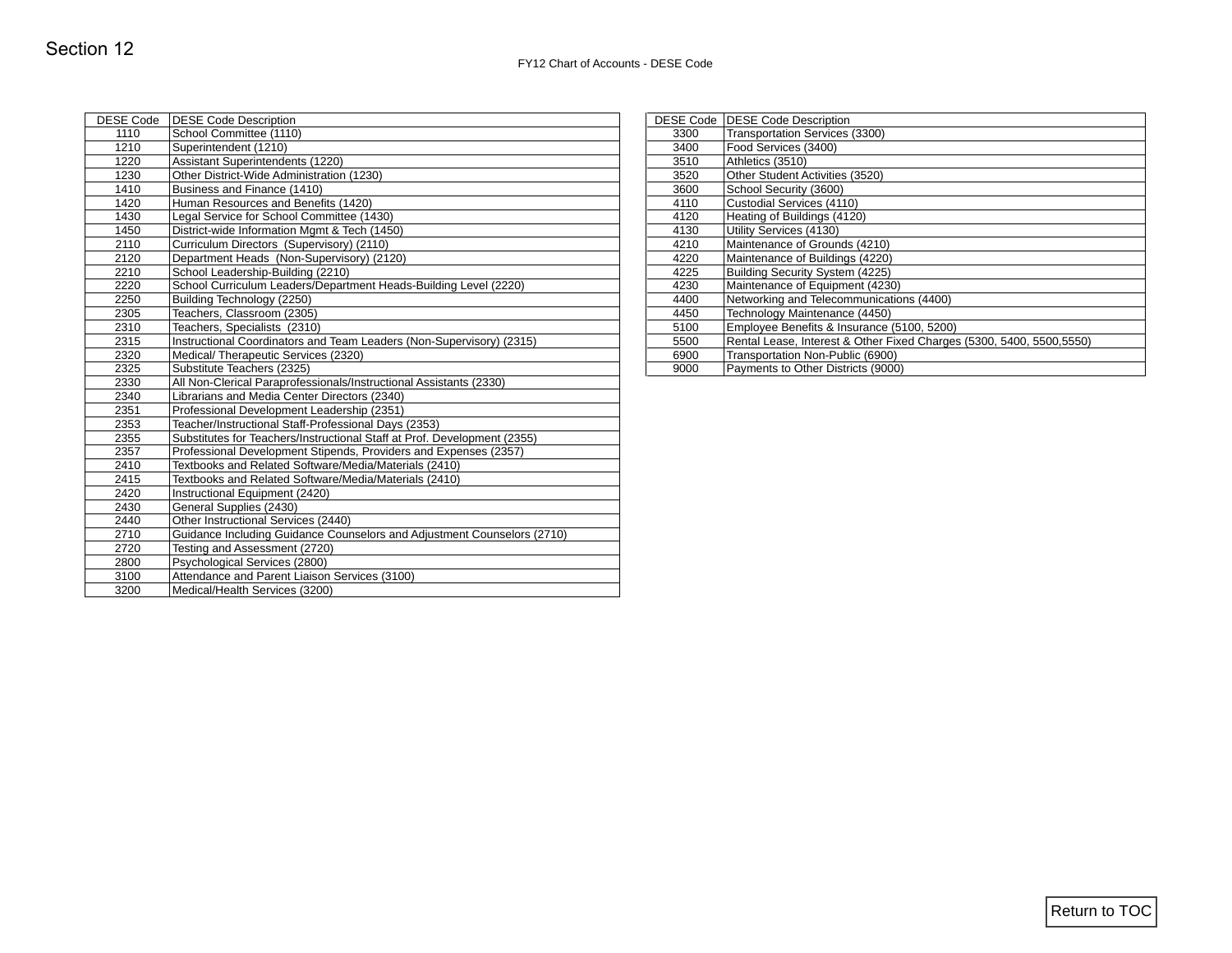| <b>Cost Center Description</b>  | Cost Center Code | <b>Summary Section</b> | Page        |
|---------------------------------|------------------|------------------------|-------------|
| <b>Assistant Superintendent</b> | 63               | 6                      | page 42     |
| <b>Bishop</b>                   | 6                | $\,6$                  | pages 9-10  |
| <b>Brackett</b>                 | 9                | $\,6$                  | pages 11-12 |
| <b>Business Office</b>          | 66               | $\,6$                  | page 43     |
| <b>Dallin</b>                   | 12               | $\,6$                  | pages 13-14 |
| Early Childhood                 | 25               | $\,6$                  | page 23     |
| <b>Elementary Systemwide</b>    | 29               | $\,6$                  | pages 24-25 |
| ELL                             | 33               | $\,6$                  | page 27     |
| English                         | 30               | $\,6$                  | page 26     |
| Facilities                      | 75               | $\,6$                  | page 45-46  |
| Hardy                           | 15               | $\,6$                  | page 15-16  |
| <b>Health &amp; Wellness</b>    | 36               | $\,6$                  | page 28     |
| <b>High School</b>              | $\mathbf{1}$     | $\,6$                  | pages 1-4   |
| <b>Information Technology</b>   | 78               | $\,6$                  | page 47     |
| Math                            | 39               | $\,6$                  | page 29     |
| Ottoson                         | 3                | $\,6$                  | pages 5-8   |
| Payroll                         | 69               | $\,6$                  | page 44     |
| Peirce                          | 18               | $\,6$                  | pages 17-18 |
| <b>School Committee</b>         | 57               | $\,6$                  | page 40     |
| Science                         | 42               | $\,6$                  | page 30     |
| <b>Social Studies</b>           | 48               | $\,6$                  | page 35     |
| <b>Special Education</b>        | 45               | $\,6$                  | pages 31-34 |
| SPED SLC A                      | 85               | $\,6$                  | page 49     |
| SPED SLC B                      | 86               | $\,6$                  | page 49     |
| SPED SLC C                      | 87               | $\,6$                  | page 50     |
| <b>Stratton</b>                 | 21               | $\,6$                  | pages 19-20 |
| Superintendent                  | 60               | $\,6$                  | page 41     |
| <b>Systemwide Accounts</b>      | 49               | $\,6$                  | pages 36-37 |
| Thompson                        | 24               | $\,6$                  | pages 21-22 |
| Transportation                  | 81               | $\,6$                  | page 48     |
| Visual and Performing Arts      | 54               | 6                      | page 39     |
| <b>World Languages</b>          | 51               | 6                      | page 38     |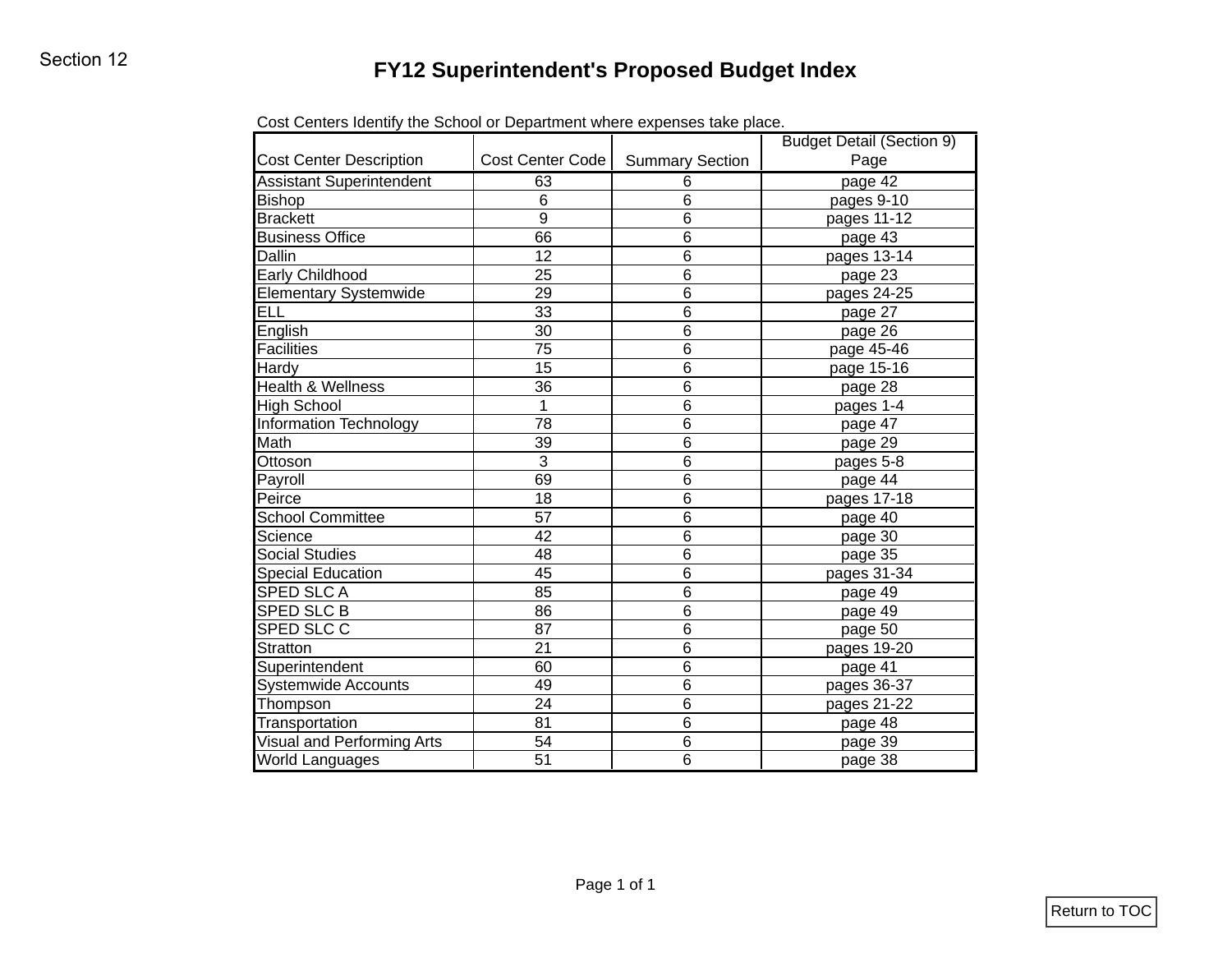| <b>Program Description</b>         | Program Code | Section        |
|------------------------------------|--------------|----------------|
| <b>Adaptive Techology</b>          | 6842         | 7              |
| Alternative Program                | 6815         | 7              |
| Art                                | 6536         | $\overline{7}$ |
| <b>Assistant Superintendent</b>    | 6915         | $\overline{7}$ |
| Athletics (Admin)                  | 6620         | $\overline{7}$ |
| <b>Behavioral Support</b>          | 6821         | $\overline{7}$ |
| <b>Business Office</b>             | 6920         | $\overline{7}$ |
| C & I Leadership                   | 6700         | $\overline{7}$ |
| C&I ELL                            | 6705         | $\overline{7}$ |
| C&I English                        | 6740         | $\overline{7}$ |
| <b>C&amp;I Family Science</b>      | 6725         | $\overline{7}$ |
| C&I Guidance                       | 6735         | $\overline{7}$ |
| C&I Health/Wellness                | 6710         | $\overline{7}$ |
| C&I Math                           | 6720         | $\overline{7}$ |
| C&I Performing Art                 | 6755         | $\overline{7}$ |
| <b>C&amp;I Reading</b>             | 6760         | $\overline{7}$ |
| C&I Science                        | 6715         | $\overline{7}$ |
| <b>C&amp;I Social Studies</b>      | 6745         | $\overline{7}$ |
| C&I Visual Art                     | 6750         | $\overline{7}$ |
| C&I World Languages                | 6730         | $\overline{7}$ |
| <b>Custodial Services</b>          | 6965         | $\overline{7}$ |
| Drama                              | 6545         | $\overline{7}$ |
| <b>Elementary Education</b>        | 6506         | $\overline{7}$ |
| <b>ELL</b>                         | 6512         | $\overline{7}$ |
| English/Language Arts              | 6515         | $\overline{7}$ |
| <b>Extended Day</b>                | 6587         | $\overline{7}$ |
| <b>Facilities Maintenance</b>      | 6960         | $\overline{7}$ |
| <b>Family and Consumer Science</b> | 6518         | $\overline{7}$ |
| <b>Food Services</b>               | 6950         | 7              |
| <b>Gifted &amp; Talented</b>       | 6509         | $\overline{7}$ |
| <b>Grants Development</b>          | 6930         | 7              |
| Guidance                           | 6557         | $\overline{7}$ |
| <b>Health Services/Nursing</b>     | 6554         | 7              |
| Human Resources                    | 6935         | $\overline{7}$ |
| <b>Inclusion Support</b>           | 6824         | 7              |
| <b>Information Technology</b>      | 6940         | $\overline{7}$ |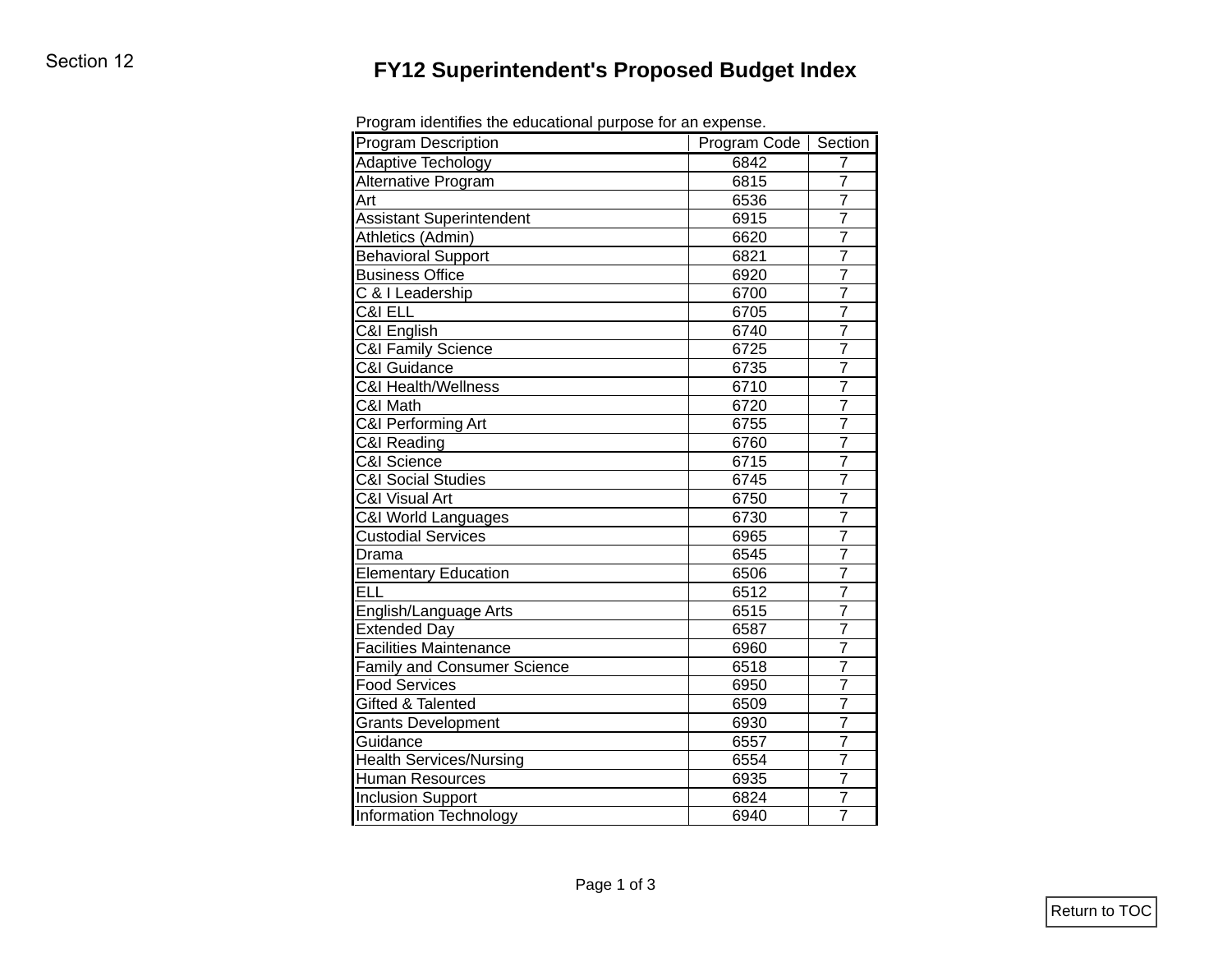| <b>Program Description</b>              | Program Code | Section        |
|-----------------------------------------|--------------|----------------|
| <b>Instrumental Music</b>               | 6542         | 7              |
| Kindergarten                            | 6503         | $\overline{7}$ |
| Legal Services School Committee         | 6905         | $\overline{7}$ |
| Legal Services Special Education        | 6866         | $\overline{7}$ |
| Library/Media                           | 6563         | $\overline{7}$ |
| Management and Supervision - Principals | 6566         | $\overline{7}$ |
| Management and Supervision-HS Dean      | 6569         | $\overline{7}$ |
| Math                                    | 6521         | $\overline{7}$ |
| Math RTI                                | 6578         | $\overline{7}$ |
| <b>Medical Services</b>                 | 6830         | 7              |
| <b>METCO</b>                            | 6560         | $\overline{7}$ |
| Music                                   | 6539         | $\overline{7}$ |
| One to One Assistance                   | 6845         | $\overline{7}$ |
| OT/PT                                   | 6812         | $\overline{7}$ |
| Out of district tuition Day Students    | 6848         | $\overline{7}$ |
| Out of district tuition Residential     | 6851         | $\overline{7}$ |
| Payroll                                 | 6925         | $\overline{7}$ |
| <b>Physical Education</b>               | 6548         | $\overline{7}$ |
| PK - SPED                               | 6800         | $\overline{7}$ |
| <b>Professional Development</b>         | 6575         | $\overline{7}$ |
| Psychologists                           | 6836         | $\overline{7}$ |
| Pupil Services (504)                    | 6803         | $\overline{7}$ |
| Reading Interventions                   | 6581         | $\overline{7}$ |
| <b>School Committee</b>                 | 6900         | $\overline{7}$ |
| Science                                 | 6524         | $\overline{7}$ |
| Secondary Education                     | 6507         | $\overline{7}$ |
| Self-Contained Academic Instruction     | 6827         | $\overline{7}$ |
| <b>Social Studies</b>                   | 6527         | $\overline{7}$ |
| Social Workers                          | 6833         | $\overline{7}$ |
| <b>SPED Admin/Management Services</b>   | 6806         | $\overline{7}$ |
| <b>SPED contracted Service</b>          | 6857         | $\overline{7}$ |
| <b>SPED Curriculum</b>                  | 6863         | 7              |
| SPED summer program                     | 6854         | $\overline{7}$ |
| <b>SPED Teacher</b>                     | 6809         | 7              |
| SPED testing and assessment             | 6860         | $\overline{7}$ |
| Speech/Language                         | 6818         | $\overline{7}$ |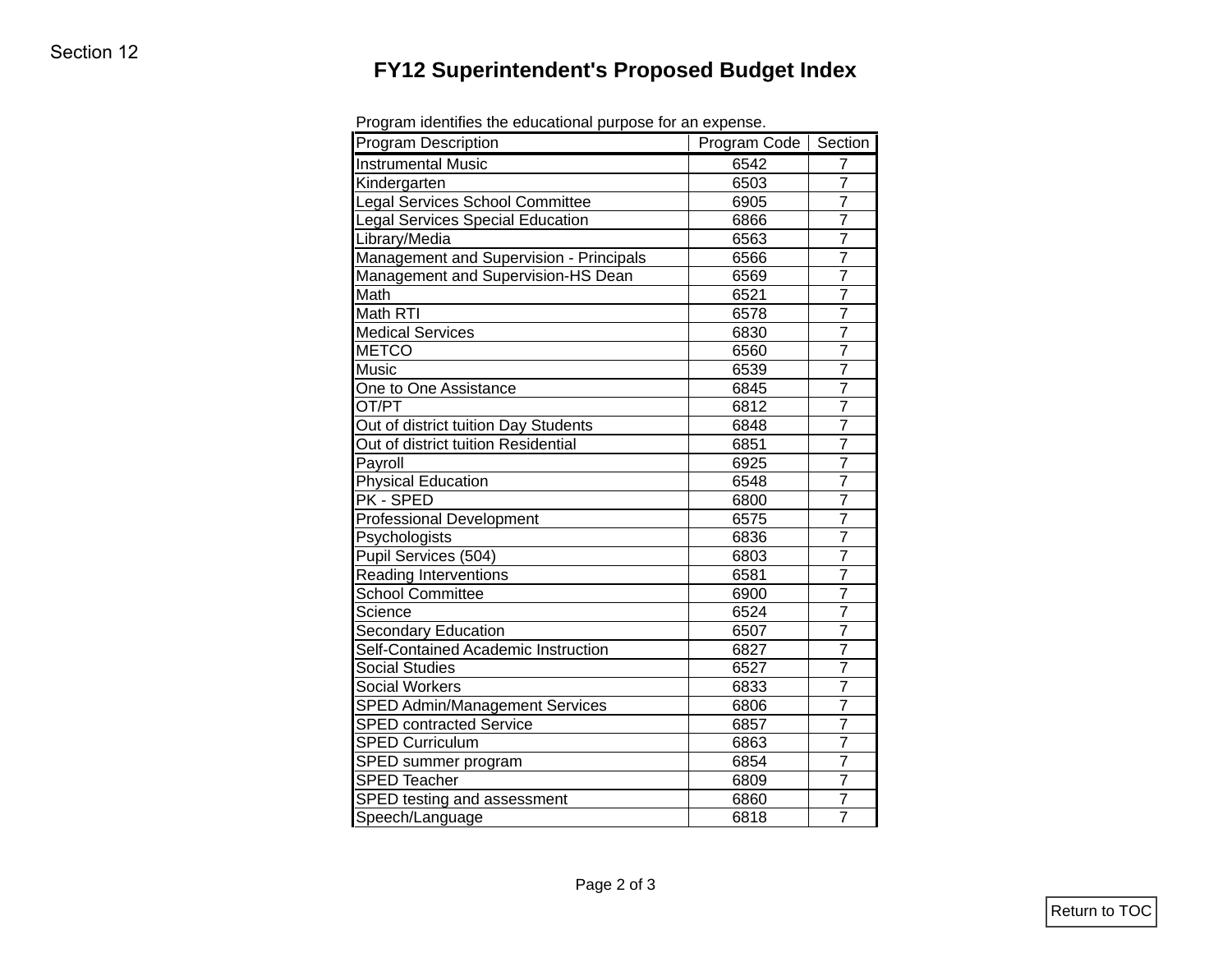| <b>Program Description</b>                       | Program identifies the educational purpose for an expense.<br>Program Code | Section        |
|--------------------------------------------------|----------------------------------------------------------------------------|----------------|
| <b>Student Data and Assessment</b>               | 6945                                                                       | 7              |
| <b>Summer Programs</b>                           | 6584                                                                       | $\overline{7}$ |
| Superintendent                                   | 6910                                                                       | $\overline{7}$ |
| Systemwide Expense                               | 6998                                                                       | $\overline{7}$ |
| <b>Team Chairs</b>                               | 6839                                                                       | $\overline{7}$ |
| Technology Educational (Tech Ed)                 | 6551                                                                       | $\overline{7}$ |
| <b>Traffic Supervisors</b>                       | 6955                                                                       | $\overline{7}$ |
| <b>Transporation Homeless</b>                    | 6990                                                                       | $\overline{7}$ |
| <b>Transporation Regular Ed</b>                  | 6970                                                                       | $\overline{7}$ |
| <b>Transportation Special Ed In District</b>     | 6975                                                                       | $\overline{7}$ |
| <b>Transportation Special Ed Out of District</b> | 6980                                                                       | $\overline{7}$ |
| World Languages                                  | 6533                                                                       | $\overline{7}$ |
|                                                  |                                                                            |                |
|                                                  |                                                                            |                |
|                                                  |                                                                            |                |

Program identifies the educational purpose for an expense.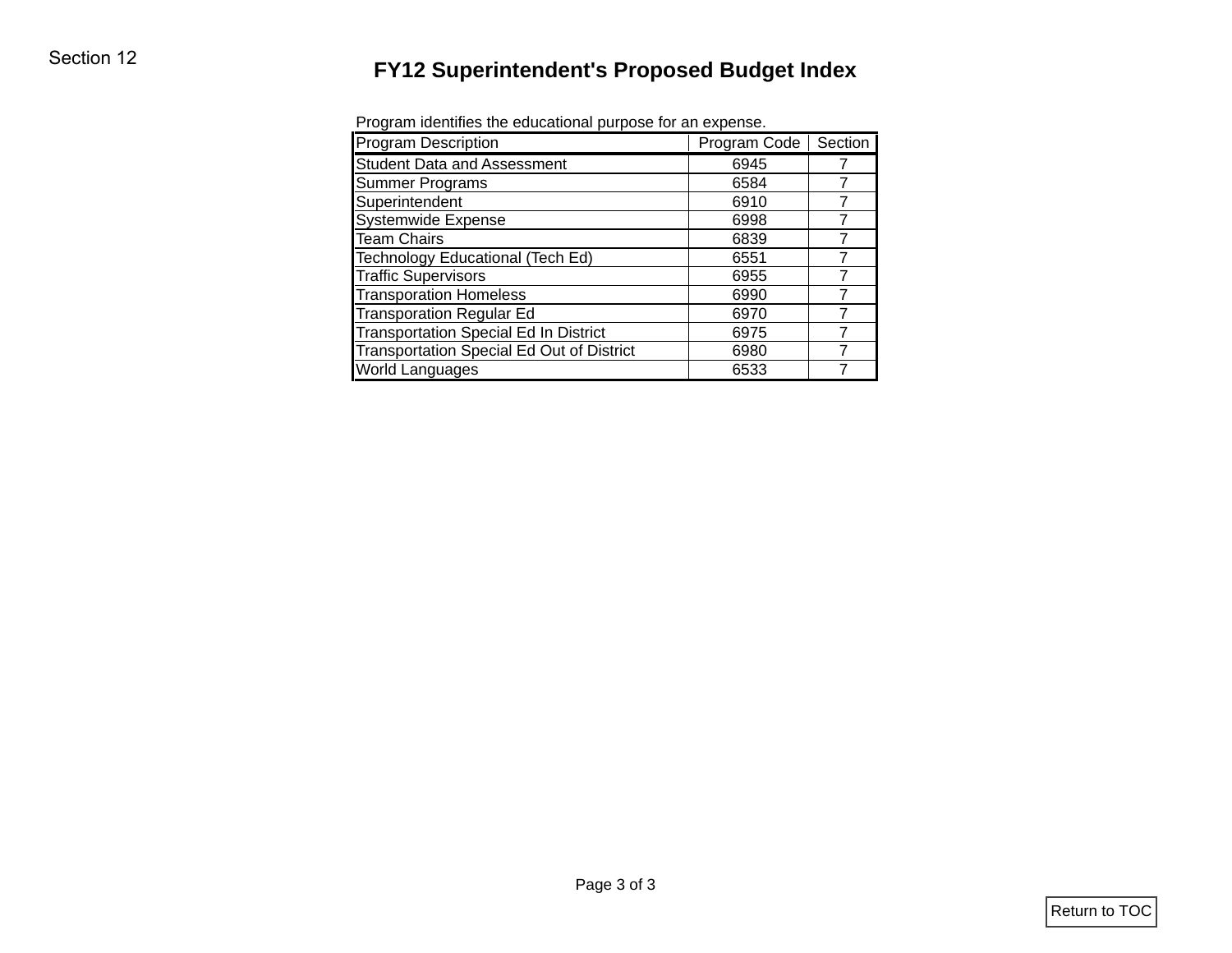| Object identifies the type of expense. |  |
|----------------------------------------|--|
|----------------------------------------|--|

| <b>Object Description</b>                    | <b>Object Code</b> | <b>Section Number</b> |
|----------------------------------------------|--------------------|-----------------------|
| <b>Additional Cleaning</b>                   | 81317              | 8                     |
| <b>Administration Salaries &amp; Wages</b>   | 81111              | 8                     |
| Advertising                                  | 83403              | 8                     |
| <b>Athletic Services</b>                     | 83804              | 8                     |
| Auto Allowance                               | 81313              | 8                     |
| Auto/cellphone Allowance                     | 81765              | 8                     |
| <b>Boiler Services</b>                       | 82414              | 8                     |
| <b>Bus Reimbursement</b>                     | 83303              | 8                     |
| <b>Business Travel</b>                       | 87101              | 8                     |
| Call Back                                    | 81310              | 8                     |
| <b>Carpentry Supplies/Doors</b>              | 84306              | 8                     |
| <b>Clerical Salaries &amp; Wages</b>         | 81115              | 8                     |
| <b>Clothing Allowance</b>                    | 81760              | 8                     |
| Computer Equipment/Hardware                  | 88550              | 8                     |
| <b>Computer Software</b>                     | 85804              | 8                     |
| <b>Computer Supplies</b>                     | 85802              | 8                     |
| Contracted Transportation to and From School | 83301              | 8                     |
| Court Judgments/Damage Settlements           | 87601              | 8                     |
| <b>Custodial Clothing Allowance</b>          | 81314              | 8                     |
| <b>Custodial Salaries &amp; Wages</b>        | 81113              | 8                     |
| <b>Custodial Supplies/Cleaning Services</b>  | 82904              | 8                     |
| <b>Educational Supplies</b>                  | 85100              | 8                     |
| Electrical                                   | 88808              | 8                     |
| <b>Electrical Services</b>                   | 82408              | 8                     |
| <b>Electrical Supplies</b>                   | 84308              | 8                     |
| <b>Elevator Maintenance/Repairs</b>          | 82420              | 8                     |
| <b>Environmental Services</b>                | 83802              | 8                     |
| <b>Equipment Maintenance</b>                 | 84321              | 8                     |
| <b>Equipment Rental</b>                      | 82703              | 8                     |
| <b>Extended Term Sub Teacher</b>             | 81204              | 8                     |
| <b>Extermination Services</b>                | 82905              | 8                     |
| Field Trips (including expenses)             | 83302              | 8                     |
| <b>Flooring Supplies/Services</b>            | 82405              | 8                     |
| Food Service Salaries & Wages                | 81114              | 8                     |
| Food Supplies                                | 84902              | 8                     |
| Fuel                                         | 82102              | 8                     |
|                                              |                    |                       |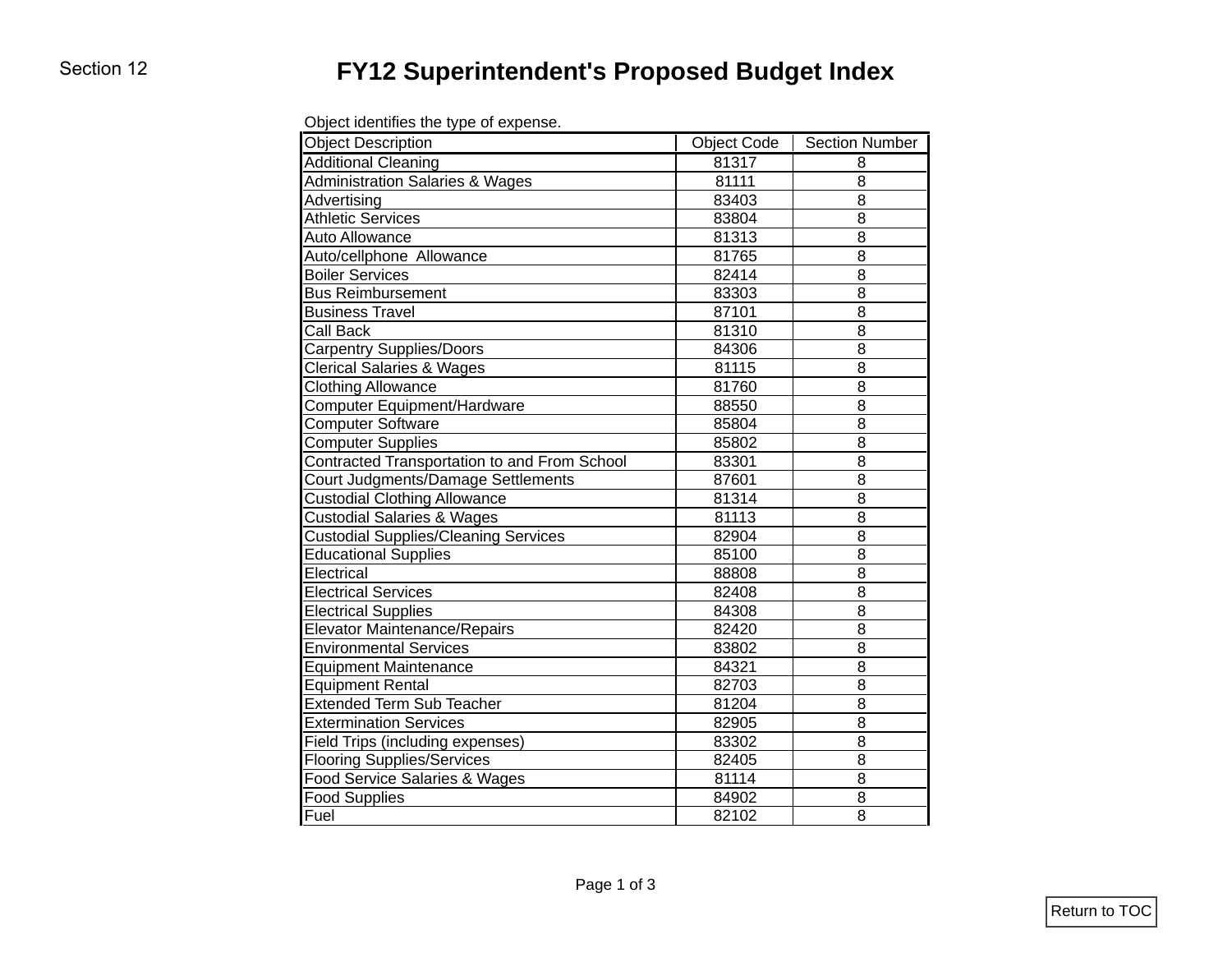| Object identifies the type of expense. |  |  |
|----------------------------------------|--|--|
|----------------------------------------|--|--|

| 81116<br>87106<br>85803<br>82409<br>82412<br>84312<br>85110<br>85103<br>83807<br>83102<br>81414<br>81415 | 8<br>8<br>8<br>8<br>8<br>8<br>8<br>8<br>8<br>8                                                                                                                                            |
|----------------------------------------------------------------------------------------------------------|-------------------------------------------------------------------------------------------------------------------------------------------------------------------------------------------|
|                                                                                                          |                                                                                                                                                                                           |
|                                                                                                          |                                                                                                                                                                                           |
|                                                                                                          |                                                                                                                                                                                           |
|                                                                                                          |                                                                                                                                                                                           |
|                                                                                                          |                                                                                                                                                                                           |
|                                                                                                          |                                                                                                                                                                                           |
|                                                                                                          |                                                                                                                                                                                           |
|                                                                                                          |                                                                                                                                                                                           |
|                                                                                                          |                                                                                                                                                                                           |
|                                                                                                          |                                                                                                                                                                                           |
|                                                                                                          | 8                                                                                                                                                                                         |
|                                                                                                          | 8                                                                                                                                                                                         |
| 81416                                                                                                    | 8                                                                                                                                                                                         |
| 81413                                                                                                    | 8                                                                                                                                                                                         |
| 81304                                                                                                    | 8                                                                                                                                                                                         |
|                                                                                                          | 8                                                                                                                                                                                         |
|                                                                                                          | 8                                                                                                                                                                                         |
|                                                                                                          | 8                                                                                                                                                                                         |
|                                                                                                          | 8                                                                                                                                                                                         |
|                                                                                                          | 8                                                                                                                                                                                         |
|                                                                                                          | 8                                                                                                                                                                                         |
|                                                                                                          | 8                                                                                                                                                                                         |
|                                                                                                          | 8                                                                                                                                                                                         |
|                                                                                                          | 8                                                                                                                                                                                         |
|                                                                                                          | 8                                                                                                                                                                                         |
|                                                                                                          | 8                                                                                                                                                                                         |
|                                                                                                          | 8                                                                                                                                                                                         |
|                                                                                                          | 8                                                                                                                                                                                         |
|                                                                                                          | 8                                                                                                                                                                                         |
|                                                                                                          | 8                                                                                                                                                                                         |
|                                                                                                          | 8                                                                                                                                                                                         |
|                                                                                                          | 8                                                                                                                                                                                         |
|                                                                                                          | 8                                                                                                                                                                                         |
|                                                                                                          | 8                                                                                                                                                                                         |
|                                                                                                          | 8                                                                                                                                                                                         |
|                                                                                                          | 8                                                                                                                                                                                         |
|                                                                                                          | 85201<br>82999<br>84399<br>85806<br>84802<br>81731<br>82104<br>81305<br>84201<br>81117<br>81505<br>81322<br>81308<br>81301<br>82410<br>81118<br>81730<br>81307<br>82403<br>84303<br>83405 |